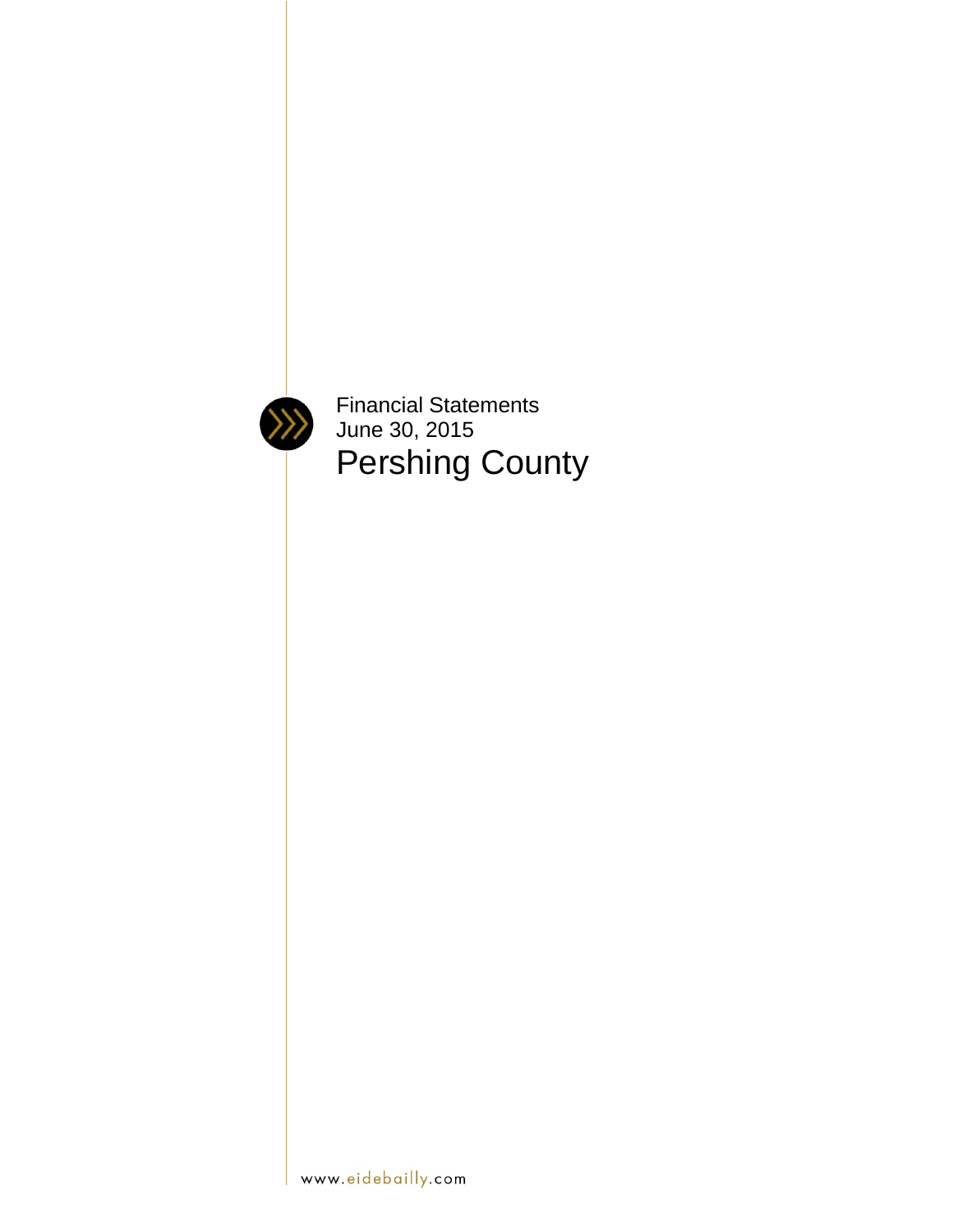| <b>Financial Statements</b><br><b>Fund Financial Statements</b><br>Reconciliation of the Balances Sheet of Governmental Funds to the Statement of Net Position 18<br>Statement of Revenues, Expenditures, and Changes in Fund Balances – Governmental Funds  19<br>Reconciliation of the Statement of Revenues, Expenditures and Changes in Fund Balances of Governmental<br>Required Supplementary Information<br>Schedule of Revenues, Expenditures, and Changes in Fund Balances - Budget and Actual<br>Reconciliation of the General Fund (Budgetary Basis) to the General Fund (GAAP Basis) - Schedule of<br>Other Supplementary Information<br>Reconciliation of the General Fund (Budgetary Basis) to the General Fund (GAAP Basis) – Balance Sheet 69 |
|---------------------------------------------------------------------------------------------------------------------------------------------------------------------------------------------------------------------------------------------------------------------------------------------------------------------------------------------------------------------------------------------------------------------------------------------------------------------------------------------------------------------------------------------------------------------------------------------------------------------------------------------------------------------------------------------------------------------------------------------------------------|
|                                                                                                                                                                                                                                                                                                                                                                                                                                                                                                                                                                                                                                                                                                                                                               |
|                                                                                                                                                                                                                                                                                                                                                                                                                                                                                                                                                                                                                                                                                                                                                               |
|                                                                                                                                                                                                                                                                                                                                                                                                                                                                                                                                                                                                                                                                                                                                                               |
|                                                                                                                                                                                                                                                                                                                                                                                                                                                                                                                                                                                                                                                                                                                                                               |
|                                                                                                                                                                                                                                                                                                                                                                                                                                                                                                                                                                                                                                                                                                                                                               |
|                                                                                                                                                                                                                                                                                                                                                                                                                                                                                                                                                                                                                                                                                                                                                               |
| <b>Governmental Funds</b><br>Combining Statement of Revenues, Expenditures, and Changes in Fund Balances - Nonmajor Governmental                                                                                                                                                                                                                                                                                                                                                                                                                                                                                                                                                                                                                              |
|                                                                                                                                                                                                                                                                                                                                                                                                                                                                                                                                                                                                                                                                                                                                                               |
| Combining Statement of Revenues, Expenditures and Changes in Fund Balances - Nonmajor Special Revenue<br>Schedule of Revenues, Expenditures, and Changes in Fund Balances - Budget and Actual                                                                                                                                                                                                                                                                                                                                                                                                                                                                                                                                                                 |
|                                                                                                                                                                                                                                                                                                                                                                                                                                                                                                                                                                                                                                                                                                                                                               |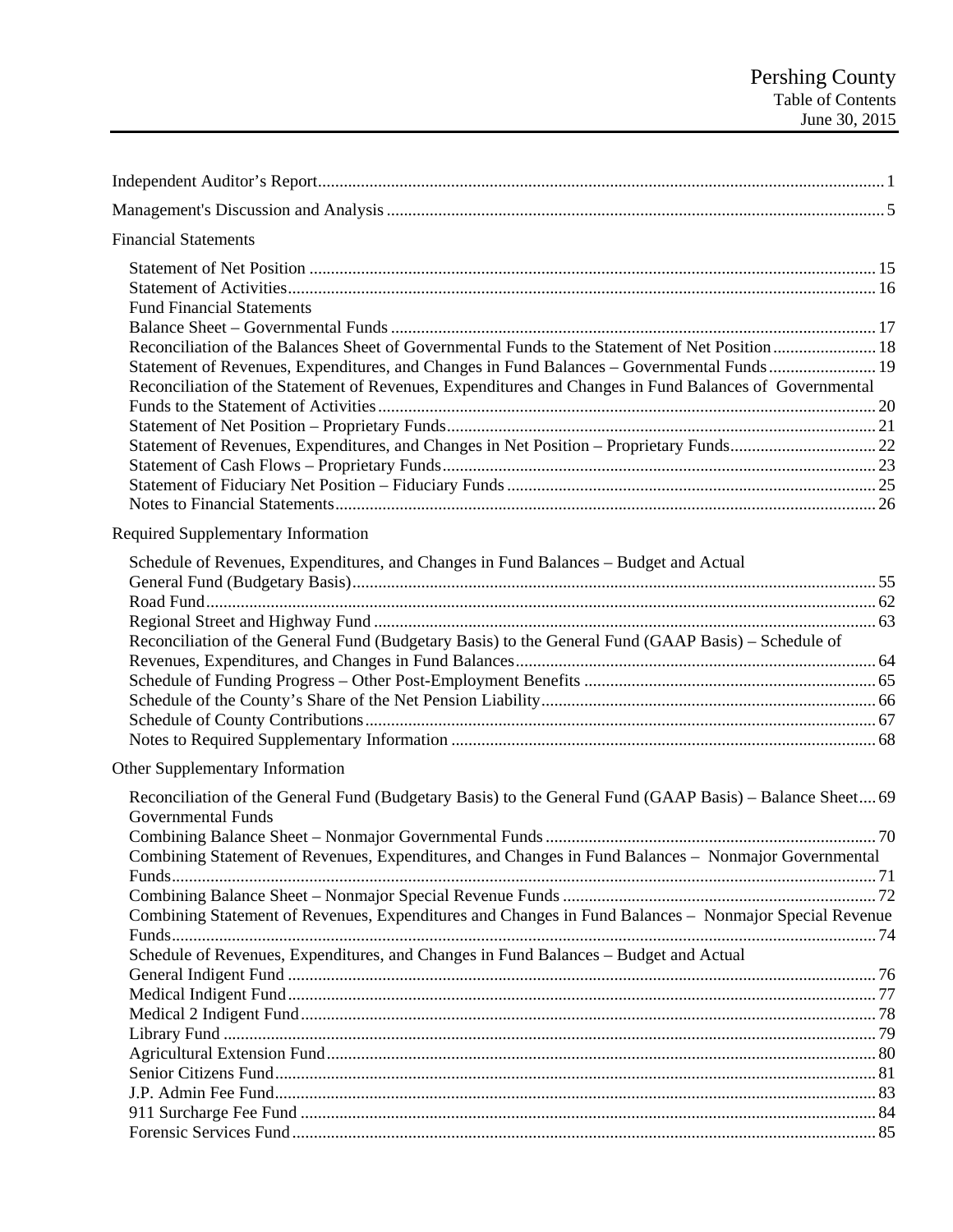| Combining Statement of Revenues, Expenditures, and Changes in Fund Balances - Internally Reported                                                                                                           |  |
|-------------------------------------------------------------------------------------------------------------------------------------------------------------------------------------------------------------|--|
| Schedule of Revenues, Expenditures, and Changes in Fund Balances - Budget and Actual                                                                                                                        |  |
|                                                                                                                                                                                                             |  |
|                                                                                                                                                                                                             |  |
|                                                                                                                                                                                                             |  |
|                                                                                                                                                                                                             |  |
|                                                                                                                                                                                                             |  |
| Combining Statement of Revenues, Expenditures, and Changes in Fund Balances - Nonmajor Capital Projects                                                                                                     |  |
|                                                                                                                                                                                                             |  |
| Schedule of Revenues, Expenditures, and Changes in Fund Balances - Budget and Actual                                                                                                                        |  |
|                                                                                                                                                                                                             |  |
|                                                                                                                                                                                                             |  |
| <b>Enterprise Funds</b>                                                                                                                                                                                     |  |
| Major Enterprise Funds                                                                                                                                                                                      |  |
| Schedule of Revenues, Expenses, and Changes in Net Position - Budget and Actual                                                                                                                             |  |
|                                                                                                                                                                                                             |  |
|                                                                                                                                                                                                             |  |
|                                                                                                                                                                                                             |  |
| Combining Statement of Revenues, Expenditures, and Changes in Fund Balances-Nonmajor Enterprise Funds                                                                                                       |  |
|                                                                                                                                                                                                             |  |
|                                                                                                                                                                                                             |  |
| Nonmajor Enterprise Funds                                                                                                                                                                                   |  |
| Schedule of Revenues, Expenses, and Changes in Net Position - Budget and Actual                                                                                                                             |  |
|                                                                                                                                                                                                             |  |
|                                                                                                                                                                                                             |  |
|                                                                                                                                                                                                             |  |
| Schedule of Fees Imposed Subject to the Provisions of NRS 354.5989, Limitation of Fees for Business                                                                                                         |  |
|                                                                                                                                                                                                             |  |
| <b>Statistical Section</b>                                                                                                                                                                                  |  |
|                                                                                                                                                                                                             |  |
| Schedule No. 2 – Summary Schedule of Revenues, Expenditures, and Changes in Fund Balances –                                                                                                                 |  |
|                                                                                                                                                                                                             |  |
|                                                                                                                                                                                                             |  |
|                                                                                                                                                                                                             |  |
| Independent Auditor's Report on Internal Control over Financial Reporting and on Compliance and Other<br>Matters Based on an Audit of Financial Statements Performed in Accordance with Government Auditing |  |
|                                                                                                                                                                                                             |  |
| Independent Auditor's Report on Compliance for The Major Federal Program; Report on Internal Control Over                                                                                                   |  |
| <b>Compliance Section</b>                                                                                                                                                                                   |  |
|                                                                                                                                                                                                             |  |
|                                                                                                                                                                                                             |  |
|                                                                                                                                                                                                             |  |
|                                                                                                                                                                                                             |  |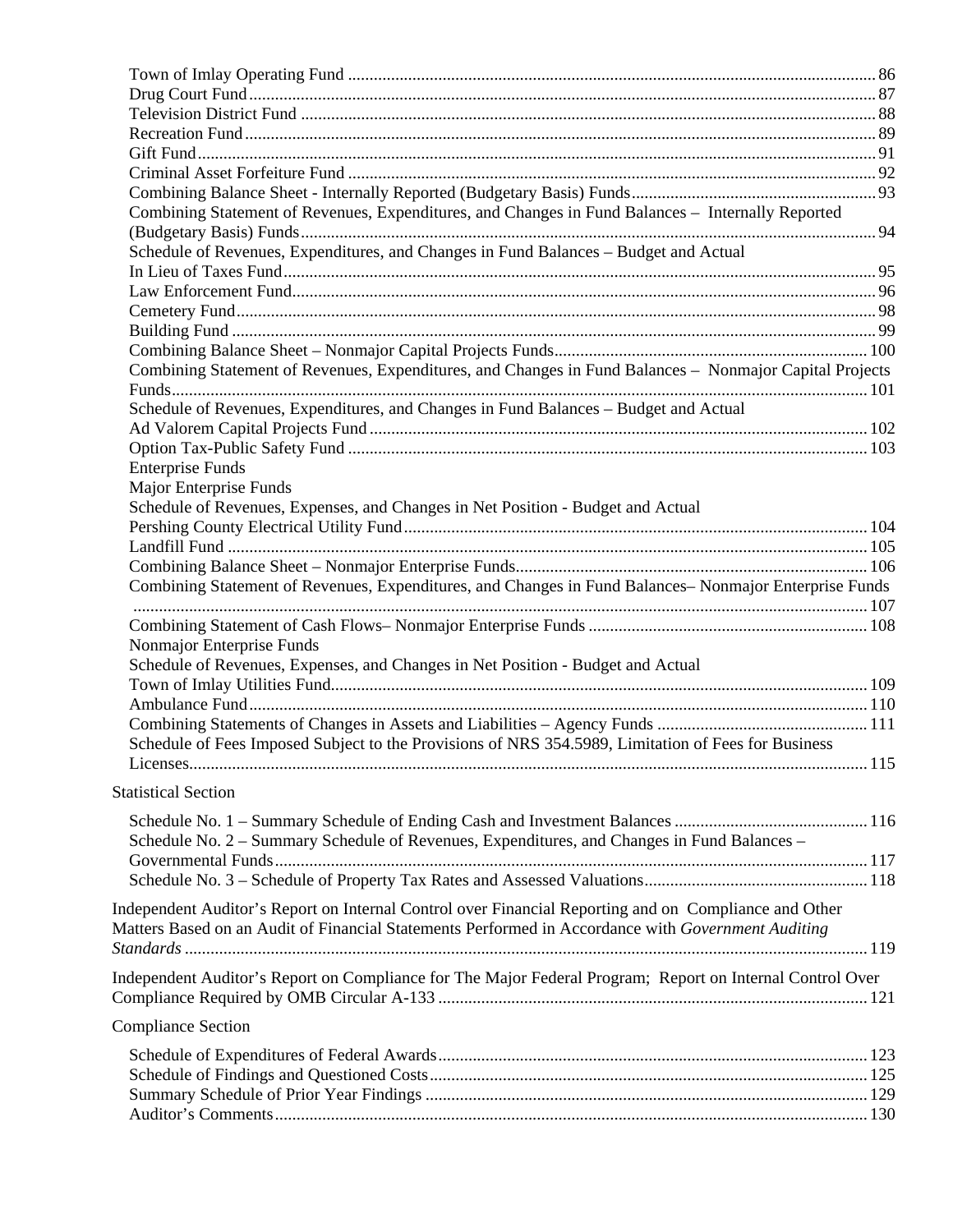

CPAs & BUSINESS ADVISORS

# **Independent Auditor's Report**

To the Honorable Board of Commissioners Pershing County, Nevada Lovelock, Nevada

### **Report on the Financial Statements**

We have audited the accompanying financial statements of the governmental activities, the business-type activities, each major fund, and the aggregate remaining fund information of Pershing County, Nevada, as of and for the year ended June 30, 2015, and the related notes to the financial statements, which collectively comprise Pershing County's basic financial statements as listed in the Table of Contents.

#### **Management's Responsibility for the Financial Statements**

Management is responsible for the preparation and fair presentation of these financial statements in accordance with accounting principles generally accepted in the United States of America; this includes the design, implementation, and maintenance of internal control relevant to the preparation and fair presentation of financial statements that are free from material misstatement, whether due to fraud or error.

#### **Auditor's Responsibility**

Our responsibility is to express opinions on these financial statements based on our audit. We conducted our audit in accordance with auditing standards generally accepted in the United States of America and the standards applicable to financial audits contained in *Government Auditing Standards*, issued by the Comptroller General of the United States. Those standards require that we plan and perform the audit to obtain reasonable assurance about whether the financial statements are free from material misstatement.

An audit involves performing procedures to obtain audit evidence about the amounts and disclosures in the financial statements. The procedures selected depend on the auditor's judgment, including the assessment of the risks of material misstatement of the financial statements, whether due to fraud or error. In making those risk assessments, the auditor considers internal control relevant to the entity's preparation and fair presentation of the financial statements in order to design audit procedures that are appropriate in the circumstances, but not for the purpose of expressing an opinion on the effectiveness of the entity's internal control. Accordingly, we express no such opinion. An audit also includes evaluating the appropriateness of accounting policies used and the reasonableness of significant accounting estimates made by management, as well as evaluating the overall presentation of the financial statements.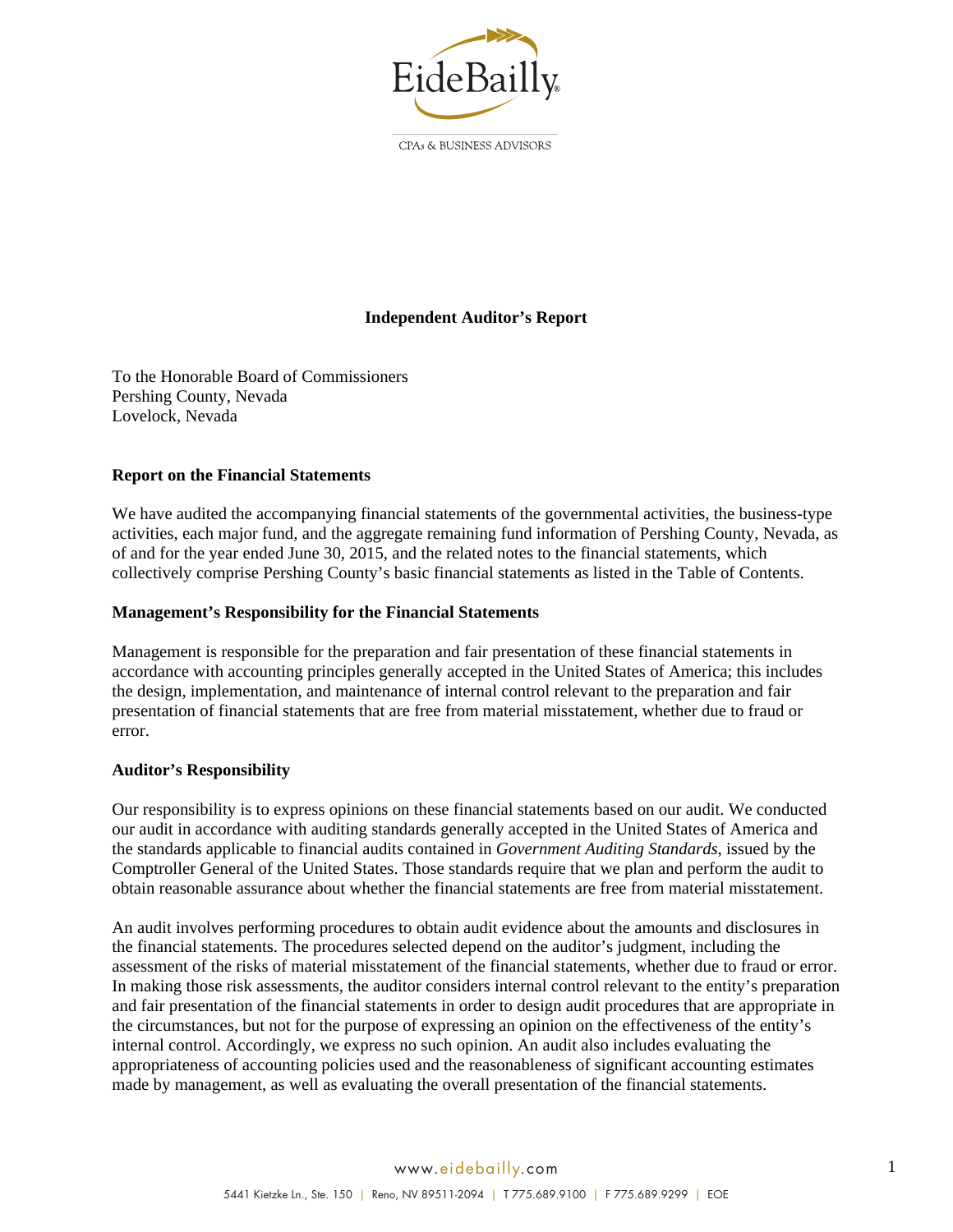We believe that the audit evidence we have obtained is sufficient and appropriate to provide a basis for our opinions.

## **Opinions**

In our opinion, the financial statements referred to above present fairly, in all material respects, the respective financial position of the governmental activities, the business-type activities, each major fund, and the aggregate remaining fund information of Pershing County as of June 30, 2015, and the respective changes in financial position, and, where applicable, cash flows thereof for the year then ended in accordance with accounting principles generally accepted in the United States of America.

### **Change in Accounting Principle**

As discussed in Notes 1 and 10 to the financial statements, Pershing County has adopted the provisions of GASB Statement No. 68, *Accounting and Financial Reporting for Pensions* and GASB Statement No. 71, *Pension Transition for Contributions Made Subsequent to the Measurement Date*, which has resulted in a restatement of the net position as of July 1, 2014. Our opinions are not modified with respect to this matter.

### **Correction of Error**

As discussed in Note 10 to the financial statements, certain errors occurred in the determination of amounts which were measurable and available, resulting in the overstatement of amounts previously reported for unearned revenue for the year ended June 30, 2014, and were discovered by management during the current year. Accordingly, amounts for unearned revenue have resulted in a restatement of net position/fund balances as of July 1, 2014. Our opinions are not modified with respect to this matter.

# **Other Matters**

### **Required Supplementary Information**

Accounting principles generally accepted in the United States of America require that the Management's Discussion and Analysis on pages 5-14, budgetary comparison and reconciliation information on pages 55-64, Schedule of Funding Progress-Other Postemployment Benefits on page 65, Schedule of the County's Share of the Net Pension Liability on page 66, Schedule of County Contributions on page 67, and the notes to required supplementary information on page 68, be presented to supplement the basic financial statements. Such information, although not a part of the basic financial statements, is required by the Governmental Accounting Standards Board, who considers it to be an essential part of financial reporting for placing the basic financial statements in an appropriate operational, economic, or historical context. We have applied certain limited procedures to the Management's Discussion and Analysis on pages 5-14, Schedule of Funding Progress-Other Postemployment Benefits on page 65, Schedule of the County's Share of the Net Pension Liability on page 66, and Schedule of County Contributions on page 67, in accordance with auditing standards generally accepted in the United States of America, which consisted of inquiries of management about the methods of preparing the information and comparing the information for consistency with management's responses to our inquiries, the basic financial statements, and other knowledge we obtained during our audit of the basic financial statements. We do not express an opinion or provide any assurance on the information because the limited procedures do not provide us with sufficient evidence to express an opinion or provide any assurance.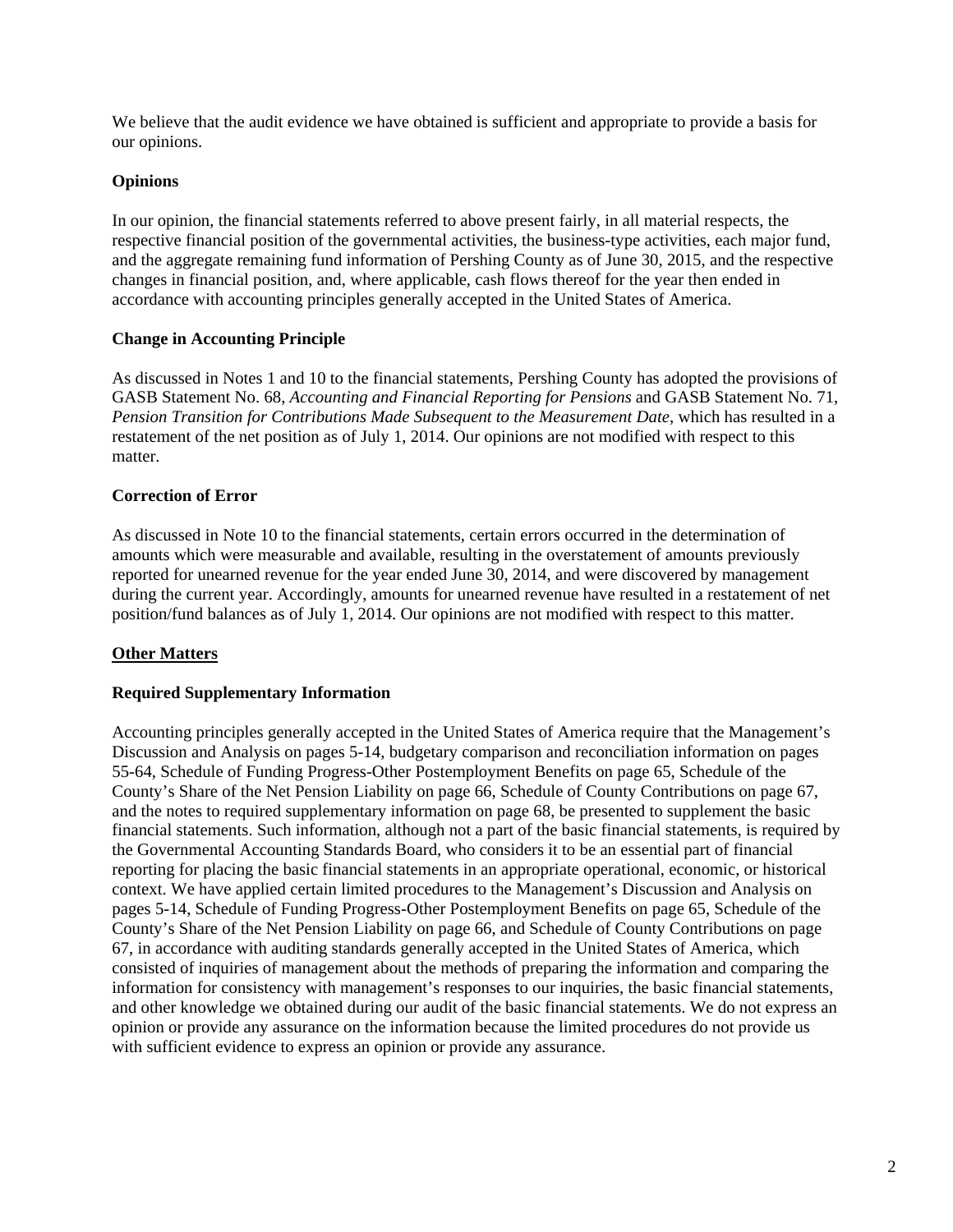The budgetary comparison and reconciliation information and related notes are the responsibility of management and were derived from and relate directly to underlying accounting and other records used to prepare the basic financial statements. Such information has been subjected to the auditing procedures applied in the audit of the basic financial statements and certain additional procedures, including comparing and reconciling such information directly to the underlying accounting and other records used to prepare the basic financial statements or to the basic financial statements themselves, and other additional procedures in accordance with auditing standards generally accepted in the United States of America. In our opinion, the budgetary comparison and reconciliation information and related notes are fairly stated, in all material respects, in relation to the basic financial statements as a whole.

### **Other Information**

Our audit was conducted for the purpose of forming opinions on the financial statements that collectively comprise Pershing County's basic financial statements. The combining and individual nonmajor fund financial statements and schedules and statistical section are presented for purposes of additional analysis and are not a required part of the basic financial statements. The Schedule of Fees is presented for purposes of additional analysis as required by Nevada Revised Statutes, and is also not a required part of the basic financial statements. The Schedule of Expenditures of Federal Awards is presented for purposes of additional analysis as required by U.S. Office of Management and Budget Circular A-133, *Audits of States, Local Governments, and Non-Profit Organizations*, and is also not a required part of the basic financial statements.

The 2015 combining and individual nonmajor fund financial statements and schedules, the Schedule of Fees, and the Schedule of Expenditures of Federal Awards are the responsibility of management and were derived from and relate directly to the underlying accounting and other records used to prepare the basic financial statements. Such information has been subjected to the auditing procedures applied in the audit of the basic financial statements and certain additional procedures, including comparing and reconciling such information directly to the underlying accounting and other records used to prepare the basic financial statements or to the basic financial statements themselves, and other additional procedures in accordance with auditing standards generally accepted in the United States of America. In our opinion, the combining and individual nonmajor fund financial statements and schedules, the Schedule of Fees, and the Schedule of Expenditures of Federal Awards is fairly stated in all material respects in relation to the basic financial statements as a whole.

The statistical section has not been subjected to the auditing procedures applied in the audit of the basic financial statements and, accordingly, we do not express an opinion or provide any assurance on it.

### **Prior Year Partial Comparative Information**

Certain supplementary information and required supplementary information includes partial summarized comparative information for the year ended June 30, 2014. The summarized comparative information was derived from the County's June 30, 2014 financial statements, audited by Kafoury, Armstrong & Co., who joined Eide Bailly LLP on December 15, 2014, who expressed an opinion that the accompanying information and the budgetary comparison and reconciliation information, required supplementary information, as of and for the year ended June 30, 2014, was fairly stated in all material respects in relation to the 2014 financial statements taken as a whole.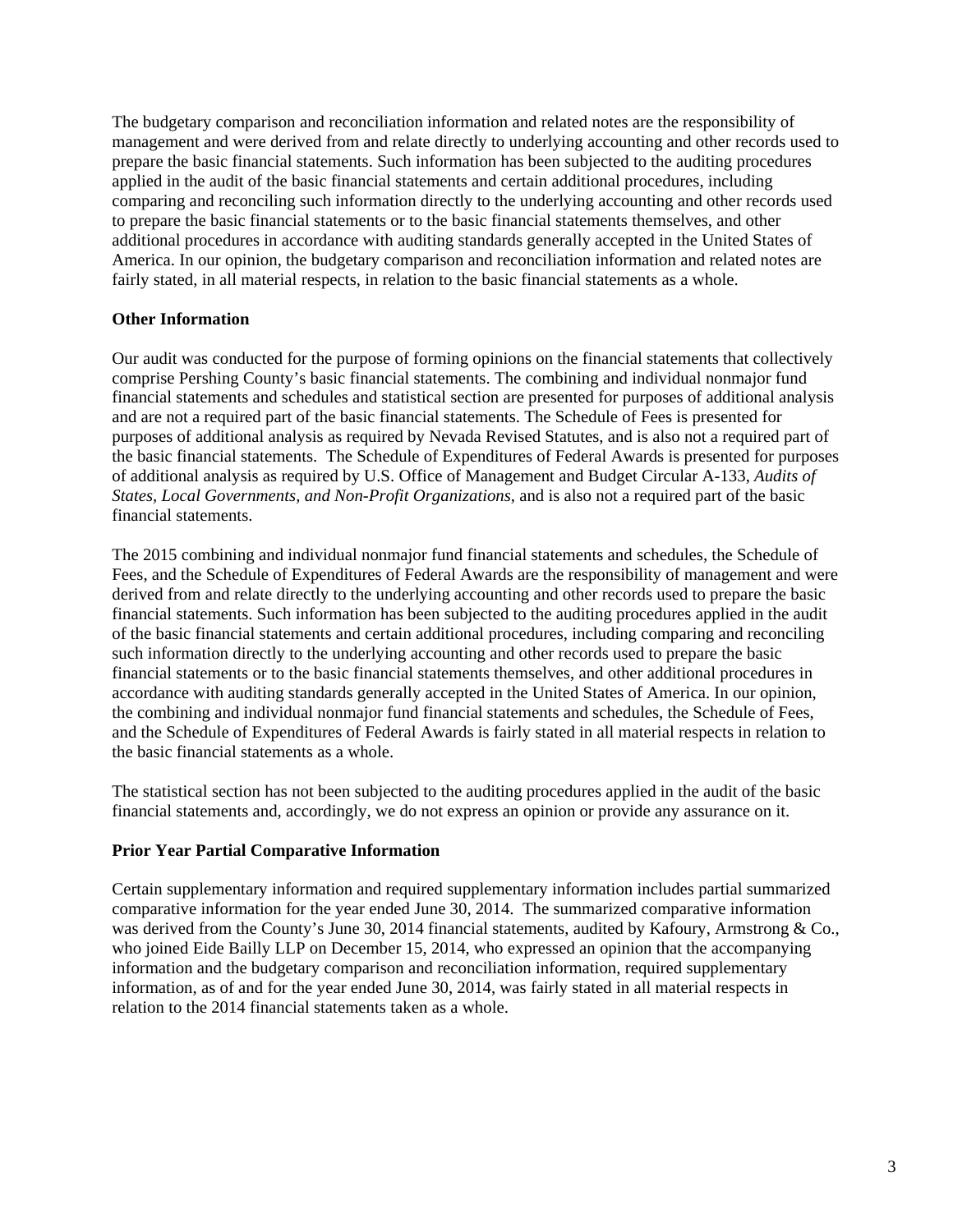### **Other Reporting Required by** *Government Auditing Standards*

In accordance with *Government Auditing Standards*, we have also issued our report dated November 25, 2015, on our consideration of Pershing County's internal control over financial reporting and on our tests of its compliance with certain provisions of laws, regulations, contracts, and grant agreements and other matters. The purpose of that report is to describe the scope of our testing of internal control over financial reporting and compliance and the results of that testing, and not to provide an opinion on internal control over financial reporting or on compliance. That report is an integral part of an audit performed in accordance with *Government Auditing Standards* in considering Pershing County's internal control over financial reporting and compliance.

Gide Sailly LLP

Reno, Nevada November 25, 2015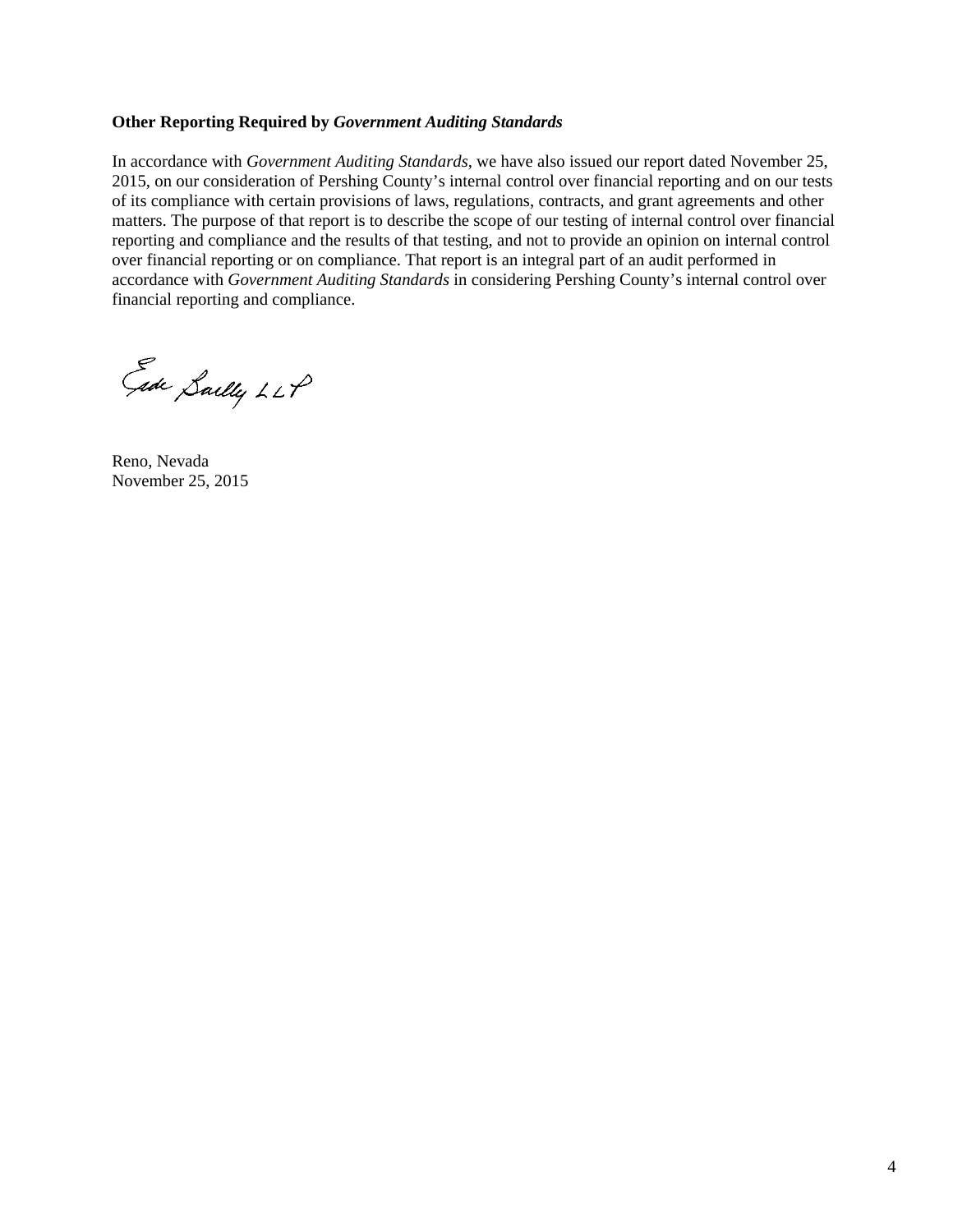As management of Pershing County, we offer readers of Pershing County's financial statements this narrative overview and analysis of the financial activities of Pershing County for the fiscal year ended June 30, 2015.

# **FINANCIAL HIGHLIGHTS**

- The assets of Pershing County exceeded its liabilities at the close of the most recent fiscal year by \$10,375,025 (net position). Of this amount, \$4,378,798 (restricted net position) and \$(1,805,510) (unrestricted net position) may be used to meet the County's ongoing obligations to citizens and creditors.
- The County's total net position decreased by \$463,315. The net position of the governmental activities decreased by \$623,992 while the net position of the business-type activities increased by \$160,677.
- As of the close of the current fiscal year, the County's governmental funds reported combined ending fund balances of \$10,555,940, a decrease of \$387,089 in comparison with the prior year.
- At the end of the current fiscal year, unassigned fund balance for the General Fund was \$1,157,317, or 16% of total General Fund expenditures.
- The County's total debt decreased by \$61,084 during the current fiscal year. The key factor in this decrease was continuing payments on the prior debt. Other postemployment benefits increased by \$92,443 over the prior year.
- The net pension liability, in the amount of \$7,397,702, was established with the implementation of GASB 68.

# **OVERVIEW OF THE FINANCIAL STATEMENTS**

This discussion and analysis are intended to serve as an introduction to Pershing County's basic financial statements. The County's basic financial statements comprise three components: 1) government-wide financial statements, 2) fund financial statements, and 3) notes to financial statements. This report also contains other supplementary information in addition to the basic financial statements themselves.

**Government-wide Financial Statements.** The government-wide financial statements are designed to provide readers with a broad overview of Pershing County's finances, in a manner similar to a privatesector business.

The Statement of Net Position presents information on all of the County's assets and liabilities and deferred inflows/outflows of resources, with the difference reported as net position. Over time, increases or decreases in net position may serve as a useful indicator of whether the financial position of the County is improving or deteriorating.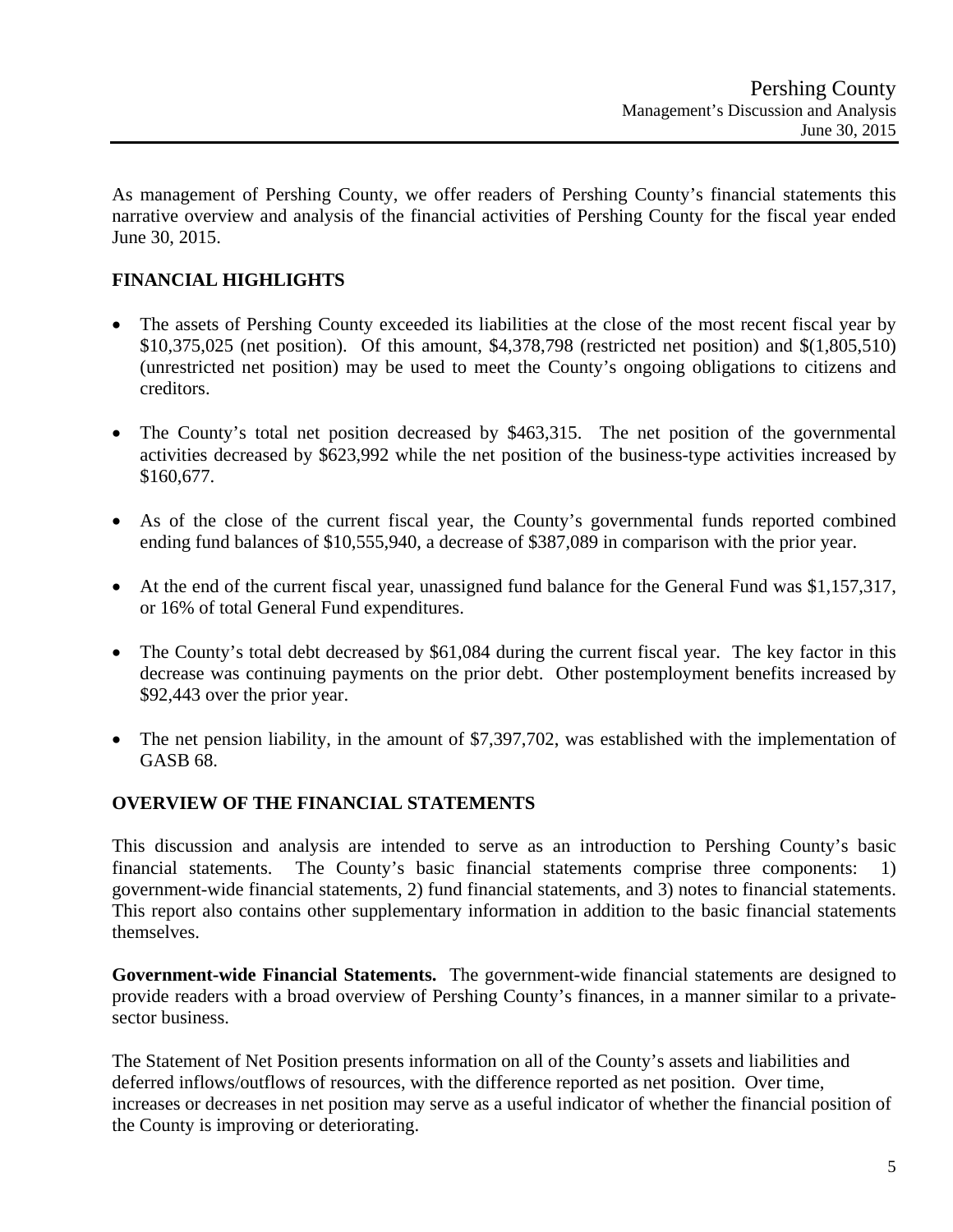The Statement of Activities presents information showing how the County's net position changed during the most recent fiscal year. All changes in net position are reported as soon as the underlying event giving rise to the change occurs, regardless of the timing of related cash flows. Thus, revenues and expenses are reported in this statement for some items that will only result in cash flows in future fiscal periods (uncollected taxes, earned but unused vacation leave and other compensated absences, other postemployment benefits, and the net pension liability).

Both of the government-wide financial statements distinguish functions of Pershing County that are principally supported by taxes and intergovernmental revenues (governmental activities) from other functions that are intended to recover all or a significant portion of their costs through user fees and charges (business-type activities). The governmental activities of the County include General Government, Public Safety, Judicial, Public Works, Health, Welfare, Culture and Recreation, Community Support and Intergovernmental. The business-type activities of Pershing County include an electric distribution operation, landfill operations, a water distribution system, and ambulance services.

The government-wide financial statements include not only Pershing County itself, but also a legally separate television district for which Pershing County is financially accountable. The Pershing County Television District, although a legally separate entity, functions for all practical purposes as a department of Pershing County, and therefore has been included as an integral part of the primary government.

The government-wide financial statements can be found on pages 15-16 of this report.

**Fund Financial Statements.** A fund is a grouping of related accounts that is used to maintain control over resources that have been segregated for specific activities or objectives. Pershing County, like other state and local governments, uses fund accounting to ensure and demonstrate compliance with finance-related legal requirements. All of the funds of the County can be divided into three categories: governmental funds, proprietary funds, and fiduciary funds.

Pershing County adopts an annual appropriated budget for all its funds, except for the fiduciary funds, which are not required to be budgeted. A budgetary comparison statement or schedule has been provided for all nonfiduciary funds to demonstrate compliance with this budget.

*Governmental Funds.* Governmental funds are used to account for essentially the same functions reported as governmental activities in the government-wide financial statements. However, unlike the government-wide financial statements, governmental fund financial statements focus on near-term inflows and outflows of spendable resources, as well as on balances of spendable resources available at the end of the fiscal year. Such information may be useful in evaluating the County's near-term financing requirements.

Because the focus of governmental funds is narrower than that of the government-wide financial statements, it is useful to compare the information presented for governmental funds with similar information presented for governmental activities in the government-wide financial statements. By doing so, readers may better understand the long-term impact of the County's near-term financing decisions. Both the Governmental Funds Balance Sheet and the Governmental Funds Statement of Revenues, Expenditures, and Changes in Fund Balances provide a reconciliation to facilitate this comparison between governmental funds and governmental activities.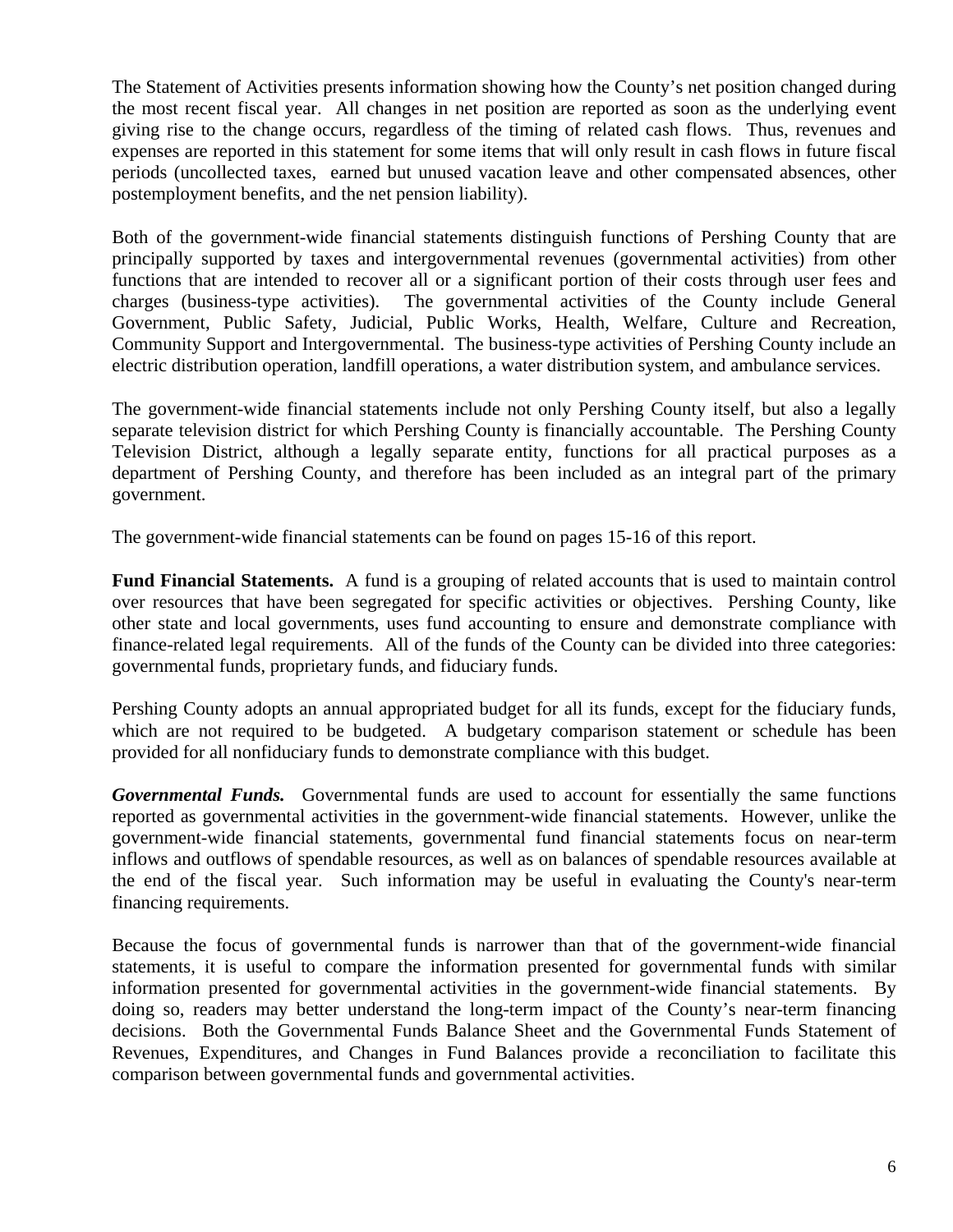Pershing County maintains 21 individual governmental funds. Information is presented separately in the Governmental Funds Balance Sheet and in the Governmental Funds Statement of Revenues, Expenditures, and Changes in Fund Balances for the General Fund, Road Fund, Regional Street and Highway Fund, and Building Fund all of which are considered to be major funds. Data from the other 17 governmental funds are combined into a single, aggregated presentation. Individual fund data for each of these nonmajor governmental funds is provided in the form of combining and individual fund statements and schedules elsewhere in this report.

The basic governmental fund financial statements can be found on pages 17-20 of this report.

**Proprietary Funds.** Pershing County maintains one type of proprietary fund, enterprise funds. Enterprise funds are used to report the same functions presented as business-type activities in the government-wide financial statements. Pershing County uses enterprise funds to account for its electric distribution operation, landfill operations, water distribution system, and ambulance services.

Proprietary funds provide the same type of information as the government-wide financial statements, only in more detail. The proprietary fund financial statements provide separate information for the electric distribution system and landfill operations, which are considered to be major funds of Pershing County. In addition, the proprietary fund financial statement provides information for the water distribution system and ambulance services, which are considered to be a nonmajor funds of Pershing County.

The basic proprietary fund financial statements can be found on pages 21-24 of this report.

*Fiduciary Funds.* Fiduciary funds are used to account for resources held for the benefit of parties outside Pershing County. Fiduciary funds are not reflected in the government-wide financial statements because the resources of those funds are not available to support Pershing County's own programs. The accounting used for fiduciary funds is much like that used for proprietary funds.

The basic fiduciary fund financial statements can be found on page 25 of this report.

**Notes to Financial Statements.** The notes provide additional information that is essential for a full understanding of the data provided in the government-wide and fund financial statements. The notes to the financial statements can be found on pages 26-54 of this report.

**Other Information.** In addition to the basic financial statements and accompanying notes, this report also presents certain required supplementary information concerning budgetary comparison information and Pershing County's progress in funding its obligation to provide postemployment benefits and information on the net pension liability. Required supplementary information can be found on pages 55- 68 of this report.

The combining and individual fund statements and schedules referred to earlier, in connection with nonmajor governmental funds, internally reported (budgetary basis) funds, and the enterprise funds and agency funds, are presented immediately following the required supplementary information. Combining and individual fund statements and schedules can be found on pages 69-114 of this report.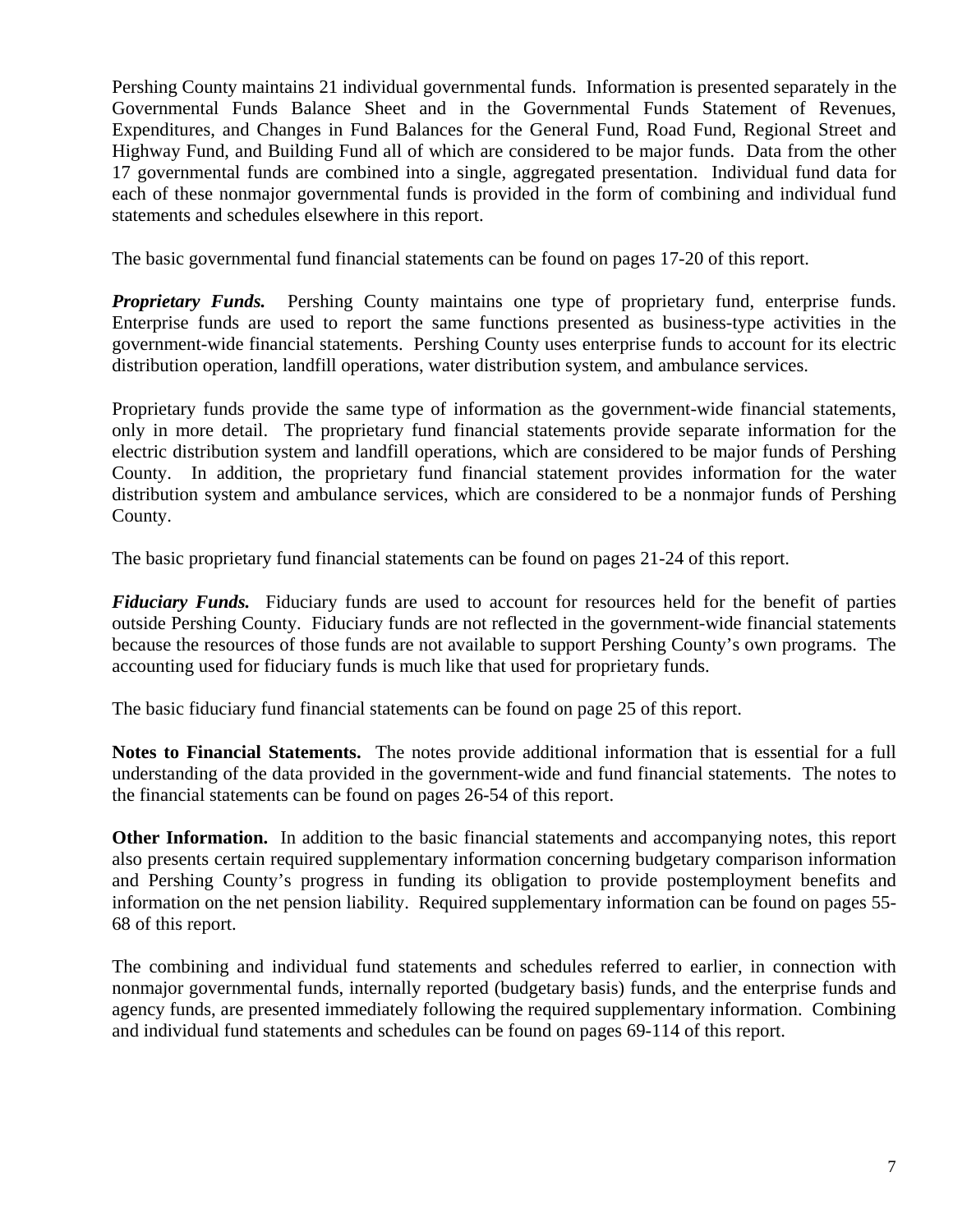**Accounting Changes.** The County implemented GASB 68, *Accounting and Financial Reporting for Pensions,* and GASB 71, *Pension Transition for Contributions Made Subsequent to the Measurement Date*, in the current year, which requires governments to report the cost and obligation associated with pensions in their financial statements. Beginning net position was restated to retroactively report the beginning net pension liability and deferred outflows of resources related to contributions made after the measurement date.

# **GOVERNMENT-WIDE FINANCIAL ANALYSIS**

As noted earlier, net position may serve over time as a useful indicator of a government's financial position. In the case of Pershing County, assets exceeded liabilities by \$10,375,025 at the close of the most recent fiscal year.

The largest portion of Pershing County's net position reflects its investment in capital assets (land, buildings and improvements, infrastructure, and equipment and vehicles), less any related debt used to acquire those assets that is still outstanding. Pershing County uses these capital assets to provide services to citizens; consequently, these assets are not available for future spending. Although Pershing County's investment in its capital assets is reported net of related debt, it should be noted that the resources needed to repay this debt must be provided from other sources, since the capital assets themselves cannot be used to liquidate these liabilities.

|                                   | Governmental Activities |              | <b>Business-type Activities</b> |             | Total        |              |
|-----------------------------------|-------------------------|--------------|---------------------------------|-------------|--------------|--------------|
|                                   | 2015                    | 2014         | 2015                            | 2014        | 2015         | 2014         |
|                                   |                         |              |                                 |             |              |              |
| Current and other assets          | \$11,938,641            | \$12,050,340 | \$1,283,162                     | \$1,189,394 | \$13,221,803 | \$13,239,734 |
| Capital assets                    | 6,602,697               | 6,503,858    | 1,185,540                       | 1,171,009   | 7,788,237    | 7,674,867    |
| Total assets                      | 18,541,338              | 18,554,198   | 2,468,702                       | 2,360,403   | 21,010,040   | 20,914,601   |
| Deferred outflow of resources     | 929,310                 |              | 19,480                          |             | 948,790      |              |
| Long-term liabilities outstanding | 8,033,581               | 698,560      | 187,033                         | 147,993     | 8,220,614    | 846,553      |
| Other liabilities                 | 1,314,039               | 1,623,105    | 90,869                          | 29,080      | 1,404,908    | 1,652,185    |
| <b>Total liabilities</b>          | 9,347,620               | 2,321,665    | 277,902                         | 177,073     | 9,625,522    | 2,498,738    |
| Deferred inflow of resources      | 1,917,534               |              | 40,749                          |             | 1,958,283    |              |
| Net position:                     |                         |              |                                 |             |              |              |
| Net investment in capital assets  | 6,602,697               | 6,503,858    | 1,199,040                       | 1,124,509   | 7,801,737    | 7,628,367    |
| Restricted                        | 3,948,365               | 3,237,538    | 430,433                         | 482,314     | 4,378,798    | 3,719,852    |
| Unrestricted                      | (2,345,568)             | 6,491,137    | 540,058                         | 576,507     | (1,805,510)  | 7,067,644    |
| Total net position                | 8,205,494               | 16,232,533   | 2,169,531                       | 2,183,330   | 10,375,025   | 18,415,863   |
| Prior period adjustments          |                         | (7,403,047)  |                                 | (174, 476)  |              | (7,577,523)  |
| Total net position, as restated   | \$8,205,494             | \$8,829,486  | \$2,169,531                     | \$2,008,854 | \$10,375,025 | \$10,838,340 |

**Pershing County's Net Position** 

An additional portion of Pershing County's net position represents resources that are subject to external restrictions on how they may be used. The remaining balance (deficit) of (\$1,805,510) represents unrestricted net position.

At the end of the current fiscal year, the County is able to report positive balances in two categories of net position, both for the government as a whole, as well as for its separate governmental activities. The County is able to report positive balances in all three categories of net position for the business-type activities.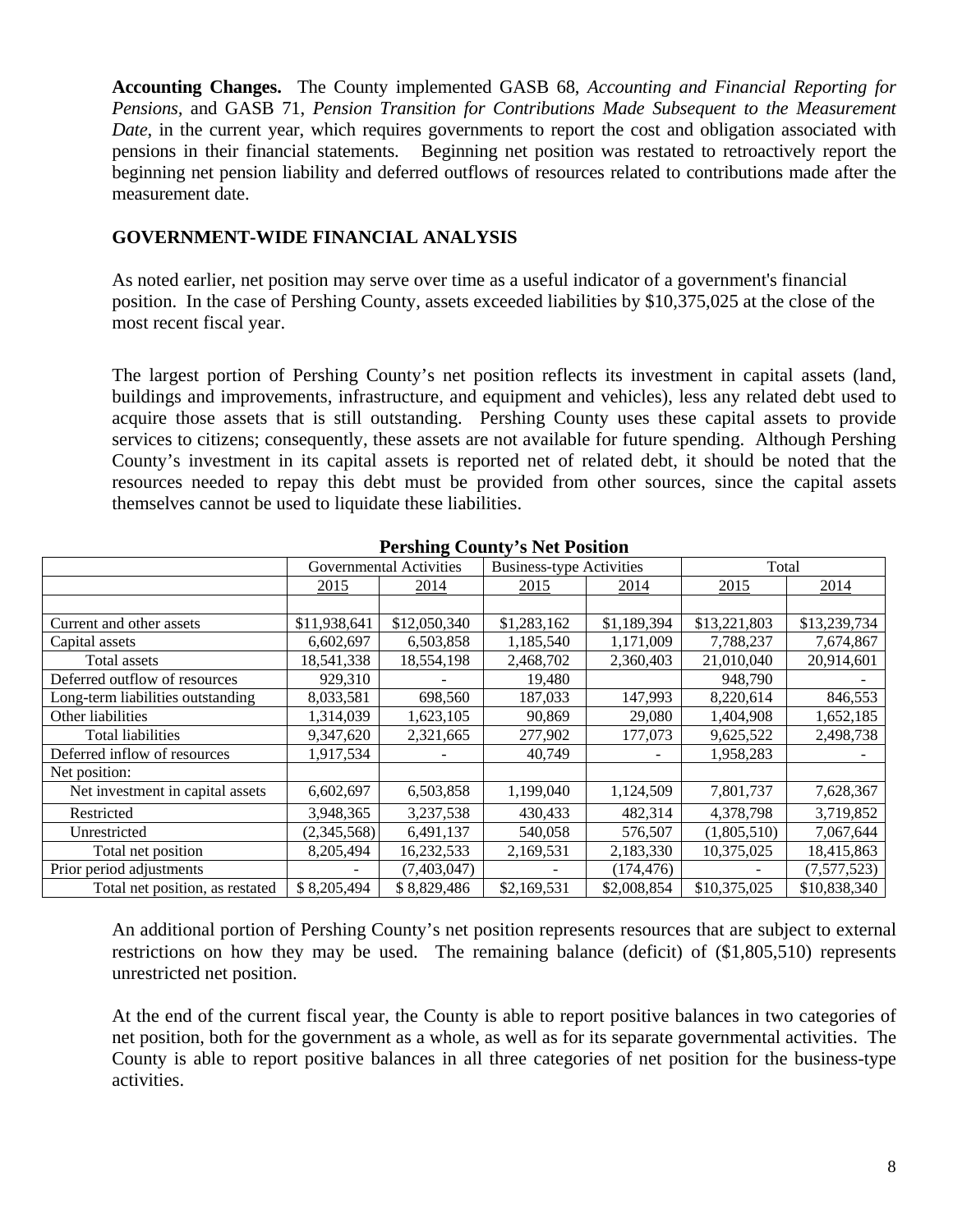| <b>Pershing County's Change in Net Position</b> |  |  |  |  |
|-------------------------------------------------|--|--|--|--|
|-------------------------------------------------|--|--|--|--|

|                               | Governmental Activities |                | ----         | <b>Business-type Activities</b> |                          | Total          |  |
|-------------------------------|-------------------------|----------------|--------------|---------------------------------|--------------------------|----------------|--|
|                               | 2015                    | 2014           | 2015         | 2014                            | 2015                     | 2014           |  |
| Revenues:                     |                         |                |              |                                 |                          |                |  |
| Program revenues:             |                         |                |              |                                 |                          |                |  |
| Charges for services          | \$1,040,038             | \$1,104,460    | \$566,438    | \$551,560                       | \$1,606,476              | \$1,656,020    |  |
| Operating grants and          |                         |                |              |                                 |                          |                |  |
| contributions                 | 785,493                 | 756,168        | 7,523        | 10,541                          | 793,016                  | 766,709        |  |
| Capital grants and            |                         |                |              |                                 |                          |                |  |
| contributions                 | 161,026                 | 63,675         |              | 6,033                           | 161,026                  | 69,708         |  |
| General revenues:             |                         |                |              |                                 |                          |                |  |
| Property taxes                | 2,656,227               | 3,364,214      |              |                                 | 2,656,227                | 3,364,214      |  |
| Other taxes                   | 3,857,130               | 3,903,314      |              |                                 | 3,857,130                | 3,903,314      |  |
| Other                         | 1,393,269               | 1,568,074      |              |                                 | 1,393,269                | 1,568,074      |  |
| Total revenues                | 9,893,183               | 10,759,905     | 573,961      | 568,134                         | 10,467,144               | 11,328,039     |  |
| Expenses:                     |                         |                |              |                                 |                          |                |  |
| General Government            | 2,827,118               | 2,707,585      |              |                                 | 2,827,118                | 2,707,585      |  |
| <b>Public Safety</b>          | 2,732,623               | 2,745,287      |              |                                 | 2,732,623                | 2,745,287      |  |
| Judicial                      | 1,546,093               | 1,504,840      |              |                                 | 1,546,093                | 1,504,840      |  |
| Public Works                  | 1,426,737               | 1,400,709      |              |                                 | 1,426,737                | 1,400,709      |  |
| Health                        | 409,019                 | 369,769        |              |                                 | 409,019                  | 369,769        |  |
| Welfare                       | 275,308                 | 481,797        |              |                                 | 275,308                  | 481,797        |  |
| <b>Culture and Recreation</b> | 596,992                 | 583,746        |              | $\equiv$                        | 596,992                  | 583,746        |  |
| <b>Community Support</b>      | 410,426                 | 457,308        | $\equiv$     | $\equiv$                        | 410,426                  | 457,308        |  |
| Intergovernmental             | 155,659                 | 162,587        | $\mathbf{r}$ | $\omega$                        | 155,659                  | 162,587        |  |
| <b>Utilities</b>              | $\equiv$                | $\equiv$       | 64,518       | 86,158                          | 64,518                   | 86,158         |  |
| Landfill                      | $\blacksquare$          | $\sim$         | 301,574      | 357,758                         | 301,574                  | 357,758        |  |
| Water services                | $\blacksquare$          | $\blacksquare$ | 66,329       | 68,308                          | 66,329                   | 68,308         |  |
| Ambulance                     |                         |                | 118,063      | 109,523                         | 118,063                  | 109,523        |  |
| Total expenses                | 10,379,975              | 10,413,628     | 550,484      | 621,747                         | 10,930,459               | 11,035,375     |  |
|                               |                         |                |              |                                 |                          |                |  |
| Excess (deficiency) before    |                         |                |              |                                 |                          |                |  |
| <b>Transfers</b>              | (486,792)               | 346,277        | 23,477       | (53, 613)                       | (463,315)                | 292,664        |  |
| Transfers                     | (137,200)               | (8,301)        | 137,200      | 8,301                           | $\overline{\phantom{a}}$ | $\blacksquare$ |  |
| Change in net                 |                         |                |              |                                 |                          |                |  |
| position                      | (623,992)               | 337,976        | 160,677      | (45,312)                        | (463,315)                | 292,664        |  |
| Net position, July 1          | 8,829,486               | 15,894,557     | 2,008,854    | 2,228,642                       | 10,838,340               | 18,123,199     |  |
| Prior period adjustments      |                         | (7,403,047)    |              | (174, 476)                      |                          | (7,577,523)    |  |
| Net position, June 30         | \$8,205,494             | \$8,829,486    | \$2,169,531  | \$2,008,854                     | $\overline{$}10,375,025$ | \$10,838,340   |  |

**Governmental activities.** Governmental activities decreased Pershing County's net position by \$623,992. Key elements of this increase are shown above.

**Business-type activities.** Business-type activities increased Pershing County's net position by \$160,677. Key elements of this decrease are shown above.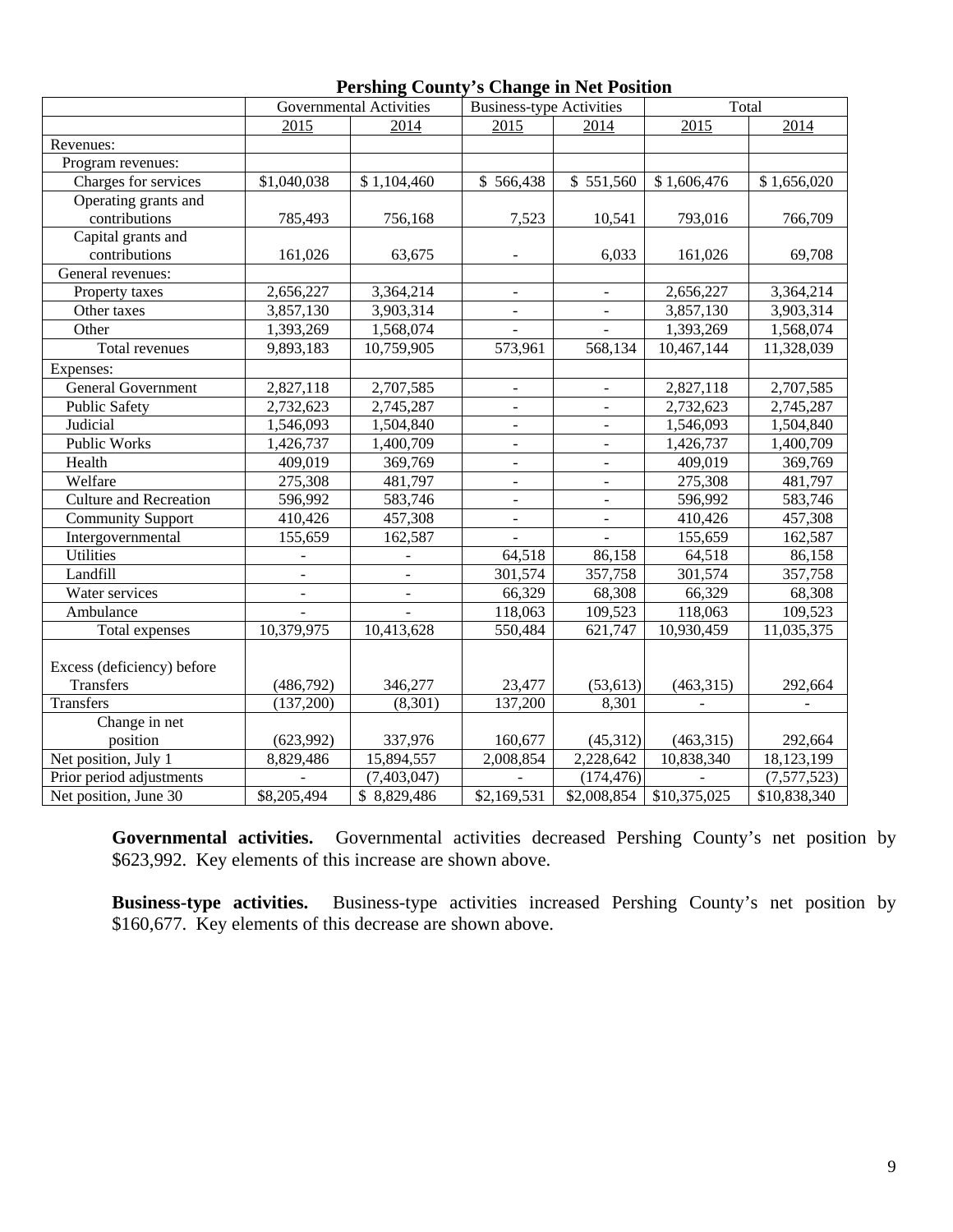# **FINANCIAL ANALYSIS OF THE GOVERNMENT'S FUNDS**

As noted earlier, Pershing County uses fund accounting to ensure and demonstrate compliance with finance-related legal requirements.

*Governmental Funds.* The focus of Pershing County's governmental funds is to provide information on near-term inflows, outflows, and balances of spendable resources. Such information is useful in assessing the County's financing requirements. In particular, unassigned fund balance may serve as a useful measure of the County's net resources available for spending at the end of the fiscal year.

As of the end of the current fiscal year, Pershing County's governmental funds reported combined ending fund balances of \$10,555,940, a decrease of \$387,089 in comparison with the prior year. Of this total amount, \$1,157,317 constitutes unassigned fund balance, which is available for spending by the County for operations. The remainder of fund balance is nonspendable, restricted, committed, or assigned to a variety of other purposes (\$9,398,623) and is not available for new spending.

The General Fund is the chief operating fund of Pershing County. At the end of the current fiscal year, unassigned fund balance of the General Fund was \$1,157,317, while total fund balance of the General Fund was \$3,130,637. As a measure of the General Fund's liquidity, it may be useful to compare both unassigned fund balance and total fund balance to total fund expenditures. Unassigned fund balance represents 16% and total fund balance represents 44% of total General Fund expenditures, respectively.

The fund balance of Pershing County's General Fund decreased by (\$264,487) during the current fiscal year. Key factors in this change are as follows, in comparison to the prior year ended June 30, 2014:

- Total revenues decreased approximately \$536,000. The net decrease consisted of the following major changes:
	- o General Fund (Budgetary Basis) revenues at June 30, 2015 were \$6,038,448; June 30, 2014 revenues were \$6,461,233; a decrease of \$423,000. The main decrease was in taxes of approximately \$440,000, which was related to net proceeds of mines. Refunds to properties were required during the year ended June 30, 2015.
	- o The In Lieu of Taxes Fund (internally reported fund) is combined with the General Fund for external reporting purposes. Decreases in revenues were noted in the In Lieu of Taxes Fund (approximately \$96,000) related to federal payments in lieu of taxes.
- Total expenditures increased approximately \$70,000. The net increase consisted of the following major changes:
	- o General Fund (Budgetary Basis) expenditures increased approximately \$89,000. Expenditures at June 30, 2015 were \$5,296,144; expenditures at June 30, 2014 were \$5,207,445. The majority of this increase was noted in General Government and was related to Emergency Management Grants and Other County Grants expenditures, which increased by approximately \$111,000, related to increased grant funding.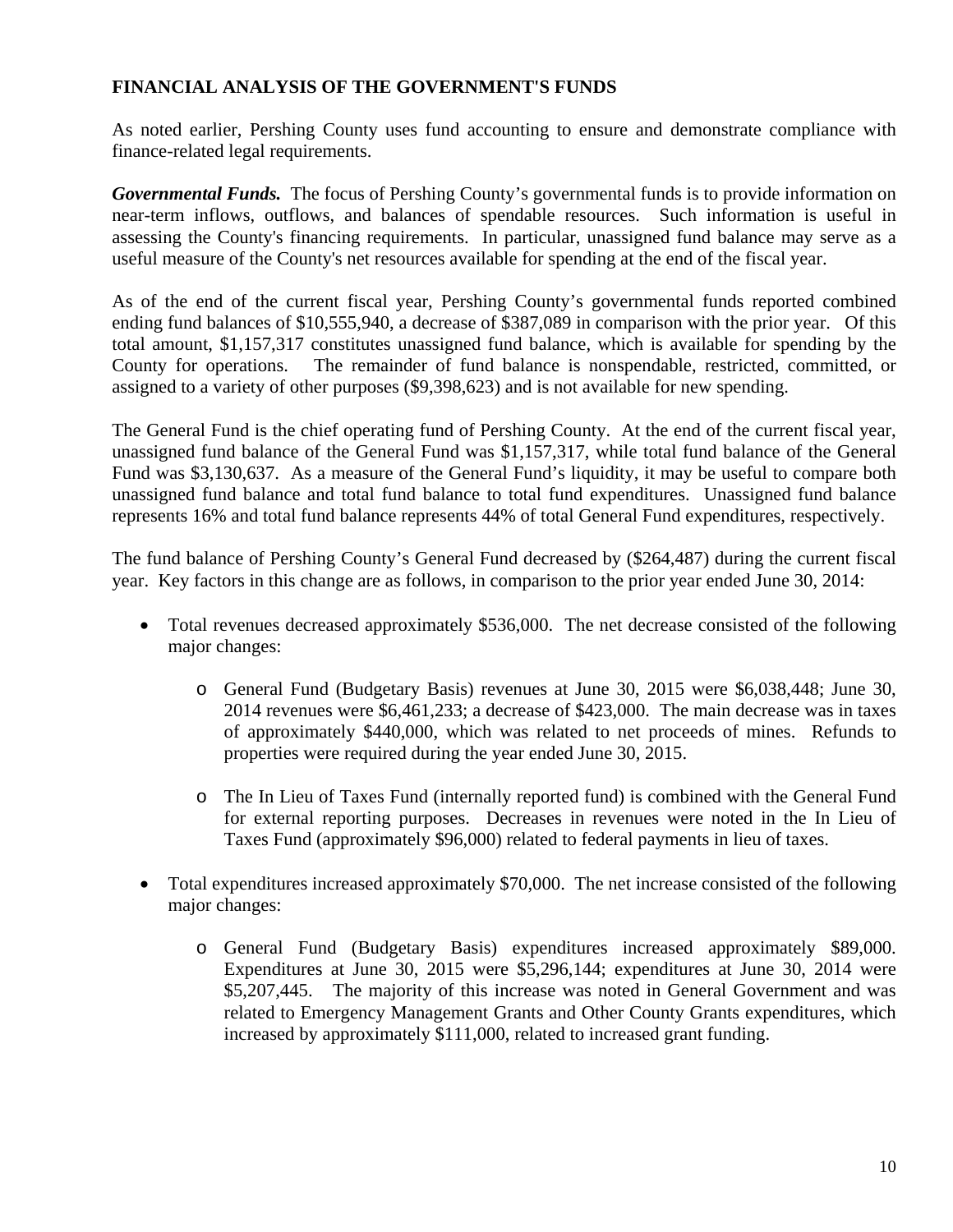The other funds of the County remained relatively consistent; however, details or changes in comparison to the year ended June 30, 2014 are shown below for selected funds:

Other Major Funds:

 Building Fund revenues decreased primarily as a result of the net proceeds of mines taxes; a decrease of approximately \$164,000, noting that refunds were paid during the year. Expenditures increased from the prior year by approximately \$79,000 related to projects or purchases (capital assets).

Nonmajor Governmental Funds:

- The Medical Indigent Fund and Medical Indigent 2 Fund had decreases in expenditures of approximately \$204,000. Expenditures related to payments for indigent care were, in total, \$268,339 for the current year, as compared to \$472,840 during the year ended June 30, 2014.
- The Drug Court Fund received a state grant during the current year in the amount of \$45,124, which increased revenues for the Fund.
- The Option Tax-Public Safety Fund, had in prior years, accumulated funds for capital projects related to public safety. During the current year ended June 30, 2015, expenditures were again made from the Fund in the amount of \$140,200 related to capital outlay (capital assets). Prior year expenditures were \$79,855.

**Proprietary Funds.** Pershing County's proprietary funds provide the same type of information found in the government-wide financial statements, but in more detail.

| <b>Pershing County's Proprietary Funds' Net Position</b> |              |                                  |                                |             |  |  |  |  |  |
|----------------------------------------------------------|--------------|----------------------------------|--------------------------------|-------------|--|--|--|--|--|
|                                                          |              | <b>Unrestricted Net Position</b> | <b>Restricted Net Position</b> |             |  |  |  |  |  |
|                                                          | 2015<br>2014 |                                  | 2015                           | <u>2014</u> |  |  |  |  |  |
| Pershing County Electrical Utility                       |              |                                  |                                |             |  |  |  |  |  |
| Fund                                                     | \$186,954    | \$150,932                        | \$294,433                      | \$354,814   |  |  |  |  |  |
| Landfill Fund                                            | 150,148      | 275,581                          |                                |             |  |  |  |  |  |
| Prior period adjustment                                  |              | (174, 476)                       |                                |             |  |  |  |  |  |
| Landfill Fund, as restated                               |              | 101,105                          |                                |             |  |  |  |  |  |
| Town of Imlay Utilities Fund                             | 37,405       | 38,981                           | 136,000                        | 127,500     |  |  |  |  |  |
| Ambulance Fund                                           | 165,551      | 111,013                          |                                |             |  |  |  |  |  |
| Total                                                    | \$540,058    | \$402,031                        | \$430,433                      | \$482,314   |  |  |  |  |  |

Unrestricted and restricted net position at the end of the years are detailed below:

An increase in net position was \$38,899 in the Landfill Fund and \$161,941 in the Ambulance Fund. Decreases in net position were \$4,322 in the Pershing County Electrical Utility Fund, and \$35,841 in the Town of Imlay Utilities Fund.

Other factors concerning the finances of these funds have already been addressed in the discussion of Pershing County's business-type activities.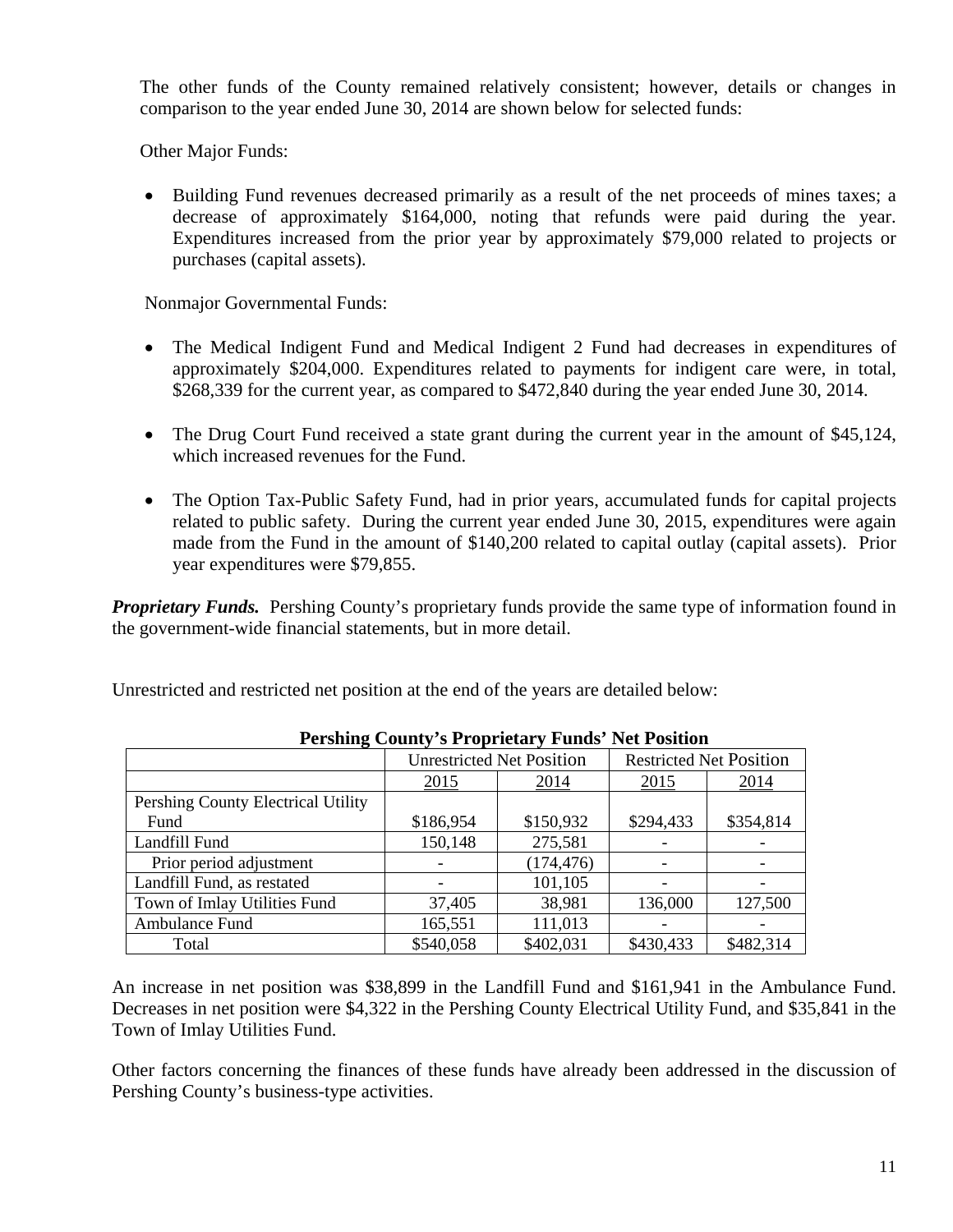# **GENERAL FUND (BUDGETARY BASIS) BUDGETARY HIGHLIGHTS**

Differences between the original budget and final amended budget increased appropriations by approximately \$557,000. The main increases can be briefly summarized as follows:

- Revenue amounts were increased from the original budget in the amount of approximately \$520,000. These increases were mainly from previously unbudgeted grant revenues that were received. These increases in grant revenues served as the basis to increase appropriations for their expenditure.
- In addition, appropriations were increased by \$37,000 as a result of the augmentation procedures related to contingency amounts established at the time of adoption of the original budget.

Differences between the budgeted activity for the year ended June 30, 2015 (decrease in fund balance of \$532,330) and the actual activity (increase in fund balance of \$112,612), showed in fund balance in excess of that budgeted of \$644,942. The differences in revenues, expenditures and other financing sources and uses are discussed below:

- Overall revenues were above budget by approximately \$1,400. The sources of revenue that were above that budgeted were licenses and permits, intergovernmental, fines and forfeits, and miscellaneous revenue. The sources of revenue that were below that budgeted were taxes and charges for services.
- Expenditures were below budget by approximately \$703,000. All functional categories of the General Fund were below budget. The main functional categories below budgeted appropriations were: General Government \$442,000, Public Safety \$71,000, and Judicial \$125,000.
- Other financing sources and uses were also in variance to budget by approximately \$60,000; mainly related to the reduction in the transfer budgeted from the In Lieu of Taxes Fund and a reduction in the transfer budgeted to the Law Enforcement Fund; both funds internally reported funds of the County which are combined with General Fund for external reporting purposes.

# **CAPITAL ASSET AND DEBT ADMINISTRATION**

**Capital Assets.** Pershing County's investment in capital assets for its governmental and business-type activities as of June 30, 2015, amounts to \$7,788,237 (net of accumulated depreciation). This investment included land, buildings and improvements, infrastructure, and equipment and vehicles. The total increase in Pershing County's investment in capital assets for the current fiscal year was \$113,370 (an increase of \$98,839 for governmental activities and an increase of \$14,531 for business-type activities).

Capital asset events during the current fiscal year included the Imlay Firehouse and Archive Building (which are expected to be completed in the subsequent year), Grass Valley road improvements, and various equipment purchases. Decreases in capital assets related mainly to the disposal of obsolete equipment and vehicles and depreciation.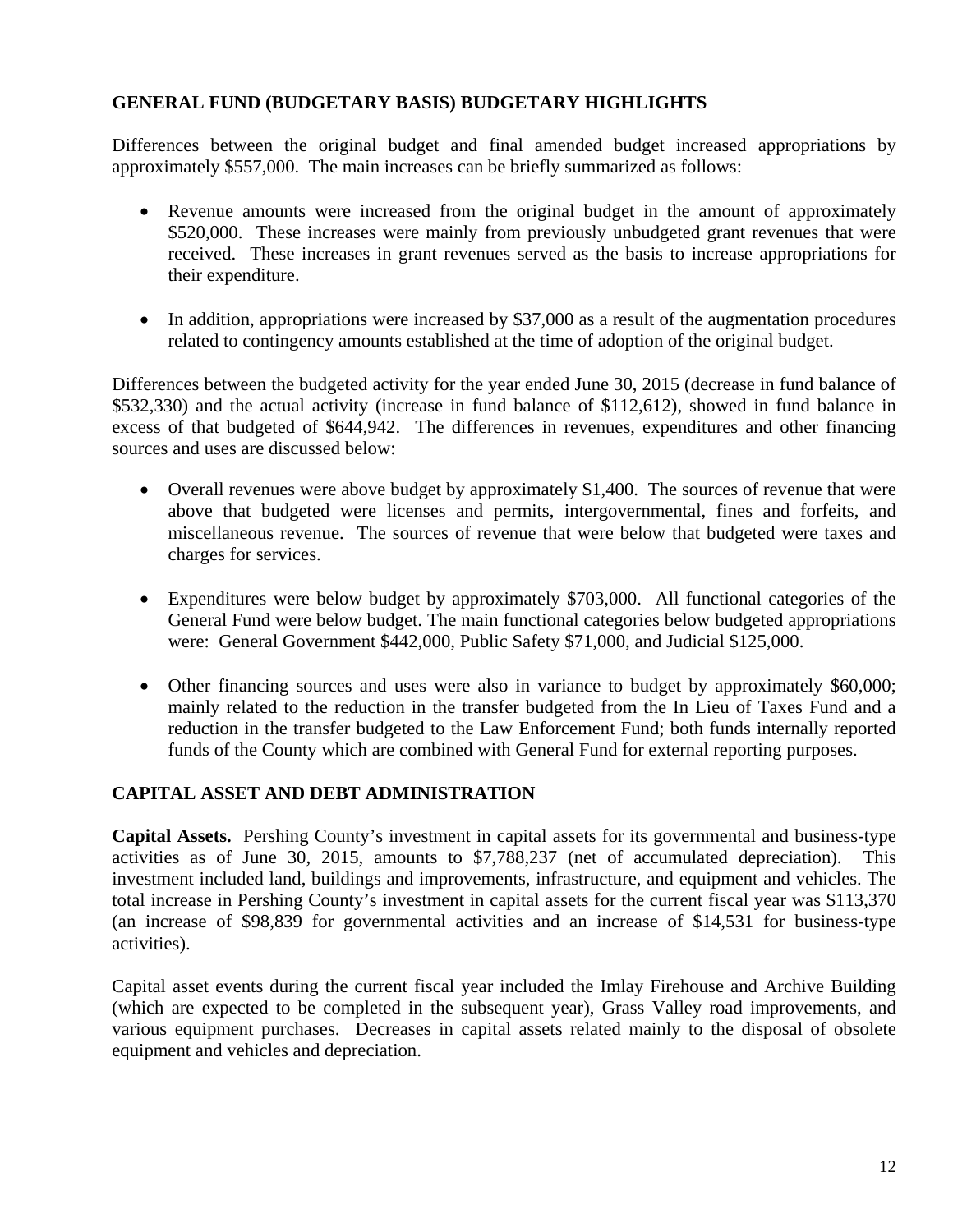Capital assets events during the current fiscal year for the business-type capital assets included increases in equipment; a baler (for the Landfill Fund, recycling center) and an ambulance (for the Ambulance Fund). Decreases in capital assets related to depreciation.

| $\mu$ acpreciation,        |                         |              |                                 |             |              |                |  |  |  |
|----------------------------|-------------------------|--------------|---------------------------------|-------------|--------------|----------------|--|--|--|
|                            | Governmental Activities |              | <b>Business-type Activities</b> |             | Total        |                |  |  |  |
|                            | 2015                    | 2014         | 2015                            | 2014        | 2015         | 2014           |  |  |  |
|                            |                         |              |                                 |             |              |                |  |  |  |
| Land                       | 746,586                 | 742,106<br>S | 14,476<br>\$                    | 14,476      | 761,062<br>S | 756,582<br>\$. |  |  |  |
| Construction in progress   | 133,963                 |              | $\overline{\phantom{a}}$        |             | 133,963      |                |  |  |  |
| Buildings and improvements | 3,416,541               | 3,453,567    |                                 |             | 3,416,541    | 3,453,567      |  |  |  |
| Improvements               | 493,688                 | 541,783      | 991,619                         | 1,075,022   | 1,485,307    | 1,616,805      |  |  |  |
| Infrastructure             | 647,040                 | 542,146      |                                 |             | 647,040      | 542,146        |  |  |  |
| Equipment and vehicles     | 1,164,879               | 1,224,256    | 179.445                         | 81,511      | 1,344,324    | 1,305,767      |  |  |  |
| Total                      | \$6,602,697             | \$6,503,858  | \$1,185,540                     | \$1,171,009 | \$7,788,237  | \$7,674,867    |  |  |  |

#### **Pershing County's Capital Assets**  (net of depreciation)

Additional information on Pershing County's capital assets can be found in Note 4 to the financial statements.

**Long-Term Debt.** At the end of the current fiscal year, the County had total bonded debt outstanding of \$85,000. This amount is special assessment debt for which neither the full faith or credit nor the taxing power of the County is pledged to the payment of the bonds or related interest.

# **Pershing County's Outstanding Debt**

|                             | Governmental Activities  |           | <b>Business-type Activities</b> |           | Total     |           |
|-----------------------------|--------------------------|-----------|---------------------------------|-----------|-----------|-----------|
|                             | <u>2015</u>              | 2014      | <u> 2015</u>                    | 2014      | 2015      | 2014      |
|                             |                          |           |                                 |           |           |           |
| Other obligations           | \$236,535                | \$238,000 | \$3.374                         | 2.993     | \$239,909 | \$240,993 |
| Special limited obligations | $\overline{\phantom{0}}$ |           | 85,000                          | 145,000   | 85,000    | 145,000   |
| Total                       | \$236,535                | \$238,000 | \$88,374                        | \$147,993 | \$324,909 | \$385,993 |

Pershing County's total debt decreased by \$61,084 during the current fiscal year. The key factor in this decrease was the continuing payments made on debt balances.

State statutes limit the amount of general obligation debt a governmental entity may issue, a legal debt limit. The County was, in accordance with Nevada Revised Statutes, within the legal debt limit at June 30, 2015.

Additional information on Pershing County's long-term debt can be found in Note 5 to the financial statements.

# **ECONOMIC FACTORS AND NEXT YEAR'S BUDGET AND RATES**

• Pershing County is currently at the maximum tax rate established by Nevada Revised Statutes. As a result, tax rates will not increase unless there is shift in rates between the various local governments located in the County. For the year ended June 30, 2016, Pershing County's rate will remain unchanged.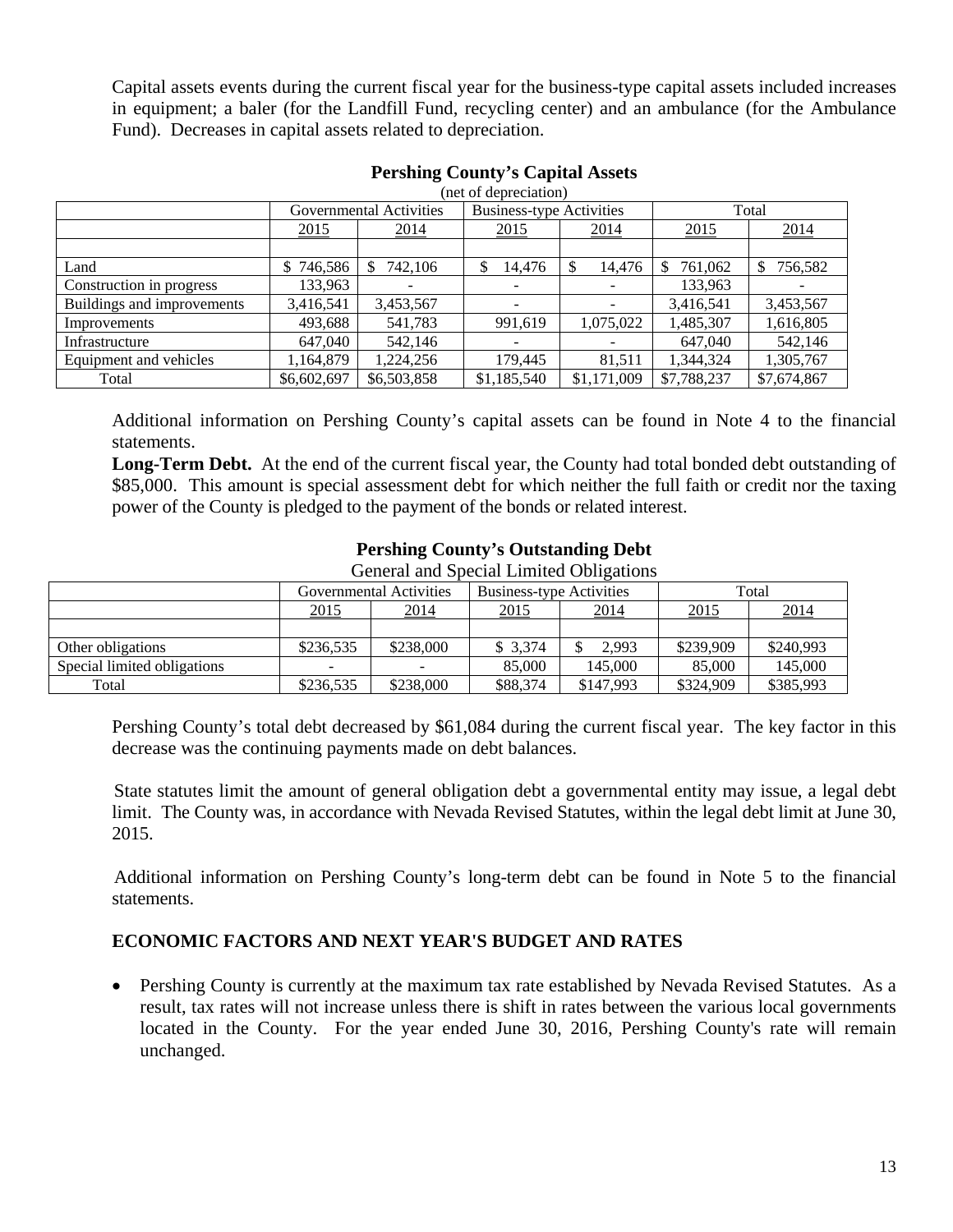- Net proceeds of mines tax collections decreased in the fiscal year ended June 30, 2015; refunds were required. Future collections will be monitored on a countywide, as well as, statewide basis due to fluctuations in the net proceeds of mines tax collections.
- The County is continuing to pursue diversification of the County economy and various industries.

These factors were considered in preparing Pershing County's budget for the 2015-2016 fiscal year.

At June 30, 2015, assigned fund balance in the General Fund was \$1,245,368. Pershing County has appropriated this balance for spending in the 2016 fiscal year budget.

# **REQUESTS FOR INFORMATION**

The financial report is designed to provide a general overview of Pershing County's finances for all those with an interest in the County's finances. Questions concerning any of the information provided in this report or requests for additional financial information should be addressed to the Pershing County Recorder-Auditor's Office, P.O. Box 736, Lovelock, Nevada, 89419.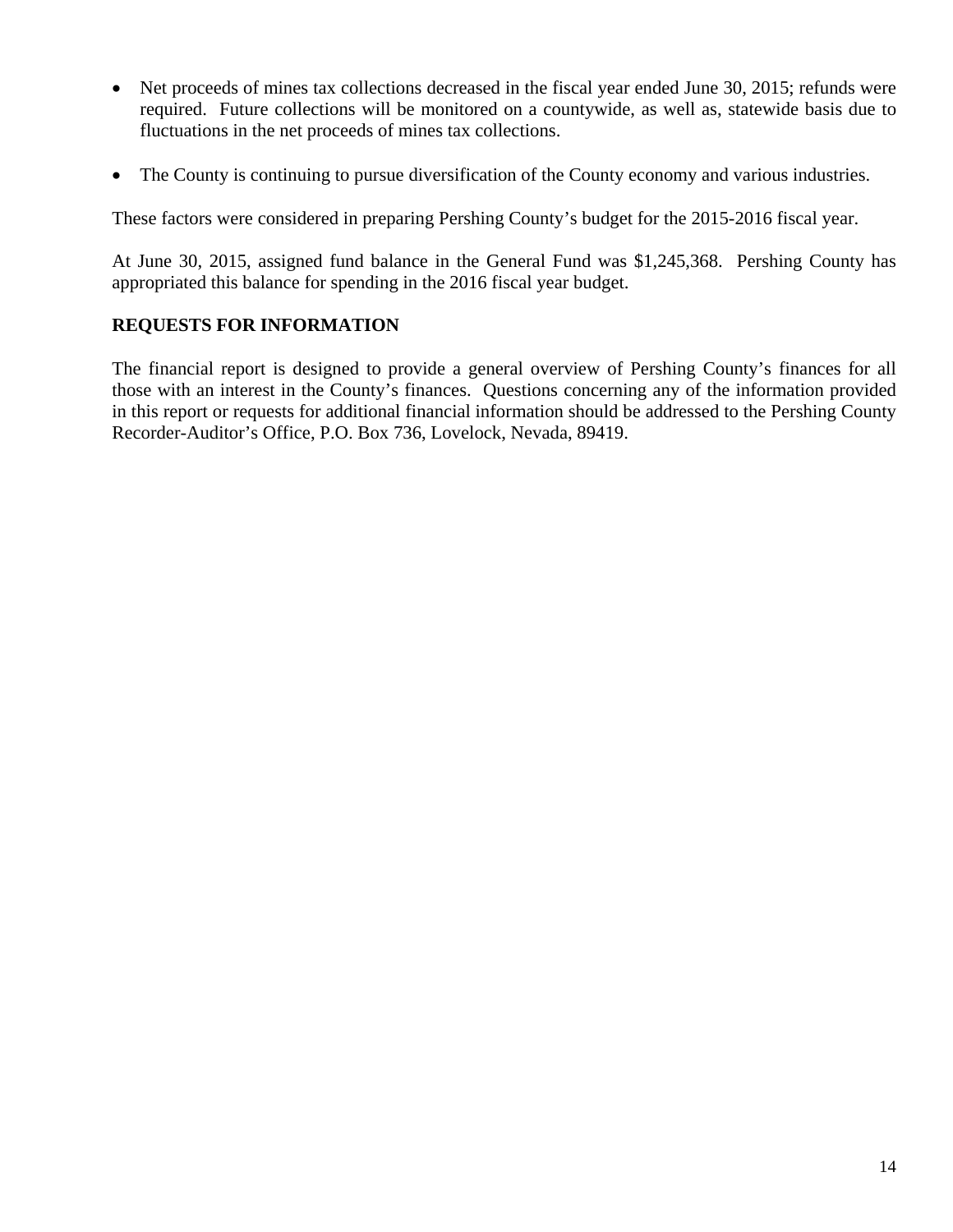|                                                    | Governmental<br>Activities | Business-Type<br>Activities | Total                                   |
|----------------------------------------------------|----------------------------|-----------------------------|-----------------------------------------|
| Assets                                             |                            |                             |                                         |
| Cash on deposit and invested                       | \$<br>10,382,849           | \$<br>772,191               | \$<br>11,155,040                        |
| Interest receivable                                | 24,453                     |                             | 24,453                                  |
| Accounts receivable                                | 228,903                    | 49,607                      | 278,510                                 |
| Room taxes receivable                              | 15,131                     |                             | 15,131                                  |
| Taxes receivable                                   | 67,281                     |                             | 67,281                                  |
| Assessments receivable                             | 1,381                      | 26,670                      | 28,051                                  |
| Internal balances                                  | 904                        | (904)                       |                                         |
| Due from other governments                         | 1,136,238                  |                             | 1,136,238                               |
| Inventory                                          | 16,557                     |                             | 16,557                                  |
| Prepaid items                                      | 64,944                     | 1,286                       | 66,230                                  |
| <b>Restricted Assets</b>                           |                            |                             |                                         |
| Cash on deposit and invested                       |                            | 311,274                     | 311,274                                 |
| Assessments receivable                             |                            | 123,038                     | 123,038                                 |
| Capital assets not being depreciated               | 880,549                    | 14,476                      | 895,025                                 |
| Capital assets net of accumulated depreciation     | 5,722,148                  | 1,171,064                   | 6,893,212                               |
| <b>Total assets</b>                                | 18,541,338                 | 2,468,702                   | 21,010,040                              |
| Deferred Outflow of Resources                      |                            |                             |                                         |
| Net pension liability-related amounts              | 929,310                    | 19,480                      | 948,790                                 |
|                                                    |                            |                             |                                         |
| Liabilities                                        |                            |                             |                                         |
| Accounts payable                                   | 840,302                    | 29,138                      | 869,440                                 |
| Accrued payroll                                    | 193,168                    | 3,756                       | 196,924                                 |
| Unearned revenue                                   | 87,955                     |                             | 87,955                                  |
| Refundable deposits                                | 183,788                    |                             | 183,788                                 |
| Due to other governments                           | 8,826                      |                             | 8,826                                   |
| Current liabilities payable from restricted assets |                            |                             |                                         |
| Interest payable                                   |                            | 2,975                       | 2,975                                   |
| Bonds payable                                      |                            | 55,000                      | 55,000                                  |
| Noncurrent liabilities                             |                            |                             |                                         |
| Due within one year                                | 236,535                    | 3,374                       | 239,909                                 |
| Due in more than one year                          |                            | 30,000                      | 30,000                                  |
| Other postemployment benefits                      | 553,003                    |                             | 553,003                                 |
| Net pension liability                              | 7,244,043                  | 153,659                     | 7,397,702                               |
| <b>Total liabilities</b>                           | 9,347,620                  | 277,902                     | $\overline{9,625,522}$                  |
| Deferred Inflow of Resources                       |                            |                             |                                         |
| Net pension liability-related amounts              | 1,917,534                  | 40,749                      | 1,958,283                               |
| <b>Net Position</b>                                |                            |                             |                                         |
| Net investment in capital assets                   | 6,602,697                  | 1,199,040                   | 7,801,737                               |
| Restricted for                                     |                            |                             |                                         |
| Debt service                                       |                            | 294,433                     | 294,433                                 |
| General government                                 | 503,731                    |                             | 503,731                                 |
| Judicial                                           | 263,001                    |                             | 263,001                                 |
| Public works                                       | 1,331,428                  |                             | 1,331,428                               |
|                                                    |                            |                             |                                         |
| Welfare                                            | 184,453                    |                             | 184,453                                 |
| Capital projects                                   | 1,247,025                  | 136,000                     | 1,383,025                               |
| Other purposes                                     | 418,727                    |                             | 418,727                                 |
| Unrestricted                                       | (2,345,568)                | 540,058                     | (1,805,510)                             |
| Total net position                                 | 8,205,494<br>\$            | $\$\,$<br>2,169,531         | $\boldsymbol{\mathsf{S}}$<br>10,375,025 |
| See Notes to Financial Statements                  |                            |                             | 15                                      |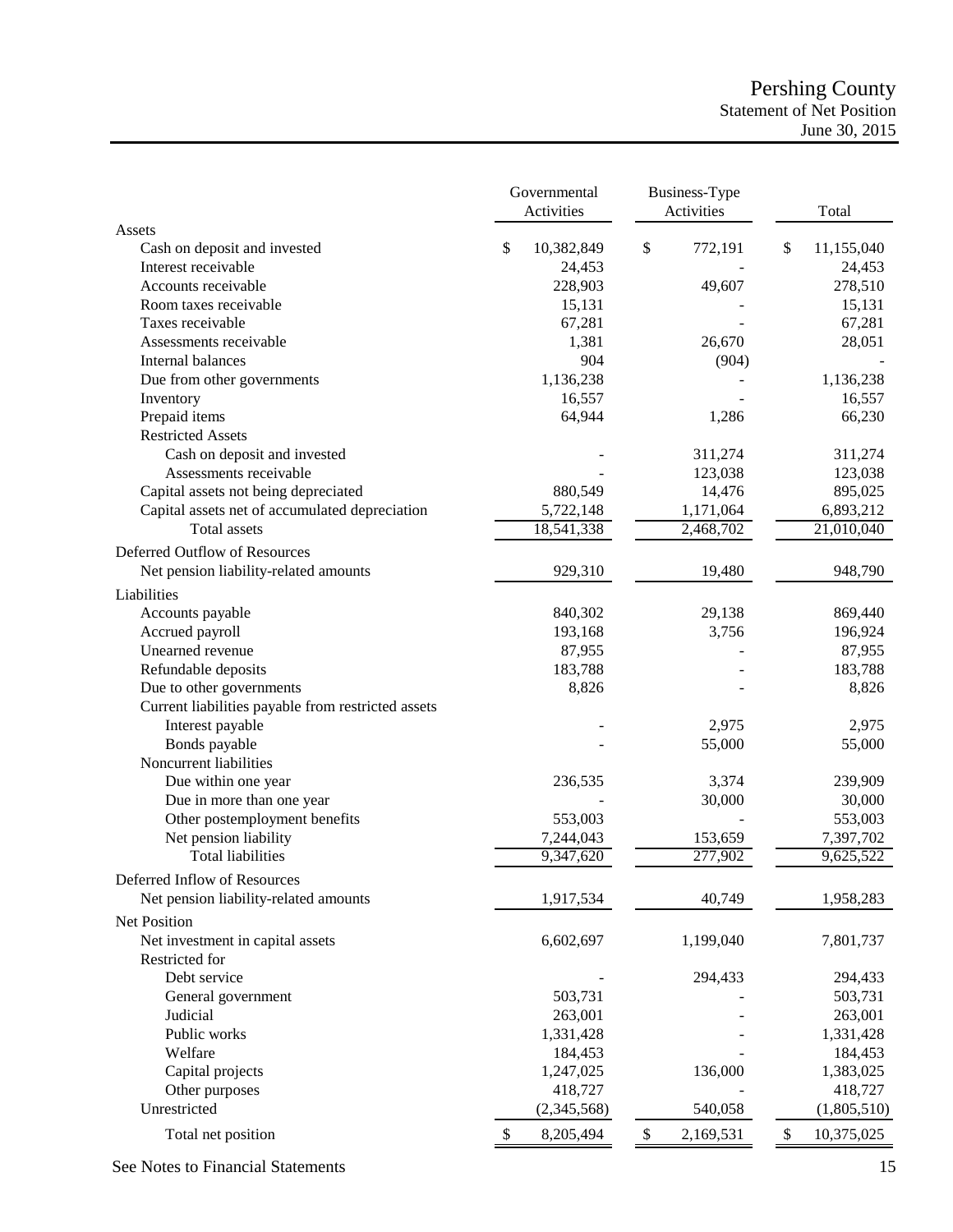|                                   |                                              |                                                                                                                                                                                                                          | Program Revenues          |           |                                          |         |    |                                        |  |
|-----------------------------------|----------------------------------------------|--------------------------------------------------------------------------------------------------------------------------------------------------------------------------------------------------------------------------|---------------------------|-----------|------------------------------------------|---------|----|----------------------------------------|--|
| Functions/Programs                | Expenses                                     |                                                                                                                                                                                                                          | Charges<br>for Services   |           | Operating<br>Grants and<br>Contributions |         |    | Capital<br>Grants and<br>Contributions |  |
| Primary Government                |                                              |                                                                                                                                                                                                                          |                           |           |                                          |         |    |                                        |  |
| <b>Governmental Activities</b>    |                                              |                                                                                                                                                                                                                          |                           |           |                                          |         |    |                                        |  |
| General government                | \$                                           | 2,827,118                                                                                                                                                                                                                | \$                        | 446,231   | \$                                       | 77,668  | \$ | 117,792                                |  |
| Public safety                     |                                              | 2,732,623                                                                                                                                                                                                                |                           | 213,045   |                                          | 15,783  |    | 4,590                                  |  |
| Judicial                          |                                              | 1,546,093                                                                                                                                                                                                                |                           | 181,983   |                                          | 225,407 |    |                                        |  |
| Public works                      |                                              | 1,426,737                                                                                                                                                                                                                |                           | 31,222    |                                          |         |    |                                        |  |
| Health                            |                                              | 409,019                                                                                                                                                                                                                  |                           | 1,560     |                                          | 289,211 |    |                                        |  |
| Welfare                           |                                              | 275,308                                                                                                                                                                                                                  |                           |           |                                          | 127     |    |                                        |  |
| Culture and recreation            |                                              | 596,992                                                                                                                                                                                                                  |                           | 65,015    |                                          | 23,237  |    |                                        |  |
| Community support                 |                                              | 410,426                                                                                                                                                                                                                  |                           | 100,982   |                                          | 147,060 |    | 38,644                                 |  |
| Intergovernmental                 |                                              | 155,659                                                                                                                                                                                                                  |                           |           |                                          | 7,000   |    |                                        |  |
| Total governmental                |                                              |                                                                                                                                                                                                                          |                           |           |                                          |         |    |                                        |  |
| activities                        |                                              | 10,379,975                                                                                                                                                                                                               |                           | 1,040,038 |                                          | 785,493 |    | 161,026                                |  |
| <b>Business-Type Activities</b>   |                                              |                                                                                                                                                                                                                          |                           |           |                                          |         |    |                                        |  |
| <b>Utilities</b>                  |                                              | 64,518                                                                                                                                                                                                                   |                           | 52,673    |                                          | 7,523   |    |                                        |  |
| Landfill                          |                                              | 301,574                                                                                                                                                                                                                  |                           | 340,473   |                                          |         |    |                                        |  |
| Water services                    |                                              | 66,329                                                                                                                                                                                                                   |                           | 30,488    |                                          |         |    |                                        |  |
| Ambulance                         |                                              | 118,063                                                                                                                                                                                                                  |                           | 142,804   |                                          |         |    |                                        |  |
| Total business-type<br>activities |                                              | 550,484                                                                                                                                                                                                                  |                           | 566,438   |                                          | 7,523   |    |                                        |  |
|                                   | \$                                           | 10,930,459                                                                                                                                                                                                               | $\boldsymbol{\mathsf{S}}$ | 1,606,476 | $\$$                                     | 793,016 | \$ | 161,026                                |  |
|                                   |                                              | <b>General Revenues</b><br><b>Taxes</b><br>Ad valorem taxes<br>Consolidated tax<br>Other taxes<br>Federal payments in lieu of taxes<br>Gaming licenses<br>Investment and interest earnings<br>Miscellaneous<br>Transfers |                           |           |                                          |         |    |                                        |  |
|                                   |                                              | <b>Total General Revenues and Transfers</b>                                                                                                                                                                              |                           |           |                                          |         |    |                                        |  |
|                                   |                                              | Change in Net Position                                                                                                                                                                                                   |                           |           |                                          |         |    |                                        |  |
|                                   |                                              | Net Position, Beginning of Year, as Previously Reported                                                                                                                                                                  |                           |           |                                          |         |    |                                        |  |
|                                   |                                              | Prior Period Adjustments                                                                                                                                                                                                 |                           |           |                                          |         |    |                                        |  |
|                                   | Net Position, Beginning of Year, as Restated |                                                                                                                                                                                                                          |                           |           |                                          |         |    |                                        |  |
|                                   |                                              | Net Position, End of Year                                                                                                                                                                                                |                           |           |                                          |         |    |                                        |  |
|                                   |                                              |                                                                                                                                                                                                                          |                           |           |                                          |         |    |                                        |  |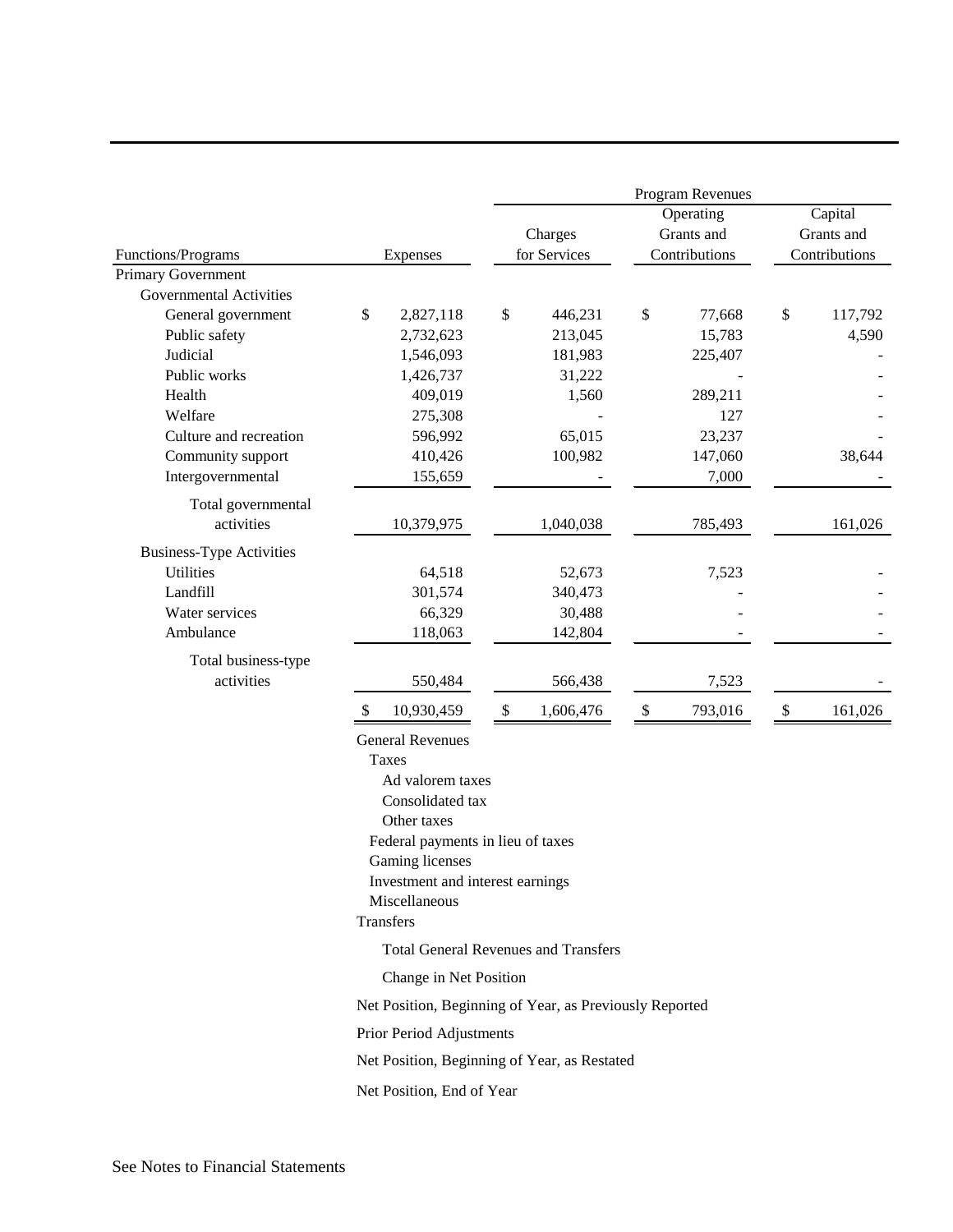| Governmental      | Business-Type   |                   |
|-------------------|-----------------|-------------------|
| Activities        | Activities      | Total             |
|                   |                 |                   |
|                   |                 |                   |
| \$<br>(2,185,427) | \$              | \$<br>(2,185,427) |
| (2,499,205)       |                 | (2,499,205)       |
| (1, 138, 703)     |                 | (1, 138, 703)     |
| (1, 395, 515)     |                 | (1,395,515)       |
| (118, 248)        |                 | (118, 248)        |
| (275, 181)        |                 | (275, 181)        |
| (508, 740)        |                 | (508,740)         |
| (123,740)         |                 | (123,740)         |
| (148, 659)        |                 | (148, 659)        |
|                   |                 |                   |
| (8,393,418)       |                 | (8,393,418)       |
|                   |                 |                   |
|                   | (4,322)         | (4,322)           |
|                   | 38,899          | 38,899            |
|                   | (35, 841)       | (35, 841)         |
|                   | 24,741          | 24,741            |
|                   | 23,477          | 23,477            |
|                   |                 |                   |
| (8,393,418)       | 23,477          | (8,369,941)       |
|                   |                 |                   |
| 2,656,227         |                 | 2,656,227         |
| 2,136,359         |                 | 2,136,359         |
| 1,720,771         |                 | 1,720,771         |
| 977,138           |                 | 977,138           |
| 161,224           |                 | 161,224           |
| 72,723            |                 | 72,723            |
| 182,184           |                 | 182,184           |
| (137,200)         | 137,200         |                   |
| 7,769,426         | 137,200         | 7,906,626         |
| (623,992)         | 160,677         | (463, 315)        |
| 16,232,533        | 2,183,330       | 18,415,863        |
| (7,403,047)       | (174, 476)      | (7,577,523)       |
| 8,829,486         | 2,008,854       | 10,838,340        |
| \$<br>8,205,494   | \$<br>2,169,531 | \$<br>10,375,025  |

Net (Expense) Revenue and Changes in Net Position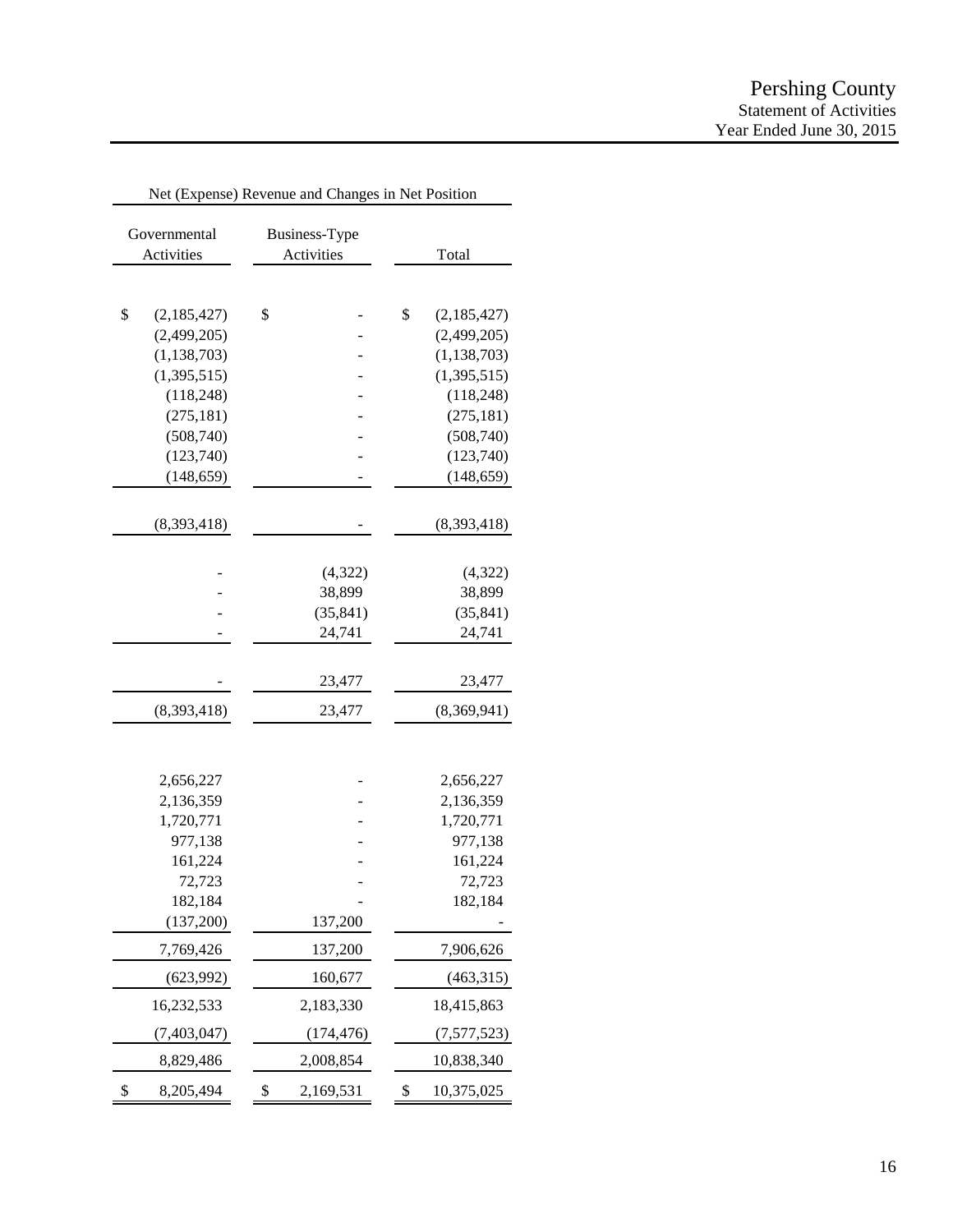|                                                 |    | General<br>Fund<br>(GAAP Basis) |                           | Road<br>Fund |               | Regional<br>Street and<br><b>Highway Fund</b> |  |
|-------------------------------------------------|----|---------------------------------|---------------------------|--------------|---------------|-----------------------------------------------|--|
| Assets                                          |    |                                 |                           |              |               |                                               |  |
| Cash on deposit and invested                    | \$ | 2,894,839                       | \$                        | 414,614      | \$            | 993,445                                       |  |
| Interest receivable                             |    | 24,453                          |                           |              |               |                                               |  |
| Accounts receivable                             |    | 205,689                         |                           | 776          |               |                                               |  |
| Room taxes receivable                           |    |                                 |                           |              |               |                                               |  |
| Taxes receivable                                |    | 48,554                          |                           |              |               |                                               |  |
| Assessments receivable                          |    |                                 |                           |              |               |                                               |  |
| Due from other funds                            |    | 904                             |                           |              |               |                                               |  |
| Due from other governments                      |    | 757,902                         |                           | 175,141      |               | 63,878                                        |  |
| Inventory                                       |    | 16,557                          |                           |              |               |                                               |  |
| Prepaid items                                   |    | 36,878                          |                           | 7,072        |               |                                               |  |
| <b>Total</b> assets                             |    | 3,985,776                       | $\boldsymbol{\mathsf{S}}$ | 597,603      | \$            | 1,057,323                                     |  |
| Liabilities                                     |    |                                 |                           |              |               |                                               |  |
| Accounts payable                                | \$ | 399,227                         | \$                        | 35,203       | \$            | 215,624                                       |  |
| Accrued payroll                                 |    | 137,600                         |                           | 28,685       |               |                                               |  |
| Unearned revenue                                |    | 85,970                          |                           |              |               |                                               |  |
| Refundable deposits                             |    | 183,788                         |                           |              |               |                                               |  |
| Due to other governments                        |    |                                 |                           |              |               |                                               |  |
| <b>Total liabilities</b>                        |    | 806,585                         |                           | 63,888       |               | 215,624                                       |  |
| Deferred Inflows of Resources                   |    |                                 |                           |              |               |                                               |  |
| Unavailable revenues, other revenue             |    |                                 |                           |              |               |                                               |  |
| Unavailable revenues, delinquent property taxes |    | 48,554                          |                           |              |               |                                               |  |
| Total deferred inflows of resources             |    | 48,554                          |                           |              |               |                                               |  |
| <b>Fund Balances</b>                            |    |                                 |                           |              |               |                                               |  |
| Nonspendable                                    |    | 53,435                          |                           | 7,072        |               |                                               |  |
| Restricted                                      |    | 674,517                         |                           | 526,643      |               | 841,699                                       |  |
| Committed                                       |    |                                 |                           |              |               |                                               |  |
| Assigned                                        |    | 1,245,368                       |                           |              |               |                                               |  |
| Unassigned                                      |    | 1,157,317                       |                           |              |               |                                               |  |
| <b>Total fund balances</b>                      |    | 3,130,637                       |                           | 533,715      |               | 841,699                                       |  |
| Total liabilities, deferred inflows of          |    |                                 |                           |              |               |                                               |  |
| resources, and fund balances                    | \$ | 3,985,776                       | \$                        | 597,603      | <sup>\$</sup> | 1,057,323                                     |  |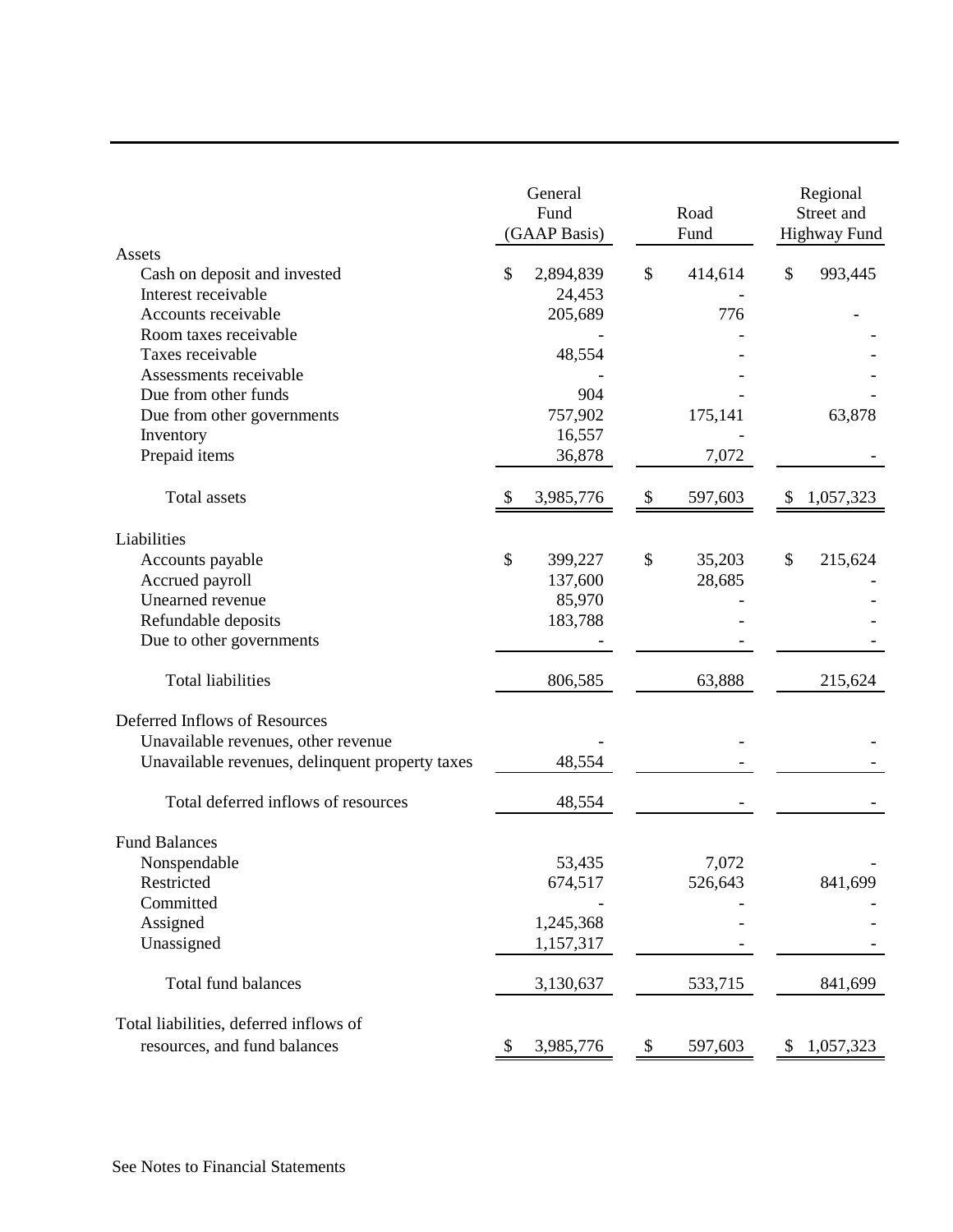| <b>Building</b><br>Fund | Other<br>Total<br>Governmental<br>Governmental<br>Funds<br>Funds |                  |
|-------------------------|------------------------------------------------------------------|------------------|
| \$<br>3,833,182         | \$<br>2,246,769                                                  | \$<br>10,382,849 |
|                         |                                                                  | 24,453           |
|                         | 22,438                                                           | 228,903          |
|                         | 15,131                                                           | 15,131           |
|                         | 18,727                                                           | 67,281           |
|                         | 1,381                                                            | 1,381            |
|                         |                                                                  | 904              |
|                         | 139,317                                                          | 1,136,238        |
|                         |                                                                  | 16,557           |
|                         | 20,994                                                           | 64,944           |
| \$<br>3,833,182         | \$<br>2,464,757                                                  | \$<br>11,938,641 |
|                         |                                                                  |                  |
| \$<br>72,932            | \$<br>117,316                                                    | \$<br>840,302    |
|                         | 26,883                                                           | 193,168          |
|                         | 1,985                                                            | 87,955           |
|                         |                                                                  | 183,788          |
|                         | 8,826                                                            | 8,826            |
|                         |                                                                  |                  |
| 72,932                  | 155,010                                                          | 1,314,039        |
|                         |                                                                  |                  |
|                         | 1,381                                                            | 1,381            |
|                         | 18,727                                                           | 67,281           |
|                         |                                                                  |                  |
|                         | 20,108                                                           | 68,662           |
|                         |                                                                  |                  |
|                         | 20,994                                                           | 81,501           |
|                         | 1,920,418                                                        | 3,963,277        |
|                         | 279,173                                                          | 279,173          |
| 3,760,250               | 69,054                                                           | 5,074,672        |
|                         |                                                                  | 1,157,317        |
| 3,760,250               | 2,289,639                                                        | 10,555,940       |
|                         |                                                                  |                  |
| \$<br>3,833,182         | 2,464,757<br>\$                                                  | 11,938,641<br>\$ |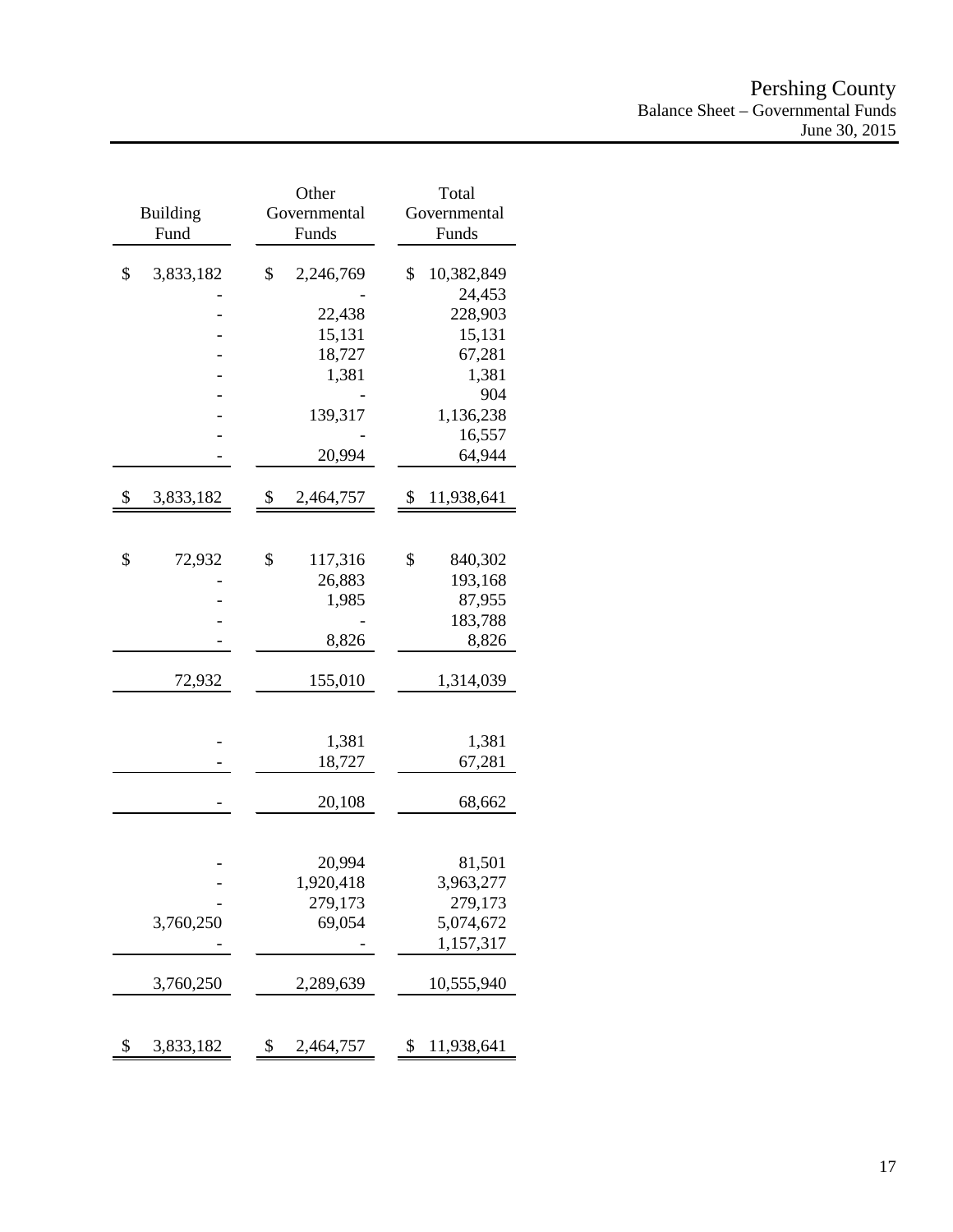| Amounts reported for governmental activities in the statement of net position are unferent occause.                                                                  |                                        |     |             |
|----------------------------------------------------------------------------------------------------------------------------------------------------------------------|----------------------------------------|-----|-------------|
| Total fund balances - total governmental funds                                                                                                                       |                                        | \$. | 10,555,940  |
| Capital assets used in governmental activities are not financial resources and,<br>therefore, are not reported in the governmental funds:                            |                                        |     |             |
| Capital assets<br>Accumulated depreciation                                                                                                                           | 16,513,800<br>(9,911,103)              |     | 6,602,697   |
| Long-term liabilities are not due and payable in the current period and,<br>therefore, are not reported in the Governmental Funds:                                   |                                        |     |             |
| Compensated absences<br>Net other postemployment benefits obligation<br>Net pension liability                                                                        | (236, 535)<br>(553,003)<br>(7,244,043) |     | (8,033,581) |
| Unavailable revenue represents amounts that are not available to fund current<br>expenditures and, therefore, are not reported as revenue in the governmental funds. |                                        |     | 68,662      |
| Deferred outflow of 2015 employer contributions related to pensions                                                                                                  |                                        |     | 929,310     |
| Deferred inflow of resources related to pensions                                                                                                                     |                                        |     | (1,917,534) |
| Net position of governmental activities                                                                                                                              |                                        | \$  | 8,205,494   |

Amounts reported for governmental activities in the statement of net position are different because: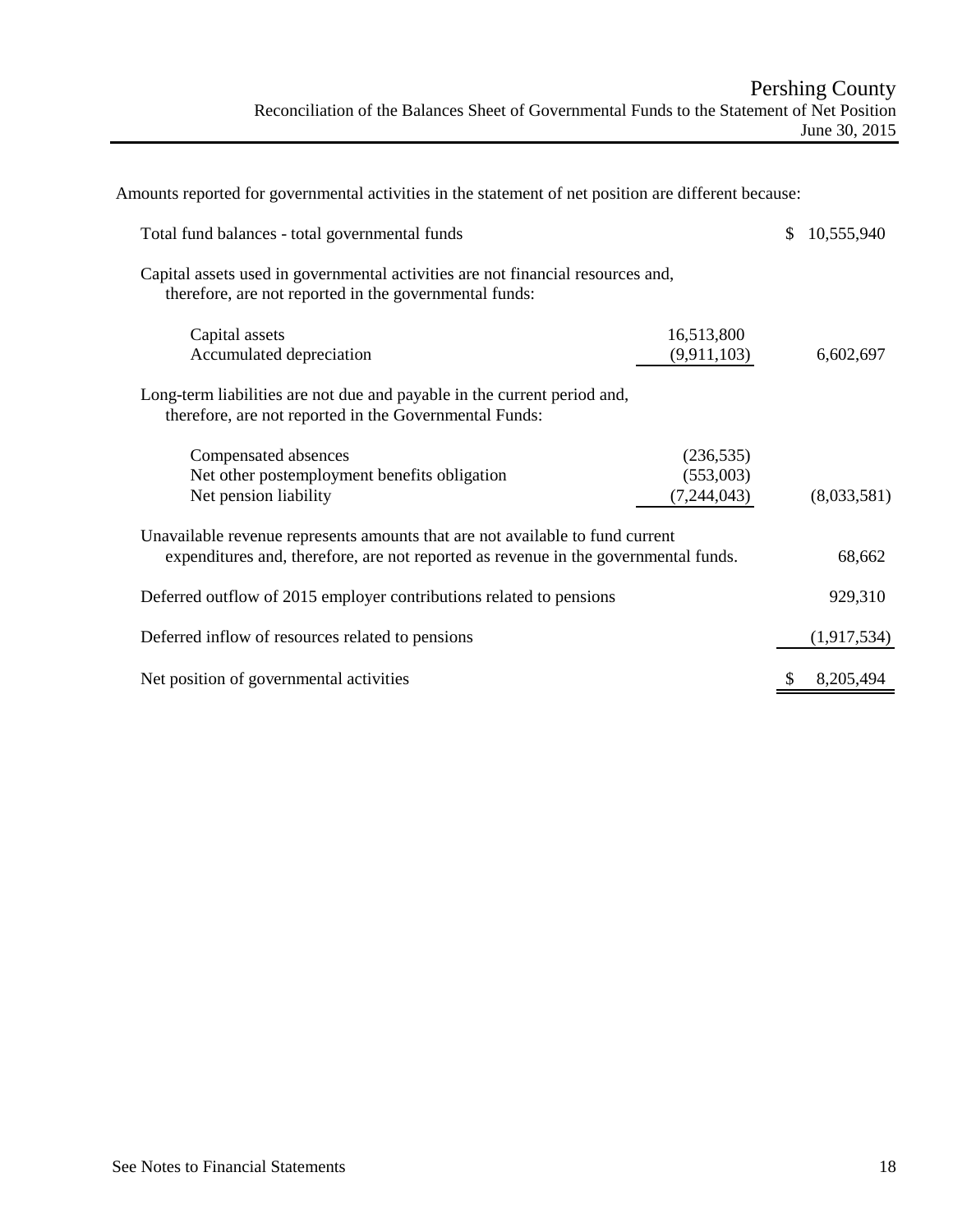|                                                   | General<br>Fund<br>(GAAP Basis) | Road<br>Fund  | Regional<br>Street and<br><b>Highway Fund</b> |
|---------------------------------------------------|---------------------------------|---------------|-----------------------------------------------|
| Revenues                                          |                                 |               |                                               |
| Taxes                                             | \$<br>1,970,495                 | \$            | \$                                            |
| Licenses and permits                              | 67,403                          |               |                                               |
| Intergovernmental                                 | 3,883,259                       | 1,039,122     | 345,697                                       |
| Charges for services                              | 343,520                         |               |                                               |
| Fines and forfeits                                | 166,814                         |               |                                               |
| Miscellaneous                                     | 620,699                         | 95,741        |                                               |
| Total revenues                                    | 7,052,190                       | 1,134,863     | 345,697                                       |
| Expenditures                                      |                                 |               |                                               |
| Current                                           |                                 |               |                                               |
| General government                                | 2,407,298                       |               |                                               |
| Public safety                                     | 2,592,670                       |               |                                               |
| Judicial                                          | 1,449,699                       |               |                                               |
| Public works                                      |                                 | 1,200,056     | 366,793                                       |
| Health                                            | 403,347                         |               |                                               |
| Welfare                                           |                                 |               |                                               |
| Culture and recreation                            | 52,270                          |               |                                               |
| Community support                                 | 103,058                         |               |                                               |
| Intergovernmental                                 | 162,585                         |               |                                               |
| Capital outlay                                    |                                 |               |                                               |
| Total expenditures                                | 7,170,927                       | 1,200,056     | 366,793                                       |
| Excess (Deficiency) of Revenues over Expenditures | (118, 737)                      | (65, 193)     | (21,096)                                      |
| Other Financing Sources (Uses)                    |                                 |               |                                               |
| Transfers from other funds                        | 62,250                          |               |                                               |
| Transfers to other funds                          | (208,000)                       |               |                                               |
| Sale of capital assets                            |                                 |               |                                               |
| Total other financing sources (uses)              | (145,750)                       |               |                                               |
| Net Change in Fund Balances                       | (264, 487)                      | (65, 193)     | (21,096)                                      |
| Fund Balances, Beginning of Year,                 |                                 |               |                                               |
| as Previously Reported                            | 2,723,060                       | 456,835       | 862,795                                       |
| Prior Period Adjustment                           | 672,064                         | 142,073       |                                               |
| Fund Balances, Beginning of Year,                 |                                 |               |                                               |
| as Restated                                       | 3,395,124                       | 598,908       | 862,795                                       |
| Fund Balances, End of Year                        | 3,130,637                       | 533,715<br>\$ | 841,699                                       |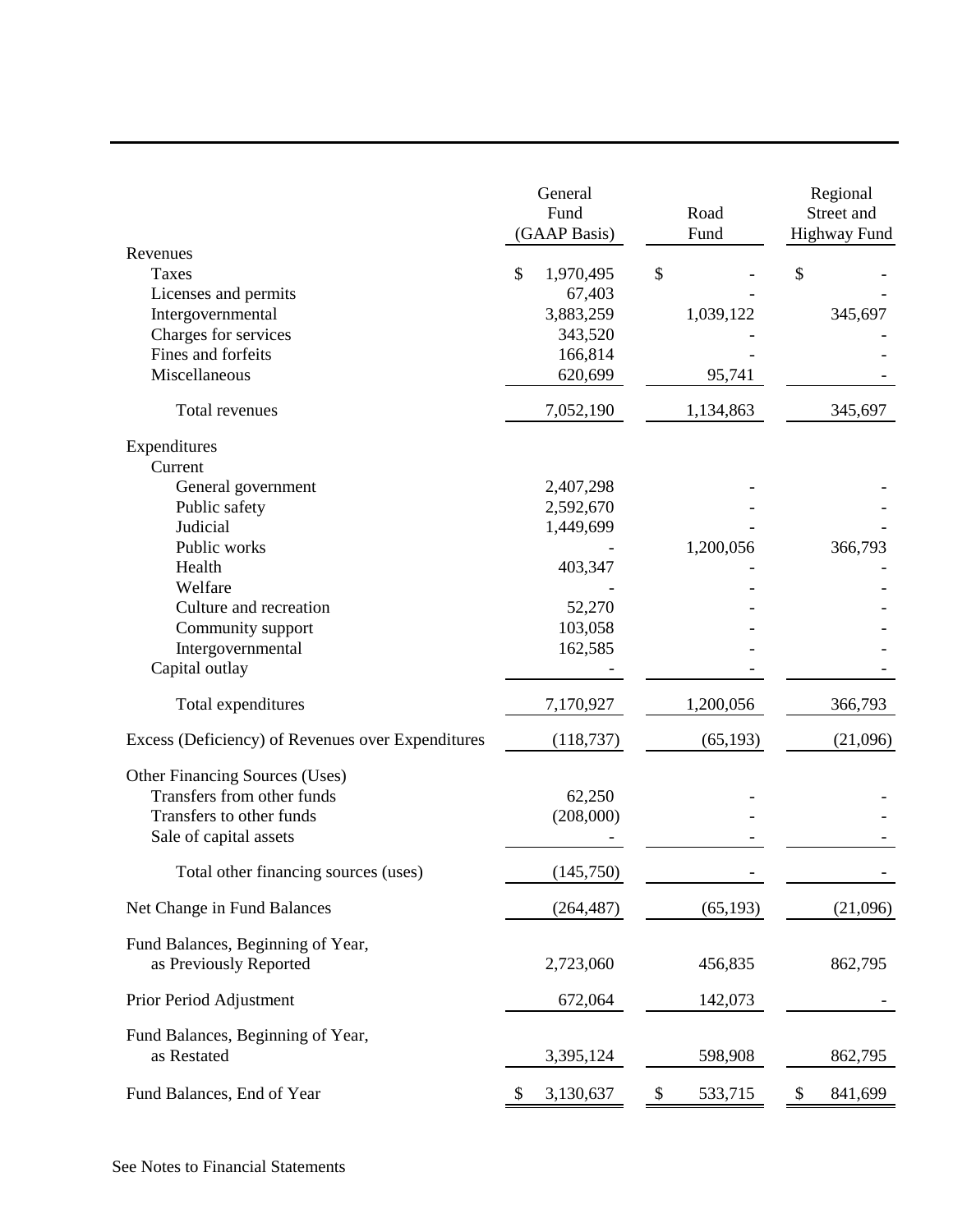| <b>Building</b><br>Fund | Other<br>Governmental<br>Funds | Total<br>Governmental<br>Funds |
|-------------------------|--------------------------------|--------------------------------|
| \$<br>(21,984)          | \$<br>861,080                  | \$<br>2,809,591                |
|                         | 35                             | 67,438                         |
|                         | 381,170                        | 5,649,248                      |
|                         | 21,886                         | 365,406                        |
|                         | 65,219                         | 232,033                        |
| 1,695                   | 98,408                         | 816,543                        |
| (20, 289)               | 1,427,798                      | 9,940,259                      |
|                         |                                |                                |
|                         | 96,622                         | 2,503,920                      |
|                         | 23,897                         | 2,616,567                      |
|                         | 78,050                         | 1,527,749                      |
|                         |                                | 1,566,849                      |
|                         |                                | 403,347                        |
|                         | 273,400                        | 273,400                        |
|                         | 512,573                        | 564,843                        |
|                         | 284,461                        | 387,519                        |
|                         |                                | 162,585                        |
| 292,068                 | 239,501                        | 531,569                        |
| 292,068                 | 1,508,504                      | 10,538,348                     |
| (312, 357)              | (80,706)                       | (598,089)                      |
|                         |                                |                                |
|                         | 208,783                        | 271,033                        |
|                         | (63,033)                       | (271, 033)                     |
| 211,000                 |                                | 211,000                        |
| 211,000                 | 145,750                        | 211,000                        |
| (101, 357)              | 65,044                         | (387,089)                      |
| 3,861,607               | 2,224,595                      | 10,128,892                     |
|                         |                                | 814,137                        |
|                         |                                |                                |
| 3,861,607               | 2,224,595                      | 10,943,029                     |
| \$<br>3,760,250         | 2,289,639<br>\$                | 10,555,940<br>\$               |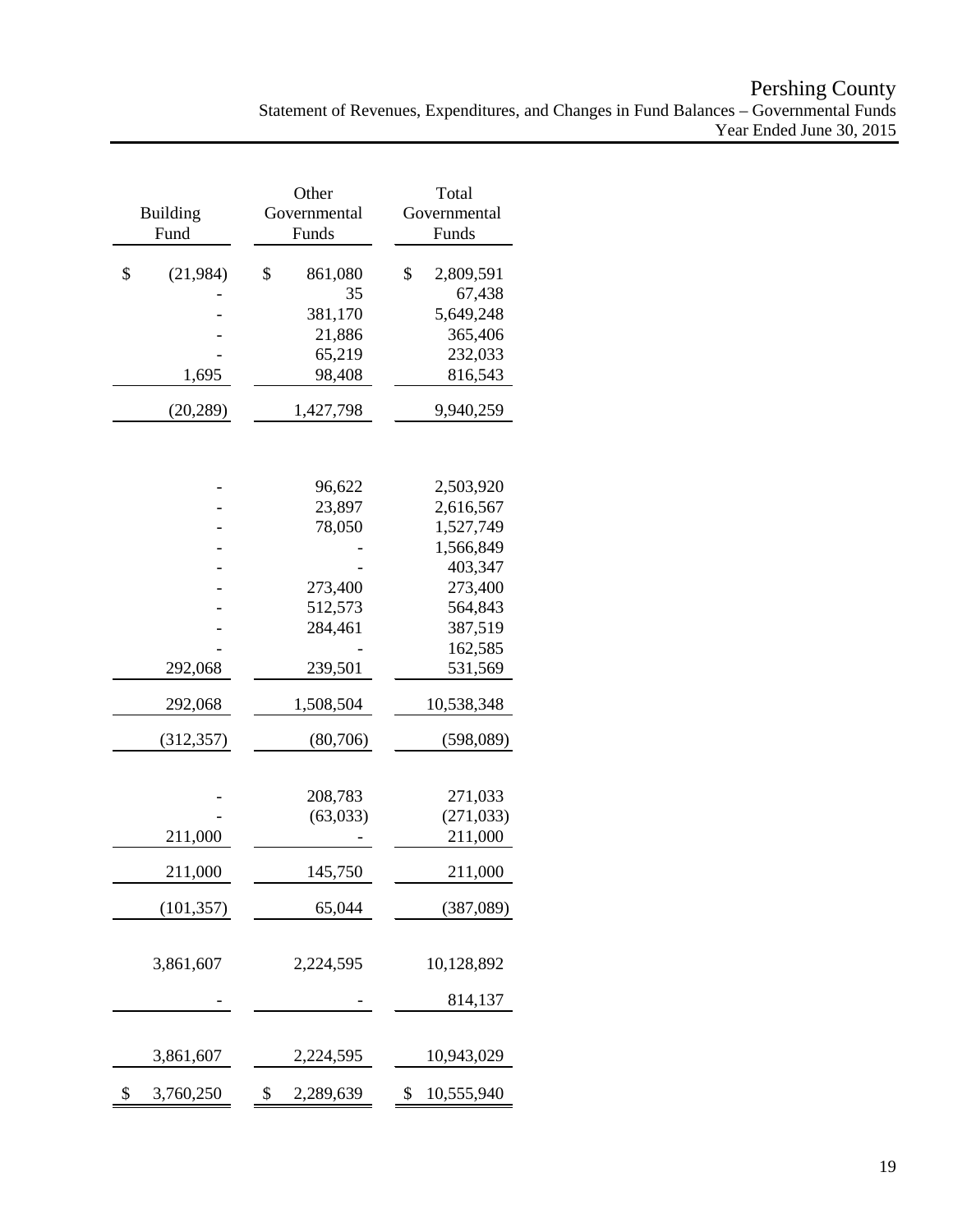| Amounts reported for governmental activities in the statement of activities are different because:                                                                                                                                                                                 |                       |                 |
|------------------------------------------------------------------------------------------------------------------------------------------------------------------------------------------------------------------------------------------------------------------------------------|-----------------------|-----------------|
| Net change in fund balances - total governmental funds                                                                                                                                                                                                                             |                       | \$<br>(387,089) |
| Governmental funds report capital outlays as expenditures. However, in the<br>Statement of Activities the cost of those assets is allocated over their estimated<br>useful lives and reported as depreciation expense.                                                             |                       |                 |
| Capital outlay                                                                                                                                                                                                                                                                     | 702,392               |                 |
| Depreciation                                                                                                                                                                                                                                                                       | (496, 973)            | 205,419         |
| The net effect of various miscellaneous transactions involving capital assets<br>(sales, trade-ins, and donations) is to increase net position.                                                                                                                                    |                       |                 |
| Gain (loss) on disposition of capital assets                                                                                                                                                                                                                                       | (12,504)              |                 |
| Contribution of capital assets received                                                                                                                                                                                                                                            | 43,124                |                 |
| Contribution of capital assets to Business-Type Activities                                                                                                                                                                                                                         | (137,200)             | (106, 580)      |
| Governmental funds report County pension contributions as expenditures.<br>However, in the Statement of Activities, the cost of pension benefits earned<br>net of employee contributions is reported as pension expense.<br>County pension contributions<br>County pension expense | 925,641<br>(940, 724) | (15,083)        |
| Revenues in the Statement of Activities that do not provide current financial resources<br>to Governmental Funds are not reported as revenues in the Government Funds.                                                                                                             |                       |                 |
| Change in unavailable revenue                                                                                                                                                                                                                                                      |                       | (229, 681)      |
| Some expenses reported in the Statement of Activities do not require the use of<br>current financial resources and, therefore, are not reported as expenditures in<br>Governmental Funds.                                                                                          |                       |                 |
| Change in compensated absences                                                                                                                                                                                                                                                     | 1,465                 |                 |
| Change in net other postemployment benefits obligation                                                                                                                                                                                                                             | (92, 443)             | (90, 978)       |
| Change in net position of governmental activities                                                                                                                                                                                                                                  |                       | \$<br>(623,992) |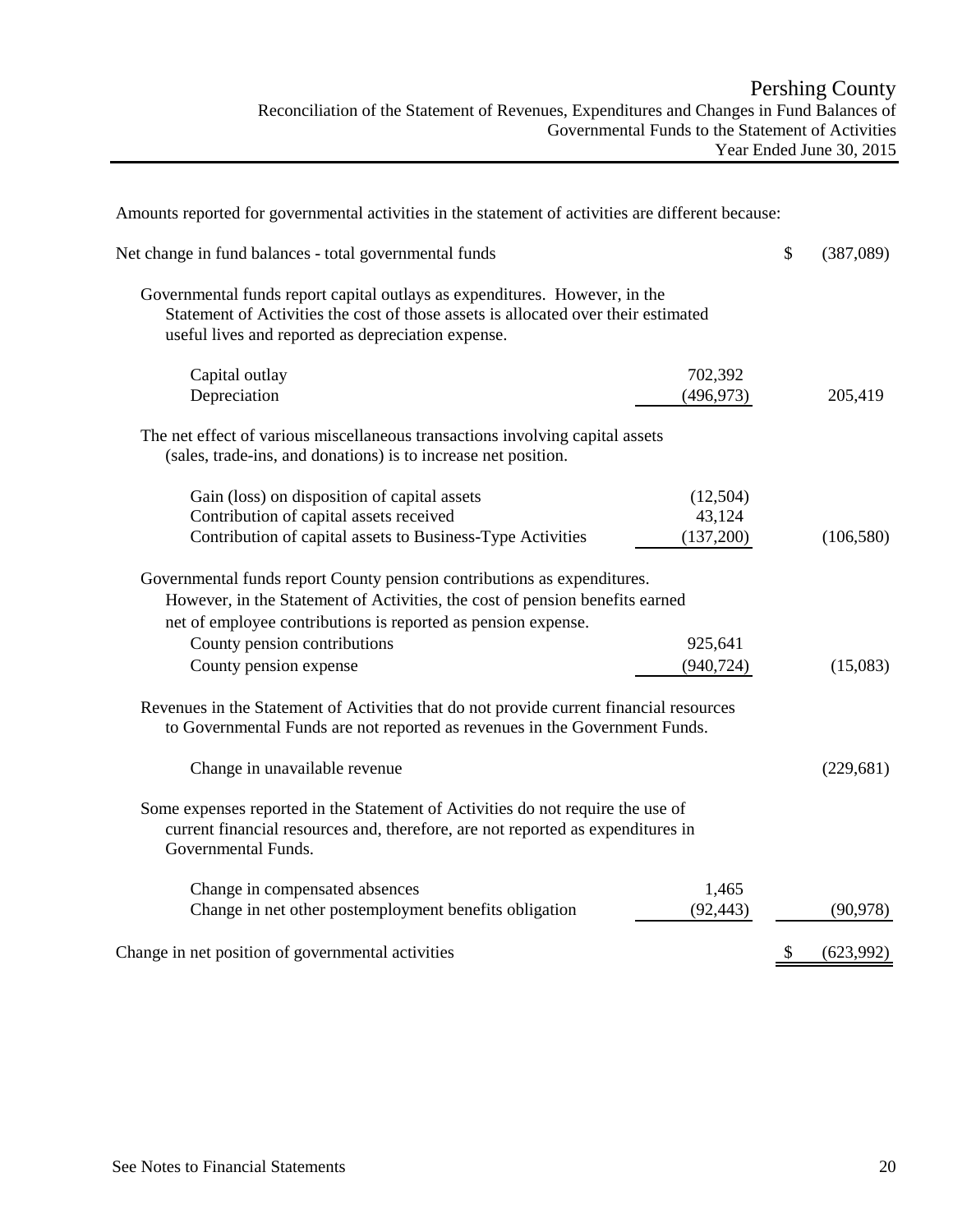|                                                      | <b>Business-Type Activities</b><br><b>Enterprise Funds</b> |                  |                                 |  |
|------------------------------------------------------|------------------------------------------------------------|------------------|---------------------------------|--|
|                                                      | Pershing County<br><b>Electrical Utility</b><br>Fund       | Landfill<br>Fund | Nonmajor<br>Enterprise<br>Funds |  |
| Assets                                               |                                                            |                  |                                 |  |
| Current assets                                       |                                                            |                  |                                 |  |
| Cash on deposit and invested                         | \$<br>275,996                                              | \$<br>327,278    | 168,917<br>\$                   |  |
| Accounts receivable, net                             | 3,302                                                      | 5,264            | 41,041                          |  |
| Assessments receivable                               | 7,036                                                      | 19,634           |                                 |  |
| Prepaid items                                        |                                                            | 1,286            |                                 |  |
| Total current assets                                 | 286,334                                                    | 353,462          | 209,958                         |  |
| <b>Noncurrent Assets</b><br>Restricted               |                                                            |                  |                                 |  |
| Cash on deposit and invested                         | 175,274                                                    |                  | 136,000                         |  |
| Assessments receivable                               | 123,038                                                    |                  |                                 |  |
| Capital assets not being depreciated                 |                                                            | 4,479            | 9,997                           |  |
| Capital assets net of accumulated depreciation       | 475,072                                                    | 24,669           | 671,323                         |  |
| Total noncurrent assets                              | 773,384                                                    | 29,148           | 817,320                         |  |
| Total assets                                         | 1,059,718                                                  | 382,610          | 1,027,278                       |  |
| Deferred Outflow of Resources                        |                                                            |                  |                                 |  |
| Net pension liability-related amounts                |                                                            | 19,480           |                                 |  |
| Liabilities                                          |                                                            |                  |                                 |  |
| <b>Current Liabilities</b>                           |                                                            |                  |                                 |  |
| Accounts payable                                     | 880                                                        | 21,256           | 7,002                           |  |
| Accrued payroll                                      |                                                            | 3,756            |                                 |  |
| Compensated absences                                 |                                                            | 3,374            |                                 |  |
| Total current liabilities                            | 880                                                        | 28,386           | 7,002                           |  |
| Current Liabilities (Payable From Restricted Assets) |                                                            |                  |                                 |  |
| Interest payable                                     | 2,975                                                      |                  |                                 |  |
| Due to other funds                                   | 904                                                        |                  |                                 |  |
| Bonds payable                                        | 55,000                                                     |                  |                                 |  |
| Total current liabilities (payable from              |                                                            |                  |                                 |  |
| restricted assets)                                   | 58,879                                                     |                  |                                 |  |
| Total current liabilities                            | 59,759                                                     | 28,386           | 7,002                           |  |
| Noncurrent Liabilities                               |                                                            |                  |                                 |  |
| Bonds payable                                        | 30,000                                                     |                  |                                 |  |
| Net pension liability                                |                                                            | 153,659          |                                 |  |
| Total noncurrent liabilities                         | 30,000                                                     | 153,659          |                                 |  |
| <b>Total liabilities</b>                             | 89,759                                                     | 182,045          | 7,002                           |  |
| Deferred Inflow of Resources                         |                                                            |                  |                                 |  |
| Net pension liability-related amounts                |                                                            | 40,749           |                                 |  |
| <b>Net Position</b>                                  |                                                            |                  |                                 |  |
| Net investment in capital assets                     | 488,572                                                    | 29,148           | 681,320                         |  |
| Restricted for                                       |                                                            |                  |                                 |  |
| Debt service                                         | 294,433                                                    |                  |                                 |  |
| Capital replacement                                  |                                                            |                  | 136,000                         |  |
| Unrestricted                                         | 186,954                                                    | 150,148          | 202,956                         |  |
| Total net position                                   | 969,959<br>\$                                              | \$<br>179,296    | 1,020,276<br>\$                 |  |
|                                                      |                                                            |                  |                                 |  |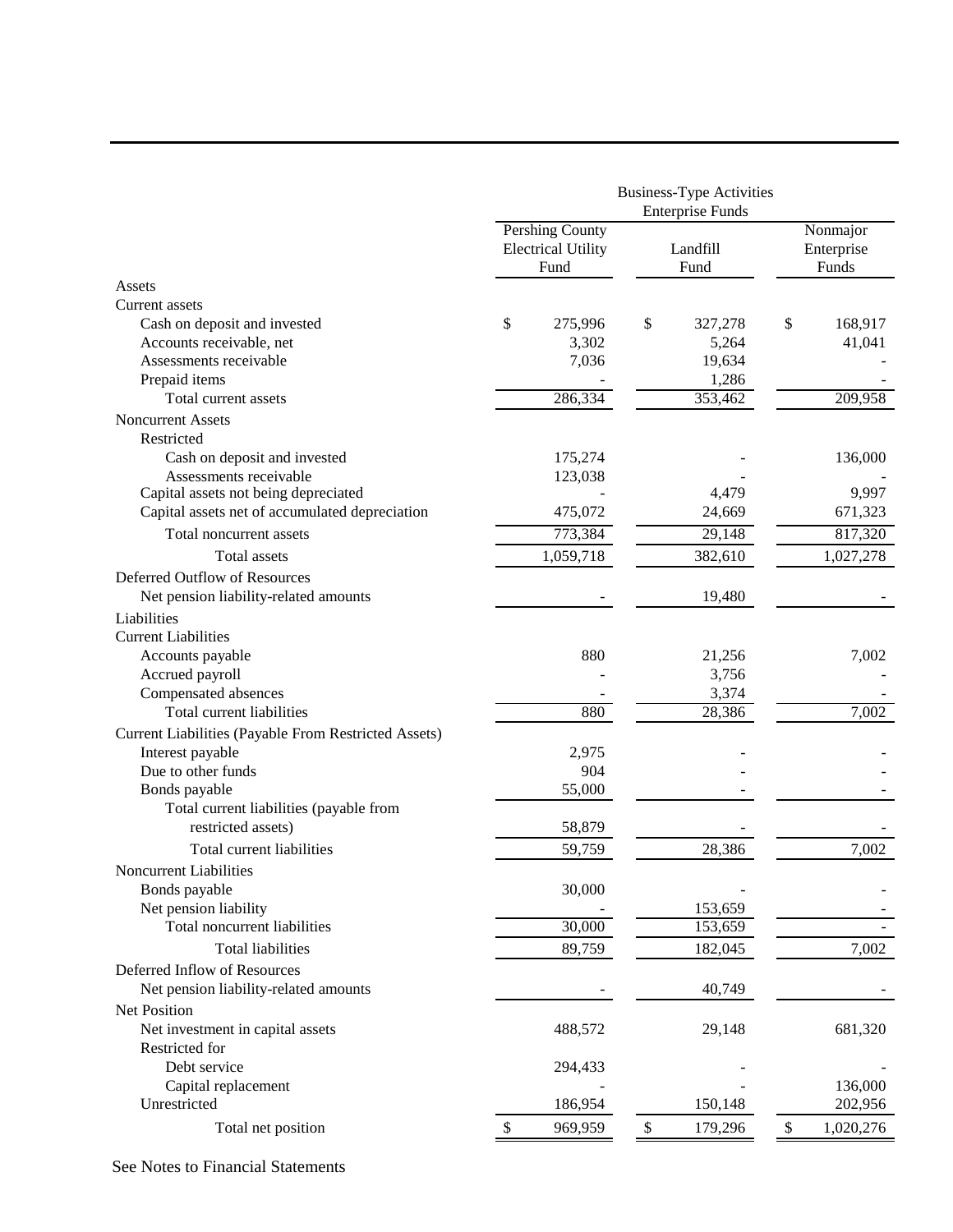| <b>Business-Type Activities</b><br><b>Enterprise Funds</b> |  |  |  |  |
|------------------------------------------------------------|--|--|--|--|
| Total                                                      |  |  |  |  |
| Enterprise                                                 |  |  |  |  |
| Funds                                                      |  |  |  |  |
|                                                            |  |  |  |  |
| \$<br>772,191                                              |  |  |  |  |
| 49,607                                                     |  |  |  |  |
| 26,670                                                     |  |  |  |  |
| 1,286                                                      |  |  |  |  |
| 849,754                                                    |  |  |  |  |
|                                                            |  |  |  |  |
|                                                            |  |  |  |  |
| 311,274                                                    |  |  |  |  |
| 123,038                                                    |  |  |  |  |
| 14,476                                                     |  |  |  |  |
| 1,171,064                                                  |  |  |  |  |
| 1,619,852                                                  |  |  |  |  |
| 2,469,606                                                  |  |  |  |  |
| 19,480                                                     |  |  |  |  |
|                                                            |  |  |  |  |
| 29,138                                                     |  |  |  |  |
| 3,756                                                      |  |  |  |  |
| 3,374                                                      |  |  |  |  |
| 36,268                                                     |  |  |  |  |
| 2,975                                                      |  |  |  |  |
| 904                                                        |  |  |  |  |
| 55,000                                                     |  |  |  |  |
| 58,879                                                     |  |  |  |  |
|                                                            |  |  |  |  |
| 95,147                                                     |  |  |  |  |
| 30,000                                                     |  |  |  |  |
| 153,659                                                    |  |  |  |  |
| 183,659                                                    |  |  |  |  |
| 278,806                                                    |  |  |  |  |
| 40,749                                                     |  |  |  |  |
| 1,199,040                                                  |  |  |  |  |
| 294,433                                                    |  |  |  |  |
| 136,000                                                    |  |  |  |  |
| 540,058                                                    |  |  |  |  |
| \$<br>2,169,531                                            |  |  |  |  |
|                                                            |  |  |  |  |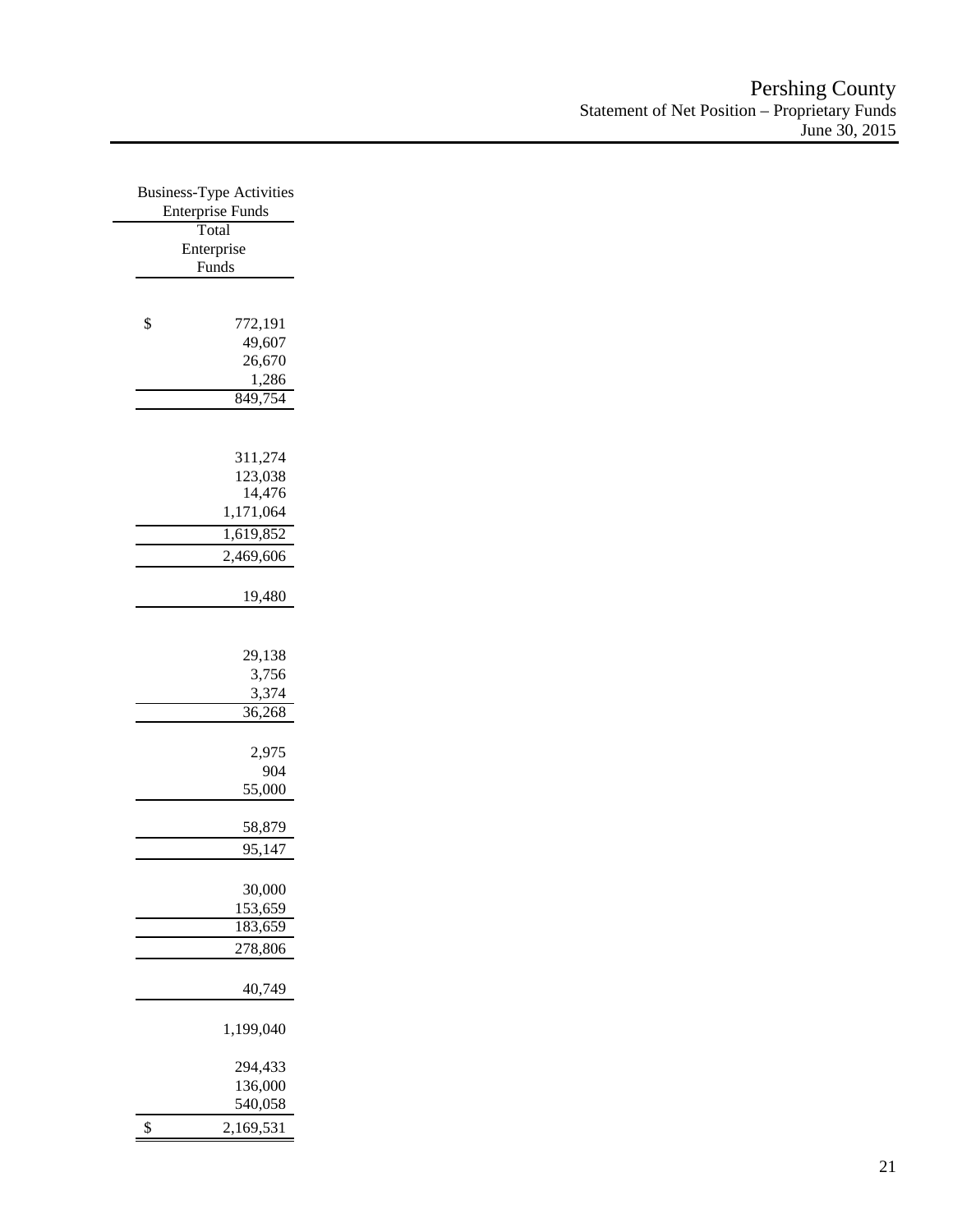|                                                                                                                                               | <b>Business-Type Activities</b><br><b>Enterprise Funds</b> |                                       |                                 |  |
|-----------------------------------------------------------------------------------------------------------------------------------------------|------------------------------------------------------------|---------------------------------------|---------------------------------|--|
|                                                                                                                                               | Pershing County<br><b>Electrical Utility</b><br>Fund       | Landfill<br>Fund                      | Nonmajor<br>Enterprise<br>Funds |  |
| <b>Operating Revenues</b><br>Charges for services<br>Miscellaneous                                                                            | \$<br>17,735                                               | \$<br>321,544<br>18,929               | \$<br>173,292                   |  |
| Total operating revenues                                                                                                                      | 17,735                                                     | 340,473                               | 173,292                         |  |
| <b>Operating Expenses</b><br>Salaries and wages<br><b>Employee benefits</b><br>Services and supplies<br>Depreciation                          | 17,555<br>39,963                                           | 80,046<br>38,287<br>148,634<br>34,607 | 42,313<br>69,517<br>72,562      |  |
| Total operating expenses                                                                                                                      | 57,518                                                     | 301,574                               | 184,392                         |  |
| Operating Income (Loss)                                                                                                                       | (39, 783)                                                  | 38,899                                | (11,100)                        |  |
| Nonoperating Revenue (Expense)<br>Interest income<br>Service availability charges<br>Interest expense<br>Total nonoperating revenue (expense) | 7,523<br>34,938<br>(7,000)<br>35,461                       |                                       |                                 |  |
| Income (Loss) Before Transfers                                                                                                                | (4,322)                                                    | 38,899                                | (11,100)                        |  |
| Transfers in (Out)<br>Transfer in of capital assets                                                                                           |                                                            |                                       | 137,200                         |  |
| Change in Net Position                                                                                                                        | (4,322)                                                    | 38,899                                | 126,100                         |  |
| Net Position, Beginning of Year, as Previously Reported                                                                                       | 974,281                                                    | 314,873                               | 894,176                         |  |
| Prior Period Adjustment                                                                                                                       |                                                            | (174, 476)                            |                                 |  |
| Net Position, Beginning of Year, as Restated                                                                                                  | 974,281                                                    | 140,397                               | 894,176                         |  |
| Net Position, End of Year                                                                                                                     | 969,959<br>P                                               | 179,296<br>\$                         | 1,020,276<br><sup>2</sup>       |  |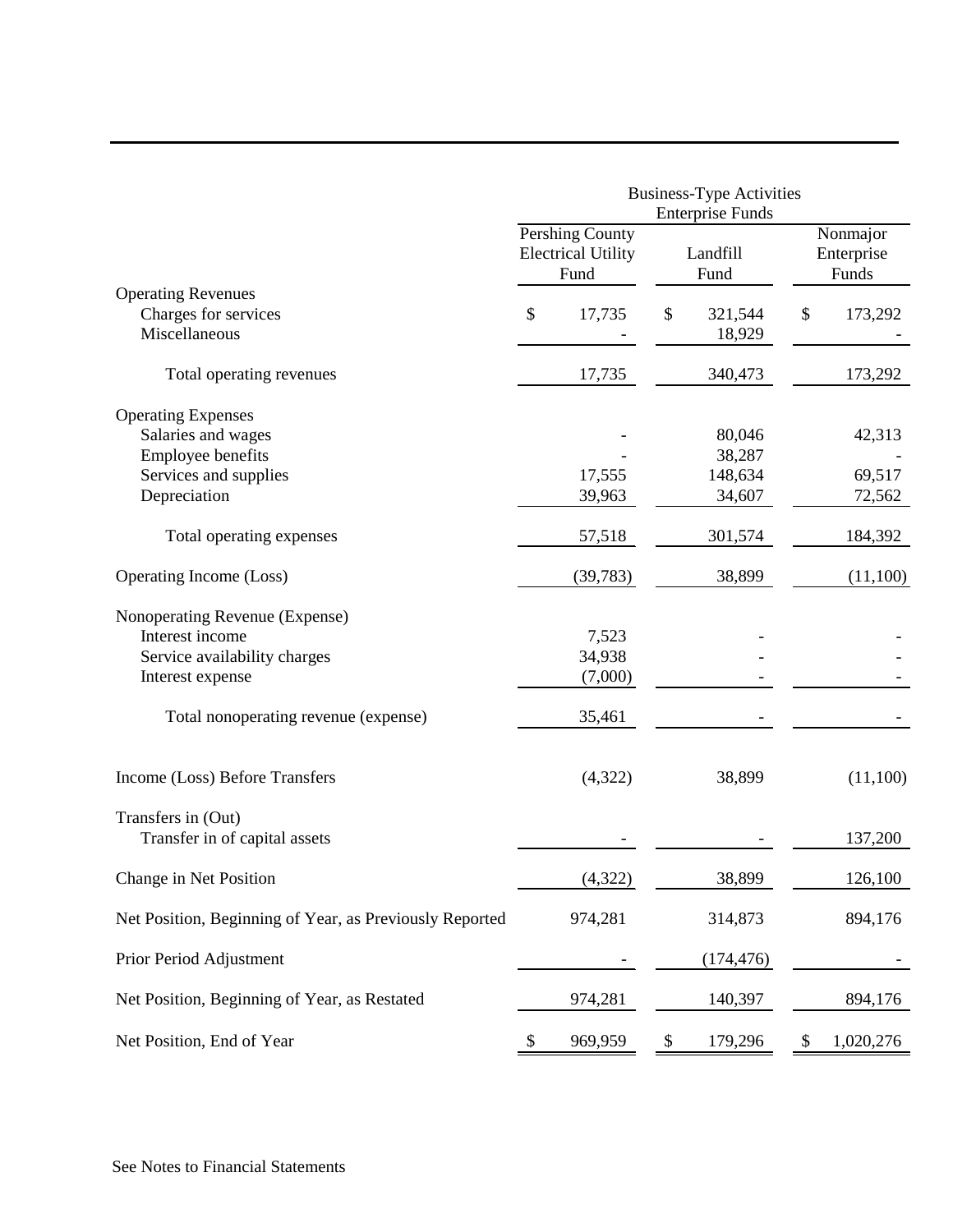| <b>Business-Type Activities</b><br><b>Enterprise Funds</b> |                     |  |  |
|------------------------------------------------------------|---------------------|--|--|
|                                                            | Total               |  |  |
|                                                            | Enterprise<br>Funds |  |  |
| \$                                                         | 512,571             |  |  |
|                                                            | 18,929              |  |  |
|                                                            | 531,500             |  |  |
|                                                            |                     |  |  |
|                                                            | 122,359             |  |  |
|                                                            | 38,287<br>235,706   |  |  |
|                                                            | 147,132             |  |  |
|                                                            | 543,484             |  |  |
|                                                            | (11, 984)           |  |  |
|                                                            |                     |  |  |
|                                                            | 7,523               |  |  |
|                                                            | 34,938<br>(7,000)   |  |  |
|                                                            |                     |  |  |
|                                                            | 35,461              |  |  |
|                                                            | 23,477              |  |  |
|                                                            | 137,200             |  |  |
|                                                            | 160,677             |  |  |
|                                                            | 2,183,330           |  |  |
|                                                            | (174, 476)          |  |  |
|                                                            | 2,008,854           |  |  |
| \$                                                         | 2,169,531           |  |  |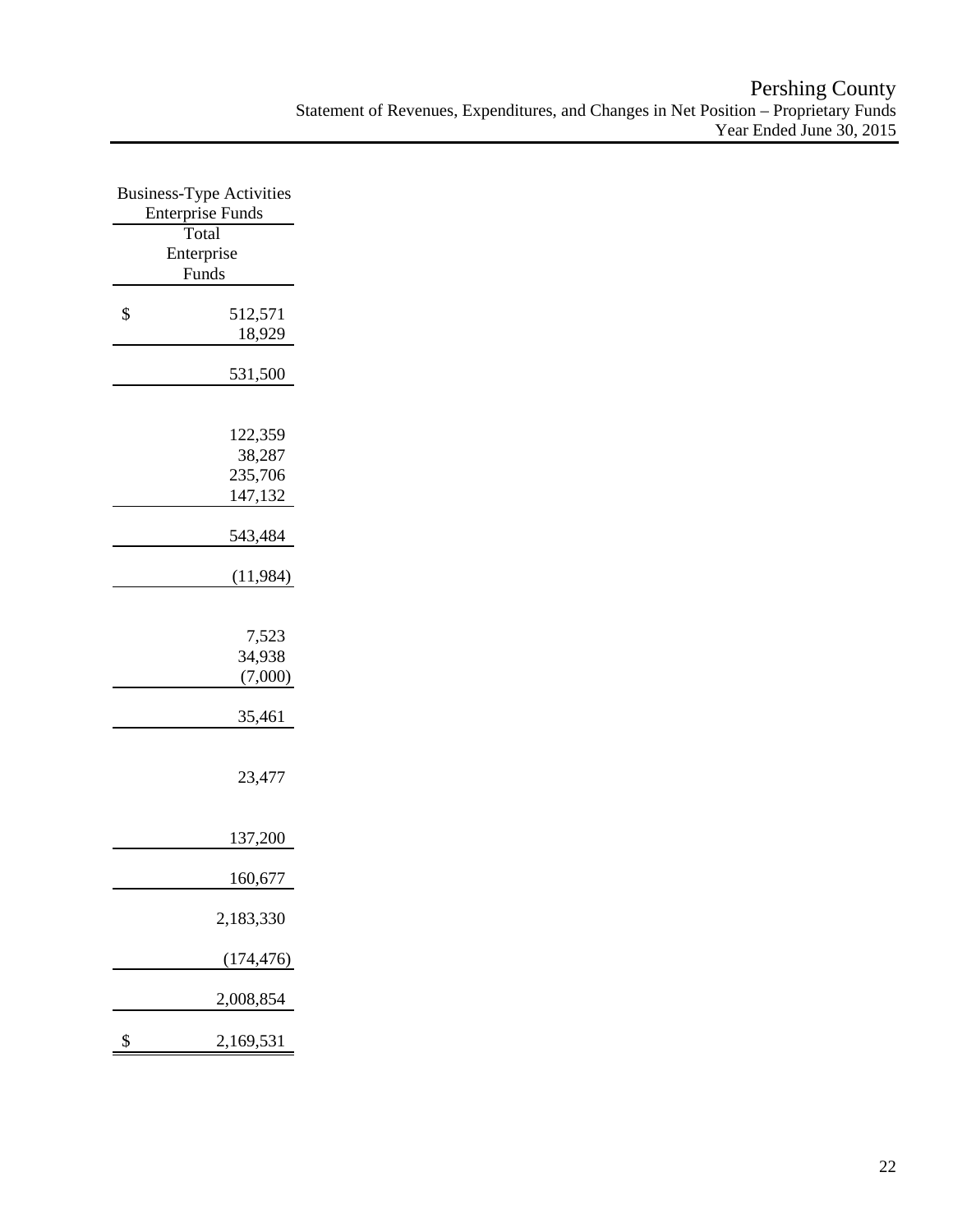|                                                                                                                                                                                                                                                                                                   | <b>Business-Type Activities</b><br><b>Enterprise Funds</b> |                                                             |    |                                                |    |                                                     |
|---------------------------------------------------------------------------------------------------------------------------------------------------------------------------------------------------------------------------------------------------------------------------------------------------|------------------------------------------------------------|-------------------------------------------------------------|----|------------------------------------------------|----|-----------------------------------------------------|
|                                                                                                                                                                                                                                                                                                   |                                                            | <b>Pershing County</b><br><b>Electrical Utility</b><br>Fund |    | Landfill<br>Fund                               |    | Nonmajor<br>Enterprise<br>Funds                     |
| <b>Operating Activities</b><br>Cash received from users<br>Cash received from interfund services provided<br>Payments for employees' salaries and benefits<br>Payments for internal services used<br>Payments for services and supplies                                                           | \$                                                         | 19,982<br>(1,291)<br>(16, 636)                              | \$ | 342,980<br>(117, 406)<br>(19,262)<br>(118,216) | \$ | 184,311<br>630<br>(42, 313)<br>(13,929)<br>(58,041) |
| Net Cash from (used for) Operating Activities                                                                                                                                                                                                                                                     |                                                            | 2,055                                                       |    | 88,096                                         |    | 70,658                                              |
| Capital and Related Financing Activities<br>Payments received for service availability<br>Principal payments received on assessments<br>Interest payments received on assessments<br>Acquisition of capital assets<br>Interest payments on long-term debt<br>Principal payments on long-term debt |                                                            | 36,453<br>47,903<br>7,331<br>(9,100)<br>(60,000)            |    | (24, 463)                                      |    |                                                     |
| Net Cash from (used for) Capital and Related<br><b>Financing Activities</b>                                                                                                                                                                                                                       |                                                            | 22,587                                                      |    | (24, 463)                                      |    |                                                     |
| <b>Investing Activities</b><br>Interest earnings on investments                                                                                                                                                                                                                                   |                                                            | 192                                                         |    |                                                |    |                                                     |
| Net Change in Cash on Deposit and Invested                                                                                                                                                                                                                                                        |                                                            | 24,834                                                      |    | 63,633                                         |    | 70,658                                              |
| Cash on Deposit and Invested, Beginning of Year                                                                                                                                                                                                                                                   |                                                            | 426,436                                                     |    | 263,645                                        |    | 234,259                                             |
| Cash on Deposit and Invested, End of Year                                                                                                                                                                                                                                                         | \$                                                         | 451,270                                                     | \$ | 327,278                                        | \$ | 304,917                                             |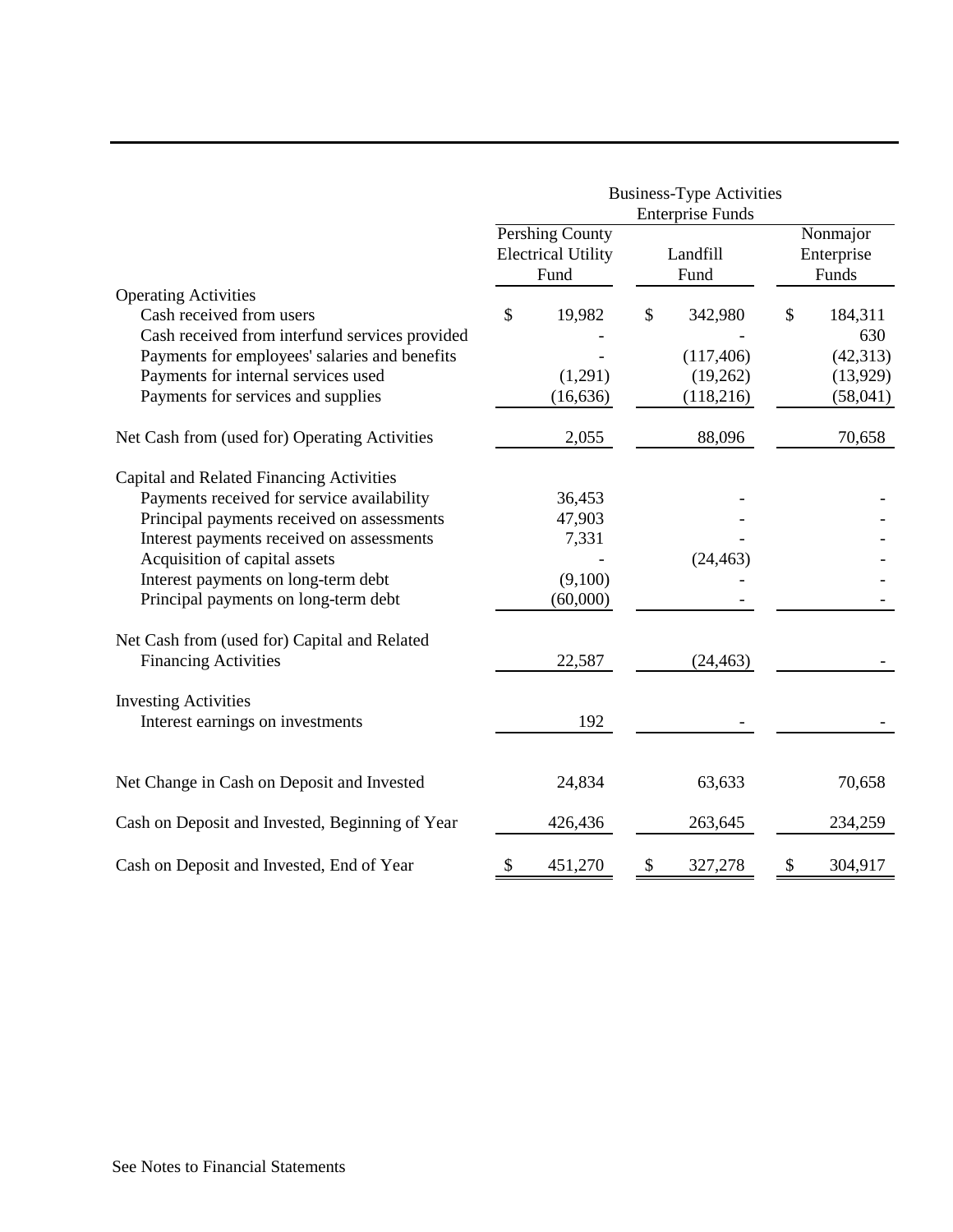| <b>Business-Type Activities</b><br><b>Enterprise Funds</b> |            |  |  |  |  |
|------------------------------------------------------------|------------|--|--|--|--|
|                                                            | Total      |  |  |  |  |
|                                                            | Enterprise |  |  |  |  |
|                                                            | Funds      |  |  |  |  |
|                                                            |            |  |  |  |  |
| \$                                                         | 547,273    |  |  |  |  |
|                                                            | 630        |  |  |  |  |
|                                                            | (159, 719) |  |  |  |  |
|                                                            | (34, 482)  |  |  |  |  |
|                                                            | (192, 893) |  |  |  |  |
|                                                            | 160,809    |  |  |  |  |
|                                                            |            |  |  |  |  |
|                                                            | 36,453     |  |  |  |  |
|                                                            | 47,903     |  |  |  |  |
|                                                            | 7,331      |  |  |  |  |
|                                                            | (24, 463)  |  |  |  |  |
|                                                            | (9,100)    |  |  |  |  |
|                                                            | (60,000)   |  |  |  |  |
|                                                            |            |  |  |  |  |
|                                                            | (1,876)    |  |  |  |  |
|                                                            | 192        |  |  |  |  |
|                                                            |            |  |  |  |  |
|                                                            | 159,125    |  |  |  |  |
|                                                            | 924,340    |  |  |  |  |
|                                                            |            |  |  |  |  |
| \$                                                         | 1,083,465  |  |  |  |  |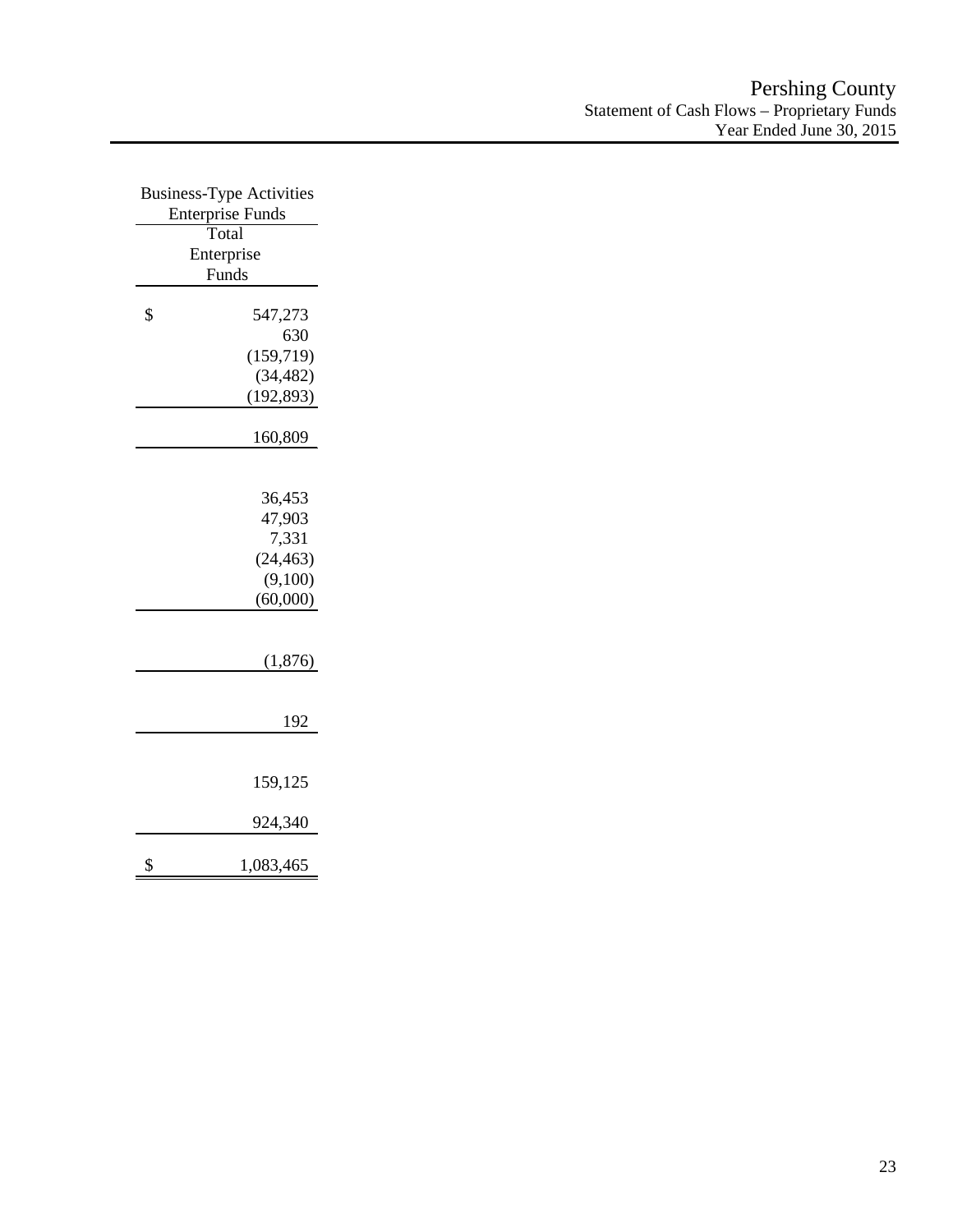|                                                                                                       |    | <b>Business-Type Activities</b><br><b>Enterprise Funds</b> |                  |           |                                 |          |  |
|-------------------------------------------------------------------------------------------------------|----|------------------------------------------------------------|------------------|-----------|---------------------------------|----------|--|
| Pershing County<br><b>Electrical Utility</b><br>Fund                                                  |    |                                                            | Landfill<br>Fund |           | Nonmajor<br>Enterprise<br>Funds |          |  |
| Reconciliation of operating income (loss) to                                                          |    |                                                            |                  |           |                                 |          |  |
| net cash from (used for) operating activities                                                         |    |                                                            |                  |           |                                 |          |  |
| Operating income (loss)                                                                               | \$ | (39, 783)                                                  | \$               | 38,899    | \$                              | (11,100) |  |
| Adjustments to reconcile operating income (loss)<br>to net cash from (used for) operating activities: |    |                                                            |                  |           |                                 |          |  |
| Depreciation                                                                                          |    | 39,963                                                     |                  | 34,607    |                                 | 72,562   |  |
| Pension expense                                                                                       |    |                                                            |                  | 19,932    |                                 |          |  |
| Pension contributions                                                                                 |    |                                                            |                  | (19, 480) |                                 |          |  |
| Changes in                                                                                            |    |                                                            |                  |           |                                 |          |  |
| Accounts receivable, net                                                                              |    | 2,247                                                      |                  | (2,081)   |                                 | 11,649   |  |
| Assessments receivable                                                                                |    |                                                            |                  | 4,588     |                                 |          |  |
| Prepaid items                                                                                         |    |                                                            |                  | (77)      |                                 |          |  |
| Accounts payable                                                                                      |    | 15                                                         |                  | 11,156    |                                 | (2, 453) |  |
| Accrued payroll                                                                                       |    |                                                            |                  | 171       |                                 |          |  |
| Due to other funds                                                                                    |    | (387)                                                      |                  |           |                                 |          |  |
| Compensated absences                                                                                  |    |                                                            |                  | 381       |                                 |          |  |
|                                                                                                       |    |                                                            |                  |           |                                 |          |  |
| Net Cash from (used for) Operating Activities                                                         |    | 2,055                                                      | S                | 88,096    |                                 | 70,658   |  |
| Noncash Capital and Related Financing Activities                                                      |    |                                                            |                  |           |                                 |          |  |
| Transfer in of Capital Assets                                                                         | \$ |                                                            |                  |           |                                 | 137,200  |  |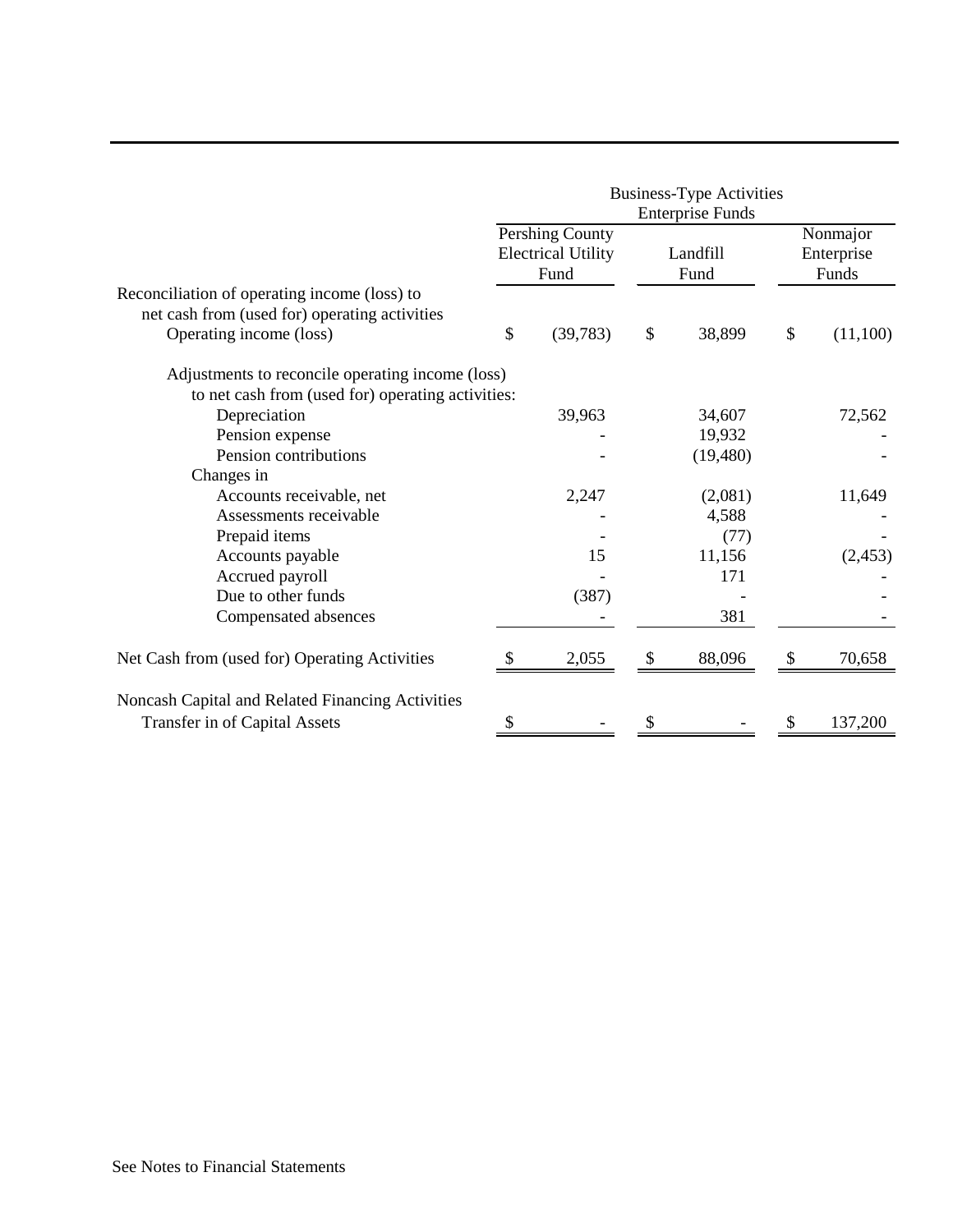| <b>Business-Type Activities</b><br><b>Enterprise Funds</b> |                                                  |  |  |  |  |  |
|------------------------------------------------------------|--------------------------------------------------|--|--|--|--|--|
|                                                            | Total<br>Enterprise<br>Funds                     |  |  |  |  |  |
| \$                                                         | (11, 984)                                        |  |  |  |  |  |
|                                                            | 147,132<br>19,932<br>(19, 480)                   |  |  |  |  |  |
|                                                            | 11,815<br>4,588<br>(77)<br>8,718<br>171<br>(387) |  |  |  |  |  |
| \$                                                         | 381<br>160,809                                   |  |  |  |  |  |
| \$                                                         | 137,200                                          |  |  |  |  |  |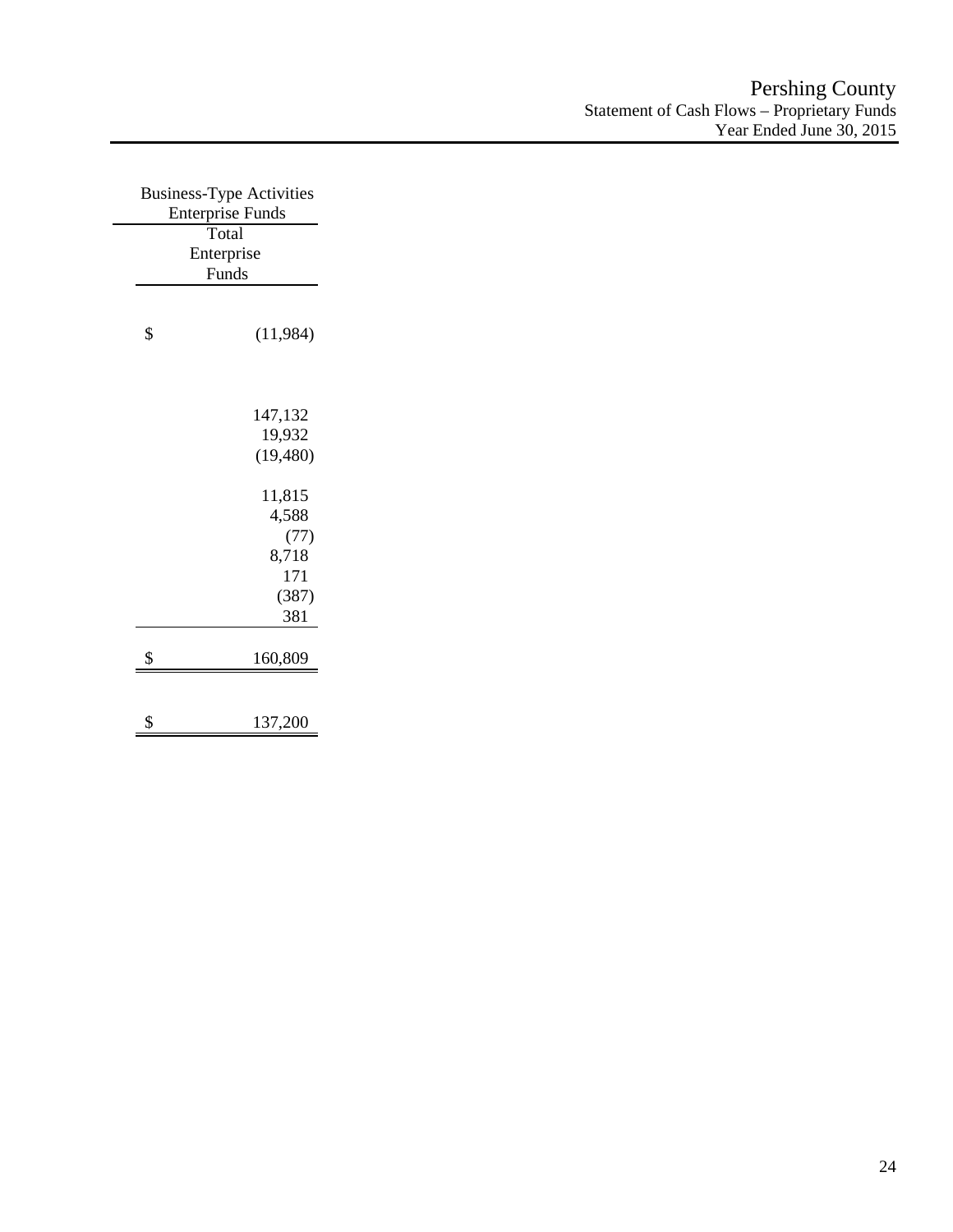|                                                                           |     | Agency<br>Funds    |  |
|---------------------------------------------------------------------------|-----|--------------------|--|
|                                                                           |     |                    |  |
| Assets                                                                    |     |                    |  |
| Cash on deposit and invested                                              | \$. | 344,423            |  |
| Liabilities<br>Due to other governments<br>Funds held in trust for others | \$  | 119,905<br>224,518 |  |
| <b>Total liabilities</b>                                                  | \$  | 344,423            |  |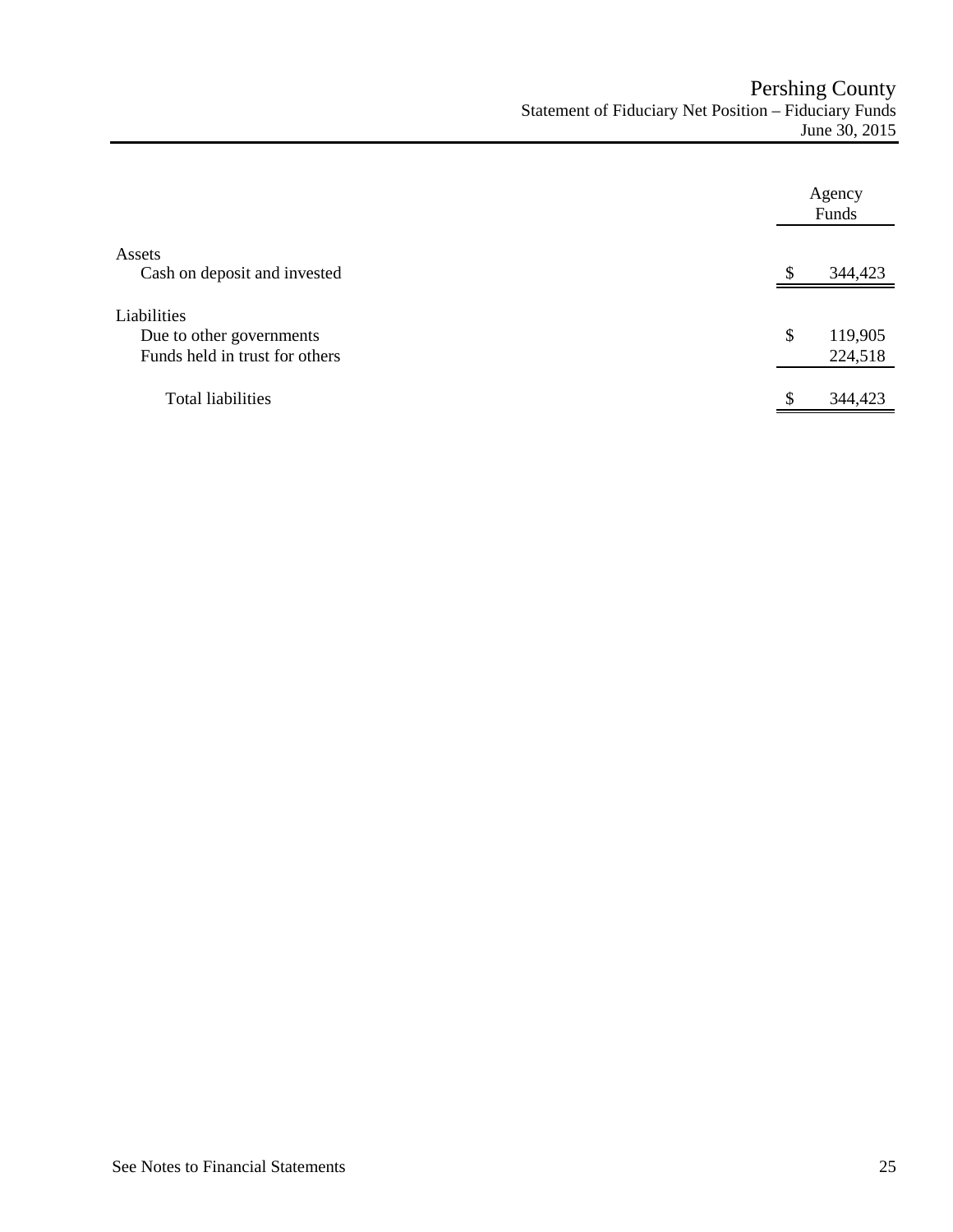# **Summary of Significant Accounting Policies:**

### **Reporting Entity**

The financial statements present the financial position, results of operations, changes in net position and cash flows of those funds under the direct jurisdiction of the Board of County Commissioners of Pershing County, Nevada and those funds for which the Board is financially accountable.

These financial statements include the Pershing County Television District as a component unit of Pershing County, in accordance with Governmental Accounting Standards Board (GASB) Statement No. 61, The Financial Reporting Entity. Component units include legally separate organizations for which the County is financially accountable. In the case of the Pershing County Television District, financial accountability is determined primarily by the Board of County Commissioners' participation as the governing body of this entity. As the governing body, the Board can impose its will on significant aspects of the operations of this entity. The component unit is reported under the "blended" basis and is, therefore, included within the financial statements of Pershing County.

The Pershing County Television District provides television and radio broadcast transmission and relay facilities in Pershing County pursuant to Chapter 318 of the Nevada Revised Statutes.

The Pershing County Television District Fund is audited in conjunction with Pershing County and all required disclosures are included in these financial statements.

The County Commission is also responsible for appointing the members of the Boards of other organizations, but the County's accountability for these organizations does not extend beyond making the appointments.

In addition, the County also receives and disburses money through agency accounts for other entities.

### **Implementation of GASB Statement No. 68 and GASB Statement No. 71**

As of July 1, 2014, Pershing County adopted GASB Statement No. 68, *Accounting and Financial Reporting for Pensions,* and GASB Statement No. 71, *Pension Transition for Contributions Made Subsequent to the Measurement Date*. The implementation of these standards requires governments calculate and report the costs and obligations associated with pensions in their basic financial statements. Employers are required to recognize pension amounts for all benefits provided through the plan which include the net pension liability, deferred outflows of resources, deferred inflows of resources, and pension expense. The effect of the implementation of these standards on beginning net position is disclosed in Note 10 and the additional disclosures required by these standards are included in Note 9.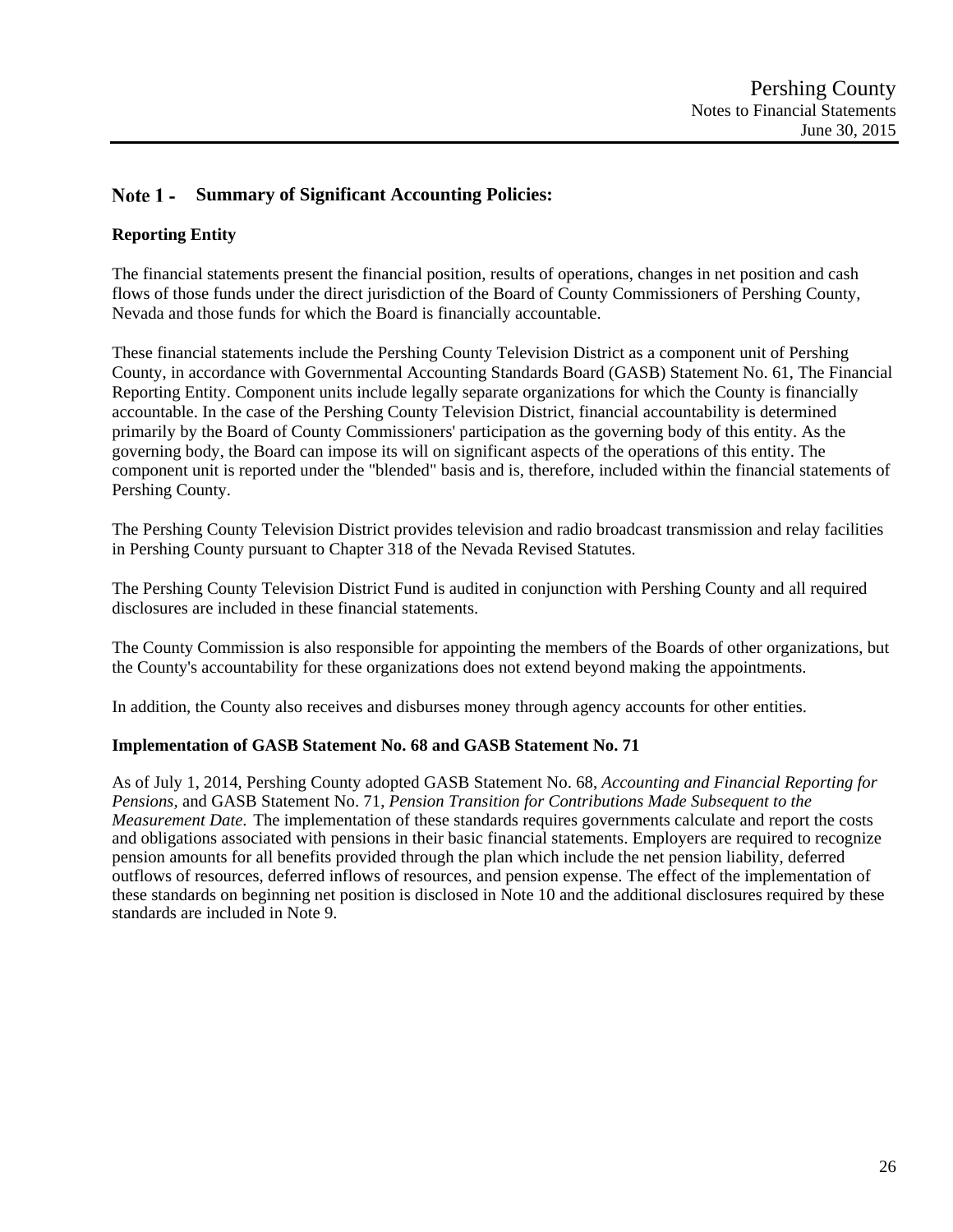### **Government-wide and Fund Financial Statements**

The government-wide financial statements report information on all of the nonfiduciary activities of the primary government. Eliminations have been made to minimize the effect of interfund activity. Governmental activities, which normally are supported by taxes and intergovernmental revenue, are reported separately from business-type activities, which rely to a significant extent on fees and charges for support.

The Statement of Activities demonstrates the degree to which the direct expenses of a given function or businesstype activity is offset by program revenues. Direct expenses are those that are associated with a specific function or business-type activity. Program revenues include 1) charges to customers or applicants who purchase, use, or directly benefit from goods, services, or privileges provided by a given function or business-type activity and 2) grants, contributions and interest income that are restricted to meeting the operational or capital requirements of a particular function or business-type activity. Taxes and other items not properly included among program revenues are reported instead as general revenues.

Proprietary fund operating revenues, such as charges for services, result from exchange transactions associated with the principal activity of the fund. Exchange transactions are those in which each party receives and gives up essentially equal values. Nonoperating revenues, if any, result from nonexchange transactions or ancillary activities.

The fund financial statements provide information about Pershing County's funds, including its fiduciary funds. Separate statements for each fund category–governmental, proprietary and fiduciary–are presented even though the latter are excluded from the government-wide financial statements. The emphasis of fund financial statements is on major governmental and enterprise funds, each displayed in a separate column.

#### **Measurement Focus, Basis of Accounting and Financial Statement Presentation**

The government-wide financial statements are reported using the economic resources measurement focus and the accrual basis of accounting, as are the proprietary fund financial statements. The fiduciary funds (agency funds) are reported using the accrual basis of accounting. Revenues are recorded when earned and expenses are recorded when liabilities are incurred, regardless of the timing of related cash flows.

All governmental fund financial statements are reported using the current financial resources measurement focus and the modified accrual basis of accounting. Revenues are recognized as soon as they are both measurable and available. Revenues are considered to be available when they are collectible within the current period or soon enough thereafter to pay liabilities of the current period. For this purpose, Pershing County considers revenues to be available if they are collected within 60 days of the end of the current fiscal period. Expenditures are recorded when the liability is incurred, except for principal and interest on general long-term debt, compensated absences, the other postemployment benefit obligation, and the net pension liability which are recorded as liabilities when due. The County first utilizes restricted resources to finance qualifying activities, then unrestricted resources as they are needed.

Property taxes, intergovernmental revenues, grant revenues and interest on investments associated with the fiscal period are all considered to be susceptible to accrual and so have been recognized as revenues of the current fiscal period. Other revenues are normally not susceptible to accrual because they are generally not measurable until received in cash.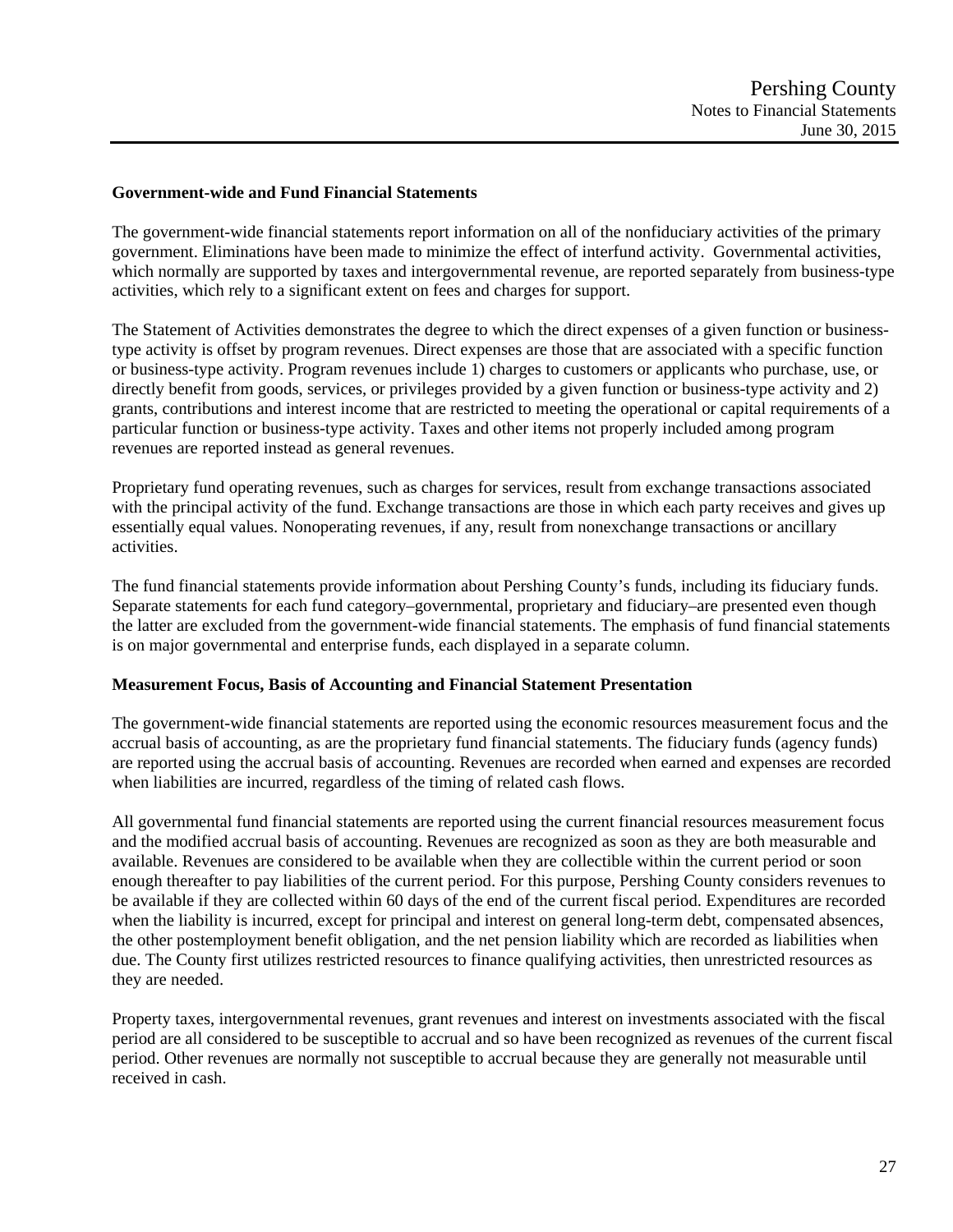Pershing County reports the following major governmental funds:

- The General Fund is the primary operating fund of Pershing County. It accounts for all financial resources not accounted for in another fund.
- The Road Fund is used to account for revenue resources restricted for expenditure on roads.
- The Regional Street and Highway Fund is used to account for revenue sources restricted for expenditures on regional roads.
- The Building Fund is used to account for the revenues received from net proceeds of mines and the related expenditure of such sources for capital projects.

Pershing County reports the following major enterprise funds:

- The Pershing County Electrical Utility Fund is used to account for operations of the electric services provided to certain County residents.
- The Landfill Fund is used to account for the operations of the County owned landfill.

Additionally, Pershing County reports the following fund type:

 The fiduciary funds are custodial in nature. The Agency Funds account for assets held by the County in a trustee capacity or as an agent for other entities.

### **Deferred Outflows/Inflows of Resources**

In addition to assets, the Statement of Net Position/Governmental Funds Balance Sheet may report a separate section for deferred outflows of resources. The separate financial statement element, deferred outflows of resources, represents a consumption of net position that applies to a future period (s) and so will not be recognized as an outflow of resources (expense/expenditure) until then. The County has one type of item, which arises under accounting for pensions, that qualifies for reporting in this category. The item, net pension liability-related amounts, is reported in the Statement of Net Position. The Statement of Net Position reports County contributions subsequent to the measurement date of the net pension liability. This item is deferred and recognized as a reduction of the net pension liability in the subsequent year.

In addition to liabilities, the Statement of Net Position/Balance Sheet may report a separate section for deferred inflows of resources. This separate financial statement element, deferred inflows of resources, represents an acquisition of net position that applies to a future period (s) and so will not be recognized as an inflow of resources (revenue) until that time.

- The County has items which arise under accounting for pensions, that qualify for reporting in this category. The items, net pension liability-related amounts, are reported in the Statement of Net Position. The Statement of Net Position reports differences between expected and actual experience, projected and actual earnings on pension plan investments, and changes in the County's proportion and differences between the County's contributions and the County's proportionate contributions. These items are deferred and recognized as an increase of the net pension liability in subsequent periods.
- The County has one type of item, which arises under the modified accrual basis of accounting, that qualifies for reporting in this category. Accordingly, the item, unavailable revenue, is reported in the Governmental Funds Balance Sheet. The governmental funds report unavailable revenues from property taxes, assessments, and other revenue items. These items are deferred and recognized as an inflow of resources in the period that the amounts become available.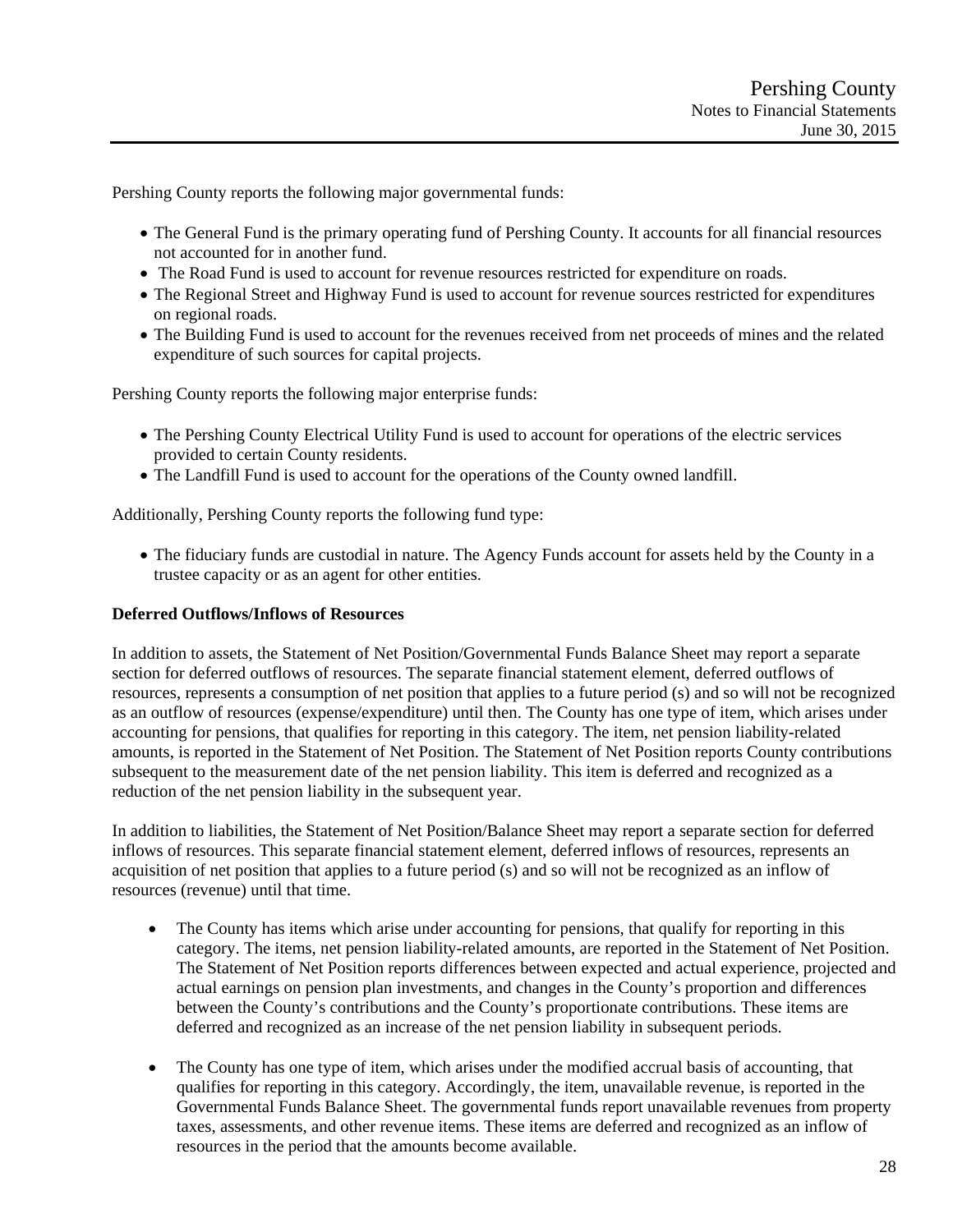#### **Budgets and Budgetary Accounting**

#### **Budget Policies**

Pershing County adheres to the Local Government Budget and Finance Act incorporated within state statutes, which includes the following major procedures to establish the budgetary data which is reflected in these financial statements.

- On or before April 15, the Pershing County Board of Commissioners files a tentative budget with the Nevada Department of Taxation for all funds other than the Agency Funds, which are not required to be budgeted.
- 2. Public hearings on the tentative budget are held on the third Monday in May.
- Prior to June 1, at a public hearing, the Board indicates changes, if any, to be made to the tentative budget and adopts a final budget by the favorable vote of a majority of the members of the Board. The final budget must then be forwarded to the Nevada Tax Commission for final hearings and approval.
- Formal budgetary integration in the financial records of the funds is employed to enhance management control during the year.
- 5. Budgets for the funds are adopted on a basis consistent with accounting principles generally accepted in the United States of America (GAAP), except for the funds which combined for external reporting (the General Fund, the In Lieu of Taxes Fund, the Law Enforcement Fund, and the Cemetery Fund). Appropriations lapse at year-end.
- Budget amounts within funds, and between funds, may be transferred if amounts do not exceed the original budget. Such transfers are to be approved by the Board of County Commissioners. Budget augmentations in excess of original budgetary amounts generally may not be made without prior approval of the Pershing County Board of Commissioners, following a scheduled and noticed public hearing, as necessary, and transmittal to the Department of Taxation.

The budget amounts reflected in the financial statements have been amended from the original amounts in accordance with state statute.

By state statute, actual expenditures may not exceed budgetary appropriations of the various governmental functions (excluding the Debt Service function) of the General, Special Revenue and Capital Projects Funds. Actual expenses generally may not exceed the sum of budgeted operating and non-operating expenses in the Enterprise Funds.

#### **Cash and Investments**

Cash balances from all funds are combined and, to the extent practicable, invested as permitted by law. Investments are recorded at fair value, as necessary.

All interest earned on cash deposits is recognized in the General Fund in accordance with NRS 355.170, except for amounts credited to various other funds in accordance with law, contract, or as the result of conditions related to grant awards.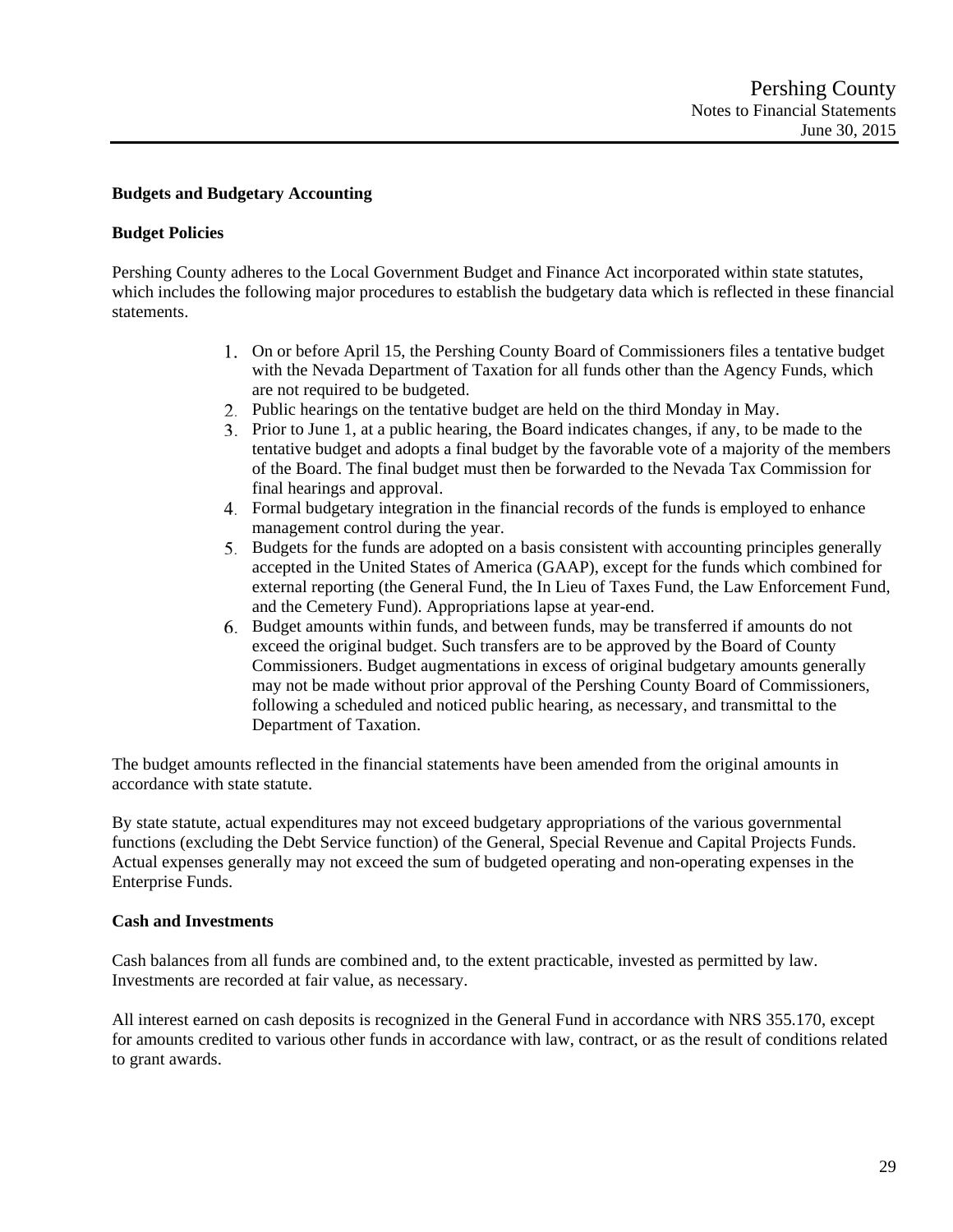Pursuant to NRS 355.170 and NRS 355.171, Pershing County may invest in the following types of securities:

- United States bonds and debentures maturing within ten (10) years from the date of purchase.
- Certain farm loan bonds.
- Securities of the United States Treasury, United States Postal Service, or the Federal National Mortgage Association maturing within ten (10) years from the date of purchase.
- Certificates of deposit from commercial banks and insured savings and loan associations.
- Other securities expressly provided by other statutes, including repurchase agreements.
- Certain securities issued by local governments of the State of Nevada.
- Certain bankers' acceptances, commercial paper issued by a corporation organized and operating in the United States, and money market mutual funds.

Pursuant to NRS 355.167, Pershing County may also invest in the Local Government Investment Pool administered by the State Treasurer with oversight by the Board of Finance of the State of Nevada. Investment in the Local Government Investment Pool is carried at fair value, which is the same as the value of the pool shares.

Cash and cash equivalents in the Enterprise Funds include cash on deposit and invested as the balances are available on demand.

### **Accounts Receivable**

Allowance for doubtful collections has been recorded in the Town of Imlay Utilities Fund for \$3,216 and in the Ambulance Fund for \$60,357. Management does not anticipate any material collection losses in respect to the remaining accounts receivable balances.

### **Taxes Receivable**

Secured roll property taxes receivable reflect only those taxes receivable from the delinquent roll years. Delinquent taxes from all roll years prior to 2013-2014 have been written off. No provision for uncollectible accounts has been established as management does not anticipate any material collection losses in respect to the remaining balances.

Taxes receivable on personal property and net proceeds of mines reflect only those taxes collected within 60 days of year-end.

### **Restricted Assets**

Bond covenants and other third party restrictions require a portion of the debt proceeds, as well as other resources, to be set aside for various purposes in the Pershing County Electrical Utility Fund and the Town of Imlay Utilities Fund. These amounts are reported as restricted assets.

### **Due To and Due From Other Funds**

Interfund receivables and payables arise from interfund transactions and are recorded by all funds affected in the period in which transactions are executed. All such balances within the governmental activities or business-type activities are eliminated in the government-wide statements. Any residual balances outstanding between the governmental activities and business-type activities are reported in the government-wide statements as internal balances.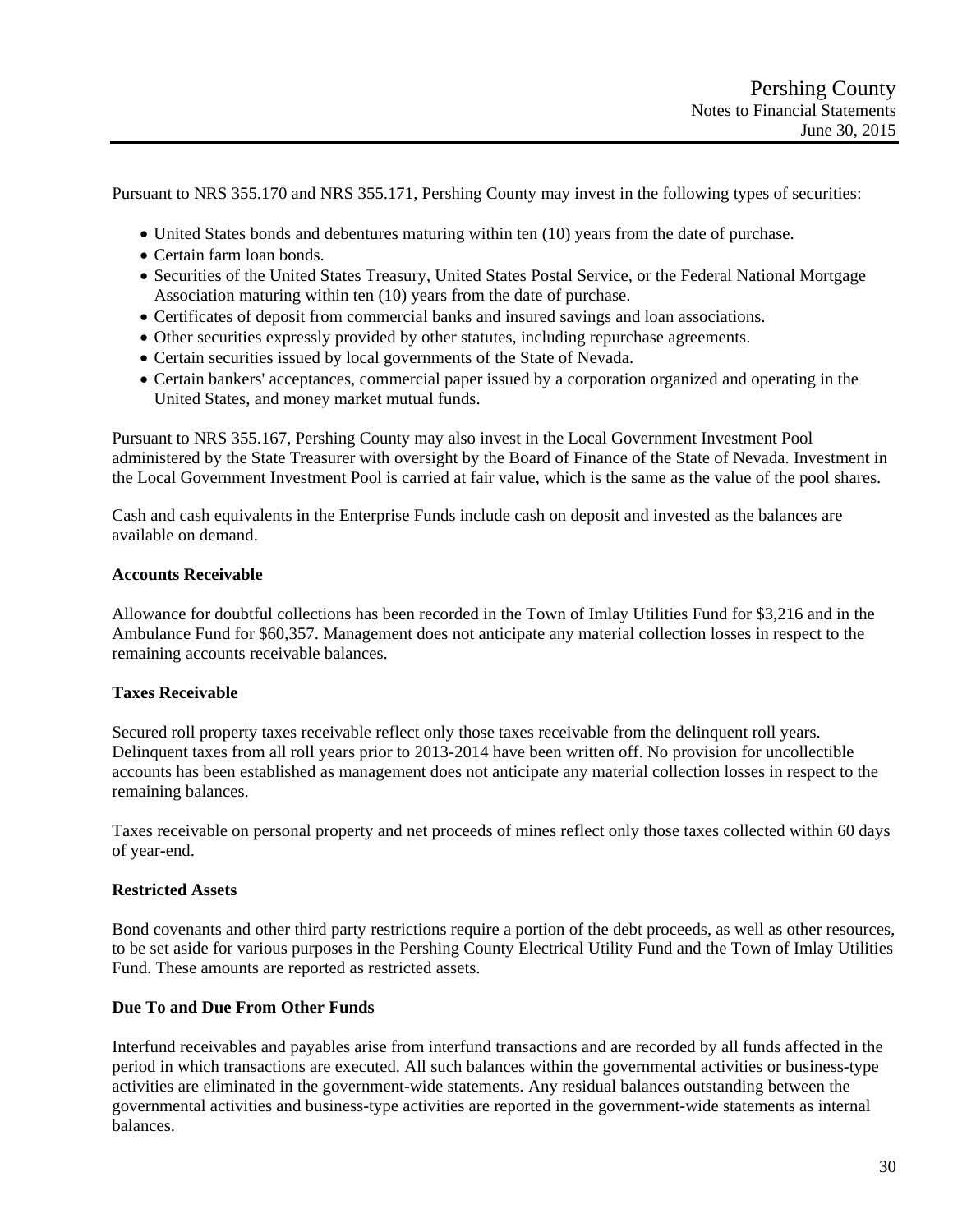### **Inventory**

The General Fund maintains an inventory of fuel. Expenditures are recorded when fuel is sold. Inventory is valued at cost, on a first-in, first-out basis, which approximates market. Inventory amounts at year end are reported as nonspendable fund balance.

### **Capital Assets**

Capital assets are reported in the applicable governmental or business-type activities columns in the governmentwide financial statements. As a matter of policy, Pershing County classifies those assets with a unit value of \$1,000 or more and a useful life of more than one year as capital assets. General infrastructure assets acquired prior to July 1, 2003, are not reported in the basic financial statements.

Purchased capital assets are valued at historical cost or estimated historical cost if actual historical cost is not available. Donated capital assets are valued at their estimated fair market value on the date donated. The costs of normal maintenance and repairs that do not add to the value of the asset or materially extend the asset's life are not capitalized.

Depreciation is computed over the estimated useful lives of the assets using the straight-line method. The estimated useful lives are as follows:

| Buildings and improvements | 10-50 years   |
|----------------------------|---------------|
| Improvements               | $20-25$ years |
| Infrastructure             | 15 years      |
| Equipment and vehicles     | $5-20$ years  |

The County has a collection of museum pieces presented for public exhibition and education that is being preserved for future generations. The proceeds from sales of any pieces of the collection are used to purchase other pieces for the collection. The collection is not capitalized or depreciated as part of capital assets.

### **Long-Term Liabilities**

In the government-wide and proprietary fund financial statements, long-term debt and other long-term obligations are reported as liabilities in the applicable governmental activities, business-type activities, or proprietary fund type Statement of Net Position. Bond premiums and discounts and prepaid bond insurance, if applicable, are amortized over the life of the bonds. Bonds payable are reported net of the applicable bond premium or discount. Bond issuance costs are expensed during the current period.

In the governmental fund financial statements, bond proceeds and premiums/discounts, if any, are recognized during the current period as another financing source or use, as applicable. Bond issuance costs are reported as expenditures in the current period.

### **Compensated Absences**

In the government-wide and proprietary fund financial statements, the costs involved in vacation and sick leave benefits are accrued when earned.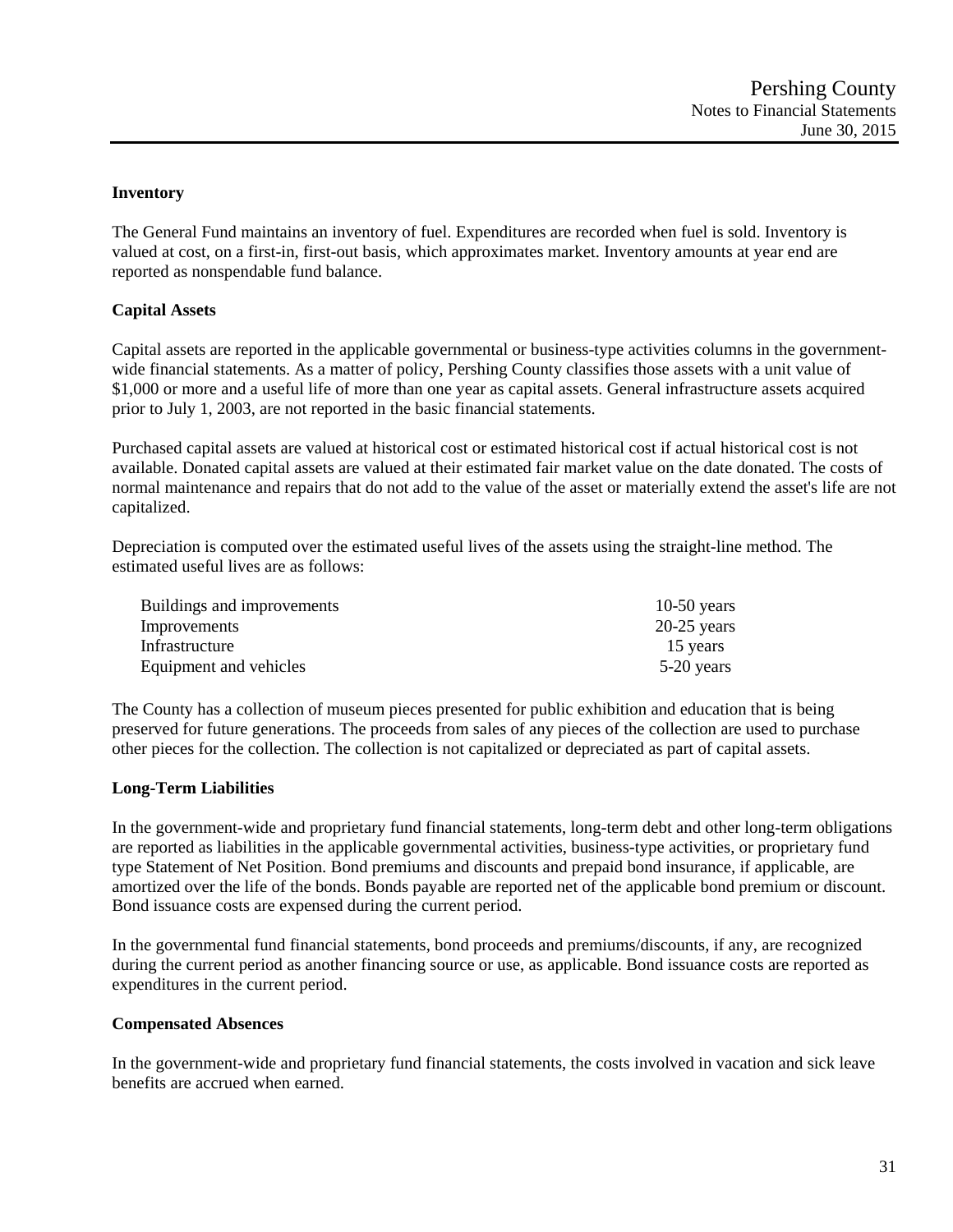In the governmental funds, the costs involved in vacation time and sick leave benefits are not accrued as earned, but are recorded as payroll costs only when the time is actually used or accumulated benefits are paid as a result of employee resignations and retirements.

### **Pensions**

For purposes of measuring the net pension liability, deferred outflows of resources and deferred inflows of resources related to pensions, and pension expense, information about the fiduciary net position of the Public Employees Retirement System of the State of Nevada (PERS) and additions to/deductions from PERS's fiduciary net position have been determined on the same basis as they are reported by PERS. For this purpose, benefit payments (including refunds of employee contributions) are recognized when due and payable in accordance with the benefit terms. Investments are reported at fair value.

## **Fund Equity**

In the government-wide financial statements, equity is classified as net position and displayed in three components:

Net Investment in Capital Assets – Consists of capital assets, net of accumulated depreciation and reduced by the outstanding balances of any bonds, notes, or other borrowings that are attributable to the acquisition, construction, or improvement of those assets.

Restricted – Consists of net position with constraints placed on their use either by (1) external groups such as creditors, contributors, or laws or regulations; (2) law through constitutional provisions or enabling legislation.

Unrestricted – All other net positions that do not meet the definition of restricted or net investment in capital assets.

In the governmental fund financial statements, fund equity is classified as fund balance. Fund balance is further classified in the following components:

Nonspendable – Amounts that cannot be spent because they are either not spendable in form or are legally or contractually required to be maintained intact.

Restricted – Amounts that can be spent only for specific purposes because of constitutional provisions, enabling legislation, or because of constraints that are externally imposed by creditors, grantors, contributors, or the law or regulations of other governments.

Committed – Amounts that can only be used for specific purposes. Committed fund balance is reported pursuant to ordinances passed by the Board of Commissioners, which is Pershing County's highest level of decision making authority. Committed fund balance may only be amended or rescinded by ordinance as passed by the Board.

Assigned – Amounts that Pershing County intends to use for a specific purpose, but do not meet the definition of restricted or committed fund balance. Under Pershing County's adopted fund balance policy, amounts may be assigned by the Recorder-Auditor under the authorization of the Board of Commissioners.

Unassigned – All other spendable amounts in the General Fund. Negative unassigned fund balances may occur in funds whose restrictions or commitments exceed available fund balance.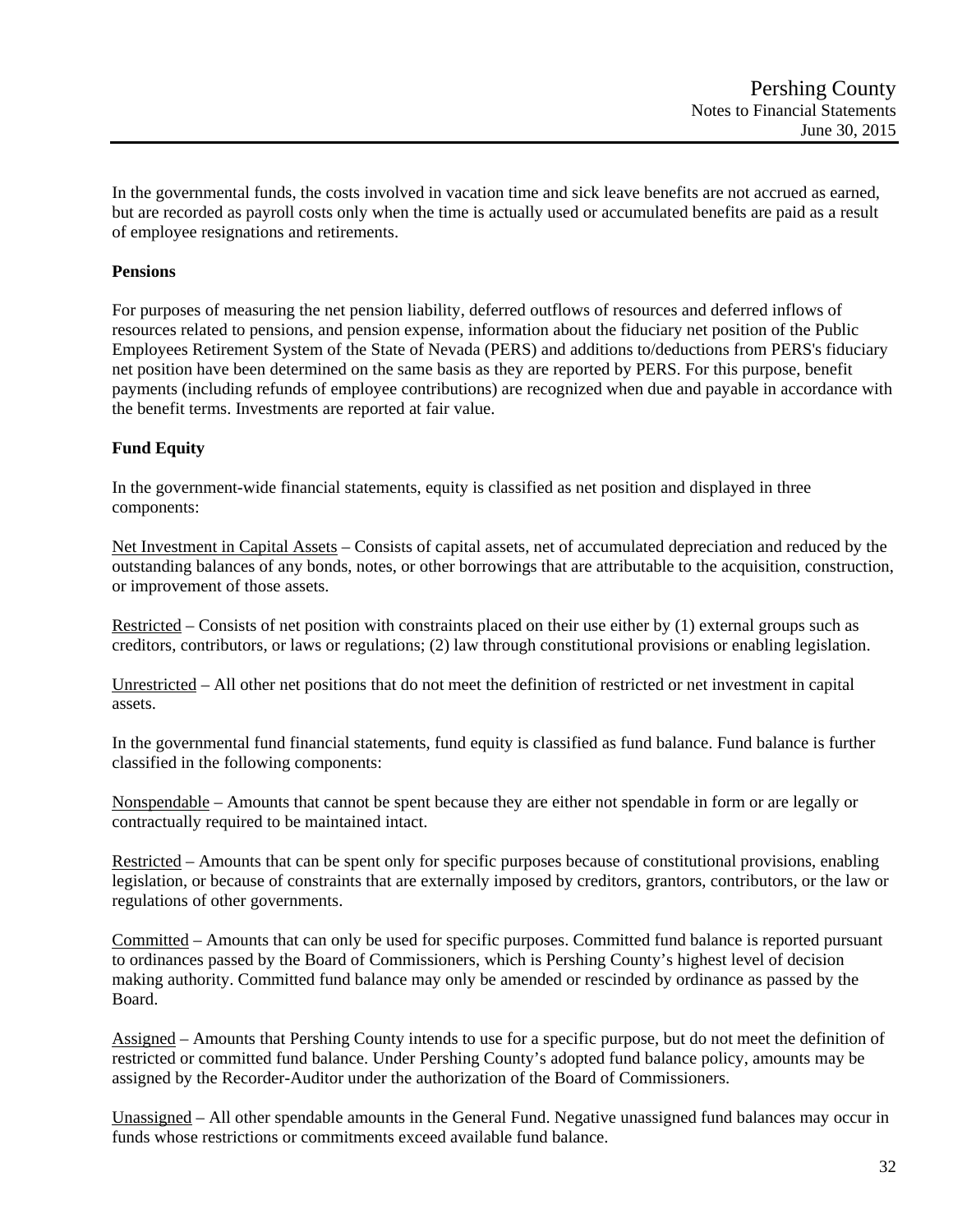Proprietary fund equity is classified the same as in the government-wide statements.

When an expenditure is incurred for purposes for which both restricted and unrestricted fund balance is available, the County considers restricted funds to have been spent first. When an expenditure is incurred for which committed, assigned, or unassigned fund balances are available, the County considers amounts to have been spent first out of committed funds, then assigned funds, and finally unassigned funds, as needed, unless the Board of Commissioners have provided otherwise in its commitment or assignment actions.

## **Property Tax**

All real property in Pershing County is assigned a parcel number in accordance with state law, with each parcel being subject to physical reappraisal every 5 years. A factoring system is used to adjust the appraised value during the years between physical appraisals. The valuation of the property and its improvements is being assessed at 35 percent of "taxable value" as defined by statute. The amount of tax levied is developed by multiplying the assessed value by the tax rate applicable to the area in which the property is located. In 2005, the Nevada State Legislature passed Assembly Bill 489 which provides for a partial abatement of the property tax levied on qualified property. For qualified property, the abatement may limit the increase of property taxes based on the previous year's assessed value.

Taxes on real property are a lien on the property and attach on July 1 of the year for which the taxes are levied.

Taxes may be paid in four installments payable on the third Monday in August, and the first Monday in October, January, and March. Penalties are assessed if a taxpayer fails to pay an installment within 10 days of the installment due date. After a two-year waiting period, if the taxes remain unpaid, a tax deed is issued conveying the property to the County with a lien for back taxes and accumulated charges. Redemption may be made by the owner and such persons as described by statute by paying all back taxes and accumulated penalties, interest, and costs before sale.

Taxes on personal property are collected currently. Personal property declarations are mailed out annually and the tax is computed using percentages of taxable values established by the Department of Taxation and tax rates described above.

The major classifications of personal property are commercial property and mobile homes. In Pershing County, taxes on motor vehicles are collected by the County Assessor and remitted to the State. The taxes are then returned to the entities of the County on a statutory formula as a portion of Consolidated Tax Revenue.

Taxes on net proceeds of mines are determined by the Nevada Tax Commission. Billing and collection functions are performed by the State with amounts remitted to the County.

### **Net Proceeds of Mines**

Net proceeds of mines are paid on an annual, estimated basis. Additional amounts due, based on actual business for the period January 1, 2015 through December 31, 2015 in comparison to estimated payments, are determined subsequent to the 2015 calendar year. Credits for overpayments, based on actual business for the period January 1, 2015 through December 31, 2015 in comparison to estimated payments, are applied to future tax payments in accordance with NRS 362.130. The overall financial impact to the County of future additional amounts due or future credits is not determinable at June 30, 2015 and are not reflected in these financial statements.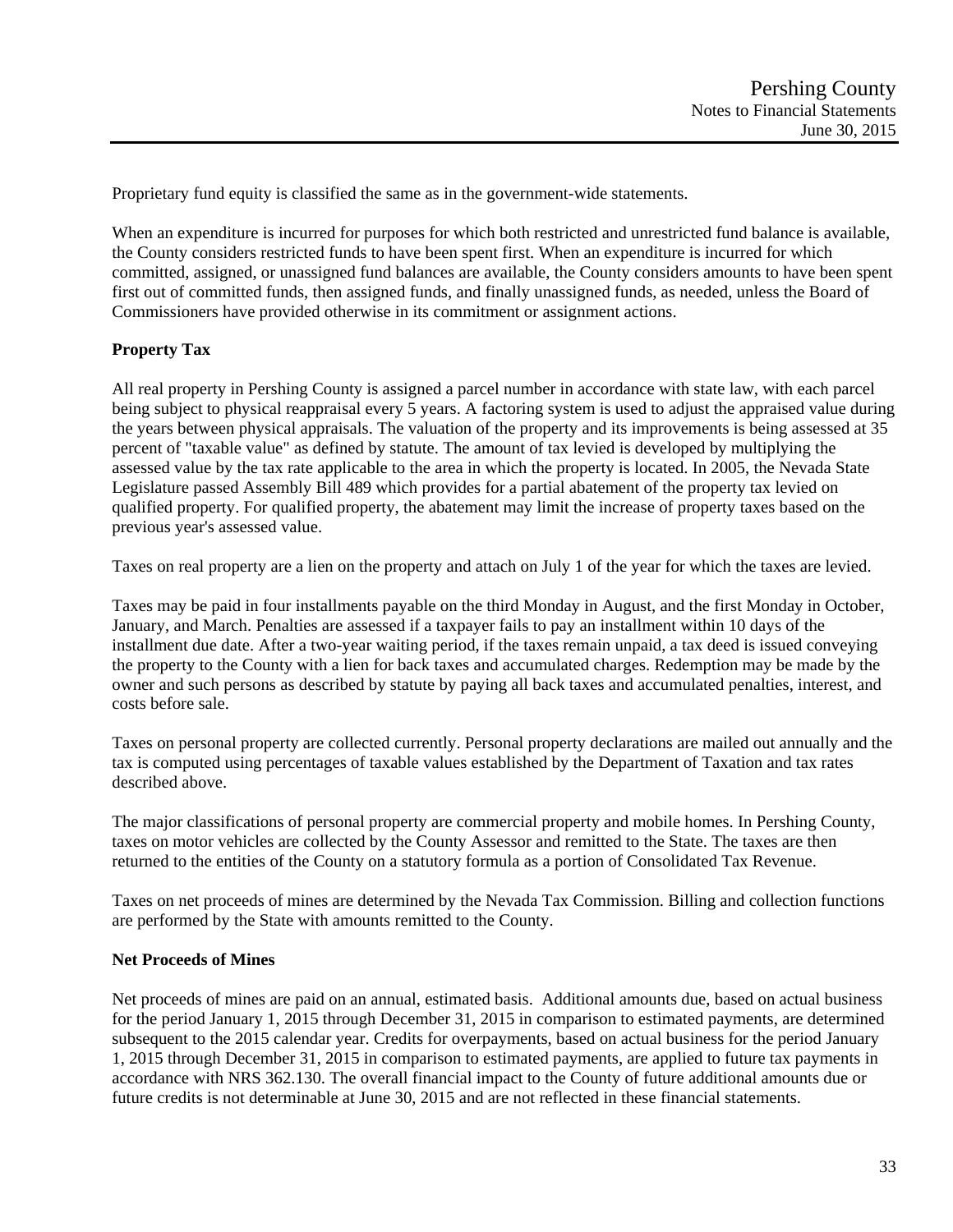# **Compliance with Nevada Revised Statutes (NRS) and the Nevada Administrative Code (NAC) and Fund Balance**

The County conformed to all significant statutory constraints on its financial administration during the year, with the following possible exceptions:

- Actual expenditures exceeded budgeted appropriations of the Regional Street and Highway Fund by \$90,793, an apparent violation of NRS 354.626.
- Actual expenses exceeded budgeted operating expenses of the Landfill Fund by \$6,402, an apparent violation of NAC 354.481.
- Actual expenses exceeded budgeted operating expenses of the Ambulance Fund by \$9,521, an apparent violation of NAC 354.481.

The internally reported fund of Pershing County, the Law Enforcement Fund, reported a deficit fund balance at June 30, 2015 in the amount of \$4,751.

#### Note  $3 -$ **Cash on Deposit and Invested**

### **Cash and Investments**

As of June 30, 2015, Pershing County had the following cash and investments, and related maturities:

|                                             |            |            | <b>Investment Maturities (in Years)</b> |           |    |             |  |  |
|---------------------------------------------|------------|------------|-----------------------------------------|-----------|----|-------------|--|--|
|                                             | Fair Value |            |                                         | 1 to 5    |    | Less than 1 |  |  |
| Investments                                 |            |            |                                         |           |    |             |  |  |
| State of Nevada Local Government Investment |            |            |                                         |           |    |             |  |  |
| Pool (LGIP)                                 | \$         | 1,209,334  | \$                                      | 1,209,334 | \$ |             |  |  |
| U.S. Agency Securities                      |            | 1,164,074  |                                         |           |    | 1,164,074   |  |  |
| Corporate Bonds                             |            | 622,205    |                                         |           |    | 622,205     |  |  |
| <b>Certificates of Deposit</b>              |            | 3,527,544  |                                         | 551,564   |    | 2,975,980   |  |  |
|                                             |            | 6,523,157  |                                         | 1,760,898 | S  | 4,762,259   |  |  |
| <b>Total Cash</b>                           |            | 5,287,580  |                                         |           |    |             |  |  |
| <b>Total Cash and Investments</b>           |            | 11,810,737 |                                         |           |    |             |  |  |

As noted above, Nevada Revised Statutes (NRS 355.170, NRS 355.171 and NRS 355.617) set forth acceptable investments for Nevada local governments. The County has adopted a formal investment policy that further limits its investment choices or further limits its exposure to certain risks as set forth below.

Interest Rate Risk – Interest rate risk is the risk of the possible reduction in the value of a security, especially a bond, resulting from a rise in interest rates. As noted above, the County has a formal investment policy that limits investment maturities as a means of managing its exposure to fair value losses arising from increasing interest rates beyond those specified in statute. In accordance with its investment policy, the maximum maturity of investments is generally five years.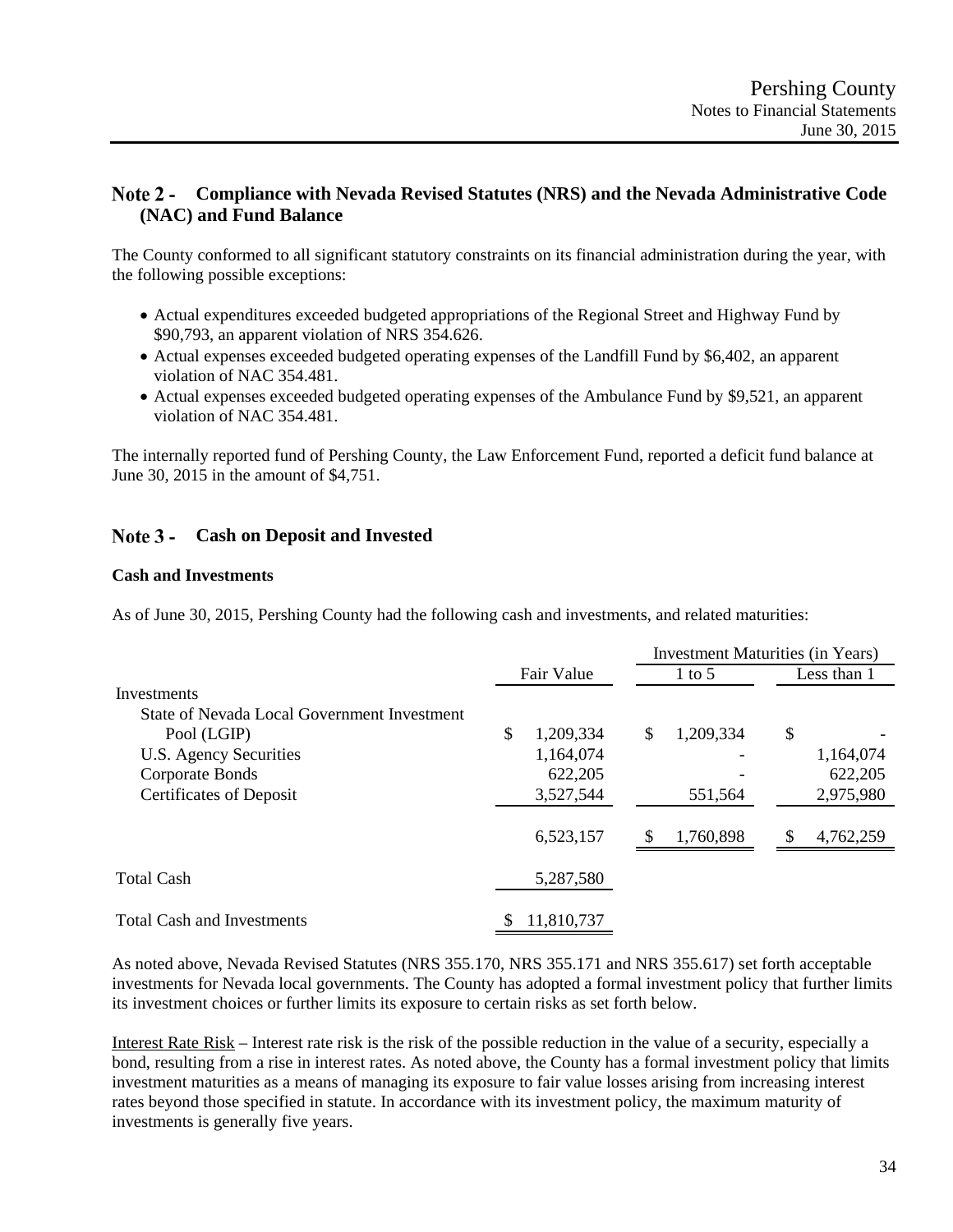Credit Risk – Credit risk is the risk that an issuer or other counterparty to an investment will not fulfill its obligation and is a function of the credit quality ratings of investments. As noted above, the County does have a formal investment policy. The policy, however, does not specify minimum acceptable credit ratings beyond those specified in statute.

State statutes authorize investments in direct obligations of, or obligations guaranteed by the United States of America The County may also invest in corporate bonds rated A or its equivalent.

As of June 30, 2015, the County's investments are rated as follows:

|                        |             | <b>Quality Rating by</b><br>Standard & Poors |                               |                                |          |        |  |  |  |  |
|------------------------|-------------|----------------------------------------------|-------------------------------|--------------------------------|----------|--------|--|--|--|--|
|                        | Fair Value  | Unrated                                      | $AA+$                         |                                |          | A-     |  |  |  |  |
| Investments            |             |                                              |                               |                                |          |        |  |  |  |  |
| State of Nevada Local  |             |                                              |                               |                                |          |        |  |  |  |  |
| Government Investment  |             |                                              |                               |                                |          |        |  |  |  |  |
| Pool (LGIP)            | \$1,209,334 | \$1,209,334                                  | S<br>$\overline{\phantom{a}}$ | £.<br>$\overline{\phantom{a}}$ | <b>S</b> |        |  |  |  |  |
| U.S. Agency Securities | 1,164,074   |                                              | 1,164,074                     |                                |          |        |  |  |  |  |
| Corporate Bonds        | 622,205     |                                              | 285,790                       | 284,177                        |          | 52,238 |  |  |  |  |

Concentration of Credit Risk – Concentration of credit risk is the loss attributed to the magnitude of a government's investment in a single issuer.

At June 30, 2015, the following investments exceeded 5% of the County's total investments:

| Federal Home Loan Banks Bond                | 5.40% |
|---------------------------------------------|-------|
| Federal National Mortgage Association Notes | 5.41% |

Custodial Credit Risk on Deposits – Custodial credit risk is the risk that in the event of a bank failure, the County's deposits may not be returned. The County's bank deposits are covered by Federal Deposit Insurance Corporation (FDIC) insurance and collateralized by the Office of the State Treasurer/Nevada Collateral Pool.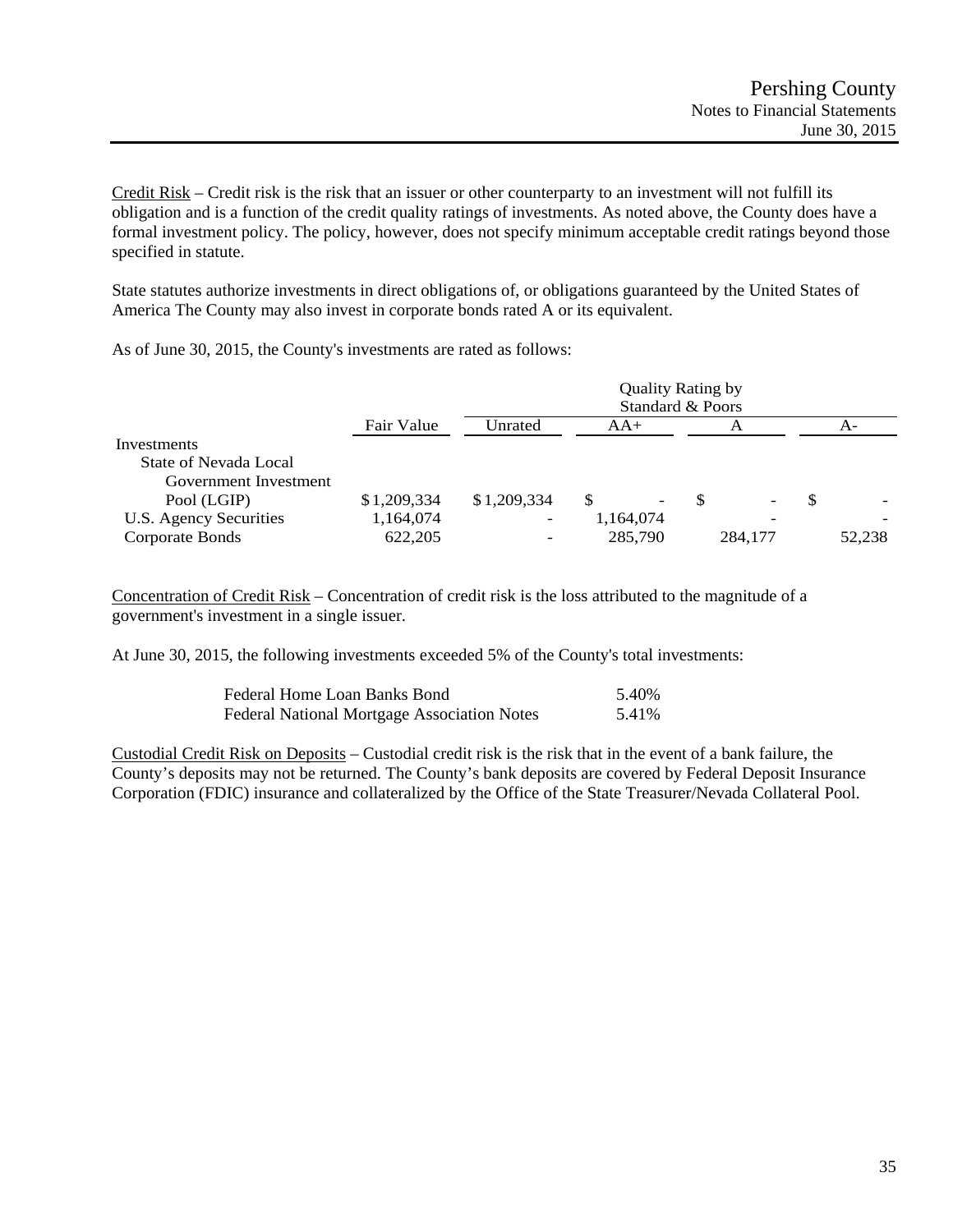# **Capital Assets**

Capital asset activity for the year ended June 30, 2015 was as follows:

|                                                | <b>Balance</b> |              | Additions and | Deletions and        | <b>Balance</b> |               |  |
|------------------------------------------------|----------------|--------------|---------------|----------------------|----------------|---------------|--|
|                                                |                | July 1, 2014 | Transfers In  | <b>Transfers Out</b> |                | June 30, 2015 |  |
| <b>Governmental Activities</b>                 |                |              |               |                      |                |               |  |
| Capital assets, not being depreciated          |                |              |               |                      |                |               |  |
| Land                                           | $\$$           | 742,106      | \$<br>4,480   | \$                   | \$             | 746,586       |  |
| Construction in progress                       |                |              | 133,963       |                      |                | 133,963       |  |
| Total capital assets,<br>not being depreciated |                | 742,106      | 138,443       |                      |                | 880,549       |  |
| Capital assets, being depreciated              |                |              |               |                      |                |               |  |
| Buildings and improvements                     |                | 5,257,329    | 68,806        |                      |                | 5,326,135     |  |
| Improvements                                   |                | 1,561,777    | 692           |                      |                | 1,562,469     |  |
| Infrastructure                                 |                | 743,901      | 154,488       |                      |                | 898,389       |  |
| Equipment and vehicles                         |                | 7,668,030    | 383,087       | (204, 859)           |                | 7,846,258     |  |
| Total capital assets,                          |                |              |               |                      |                |               |  |
| being depreciated                              |                | 15,231,037   | 607,073       | (204, 859)           |                | 15,633,251    |  |
| Less accumulated depreciation                  |                |              |               |                      |                |               |  |
| Buildings and improvements                     |                | (1,803,762)  | (105, 832)    |                      |                | (1,909,594)   |  |
| Improvements                                   |                | (1,019,994)  | (48, 787)     |                      |                | (1,068,781)   |  |
| Infrastructure                                 |                | (201, 755)   | (49, 594)     |                      |                | (251, 349)    |  |
| Equipment and vehicles                         |                | (6,443,774)  | (292,760)     | 55,155               |                | (6,681,379)   |  |
| Total accumulated                              |                |              |               |                      |                |               |  |
| depreciation                                   |                | (9,469,285)  | (496, 973)    | 55,155               |                | (9,911,103)   |  |
| Total capital assets,                          |                |              |               |                      |                |               |  |
| being depreciated, net                         |                | 5,761,752    | 110,100       | (149,704)            |                | 5,722,148     |  |
| Governmental activities capital                |                |              |               |                      |                |               |  |
| assets, net                                    | \$             | 6,503,858    | 248,543       | \$<br>(149,704)      | \$             | 6,602,697     |  |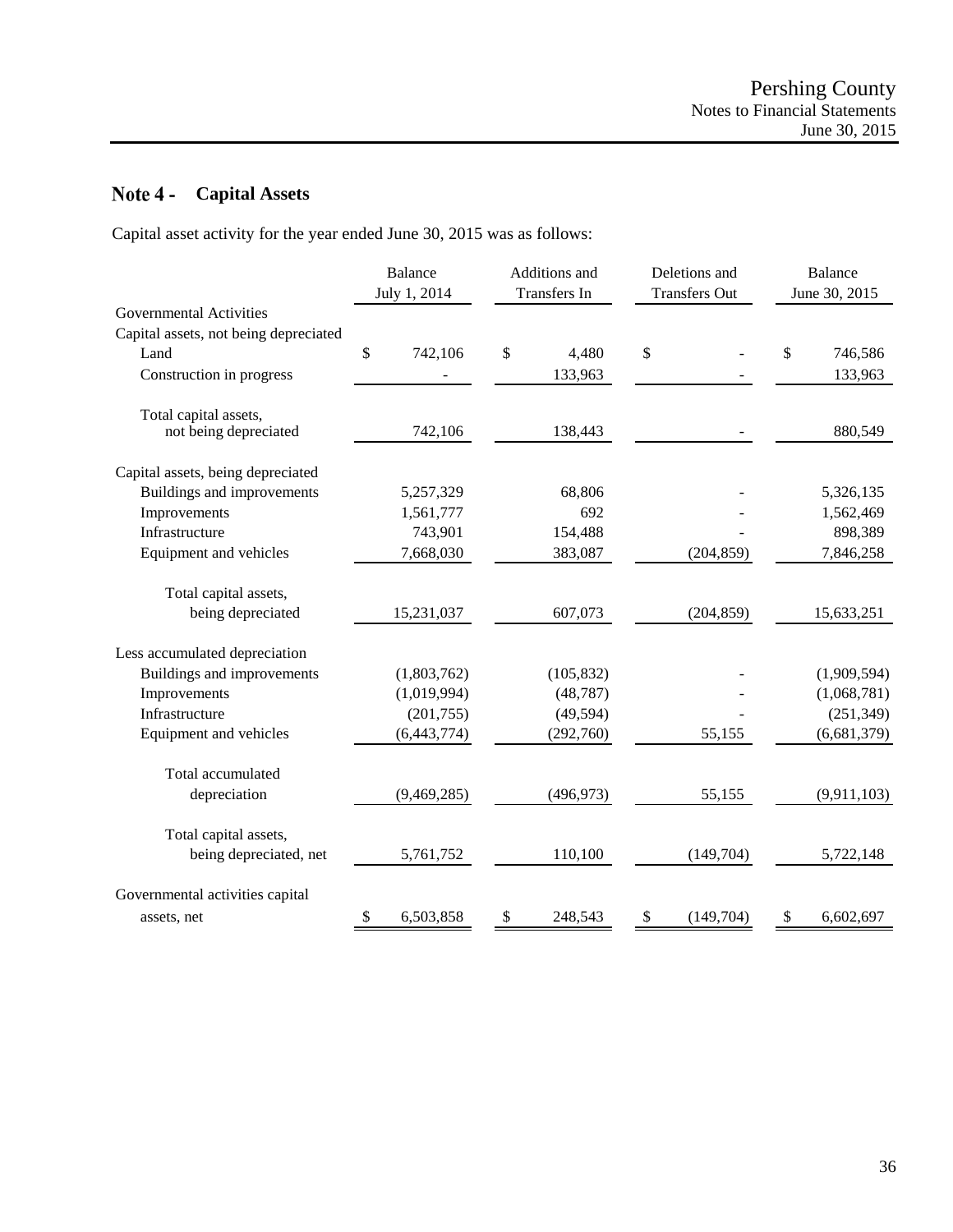|                                       | <b>Balance</b><br>July 1, 2014 | Additions and<br>Transfers In | Deletions and<br><b>Transfers Out</b> | Balance<br>June 30, 2015 |  |
|---------------------------------------|--------------------------------|-------------------------------|---------------------------------------|--------------------------|--|
| <b>Business-Type Activities</b>       |                                |                               |                                       |                          |  |
| Capital assets, not being depreciated |                                |                               |                                       |                          |  |
| Land                                  | \$<br>14,476                   | \$                            | $\mathcal{S}$                         | 14,476<br>S              |  |
| Capital assets, being depreciated     |                                |                               |                                       |                          |  |
| Improvements                          | 2,105,344                      |                               |                                       | 2,105,344                |  |
| Equipment and vehicles                | 1,005,006                      | 161,663                       |                                       | 1,166,669                |  |
| Total capital assets,                 |                                |                               |                                       |                          |  |
| being depreciated                     | 3,110,350                      | 161,663                       |                                       | 3,272,013                |  |
| Less accumulated depreciation for     |                                |                               |                                       |                          |  |
| Improvements                          | (1,030,322)                    | (83, 403)                     |                                       | (1, 113, 725)            |  |
| Equipment and vehicles                | (923, 495)                     | (63, 729)                     |                                       | (987, 224)               |  |
| Total accumulated                     |                                |                               |                                       |                          |  |
| depreciation                          | (1,953,817)                    | (147, 132)                    |                                       | (2,100,949)              |  |
| Total capital assets,                 |                                |                               |                                       |                          |  |
| being depreciated, net                | 1,156,533                      | 14,531                        |                                       | 1,171,064                |  |
| Business-type activities capital      |                                |                               |                                       |                          |  |
| assets, net                           | 1,171,009<br>S                 | 14,531                        | \$                                    | 1,185,540                |  |
|                                       |                                |                               |                                       |                          |  |

During the year ended June 30, 2015, a transfer of an asset was made to the Business-Type Activities from the Governmental Activities. The contribution of capital assets to Business-Type Activities was \$137,200.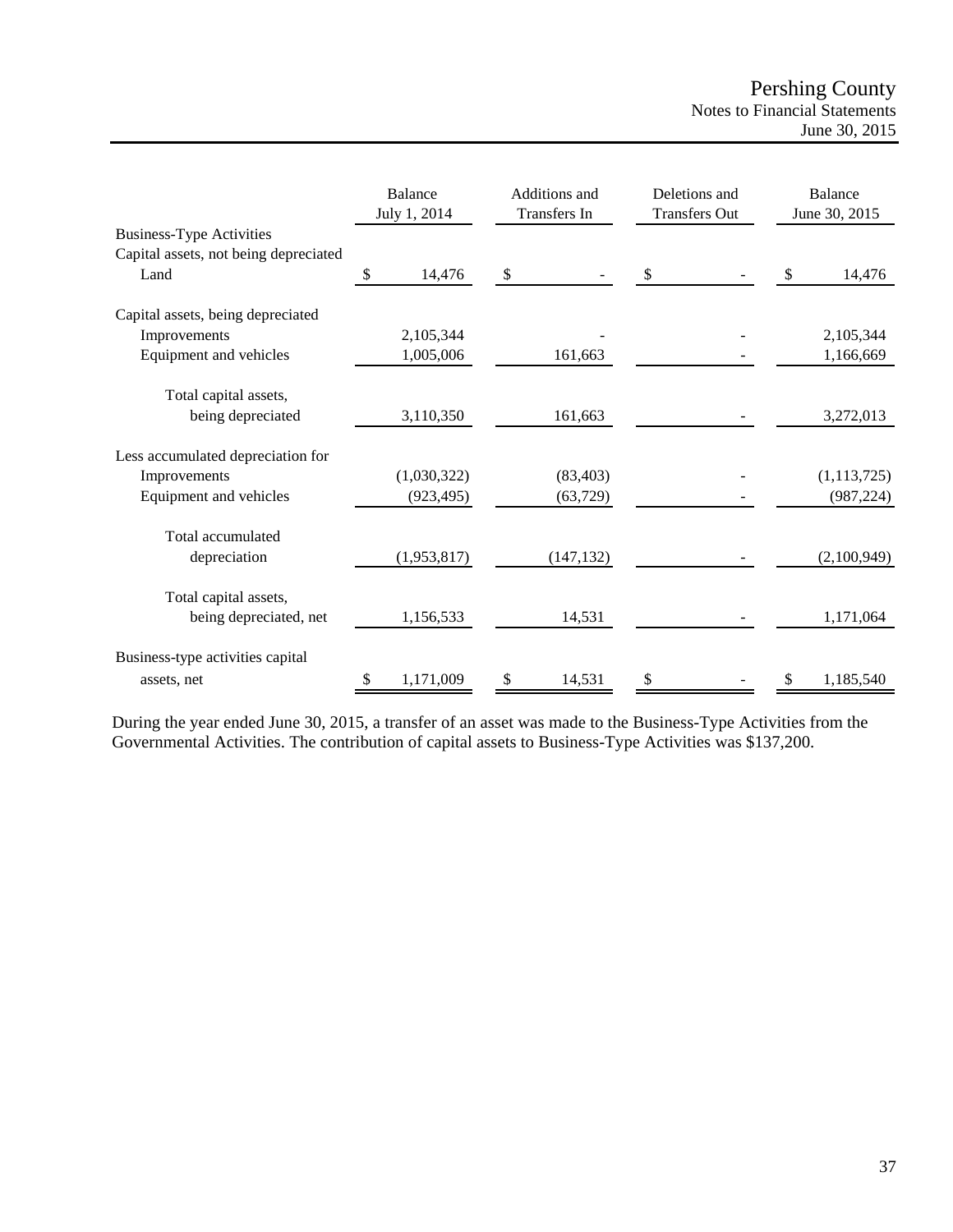Depreciation expense was charged to functions/programs of Pershing County as follows:

| <b>Governmental Activities</b>                      |               |
|-----------------------------------------------------|---------------|
| <b>General Government</b>                           | \$<br>150,908 |
| <b>Public Safety</b>                                | 141,895       |
| Judicial                                            | 17,104        |
| Public Works                                        | 108,310       |
| Health                                              | 2,920         |
| Welfare                                             | 1,908         |
| Culture and Recreation                              | 52,816        |
| <b>Community Support</b>                            | 21,112        |
|                                                     |               |
| Total depreciation expense-governmental activities  | 496,973       |
| <b>Business-Type Activities</b>                     |               |
| <b>Utilities</b>                                    | \$<br>39,963  |
| Landfill                                            | 34,607        |
| Water services                                      | 42,765        |
| Ambulance                                           | 29,797        |
| Total depreciation expense-business-type activities | \$<br>147,132 |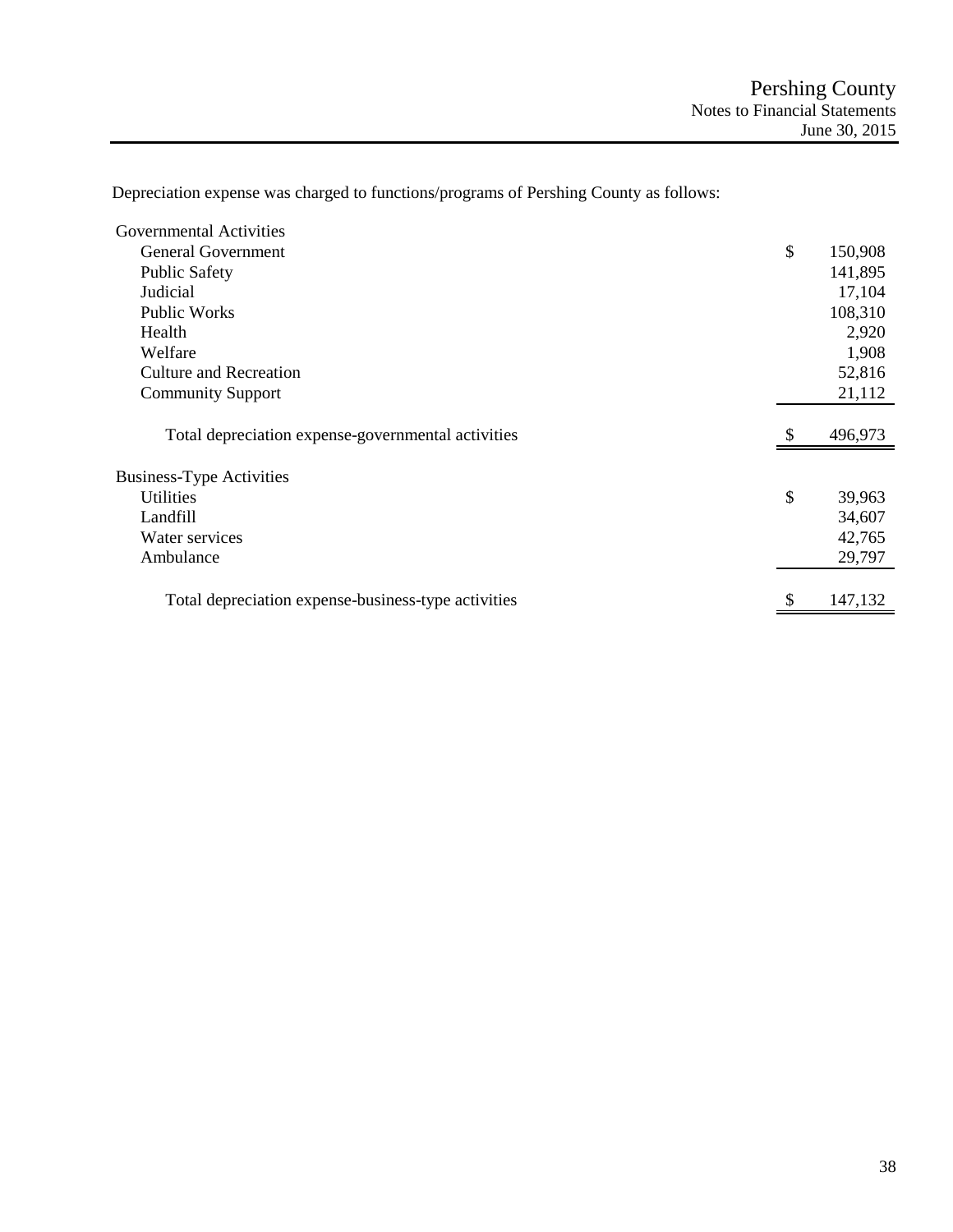# **Long-Term Debt**

|                                                                                      | Date of<br>Issue | Original<br>Issue | <b>Interest Rate</b> |
|--------------------------------------------------------------------------------------|------------------|-------------------|----------------------|
| Governmental Activities                                                              |                  |                   |                      |
| Compensated absences                                                                 | N/A              | N/A               | N/A                  |
| <b>Business-Type Activities</b><br>Bonds payable (Special Assessment District No. 1) |                  |                   |                      |
| Local Improvement Bonds, Series 2001                                                 | 06/01            | \$<br>985,000     | 6.75-7.00%           |
| Compensated absences                                                                 | N/A              | N/A               | N/A                  |
|                                                                                      |                  |                   |                      |

Total business-type activities

During the year ended June 30, 2015, interest expense has been recorded in the financial statements in the following funds:

| Pershing County Electrical Utility Fund |  | 7,000 |
|-----------------------------------------|--|-------|
|-----------------------------------------|--|-------|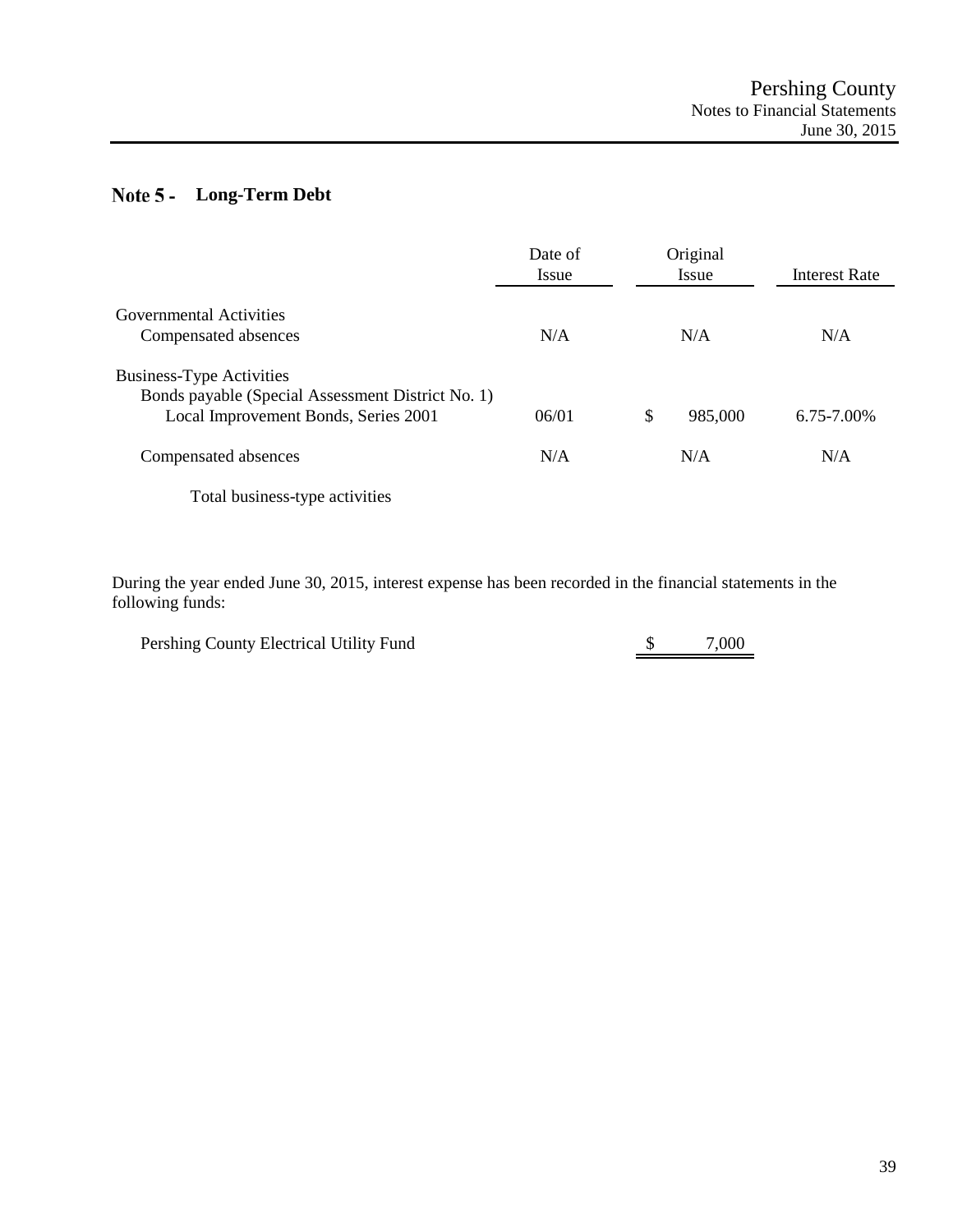| <b>Balance</b><br>July 1, 2014 | Additions |         | Deletions |         |               |                           |         |       | Balance<br>June 30, 2015 |  | Due in<br>2015-2016 | Date of<br>Final<br>Payment |
|--------------------------------|-----------|---------|-----------|---------|---------------|---------------------------|---------|-------|--------------------------|--|---------------------|-----------------------------|
| \$<br>238,000                  | \$        | 236,535 | \$        | 238,000 | \$<br>236,535 | $\boldsymbol{\mathsf{S}}$ | 236,535 |       |                          |  |                     |                             |
| 145,000                        |           |         |           | 60,000  | 85,000        |                           | 55,000  | 07/16 |                          |  |                     |                             |
| 2,993                          |           | 3,374   |           | 2,993   | 3,374         |                           | 3,374   |       |                          |  |                     |                             |
| 147,993                        |           | 3,374   |           | 62,993  | 88,374        |                           | 58,374  |       |                          |  |                     |                             |
| \$<br>385,993                  | \$        | 239,909 | \$        | 300,993 | \$<br>324,909 | \$                        | 294,909 |       |                          |  |                     |                             |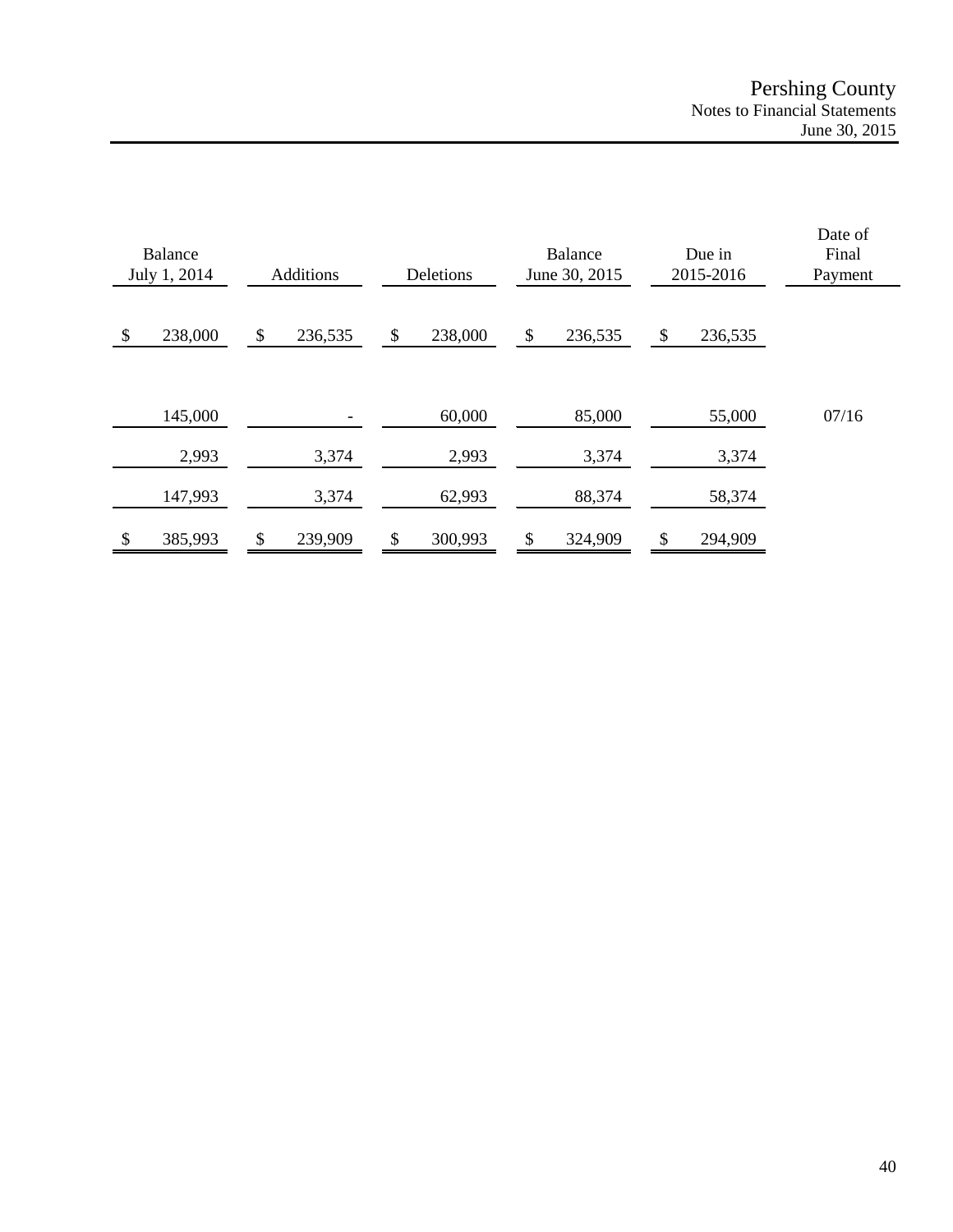Presented below is a summary of debt service requirements to maturity of the County's obligations, excluding compensated absences:

|                      | <b>Business-Type Activities</b><br><b>Bonds Payable</b> |           |          |       |  |  |  |
|----------------------|---------------------------------------------------------|-----------|----------|-------|--|--|--|
| Year Ending June 30, |                                                         | Principal | Interest |       |  |  |  |
| 2016                 | \$                                                      | 55,000    | S        | 4,900 |  |  |  |
| 2017                 |                                                         | 30,000    |          | 1,050 |  |  |  |
|                      | S                                                       | 85,000    | \$       | 5,950 |  |  |  |

Business-type debt is serviced through operations of the Pershing County Electrical Utility Fund for the special assessment bonds payable. Compensated absences are paid from the fund incurring the related salaries and wages.

Neither the full faith or credit nor the taxing power of the County is pledged to the payment of the Pershing County Electrical Utility Fund bonds and related interest. The bonds are not general obligations of the County, but are limited obligations of the County secured by and payable solely from the assessments related to the District.

As noted, assessments receivable of \$123,038 are restricted for payment of the bonds related to utility construction. Assessments are due in substantially equal semi-annual principal installments over a period of 15 years corresponding to the final maturity of the bonds. Interest is billed on the principal installment dates at one percent higher than the highest rate on the bonds. Such additional one percent is used solely to pay County administrative costs related to the collection of special assessments and is not pledged to the payment of the bonds. Principal and interest payments on the bonds for the year ended June 30, 2015 was \$60,000 and \$9,100, respectively. Assessments collected for the year ended June 30, 2015 were \$47,903; interest received on assessments for the year ended June 30, 2015 was \$7,331. Assessment collections, including related interest, held in restricted cash balances (prior year collections), provide for 100% of the related debt service costs.

The County was, in accordance with Nevada Revised Statutes, within the legal debt limit at June 30, 2015.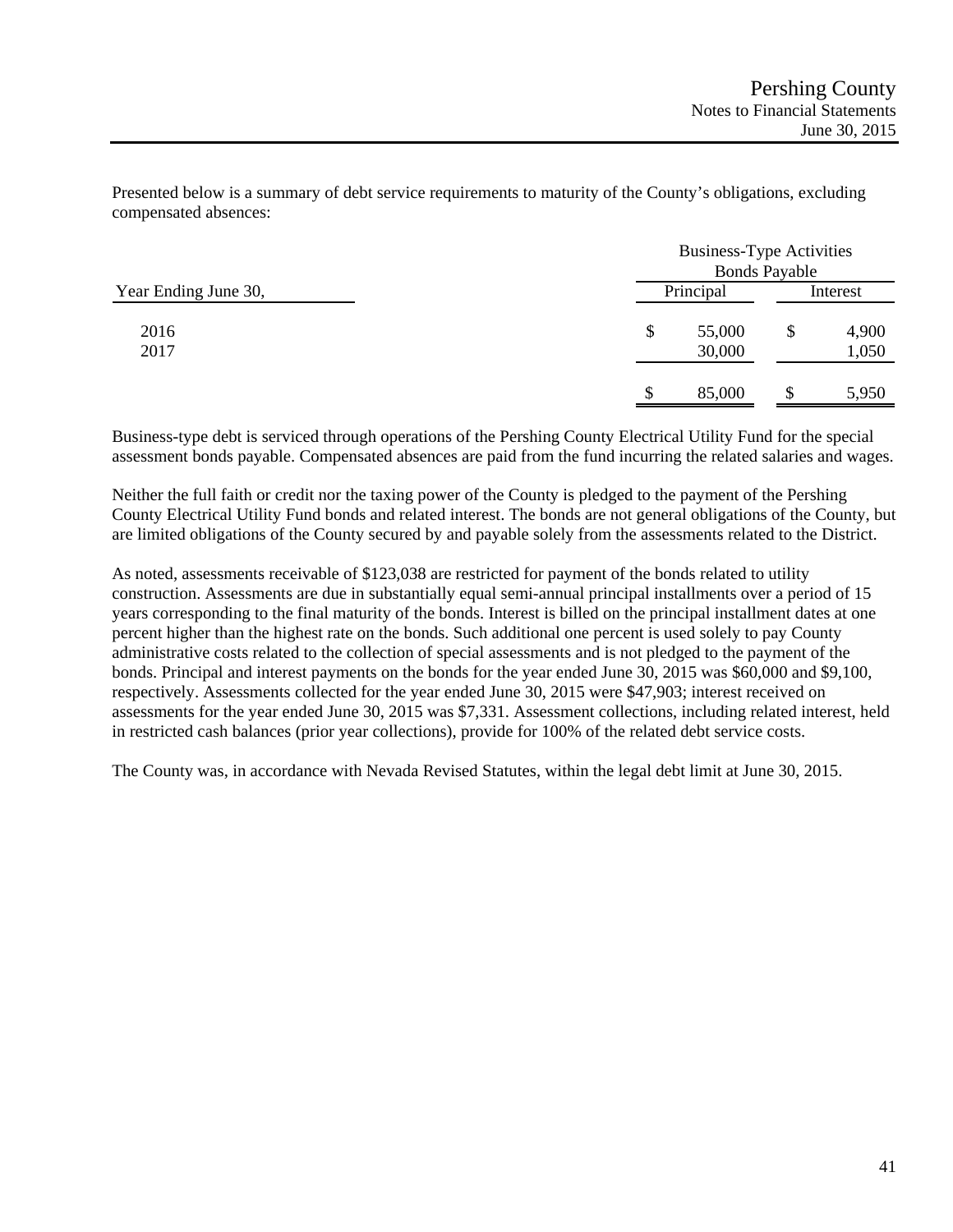# **Fund Balances – Governmental Funds**

As of June 30, 2015, fund balances are composed of the following.

|                                                                                                                                                                                                                        | General<br>Fund                              |                           | Road<br>Fund |               | <b>Regional Street</b><br>and Highway<br>Fund | <b>Building</b><br>Fund | Nonmajor<br>Governmental<br>Funds                                                  | Total<br>Governmental<br>Funds                                                                             |  |
|------------------------------------------------------------------------------------------------------------------------------------------------------------------------------------------------------------------------|----------------------------------------------|---------------------------|--------------|---------------|-----------------------------------------------|-------------------------|------------------------------------------------------------------------------------|------------------------------------------------------------------------------------------------------------|--|
| Nonspendable<br>Inventory<br>Prepaid Items                                                                                                                                                                             | \$<br>16,557<br>36,878                       | \$                        | 7,072        | \$            |                                               | \$                      | \$<br>20,994                                                                       | \$<br>16,557<br>64,944                                                                                     |  |
|                                                                                                                                                                                                                        | 53,435                                       |                           | 7,072        |               |                                               |                         | 20,994                                                                             | 81,501                                                                                                     |  |
| Restricted<br>General government<br>Public safety<br>Judicial<br>Public works<br>Welfare<br>Culture and<br>recreation<br>Community support<br>Intergovernmental<br>Capital projects<br>Town and District<br>activities | 503,732<br>6,680<br>103,276<br>300<br>60,528 |                           | 526,643      |               | 841,699                                       |                         | 89,197<br>17,608<br>162,404<br>177,910<br>15,601<br>27,329<br>1,229,534<br>200,835 | 592,929<br>24,288<br>265,680<br>1,368,342<br>177,910<br>15,901<br>27,329<br>60,528<br>1,229,534<br>200,835 |  |
|                                                                                                                                                                                                                        | 674,516                                      |                           | 526,643      |               | 841,699                                       |                         | 1,920,418                                                                          | 3,963,276                                                                                                  |  |
| Committed<br>Culture and<br>Recreation                                                                                                                                                                                 |                                              |                           |              |               |                                               |                         | 279,173                                                                            | 279,173                                                                                                    |  |
| Assigned<br>Amount to balance<br>subsequent year's<br>budget shortfall<br>Community support<br>Capital projects                                                                                                        | 1,245,368                                    |                           |              |               |                                               | 2,785,900<br>974,350    | 15,718<br>53,336<br>$\overline{\phantom{a}}$                                       | 4,046,986<br>53,336<br>974,350                                                                             |  |
|                                                                                                                                                                                                                        | 1,245,368                                    |                           |              |               |                                               | 3,760,250               | 69,054                                                                             | 5,074,672                                                                                                  |  |
| Unassigned                                                                                                                                                                                                             | 1,157,318                                    |                           |              |               |                                               |                         |                                                                                    | 1,157,318                                                                                                  |  |
| Total fund balances                                                                                                                                                                                                    | 3,130,637<br>SS.                             | $\boldsymbol{\mathsf{S}}$ | 533,715      | $\mathcal{S}$ | 841,699                                       | \$3,760,250             | \$2,289,639                                                                        | \$10,555,940                                                                                               |  |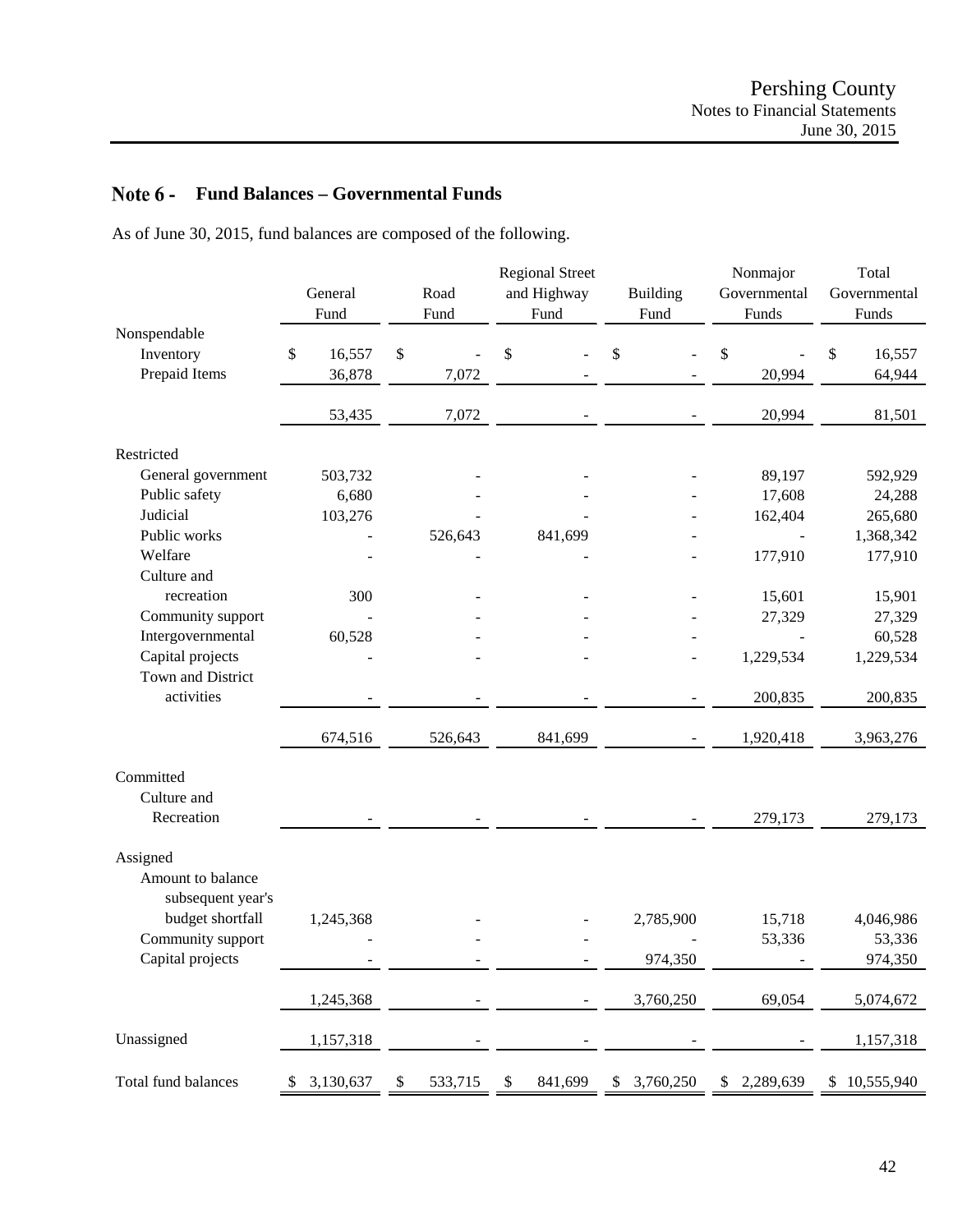# **Interfund Balances and Activity**

The composition of interfund balances (amounts owing to other funds for services) and internal balances (on the government-wide financial statements) at June 30, 2015 is as follows:

| Due To/From Other Funds<br>Receivable Fund | Payable Fund                            | Amount |
|--------------------------------------------|-----------------------------------------|--------|
| General Fund                               | Pershing County Electrical Utility Fund | 904    |
| Internal Balances<br>Receivable Fund       | Payable Fund                            | Amount |
| General Fund                               | Pershing County Electrical Utility Fund | 904    |

Balances may result from the time lag between the dates that (1) interfund goods and services are provided or reimbursable expenditures/expenses occur and transactions are recorded in the accounting system, and (2) payments between funds are made. Balances may also result from the time lag between the dates that (1) collection of revenues occur and transactions are recorded in the accounting system, and (2) payments between the funds are made.

Interfund transfers for the year ended June 30, 2015 consisted of the following:

|                                             | <b>Transfers Out</b> |                                     |   |              |    |                   |
|---------------------------------------------|----------------------|-------------------------------------|---|--------------|----|-------------------|
|                                             | Nonmajor             |                                     |   |              |    |                   |
|                                             |                      | General                             |   | Governmental |    |                   |
| Transfers In                                |                      | Fund                                |   | Funds        |    | Total             |
| General Fund<br>Nonmajor Governmental Funds | \$                   | $\overline{\phantom{0}}$<br>208,783 | S | 62,250       | \$ | 62,250<br>208,783 |
|                                             | \$                   | 208,783                             | S | 62,250       | S  | 271,033           |

Transfers are used to move revenues collected in a fund to finance various programs accounted for in other funds.

### Note 8 - Other Postemployment Benefits (OPEB)

### **Pershing County Retiree Health Benefit Program**

Plan Description – In accordance with Nevada Revised Statutes 287.010, the County adopted the Pershing County Retiree Health Benefit Program to provide postemployment benefits to eligible employees on retirement. The plan is a single employer defined benefit OPEB plan. Employees retiring from the County after September 1, 2008, are allowed continued participation (for retiree and eligible dependents) in the County's group health insurance program (medical, dental, vision, and life insurance). Retirees are responsible for payment of unsubsidized monthly premiums. The plan is not accounted for as a trust fund, as an irrevocable trust has not been established to account for the plan; all required disclosures are included in these financial statements; no separate reports are issued.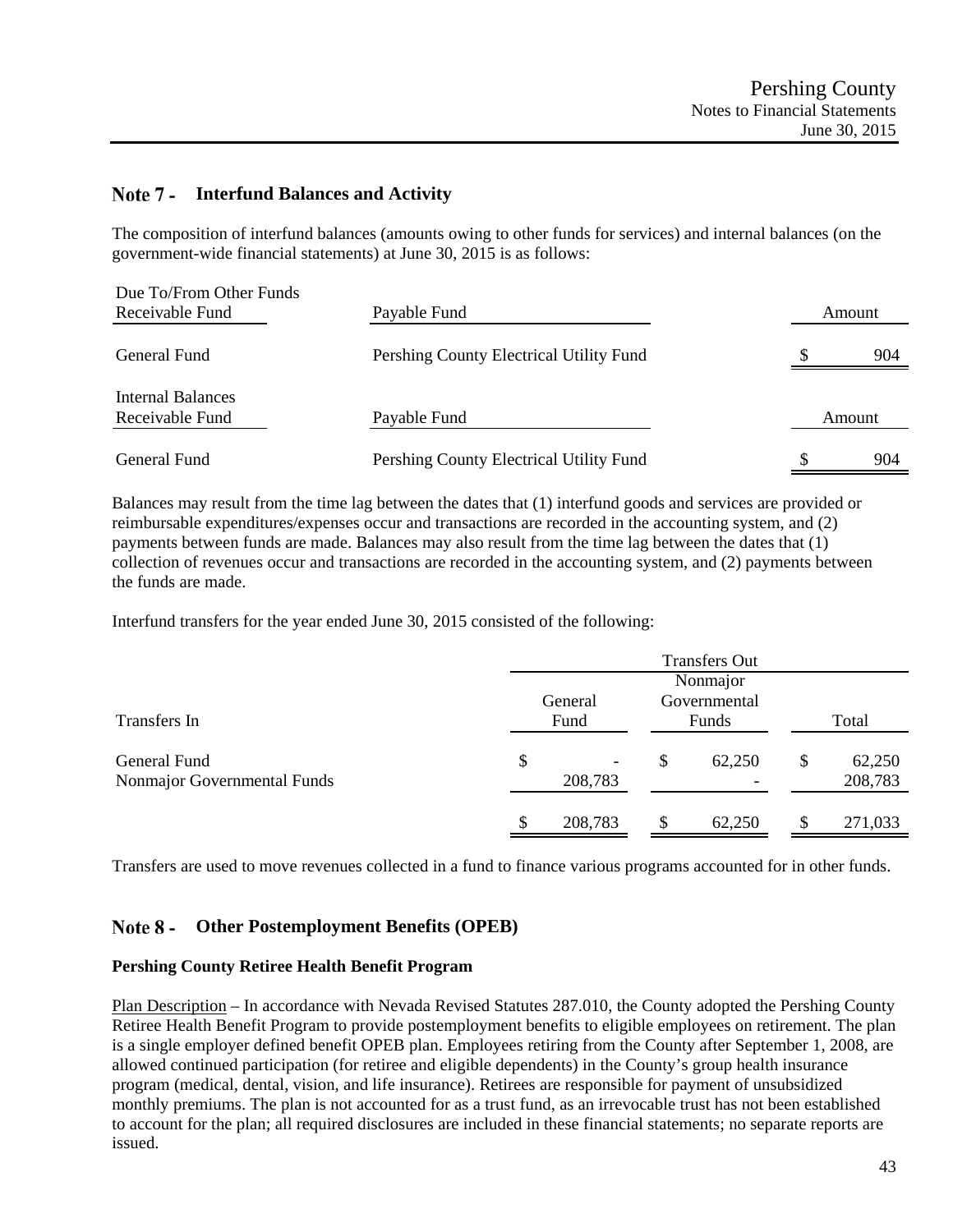Eligibility requirements, benefit levels, employee contributions, and employer contributions are governed by the County and can be amended through the County.

Funding Policy – Retiree insurance premiums are subsidized by the County for employees retiring with at least 10 years of service at 60 years of age or retiring with at least 30 years of service at any age. At the age of 65, the retiree will no longer be eligible for the continued participation in the County's group health insurance program. The subsidized premium is \$200, or the lower premium cost, per month for those eligible for continued participation in the transitional insurance program. The County finances the plan on a pay-as-you-go basis from operating resources of the General Fund.

The County's obligation for subsidies is limited to payment of the subsidized premium. As of June 30, 2015, one retiree was participating in the transitional insurance program.

Annual OPEB Cost and Net OPEB Obligation – The County had an actuarial valuation performed for the plan as of June 30, 2013. The valuation was done to determine the funded status of the plan as well as the County's annual required contribution (ARC) for the fiscal year end June 30, 2013; a roll forward of that valuation was included for the year ended June 30, 2015. As of June 30, 2015, the plan was zero percent funded. For the fiscal year 2014-15, the County's employer contribution for retirees' benefits was \$17,650 for one eligible participant. The County's contribution was financed on a pay-as-you go basis.

|                     |                    |              | Percentage<br>of Annual |            |
|---------------------|--------------------|--------------|-------------------------|------------|
|                     | <b>Annual OPEB</b> | Employer     | <b>OPEB</b> Cost        | Net OPEB   |
| Year Ended June 30, | Cost               | Contribution | Contributed             | Obligation |
| 2013                | \$<br>78,816       | \$<br>11,980 | 15.20%                  | 248,926    |
| 2014                | 85,585             | 11,296       | 13.20%                  | 319,620    |
| 2015                | 89,967             | 17.650       | 19.62%                  | 391,937    |

The net OPEB obligation as of June 30, 2015 was calculated as follows:

| Determination of Annual Required Contribution (ARC)<br>Normal<br>Amortization of Unfunded Actuarial Accrued Liability (UAAL)        | \$<br>64,053<br>28,028              |
|-------------------------------------------------------------------------------------------------------------------------------------|-------------------------------------|
|                                                                                                                                     | 92,081                              |
| Determination of Net OPEB Obligation<br><b>Annual Required Contribution</b><br>Interest on Net OPEB Obligation<br>Adjustment to ARC | \$<br>92,081<br>12,807<br>(14, 921) |
| <b>Annual OPEB Cost</b><br>Retiree benefits paid by the County                                                                      | 89,967<br>(17,650)                  |
| Increase in Net OPEB Obligation                                                                                                     | 72,317                              |
| Net OPEB Obligation, Beginning of Year                                                                                              | 319,620                             |
| Net OPEB Obligation, End of Year                                                                                                    | 391,937                             |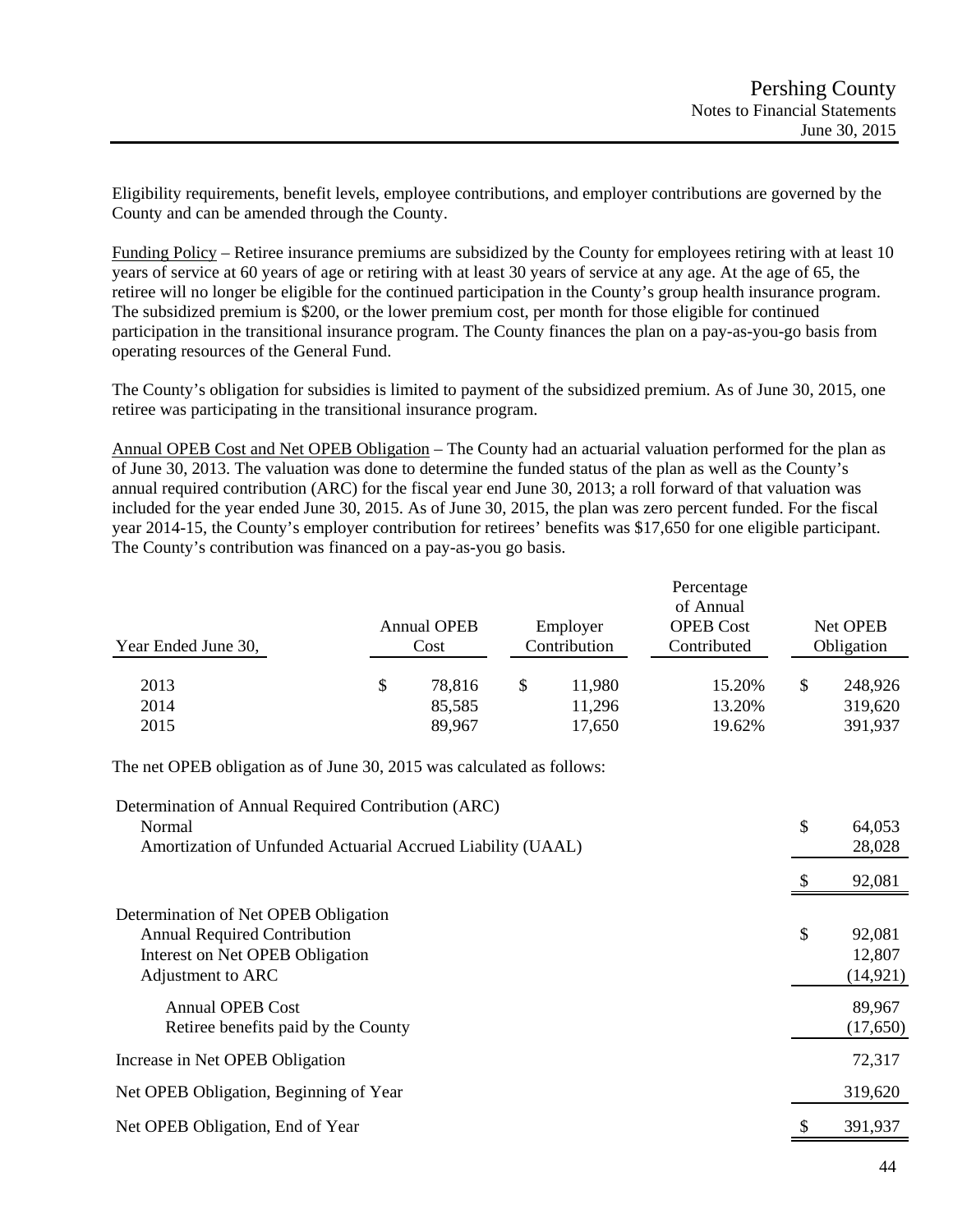Funded Status and Funding Progress – The funded status and funding progress as of the most recent actuarial valuation are shown below:

| Actuarial Accrued Liability (AAL)<br><b>Actuarial Value of Plan Assets</b>                                                              | 625.501                         |
|-----------------------------------------------------------------------------------------------------------------------------------------|---------------------------------|
| Unfunded Actuarial Accrued Liability (UAAL)                                                                                             | 625,501                         |
| Funded Ratio (Actual Value of Plan Assets/AAL)<br>Covered Payroll (Active Plan Members 2015)<br>UAAL as a Percentage of Covered Payroll | $0.00\%$<br>4,035,438<br>15.50% |

Actuarial valuations of an ongoing plan involve estimates of the value of reported amounts and assumptions about the probability of occurrence of events far into the future. Examples include assumptions about future employment, mortality and healthcare cost trends. Amounts determined regarding the funded status of the plan and the annual required contributions of the employer are subject to continual revision as actual results are compared with past expectations and new estimates are made about the future. The Schedule of Funding Progress, presented as required supplementary information following the notes to the financial statements, will present multiyear trend information as it becomes available. The Schedule will show whether the actuarial value of plan assets is increasing or decreasing over time relative to the actuarial accrued liabilities for benefits.

Actuarial Methods and Assumption – Projections of benefits for financial reporting purposes are based on the substantive plan (the plan as understood by the employer and plan members) and include the types of benefits provided at the time of each valuation and the historical pattern of sharing of benefit costs between the employer and plan members to that point. The actuarial methods and assumptions used include techniques that are designed to reduce short-term volatility in actuarial accrued liabilities and the actuarial value of assets, consistent with the long-term perspective of the calculations.

In the June 30, 2013 actuarial valuation, the entry age normal actuarial cost method was used. The actuarial assumptions include a 4% valuation interest rate on investments and an annual healthcare trend rate beginning at 8.0% for fiscal year 2015, declining by 0.5% per year to an ultimate rate of 5% for the 2021 fiscal year. These rates include a 3% inflation assumption. The actuarial value of plan assets was not determined as the County has not advance-funded its obligation. The plan's unfunded actuarial accrued liability is amortized on a level percentage of payroll over 30 years on a closed basis; 25 years remain in the amortization period at June 30, 2015. It was assumed the County's payroll would increase 4% per year.

# **State of Nevada's Public Employee Benefit Program (PEBP)**

Plan Description – NRS 287.023 allows retired employees of governmental entities within the State of Nevada to join the State's Public Employees' Benefit Program (PEBP), an agent multiple-employer defined benefit OPEB plan administered by a nine member governing board. PEBP provides medical, prescription, vision, life and accident insurance, and dental for retirees. Retirees can choose between a self-funded preferred provider organization (PPO) and a health maintenance organization (HMO) plan. Retirees are responsible for payment of unsubsidized premiums. The plan is not accounted for as a trust fund, as an irrevocable trust has not been established to account for the plan and no financial reports are issued.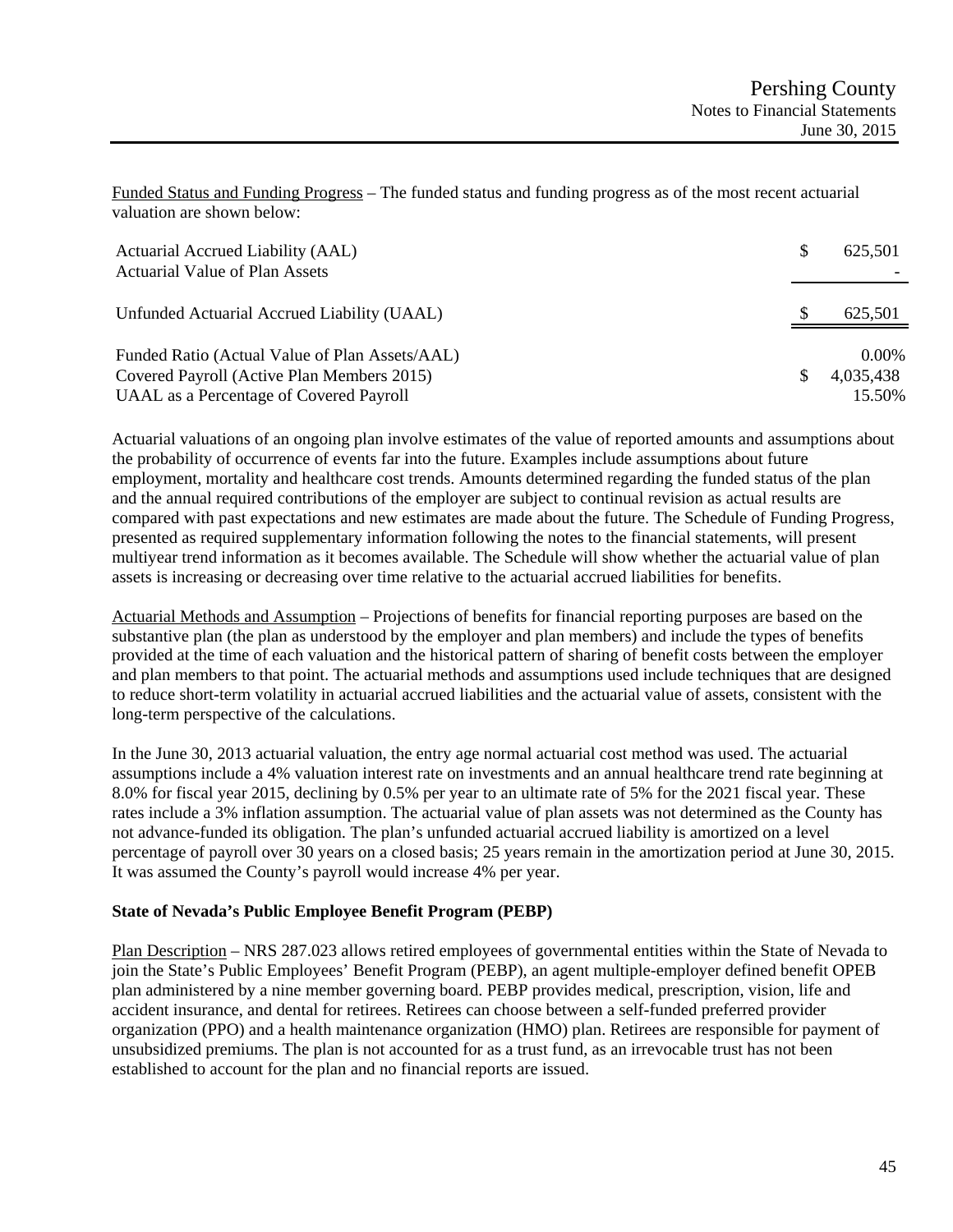Eligibility and contribution requirements are governed by statutes of the State of Nevada and can only be amended through legislation. The statutes were revised with an effective date of November 30, 2008, to create new participation limitations so that only active members of PEBP can elect coverage after retirement. Based on the statute revision, former County employees and retirees must have retired and joined PEBP by September 1, 2008 to elect PEBP membership. Consequently, no employees retiring from the County on or after September 1, 2008 will be eligible to participate in the PEBP plan as a retiree at the County's expense.

Funding Policy – The County is required to provide a subsidy for their retirees who have elected to join PEBP. The subsidy is paid on the pay-as-you-go basis. Contribution requirements for plan members and the participating employers are assessed by the PEBP Board annually. The contributions required for PEBP subsidies depends on the date of retirement and years of Public Employees Retirement System (PERS) service former employees earned in total and while working for the County. The County's subsidy ranges from a minimum of \$3 to a maximum of \$635 per month. Subsidies for retiree premiums participating in the State PEBP are paid directly to the State when due. The County's obligation for subsidies is limited to payment of the statutorily required contribution. The current year contribution to PEBP was \$55,554 for 26 retirees, which equaled the required contribution.

Annual OPEB Cost and Net OPEB Obligation – The County had an actuarial valuation performed for the plan as of June 30, 2013. The valuation was done to determine the funded status of the plan as well as the County's annual required contribution (ARC) for the fiscal year end June 30, 2013; a roll forward of that valuation was included for the year ended June 30, 2015. As of June 30, 2015 the plan was zero percent funded. For the fiscal year 2014-2015, the County's employer contribution for retirees' benefits was \$55,554 for 26 eligible participants. The County's contribution was financed on a pay-as-you-go basis with PEBP subsidy payments paid directly to PEBP.

| Year Ended June 30,  | <b>Annual OPEB</b><br>Cost       | Employer<br>Contribution         | Percentage<br>of Annual<br><b>OPEB</b> Cost<br>Contributed |   | <b>Net OPEB</b><br>Obligation |  |
|----------------------|----------------------------------|----------------------------------|------------------------------------------------------------|---|-------------------------------|--|
| 2013<br>2014<br>2015 | \$<br>75,279<br>75,013<br>75,680 | \$<br>82,742<br>60,705<br>55,554 | 109.91%<br>80.93%<br>73.41%                                | S | 126,632<br>140,940<br>161,066 |  |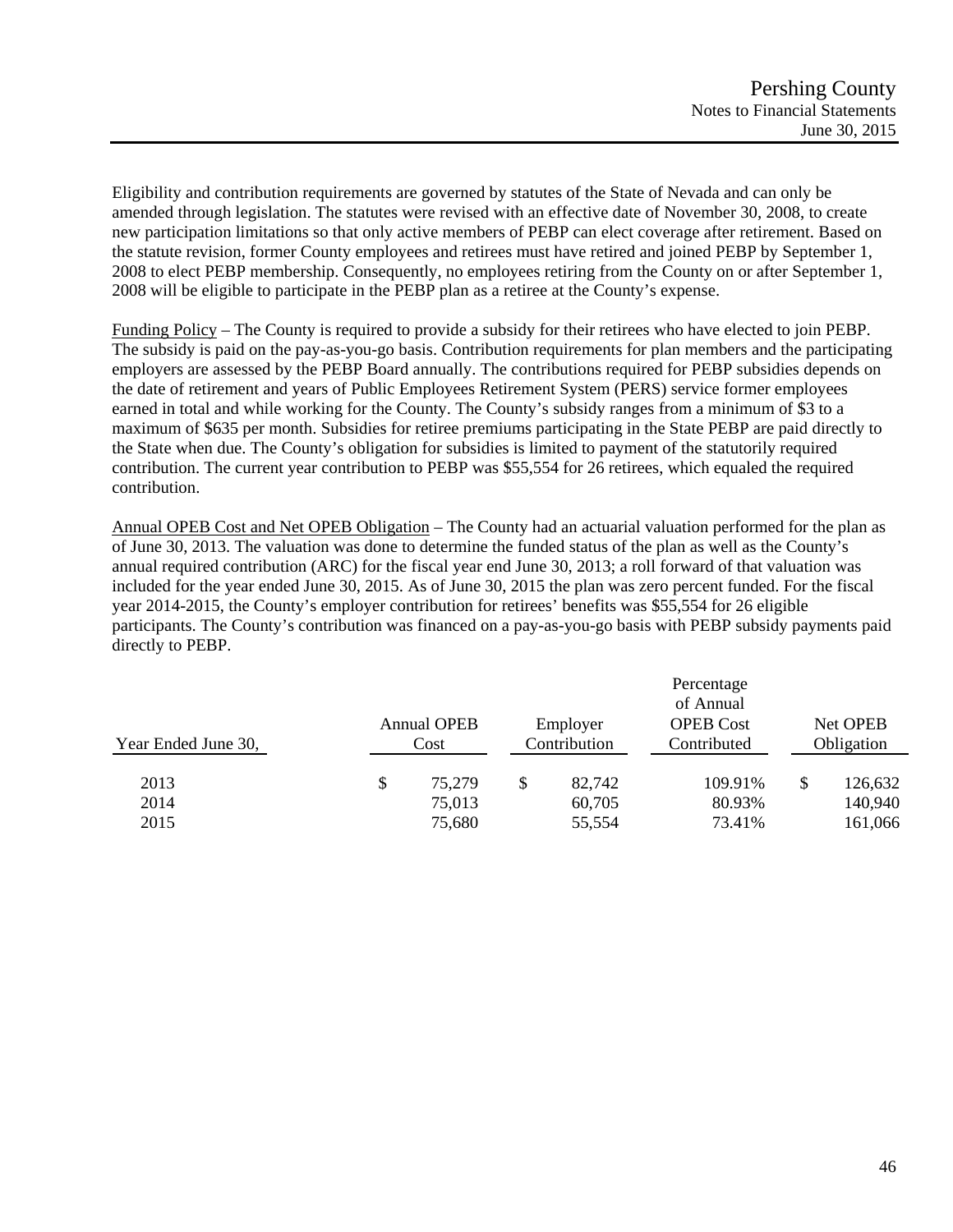The net OPEB obligation as of June 30, 2015 was calculated as follows:

| Determination of Annual Required Contribution (ARC)<br>Normal Cost<br>Amortization of Unfunded Actuarial Accrued Liability (UAAL)         | \$<br>78,923                     |
|-------------------------------------------------------------------------------------------------------------------------------------------|----------------------------------|
|                                                                                                                                           | 78,923                           |
| Determination of Net OPEB Obligation<br><b>Annual Required Contribution</b><br>Interest on Net OPEB Obligation<br>Adjustment to ARC       | \$<br>78,923<br>5,402<br>(8,645) |
| <b>Annual OPEB Cost</b><br>Retiree benefits paid by the County                                                                            | 75,680<br>(55, 554)              |
| Increase in Net OPEB Obligation                                                                                                           | 20,126                           |
| Net OPEB Obligation, Beginning of Year                                                                                                    | 140,940                          |
| Net OPEB Obligation, End of Year                                                                                                          | 161,066                          |
| Funded Status and Funding Progress – The funded status and funding progress as of the most recent actuarial<br>valuation are shown below: |                                  |

| Actuarial Accrued Liability (AAL)<br><b>Actuarial Value of Plan Assets</b>                                                              | 1,282,252              |
|-----------------------------------------------------------------------------------------------------------------------------------------|------------------------|
| Unfunded Actuarial Accrued Liability (UAAL)                                                                                             | 1,282,252              |
| Funded Ratio (Actual Value of Plan Assets/AAL)<br>Covered Payroll (Active Plan Members 2015)<br>UAAL as a Percentage of Covered Payroll | $0.00\%$<br>N/A<br>N/A |

Actuarial valuations of an ongoing plan involve estimates of the value of reported amounts and assumptions about the probability of occurrence of events far into the future. Examples include assumptions about future mortality and healthcare cost trends. Amounts determined regarding the funded status of the plan and the annual required contributions of the employer are subject to continual revision as actual results are compared with past expectations and new estimates are made about the future. The Schedule of Funding Progress, presented as required supplementary information following the notes to the financial statements, will present multiyear trend information as it becomes available. The Schedule will show whether the actuarial value of plan assets is increasing or decreasing over time relative to the actuarial accrued liabilities for benefits.

Actuarial Methods and Assumptions – Projections of benefits for financial reporting purposes are based on the substantive plan (the plan as understood by the employer and plan members) and include the types of benefits provided at the time of each valuation and the historical pattern of sharing of benefit costs between the employer and plan members to that point. The actuarial methods and assumptions used include techniques that are designed to reduce short-term volatility in actuarial accrued liabilities and the actuarial value of assets, consistent with the long-term perspective of the calculations.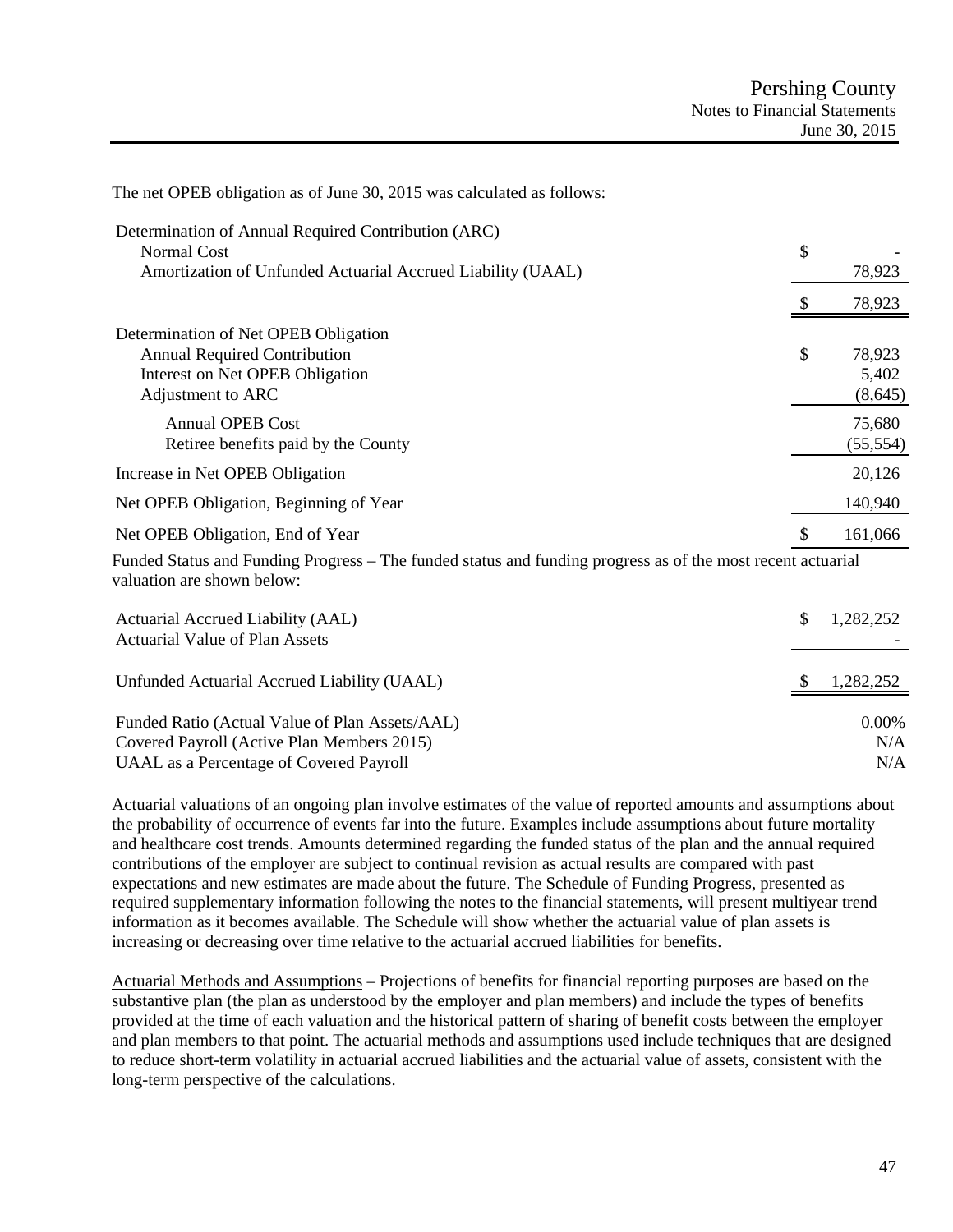In the June 30, 2013 actuarial valuation, the entry age normal actuarial cost method was used. The actuarial assumptions include a 4% valuation interest rate on investments and an annual healthcare trend rate beginning at 8.0% for fiscal year 2015, declining by 0.5% per year to an ultimate rate of 5% for the 2021 fiscal year. These rates include a 3% inflation assumption. The actuarial value of plan assets was not determined as the County has not advance-funded its obligation. The plan's unfunded actuarial accrued liability is amortized on a level dollar basis over 30 years on a closed basis; 25 years remain in the amortization period at June 30, 2015.

# **Defined Benefit Pension Plan**

Plan Description – Pershing County contributes to the Public Employees' Retirement System of the State of Nevada (PERS). PERS administers a cost sharing, multiple employer, defined benefit public employees' retirement system which includes both Regular and Police/Fire members. PERS was established by the Nevada Legislature in 1947, effective July 1, 1948. PERS is administered to provide a reasonable base income to qualified employees who have been employed by a public employer and whose earnings capacities have been removed or substantially impaired by age or disability.

Benefits Provided – Benefits, as required by Nevada Revised Statutes (NRS or statute), are determined by the number years of accredited service at time of retirement and the member's highest average compensation in any 36 consecutive months with special provisions for members entering PERS on or after January 1, 2010. Benefit payments to which participants or their beneficiaries may be entitled under the plan include pension benefits, disability benefits, and survivor benefits.

Monthly benefit allowances for members are computed as 2.5 percent of average compensation for each accredited year of service prior to July 1, 2001. For service earned on or after July 1, 2001, this multiplier is 2.67% of average compensation. For members entering PERS on or after January 1, 2010, there is a 2.5% multiplier. PERS offers several alternatives to the unmodified service retirement allowance which, in general, allow the retired employee to accept a reduced service retirement allowance payable monthly during his or her lifetime and various optional monthly payments to a named beneficiary after his or her death.

Post-retirement increases are provided by authority of NRS 286.575 – 286.579.

Vesting – Regular members are eligible for retirement at age 65 with five years of service, at age 60 with 10 years of service, or at any age with thirty years of service. Regular members entering PERS on or after January 1, 2010, are eligible for retirement at age 65 with five years of service, or age 62 with 10 years of service, or any age with thirty years of service.

Police/Fire members are eligible for retirement at age 65 with five years of service, at age 55 with ten years of service, at age 50 with twenty years of service, or at any age with twenty-five years of service. Police/Fire members entering PERS on or after January 1, 2010, are eligible for retirement at 65 with five years of service, or age 60 with ten years of service, or age 50 with twenty years of service, or at any age with thirty years of service. Only service performed in a position as a police officer or firefighter may be counted towards eligibility for retirement as Police/Fire accredited service.

The normal ceiling limitation on monthly benefits allowances is 75% of average compensation. However, a member who has an effective date of membership before July 1, 1985, is entitled to a benefit of up to 90% of average compensation. Both Regular and Police/Fire members become fully vested as to benefits upon completion of five years of service.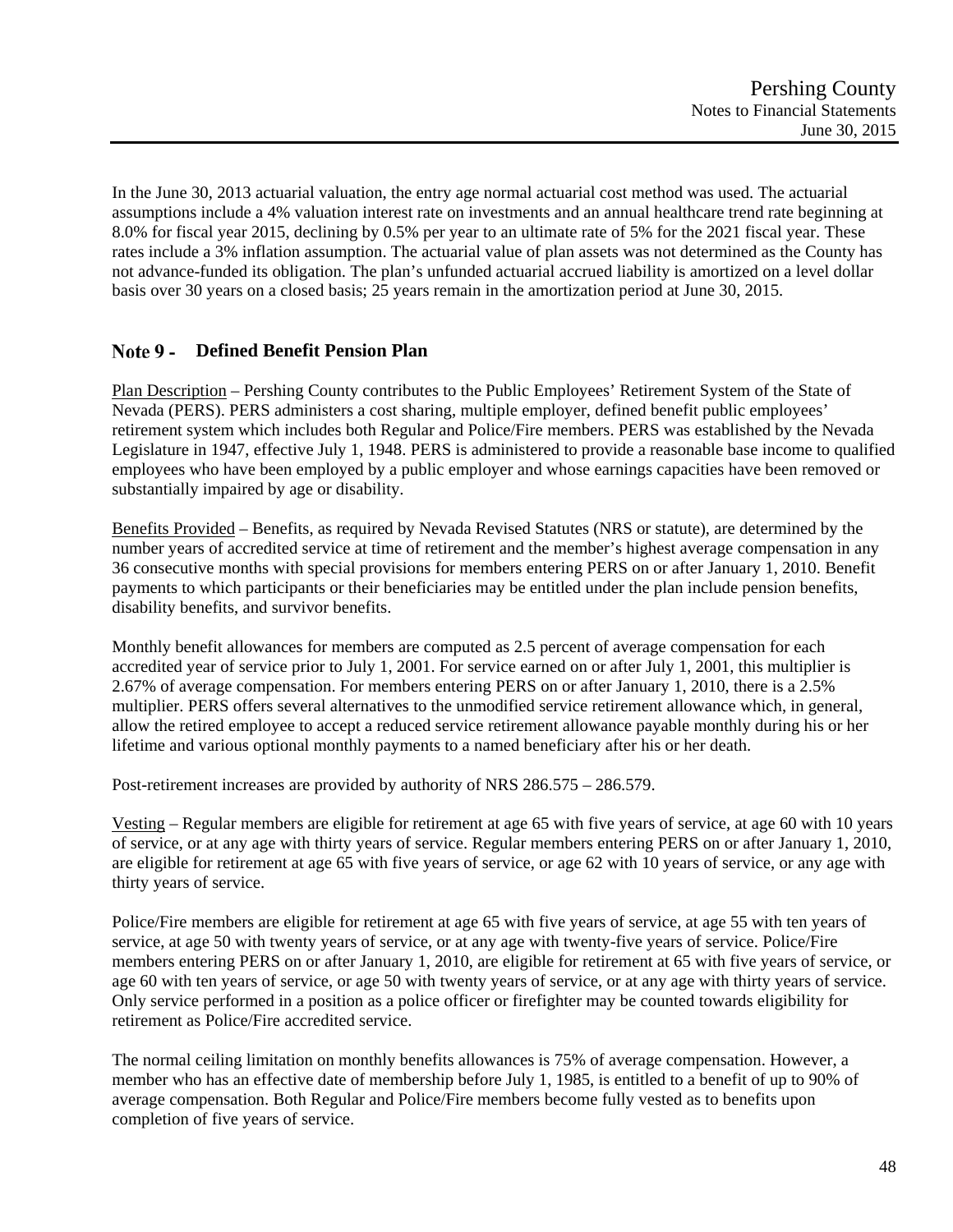Contributions – The authority for establishing and amending the obligation to make contributions and member contribution rates, is set by statute. New hires, in agencies which did not elect the Employer-Pay Contribution (EPC) plan prior to July 1, 1983, have the option of selecting one of two contribution plans. Contributions are shared equally by employer and employee. Employees can take a reduced salary and have contributions made by the employer (EPC) or can make contributions by a payroll deduction matched by the employer.

PERS' basic funding policy provides for periodic contributions at a level pattern of cost as a percentage of salary throughout an employee's working lifetime in order to accumulate sufficient assets to pay benefits when due.

PERS receives an actuarial valuation on an annual basis indicating the contribution rates required to fund PERS on an actuarial reserve basis. Contributions actually made are in accordance with the required rates established by the Nevada Legislature. These statutory rates are increased/decreased pursuant to NRS 286.421 and 286.450.

The actuary funding method used is the Entry Age Normal Cost Method. It is intended to meet the funding objective and result in a relatively level long-term contributions requirement as a percentage of salary.

For the fiscal year ended June 30, 2014 and June 30, 2015 the Statutory Employer/employee matching rate was 13.25% for Regular and 20.75% for Police/Fire. The Employer-pay contribution (EPC) rate was 25.75% for Regular and 40.50% for Police/Fire.

The County's contributions were \$942,316 for the year ended June 30, 2014 and \$945,121 for the year ended June 30, 2015.

PERS Investment Policy – PERS' policies which determine the investment portfolio target asset allocation are established by the PERS Board. The asset allocation is reviewed annually and is designed to meet the future risk and return needs of the System.

The following was the PERS Board adopted policy target asset allocation as of June 30, 2014:

| <b>Asset Class</b>    | Target<br>Allocation | Long-Term Geometric Expected<br><b>Real Rate of Return</b> |
|-----------------------|----------------------|------------------------------------------------------------|
| Domestic equity       | 42%                  | 5.50%                                                      |
| International equity  | 18%                  | 5.75%                                                      |
| Domestic fixed income | 30%                  | 0.25%                                                      |
| Private markets       | 10%                  | 6.80%                                                      |
|                       | 100%                 |                                                            |

As of June 30, 2014 PERS' long-term inflation assumption was 3.50%.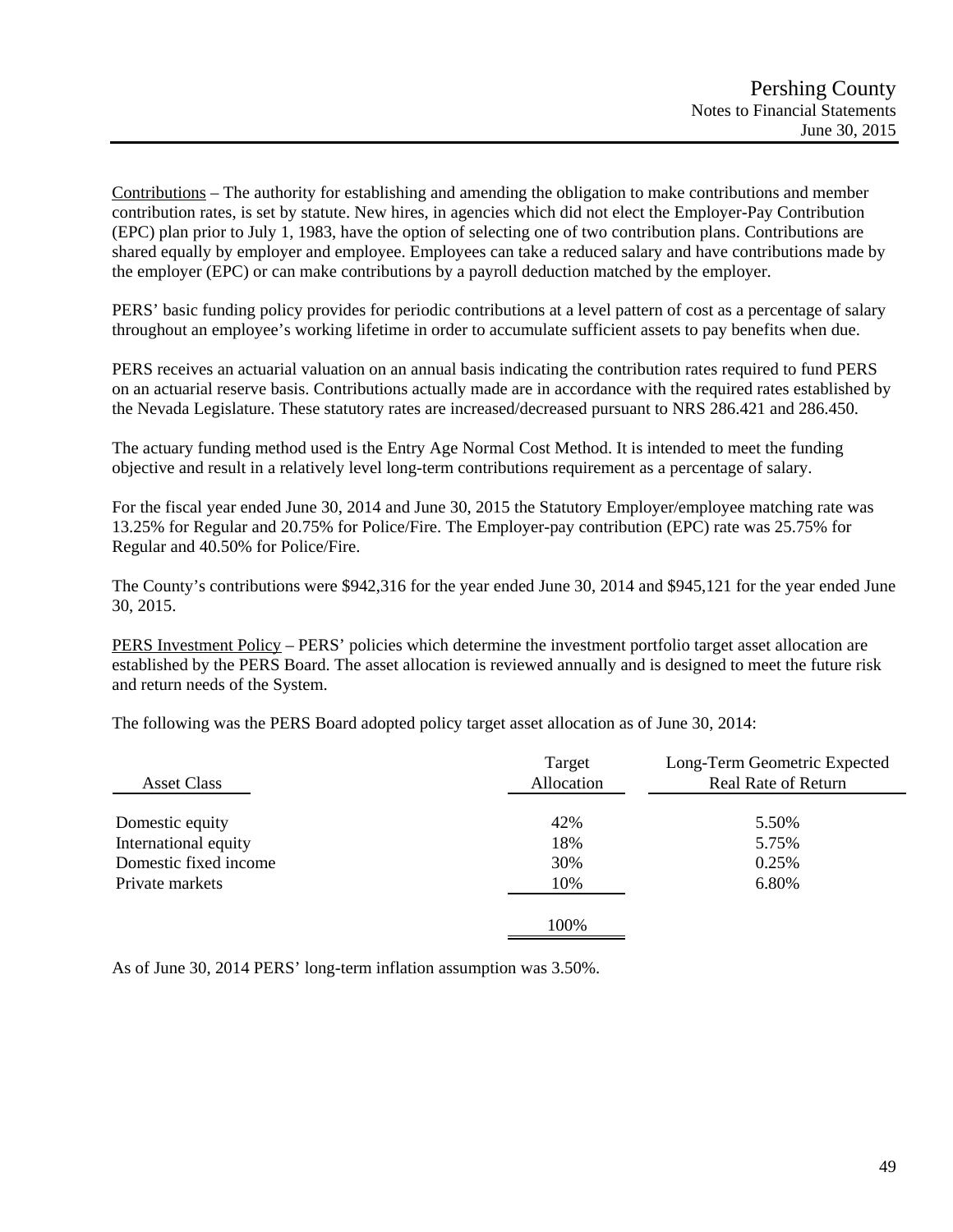Net Pension Liability – At June 30, 2015, the County reported a liability for its proportionate share of the net pension liability. The net pension liability was measured as of June 30, 2014, and the total pension liability used to calculate the net pension liability was determined by an actuarial valuation as of that date. The County's proportion of the net pension liability (\$7,397,702) was based on the County's share of contributions in PERS pension plan relative to the total contributions of all participating PERS employers and members. At July 1, 2014, the County's proportion was 0.07099 percent.

Pension Liability Discount Rate Sensitivity – The following presents the net pension liability of the County as of June 30, 2014, calculated using the discount rate of 8.00%, as well as what the County's net pension liability would be if it were calculated using a discount rate that is 1-percentage-point lower (7.00%) or 1-percentage-point higher (9.00%) than the current discount rate:

|                                                              | 1\% Decrease<br>in Discount Rate<br>(7.00%) | Discount Rate<br>$(8.00\%)$ | 1\% Increase<br>in Discount Rate<br>$(9.00\%)$ |
|--------------------------------------------------------------|---------------------------------------------|-----------------------------|------------------------------------------------|
| County's proportionate share of the net<br>pension liability | 11,504,236                                  | 7,397,702                   | 3,984,127                                      |

Pension Plan Fiduciary Net Position – Detailed information about the pension plan's fiduciary net position is available in the PERS Comprehensive Annual Financial Report, available on the PERS website.

Actuarial Assumptions – The County's net pension liability was measured as of June 30, 2014, and the total pension liability used to calculate the net pension liability was determined by an actuarial valuation as of that date. The total pension liability was determined using the following actuarial assumptions, applied to all periods included in the measurement:

| Inflation rate             | 3.50%                                              |
|----------------------------|----------------------------------------------------|
| Payroll growth             | 5.00% including inflation                          |
| Investment rate of return  | 8.00%                                              |
| Productivity pay increase  | 0.75%                                              |
| Projected salary increases | Regular: 4.60% to 9.75%, depending on service      |
|                            | Police/Fire: 5.25% to 14.50%, depending on service |
|                            | Rates include inflation and productivity increases |
| Consumer price index       | 3.50%                                              |
| Other assumptions          | Same as those used in the June 30, 2014 funding    |
|                            | actuarial valuation                                |

Mortality rates for non-disabled male regular members were based on the RP-2000 Combined Healthy Mortality Table projected to 2013 with Scale AA. Mortality rates for non-disabled female regular members were based on the RP-2000 Combined Healthy Mortality Table, projected to 2013 with Scale AA, set back one year. Mortality rates for all non-disabled police/fire members were based on the RP-2000 Combined Healthy Mortality Table projected to 2013 with Scale AA, set forward one year. The mortality table used in the actuarial valuation to project mortality rates for all disabled regular members and all disabled police/fire members is the RP-2000 Disabled Retiree Mortality Table projected to 2013 with Scale AA, set forward three years.

Actuarial assumptions used in the June 30, 2014 valuation were based on the results of the experience review completed in 2013.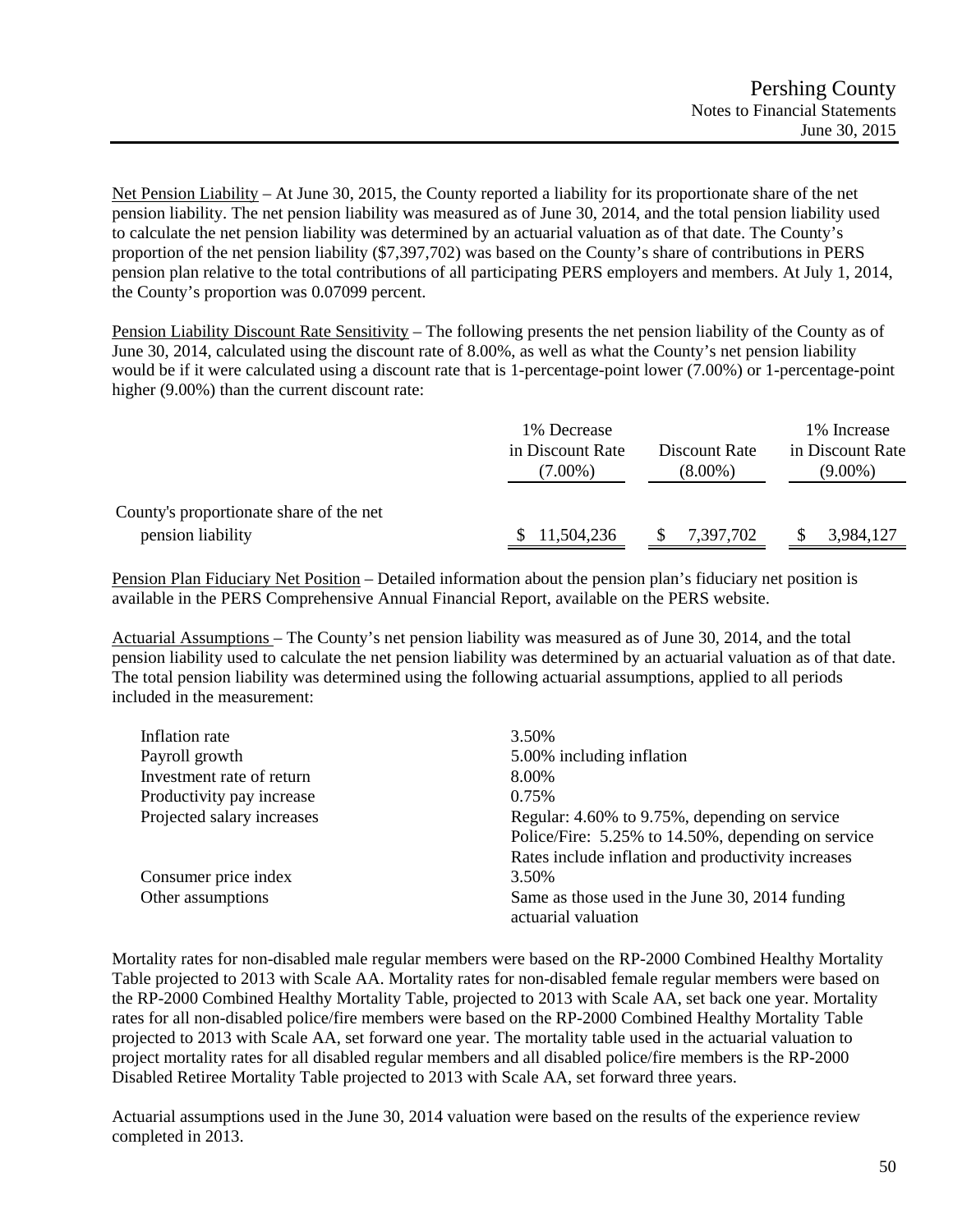The discount rate used to measure the total pension liability was 8.00% as of June 30, 2014 and June 30, 2013. The projection of cash flows used to determine the discount rate assumed that employee and employer contributions will be made at the rate specified in statute. Based on that assumption, the pension plan's fiduciary net position at June 30, 2014, was projected to be available to make all projected future benefit payments of current active and inactive employees. Therefore, the long-term expected rate of return on pension plan investments was applied to all periods of projected benefit payments to determine the total pension liability as of June 30, 2014 and June 30, 2013.

Pension Expense, Deferred Outflows of Resources and Deferred Inflows of Resources Related to Pensions – For the year ended June 30, 2015, the County recognized pension expense of \$960,656. At June 30, 2015, the County reported deferred outflows of resources and deferred inflows of resources related to pensions from the following sources:

|                                                                         | Deferred<br>Outflows of<br>Resources |    | Deferred<br>Inflows of<br>Resources |  |
|-------------------------------------------------------------------------|--------------------------------------|----|-------------------------------------|--|
| Differences between expected and actual experience                      | \$                                   | \$ | (354, 021)                          |  |
| Changes in assumptions or other inputs                                  |                                      |    |                                     |  |
| Net difference between projected and actual earnings on                 |                                      |    |                                     |  |
| pension plan investments                                                |                                      |    | (1,553,820)                         |  |
| Changes in the County's proportion and differences between the County's |                                      |    |                                     |  |
| contributions and the County's share of proportionate contributions     | 3,669                                |    | (50, 442)                           |  |
| County contributions subsequent to the measurement date                 | 945,121                              |    |                                     |  |
|                                                                         | 948,790                              |    | (1,958,283)                         |  |

\$945,121 reported as deferred outflows of resources related to pensions resulting from County contributions subsequent to the measurement date will be recognized as a reduction of the net pension liability in the year ended June 30, 2016.

The average of the expected remaining service lives of all employees that are provided with pensions through PERS (active and inactive employees) determined at July 1, 2013 (the beginning of the measurement period ended June 30, 2014) is 6.7 years.

Other estimated amounts reported as deferred outflows of resources and deferred inflows of resources related to pensions will be recognized in pension expense as follows:

2016 (458,769) \$ 2017 (458,769) 2018 (458,769) 2019 (458,769) 2020 (70,314) Thereafter (49,224)

Year Ending June 30,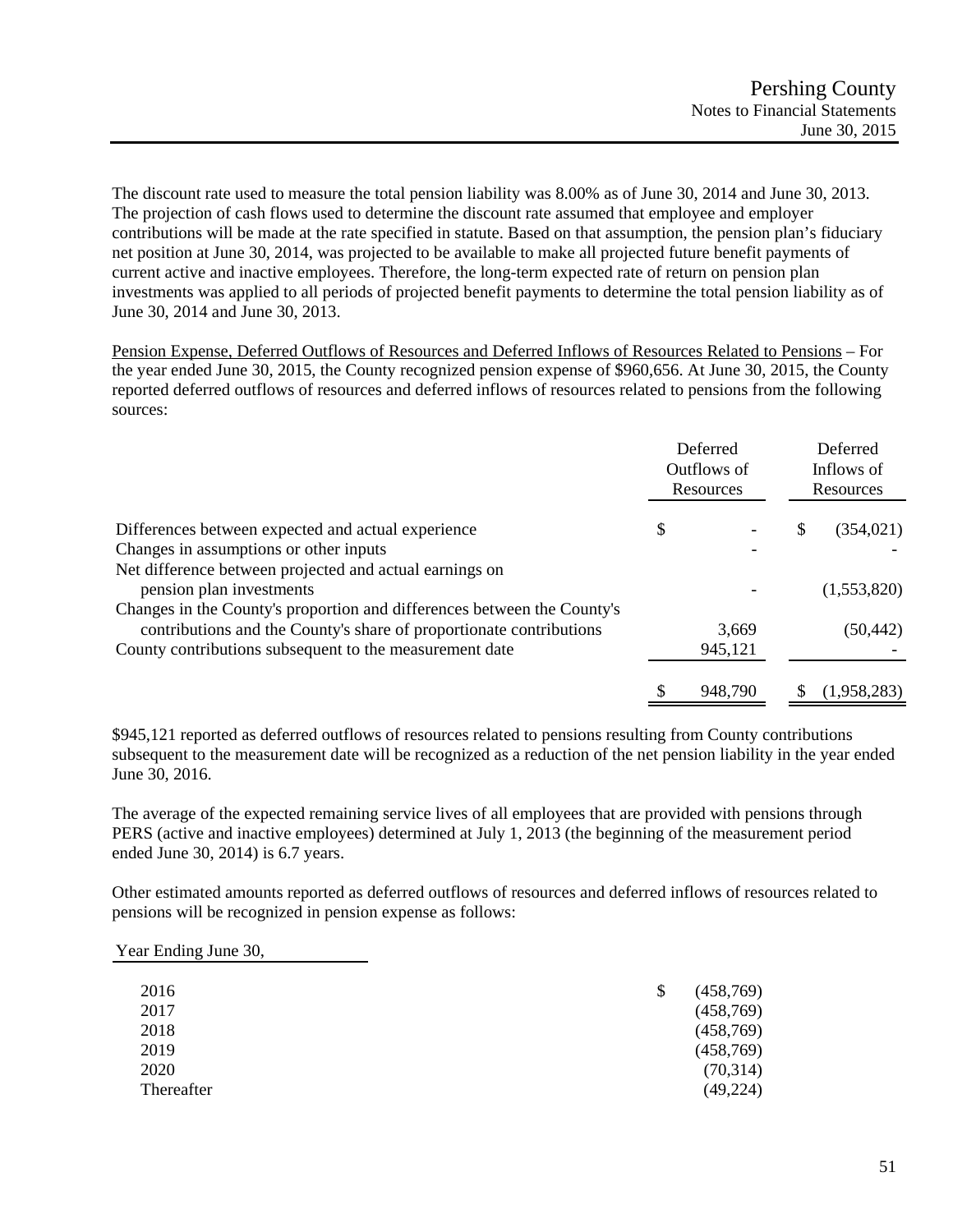|                                                  | Governmental<br>Activities | Business-Type<br>Activities<br>(Landfill Fund) | Total           |  |
|--------------------------------------------------|----------------------------|------------------------------------------------|-----------------|--|
| Reconciliation of Net Pension Liability          |                            |                                                |                 |  |
| <b>Beginning Net Pension Liability</b>           | \$<br>9,140,083            | \$<br>193,893                                  | \$<br>9,333,976 |  |
| Pension Expense                                  | 940,724                    | 19,932                                         | 960,656         |  |
| <b>Employer Contributions</b>                    | (922, 899)                 | (19, 417)                                      | (942, 316)      |  |
| New Net Deferred (Inflows)/Outflows              | (1,913,865)                | (40,749)                                       | (1,954,614)     |  |
| Recognition of Prior Deferred (Inflows)/Outflows |                            |                                                |                 |  |
| <b>Ending Net Pension Liability</b>              | 7,244,043                  | 153.659                                        | 7,397,702       |  |

Additional Information – Additional information supporting the Schedule of Employer Allocations and the Schedule of Pension Amounts by Employer is located in the PERS Comprehensive Annual Financial Report (CAFR) available on the PERS website at www.nvpers.org under Quick Links – Publications.

# Note 10 - Prior Period Adjustment/Adoption of New Standard

During 2015, Pershing County identified misstatements in the June 30, 2014 financial statements related to the determination of amounts which were measurable and available. Beginning net position/fund balance was restated as of July 1, 2014 to report the previously classified unearned revenue.

As of July 1, 2014, Pershing County adopted GASB Statement No. 68, *Accounting and Financial Reporting for Pensions,* and GASB Statement No. 71, *Pension Transition for Contributions Made Subsequent to the Measurement Date.* The implementation of these standards requires governments calculate and report the cost and obligations associated with pensions in their financial statements, including additional note disclosures and required supplementary information. Beginning net position was restated to retroactively report the beginning net pension liability and deferred outflows of resources related to contributions made after the measurement date.

|                                                                                     | Governmental<br>Business-Type<br>Activities<br>Activities |                  | Landfill Fund |  |  |
|-------------------------------------------------------------------------------------|-----------------------------------------------------------|------------------|---------------|--|--|
| Net position at June 30, 2014, as previously reported \$                            | 16,232,533                                                | 2,183,330<br>\$. | \$<br>314,873 |  |  |
| Reclassification of unearned revenue                                                | 814,137                                                   |                  |               |  |  |
| Net position at June 30, 2014, restated for<br>correction of error                  | 17,046,670                                                | 2,183,330        | 314,873       |  |  |
| Net pension liability at June 30, 2013<br>Deferred outflows of resources related to | (9,140,083)                                               | (193, 893)       | (193, 893)    |  |  |
| contributions made during the year ended<br>June 30, 2014                           | 922,899                                                   | 19,417           | 19,417        |  |  |
| Net position at July 1, 2014, as restated                                           | 8,829,486                                                 | 2,008,854        | 140,397<br>S  |  |  |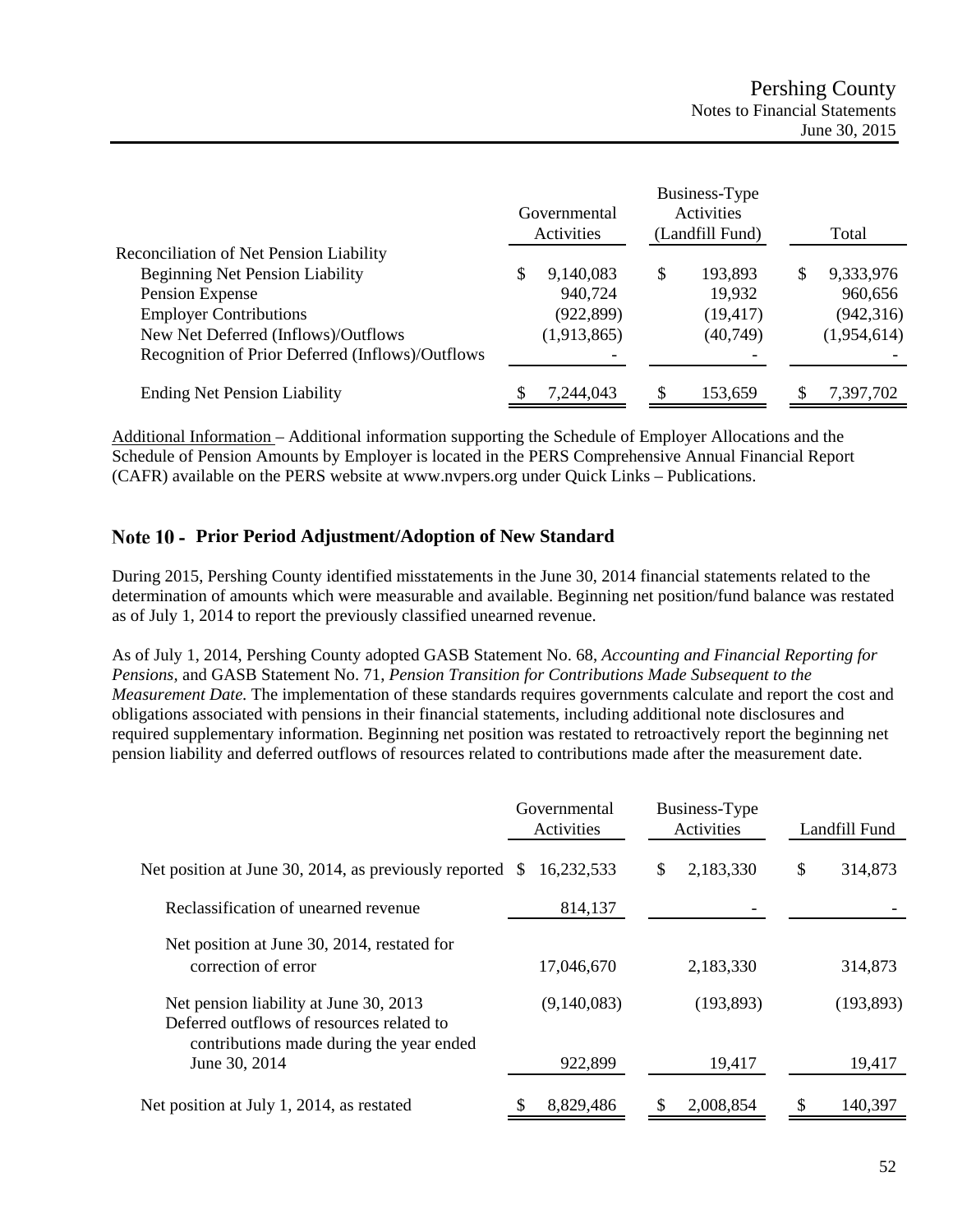|                                                 | General<br>Fund |           | Road Fund<br>Activities |         |  |
|-------------------------------------------------|-----------------|-----------|-------------------------|---------|--|
| Fund balance at June 30, as previously reported |                 | 2,723,060 | S                       | 456,835 |  |
| Reclassification of unearned revenue            |                 | 672,064   |                         | 142,073 |  |
| Fund balance at July 1, 2014, as restated       |                 | 3,395,124 |                         | 598,908 |  |

# **Ad Valorem Capital Projects Fund**

Pursuant to NRS 354.598155, the Ad Valorem Capital Projects Fund expended the following amounts during the year ended June 30, 2015.

| Computer enhancements and equipment<br>General government equipment | 97.697<br>1.604 |
|---------------------------------------------------------------------|-----------------|
|                                                                     | 99.301          |

In addition, \$9,587 was remitted to other local governments as required by statute and \$63,033 was transferred to the General Fund (General Fund and internally reported Law Enforcement Fund) and Senior Citizens Fund for computer, equipment, and vehicle purchases.

# **Risk Management**

The County is exposed to various risks of loss related to torts; theft of, damage to, and destruction of assets; errors and omissions; injuries of employees; and natural disasters, as are all entities.

The County has joined together with similar public agencies (cities, counties and special districts) throughout the State of Nevada to create a pool under the Nevada Interlocal Cooperation Act. The Nevada Public Agency Insurance Pool (Pool) is a public entity risk pool currently operating as a common risk management and insurance program for its members.

The County pays an annual premium and specific deductibles, as necessary, to the Pool for its general insurance coverage. The Pool is considered a self-sustaining risk pool that will provide liability coverage for its members up to \$10,000,000 per event. Property, crime and equipment breakdown coverage is provided to its members up to \$300,000,000 per loss with various sublimits established for earthquake, flood, equipment breakdown, cyber security, and money and securities.

The County has also joined together with similar public agencies, under the Nevada Interlocal Cooperation Act, to create an intergovernmental self-insured association for workers compensation insurance, the Public Agency Compensation Trust (PACT).

The County pays premiums based on payroll costs to PACT. PACT is considered a self-sustaining pool that will provide coverage based on established statutory limits.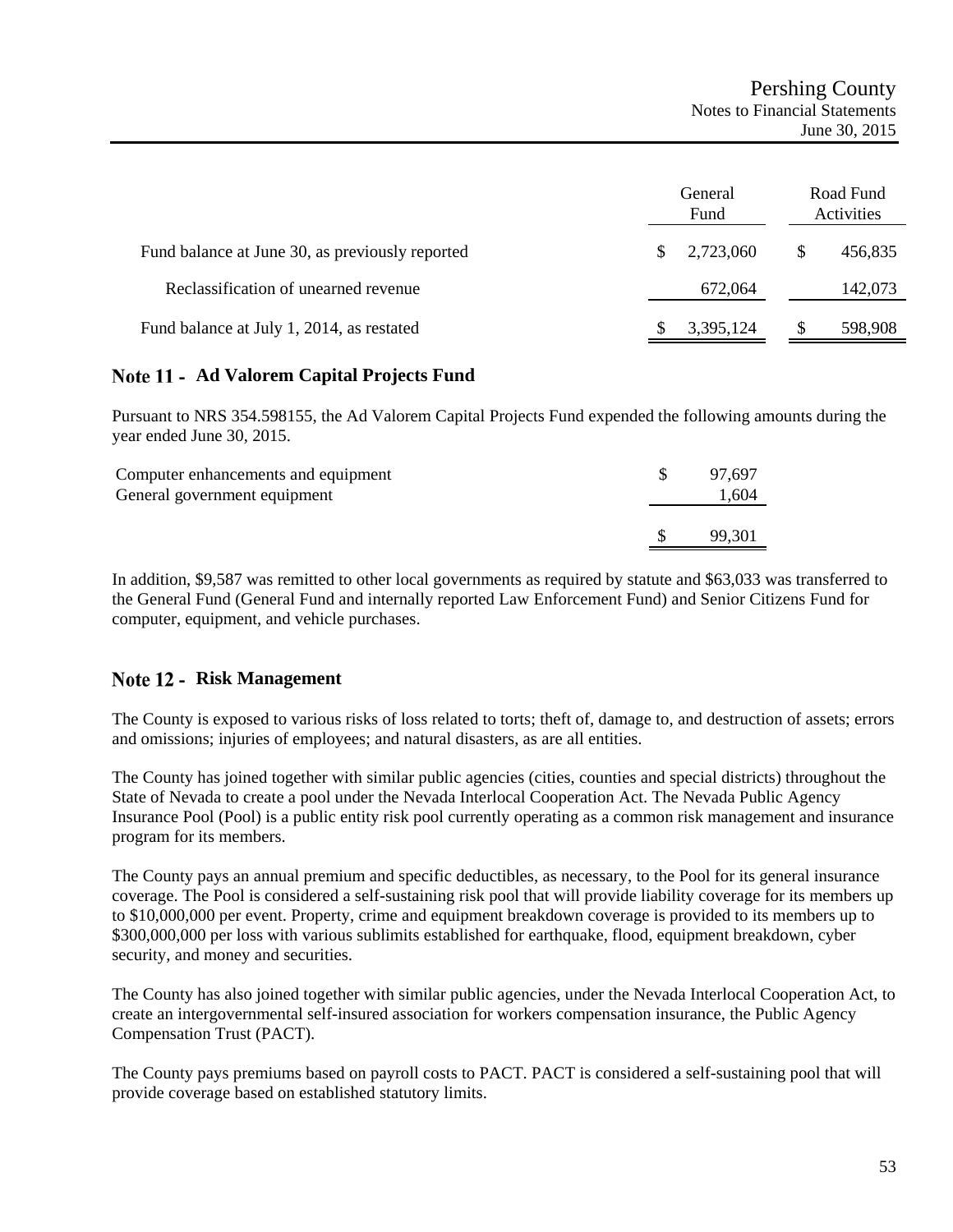The County continues to carry commercial insurance for other risks of loss, including specific risks of loss not covered by the Pool and employee health and accident insurance. Settled claims resulting from these risks have not exceeded commercial insurance coverage in any of the past three fiscal years.

State and federal laws and regulations require the County to place a final cover on its landfill site when it discontinues accepting waste and perform certain maintenance and monitoring functions at the site after closure. The County has obtained insurance, payable annually, to fund the closure and post-closure costs of the landfill. The insurance coverage fulfills the financial assurance requirements in accordance with the Nevada Administrative Code.

# Note 13 - Contingencies

Legal action is presently pending against Pershing County. Management estimates that the potential claims against the County will not materially affect the financial condition of the County.

# **Note 14 - Subsequent Event**

Subsequent to June 30, 2015, the County issued a note payable in the amount of \$755,967 for the purchase of three pumpers, fire suppression vehicles. The note payable matures in August, 2025, carries an interest rate of 2.93%, and is payable in annual installments.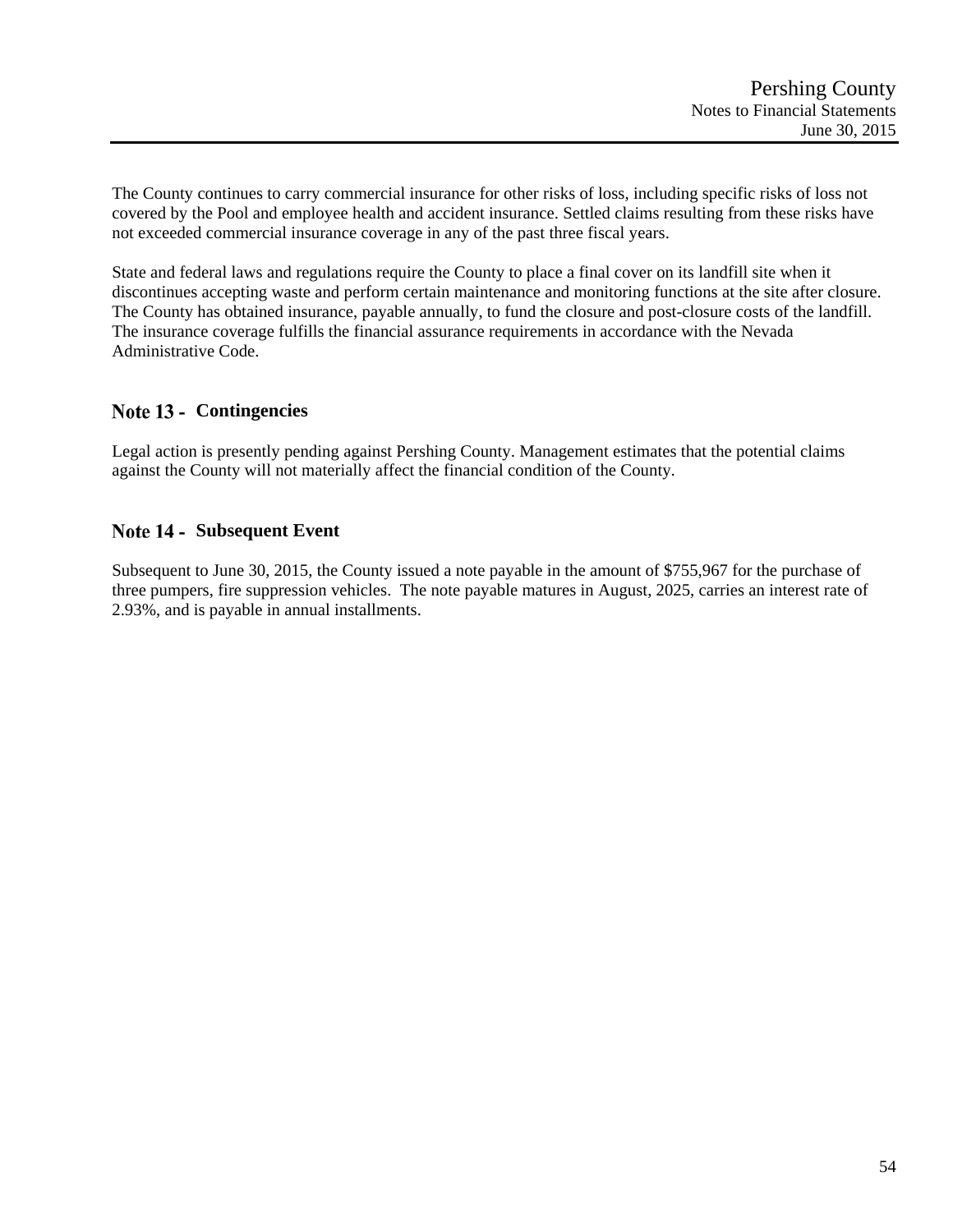Schedule of Revenues, Expenditures, and Changes in Fund Balances – Budget and Actual General Fund (Budgetary Basis)

Year Ended June 30, 2015

(with Comparative Actual Amounts for the Year Ended June 30, 2014)

|                                           |                 | 2015 Budget Amount |                 | 2015                |                 | 2014 |  |
|-------------------------------------------|-----------------|--------------------|-----------------|---------------------|-----------------|------|--|
|                                           |                 |                    |                 | Variance to         |                 |      |  |
| Revenues                                  | Original        | Final              | Actual          | <b>Final Budget</b> | Actual          |      |  |
| Taxes                                     |                 |                    |                 |                     |                 |      |  |
| Ad valorem                                |                 |                    |                 |                     |                 |      |  |
| Real property                             | \$<br>1,668,865 | \$<br>1,668,865    | \$<br>1,590,149 | \$<br>(78, 716)     | 1,422,330<br>\$ |      |  |
| Personal property                         | 556,445         | 556,445            | 417,747         | (138, 698)          | 532,267         |      |  |
| Net proceeds of mines                     |                 |                    | (66, 420)       | (66, 420)           | 426,367         |      |  |
|                                           | 2,225,310       | 2,225,310          | 1,941,476       | (283, 834)          | 2,380,964       |      |  |
| Room taxes                                | 35,000          | 35,000             | 29,019          | (5,981)             | 33,850          |      |  |
| Total taxes                               | 2,260,310       | 2,260,310          | 1,970,495       | (289, 815)          | 2,414,814       |      |  |
| Licenses and Permits                      |                 |                    |                 |                     |                 |      |  |
| Business licenses and permits             |                 |                    |                 |                     |                 |      |  |
| <b>Business licenses</b>                  | 6,000           | 6,000              | 8,610           | 2,610               | 9,730           |      |  |
| Liquor licenses                           | 1,000           | 1,000              | 1,580           | 580                 | 920             |      |  |
| County gaming licenses                    | 15,000          | 15,000             | 18,720          | 3,720               | 17,333          |      |  |
| Nonbusiness licenses and permits          |                 |                    |                 |                     |                 |      |  |
| Marriage licenses                         | 700             | 700                | 819             | 119                 | 840             |      |  |
| <b>Building permits</b>                   | 20,000          | 20,000             | 34,224          | 14,224              | 25,103          |      |  |
| Mobile home inspections                   | 1,000           | 1,000              | 1,825           | 825                 | 525             |      |  |
| Septic inspections                        | 700             | 700                | 1,625           | 925                 | 625             |      |  |
| Total licenses and permits                | 44,400          | 44,400             | 67,403          | 23,003              | 55,076          |      |  |
| Intergovernmental                         |                 |                    |                 |                     |                 |      |  |
| Federal grants                            |                 |                    |                 |                     |                 |      |  |
| Child Support Enforcement                 | 83,366          | 87,909             | 110,045         | 22,136              | 103,997         |      |  |
| <b>Community Development Block Grants</b> |                 | 26,520             | 75,437          | 48,917              | 9,796           |      |  |
| Airport Improvement Program               | 7,500           | 29,548             | 29,548          |                     | 45,452          |      |  |
| <b>Emergency Management Performance</b>   |                 | 2,072              | 6,572           | 4,500               | 18,059          |      |  |
| Hazardous Materials (HMEP)                |                 | 3,166              | 3,166           |                     |                 |      |  |
| Special Supplemental Nutrition            |                 |                    |                 |                     |                 |      |  |
| Program (WIC)                             |                 | 288,211            | 288,211         |                     | 281,751         |      |  |
| <b>Emergency Food and Shelter</b>         |                 |                    | 1,560           | 1,560               | 2,800           |      |  |
| Pre-Disaster Mitigation                   |                 |                    |                 |                     | 4,331           |      |  |
| State grants                              |                 |                    |                 |                     |                 |      |  |
| State Economic Development Grant          |                 | 29,600             | 29,600          |                     | 27,600          |      |  |
| State Emergency Response Grant            |                 | 32,350             | 32,350          |                     | 910             |      |  |
| State Emergency Response (United          |                 |                    |                 |                     |                 |      |  |
| We Stand) Grant                           |                 | 29,960             | 29,960          |                     |                 |      |  |
| State of Nevada (Frontier Community       |                 |                    |                 |                     |                 |      |  |
| Coalition)                                |                 |                    |                 |                     | 1,112           |      |  |
| State shared revenues                     |                 |                    |                 |                     |                 |      |  |
| Consolidated tax revenue                  | 2,108,231       | 2,108,231          | 2,136,359       | 28,128              | 2,124,726       |      |  |
| State gaming licenses                     | 150,000         | 150,000            | 142,504         | (7, 496)            | 141,872         |      |  |
| Administrative assessments,               |                 |                    |                 |                     |                 |      |  |
| Juvenile Court                            | 3,000           | 3,514              | 3,878           | 364                 | 4,761           |      |  |
| District Court administrative fees        | 120             | 120                | 160             | 40                  | 145             |      |  |
| Real property transfer tax collection fee | 500             | 500                | 1,085           | 585                 | 408             |      |  |
| Other government shared revenues          |                 |                    |                 |                     |                 |      |  |
| Economic Development                      | 14,000          | 14,000             | 14,000          |                     | 14,000          |      |  |
| Total intergovernmental                   | 2,366,717       | 2,805,701          | 2,904,435       | 98,734              | 2,781,720       |      |  |

See Notes to Required Supplementary Information 55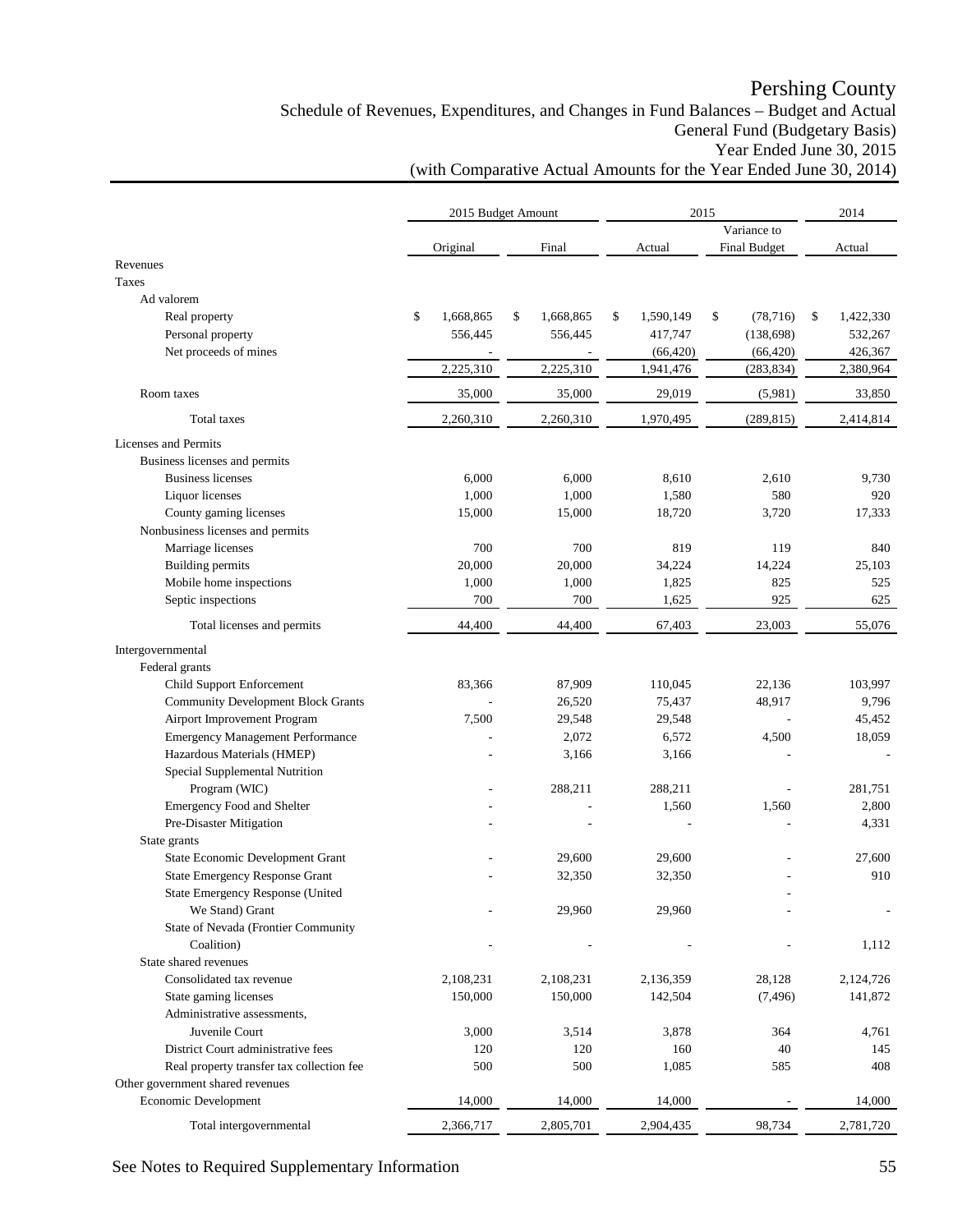Schedule of Revenues, Expenditures, and Changes in Fund Balances – Budget and Actual General Fund (Budgetary Basis) Year Ended June 30, 2015

(with Comparative Actual Amounts for the Year Ended June 30, 2014)

|                                      |             | 2015 Budget Amount |             | 2015                |             |
|--------------------------------------|-------------|--------------------|-------------|---------------------|-------------|
|                                      |             |                    |             | Variance to         | 2014        |
|                                      | Original    | Final              | Actual      | <b>Final Budget</b> | Actual      |
| <b>Charges for Services</b>          |             |                    |             |                     |             |
| General government                   |             |                    |             |                     |             |
| Clerk fees                           | \$<br>5,000 | \$<br>5,000        | \$<br>7,418 | \$<br>2,418         | \$<br>5,833 |
| Recorder fees                        | 80,000      | 80,000             | 70,402      | (9, 598)            | 81,966      |
| Recorder technology fees             | 5,000       | 7,677              | 9,040       | 1,363               | 4,499       |
| Recorder scan and copy fees          | 4,000       | 4,000              | 3,942       | (58)                | 4,813       |
| Imlay Utilities administrative fees  | 9,528       | 9,528              | 9,528       |                     | 9,528       |
| Senior Center administrative fees    | 3,000       | 3,000              | 4,339       | 1,339               | 4,101       |
| Map fees                             | 30,000      | 30,961             | 9,778       | (21, 183)           | 20,621      |
| Assessor commissions                 | 130,000     | 130,000            | 115,036     | (14,964)            | 196,535     |
| Assessor technology fees             | 50,000      | 109,749            | 29,139      | (80,610)            | 28,450      |
| Motor vehicle registration           | 8,000       | 8,000              | 8,926       | 926                 | 9,018       |
| Candidate filing fees                |             |                    |             |                     | 1,400       |
| Map filing fees, development         | 2,500       | 2,500              | 5,169       | 2,669               | 3,350       |
| Electric administrative fees         | 3,000       | 3,000              | 904         | (2,096)             | 1,291       |
| Other                                | 10          | 10                 | 5,505       | 5,495               | 5,508       |
|                                      | 330,038     | 393,425            | 279,126     | (114, 299)          | 376,913     |
| Judicial                             |             |                    |             |                     |             |
| District Court filing fees           | 4,000       | 4,000              | 4,682       | 682                 | 4,644       |
| District Court capital fees          |             | 11,340             | 7,840       | (3,500)             |             |
| Child attorney fees                  |             |                    | 8,895       | 8,895               |             |
| Civil actions                        | 3,500       | 3,500              | 4,235       | 735                 | 3,711       |
| District Court technology fees       |             |                    | 216         | 216                 | 80          |
| DNA testing                          | 3,000       | 3,000              | 4,834       | 1,834               | 3,743       |
| Public defender fees                 | 500         | 500                | 2,367       | 1,867               | 1,987       |
| Court security fees                  |             |                    | 1,360       | 1,360               |             |
| Check restitution administrative fee | 400         | 400                | 200         | (200)               | 194         |
| Check restitution class fee          | 200         | 200                | 75          | (125)               | 25          |
| Traffic class administrative fee     | 2,500       | 2,500              | 4,560       | 2,060               | 1,795       |
|                                      | 14,100      | 25,440             | 39,264      | 13,824              | 16,179      |
| Total charges for services           | 344,138     | 418,865            | 318,390     | (100, 475)          | 393,092     |
| <b>Fines and Forfeits</b>            |             |                    |             |                     |             |
| Forfeits                             |             |                    |             |                     |             |
| Bail                                 | 105,000     | 105,000            | 166,814     | 61,814              | 149,667     |
| Miscellaneous                        |             |                    |             |                     |             |
| Interest earnings                    | 50,000      | 50,000             | 71,028      | 21,028              | 54,537      |
| Tax penalties                        | 50,000      | 50,000             | 145,691     | 95,691              | 69,611      |
| Copy machine revenue                 | 10,000      | 10,000             | 6,381       | (3,619)             | 10,068      |
| Refunds and reimbursements           | 20,000      | 20,000             | 104,861     | 84,861              | 70,365      |
| <b>Community Centers rents</b>       | 5,000       | 5,000              | 8,500       | 3,500               | 8,148       |
| Reimbursements, City of Lovelock     | 10,000      | 10,000             | 14,097      | 4,097               | 14,766      |
| Geothermal lease                     | 85,000      | 85,000             | 56,384      | (28, 616)           | 68,338      |
| Reimbursements, Humboldt County      | 60,000      | 60,000             | 70,238      | 10,238              | 72,810      |
| Sales and rentals                    | 15,840      | 15,840             | 15,840      |                     | 15,840      |
| Airport fuel sales and revenue       | 86,800      | 86,800             | 65,079      | (21, 721)           | 86,665      |
| Restitution                          | 1,917       | 1,917              | 489         | (1,428)             | 1,917       |
| Excess proceeds and costs remitted   |             |                    | 35,803      | 35,803              | 189,096     |
| Special events revenue and insurance | 2,000       | 2,000              | 2,785       | 785                 | 2,010       |
| Recycling revenue                    |             |                    |             |                     | 500         |
| Insurance program                    |             | 4,410              | 4,410       |                     |             |
| Loss Control Award                   |             | 1,787              | 1,801       | 14                  | 90          |
| Stray animal pickup                  |             |                    | 690         | 690                 | 80          |
| Other                                |             |                    | 6,834       | 6,834               | 2,023       |
| Total miscellaneous                  | 396,557     | 402,754            | 610,911     | 208,157             |             |
|                                      |             |                    |             |                     | 666,864     |
| Total revenues                       | 5,517,122   | 6,037,030          | 6,038,448   | 1,418               | 6,461,233   |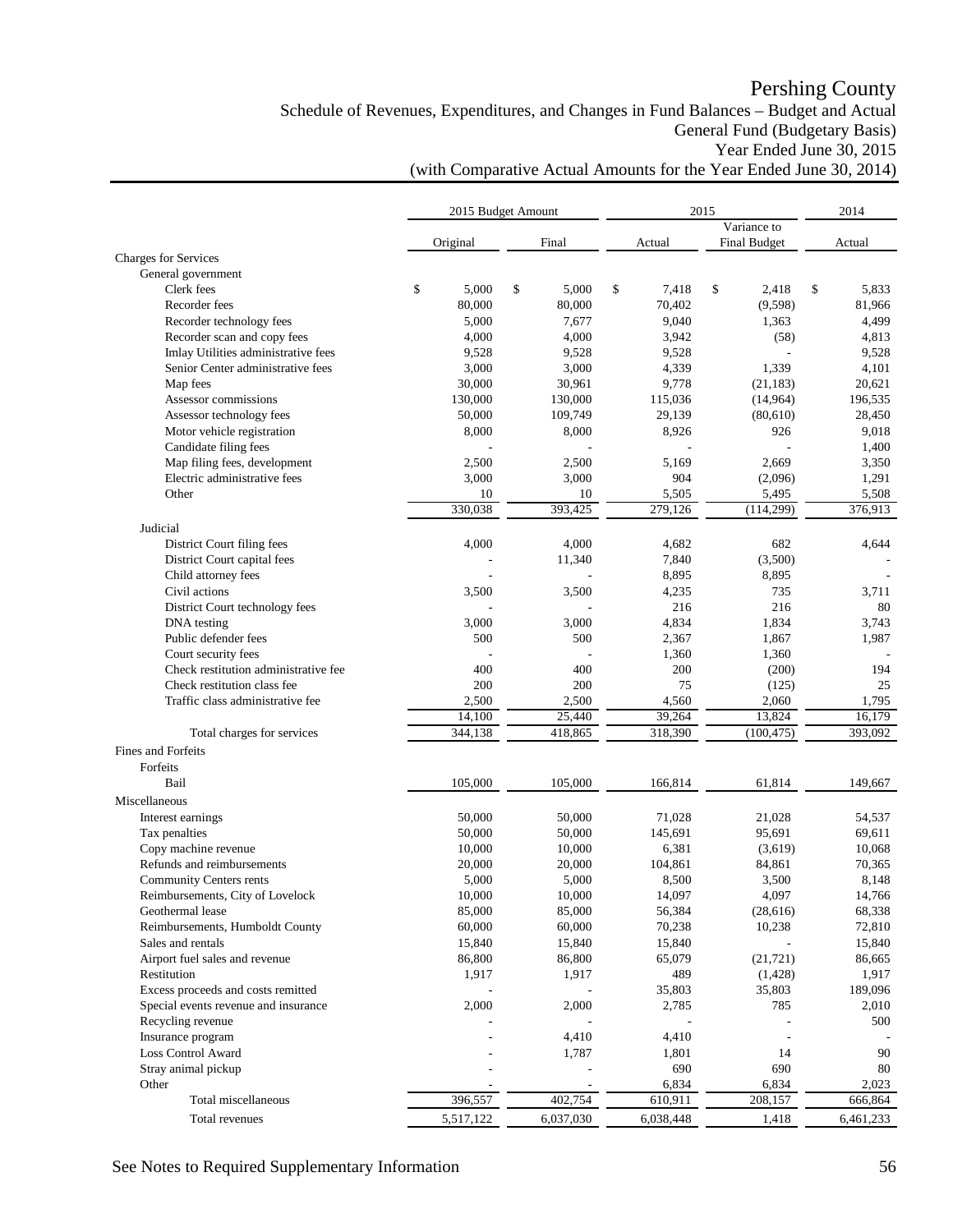Schedule of Revenues, Expenditures, and Changes in Fund Balances – Budget and Actual General Fund (Budgetary Basis)

Year Ended June 30, 2015

(with Comparative Actual Amounts for the Year Ended June 30, 2014)

|                                                             | 2015 Budget Amount |                    | 2015               |                                    | 2014 |                    |
|-------------------------------------------------------------|--------------------|--------------------|--------------------|------------------------------------|------|--------------------|
|                                                             | Original           | Final              | Actual             | Variance to<br><b>Final Budget</b> |      | Actual             |
| Expenditures                                                |                    |                    |                    |                                    |      |                    |
| <b>General Government</b>                                   |                    |                    |                    |                                    |      |                    |
| Legislative Activity                                        |                    |                    |                    |                                    |      |                    |
| Commissioners                                               | \$<br>131,327      | 131,327            | \$<br>132,070      | (743)                              | \$   | 127,676            |
| Salaries and wages<br>Employee benefits                     | 42,710             | \$<br>42,710       | 41,036             | \$<br>1,674                        |      | 39,329             |
| Services and supplies                                       | 7,100              | 7,100              | 5,402              | 1,698                              |      | 7,266              |
| Total legislative activity                                  | 181,137            | 181,137            | 178,508            | 2,629                              |      | 174,271            |
|                                                             |                    |                    |                    |                                    |      |                    |
| <b>Executive Activity</b>                                   |                    |                    |                    |                                    |      |                    |
| Clerk-Treasurer                                             |                    |                    |                    |                                    |      |                    |
| Salaries and wages                                          | 144,826            | 144,826            | 148,851            | (4,025)                            |      | 140,243            |
| Employee benefits                                           | 68,193             | 68,193             | 61,872             | 6,321                              |      | 62,193             |
| Services and supplies                                       | 23,850<br>236,869  | 23,850<br>236,869  | 20,681<br>231,404  | 3,169<br>5,465                     |      | 19,176<br>221,612  |
|                                                             |                    |                    |                    |                                    |      |                    |
| Recorder-Auditor                                            |                    |                    |                    |                                    |      |                    |
| Salaries and wages                                          | 177,739            | 177,739            | 156.939            | 20.800                             |      | 151,901            |
| Employee benefits                                           | 88,573             | 88,573             | 68,692             | 19,881                             |      | 65,587             |
| Services and supplies                                       | 30,010             | 30,010             | 18,805             | 11,205                             |      | 21,552             |
| Capital outlay (from surveyor and                           |                    |                    |                    |                                    |      |                    |
| technology fees)                                            | 296,322            | 3,638<br>299,960   | 3,638<br>248,074   | 51,886                             |      | 13,831<br>252,871  |
|                                                             |                    |                    |                    |                                    |      |                    |
| Assessor                                                    |                    |                    |                    |                                    |      |                    |
| Salaries and wages                                          | 178,986            | 178,986            | 160,532            | 18,454                             |      | 184,541            |
| Employee benefits                                           | 83,780             | 83,780             | 62,901             | 20,879                             |      | 72,171             |
| Services and supplies                                       | 20,570             | 20,570             | 23,659             | (3,089)                            |      | 21,680             |
| Capital outlay                                              |                    | 10,000             | 8,422              | 1,578                              |      |                    |
| Capital outlay (from technology fees)                       | 60,000             | 109,749            | 59,749             | 50,000                             |      | 28,450             |
|                                                             | 343,336            | 403,085            | 315,263            | 87,822                             |      | 306,842            |
| Total executive activity                                    | 876,527            | 939,914            | 794,741            | 145,173                            |      | 781,325            |
| Other General Government Activity                           |                    |                    |                    |                                    |      |                    |
| <b>Buildings and Grounds</b>                                |                    |                    |                    |                                    |      |                    |
| Salaries and wages                                          | 238,376            | 238,376            | 230,628            | 7,748                              |      | 215,954            |
| Employee benefits                                           | 100,257            | 100,257            | 92,467             | 7,790                              |      | 85,753             |
| Services and supplies                                       | 107,450<br>446,083 | 107,450<br>446,083 | 111,906<br>435,001 | (4, 456)<br>11,082                 |      | 132,878<br>434,585 |
|                                                             |                    |                    |                    |                                    |      |                    |
| <b>Planning Department</b>                                  |                    |                    |                    |                                    |      |                    |
| Salaries and wages                                          | 90,635             | 90,635             | 74,720             | 15,915                             |      | 80,483             |
| Employee benefits                                           | 37,014             | 37,014             | 34,292             | 2,722                              |      | 32,240             |
| Services and supplies                                       | 17,870             | 17,870             | 12,259             | 5,611                              |      | 15,985             |
| Capital outlay                                              | 2,400<br>147,919   | 2,400<br>147,919   | 1,536<br>122,807   | 864<br>25,112                      |      | 7,604<br>136,312   |
|                                                             |                    |                    |                    |                                    |      |                    |
| <b>Emergency Management Grants</b><br>Services and supplies |                    |                    |                    |                                    |      |                    |
| <b>Emergency Management Performance</b>                     | 12,500             | 14,572             | 13,084             | 1,488                              |      | 36,118             |
| <b>State Emergency Response</b>                             |                    | 32,350             | 32,350             |                                    |      | 910                |
| State Emergency Response (United                            |                    |                    |                    |                                    |      |                    |
| We Stand)                                                   |                    | 29,960             | 29,960             |                                    |      |                    |
| Hazardous Materials Training                                |                    | 3,166              | 3,166              |                                    |      |                    |
| Pre-Disaster Mitigation                                     |                    |                    |                    |                                    |      | 1,119              |
|                                                             | 12,500             | 80,048             | 78,560             | 1,488                              |      | 38,147             |

See Notes to Required Supplementary Information 57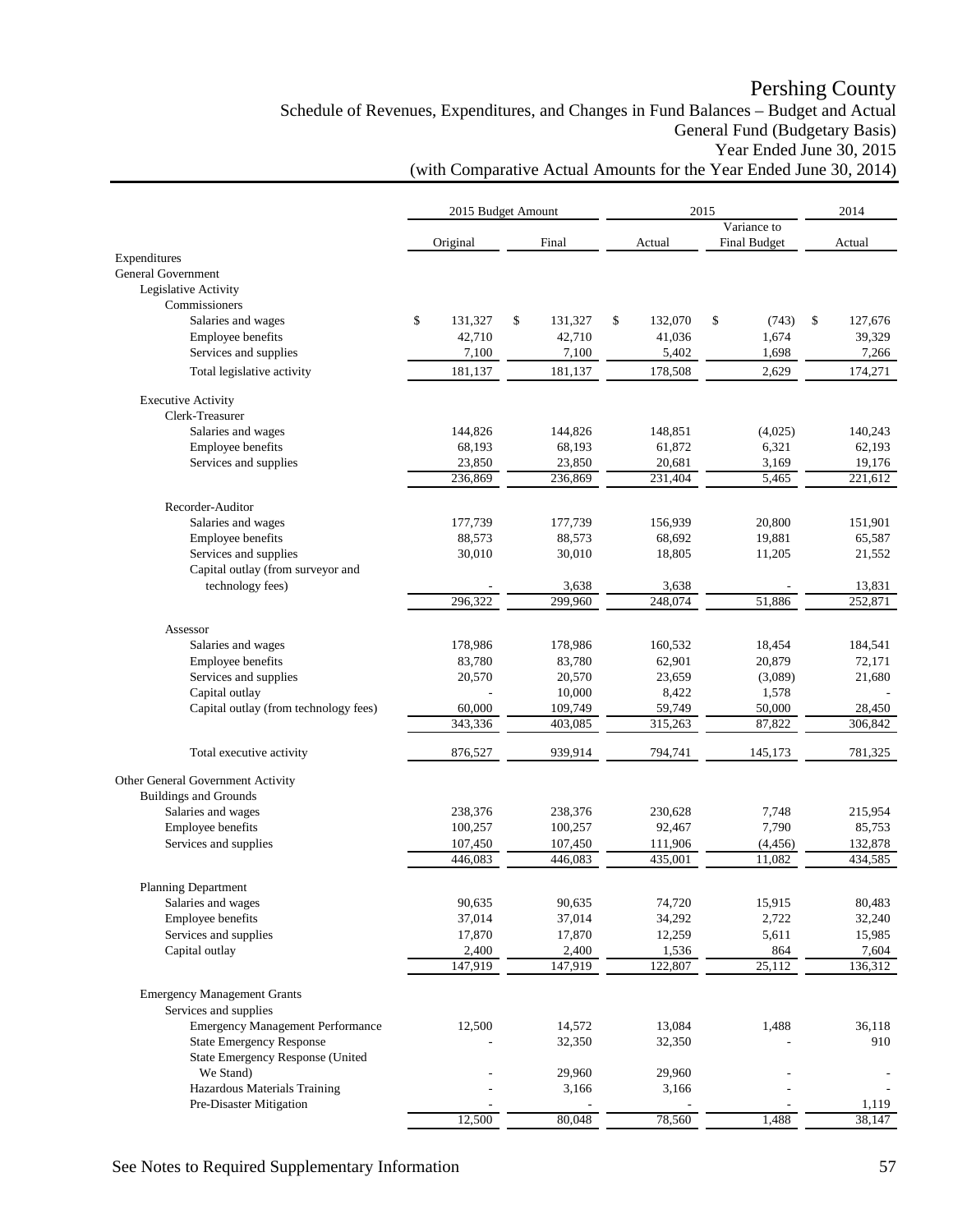Schedule of Revenues, Expenditures, and Changes in Fund Balances – Budget and Actual General Fund (Budgetary Basis)

Year Ended June 30, 2015

(with Comparative Actual Amounts for the Year Ended June 30, 2014)

|                                      |          | 2015 Budget Amount |             | 2015                               |                |  |  |
|--------------------------------------|----------|--------------------|-------------|------------------------------------|----------------|--|--|
|                                      | Original | Final              | Actual      | Variance to<br><b>Final Budget</b> | 2014<br>Actual |  |  |
| Other County Grants                  |          |                    |             |                                    |                |  |  |
| Services and supplies                |          |                    |             |                                    |                |  |  |
| <b>Emergency Food and Shelter</b>    | \$       | \$                 | \$<br>1,560 | \$<br>(1,560)                      | \$<br>2,800    |  |  |
| Child Support Enforcement            | 10,000   | 14,543             | 18,489      | (3,946)                            | 13,939         |  |  |
| <b>Community Development Block</b>   |          | 26,520             | 75,437      | (48, 917)                          | 9,796          |  |  |
| <b>State Economic Development</b>    |          | 29,600             | 29,600      |                                    | 27,600         |  |  |
|                                      | 10,000   | 70,663             | 125,086     | (54, 423)                          | 54,135         |  |  |
| Other                                |          |                    |             |                                    |                |  |  |
| Salaries and wages                   | 24,205   | 24,205             | 23,430      | 775                                | 21,958         |  |  |
| Employee benefits                    | 7,795    | 7,795              | 7,615       | 180                                | 6,714          |  |  |
| Services and supplies                |          |                    |             |                                    |                |  |  |
| Advertising and printing             | 10,000   | 10,000             | 20,084      | (10,084)                           | 7,515          |  |  |
| America Lands membership             | 5,000    | 5,000              | 5,000       |                                    | 5,000          |  |  |
| Animal Shelter                       | 20,000   | 20,000             | 20,000      |                                    | 20,000         |  |  |
| Annual audit                         | 112,000  | 112,000            | 107,150     | 4,850                              | 81,450         |  |  |
| <b>Aqua Protest</b>                  | 1,000    | 1,000              |             | 1,000                              |                |  |  |
| Association dues                     | 11,000   | 11,000             | 15,887      | (4,887)                            | 10,759         |  |  |
| <b>Burning Man litigation</b>        | 40,000   | 40,000             | 5,531       | 34,469                             | 20,484         |  |  |
| <b>BLM Horse Lawsuit</b>             |          |                    | 905         | (905)                              |                |  |  |
| Central Nevada Water Authority       | 7,500    | 7,500              | 7,500       |                                    | 7,500          |  |  |
| Claims                               | 20,000   | 20,000             | 2,454       | 17,546                             | 8,690          |  |  |
| Cobra events                         | 2,000    | 2,000              | 1,900       | 100                                | 1,668          |  |  |
| Computer supplies                    | 74,600   | 74,600             | 43,411      | 31,189                             | 55,463         |  |  |
| Consulting and budget                | 10,000   | 10,000             | 1,500       | 8,500                              |                |  |  |
| Copy machine                         | 18,500   | 18,500             | 21,314      | (2,814)                            | 19,953         |  |  |
| County code update                   | 4,000    | 4,000              | 2,838       | 1,162                              | 500            |  |  |
| County Water Resource Plan           | 20,000   | 20,000             | 8,155       | 11,845                             |                |  |  |
| DNA testing                          | 3,000    | 3,000              | 4,834       | (1,834)                            | 3,743          |  |  |
| Elevator                             | 4,000    | 4,000              | 4,087       | (87)                               | 4,395          |  |  |
| Emergency 911                        | 5,000    | 5,000              | 7,538       | (2,538)                            | 6,587          |  |  |
| <b>Forestry Crew</b>                 | 4,000    | 4,000              | 800         | 3,200                              |                |  |  |
| General insurance                    | 165,000  | 165,000            | 138,914     | 26,086                             | 155,082        |  |  |
| <b>Grass Valley Community Center</b> | 6,900    | 6,900              | 4,133       | 2,767                              | 3,776          |  |  |
| Insurance program                    |          | 4,410              | 4,410       |                                    |                |  |  |
| <b>Legal Services Contract</b>       | 5,000    | 5,000              | 3,750       | 1,250                              |                |  |  |
| Loss Control Award                   |          | 1,787              | 1,787       |                                    | 90             |  |  |
| Maintenance agreement                | 13,000   | 13,000             | 10,724      | 2,276                              | 5,140          |  |  |
| Miscellaneous                        | 136,000  | 136,000            | 3,238       | 132,762                            | 12,577         |  |  |
| Mosquito Abatement                   | 5,500    | 5,500              |             | 5,500                              |                |  |  |
| National Resource and Land Use       | 2,000    | 2,000              |             | 2,000                              |                |  |  |
| Nevada Land Management               | 2,000    | 2,000              |             | 2,000                              | 1,349          |  |  |
| PACT, workers compensation           | 28,000   | 28,000             | 27,076      | 924                                | 34,022         |  |  |
| Personnel consultants                | 20,000   | 20,000             | 17,337      | 2,663                              | 19,220         |  |  |
| Planning Board                       | 1,000    | 1,000              | 12          | 988                                | 212            |  |  |
| Postage meter                        | 8,000    | 8,000              | 3,673       | 4,327                              | 2,370          |  |  |
| Property title search                | 10,000   | 10,000             | 9,125       | 875                                |                |  |  |
| Public Administrator                 | 1,800    | 1,800              | 1,800       |                                    | 1,800          |  |  |
| Rent                                 | 9,600    | 9,600              | 4,964       | 4,636                              | 9,007          |  |  |
| Retired employees health insurance   | 70,000   | 70,000             | 56,198      | 13,802                             | 63,105         |  |  |
| River Basin Water Authority          | 10,850   | 10,850             | 11,060      | (210)                              | 10,743         |  |  |
| <b>RSVP</b> Program                  | 3,500    | 3,500              | 2,818       | 682                                | 3,513          |  |  |
| <b>Safety Committee</b>              | 7,750    | 7,750              | 7,417       | 333                                | 7,526          |  |  |
| State of Nevada (Frontier Community  |          |                    |             |                                    |                |  |  |
| Coalition)                           |          |                    |             |                                    | 1,112          |  |  |
|                                      | 2,030    | 2,030              |             | $\overline{4}$                     |                |  |  |
| Special events insurance             |          |                    | 2,026       |                                    | 2,026          |  |  |

See Notes to Required Supplementary Information 58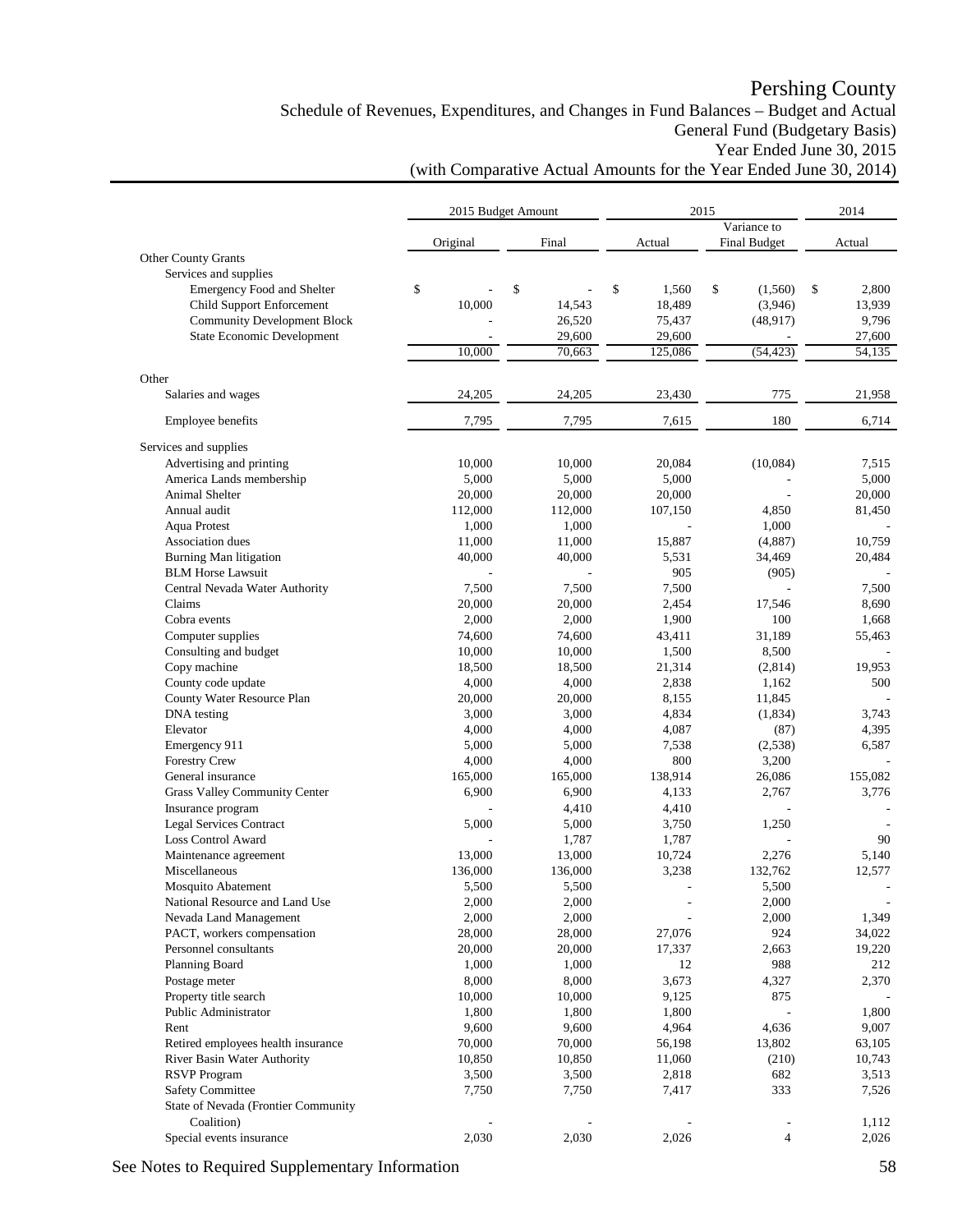Schedule of Revenues, Expenditures, and Changes in Fund Balances – Budget and Actual

# General Fund (Budgetary Basis)

|  |  | Year Ended June 30, 2015 |  |
|--|--|--------------------------|--|
|  |  | 20.2011                  |  |

| (with Comparative Actual Amounts for the Year Ended June 30, 2014) |  |  |
|--------------------------------------------------------------------|--|--|
|--------------------------------------------------------------------|--|--|

|                                                                                  |                                 | 2015 Budget Amount              |                     | 2015                               |                     |
|----------------------------------------------------------------------------------|---------------------------------|---------------------------------|---------------------|------------------------------------|---------------------|
|                                                                                  | Original                        | Final                           | Actual              | Variance to<br><b>Final Budget</b> | Actual              |
| <b>Technical Service Planning</b><br>Website<br>Wildlife Fire Protection Program | \$<br>10,000<br>6,000<br>50,000 | \$<br>10,000<br>6,000<br>50,000 | \$<br>200<br>50,000 | \$<br>10,000<br>5,800              | \$<br>200<br>50,000 |
|                                                                                  | 945,530                         | 951,727                         | 641,550             | 310,177                            | 636,577             |
|                                                                                  | 977,530                         | 983,727                         | 672,595             | 311,132                            | 665,249             |
| Total other general government<br>activity                                       | 1,594,032                       | 1,728,440                       | 1,434,049           | 294,391                            | 1,328,428           |
| Total general government                                                         | 2,651,696                       | 2,849,491                       | 2,407,298           | 442,193                            | 2,284,024           |
| <b>Public Safety</b>                                                             |                                 |                                 |                     |                                    |                     |
| Fire Activity                                                                    |                                 |                                 |                     |                                    |                     |
| Fire Protection, Lovelock                                                        |                                 |                                 |                     |                                    |                     |
| Salaries and wages                                                               | 5,000                           | 5,000                           | 5,265               | (265)                              | 4,395               |
| Employee benefits                                                                | 38,160                          | 38,160                          | 30,263              | 7,897                              | 28,408              |
| Services and supplies                                                            | 49,610                          | 49,610                          | 45,017              | 4,593                              | 44,151              |
| Capital outlay                                                                   | 8,200                           | 8,200                           | 5,510               | 2,690                              | 2,300               |
|                                                                                  | 100,970                         | 100,970                         | 86,055              | 14,915                             | 79,254              |
| Fire Protection, Imlay                                                           |                                 |                                 |                     |                                    |                     |
| Salaries and wages                                                               | 3,000                           | 3,000                           | 2,055               | 945                                | 2,295               |
| Employee benefits                                                                | 16,250                          | 16,250                          | 14,098              | 2,152                              | 12,904              |
| Services and supplies                                                            | 23,655                          | 23,655                          | 17,445              | 6,210                              | 16,962              |
| Capital outlay                                                                   | 3,900                           | 3,900                           |                     | 3,900                              |                     |
|                                                                                  | 46,805                          | 46,805                          | 33,598              | 13,207                             | 32,161              |
| Fire Protection, Grass Valley                                                    |                                 |                                 |                     |                                    |                     |
| Salaries and wages                                                               | 4,000                           | 4,000                           | 3,915               | 85                                 | 3,075               |
| Employee benefits                                                                | 23,053                          | 23,053                          | 17,537              | 5,516                              | 19,449              |
| Services and supplies                                                            | 28,050                          | 28,050                          | 27,205              | 845                                | 30,624              |
| Capital outlay                                                                   | 6,450                           | 6,450                           | 5,731               | 719                                | 2,125               |
|                                                                                  | 61,553                          | 61,553                          | 54,388              | 7,165                              | 55,273              |
| Fire Protection, Rye Patch                                                       |                                 |                                 |                     |                                    |                     |
| Salaries and wages                                                               | 3,500                           | 3,500                           | 1,440               | 2,060                              | 2,085               |
| Employee benefits                                                                | 18,200                          | 18,200                          | 5,506               | 12,694                             | 6,642               |
| Services and supplies                                                            | 21,950                          | 21,950                          | 17,710              | 4,240                              | 21,872              |
| Capital outlay                                                                   | 4,400                           | 4,400                           | 5,115               | (715)                              | 9,951               |
|                                                                                  | 48,050                          | 48,050                          | 29,771              | 18,279                             | 40,550              |
| Total fire activity                                                              | 257,378                         | 257,378                         | 203,812             | 53,566                             | 207,238             |
| Protective Services Activity                                                     |                                 |                                 |                     |                                    |                     |
| Juvenile Probation                                                               |                                 |                                 |                     |                                    |                     |
| Employee benefits                                                                | 200                             | 200                             | 106                 | 94                                 | 132                 |
| Services and supplies                                                            | 550,568                         | 552,568                         | 535,171             | 17,397                             | 528,543             |
| Capital outlay (from administrative                                              |                                 |                                 |                     |                                    |                     |
| assessments)                                                                     |                                 | 514                             | 514                 |                                    | 4,761               |
| Total protective services activity                                               | 550,768                         | 553,282                         | 535,791             | 17,491                             | 533,436             |
| Total public safety                                                              | 808,146                         | 810,660                         | 739,603             | 71,057                             | 740,674             |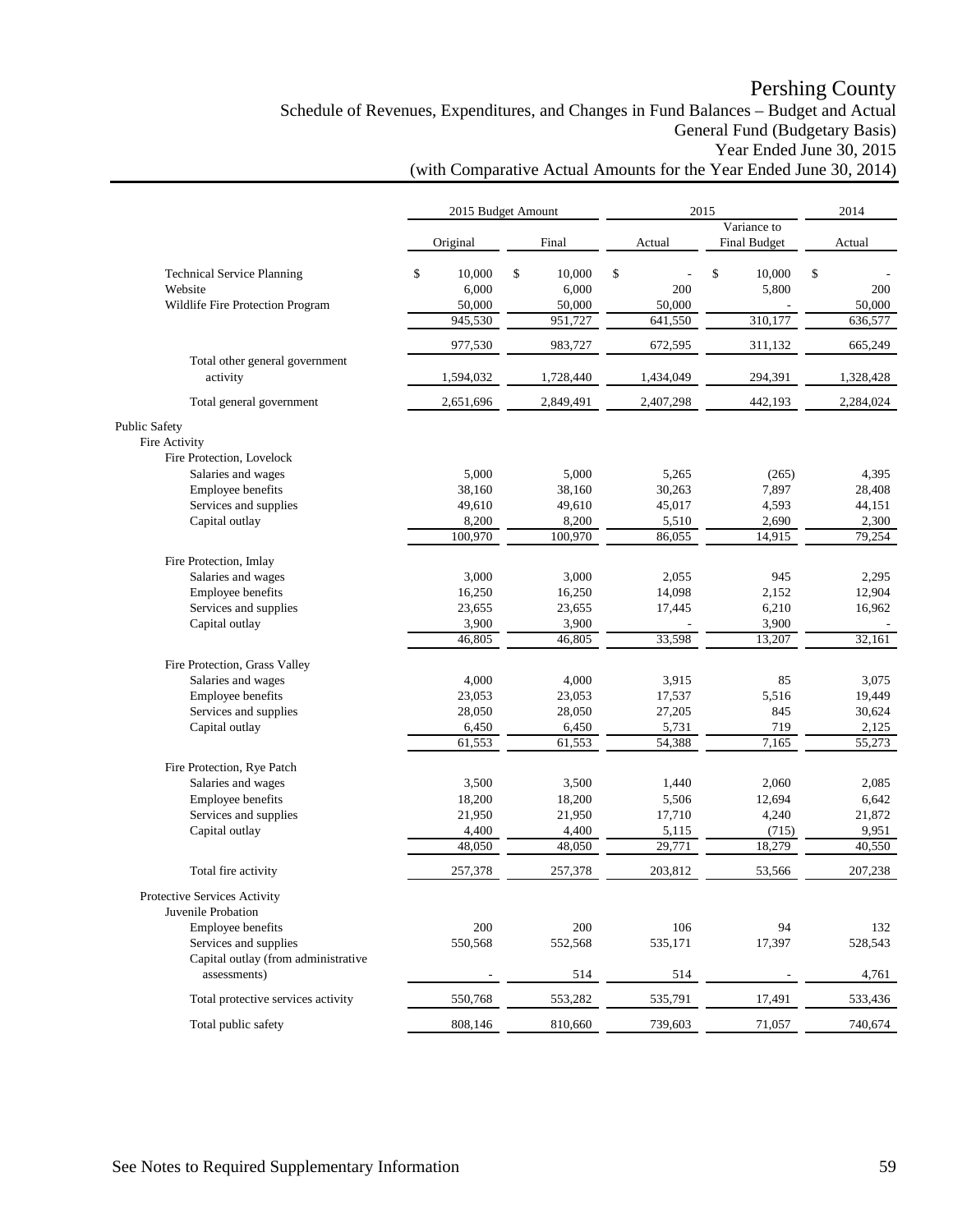Schedule of Revenues, Expenditures, and Changes in Fund Balances – Budget and Actual General Fund (Budgetary Basis)

Year Ended June 30, 2015

(with Comparative Actual Amounts for the Year Ended June 30, 2014)

|                                              |                  | 2015 Budget Amount |                  | 2015                               |                |
|----------------------------------------------|------------------|--------------------|------------------|------------------------------------|----------------|
|                                              | Original         | Final              | Actual           | Variance to<br><b>Final Budget</b> | 2014<br>Actual |
| Judicial                                     |                  |                    |                  |                                    |                |
| <b>District Attorney</b>                     |                  |                    |                  |                                    |                |
| Salaries and wages                           | \$<br>435,346    | \$<br>435,346      | \$<br>411,514    | \$<br>23,832                       | \$<br>458,190  |
| Employee benefits                            | 198,923          | 198,923            | 144,851          | 54,072                             | 151,544        |
| Services and supplies                        | 25,425           | 25,425             | 10,506           | 14,919                             | 19,281         |
| Capital outlay                               | 6,000<br>665,694 | 6,000<br>665,694   | 3,915<br>570,786 | 2,085<br>94,908                    | 629,015        |
|                                              |                  |                    |                  |                                    |                |
| <b>District Court</b>                        |                  |                    |                  |                                    |                |
| Salaries and wages                           | 79,779           | 84,122             | 84,039           | 83                                 | 76,331         |
| Employee benefits                            | 34,237           | 34,721             | 34,003           | 718                                | 32,388         |
| Services and supplies                        | 225,965          | 230,965            | 232,903          | (1,938)                            | 206,815        |
| Capital outlay                               | 2,000<br>341,981 | 8,513<br>358,321   | 8,080<br>359,025 | 433<br>(704)                       | 315,534        |
|                                              |                  |                    |                  |                                    |                |
| Justice Court                                |                  |                    |                  |                                    |                |
| Salaries and wages                           | 135,069          | 135,069            | 128,870          | 6,199                              | 130,448        |
| Employee benefits                            | 57,103           | 57,103             | 53,684           | 3,419                              | 49,246         |
| Services and supplies                        | 12,240           | 12,240             | 9,803            | 2,437                              | 10,557         |
|                                              | 204,412          | 204,412            | 192,357          | 12,055                             | 190,251        |
| Other Legal Expense                          |                  |                    |                  |                                    |                |
| Employee benefits                            | 45               | 45                 | 118              | (73)                               | 218            |
| Services and supplies                        | 118,790          | 148,790            | 155,561          | (6,771)                            | 144,018        |
|                                              | 118,835          | 148,835            | 155,679          | (6, 844)                           | 144,236        |
| Check Restitution and Traffic Safety Program |                  |                    |                  |                                    |                |
| Services and supplies                        | 2,400            | 2,400              | 553              | 1,847                              | 270            |
| Public Defender                              |                  |                    |                  |                                    |                |
| Salaries and wages                           | 124,555          | 124,555            | 126,716          | (2,161)                            | 120,694        |
| Employee benefits                            | 38,130           | 38,130             | 35,558           | 2,572                              | 33,576         |
| Services and supplies                        | 25,515           | 25,515             | 7,266            | 18,249                             | 7,633          |
| Capital outlay                               | 7,200            | 7,200              | 1,759            | 5,441                              |                |
|                                              | 195,400          | 195,400            | 171,299          | 24,101                             | 161,903        |
| Total judicial                               | 1,528,722        | 1,575,062          | 1,449,699        | 125,363                            | 1,441,209      |
| Health                                       |                  |                    |                  |                                    |                |
| Health Department                            |                  |                    |                  |                                    |                |
| Salaries and wages                           | 17,232           | 17,232             | 17,373           | (141)                              | 16,568         |
| Employee benefits                            | 9,630            | 9,630              | 9,766            | (136)                              | 9,118          |
| Services and supplies                        | 71,240           | 71,240             | 66,251           | 4,989                              | 59,788         |
|                                              | 98,102           | 98,102             | 93,390           | 4,712                              | 85,474         |
| Women Infants and Children                   |                  |                    |                  |                                    |                |
| Salaries and wages                           |                  | 170,114            | 155,966          | 14,148                             | 148,814        |
| Employee benefits                            |                  | 67,100             | 66,281           | 819                                | 63,511         |
| Services and supplies                        |                  | 50,997             | 65,964           | (14, 967)                          | 69,426         |
|                                              |                  | 288,211            | 288,211          |                                    | 281,751        |
| Total health                                 | 98,102           | 386,313            | 381,601          | 4,712                              | 367, 225       |
| <b>Culture and Recreation</b>                |                  |                    |                  |                                    |                |
| Community Center                             |                  |                    |                  |                                    |                |
| Salaries and wages                           | 20,634           | 20,634             | 20,814           | (180)                              | 19,934         |
| Employee benefits                            | 7,540            | 7,540              | 7,045            | 495                                | 6,699          |
| Services and supplies                        | 19,050           | 19,050             | 16,304           | 2,746                              | 17,354         |
|                                              | 47,224           | 47,224             | 44,163           | 3,061                              | 43,987         |

See Notes to Required Supplementary Information 60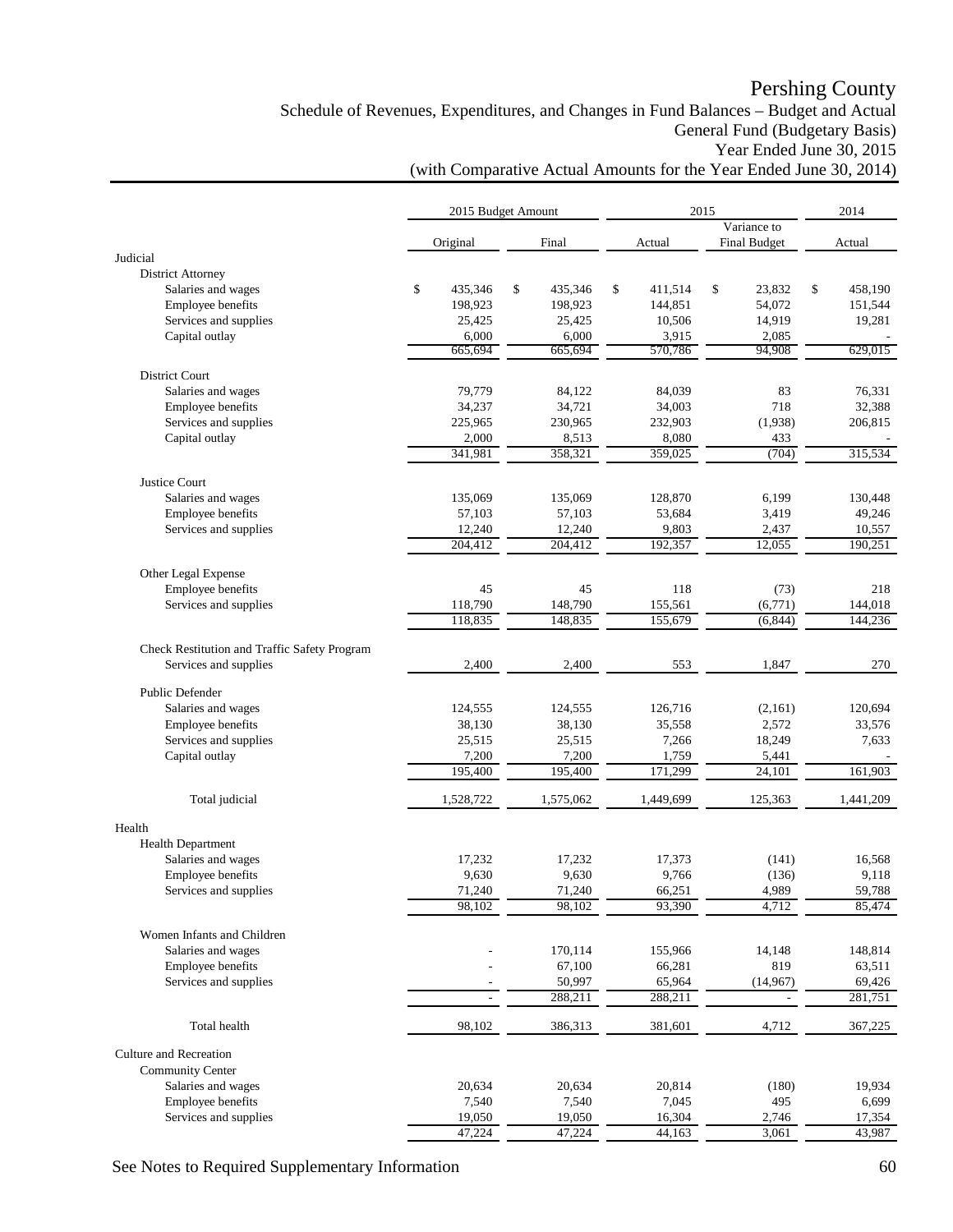Schedule of Revenues, Expenditures, and Changes in Fund Balances – Budget and Actual

# General Fund (Budgetary Basis) Year Ended June 30, 2015

|                                                   | 2015 Budget Amount |              | 2015            |                     | 2014        |
|---------------------------------------------------|--------------------|--------------|-----------------|---------------------|-------------|
|                                                   |                    |              |                 | Variance to         |             |
| Museum                                            | Original           | Final        | Actual          | <b>Final Budget</b> | Actual      |
| Salaries and wages                                | \$<br>5,425        | \$<br>5,425  | \$<br>1,351     | \$<br>4,074         | \$<br>2,007 |
| Employee benefits                                 | 646                | 646          | 154             | 492                 | 217         |
| Services and supplies                             | 6,450              | 6,450        | 6,602           | (152)               | 5,017       |
|                                                   | 12,521             | 12,521       | 8,107           | 4,414               | 7,241       |
| Total culture and recreation                      | 59,745             | 59,745       | 52,270          | 7,475               | 51,228      |
| <b>Community Support</b>                          |                    |              |                 |                     |             |
| Airport                                           |                    |              |                 |                     |             |
| Services and supplies                             | 115,400            | 137,448      | 103,058         | 34,390              | 153,526     |
| Intergovernmental                                 |                    |              |                 |                     |             |
| City of Lovelock                                  |                    |              |                 |                     |             |
| Services and supplies                             | 127,942            | 127,942      | 127,942         |                     | 127,942     |
| Economic Development                              |                    |              |                 |                     |             |
| Services and supplies                             | 13,000             | 13,000       | 13,000          |                     | 13,000      |
| Pershing County Economic Development              |                    |              |                 |                     |             |
| Salaries and wages                                | 23,681             | 23,681       | 14,037          | 9,644               | 17,709      |
| Employee benefits                                 | 8.118              | 8,118        | 5,364           | 2,754               | 7,373       |
| Services and supplies                             | 7,900<br>39,699    | 7,900        | 2,242           | 5,658               | 3,535       |
|                                                   |                    | 39,699       | 21,643          | 18,056              | 28,617      |
| Total intergovernmental                           | 180,641            | 180,641      | 162,585         | 18,056              | 169,559     |
| Total expenditures                                | 5,442,452          | 5,999,360    | 5,296,114       | 703,246             | 5,207,445   |
| Excess (Defiency) of Revenues Under               |                    |              |                 |                     |             |
| Expenditures                                      | 74,670             | 37,670       | 742,334         | 704,664             | 1,253,788   |
| Other Financing Sources (Uses)                    |                    |              |                 |                     |             |
| Contingency<br>Transfers from other funds         | (100,000)          | (63,000)     |                 | 63,000              |             |
| Ad Valorem Capital Projects Fund                  | 28,000             | 28,000       | 17,778          | (10,222)            |             |
| In Lieu of Taxes Fund                             | 1,370,000          | 1,370,000    | 1,100,000       | (270,000)           | 1,100,000   |
| Transfers to other funds:<br>Law Enforcement Fund | (1,905,000)        | (1,905,000)  | (1,747,500)     | 157,500             | (1,785,000) |
| Sale of capital assets                            |                    |              |                 |                     | 9,418       |
| Total other financing                             |                    |              |                 |                     |             |
| sources (uses)                                    | (607,000)          | (570,000)    | (629, 722)      | (59, 722)           | (675, 582)  |
| Net Change in Fund Balances                       | (532, 330)         | (532, 330)   | 112,612         | 644,942             | 578,206     |
| Fund Balances, Beginning of Year,                 |                    |              |                 |                     |             |
| as Previously Reported                            | 935,254            | 935,254      | 1,028,273       | 93,019              | 450,067     |
| Prior Period Adjustment                           |                    |              | 672,064         | 672,064             |             |
| Fund Balances, Beginning of Year,                 |                    |              |                 |                     |             |
| as Restated                                       | 935,254            | 935,254      | 1,700,337       | 765,083             | 450,067     |
| Fund Balances, End of Year                        | 402,924            | 402,924<br>S | 1,812,949<br>\$ | 1,410,025<br>\$     | 1,028,273   |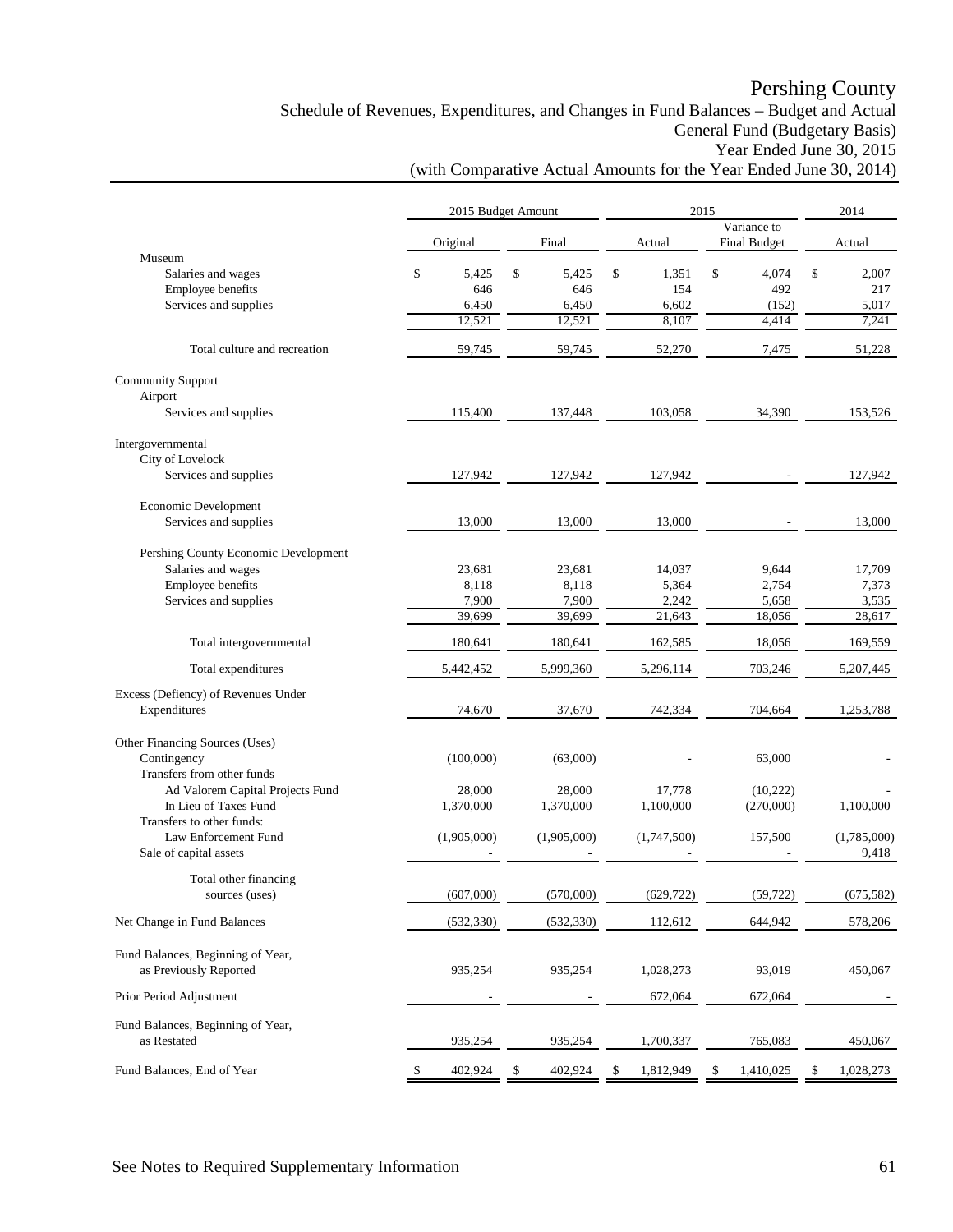## Schedule of Revenues, Expenditures, and Changes in Fund Balances – Budget and Actual Road Fund

Year Ended June 30, 2015

(with Comparative Actual Amounts for the Year Ended June 30, 2014)

|                                             | 2015 Budget Amount |              | 2015          |                                                         | 2014          |
|---------------------------------------------|--------------------|--------------|---------------|---------------------------------------------------------|---------------|
|                                             | Original           | Final        | Actual        | $\overline{\text{V}}$ ariance to<br><b>Final Budget</b> | Actual        |
| Revenues                                    |                    |              |               |                                                         |               |
| Intergovernmental                           |                    |              |               |                                                         |               |
| State shared revenues                       |                    |              |               |                                                         |               |
| County option motor vehicle tax, 1.00¢      | \$<br>28,000       | \$<br>28,000 | \$<br>27,458  | \$<br>(542)                                             | \$<br>28,604  |
| Motor vehicle fuel tax, $1.25¢$             | 350,000            | 350,000      | 355,030       | 5,030                                                   | 355,030       |
| Motor vehicle fuel tax, $1.75¢$             | 62,000             | 62,000       | 60,242        | (1,758)                                                 | 62,915        |
| Motor vehicle fuel tax, $2.35¢$             | 595,000            | 595,000      | 596,392       | 1,392                                                   | 594,555       |
|                                             | 1,035,000          | 1,035,000    | 1,039,122     | 4,122                                                   | 1,041,104     |
| Miscellaneous<br>Refunds and reimbursements | 98,000             | 98,000       | 89,236        | (8, 764)                                                | 128,572       |
| Recycling revenue                           |                    |              | 1,332         | 1,332                                                   | 974           |
| Other                                       |                    |              | 5,173         | 5,173                                                   | 5,010         |
|                                             | 98,000             | 98,000       | 95,741        | (2,259)                                                 | 134,556       |
|                                             |                    |              |               |                                                         |               |
| Total revenues                              | 1,133,000          | 1,133,000    | 1,134,863     | 1,863                                                   | 1,175,660     |
| Expenditures<br>Public Works                |                    |              |               |                                                         |               |
| Highways and streets                        |                    |              |               |                                                         |               |
| Salaries and wages                          | 612,941            | 612,941      | 597,627       | 15,314                                                  | 567,051       |
| Employee benefits                           | 226,281            | 226,281      | 214,824       | 11,457                                                  | 203,764       |
| Services and supplies                       | 519,500            | 519,500      | 357,026       | 162,474                                                 | 416,688       |
| Capital outlay                              | 52,500             | 52,500       | 30,579        | 21,921                                                  | 22,382        |
| Total expenditures                          | 1,411,222          | 1,411,222    | 1,200,056     | 211,166                                                 | 1,209,885     |
| Excess (Deficiency) of Revenues             |                    |              |               |                                                         |               |
| over Expenditures                           | (278, 222)         | (278, 222)   | (65, 193)     | 213,029                                                 | (34,225)      |
|                                             |                    |              |               |                                                         |               |
| Other Financing Sources (Uses)              |                    |              |               |                                                         |               |
| Sale of capital assets                      |                    |              |               |                                                         | 5,812         |
| Net Change in Fund Balances                 | (278, 222)         | (278, 222)   | (65, 193)     | 213,029                                                 | (28, 413)     |
| Fund Balances, Beginning of Year            |                    |              |               |                                                         |               |
| as Previously Reported                      | 344,238            | 344,238      | 456,835       | 112,597                                                 | 485,248       |
| Prior Period Adjustment                     |                    |              | 142,073       | 142,073                                                 |               |
|                                             |                    |              |               |                                                         |               |
| Fund Balances, Beginning of Year            |                    |              |               |                                                         |               |
| as Restated                                 | 344,238            | 344,238      | 598,908       | 254,670                                                 | 485,248       |
| Fund Balances, End of Year                  | 66,016<br>\$       | \$<br>66,016 | \$<br>533,715 | \$<br>467,699                                           | \$<br>456,835 |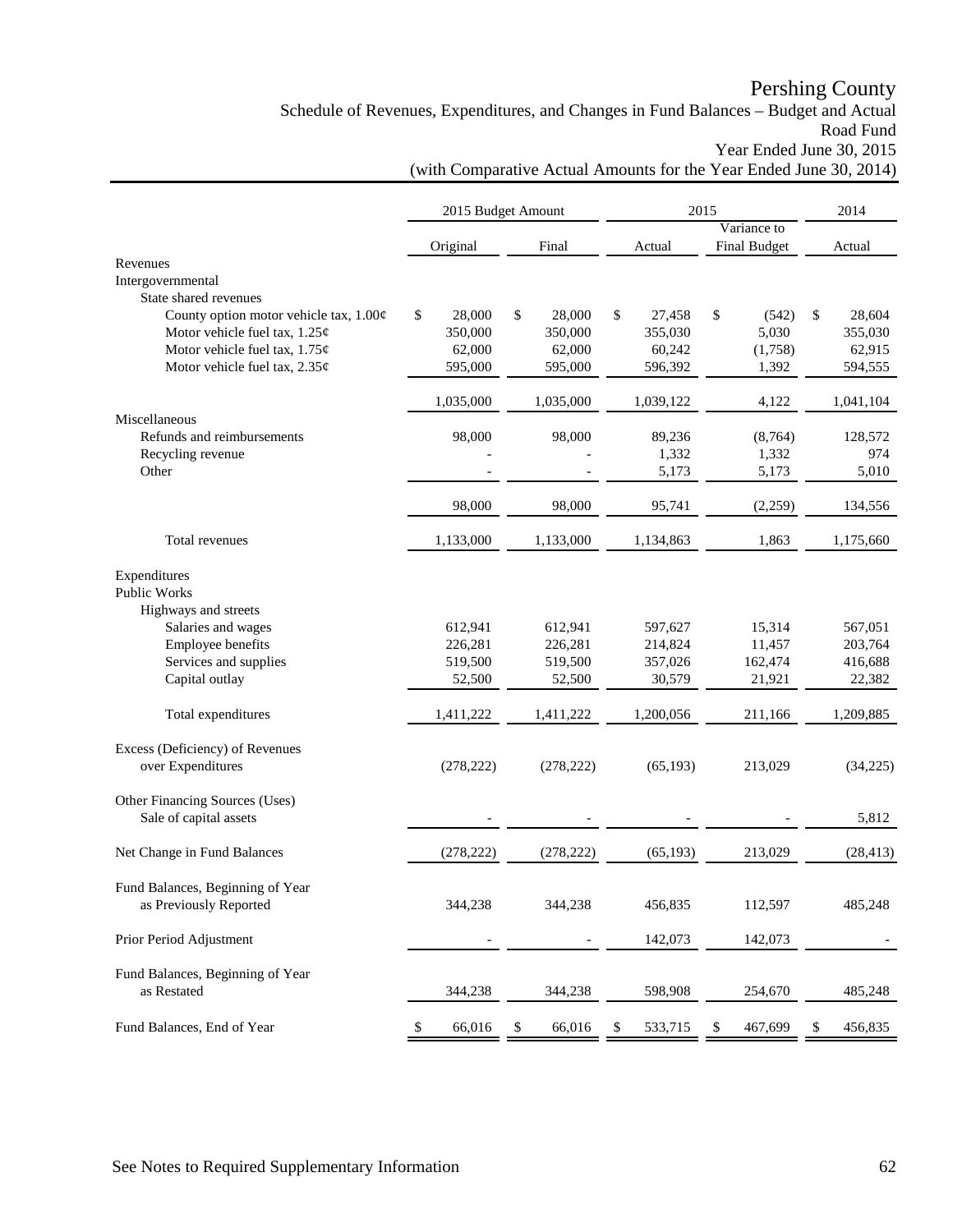Schedule of Revenues, Expenditures, and Changes in Fund Balances – Budget and Actual Regional Street and Highway Fund Year Ended June 30, 2015

|                                                                                      | 2015 Budget Amount |          |    |         | 2015 |          |   |                                    |   | 2014    |
|--------------------------------------------------------------------------------------|--------------------|----------|----|---------|------|----------|---|------------------------------------|---|---------|
|                                                                                      |                    | Original |    | Final   |      | Actual   |   | Variance to<br><b>Final Budget</b> |   | Actual  |
| Revenues                                                                             |                    |          |    |         |      |          |   |                                    |   |         |
| Intergovernmental                                                                    |                    |          |    |         |      |          |   |                                    |   |         |
| State shared revenues                                                                |                    |          |    |         |      |          |   |                                    |   |         |
| County option motor vehicle fuel                                                     |                    |          |    |         |      |          |   |                                    |   |         |
| tax, $9.00\phi$                                                                      | S                  | 360,000  | \$ | 360,000 | \$   | 345,697  | S | (14,303)                           | S | 353,824 |
| Expenditures<br><b>Public Works</b><br>Highways and streets<br>Services and supplies |                    | 276,000  |    | 276,000 |      | 366,793  |   | (90, 793)                          |   | 213,910 |
| Net Change in Fund Balances                                                          |                    | 84,000   |    | 84,000  |      | (21,096) |   | (105,096)                          |   | 139,914 |
| Fund Balances, Beginning of Year                                                     |                    | 814,881  |    | 814,881 |      | 862,795  |   | 47,914                             |   | 722,881 |
| Fund Balances, End of Year                                                           | \$                 | 898,881  | \$ | 898,881 | \$   | 841,699  | S | (57, 182)                          |   | 862,795 |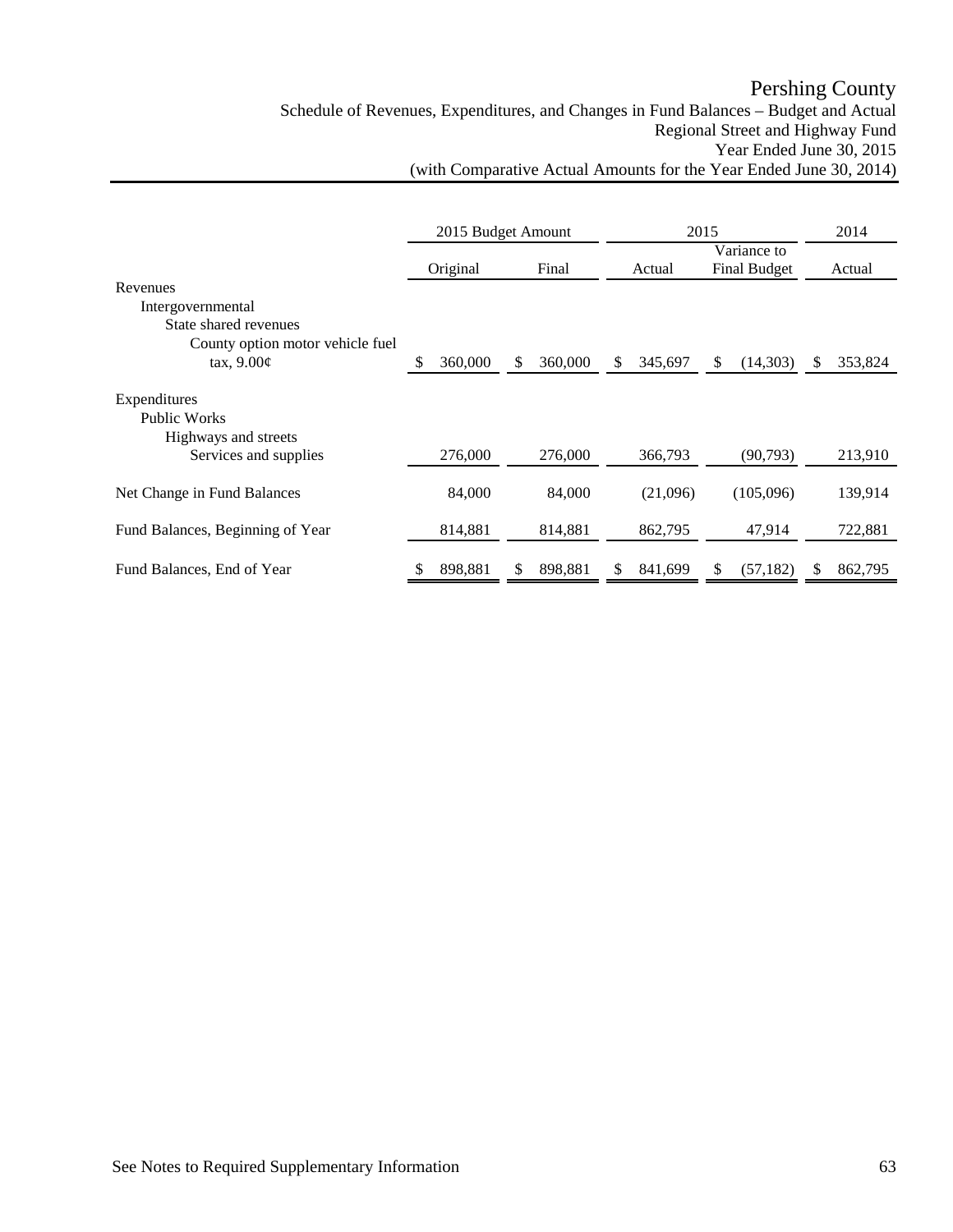Reconciliation of the General Fund (Budgetary Basis) to the General Fund (GAAP Basis) – Schedule of Revenues, Expenditures, and Changes in Fund Balances Year Ended June 30, 2015

|                                   | General<br>Fund<br>(Budgetary Basis) | Internally<br>Reported<br>Funds | Eliminations | General<br>Fund<br>(GAAP Basis) |
|-----------------------------------|--------------------------------------|---------------------------------|--------------|---------------------------------|
| Revenues                          |                                      |                                 |              |                                 |
| Taxes                             | \$<br>1,970,495                      | \$                              | \$           | \$<br>1,970,495                 |
| Licenses and permits              | 67,403                               |                                 |              | 67,403                          |
| Intergovernmental                 | 2,904,435                            | 978,824                         |              | 3,883,259                       |
| Charges for services              | 318,390                              | 25,130                          |              | 343,520                         |
| Fines and forfeits                | 166,814                              |                                 |              | 166,814                         |
| Miscellaneous                     | 610,911                              | 9,788                           |              | 620,699                         |
| Total revenues                    | 6,038,448                            | 1,013,742                       |              | 7,052,190                       |
| Expenditures                      |                                      |                                 |              |                                 |
| General government                | 2,407,298                            |                                 |              | 2,407,298                       |
| Public safety                     | 739,603                              | 1,853,067                       |              | 2,592,670                       |
| Judicial                          | 1,449,699                            |                                 |              | 1,449,699                       |
| Health                            | 381,601                              | 21,746                          |              | 403,347                         |
| Culture and recreation            | 52,270                               |                                 |              | 52,270                          |
| Community support                 | 103,058                              |                                 |              | 103,058                         |
| Intergovernmental                 | 162,585                              |                                 |              | 162,585                         |
| Total expenditures                | 5,296,114                            | 1,874,813                       |              | 7,170,927                       |
| Excess (Deficiency) of Revenues   |                                      |                                 |              |                                 |
| over Expenditures                 | 742,334                              | (861,071)                       |              | (118, 737)                      |
| Other Financing Sources (Uses)    |                                      |                                 |              |                                 |
| Transfers from other funds        | 1,117,778                            | 1,801,972                       | (2,857,500)  | 62,250                          |
| Transfers to other funds          | (1,747,500)                          | (1,318,000)                     | 2,857,500    | (208,000)                       |
| Total other financing sources     |                                      |                                 |              |                                 |
| (uses)                            | (629, 722)                           | 483,972                         |              | (145,750)                       |
| Net Change in Fund Balances       | 112,612                              | (377,099)                       |              | (264, 487)                      |
| Fund Balances, Beginning of Year, |                                      |                                 |              |                                 |
| as Previoulsy Reported            | 1,028,273                            | 1,694,787                       |              | 2,723,060                       |
| Prior Period Adjustment           | 672,064                              |                                 |              | 672,064                         |
| Fund Balances, Beginning of Year, |                                      |                                 |              |                                 |
| as Restated                       | 1,700,337                            | 1,694,787                       |              | 3,395,124                       |
| Fund Balances, End of Year        | \$<br>1,812,949                      | \$<br>1,317,688                 | \$           | \$<br>3,130,637                 |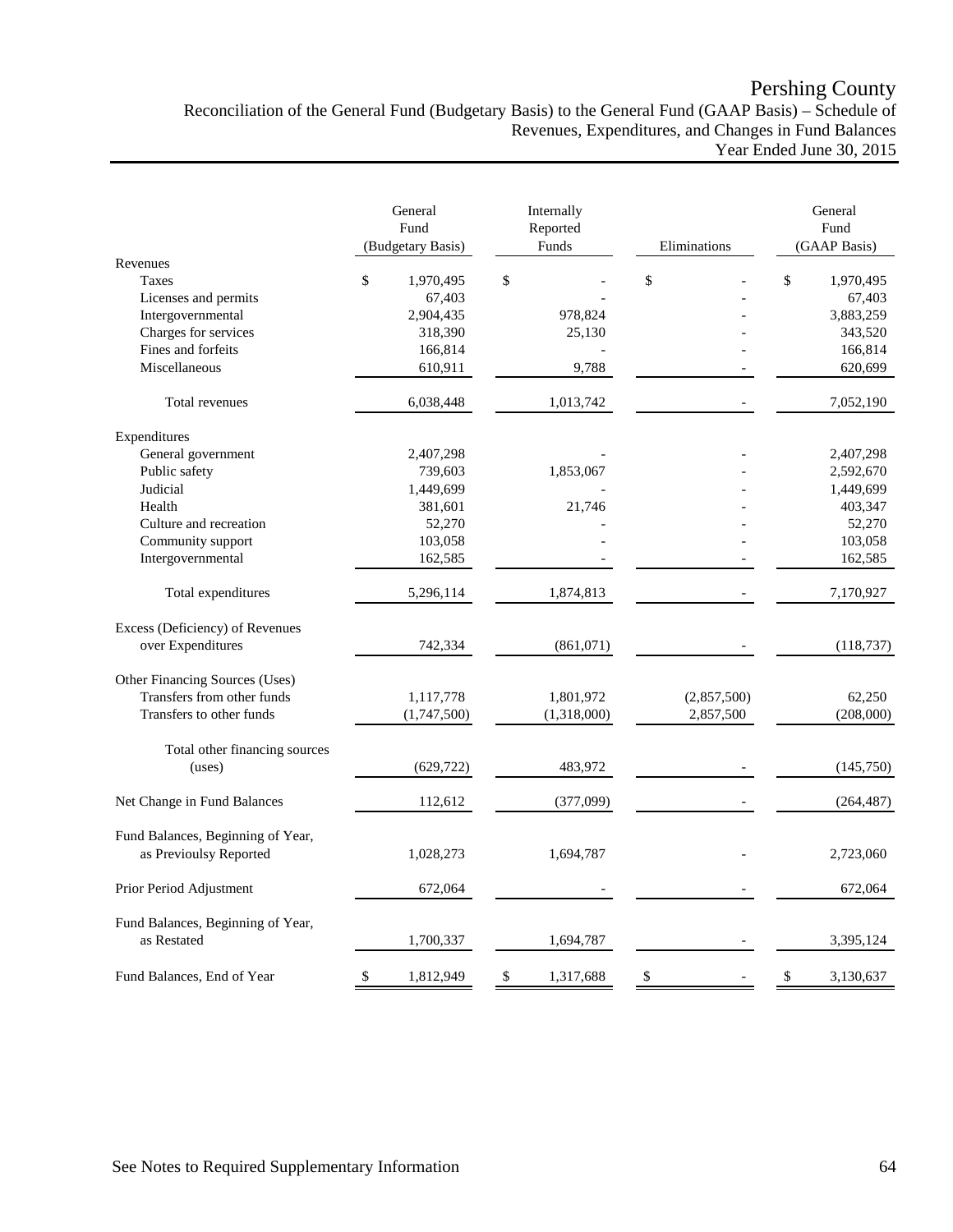Pershing County Retiree Health Benefit Program

|               | (a)       |                          | (b)             | (a/b)    |    | $(b-a)$   |  | (c)       | $(b - a) / (c)$ |         |                 |
|---------------|-----------|--------------------------|-----------------|----------|----|-----------|--|-----------|-----------------|---------|-----------------|
|               |           |                          |                 |          |    | Unfunded  |  |           |                 |         |                 |
|               |           |                          |                 |          |    | Actuarial |  |           |                 |         |                 |
| Actuarial     | Actuarial |                          | Actuarial       |          |    | Accrued   |  |           | UAAL as a       |         |                 |
| Valuation     | Value of  |                          | Accrued         | Funded   |    | Liability |  | Covered   |                 |         | Percent of      |
| Date          | Assets    |                          | Liability (AAL) | Ratio    |    | (UAAL)    |  |           |                 | Payroll | Covered Payroll |
| June 30, 2010 | \$        | $\overline{\phantom{0}}$ | \$<br>368,626   | $0.00\%$ | \$ | 368,626   |  | 3.248.648 | 11.35%          |         |                 |
| June 30, 2013 |           | $\overline{\phantom{0}}$ | 483,396         | $0.00\%$ |    | 483.396   |  | 3,730,990 | 12.96%          |         |                 |

Pershing County - State of Nevada Public Employee Benefit Plan (PEBP)

|               | (a)                            |   | (b)             | (a/b)  | $(b-a)$         | (c)     | $(b - a) / (c)$        |
|---------------|--------------------------------|---|-----------------|--------|-----------------|---------|------------------------|
|               |                                |   |                 |        | Unfunded        |         |                        |
|               |                                |   |                 |        | Actuarial       |         |                        |
| Actuarial     | Actuarial                      |   | Actuarial       |        | Accrued         |         | UAAL as a              |
| Valuation     | Value of                       |   | Accrued         | Funded | Liability       | Covered | Percent of             |
| Date          | Assets                         |   | Liability (AAL) | Ratio  | (UAAL)          | Pavroll | <b>Covered Payroll</b> |
| June 30, 2010 | \$<br>$\overline{\phantom{a}}$ | S | 2,688,265       | 0.00%  | \$<br>2,688,265 | N/A     | N/A                    |
| June 30, 2013 |                                |   | 1,326,806       | 0.00%  | 1,326,806       | N/A     | N/A                    |
|               | $\overline{\phantom{0}}$       |   |                 |        |                 |         |                        |

Note: PEBP is a closed plan as of September, 2008.

Pershing County adopted GASB 45, *Accounting and Financial Reporting for Postemployment Benefits Other than Pensions,*  for the year ended June 30, 2010. Schedule of Funding Progress information is not available prior to that time.

The primary reasons for the decrease in the Actuarial Accrued Liability (AAL) of the Pershing County - State of Nevada Public Employee Benefit Plan (PEBP) are:

- (a) a net decrease in the required County subsidy for PEBP retirees,
- (b) updates in members receiving a subsidy; a net decrease,
- (c) an update in the mortality assumption (longer life expectancies).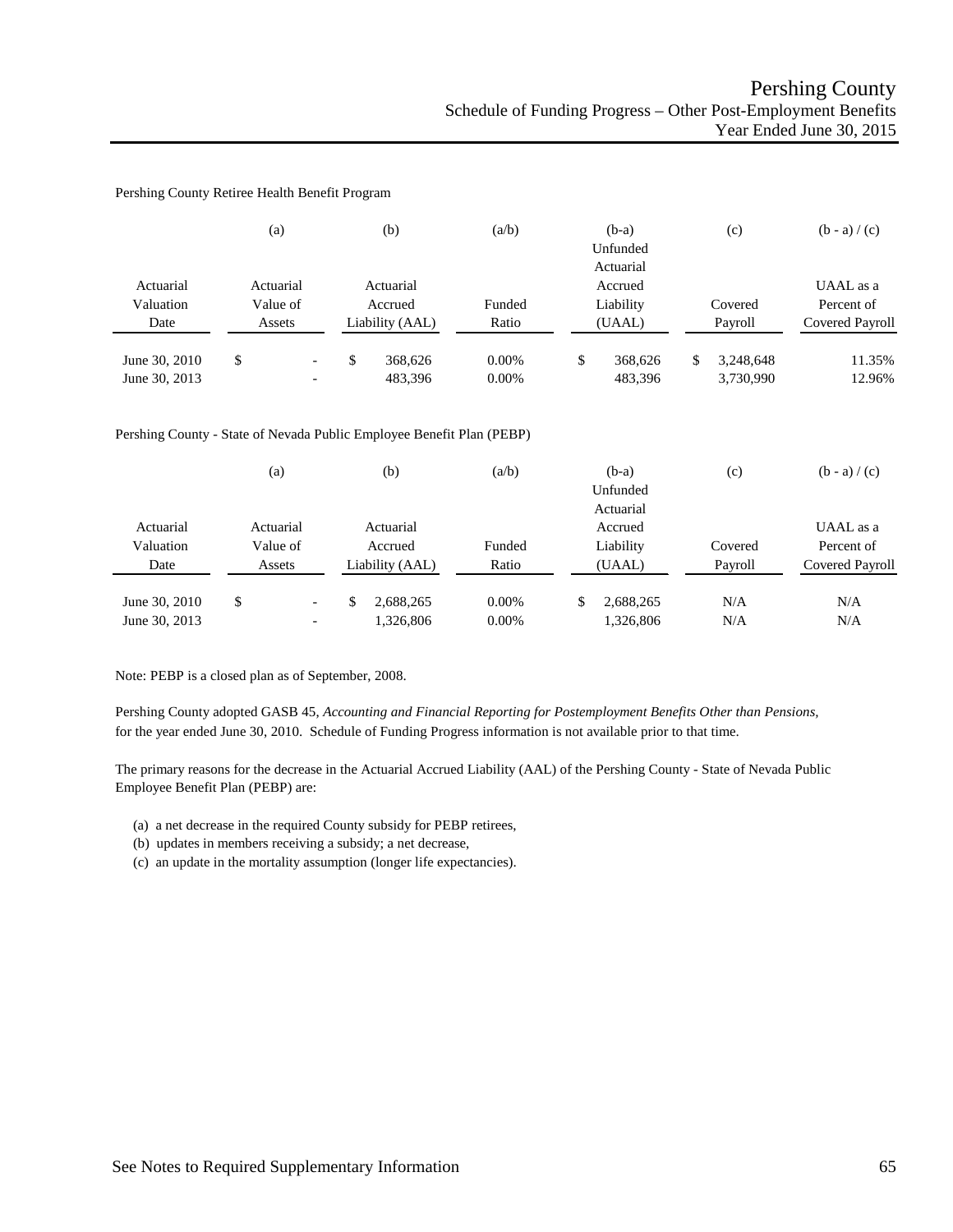|                                                                                                              |     | 2014      |
|--------------------------------------------------------------------------------------------------------------|-----|-----------|
| County's proportion of the net pension liability                                                             |     | 0.07099%  |
| County's proportionate share of the net pension liability                                                    | \$. | 7,397,702 |
| County's covered-employee payroll                                                                            | S   | 3,551,814 |
| County's proportionate share of the net pension liability as a percentage of its<br>covered-employee payroll |     | 208.28%   |
| Plan fiduciary net position as a percentage of the total pension liability                                   |     | 76.31%    |

Pershing County adopted GASB 68, *Accounting and Financial Reporting for Pensions*, for the year ended June 30, 2015. Schedule of the County's Proportionate Share of the Net Pension Liability information is not available prior to that time.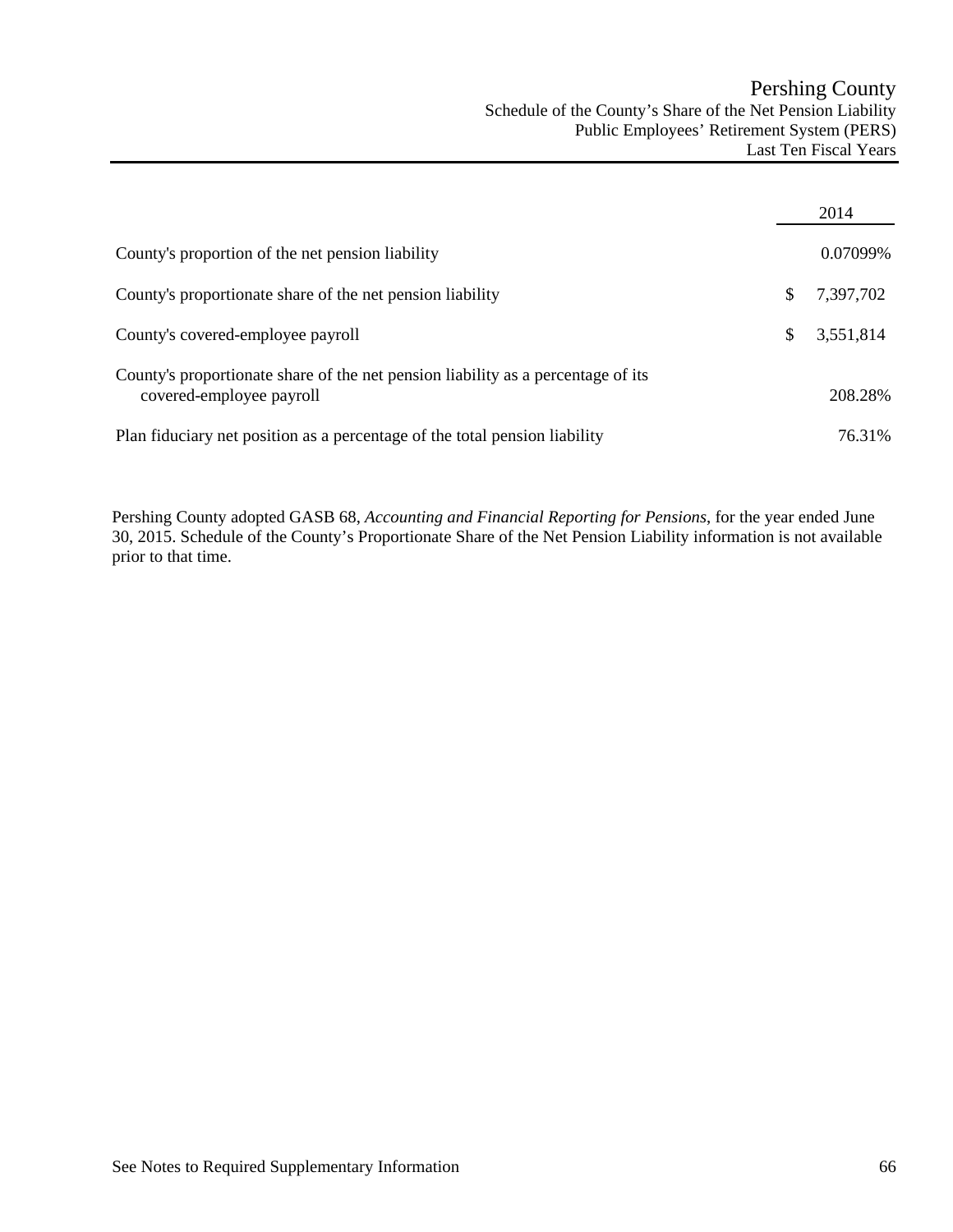|                                                                    |     | 2015       |
|--------------------------------------------------------------------|-----|------------|
| Statutorily required contribution                                  | \$  | 945,121    |
| Contributions in relation to the statutorily required contribution |     | (945, 121) |
| Contribution deficiency (excess)                                   |     |            |
| County's covered-employee payroll                                  | \$. | 3,571,931  |
| Contributions as a percentage of covered-employee payroll          |     | 26.46%     |

Pershing County adopted GASB 68, *Accounting and Financial Reporting for Pensions*, for the year ended June 30, 2015. Schedule of the County Contribution information is not available prior to that time.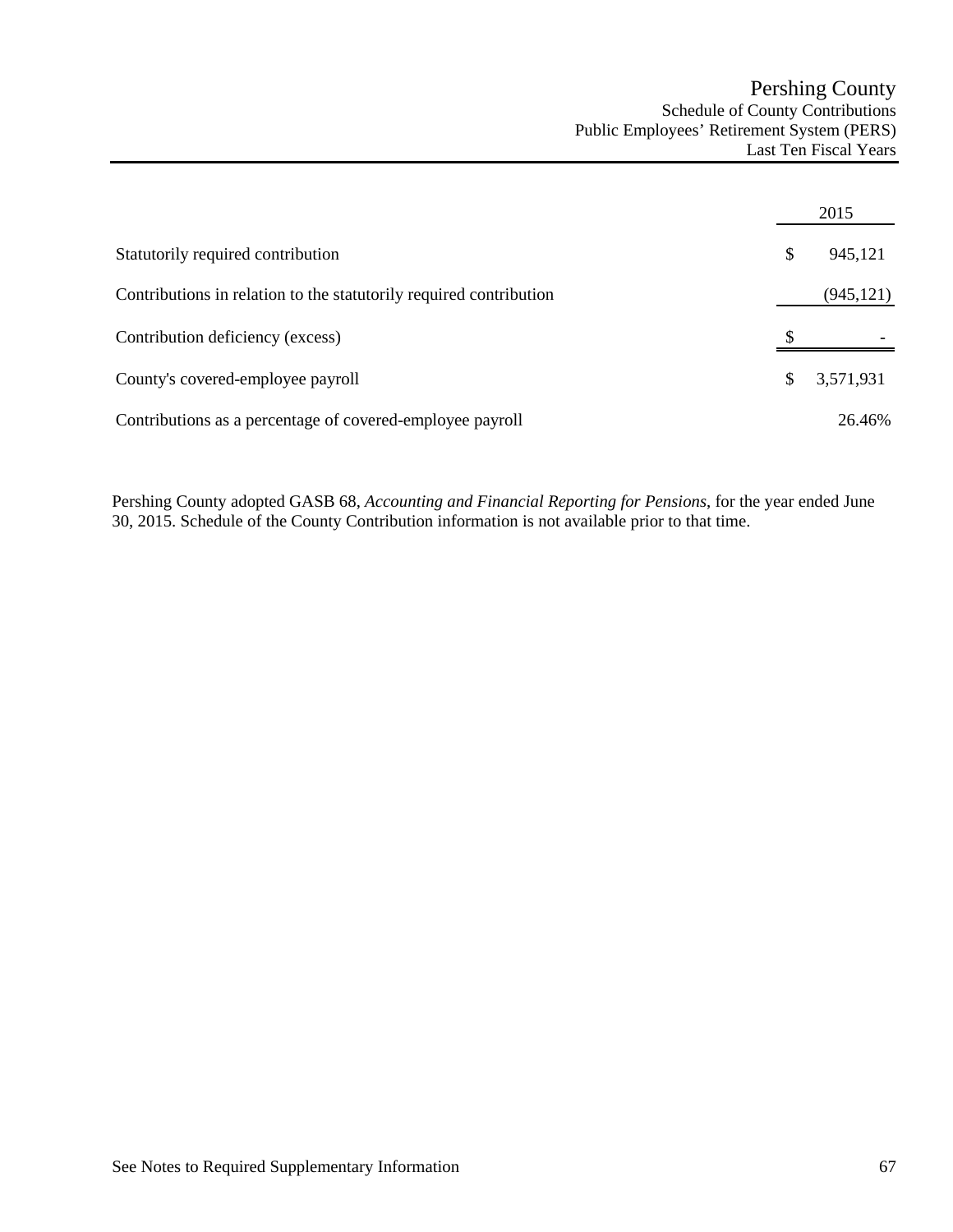#### **Note 1 - Internally Reported (Budgetary Basis) Funds**

The accompanying Reconciliation of the General Fund (Budgetary Basis) to the General Fund (GAAP Basis) presents balances combined for external reporting purposes.

Budget to actual comparisons are presented for all funds of the County, except for Agency Funds, as required by Nevada Revised Statutes. Such budget comparisons are required to be presented using the budget as adopted, and approved by the State of Nevada Department of Taxation. However, guidance provided by Governmental Accounting Standards Board Statement No. 54, Fund Balance Reporting and Governmental Fund Type Definitions, specify that three of these internally reported funds of Pershing County, not meeting the definition of special revenue funds, do not qualify to be separately presented for external reporting purposes.

These internally reported funds of Pershing County (In Lieu of Taxes Fund, Law Enforcement Fund, and Cemetery Fund) are combined with the General Fund for external reporting purposes.

#### **Note 2 - Deficit Fund Balance**

The internally reported fund of Pershing County, the Law Enforcement Fund, reported a deficit fund balance at June 30, 2015 in the amount of \$4,751.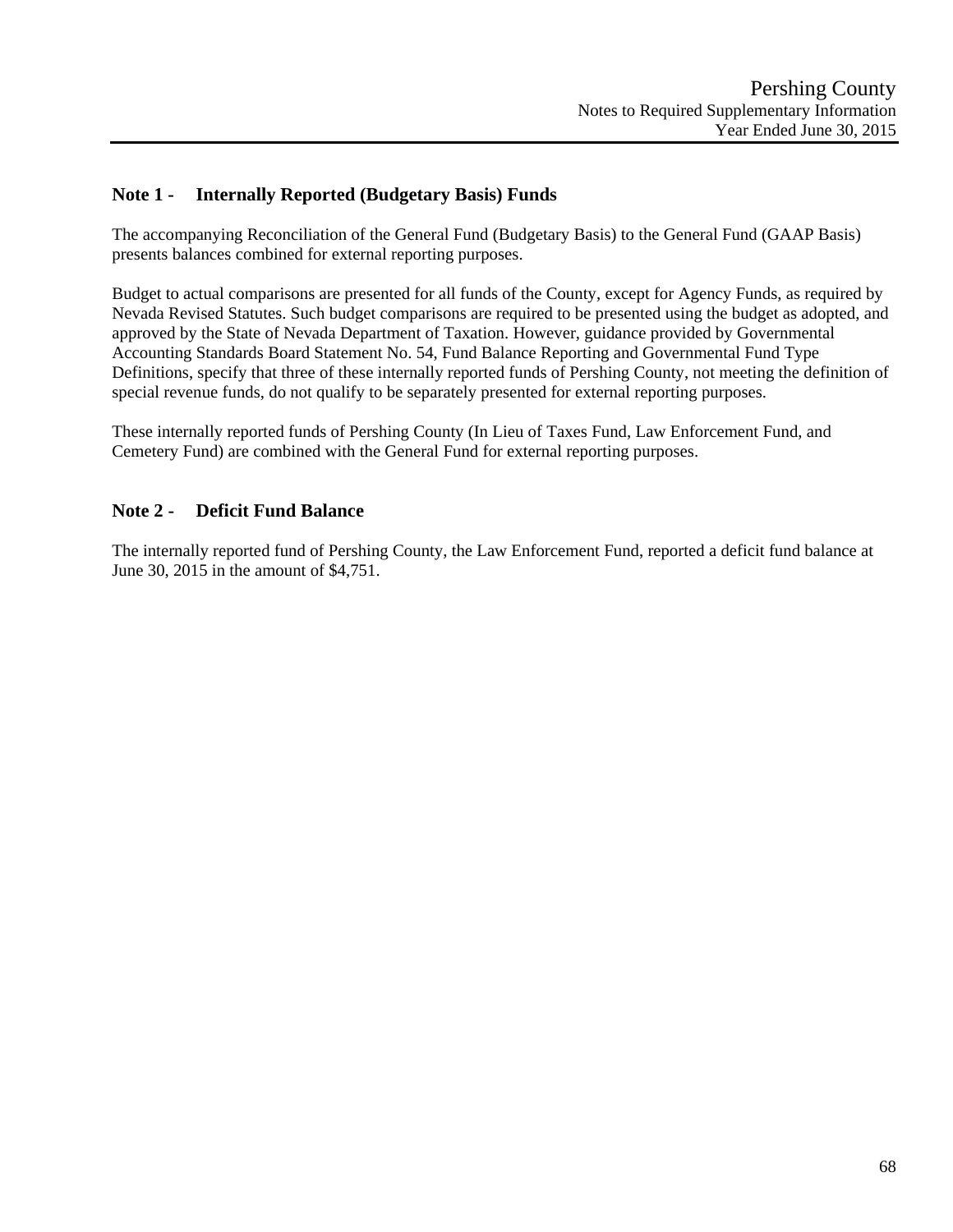Reconciliation of the General Fund (Budgetary Basis) to the General Fund (GAAP Basis) – Balance Sheet June 30, 2015

|                                                       |    | General<br>Fund<br>(Budgetary Basis) | Internally<br>Reported<br>Funds | Eliminations |    | General<br>Fund<br>(GAAP Basis) |
|-------------------------------------------------------|----|--------------------------------------|---------------------------------|--------------|----|---------------------------------|
| Assets                                                |    |                                      |                                 |              |    |                                 |
| Cash on deposit and invested                          | \$ | 1,485,853                            | \$<br>1,408,986                 | \$           | \$ | 2,894,839                       |
| Interest receivable                                   |    | 24,453                               |                                 |              |    | 24,453                          |
| Accounts receivable                                   |    | 203,755                              | 1,934                           |              |    | 205,689                         |
| Taxes receivable                                      |    | 48,554                               |                                 |              |    | 48,554                          |
| Due from other funds                                  |    | 904                                  |                                 |              |    | 904                             |
| Due from other governments                            |    | 757,902                              |                                 |              |    | 757,902                         |
| Inventory                                             |    | 16,557                               |                                 |              |    | 16,557                          |
| Prepaid items                                         |    | 24,050                               | 12,828                          |              |    | 36,878                          |
| <b>Total</b> assets                                   |    | 2,562,028                            | \$<br>1,423,748                 | \$           | \$ | 3,985,776                       |
| Liabilities                                           |    |                                      |                                 |              |    |                                 |
| Accounts payable                                      | \$ | 342,797                              | \$<br>56,430                    | \$           | \$ | 399,227                         |
| Accrued payroll                                       |    | 87,970                               | 49,630                          |              |    | 137,600                         |
| Unearned revenue                                      |    | 85,970                               |                                 |              |    | 85,970                          |
| Refundable deposits                                   |    | 183,788                              |                                 |              |    | 183,788                         |
| <b>Total liabilities</b>                              |    | 700,525                              | 106,060                         |              |    | 806,585                         |
| Deferred Inflows of Resources<br>Unavailable revenue, |    |                                      |                                 |              |    |                                 |
| delinquent property taxes                             |    | 48,554                               |                                 |              |    | 48,554                          |
| <b>Fund Balances</b>                                  |    |                                      |                                 |              |    |                                 |
| Nonspendable                                          |    | 40,607                               | 12,828                          |              |    | 53,435                          |
| Restricted                                            |    | 674,517                              |                                 |              |    | 674,517                         |
| Assigned                                              |    | 241,680                              | 1,003,688                       |              |    | 1,245,368                       |
| Unassigned                                            |    | 856,145                              | 301,172                         |              |    | 1,157,317                       |
| <b>Total fund balances</b>                            |    | 1,812,949                            | 1,317,688                       |              |    | 3,130,637                       |
| Total liabilities, deferred inflows of                |    |                                      |                                 |              |    |                                 |
| resources, and fund balances                          | P. | 2,562,028                            | \$<br>1,423,748                 | \$           | \$ | 3,985,776                       |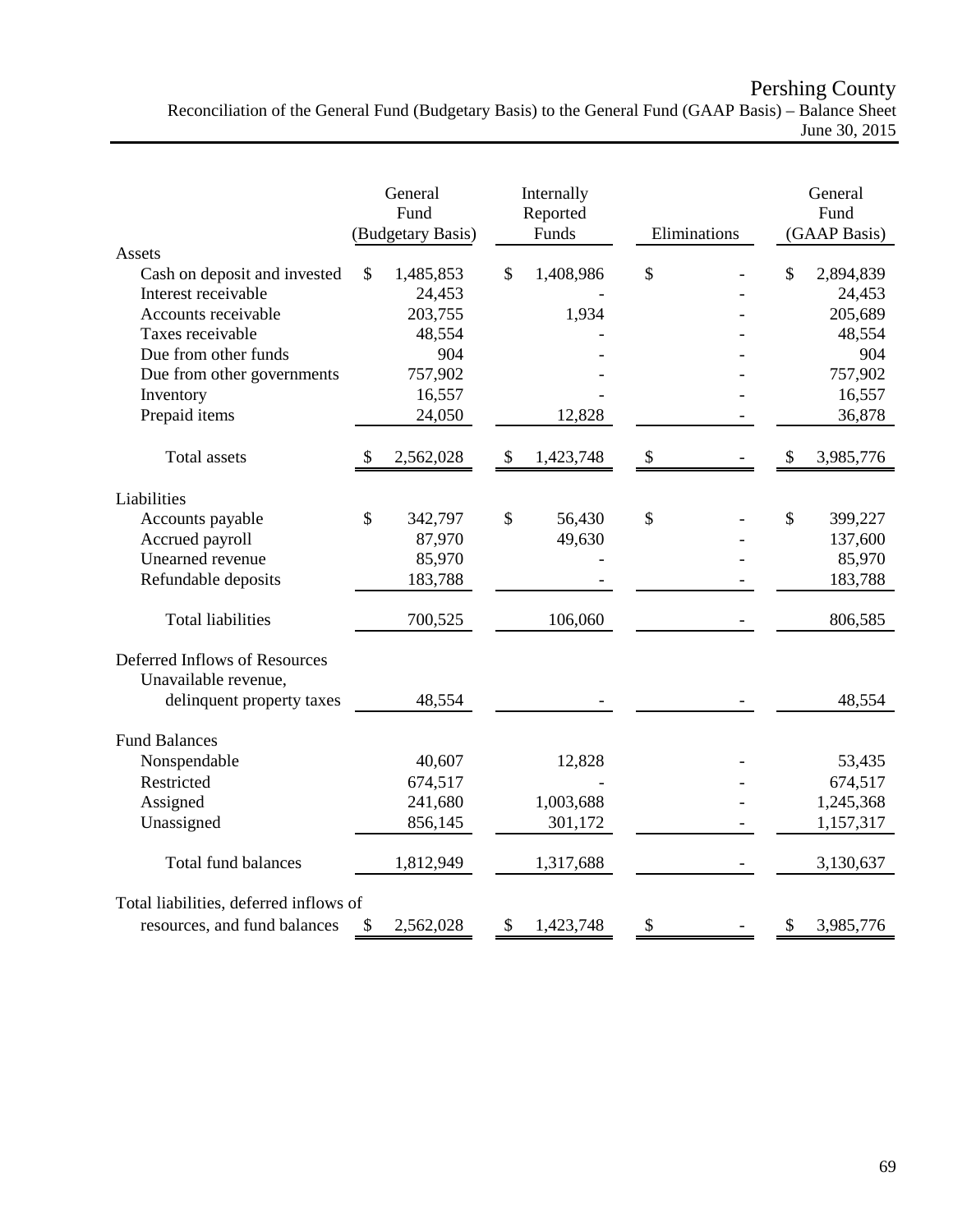Pershing County Combining Balance Sheet – Nonmajor Governmental Funds June 30, 2015

|                                                |               | Special<br>Revenue<br>Funds |              | Capital<br>Projects<br>Funds | Total           |
|------------------------------------------------|---------------|-----------------------------|--------------|------------------------------|-----------------|
| Assets                                         |               |                             |              |                              |                 |
| Cash on deposit and invested                   | $\mathcal{S}$ | 1,023,665                   | \$           | 1,223,104                    | \$<br>2,246,769 |
| Accounts receivable                            |               | 21,459                      |              | 979                          | 22,438          |
| Room taxes receivable                          |               | 15,131                      |              |                              | 15,131          |
| Taxes receivable                               |               | 16,236                      |              | 2,491                        | 18,727          |
| Assessments receivable                         |               | 1,381                       |              |                              | 1,381           |
| Due from other governments                     |               | 94,696                      |              | 44,621                       | 139,317         |
| Prepaid items                                  |               | 5,994                       |              | 15,000                       | 20,994          |
| <b>Total</b> assets                            | <sup>2</sup>  | 1,178,562                   | $\mathbb{S}$ | 1,286,195                    | \$<br>2,464,757 |
| Liabilities                                    |               |                             |              |                              |                 |
| Accounts payable                               | $\mathcal{S}$ | 83,213                      | \$           | 34,103                       | \$<br>117,316   |
| Accrued payroll                                |               | 26,883                      |              |                              | 26,883          |
| Unearned revenue                               |               | 1,985                       |              |                              | 1,985           |
| Due to other governments                       |               | 3,759                       |              | 5,067                        | 8,826           |
| <b>Total liabilities</b>                       |               | 115,840                     |              | 39,170                       | 155,010         |
| Defered Inflows of Resources                   |               |                             |              |                              |                 |
| Unavailable revenue, other revenue             |               | 1,381                       |              |                              | 1,381           |
| Unavailable revenue, delinquent property taxes |               | 16,236                      |              | 2,491                        | 18,727          |
| Total deferred inflows of resources            |               | 17,617                      |              | 2,491                        | 20,108          |
| <b>Fund Balances</b>                           |               |                             |              |                              |                 |
| Nonspendable                                   |               | 5,994                       |              | 15,000                       | 20,994          |
| Restricted                                     |               | 690,884                     |              | 1,229,534                    | 1,920,418       |
| Committed                                      |               | 279,173                     |              |                              | 279,173         |
| Assigned                                       |               | 69,054                      |              |                              | 69,054          |
| <b>Total fund balances</b>                     |               | 1,045,105                   |              | 1,244,534                    | 2,289,639       |
| Total liabilities, deferred inflows of         |               |                             |              |                              |                 |
| resources, and fund balances                   | \$            | 1,178,562                   | \$           | 1,286,195                    | \$<br>2,464,757 |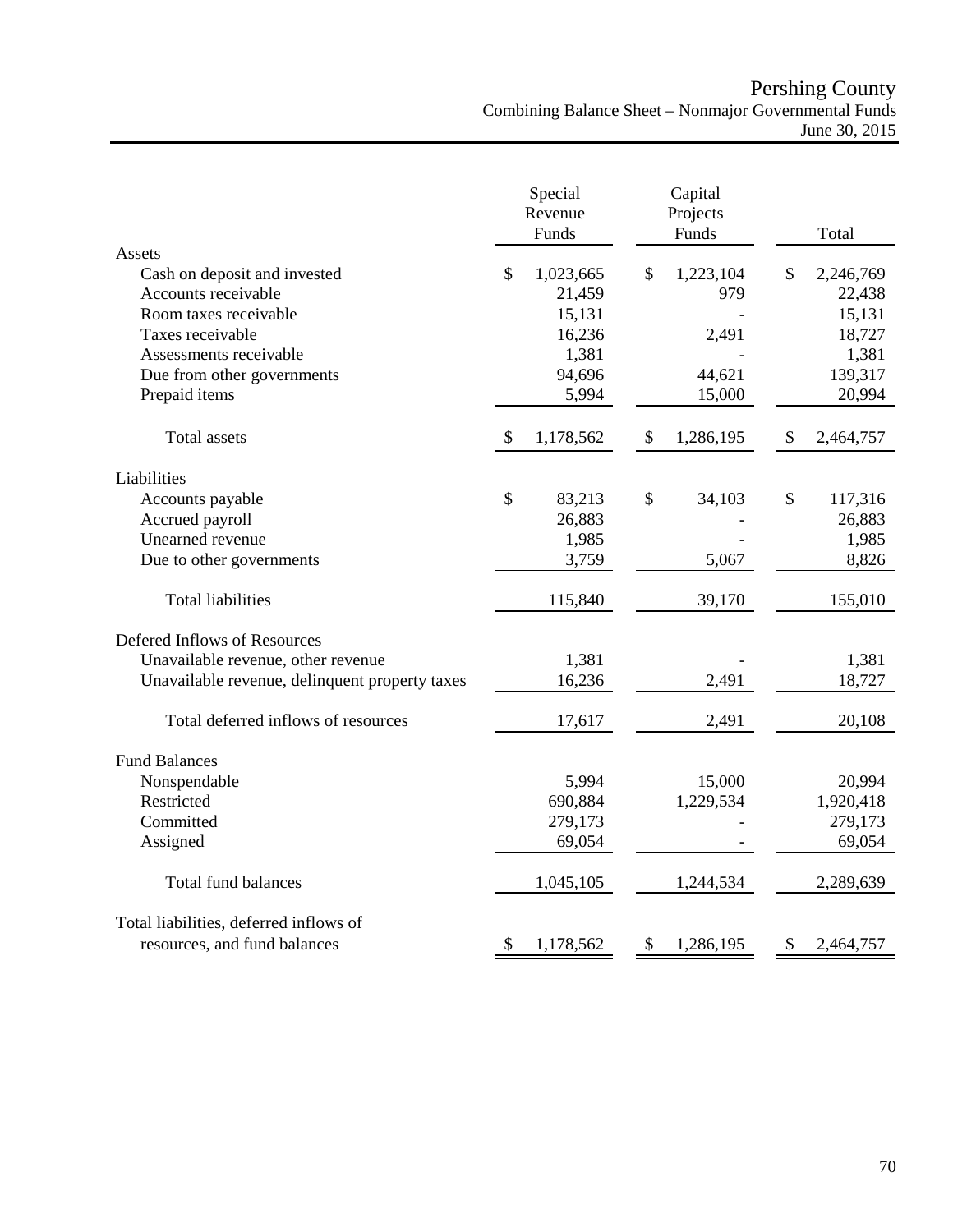|                                      |                           | Special<br>Revenue<br>Funds | Capital<br>Projects<br>Funds | Total |           |
|--------------------------------------|---------------------------|-----------------------------|------------------------------|-------|-----------|
| Revenues                             |                           |                             |                              |       |           |
| Taxes                                | \$                        | 762,385                     | \$<br>98,695                 | \$    | 861,080   |
| Licenses and permits                 |                           | 35                          |                              |       | 35        |
| Intergovernmental                    |                           | 180,172                     | 200,998                      |       | 381,170   |
| Charges for services                 |                           | 21,886                      |                              |       | 21,886    |
| Fines and forfeits                   |                           | 65,219                      |                              |       | 65,219    |
| Miscellaneous                        |                           | 98,119                      | 289                          |       | 98,408    |
| Total revenues                       |                           | 1,127,816                   | 299,982                      |       | 1,427,798 |
| Expenditures                         |                           |                             |                              |       |           |
| Current                              |                           |                             |                              |       |           |
| General government                   |                           | 87,035                      | 9,587                        |       | 96,622    |
| Public safety                        |                           | 23,897                      |                              |       | 23,897    |
| Judicial                             |                           | 78,050                      |                              |       | 78,050    |
| Welfare                              |                           | 273,400                     |                              |       | 273,400   |
| Culture and recreation               |                           | 512,573                     |                              |       | 512,573   |
| Community support                    |                           | 284,461                     |                              |       | 284,461   |
| Capital outlay                       |                           |                             | 239,501                      |       | 239,501   |
| Total expenditures                   |                           | 1,259,416                   | 249,088                      |       | 1,508,504 |
| Excess (Deficiency) of Revenues      |                           |                             |                              |       |           |
| over Expenditures                    |                           | (131,600)                   | 50,894                       |       | (80,706)  |
| Other Financing Sources (Uses)       |                           |                             |                              |       |           |
| Transfers from other funds           |                           | 208,783                     |                              |       | 208,783   |
| Transfers to other funds             |                           |                             | (63,033)                     |       | (63,033)  |
| Total other financing sources (uses) |                           | 208,783                     | (63,033)                     |       | 145,750   |
| Net Change in Fund Balances          |                           | 77,183                      | (12, 139)                    |       | 65,044    |
| Fund Balances, Beginning of Year     |                           | 967,922                     | 1,256,673                    |       | 2,224,595 |
| Fund Balances, End of Year           | $\boldsymbol{\mathsf{S}}$ | 1,045,105                   | \$<br>1,244,534              | \$    | 2,289,639 |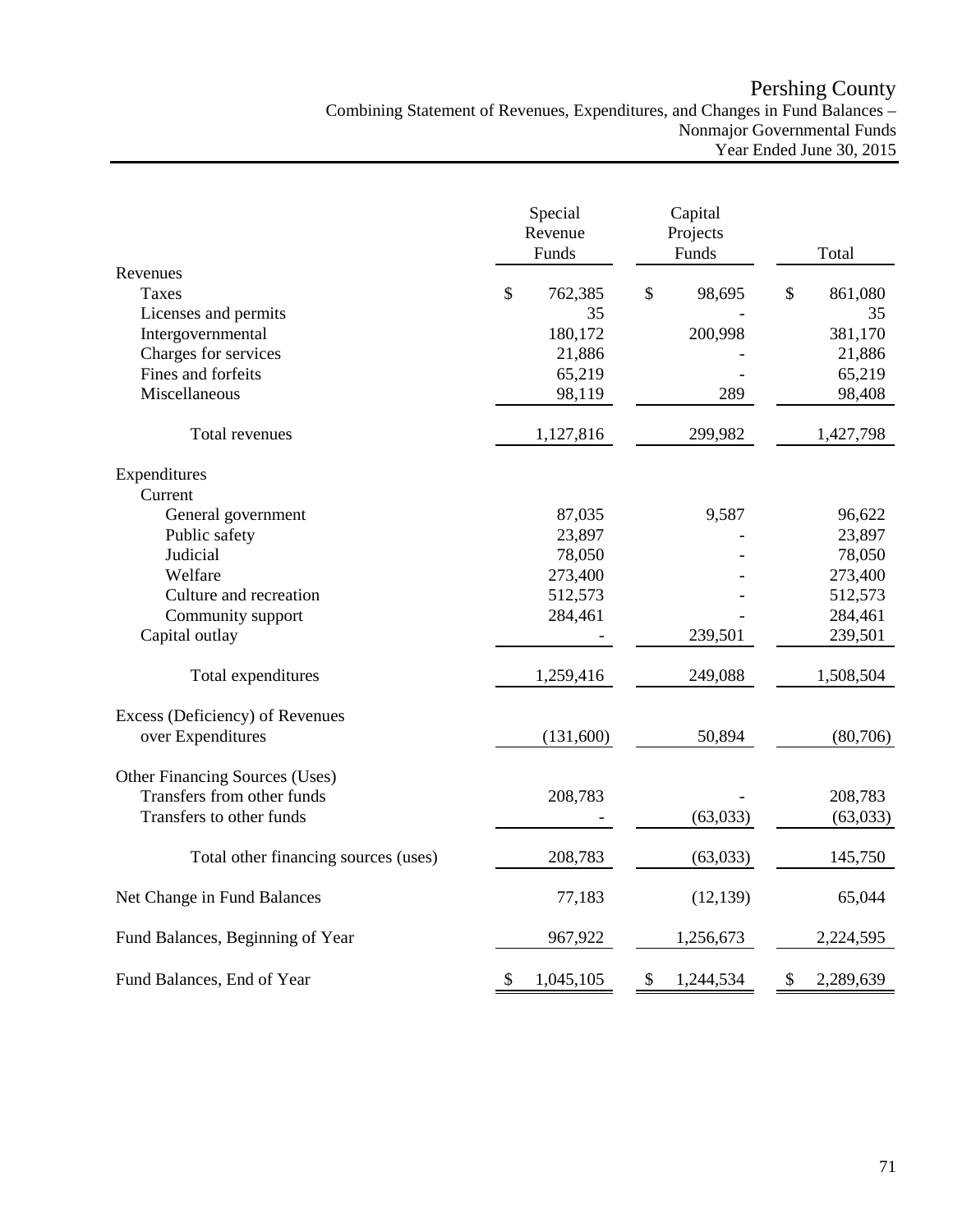|                                                     |                         | General<br>Indigent<br>Fund |        | Medical<br>Indigent<br>Fund | Medical<br>Indigent 2<br>Fund |                 |  |
|-----------------------------------------------------|-------------------------|-----------------------------|--------|-----------------------------|-------------------------------|-----------------|--|
| Assets                                              |                         |                             |        |                             |                               |                 |  |
| Cash on deposit and invested<br>Accounts receivable | \$                      | 15,683<br>117               | \$     | 83,976<br>1,333             | \$                            | 81,352<br>1,237 |  |
| Room taxes receivable                               |                         |                             |        |                             |                               |                 |  |
| Taxes receivable                                    |                         | 297                         |        | 3,261                       |                               | 2,985           |  |
| Assessments receivable                              |                         |                             |        |                             |                               |                 |  |
| Due from other governments                          |                         | 1,575                       |        | 17,292                      |                               | 15,824          |  |
| Prepaid items                                       |                         |                             |        |                             |                               |                 |  |
| Total assets                                        | $\sqrt[6]{\frac{1}{2}}$ | 17,672                      | $\$\,$ | 105,862                     | $\boldsymbol{\mathsf{S}}$     | 101,398         |  |
| Liabilities                                         |                         |                             |        |                             |                               |                 |  |
| Accounts payable                                    | \$                      | 297                         | \$     | 17,265                      | \$                            | 20,061          |  |
| Accrued payroll                                     |                         |                             |        |                             |                               |                 |  |
| Unearned revenue                                    |                         |                             |        |                             |                               |                 |  |
| Due to other governments                            |                         |                             |        | 565                         |                               | 2,291           |  |
| <b>Total liabilities</b>                            |                         | 297                         |        | 17,830                      |                               | 22,352          |  |
| Deferred Inflows of Resources                       |                         |                             |        |                             |                               |                 |  |
| Unavailable revenue, other revenue                  |                         |                             |        |                             |                               |                 |  |
| Unavailable revenue, delinquent property taxes      |                         | 297                         |        | 3,261                       |                               | 2,985           |  |
| Total deferred inflows of resources                 |                         | 297                         |        | 3,261                       |                               | 2,985           |  |
| <b>Fund Balances</b>                                |                         |                             |        |                             |                               |                 |  |
| Nonspendable                                        |                         |                             |        |                             |                               |                 |  |
| Restricted                                          |                         | 17,078                      |        | 84,771                      |                               | 76,061          |  |
| Committed                                           |                         |                             |        |                             |                               |                 |  |
| Assigned                                            |                         |                             |        |                             |                               |                 |  |
| Total fund balances                                 |                         | 17,078                      |        | 84,771                      |                               | 76,061          |  |
| Total liabilities, deferred inflows of              |                         |                             |        |                             |                               |                 |  |
| resources, and fund balances                        | \$                      | 17,672                      | \$     | 105,862                     | \$                            | 101,398         |  |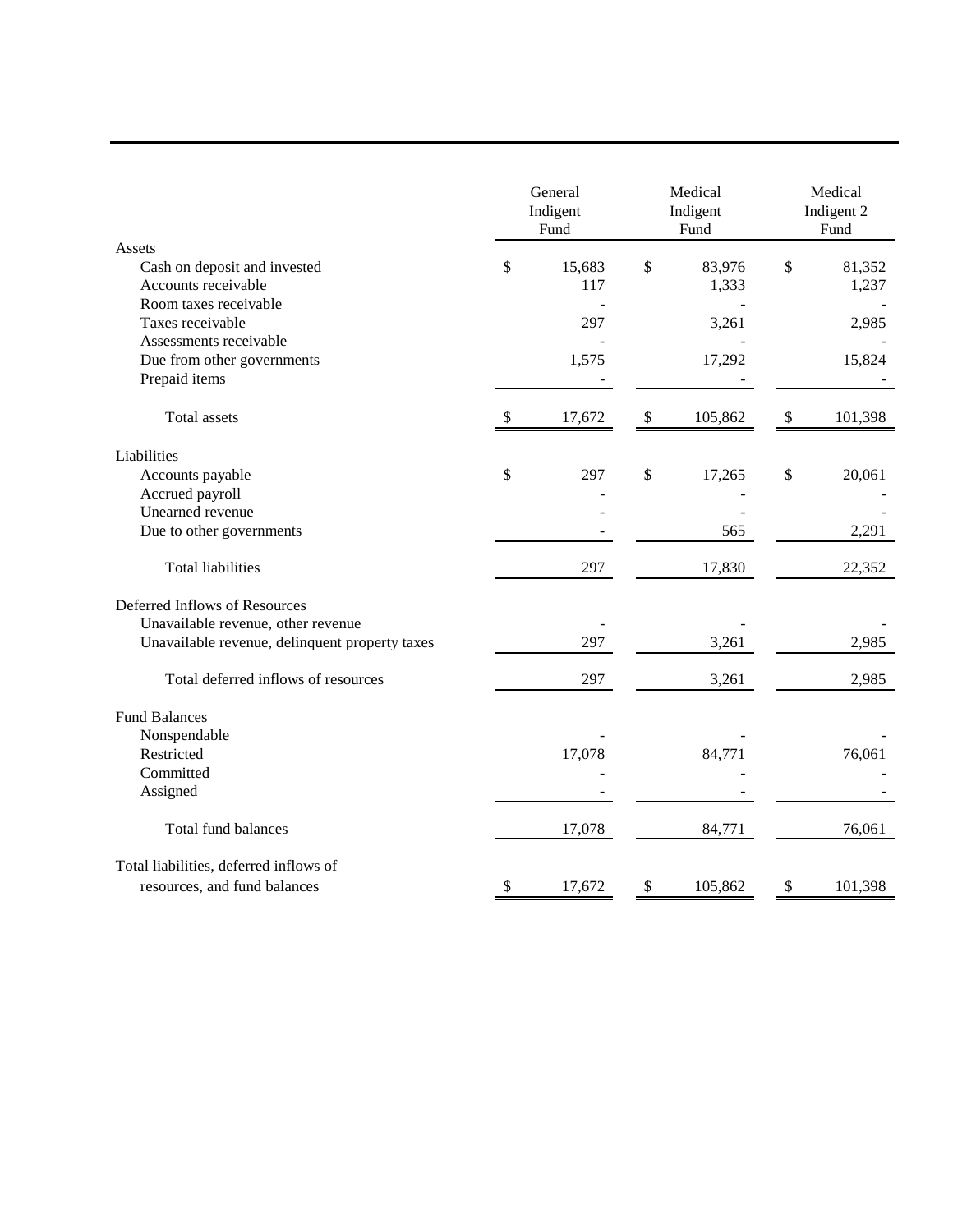Pershing County Combining Balance Sheet – Nonmajor Special Revenue Funds June 30, 2015

|                           | Library<br>Fund           |                           | Agricultural<br>Extension<br>Fund |                           | Senior<br>Citizens<br>Fund |               | J.P.<br>Admin Fee<br>Fund |               | 911<br>Surcharge Fee<br>Fund |
|---------------------------|---------------------------|---------------------------|-----------------------------------|---------------------------|----------------------------|---------------|---------------------------|---------------|------------------------------|
| \$                        | 57,096<br>2,734           | \$                        | 85,231<br>1,238                   | \$                        | 77,640<br>245              | \$            | 69,706<br>2,986           | $\$$          | 16,625                       |
|                           | 6,779                     |                           | 1,842                             |                           |                            |               |                           |               |                              |
|                           | 40,872<br>2,250           |                           | 9,773<br>643                      |                           | 3,693<br>2,390             |               |                           |               |                              |
| $\boldsymbol{\mathsf{S}}$ | 109,731                   | $\boldsymbol{\mathsf{S}}$ | 98,727                            | $\boldsymbol{\mathsf{S}}$ | 83,968                     | $\frac{1}{2}$ | 72,692                    | $\mathcal{S}$ | 16,625                       |
| $\$$                      | 5,297<br>11,432           | \$                        | 4,364<br>1,635<br>1,985           | \$                        | 6,970<br>5,554             | \$            |                           | \$            | 1,838                        |
|                           | 16,729                    |                           | 7,984                             |                           | 12,524                     |               |                           |               | 1,838                        |
|                           | 6,779                     |                           | 1,842                             |                           |                            |               |                           |               |                              |
|                           | 6,779                     |                           | 1,842                             |                           |                            |               |                           |               |                              |
|                           | 2,250<br>83,973<br>86,223 |                           | 643<br>88,258<br>88,901           |                           | 2,390<br>69,054<br>71,444  |               | 72,692<br>72,692          |               | 14,787<br>14,787             |
|                           |                           |                           |                                   |                           |                            |               |                           |               |                              |
| \$                        | 109,731                   | \$                        | 98,727                            | \$                        | 83,968                     | \$            | 72,692                    | \$            | 16,625                       |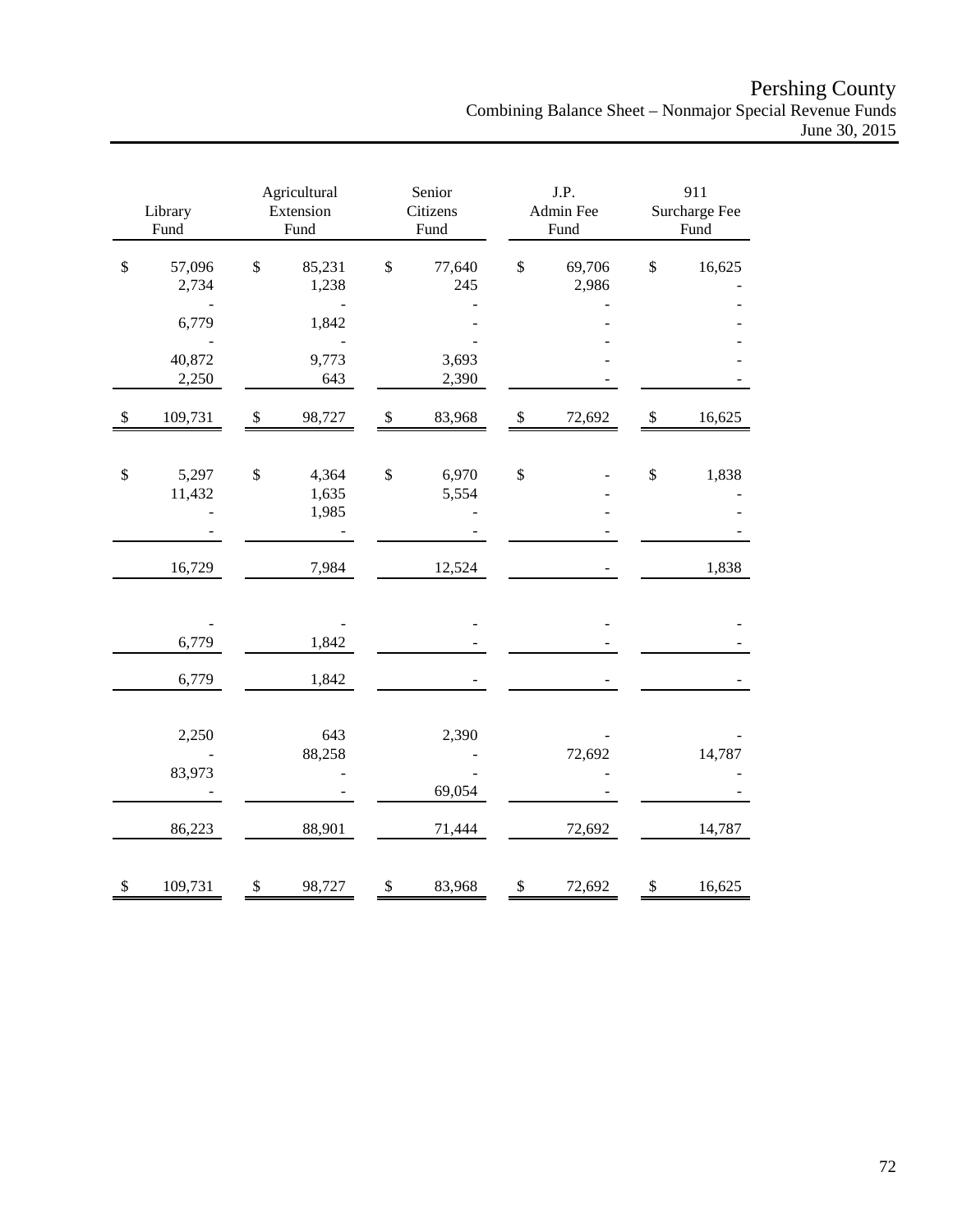|                                                |                           | Forensic<br>Services<br>Fund | Town of Imlay<br>Operating<br>Fund |                           | Drug<br>Court<br>Fund |
|------------------------------------------------|---------------------------|------------------------------|------------------------------------|---------------------------|-----------------------|
| Assets<br>Cash on deposit and invested         | $\mathcal{S}$             | 656                          | \$<br>5,936                        | $\boldsymbol{\mathsf{S}}$ | 96,567                |
| Accounts receivable                            |                           | 283                          | 77                                 |                           | 1,540                 |
| Room taxes receivable                          |                           |                              |                                    |                           |                       |
| Taxes receivable                               |                           |                              | 78                                 |                           |                       |
| Assessments receivable                         |                           |                              |                                    |                           |                       |
| Due from other governments                     |                           |                              | 404                                |                           |                       |
| Prepaid items                                  |                           |                              |                                    |                           | 711                   |
| <b>Total assets</b>                            | $\boldsymbol{\mathsf{S}}$ | 939                          | \$<br>6,495                        | $\$\,$                    | 98,818                |
| Liabilities                                    |                           |                              |                                    |                           |                       |
| Accounts payable                               | \$                        |                              | \$<br>267                          | \$                        | 7,014                 |
| Accrued payroll                                |                           |                              |                                    |                           | 1,381                 |
| Unearned revenue                               |                           |                              |                                    |                           |                       |
| Due to other governments                       |                           |                              |                                    |                           |                       |
| <b>Total liabilities</b>                       |                           |                              | 267                                |                           | 8,395                 |
| Deferred Inflows of Resources                  |                           |                              |                                    |                           |                       |
| Unavailable revenue, other revenue             |                           |                              |                                    |                           |                       |
| Unavailable revenue, delinquent property taxes |                           |                              | $78\,$                             |                           |                       |
| Total deferred inflows of resources            |                           |                              | 78                                 |                           |                       |
| <b>Fund Balances</b>                           |                           |                              |                                    |                           |                       |
| Nonspendable                                   |                           |                              |                                    |                           | 711                   |
| Restricted                                     |                           | 939                          | 6,150                              |                           | 89,712                |
| Committed                                      |                           |                              |                                    |                           |                       |
| Assigned                                       |                           |                              |                                    |                           |                       |
| Total fund balances                            |                           | 939                          | 6,150                              |                           | 90,423                |
| Total liabilities, deferred inflows of         |                           |                              |                                    |                           |                       |
| resources, and fund balances                   | \$                        | 939                          | \$<br>6,495                        | \$                        | 98,818                |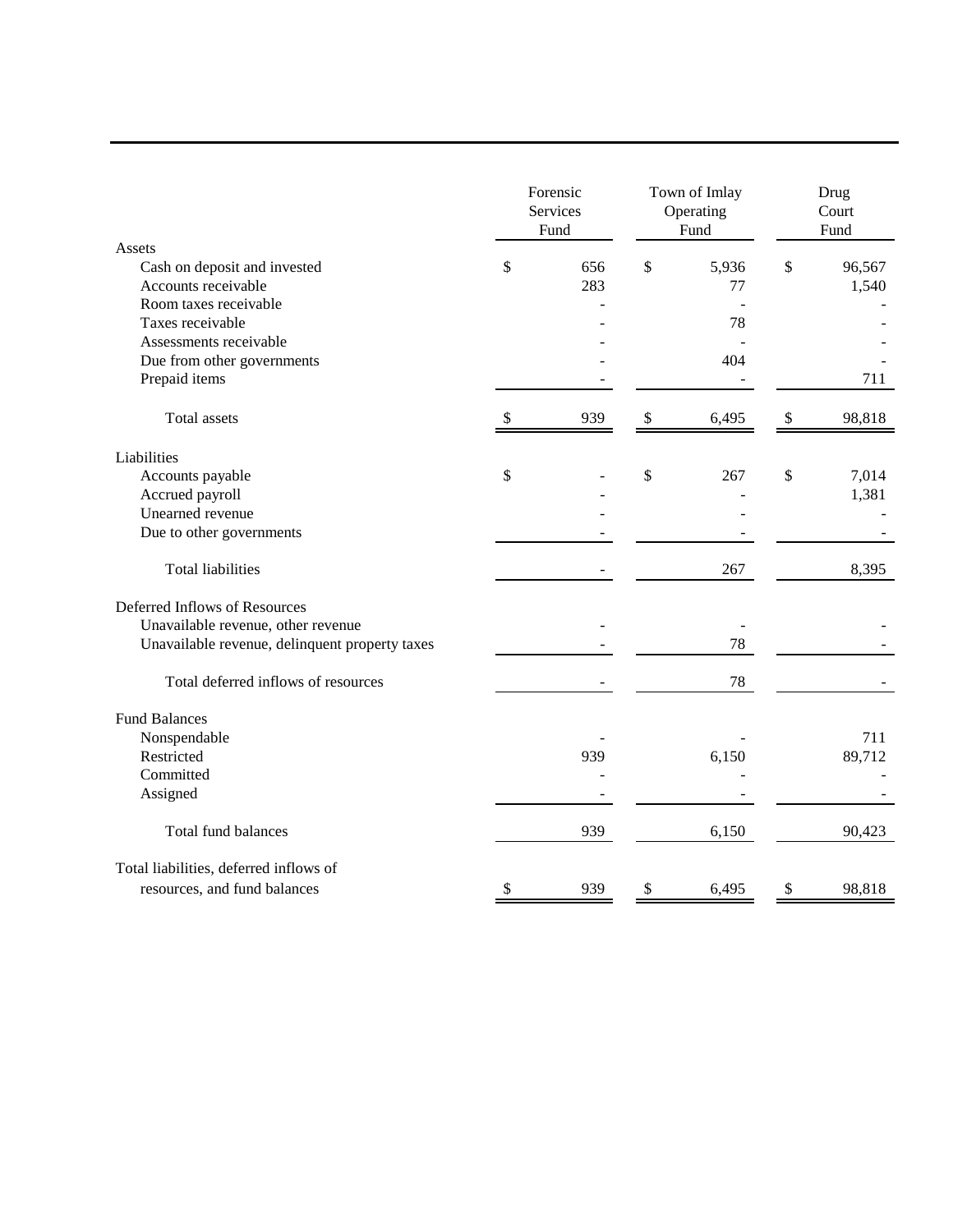|                           | Television<br>District<br>Fund |                           | Recreation<br>Fund                                   |      | Gift<br>Fund | <b>Criminal Asset</b><br>Forfeiture<br>Fund |       |      | Total                                                               |  |  |
|---------------------------|--------------------------------|---------------------------|------------------------------------------------------|------|--------------|---------------------------------------------|-------|------|---------------------------------------------------------------------|--|--|
| $\$\,$                    | 196,604<br>503<br>1,381        | $\$\,$                    | 188,924<br>9,166<br>15,131<br>994<br>$\Box$<br>5,263 | \$   | 43,148       | \$                                          | 4,521 | \$   | 1,023,665<br>21,459<br>15,131<br>16,236<br>1,381<br>94,696<br>5,994 |  |  |
| $\$$                      | 198,488                        | $\boldsymbol{\mathsf{S}}$ | 219,478                                              | $\$$ | 43,148       | \$                                          | 4,521 | \$   | 1,178,562                                                           |  |  |
| $\$$                      | 2,422                          | $\mathbb S$               | 15,500<br>6,881<br>903                               | \$   | 218          | \$                                          | 1,700 | \$   | 83,213<br>26,883<br>1,985<br>3,759                                  |  |  |
|                           | 2,422                          |                           | 23,284                                               |      | 218          |                                             | 1,700 |      | 115,840                                                             |  |  |
|                           | 1,381                          |                           | 994                                                  |      |              |                                             |       |      | 1,381<br>16,236                                                     |  |  |
|                           | 1,381                          |                           | 994                                                  |      |              |                                             |       |      | 17,617                                                              |  |  |
|                           | 194,685                        |                           | 195,200                                              |      | 42,930       |                                             | 2,821 |      | 5,994<br>690,884<br>279,173<br>69,054                               |  |  |
|                           | 194,685                        |                           | 195,200                                              |      | 42,930       |                                             | 2,821 |      | 1,045,105                                                           |  |  |
| $\boldsymbol{\mathsf{S}}$ | 198,488                        | $\boldsymbol{\mathsf{S}}$ | 219,478                                              | $\$$ | 43,148       | \$                                          | 4,521 | $\$$ | 1,178,562                                                           |  |  |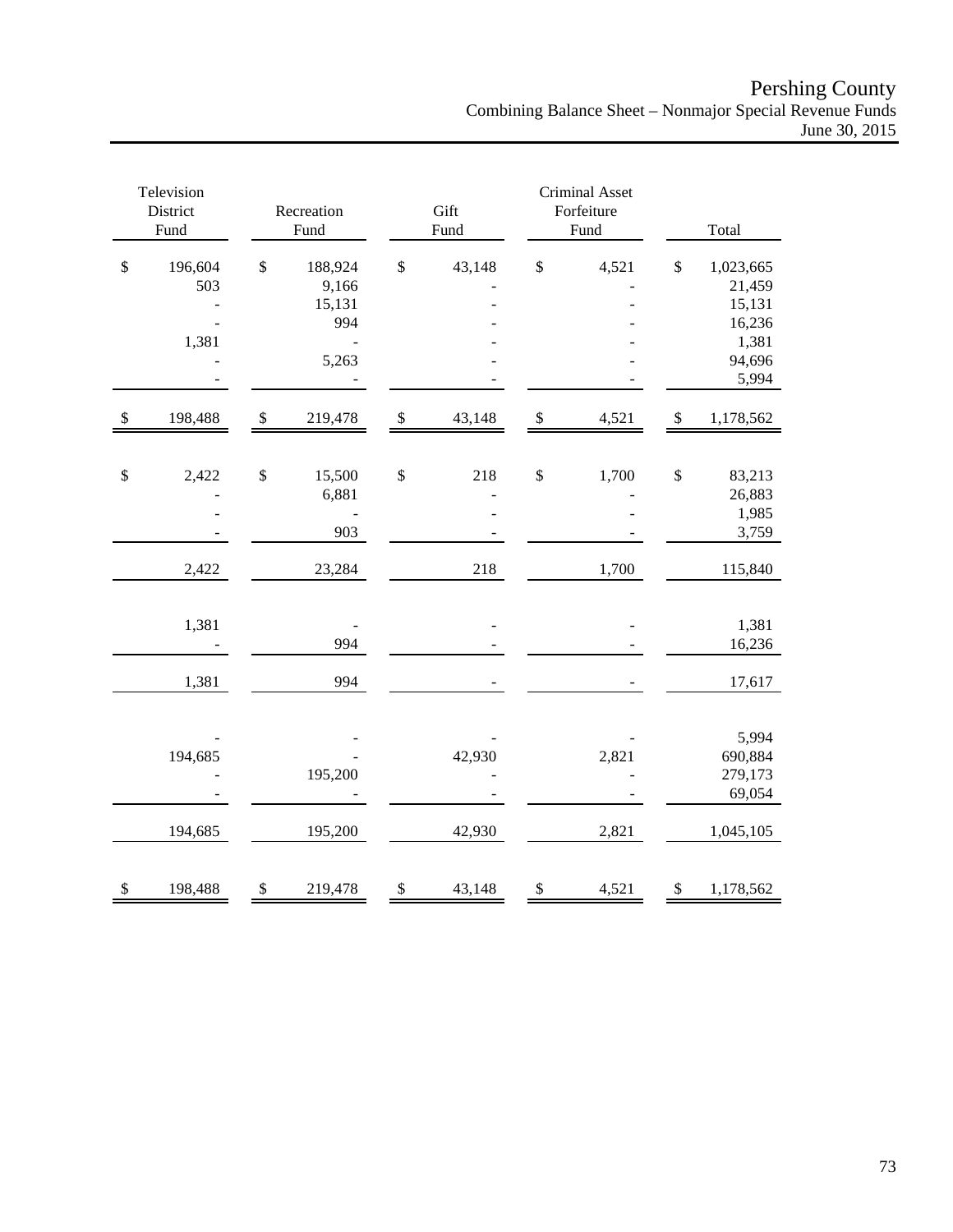|                                  | General<br>Indigent<br>Fund |              | Medical<br>Indigent<br>Fund | Medical<br>Indigent 2<br>Fund |  |
|----------------------------------|-----------------------------|--------------|-----------------------------|-------------------------------|--|
| Revenues                         |                             |              |                             |                               |  |
| Taxes                            | \$<br>12,254                | $\mathbb{S}$ | 129,391                     | \$<br>118,519                 |  |
| Licenses and permits             |                             |              |                             |                               |  |
| Intergovernmental                |                             |              |                             |                               |  |
| Charges for services             |                             |              |                             |                               |  |
| Fines and forfeits               |                             |              |                             |                               |  |
| Miscellaneous                    |                             |              |                             | 127                           |  |
| Total revenues                   | 12,254                      |              | 129,391                     | 118,646                       |  |
| Expenditures                     |                             |              |                             |                               |  |
| Current                          |                             |              |                             |                               |  |
| General government               |                             |              |                             |                               |  |
| Public safety                    |                             |              |                             |                               |  |
| Judicial                         |                             |              |                             |                               |  |
| Welfare                          | 5,061                       |              | 148,036                     | 120,303                       |  |
| Culture and recreation           |                             |              |                             |                               |  |
| Community support                |                             |              |                             |                               |  |
| Total expenditures               | 5,061                       |              | 148,036                     | 120,303                       |  |
| Excess (Deficiency) of Revenues  |                             |              |                             |                               |  |
| over Expenditures                | 7,193                       |              | (18, 645)                   | (1,657)                       |  |
| Other Financing Sources (Uses)   |                             |              |                             |                               |  |
| Transfers from other funds       |                             |              |                             |                               |  |
| Net Change in Fund Balances      | 7,193                       |              | (18, 645)                   | (1,657)                       |  |
| Fund Balances, Beginning of Year | 9,885                       |              | 103,416                     | 77,718                        |  |
| Fund Balances, End of Year       | \$<br>17,078                | \$           | 84,771                      | \$<br>76,061                  |  |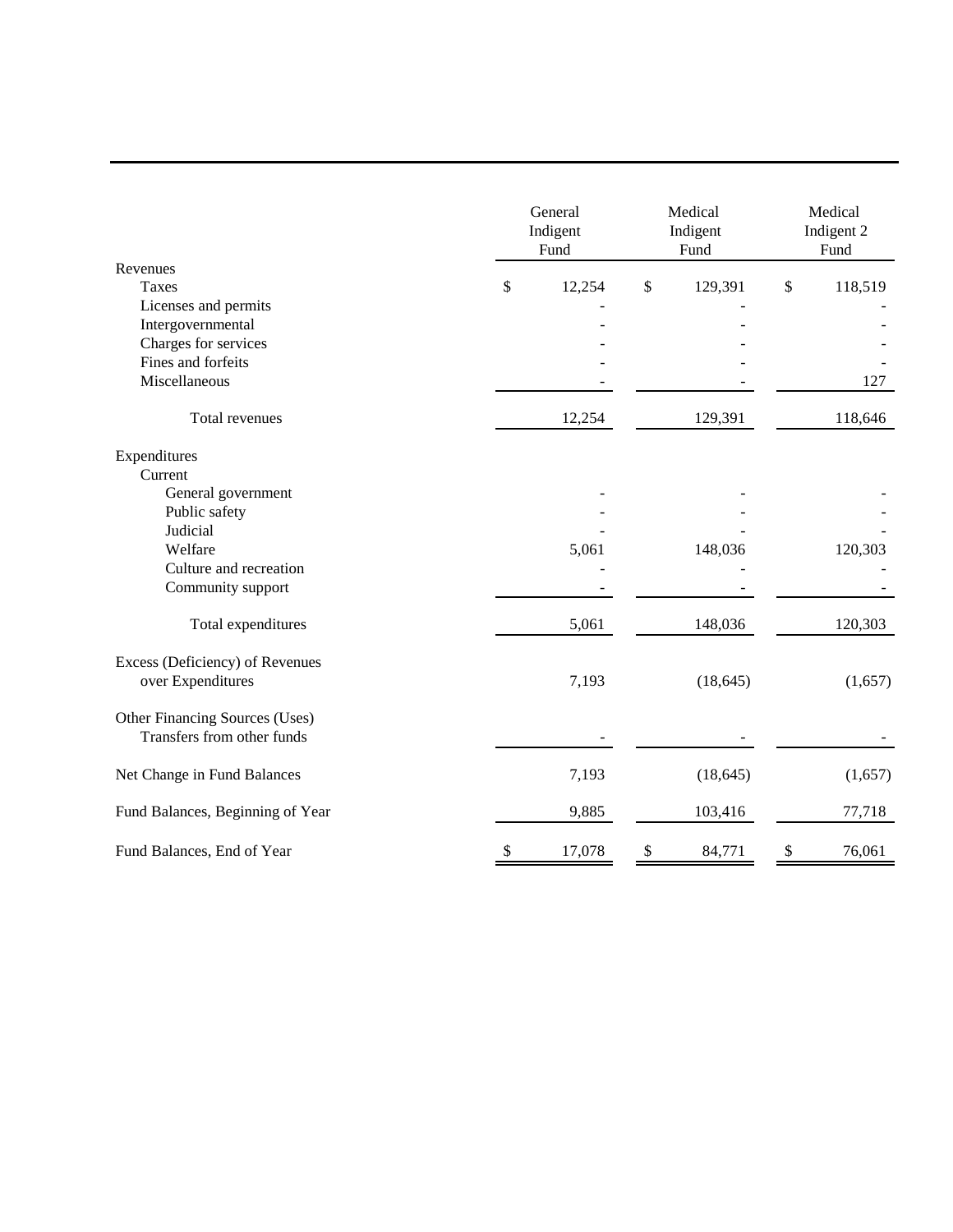#### Pershing County Combining Statement of Revenues, Expenditures and Changes in Fund Balances – Nonmajor Special Revenue Funds Year Ended June 30, 2015

| Library<br>Fund |              | Agricultural<br>Extension<br>Fund |    | Senior<br>Citizens<br>Fund | J.P.<br>Admin Fee<br>Fund | 911<br>Surcharge Fee<br>Fund |          |  |
|-----------------|--------------|-----------------------------------|----|----------------------------|---------------------------|------------------------------|----------|--|
| \$<br>278,481   | $\mathbb{S}$ | 75,795                            | \$ |                            | \$                        | \$                           |          |  |
| 12,051          |              | 10,315                            |    | 103,072                    |                           |                              |          |  |
| 2,321<br>1,232  |              |                                   |    | 34,360                     | 23,378                    |                              | 13,384   |  |
| 294,085         |              | 86,110                            |    | 137,432                    | 23,378                    |                              | 13,384   |  |
|                 |              |                                   |    |                            |                           |                              |          |  |
|                 |              | 81,225                            |    |                            |                           |                              | 22,197   |  |
|                 |              |                                   |    |                            | 8,257                     |                              |          |  |
| 301,552         |              |                                   |    | 278,455                    |                           |                              |          |  |
| 301,552         |              | 81,225                            |    | 278,455                    | 8,257                     |                              | 22,197   |  |
| (7, 467)        |              | 4,885                             |    | (141, 023)                 | 15,121                    |                              | (8, 813) |  |
| 20,000          |              |                                   |    | 188,783                    |                           |                              |          |  |
| 12,533          |              | 4,885                             |    | 47,760                     | 15,121                    |                              | (8, 813) |  |
| 73,690          |              | 84,016                            |    | 23,684                     | 57,571                    |                              | 23,600   |  |
| \$<br>86,223    | \$           | 88,901                            | \$ | 71,444                     | \$<br>72,692              | \$                           | 14,787   |  |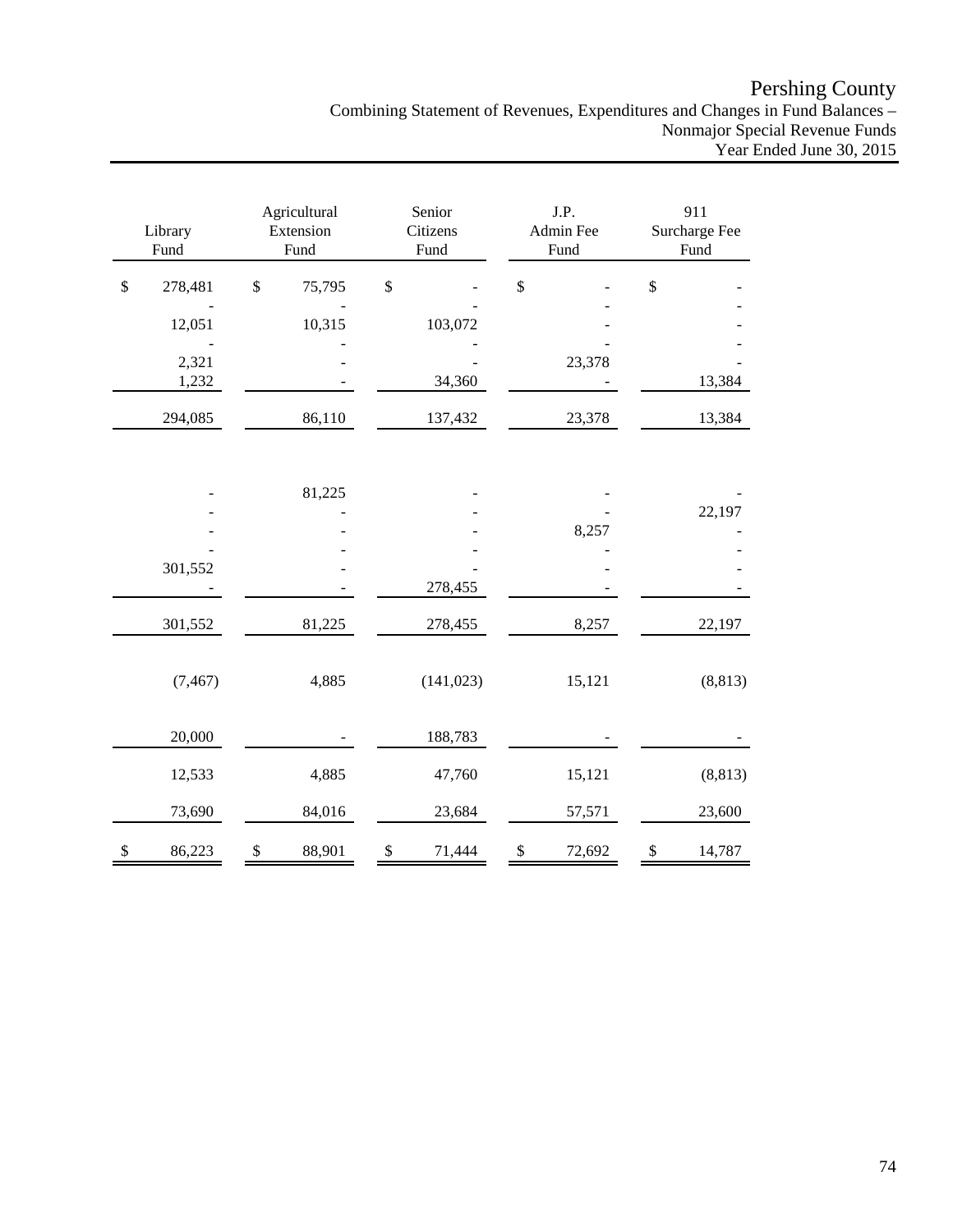|                                  | Forensic<br>Services<br>Fund | Town of Imlay<br>Operating<br>Fund | Drug<br>Court<br>Fund |
|----------------------------------|------------------------------|------------------------------------|-----------------------|
| Revenues                         |                              |                                    |                       |
| Taxes                            | \$                           | \$<br>1,102                        | \$                    |
| Licenses and permits             |                              |                                    |                       |
| Intergovernmental                |                              |                                    | 45,124                |
| Charges for services             |                              |                                    |                       |
| Fines and forfeits               | 2,885                        |                                    | 36,635                |
| Miscellaneous                    |                              |                                    |                       |
| Total revenues                   | 2,885                        | 1,102                              | 81,759                |
| Expenditures                     |                              |                                    |                       |
| Current                          |                              |                                    |                       |
| General government               | 3,000                        | 2,810                              |                       |
| Public safety                    |                              |                                    |                       |
| Judicial                         |                              |                                    | 69,793                |
| Welfare                          |                              |                                    |                       |
| Culture and recreation           |                              |                                    |                       |
| Community support                |                              |                                    |                       |
| Total expenditures               | 3,000                        | 2,810                              | 69,793                |
| Excess (Deficiency) of Revenues  |                              |                                    |                       |
| over Expenditures                | (115)                        | (1,708)                            | 11,966                |
| Other Financing Sources (Uses)   |                              |                                    |                       |
| Transfers from other funds       |                              |                                    |                       |
| Net Change in Fund Balances      | (115)                        | (1,708)                            | 11,966                |
| Fund Balances, Beginning of Year | 1,054                        | 7,858                              | 78,457                |
| Fund Balances, End of Year       | $\mathcal{S}$<br>939         | \$<br>6,150                        | \$<br>90,423          |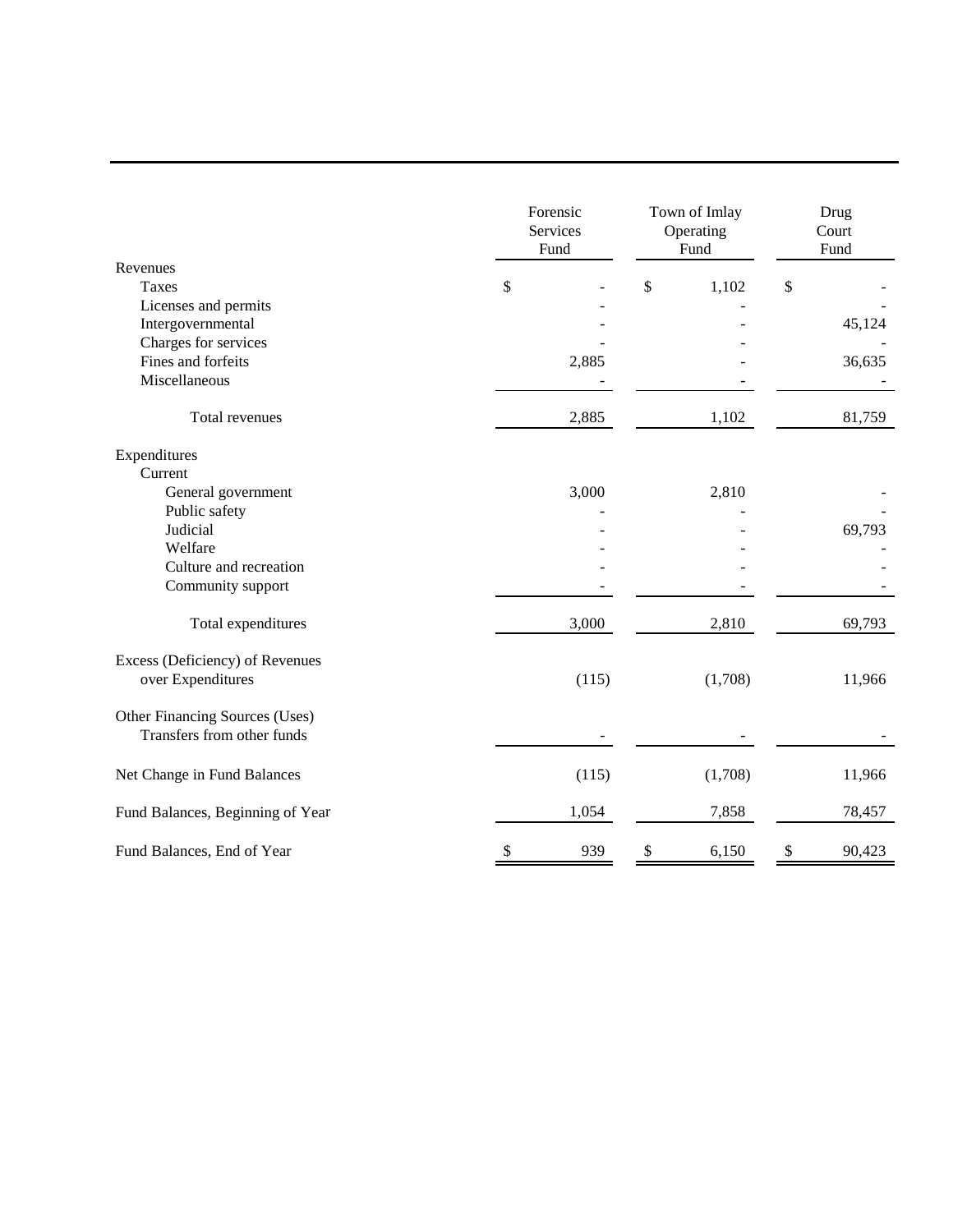#### Pershing County Combining Statement of Revenues, Expenditures and Changes in Fund Balances – Nonmajor Special Revenue Funds Year Ended June 30, 2015

| Television<br>District<br>Fund       |    | Recreation<br>Fund |                 |                           | Gift<br>Fund |    | Criminal Asset<br>Forfeiture<br>Fund | Total         |                   |  |
|--------------------------------------|----|--------------------|-----------------|---------------------------|--------------|----|--------------------------------------|---------------|-------------------|--|
| $\$\,$                               |    | $\mathcal{S}$      | 146,843         | $\boldsymbol{\mathsf{S}}$ |              |    |                                      | $\mathsf{\$}$ | 762,385           |  |
|                                      | 35 |                    |                 |                           |              |    |                                      |               | 35                |  |
|                                      |    |                    | 9,500<br>21,886 |                           |              |    | 110                                  |               | 180,172<br>21,886 |  |
|                                      |    |                    |                 |                           |              |    |                                      |               | 65,219            |  |
| 31,347                               |    |                    |                 |                           | 17,669       |    |                                      |               | 98,119            |  |
| 31,382                               |    |                    | 178,229         |                           | 17,669       |    | 110                                  |               | 1,127,816         |  |
|                                      |    |                    |                 |                           |              |    |                                      |               |                   |  |
|                                      |    |                    |                 |                           |              |    |                                      |               | 87,035            |  |
|                                      |    |                    |                 |                           |              |    | 1,700                                |               | 23,897            |  |
|                                      |    |                    |                 |                           |              |    |                                      |               | 78,050            |  |
|                                      |    |                    |                 |                           |              |    |                                      |               | 273,400           |  |
| 36,487                               |    |                    | 162,177         |                           | 12,357       |    |                                      |               | 512,573           |  |
|                                      |    |                    |                 |                           | 6,006        |    |                                      |               | 284,461           |  |
| 36,487                               |    |                    | 162,177         |                           | 18,363       |    | 1,700                                |               | 1,259,416         |  |
| (5,105)                              |    |                    | 16,052          |                           | (694)        |    | (1,590)                              |               | (131,600)         |  |
|                                      |    |                    |                 |                           |              |    |                                      |               | 208,783           |  |
| (5,105)                              |    |                    | 16,052          |                           | (694)        |    | (1,590)                              |               | 77,183            |  |
| 199,790                              |    |                    | 179,148         |                           | 43,624       |    | 4,411                                |               | 967,922           |  |
| $\boldsymbol{\mathsf{S}}$<br>194,685 |    | \$                 | 195,200         | $\boldsymbol{\mathsf{S}}$ | 42,930       | \$ | 2,821                                | \$            | 1,045,105         |  |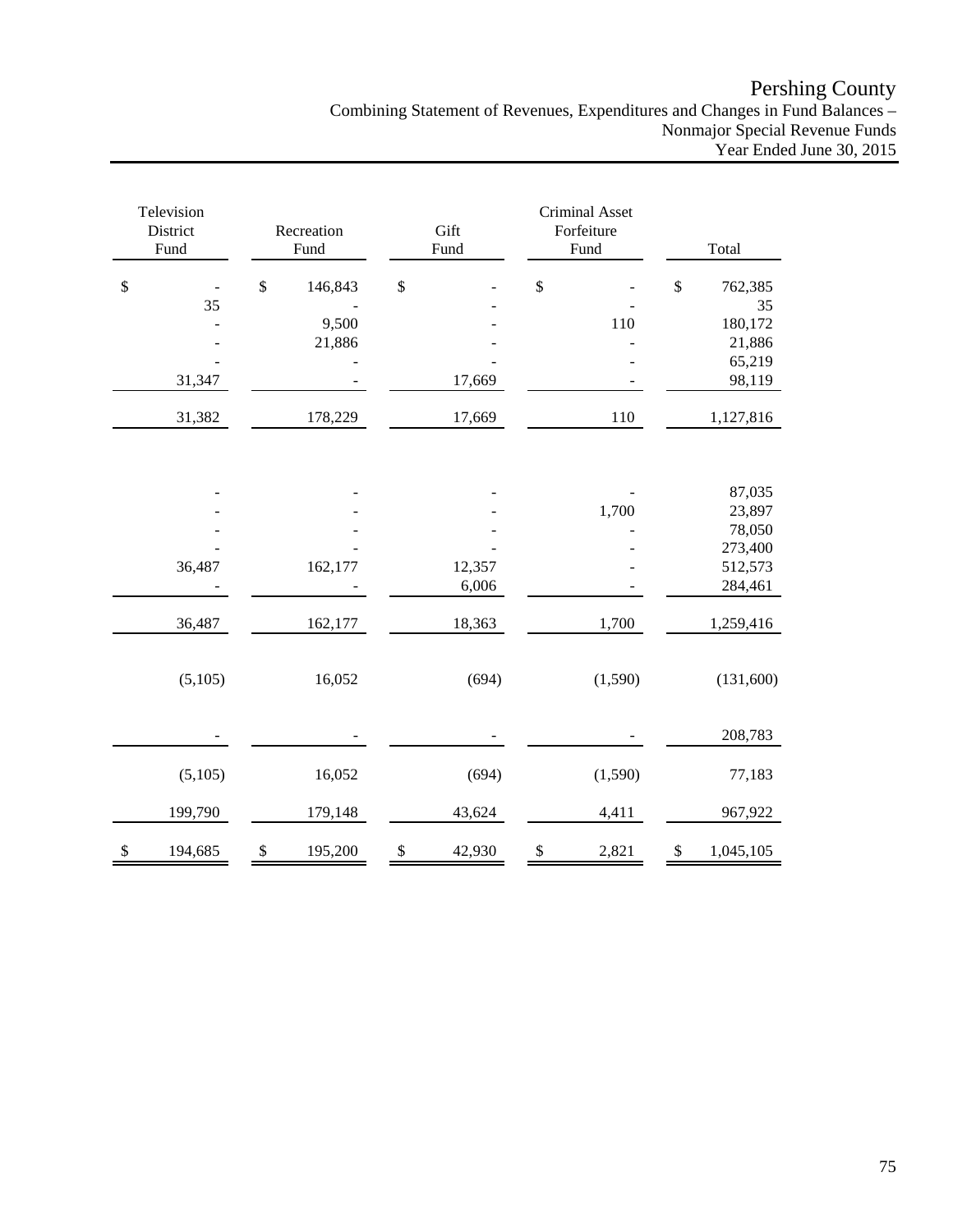#### Pershing County Schedule of Revenues, Expenditures, and Changes in Fund Balances – Budget and Actual General Indigent Fund Year Ended June 30, 2015

| (with Comparative Actual Amounts for the Year Ended June 30, 2014) |  |  |
|--------------------------------------------------------------------|--|--|
|--------------------------------------------------------------------|--|--|

|                                  | 2015 Budget Amount |        |              | 2015   |        |        |                                    | 2014    |        |        |
|----------------------------------|--------------------|--------|--------------|--------|--------|--------|------------------------------------|---------|--------|--------|
|                                  | Original           |        |              | Final  | Actual |        | Variance to<br><b>Final Budget</b> |         | Actual |        |
| Revenues                         |                    |        |              |        |        |        |                                    |         |        |        |
| Taxes                            |                    |        |              |        |        |        |                                    |         |        |        |
| Ad valorem                       |                    |        |              |        |        |        |                                    |         |        |        |
| Real property                    | \$                 | 10,194 | $\mathbb{S}$ | 10,194 | \$     | 9,703  | \$                                 | (491)   | \$     | 8,689  |
| Personal property                |                    | 3,399  |              | 3,399  |        | 2,551  |                                    | (848)   |        | 3,251  |
| Total revenues                   |                    | 13,593 |              | 13,593 |        | 12,254 |                                    | (1,339) |        | 11,940 |
| Expenditures                     |                    |        |              |        |        |        |                                    |         |        |        |
| Welfare                          |                    |        |              |        |        |        |                                    |         |        |        |
| Indigent                         |                    |        |              |        |        |        |                                    |         |        |        |
| Services and supplies            |                    | 10,000 |              | 10,000 |        | 5,061  |                                    | 4,939   |        | 7,049  |
| Net Change in Fund Balances      |                    | 3,593  |              | 3,593  |        | 7,193  |                                    | 3,600   |        | 4,891  |
| Fund Balances, Beginning of Year |                    | 6,457  |              | 6,457  |        | 9,885  |                                    | 3,428   |        | 4,994  |
| Fund Balances, End of Year       | \$                 | 10,050 | \$           | 10,050 | \$     | 17,078 | \$                                 | 7,028   | S      | 9,885  |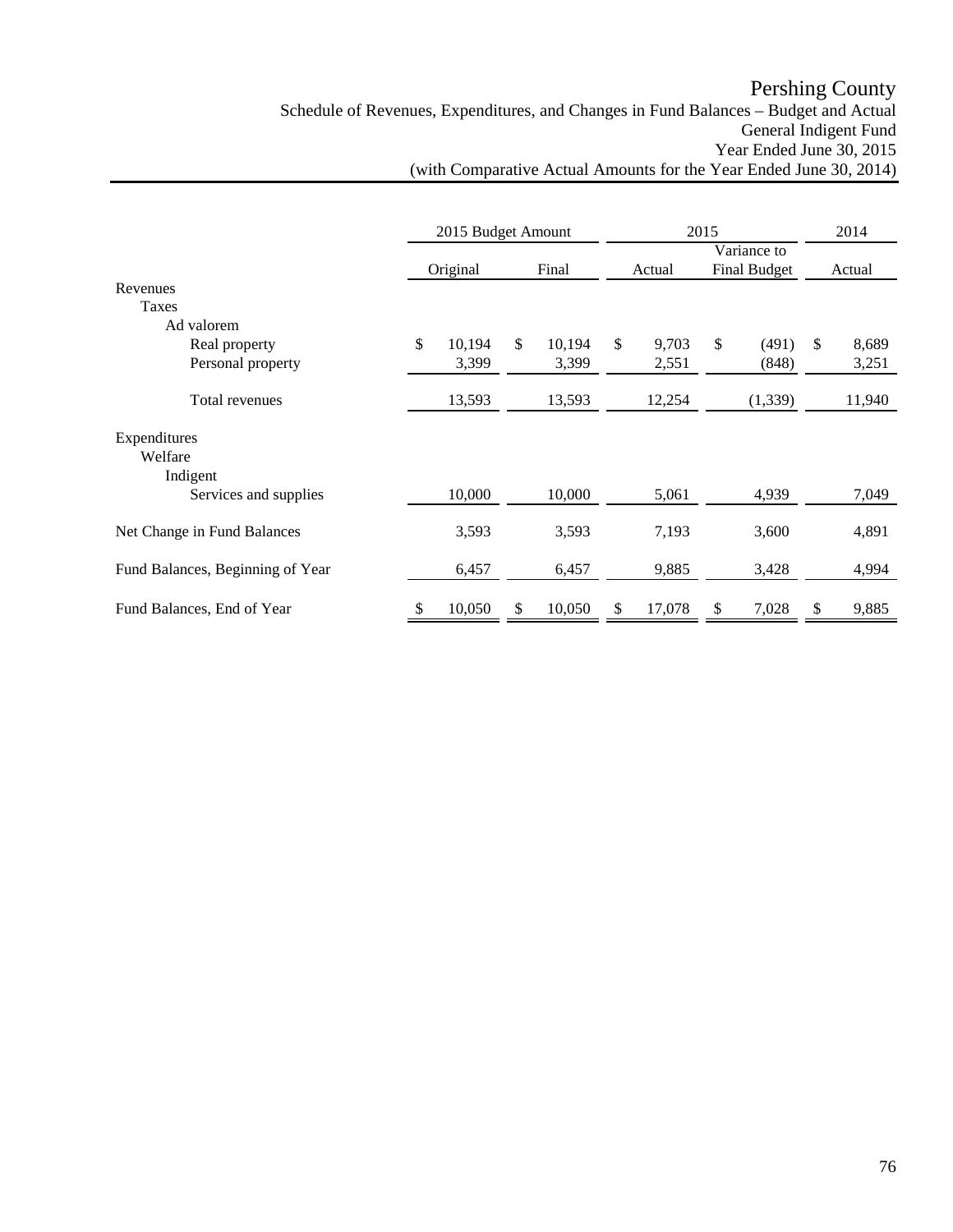#### Pershing County Schedule of Revenues, Expenditures, and Changes in Fund Balances – Budget and Actual Medical Indigent Fund Year Ended June 30, 2015

| (with Comparative Actual Amounts for the Year Ended June 30, 2014) |  |  |  |
|--------------------------------------------------------------------|--|--|--|
|--------------------------------------------------------------------|--|--|--|

|                                  | 2015 Budget Amount |          |              | 2015      |    |           |              | 2014                               |     |           |  |
|----------------------------------|--------------------|----------|--------------|-----------|----|-----------|--------------|------------------------------------|-----|-----------|--|
|                                  |                    | Original |              | Final     |    | Actual    |              | Variance to<br><b>Final Budget</b> |     | Actual    |  |
| Revenues                         |                    |          |              |           |    |           |              |                                    |     |           |  |
| Taxes                            |                    |          |              |           |    |           |              |                                    |     |           |  |
| Ad valorem                       |                    |          |              |           |    |           |              |                                    |     |           |  |
| Real property                    | \$                 | 85,796   | $\mathbb{S}$ | 85,796    | \$ | 82,056    | $\mathbb{S}$ | (3,740)                            | \$. | 73,444    |  |
| Personal property                |                    | 28,607   |              | 28,607    |    | 21,479    |              | (7,128)                            |     | 26,766    |  |
| Net proceeds of mines            |                    |          |              |           |    | (3,777)   |              | (3,777)                            |     | 24,318    |  |
| Auto accident indigent           |                    | 33,981   |              | 33,981    |    | 29,633    |              | (4,348)                            |     | 37,781    |  |
|                                  |                    |          |              |           |    |           |              |                                    |     |           |  |
| Total revenues                   |                    | 148,384  |              | 148,384   |    | 129,391   |              | (18,993)                           |     | 162,309   |  |
| Expenditures                     |                    |          |              |           |    |           |              |                                    |     |           |  |
| Welfare                          |                    |          |              |           |    |           |              |                                    |     |           |  |
|                                  |                    |          |              |           |    |           |              |                                    |     |           |  |
| Indigent medical                 |                    |          |              |           |    |           |              |                                    |     |           |  |
| Services and supplies            |                    | 163,981  |              | 198,981   |    | 148,036   |              | 50,945                             |     | 204,131   |  |
| Net Change in Fund Balances      |                    | (15,597) |              | (50, 597) |    | (18, 645) |              | 31,952                             |     | (41, 822) |  |
| Fund Balances, Beginning of Year |                    | 51,163   |              | 86,163    |    | 103,416   |              | 17,253                             |     | 145,238   |  |
| Fund Balances, End of Year       | S                  | 35,566   | \$           | 35,566    | \$ | 84,771    | S            | 49,205                             | S   | 103,416   |  |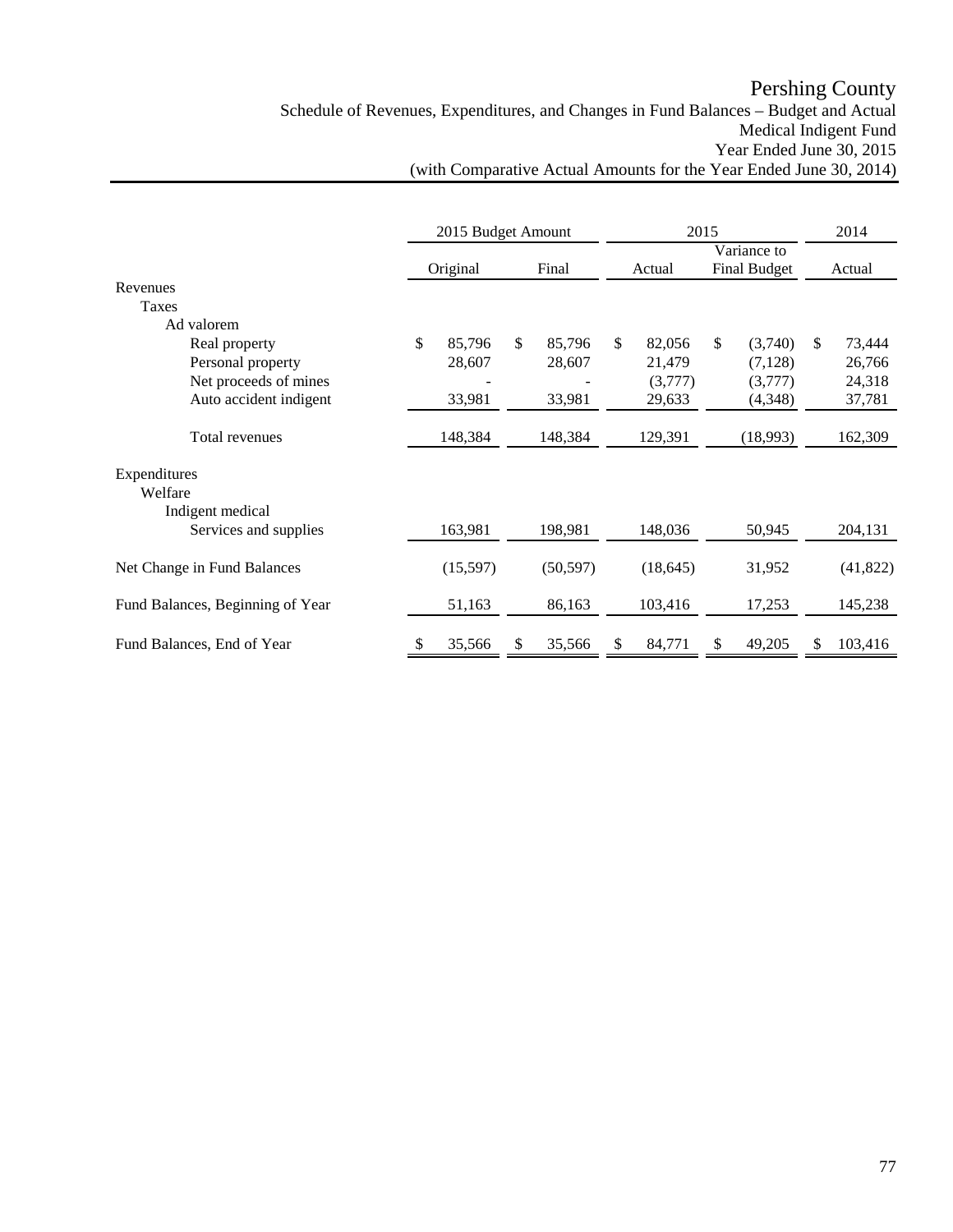#### Pershing County Schedule of Revenues, Expenditures, and Changes in Fund Balances – Budget and Actual Medical 2 Indigent Fund Year Ended June 30, 2015

| (with Comparative Actual Amounts for the Year Ended June 30, 2014) |  |
|--------------------------------------------------------------------|--|
|--------------------------------------------------------------------|--|

|                                            |               | 2015 Budget Amount | 2015                                         | 2014             |  |
|--------------------------------------------|---------------|--------------------|----------------------------------------------|------------------|--|
|                                            | Original      | Final              | Variance to<br><b>Final Budget</b><br>Actual | Actual           |  |
| Revenues                                   |               |                    |                                              |                  |  |
| <b>Taxes</b>                               |               |                    |                                              |                  |  |
| Ad valorem                                 |               |                    |                                              |                  |  |
| Real property                              | \$<br>101,936 | \$<br>101,936      | $\mathbb{S}$<br>\$<br>97,488<br>(4, 448)     | 87,250<br>\$.    |  |
| Personal property<br>Net proceeds of mines | 33,988        | 33,988             | 25,519<br>(8, 469)<br>(4, 488)<br>(4, 488)   | 32,518<br>28,892 |  |
|                                            | 135,924       | 135,924            | 118,519<br>(17, 405)                         | 148,660          |  |
| Miscellaneous                              |               |                    |                                              |                  |  |
| Interest earnings                          | 300           | 300                | 127<br>(173)                                 | 189              |  |
| Total revenues                             | 136,224       | 136,224            | 118,646<br>(17,578)                          | 148,849          |  |
| Expenditures                               |               |                    |                                              |                  |  |
| Welfare                                    |               |                    |                                              |                  |  |
| Indigent medical<br>Services and supplies  | 222,654       | 222,654            | 120,303<br>102,351                           | 268,709          |  |
| Net Change in Fund Balances                | (86, 430)     | (86, 430)          | (1,657)<br>84,773                            | (119, 860)       |  |
| Fund Balances, Beginning of Year           | 129,932       | 129,932            | 77,718<br>(52, 214)                          | 197,578          |  |
| Fund Balances, End of Year                 | 43,502        | 43,502             | 76,061<br>32,559<br>\$                       | 77,718           |  |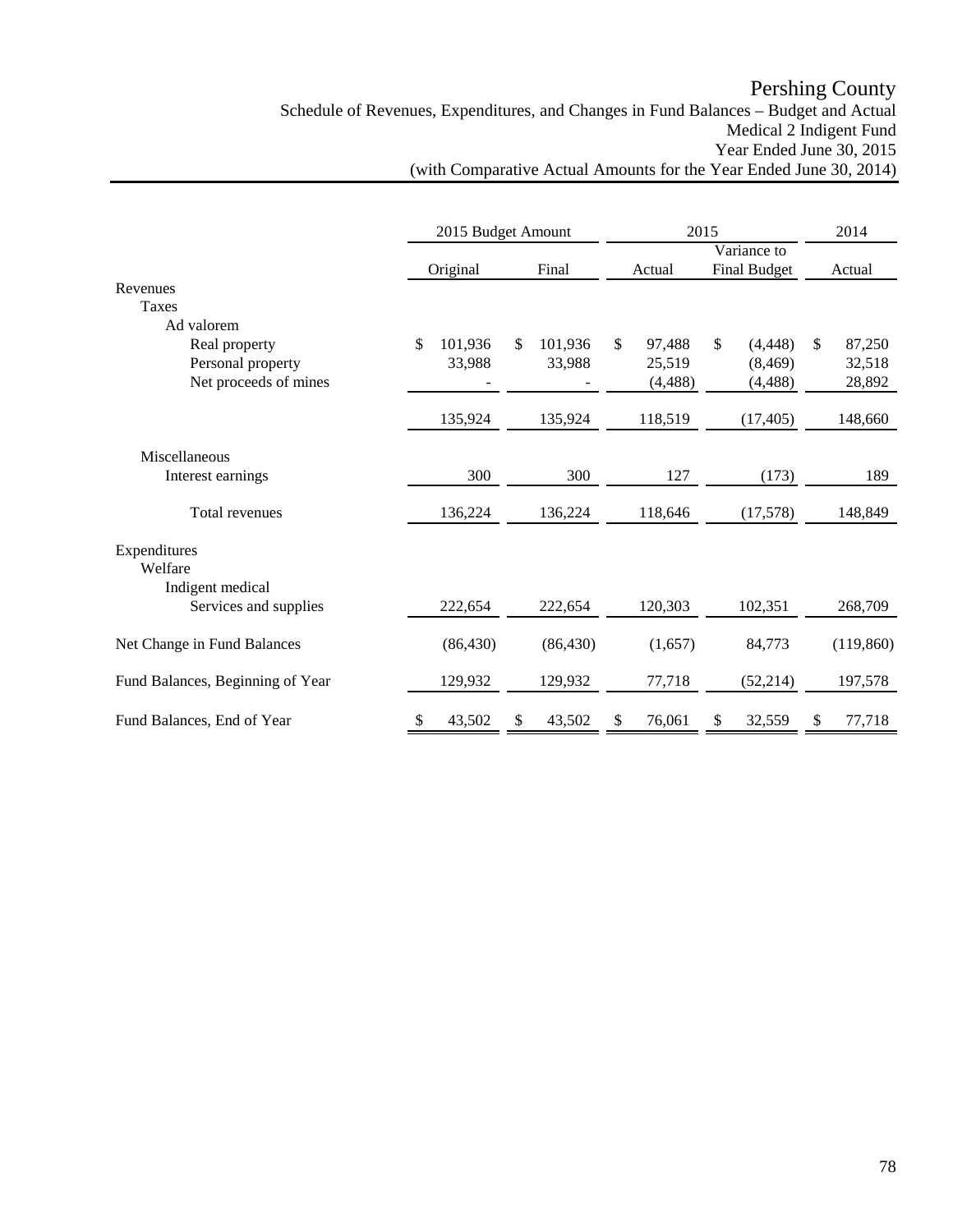#### Pershing County Schedule of Revenues, Expenditures, and Changes in Fund Balances – Budget and Actual Library Fund Year Ended June 30, 2015

|                                         |               | 2015 Budget Amount |               | 2015                               | 2014          |
|-----------------------------------------|---------------|--------------------|---------------|------------------------------------|---------------|
|                                         | Original      | Final              | Actual        | Variance to<br><b>Final Budget</b> | Actual        |
| Revenues                                |               |                    |               |                                    |               |
| Taxes                                   |               |                    |               |                                    |               |
| Ad valorem                              |               |                    |               |                                    |               |
| Real property                           | 231,055<br>\$ | 231,055<br>\$      | 220,643<br>\$ | \$<br>(10, 412)                    | 197,488<br>\$ |
| Personal property                       | 77,040        | 77,040             | 57,838        | (19,202)                           | 73,694        |
|                                         | 308,095       | 308,095            | 278,481       | (29, 614)                          | 271,182       |
| Intergovernmental                       |               |                    |               |                                    |               |
| Federal grant                           |               |                    |               |                                    |               |
| <b>Grants</b> to States                 |               | 10,368             | 10,368        |                                    | 37,199        |
| State grant                             |               |                    |               |                                    |               |
| <b>Statewide Collection Development</b> |               | 1,683              | 1,683         |                                    | 1,748         |
|                                         |               | 12,051             | 12,051        |                                    | 38,947        |
| <b>Fines and Forfeits</b>               |               |                    |               |                                    |               |
| Fines                                   |               |                    |               |                                    |               |
| Library                                 | 1,400         | 1,400              | 2,321         | 921                                | 2,020         |
| Miscellaneous                           |               |                    |               |                                    |               |
| Copy machine revenue                    | 1,000         | 1,000              | 1,232         | 232                                | 1,148         |
| Total revenues                          | 310,495       | 322,546            | 294,085       | (28, 461)                          | 313,297       |
| Expenditures                            |               |                    |               |                                    |               |
| <b>Culture and Recreation</b>           |               |                    |               |                                    |               |
| Library                                 |               |                    |               |                                    |               |
| Salaries and wages                      | 161,586       | 172,586            | 166,687       | 5,899                              | 157,141       |
| Employee benefits                       | 65,718        | 68,718             | 63,644        | 5,074                              | 60,982        |
| Services and supplies                   | 63,813        | 81,864             | 69,770        | 12,094                             | 99,120        |
| Capital outlay                          | 1,550         | 1,550              | 1,451         | 99                                 | 1,579         |
| Total expenditures                      | 292,667       | 324,718            | 301,552       | 23,166                             | 318,822       |
| Excess (Deficiency) of Revenues         |               |                    |               |                                    |               |
| over Expenditures                       | 17,828        | (2,172)            | (7, 467)      | (5,295)                            | (5,525)       |
| Other Financing Sources (Uses)          |               |                    |               |                                    |               |
| Transfers from other funds              |               |                    |               |                                    |               |
| In Lieu of Taxes Fund                   | 20,000        | 20,000             | 20,000        |                                    | 30,000        |
| Net Change in Fund Balances             | 37,828        | 17,828             | 12,533        | (5,295)                            | 24,475        |
| Fund Balances, Beginning of Year        | 49,381        | 69,381             | 73,690        | 4,309                              | 49,215        |
|                                         |               |                    |               |                                    |               |
| Fund Balances, End of Year              | 87,209        | 87,209             | 86,223        | (986)                              | 73,690        |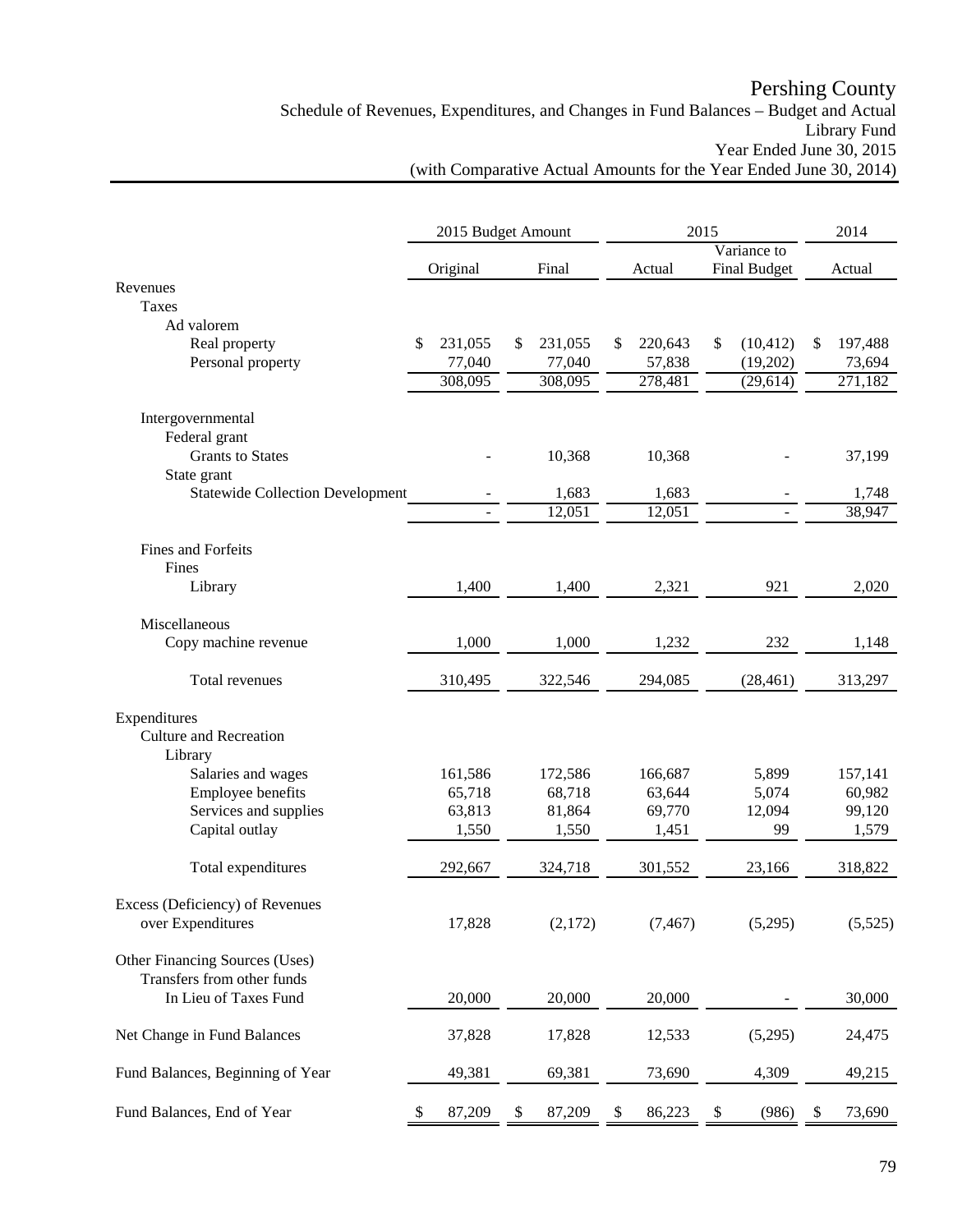Schedule of Revenues, Expenditures, and Changes in Fund Balances – Budget and Actual Agricultural Extension Fund Year Ended June 30, 2015

|                                  | 2015<br>2015 Budget Amount |          |    |        | 2014         |                                    |              |
|----------------------------------|----------------------------|----------|----|--------|--------------|------------------------------------|--------------|
|                                  |                            | Original |    | Final  | Actual       | Variance to<br><b>Final Budget</b> | Actual       |
| Revenues                         |                            |          |    |        |              |                                    |              |
| Taxes                            |                            |          |    |        |              |                                    |              |
| Ad valorem                       |                            |          |    |        |              |                                    |              |
| Real property                    | \$                         | 62,861   | \$ | 62,861 | \$<br>60,059 | \$<br>(2,802)                      | \$<br>53,762 |
| Personal property                |                            | 20,959   |    | 20,959 | 15,736       | (5,223)                            | 20,049       |
|                                  |                            | 83,820   |    | 83,820 | 75,795       | (8,025)                            | 73,811       |
| Intergovermental                 |                            |          |    |        |              |                                    |              |
| State grants                     |                            |          |    |        |              |                                    |              |
| University of Nevada,            |                            |          |    |        |              |                                    |              |
| Cooperative Extension            |                            |          |    | 12,000 | 10,015       | (1,985)                            |              |
| Other government shared revenues |                            |          |    |        |              |                                    |              |
| Nevada Department of Wildlife,   |                            |          |    |        |              |                                    |              |
| Heritage Fund                    |                            |          |    |        | 300          | 300                                | 812          |
|                                  |                            |          |    | 12,000 | 10,315       | (1,685)                            | 812          |
|                                  |                            |          |    |        |              |                                    |              |
| Total revenues                   |                            | 83,820   |    | 95,820 | 86,110       | (9,710)                            | 74,623       |
| Expenditures                     |                            |          |    |        |              |                                    |              |
| <b>General Government</b>        |                            |          |    |        |              |                                    |              |
| Other                            |                            |          |    |        |              |                                    |              |
| Salaries and wages               |                            | 32,880   |    | 32,880 | 33,195       | (315)                              | 33,045       |
| Employee benefits                |                            | 17,602   |    | 17,602 | 17,437       | 165                                | 13,348       |
| Services and supplies            |                            | 24,011   |    | 36,011 | 30,593       | 5,418                              | 25,308       |
| Capital outlay                   |                            |          |    |        |              |                                    | 978          |
| Total expenditures               |                            | 74,493   |    | 86,493 | 81,225       | 5,268                              | 72,679       |
| Net Change in Fund Balances      |                            | 9,327    |    | 9,327  | 4,885        | (4, 442)                           | 1,944        |
| Fund Balances, Beginning of Year |                            | 80,528   |    | 80,528 | 84,016       | 3,488                              | 82,072       |
| Fund Balances, End of Year       |                            | 89,855   |    | 89,855 | 88,901       | (954)                              | 84,016       |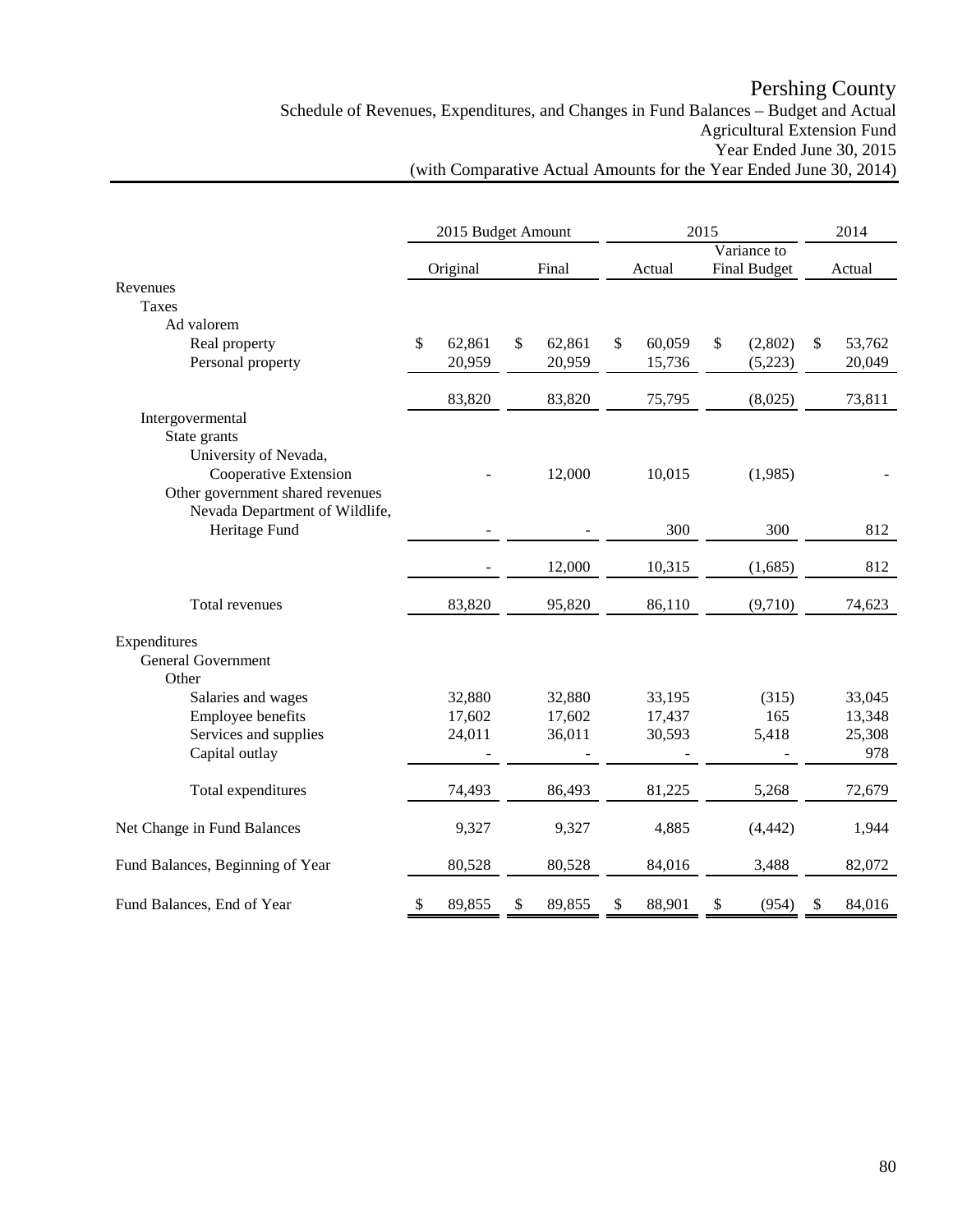#### Pershing County Schedule of Revenues, Expenditures, and Changes in Fund Balances – Budget and Actual Senior Citizens Fund Year Ended June 30, 2015

|                                             | 2015 Budget Amount |              | 2015              | 2014                               |    |            |
|---------------------------------------------|--------------------|--------------|-------------------|------------------------------------|----|------------|
|                                             | Original           | Final        | Actual            | Variance to<br><b>Final Budget</b> |    | Actual     |
| Revenues                                    |                    |              |                   |                                    |    |            |
| Intergovernmental                           |                    |              |                   |                                    |    |            |
| Federal grants                              |                    |              |                   |                                    |    |            |
| Special Programs for the Aging              |                    |              |                   |                                    |    |            |
| Senior-B                                    | \$<br>20,000       | \$<br>20,000 | \$<br>24,444      | \$<br>4,444                        | \$ | 21,866     |
| Senior-CI                                   | 31,000             | 31,000       | 14,530            | (16, 470)                          |    | 17,920     |
| Senior-CII                                  | 23,000             | 23,000       | 16,451            | (6, 549)                           |    | 13,581     |
| Nutrition Services (Commodities)            |                    |              | 3,312             | 3,312                              |    | 3,213      |
| <b>Nutrition Services</b>                   | 7,500              | 7,500        | 12,517            | 5,017                              |    | 8,061      |
| State grants                                |                    |              |                   |                                    |    |            |
| Nevada Division for Aging Services          |                    |              | 28,818            | 28,818                             |    | 23,181     |
| Other government shared revenues            |                    |              |                   |                                    |    |            |
| City contribution                           | 3,000              | 3,000        | 3,000             |                                    |    | 3,000      |
|                                             | 84,500             | 84,500       | 103,072           | 18,572                             |    | 90,822     |
|                                             |                    |              |                   |                                    |    |            |
| Miscellaneous                               |                    |              |                   |                                    |    |            |
| Program income                              | 25,600             | 25,600       | 29,903            | 4,303                              |    | 26,410     |
| Other                                       |                    |              | 4,457             | 4,457                              |    |            |
|                                             | 25,600             | 25,600       | 34,360            | 8,760                              |    | 26,410     |
| Total revenues                              | 110,100            | 110,100      | 137,432           | 27,332                             |    | 117,232    |
|                                             |                    |              |                   |                                    |    |            |
| Expenditures                                |                    |              |                   |                                    |    |            |
| <b>Community Support</b><br>Senior Citizens |                    |              |                   |                                    |    |            |
| Salaries and wages                          | 128,291            | 128,291      |                   | 9,812                              |    | 123,004    |
| Employee benefits                           | 63,801             | 63,801       | 118,479<br>57,673 | 6,128                              |    | 59,153     |
| Services and supplies                       | 7,850              | 7,850        | 11,269            |                                    |    | 10,968     |
| Capital outlay                              | 1,000              | 1,000        | 783               | (3, 419)<br>217                    |    | 400        |
|                                             | 200,942            | 200,942      | 188,204           | 12,738                             |    | 193,525    |
|                                             |                    |              |                   |                                    |    |            |
| Nutrition Services - CI                     |                    |              |                   |                                    |    |            |
| Services and supplies                       | 47,600             | 47,600       | 43,223            | 4,377                              |    | 44,424     |
| Nutrition Services - CII                    |                    |              |                   |                                    |    |            |
| Services and supplies                       | 44,350             | 44,350       | 34,077            | 10,273                             |    | 34,388     |
| Grants for Support - B                      |                    |              |                   |                                    |    |            |
| Services and supplies                       | 13,750             | 13,750       | 12,951            | 799                                |    | 14,214     |
|                                             |                    |              |                   |                                    |    |            |
| Total expenditures                          | 306,642            | 306,642      | 278,455           | 28,187                             |    | 286,551    |
| Excess (Deficiency) of Revenues             |                    |              |                   |                                    |    |            |
| over Expenditures                           | (196, 542)         | (196, 542)   | (141, 023)        | 55,519                             |    | (169, 319) |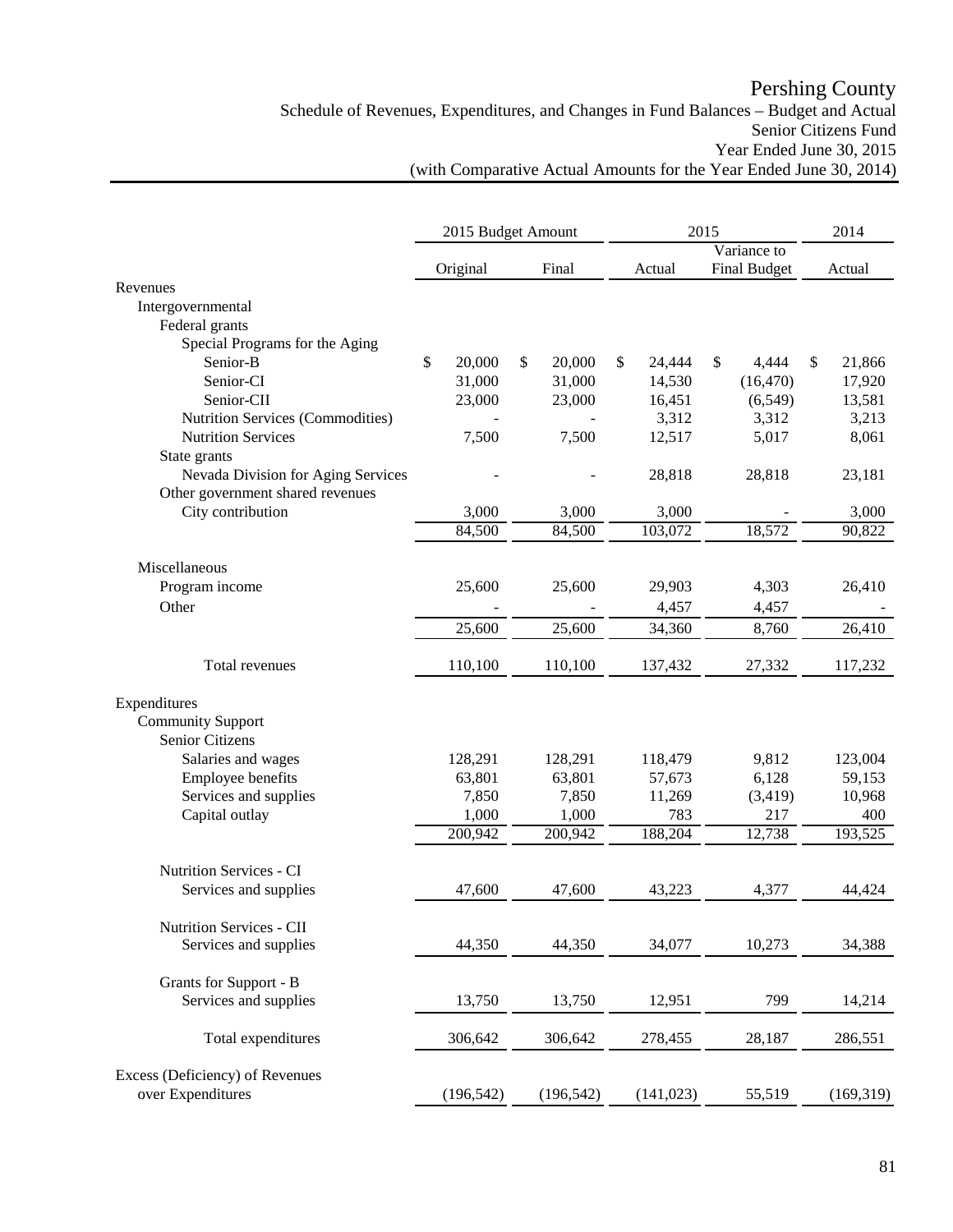#### Pershing County Schedule of Revenues, Expenditures, and Changes in Fund Balances – Budget and Actual Senior Citizens Fund Year Ended June 30, 2015

|                                                                                         | 2015 Budget Amount     |       |                  | 2015 |                |                                    |                   |        | 2014    |
|-----------------------------------------------------------------------------------------|------------------------|-------|------------------|------|----------------|------------------------------------|-------------------|--------|---------|
|                                                                                         | Original               | Final | Actual           |      |                | Variance to<br><b>Final Budget</b> |                   | Actual |         |
| Other Financing Sources (Uses)                                                          |                        |       |                  |      |                |                                    |                   |        |         |
| Transfers from other funds<br>In Lieu of Taxes Fund<br>Ad Valorem Capital Projects Fund | \$<br>208,000<br>1,000 | \$    | 208,000<br>1,000 | \$.  | 188,000<br>783 | \$                                 | (20.000)<br>(217) | S      | 183,000 |
| Total other financing sources (uses)                                                    | 209,000                |       | 209,000          |      | 188.783        |                                    | (20, 217)         |        | 183,000 |
| Net Change in Fund Balances                                                             | 12,458                 |       | 12.458           |      | 47,760         |                                    | 35,302            |        | 13,681  |
| Fund Balances, Beginning of Year                                                        | 15,211                 |       | 15,211           |      | 23,684         |                                    | 8,473             |        | 10,003  |
| Fund Balances, End of Year                                                              | 27,669                 | S     | 27.669           | S    | 71,444         | S.                                 | 43,775            |        | 23,684  |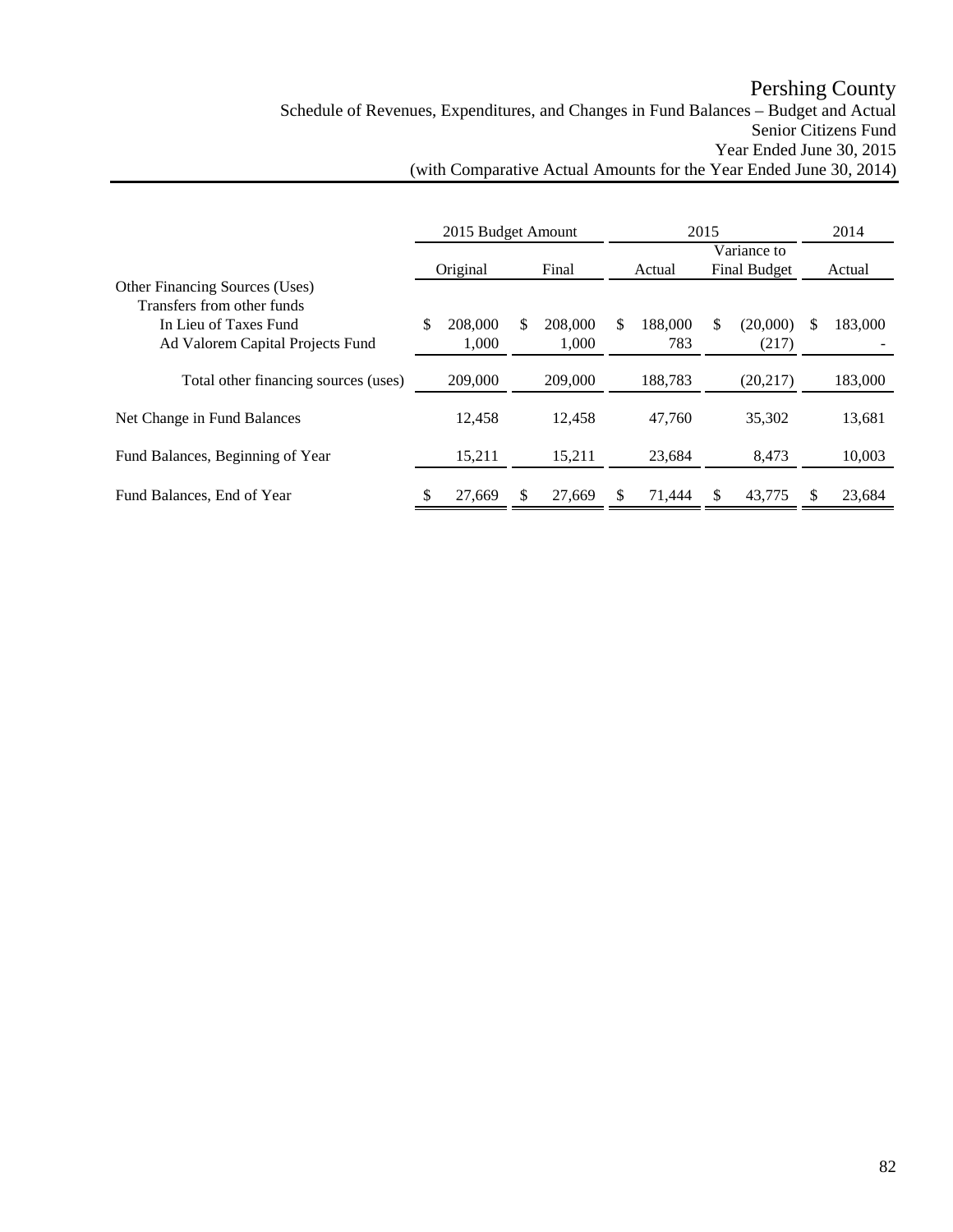#### Pershing County Schedule of Revenues, Expenditures, and Changes in Fund Balances – Budget and Actual J.P. Admin Fee Fund Year Ended June 30, 2015

| (with Comparative Actual Amounts for the Year Ended June 30, 2014) |  |  |  |
|--------------------------------------------------------------------|--|--|--|
|--------------------------------------------------------------------|--|--|--|

|                                   |          | 2015 Budget Amount |       |          | 2015   |        |              |                                    |    | 2014   |
|-----------------------------------|----------|--------------------|-------|----------|--------|--------|--------------|------------------------------------|----|--------|
|                                   | Original |                    | Final |          | Actual |        |              | Variance to<br><b>Final Budget</b> |    | Actual |
| Revenues                          |          |                    |       |          |        |        |              |                                    |    |        |
| Fines and Forfeits                |          |                    |       |          |        |        |              |                                    |    |        |
| Fines                             |          |                    |       |          |        |        |              |                                    |    |        |
| Justice Court administrative fees | \$.      | 7,500              | \$    | 7,500    | \$     | 9,608  | $\mathbb{S}$ | 2,108                              | \$ | 8,477  |
| Justice Court facility assessment |          |                    |       |          |        |        |              |                                    |    |        |
| fees                              |          | 10,000             |       | 10,000   |        | 13,770 |              | 3,770                              |    | 12,220 |
|                                   |          |                    |       |          |        |        |              |                                    |    |        |
| Total revenues                    |          | 17,500             |       | 17,500   |        | 23,378 |              | 5,878                              |    | 20,697 |
|                                   |          |                    |       |          |        |        |              |                                    |    |        |
| Expenditures                      |          |                    |       |          |        |        |              |                                    |    |        |
| Judicial                          |          |                    |       |          |        |        |              |                                    |    |        |
| Other                             |          |                    |       |          |        |        |              |                                    |    |        |
| Capital outlay                    |          | 40,000             |       | 40,000   |        | 8,257  |              | 31,743                             |    | 21,290 |
| Net Change in Fund Balances       |          | (22,500)           |       | (22,500) |        | 15,121 |              | 37,621                             |    | (593)  |
| Fund Balances, Beginning of Year  |          | 60,864             |       | 60,864   |        | 57,571 |              | (3,293)                            |    | 58,164 |
| Fund Balances, End of Year        | S        | 38,364             | S     | 38,364   | S      | 72,692 | S            | 34,328                             | S  | 57,571 |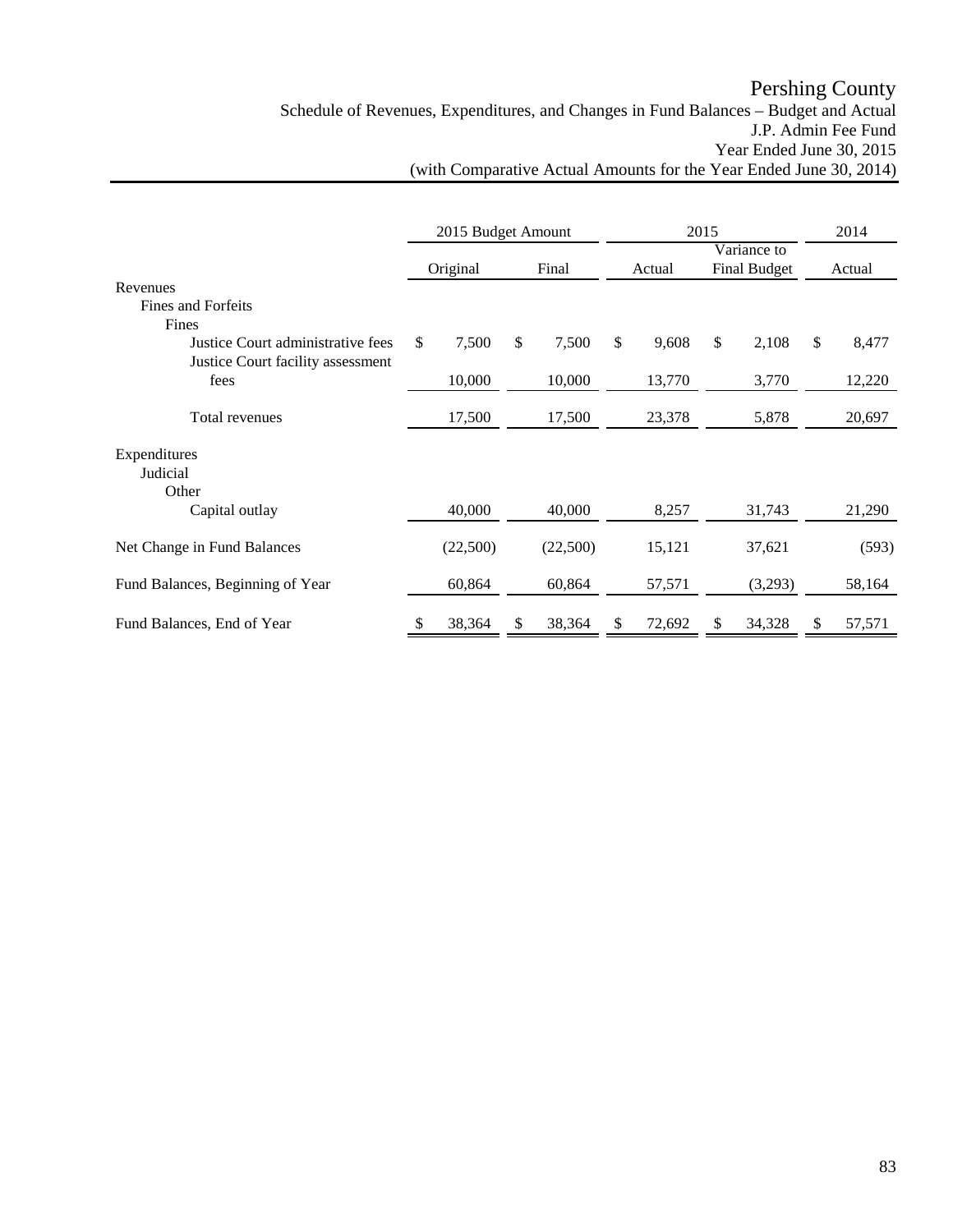Schedule of Revenues, Expenditures, and Changes in Fund Balances – Budget and Actual 911 Surcharge Fee Fund Year Ended June 30, 2015

|                                  |    | 2015 Budget Amount |    |          | 2015 |          |    |                                    |        | 2014    |
|----------------------------------|----|--------------------|----|----------|------|----------|----|------------------------------------|--------|---------|
|                                  |    | Original           |    | Final    |      | Actual   |    | Variance to<br><b>Final Budget</b> | Actual |         |
| Revenues                         |    |                    |    |          |      |          |    |                                    |        |         |
| Miscellaneous                    |    |                    |    |          |      |          |    |                                    |        |         |
| 911 surcharge fee                | -S | 13,000             | \$ | 13,000   | \$   | 13,384   | \$ | 384                                | S.     | 12,988  |
| Expenditures                     |    |                    |    |          |      |          |    |                                    |        |         |
| <b>Public Safety</b>             |    |                    |    |          |      |          |    |                                    |        |         |
| Other                            |    |                    |    |          |      |          |    |                                    |        |         |
| Services and supplies            |    | 20,000             |    | 20,000   |      | 22,197   |    | (2,197)                            |        | 22,111  |
| Capital outlay                   |    | 5,000              |    | 5,000    |      |          |    | 5,000                              |        |         |
| Total expenditures               |    | 25,000             |    | 25,000   |      | 22,197   |    | 2,803                              |        | 22,111  |
| Net Change in Fund Balances      |    | (12,000)           |    | (12,000) |      | (8, 813) |    | 3,187                              |        | (9,123) |
| Fund Balances, Beginning of Year |    | 26,141             |    | 26,141   |      | 23,600   |    | (2,541)                            |        | 32,723  |
| Fund Balances, End of Year       | \$ | 14,141             | \$ | 14,141   | \$   | 14,787   | \$ | 646                                | S      | 23,600  |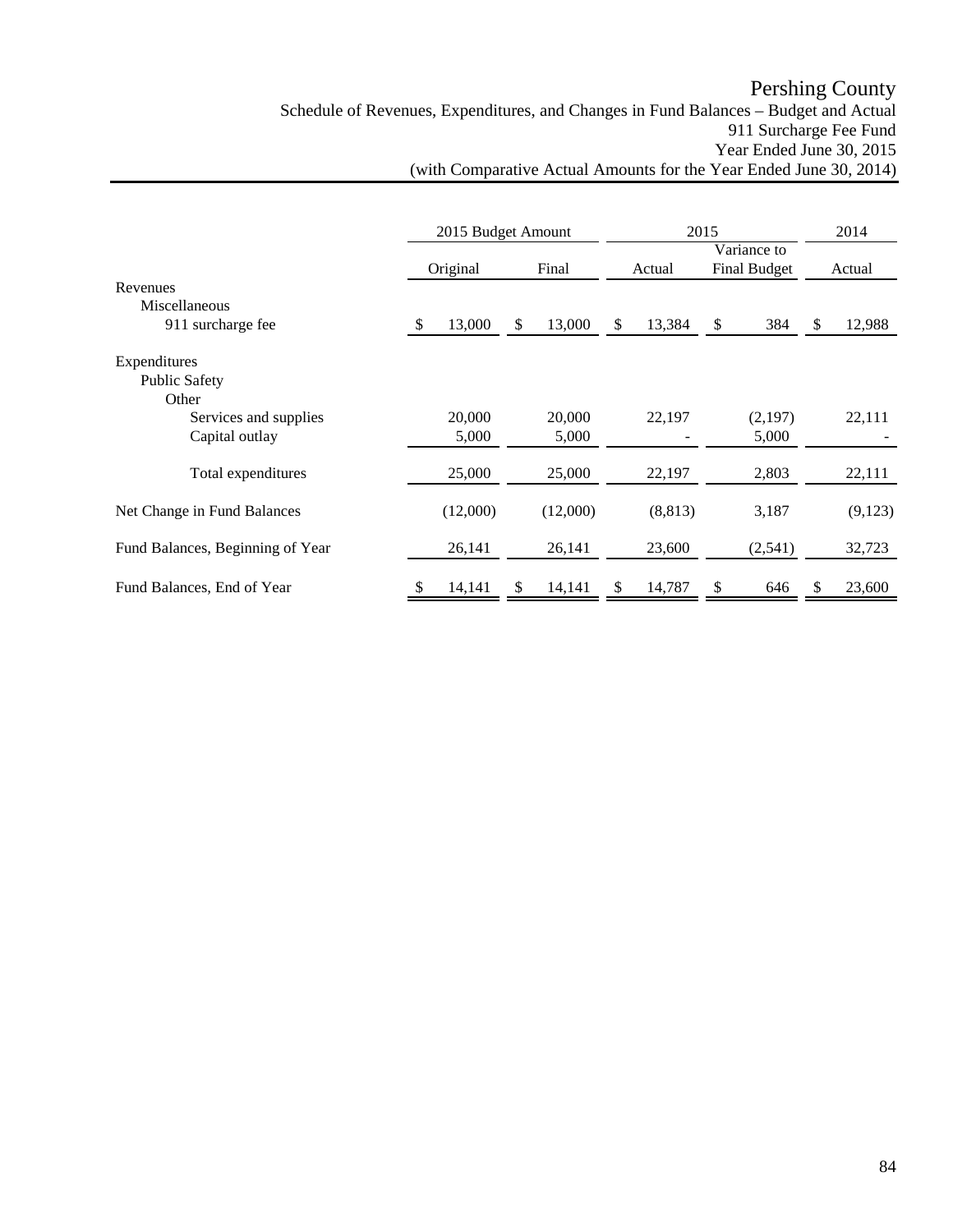#### Pershing County Schedule of Revenues, Expenditures, and Changes in Fund Balances – Budget and Actual Forensic Services Fund Year Ended June 30, 2015

|  | (with Comparative Actual Amounts for the Year Ended June 30, 2014) |
|--|--------------------------------------------------------------------|
|--|--------------------------------------------------------------------|

|                                  | 2015 Budget Amount |              |         | 2015 |        |                           |                                    |    | 2014   |
|----------------------------------|--------------------|--------------|---------|------|--------|---------------------------|------------------------------------|----|--------|
|                                  | Original           |              | Final   |      | Actual |                           | Variance to<br><b>Final Budget</b> |    | Actual |
| Revenues                         |                    |              |         |      |        |                           |                                    |    |        |
| <b>Fines and Forfeits</b>        |                    |              |         |      |        |                           |                                    |    |        |
| Fines                            |                    |              |         |      |        |                           |                                    |    |        |
| Alcohol                          | \$<br>1,100        | $\mathbb{S}$ | 1,100   | \$   | 1,985  | $\boldsymbol{\mathsf{S}}$ | 885                                | \$ | 2,160  |
| Drug                             | 800                |              | 800     |      | 900    |                           | 100                                |    | 950    |
| Total revenues                   | 1,900              |              | 1,900   |      | 2,885  |                           | 985                                |    | 3,110  |
| Expenditures                     |                    |              |         |      |        |                           |                                    |    |        |
| General Government               |                    |              |         |      |        |                           |                                    |    |        |
| Other                            |                    |              |         |      |        |                           |                                    |    |        |
| Services and supplies            | 3,000              |              | 3,000   |      | 3,000  |                           |                                    |    | 3,500  |
| Net Change in Fund Balances      | (1,100)            |              | (1,100) |      | (115)  |                           | 985                                |    | (390)  |
| Fund Balances, Beginning of Year | 1,244              |              | 1,244   |      | 1,054  |                           | (190)                              |    | 1,444  |
| Fund Balances, End of Year       | \$<br>144          | \$           | 144     | \$   | 939    | \$                        | 795                                | \$ | 1,054  |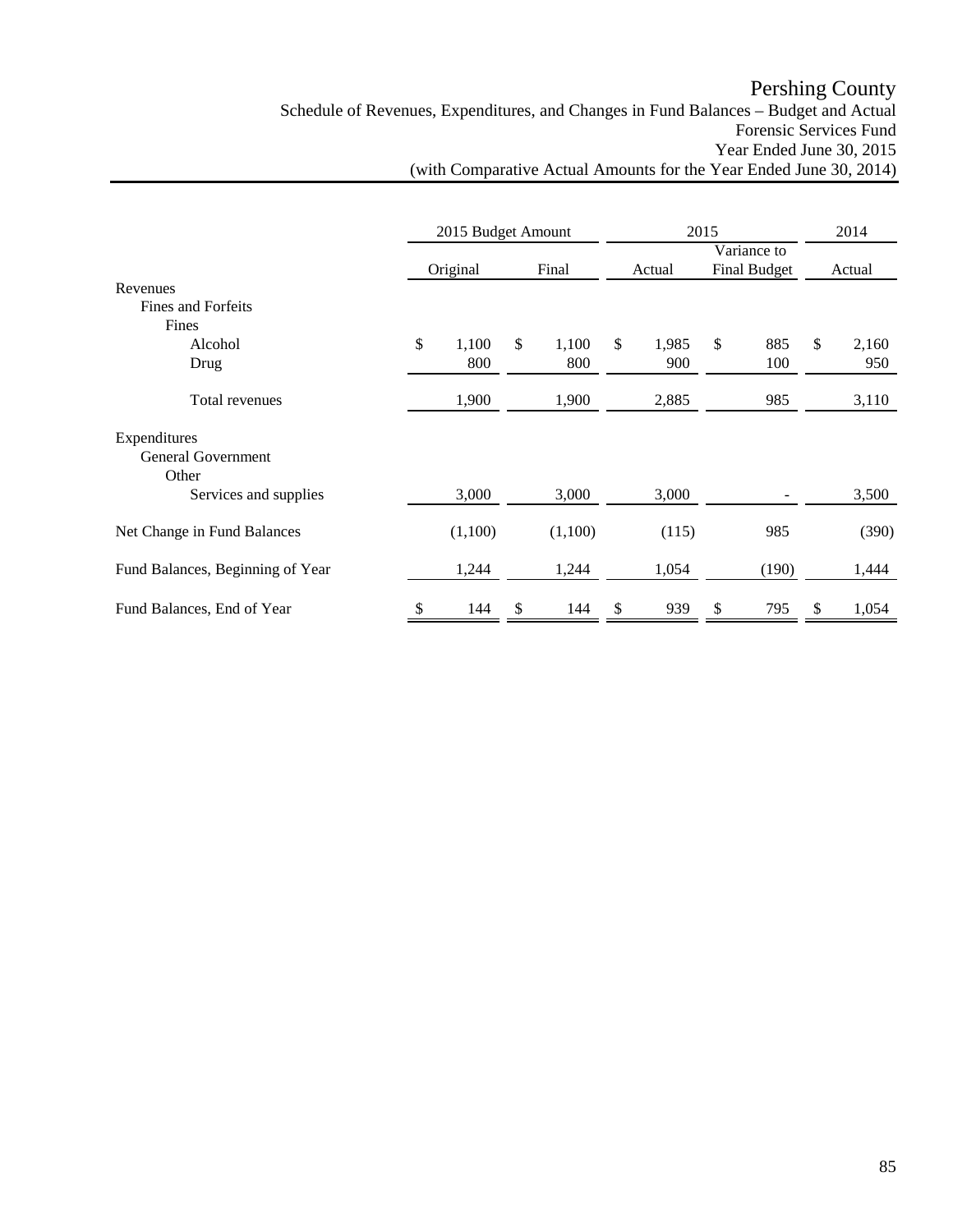#### Pershing County Schedule of Revenues, Expenditures, and Changes in Fund Balances – Budget and Actual Town of Imlay Operating Fund Year Ended June 30, 2015

| (with Comparative Actual Amounts for the Year Ended June 30, 2014) |  |  |  |
|--------------------------------------------------------------------|--|--|--|
|--------------------------------------------------------------------|--|--|--|

|                                  | 2015 Budget Amount |       |              |       |        | 2015    |                                    | 2014    |               |        |
|----------------------------------|--------------------|-------|--------------|-------|--------|---------|------------------------------------|---------|---------------|--------|
|                                  | Original           |       | Final        |       | Actual |         | Variance to<br><b>Final Budget</b> |         |               | Actual |
| Revenues                         |                    |       |              |       |        |         |                                    |         |               |        |
| Taxes                            |                    |       |              |       |        |         |                                    |         |               |        |
| Ad valorem                       |                    |       |              |       |        |         |                                    |         |               |        |
| Real property                    | \$                 | 6,069 | $\mathbb{S}$ | 6,069 | \$     | 3,144   | $\mathbb{S}$                       | (2,925) | <sup>\$</sup> | 2,704  |
| Personal property                |                    | 174   |              | 174   |        | (2,042) |                                    | (2,216) |               | 3,095  |
| Total revenues                   |                    | 6,243 |              | 6,243 |        | 1,102   |                                    | (5,141) |               | 5,799  |
| Expenditures                     |                    |       |              |       |        |         |                                    |         |               |        |
| General Government               |                    |       |              |       |        |         |                                    |         |               |        |
| Other<br>Services and supplies   |                    | 5,850 |              | 5,850 |        | 2,810   |                                    | 3,040   |               | 2,908  |
| Net Change in Fund Balances      |                    | 393   |              | 393   |        | (1,708) |                                    | (2,101) |               | 2,891  |
| Fund Balances, Beginning of Year |                    | 3,224 |              | 3,224 |        | 7,858   |                                    | 4,634   |               | 4,967  |
| Fund Balances, End of Year       | \$                 | 3,617 | \$           | 3,617 | \$     | 6,150   | \$                                 | 2,533   | \$            | 7,858  |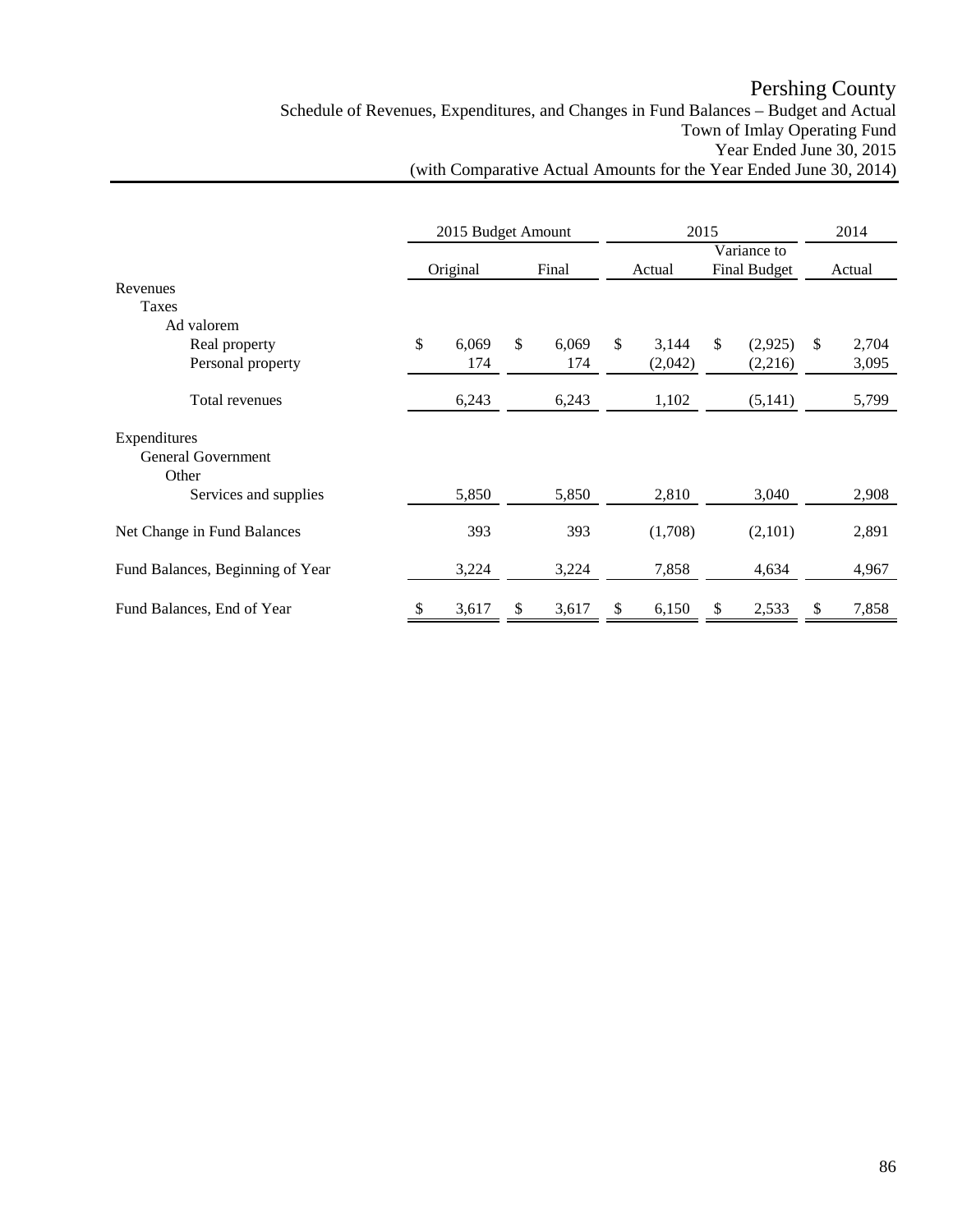#### Pershing County Schedule of Revenues, Expenditures, and Changes in Fund Balances – Budget and Actual Drug Court Fund Year Ended June 30, 2015

| (with Comparative Actual Amounts for the Year Ended June 30, 2014) |
|--------------------------------------------------------------------|
|--------------------------------------------------------------------|

|                                  | 2015 Budget Amount              |       |          | 2015         | 2014 |                                    |    |        |
|----------------------------------|---------------------------------|-------|----------|--------------|------|------------------------------------|----|--------|
|                                  | Original                        | Final |          | Actual       |      | Variance to<br><b>Final Budget</b> |    | Actual |
| Revenues                         |                                 |       |          |              |      |                                    |    |        |
| Intergovernmental                |                                 |       |          |              |      |                                    |    |        |
| State grant                      |                                 |       |          |              |      |                                    |    |        |
| Drug Court                       | <sup>\$</sup><br>$\blacksquare$ | \$    | 15,000   | \$<br>45,124 | \$   | 30,124                             | \$ |        |
| <b>Fines and Forfeits</b>        |                                 |       |          |              |      |                                    |    |        |
| Fines                            |                                 |       |          |              |      |                                    |    |        |
| Client assessments               | 20,000                          |       | 20,000   | 36,635       |      | 16,635                             |    | 68,580 |
|                                  |                                 |       |          |              |      |                                    |    |        |
| Total revenues                   | 20,000                          |       | 35,000   | 81,759       |      | 46,759                             |    | 68,580 |
| Expenditures                     |                                 |       |          |              |      |                                    |    |        |
| Judicial                         |                                 |       |          |              |      |                                    |    |        |
| Other                            |                                 |       |          |              |      |                                    |    |        |
| Salaries and wages               | 28,782                          |       | 29,782   | 28,360       |      | 1,422                              |    | 16,654 |
| Employee benefits                | 16,311                          |       | 18,311   | 16,188       |      | 2,123                              |    | 6,569  |
| Services and supplies            | 11,281                          |       | 23,281   | 25,245       |      | (1,964)                            |    | 16,800 |
| Total expenditures               | 56,374                          |       | 71,374   | 69,793       |      | 1,581                              |    | 40,023 |
| Net Change in Fund Balances      | (36, 374)                       |       | (36,374) | 11,966       |      | 48,340                             |    | 28,557 |
| Fund Balances, Beginning of Year | 65,373                          |       | 65,373   | 78,457       |      | 13,084                             |    | 49,900 |
| Fund Balances, End of Year       | 28,999<br>S                     |       | 28,999   | \$<br>90,423 |      | 61,424                             |    | 78,457 |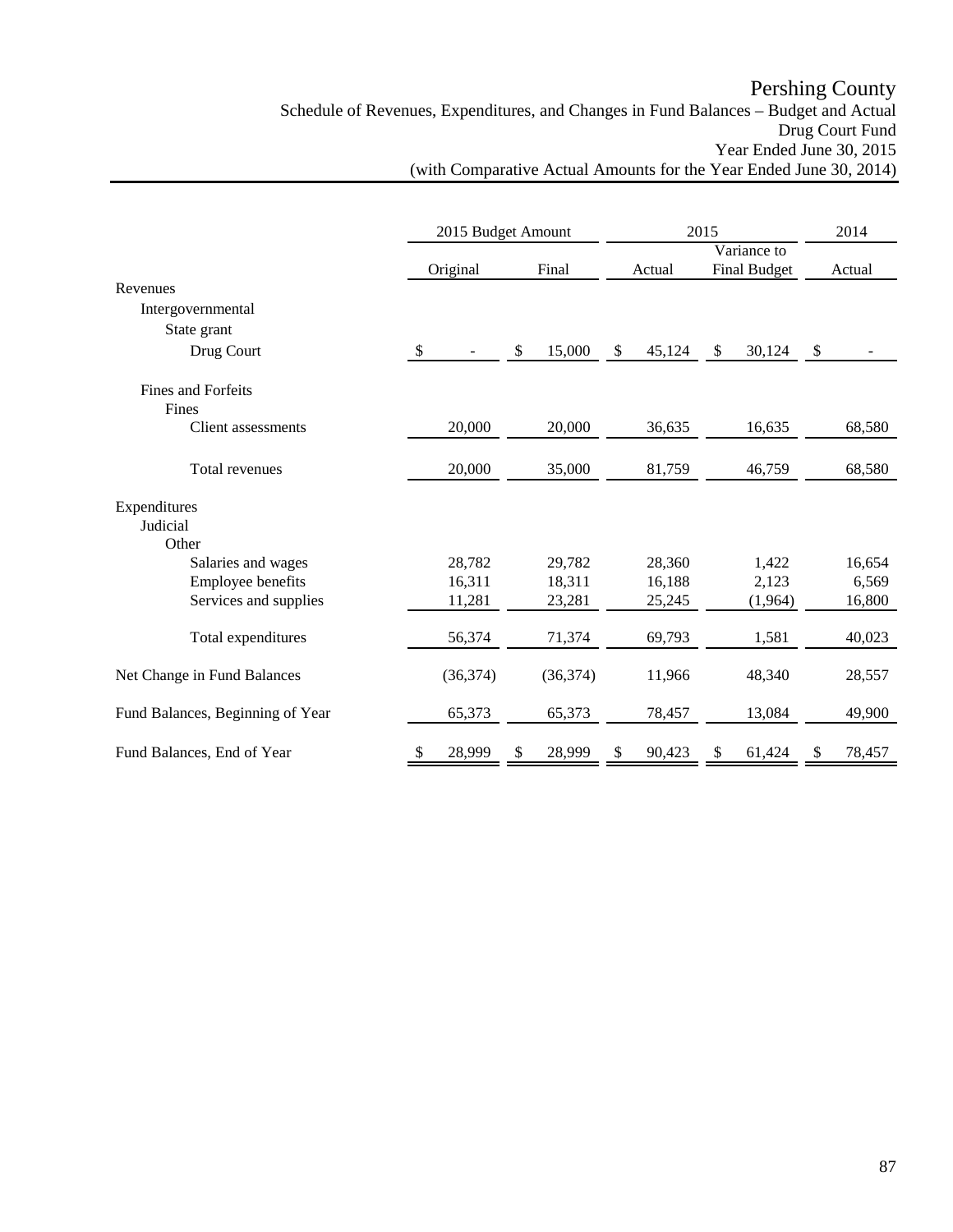Schedule of Revenues, Expenditures, and Changes in Fund Balances – Budget and Actual Television District Fund Year Ended June 30, 2015

|                                                                   |                   | 2015 Budget Amount | 2015             | 2014                               |                 |  |
|-------------------------------------------------------------------|-------------------|--------------------|------------------|------------------------------------|-----------------|--|
|                                                                   | Original<br>Final |                    | Actual           | Variance to<br><b>Final Budget</b> | Actual          |  |
| Revenues<br>Licenses and permits<br>Business licenses and permits |                   |                    |                  |                                    |                 |  |
| Franchise fees                                                    | \$                | $\mathcal{S}$      | 35<br>- \$       | $\mathcal{S}$<br>35                | \$<br>98        |  |
| Miscellaneous<br>Assessments                                      | 31,379            | 31,379             | 31,347           | (32)                               | 30,980          |  |
| Total revenues                                                    | 31,379            | 31,379             | 31,382           | 3                                  | 31,078          |  |
| Expenditures<br>Culture and Recreation<br>Other                   |                   |                    |                  |                                    |                 |  |
| Services and supplies<br>Capital outlay                           | 128,825<br>27,641 | 128,825<br>27,641  | 11,726<br>24,761 | 117,099<br>2,880                   | 9,333<br>12,768 |  |
| Total expenditures                                                | 156,466           | 156,466            | 36,487           | 119,979                            | 22,101          |  |
| Net Change in Fund Balances                                       | (125,087)         | (125,087)          | (5,105)          | 119,982                            | 8,977           |  |
| Fund Balances, Beginning of Year                                  | 179,872           | 179,872            | 199,790          | 19,918                             | 190,813         |  |
| Fund Balances, End of Year                                        | 54,785            | 54,785<br>S        | 194,685          | 139,900                            | 199,790         |  |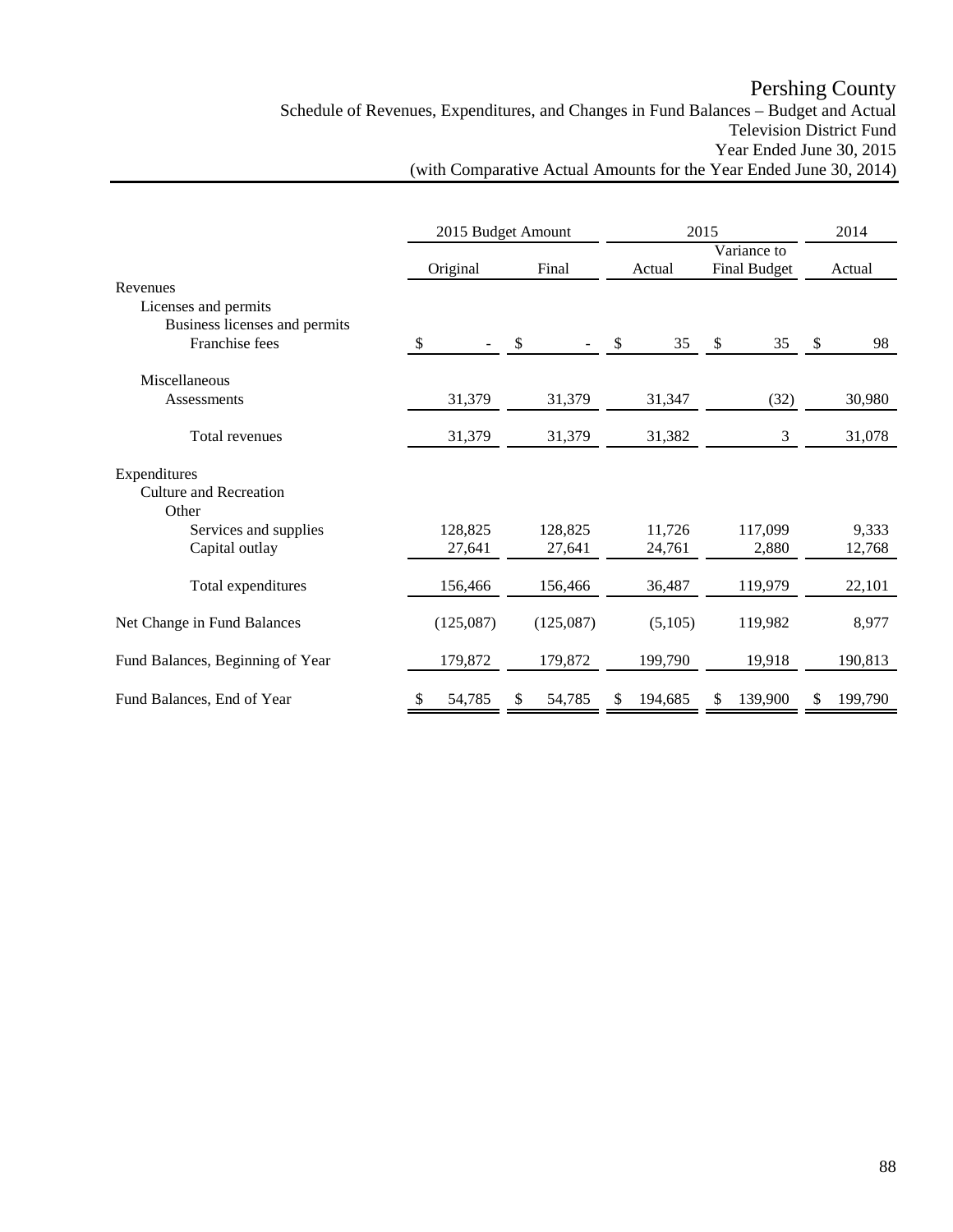### Pershing County Schedule of Revenues, Expenditures, and Changes in Fund Balances – Budget and Actual Recreation Fund

Year Ended June 30, 2015

|                                     | 2015 Budget Amount |              | 2015         | 2014                               |              |
|-------------------------------------|--------------------|--------------|--------------|------------------------------------|--------------|
|                                     | Original           | Final        | Actual       | Variance to<br><b>Final Budget</b> | Actual       |
| Revenues                            |                    |              |              |                                    |              |
| Taxes                               |                    |              |              |                                    |              |
| Ad valorem                          |                    |              |              |                                    |              |
| Real property                       | 33,979<br>\$       | \$<br>33,979 | \$<br>32,403 | \$<br>(1,576)                      | 29,010<br>\$ |
| Personal property                   | 11,329             | 11,329       | 8,505        | (2,824)                            | 10,838       |
|                                     | 45,308             | 45,308       | 40,908       | (4,400)                            | 39,848       |
| Room taxes                          | 125,000            | 125,000      | 105,935      | (19,065)                           | 121,633      |
|                                     | 170,308            | 170,308      | 146,843      | (23, 465)                          | 161,481      |
| Intergovernmental                   |                    |              |              |                                    |              |
| Other government shared revenues    |                    |              |              |                                    |              |
| Contributions                       | 7,500              | 7,500        | 9,500        | 2,000                              | 12,155       |
|                                     |                    |              |              |                                    |              |
| <b>Charges for Services</b>         |                    |              |              |                                    |              |
| <b>Culture and Recreation</b>       |                    |              |              |                                    |              |
| Gymnastics                          | 2,000              | 2,000        | 4,147        | 2,147                              | 3,985        |
| Swimming pool                       | 16,000             | 16,000       | 17,739       | 1,739                              | 17,962       |
|                                     | 18,000             | 18,000       | 21,886       | 3,886                              | 21,947       |
| Miscellaneous                       |                    |              |              |                                    |              |
| <b>Black Rock City contribution</b> |                    |              |              |                                    | 26,962       |
|                                     |                    |              |              |                                    |              |
| Total revenues                      | 195,808            | 195,808      | 178,229      | (17,579)                           | 222,545      |
| Expenditures                        |                    |              |              |                                    |              |
| <b>Culture and Recreation</b>       |                    |              |              |                                    |              |
| Recreation centers                  |                    |              |              |                                    |              |
| Recreation                          |                    |              |              |                                    |              |
| Salaries and wages                  | 7,000              | 7,000        | 6,225        | 775                                | 6,775        |
| Employee benefits                   | 658                | 658          | 768          | (110)                              | 677          |
| Services and supplies               | 172,100            | 172,100      | 42,884       | 129,216                            | 39,101       |
|                                     | 179,758            | 179,758      | 49,877       | 129,881                            | 46,553       |
| Swimming pool                       |                    |              |              |                                    |              |
| Salaries and wages                  | 31,000             | 31,000       | 29,586       | 1,414                              | 28,432       |
| Employee benefits                   | 3,600              | 3,600        | 3,425        | 175                                | 3,362        |
| Services and supplies               | 45,400             | 45,400       | 30,527       | 14,873                             | 30,147       |
| Capital outlay                      | 10,000             | 10,000       |              | 10,000                             |              |
|                                     | 90,000             | 90,000       | 63,538       | 26,462                             | 61,941       |
|                                     | 269,758            | 269,758      | 113,415      | 156,343                            | 108,494      |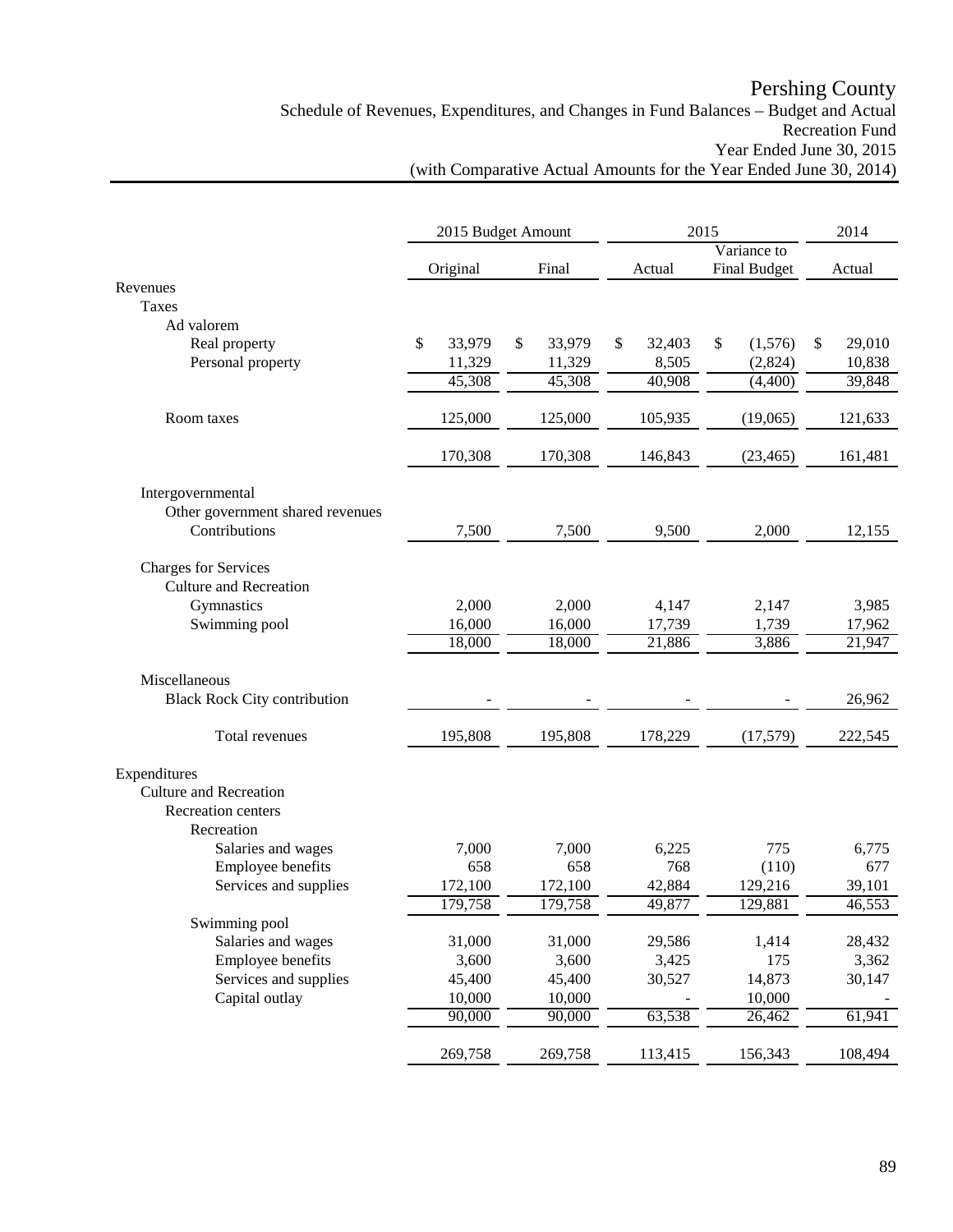Schedule of Revenues, Expenditures, and Changes in Fund Balances – Budget and Actual Recreation Fund Year Ended June 30, 2015

|                                        |              | 2015 Budget Amount | 2015                   | 2014                               |                         |
|----------------------------------------|--------------|--------------------|------------------------|------------------------------------|-------------------------|
|                                        | Original     | Final              | Actual                 | Variance to<br><b>Final Budget</b> | Actual                  |
| Tourism                                |              |                    |                        |                                    |                         |
| Adminstration<br>Services and supplies | 50,000<br>\$ | \$<br>50,000       | 33,687<br>$\mathbb{S}$ | 16,313<br><sup>\$</sup>            | 56,645<br><sup>\$</sup> |
| Ballfield                              |              |                    |                        |                                    |                         |
| Services and supplies                  | 19,000       | 19,000             | 15,075                 | 3,925                              | 15,277                  |
|                                        | 69,000       | 69,000             | 48,762                 | 20,238                             | 71,922                  |
| Total expenditures                     | 338,758      | 338,758            | 162,177                | 176,581                            | 180,416                 |
| Net Change in Fund Balances            | (142,950)    | (142,950)          | 16,052                 | 159,002                            | 42,129                  |
| Fund Balances, Beginning of Year       | 157,446      | 157,446            | 179,148                | 21,702                             | 137,019                 |
| Fund Balances, End of Year             | 14,496<br>\$ | \$<br>14,496       | 195,200<br>S.          | 180,704<br>S                       | 179,148                 |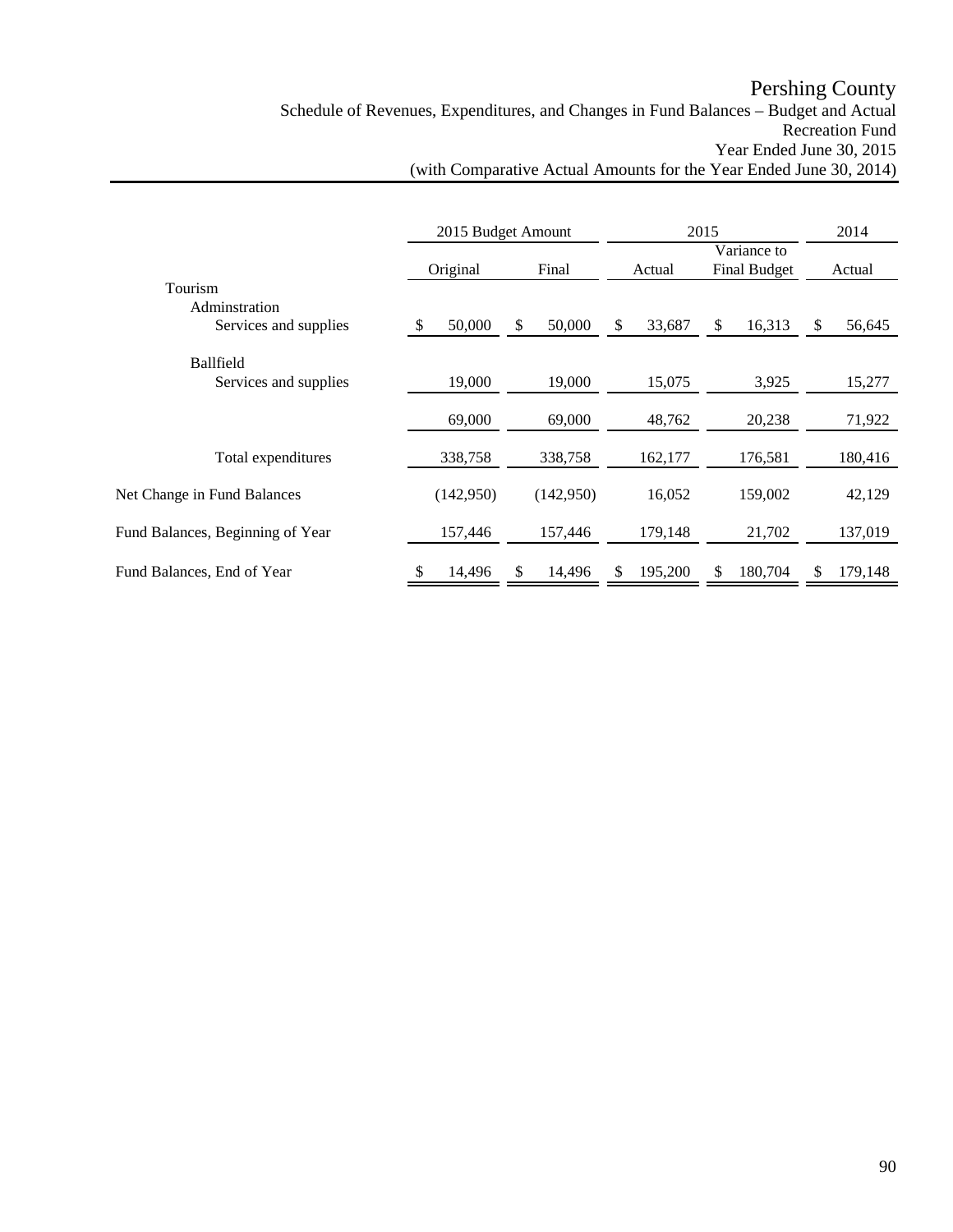#### Pershing County Schedule of Revenues, Expenditures, and Changes in Fund Balances – Budget and Actual Gift Fund Year Ended June 30, 2015

| (with Comparative Actual Amounts for the Year Ended June 30, 2014) |  |  |  |  |
|--------------------------------------------------------------------|--|--|--|--|
|                                                                    |  |  |  |  |

|                                  | 2015 Budget Amount |          | 2015         |    |        |    | 2014                               |    |        |
|----------------------------------|--------------------|----------|--------------|----|--------|----|------------------------------------|----|--------|
|                                  |                    | Original | Final        |    | Actual |    | Variance to<br><b>Final Budget</b> |    | Actual |
| Revenues                         |                    |          |              |    |        |    |                                    |    |        |
| Miscellaneous                    |                    |          |              |    |        |    |                                    |    |        |
| Contributions                    | \$                 | 5,600    | \$<br>5,600  | \$ | 14,560 | \$ | 8,960                              | \$ | 10,048 |
| Fund raising                     |                    | 3,000    | 3,000        |    | 1,566  |    | (1, 434)                           |    | 2,531  |
| Special events                   |                    | 1,500    | 1,500        |    | 1,543  |    | 43                                 |    | 1,008  |
| Total revenues                   |                    | 10,100   | 10,100       |    | 17,669 |    | 7,569                              |    | 13,587 |
| Expenditures                     |                    |          |              |    |        |    |                                    |    |        |
| <b>Culture and Recreation</b>    |                    |          |              |    |        |    |                                    |    |        |
| Museum                           |                    |          |              |    |        |    |                                    |    |        |
| Services and supplies            |                    | 3,000    | 3,000        |    | 884    |    | 2,116                              |    | 50     |
| Capital outlay                   |                    | 8,000    | 8,000        |    | 8,275  |    | (275)                              |    |        |
|                                  |                    | 11,000   | 11,000       |    | 9,159  |    | 1,841                              |    | 50     |
| Library                          |                    |          |              |    |        |    |                                    |    |        |
| Services and supplies            |                    | 4,500    | 4,500        |    | 3,198  |    | 1,302                              |    | 1,181  |
| Total culture and recreation     |                    | 15,500   | 15,500       |    | 12,357 |    | 3,143                              |    | 1,231  |
| <b>Community Support</b>         |                    |          |              |    |        |    |                                    |    |        |
| Senior Citizens                  |                    |          |              |    |        |    |                                    |    |        |
| Services and supplies            |                    | 5,000    | 5,000        |    | 6,006  |    | (1,006)                            |    | 3,308  |
| Capital outlay                   |                    | 5,000    | 5,000        |    |        |    | 5,000                              |    |        |
| Total community support          |                    | 10,000   | 10,000       |    | 6,006  |    | 3,994                              |    | 3,308  |
| Total expenditures               |                    | 25,500   | 25,500       |    | 18,363 |    | 7,137                              |    | 4,539  |
| Net Change in Fund Balances      |                    | (15,400) | (15,400)     |    | (694)  |    | 14,706                             |    | 9,048  |
| Fund Balances, Beginning of Year |                    | 38,329   | 38,329       |    | 43,624 |    | 5,295                              |    | 34,576 |
| Fund Balances, End of Year       |                    | 22,929   | \$<br>22,929 | \$ | 42,930 | \$ | 20,001                             | \$ | 43,624 |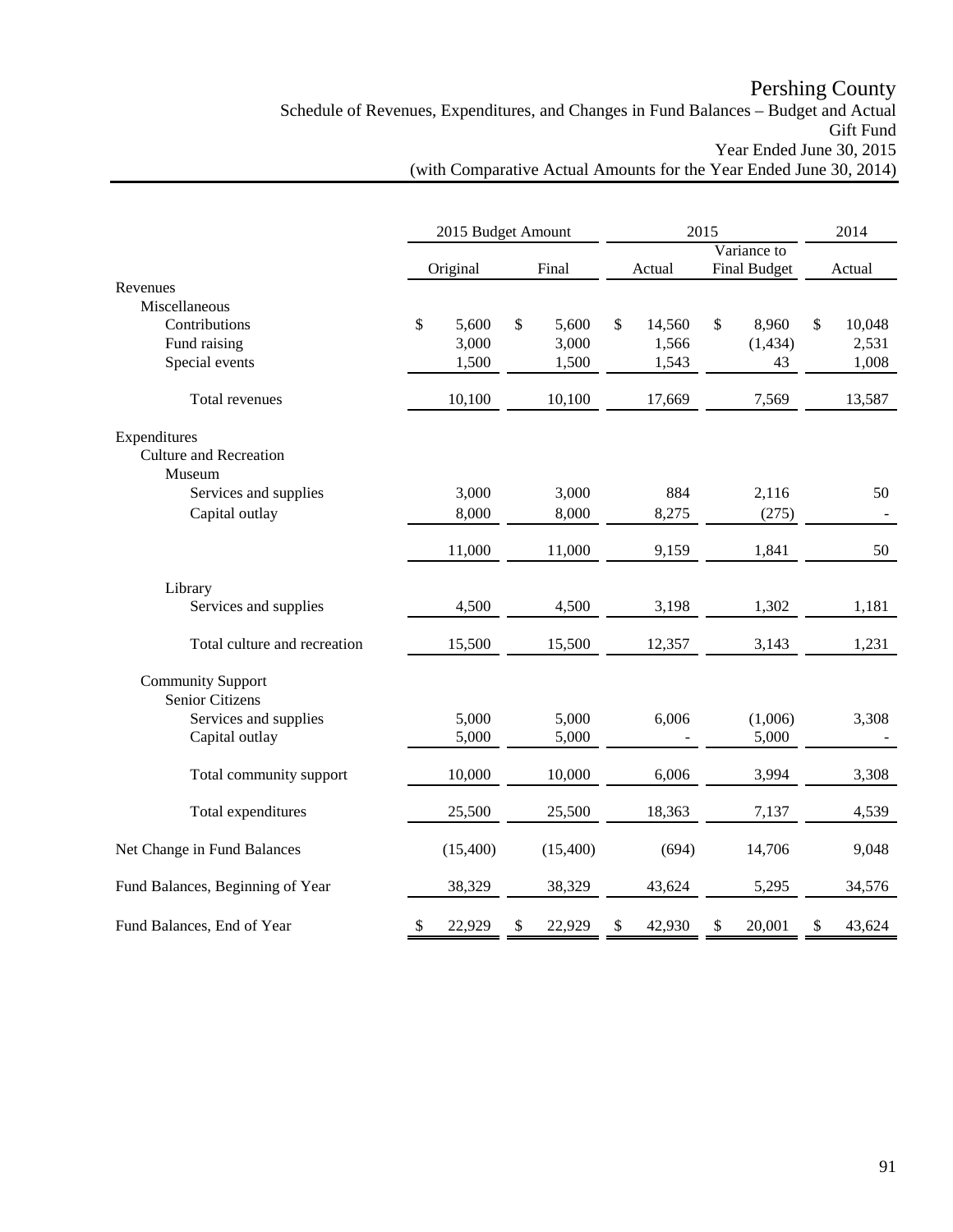Schedule of Revenues, Expenditures, and Changes in Fund Balances – Budget and Actual Criminal Asset Forfeiture Fund Year Ended June 30, 2015

|                                                             |          | 2015 Budget Amount |       |              | 2015                      |         |                                    |              |        | 2014    |  |
|-------------------------------------------------------------|----------|--------------------|-------|--------------|---------------------------|---------|------------------------------------|--------------|--------|---------|--|
|                                                             | Original |                    | Final |              | Actual                    |         | Variance to<br><b>Final Budget</b> |              | Actual |         |  |
| Revenues<br>Intergovernmental<br>State grant<br>Forfeitures | -S       | 500                | \$    | 500          | $\boldsymbol{\mathsf{S}}$ | 110     | \$                                 | (390)        | \$     | 179     |  |
| Expenditures<br><b>Public Safety</b><br>Sheriff             |          |                    |       |              |                           |         |                                    |              |        |         |  |
| Services and supplies<br>Capital outlay                     |          | 500<br>4,000       |       | 500<br>4,000 |                           | 1,700   |                                    | 500<br>2,300 |        | 2,008   |  |
| Total expenditures                                          |          | 4,500              |       | 4,500        |                           | 1,700   |                                    | 2,800        |        | 2,008   |  |
| Net Change in Fund Balances                                 |          | (4,000)            |       | (4,000)      |                           | (1,590) |                                    | 2,410        |        | (1,829) |  |
| Fund Balances, Beginning of Year                            |          | 4,532              |       | 4,532        |                           | 4,411   |                                    | (121)        |        | 6,240   |  |
| Fund Balances, End of Year                                  | \$       | 532                | \$    | 532          | \$                        | 2,821   | \$                                 | 2,289        | \$     | 4,411   |  |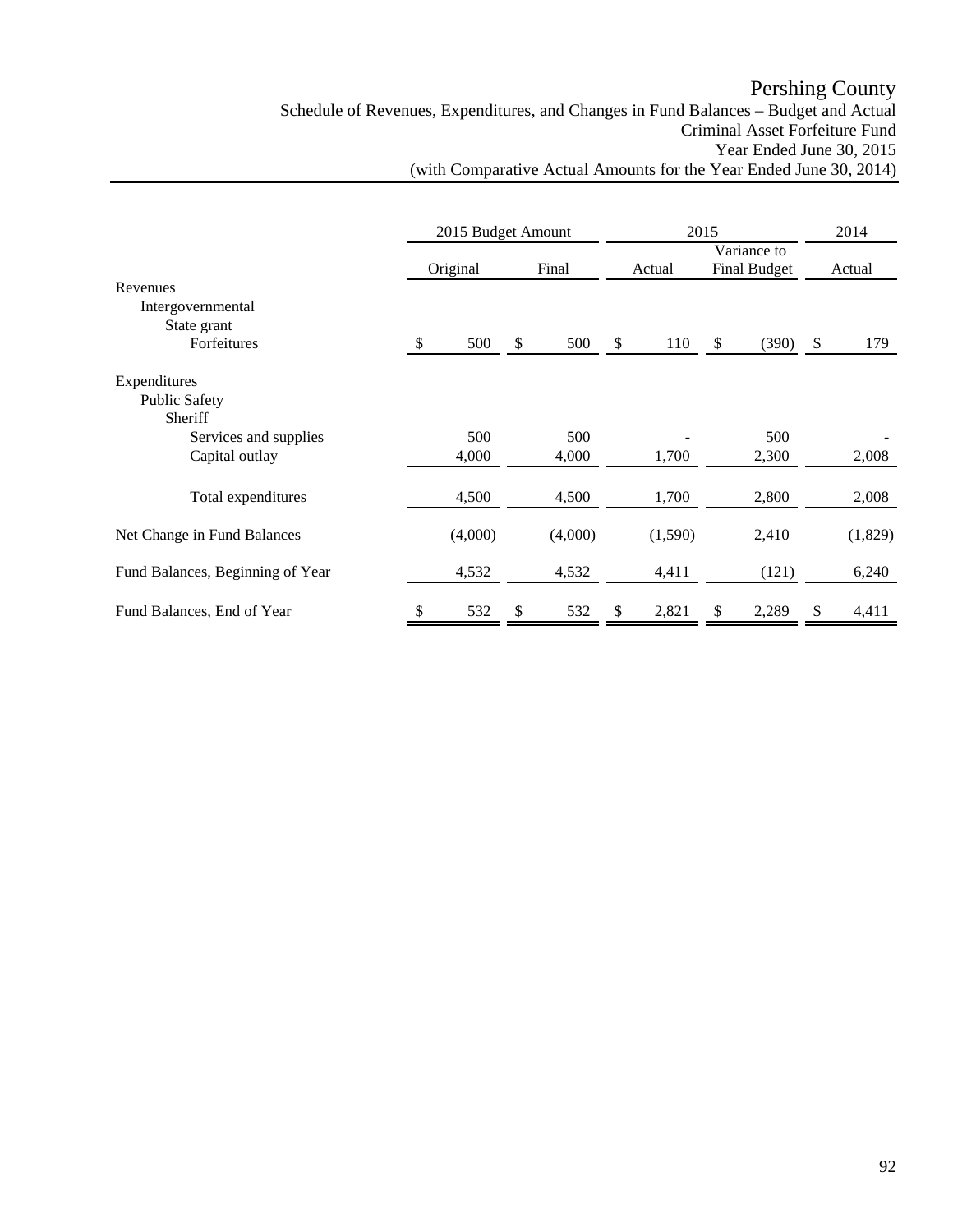Combining Balance Sheet - Internally Reported (Budgetary Basis) Funds Reported as Part of the General Fund for External Reporting Purposes June 30, 2015

|                                                                                |    | In Lieu of<br><b>Taxes Fund</b> | Law<br>Enforcement<br>Fund      | Cemetery<br>Fund   | Internally<br>Reported<br>Total |                                |  |
|--------------------------------------------------------------------------------|----|---------------------------------|---------------------------------|--------------------|---------------------------------|--------------------------------|--|
| Assets<br>Cash on deposit and invested<br>Accounts receivable<br>Prepaid items | \$ | 1,295,189                       | \$<br>85,902<br>1,915<br>12,828 | \$<br>27,895<br>19 | \$                              | 1,408,986<br>1,934<br>12,828   |  |
| Total assets                                                                   |    | 1,295,189                       | \$<br>100,645                   | 27,914             | \$                              | 1,423,748                      |  |
| Liabilities<br>Accounts payable<br>Accrued payroll                             | \$ |                                 | \$<br>55,971<br>49,425          | \$<br>459<br>205   | \$                              | 56,430<br>49,630               |  |
| <b>Total liabilities</b>                                                       |    |                                 | 105,396                         | 664                |                                 | 106,060                        |  |
| <b>Fund Balances</b><br>Nonspendable<br>Assigned<br>Unassigned                 |    | 993,000<br>302,189              | 12,828<br>(17,579)              | 10,688<br>16,562   |                                 | 12,828<br>1,003,688<br>301,172 |  |
| Total fund balances                                                            |    | 1,295,189                       | (4,751)                         | 27,250             |                                 | 1,317,688                      |  |
| <b>Total Liabilities and Fund Balances</b>                                     | \$ | 1,295,189                       | \$<br>100,645                   | \$<br>27,914       | \$                              | 1,423,748                      |  |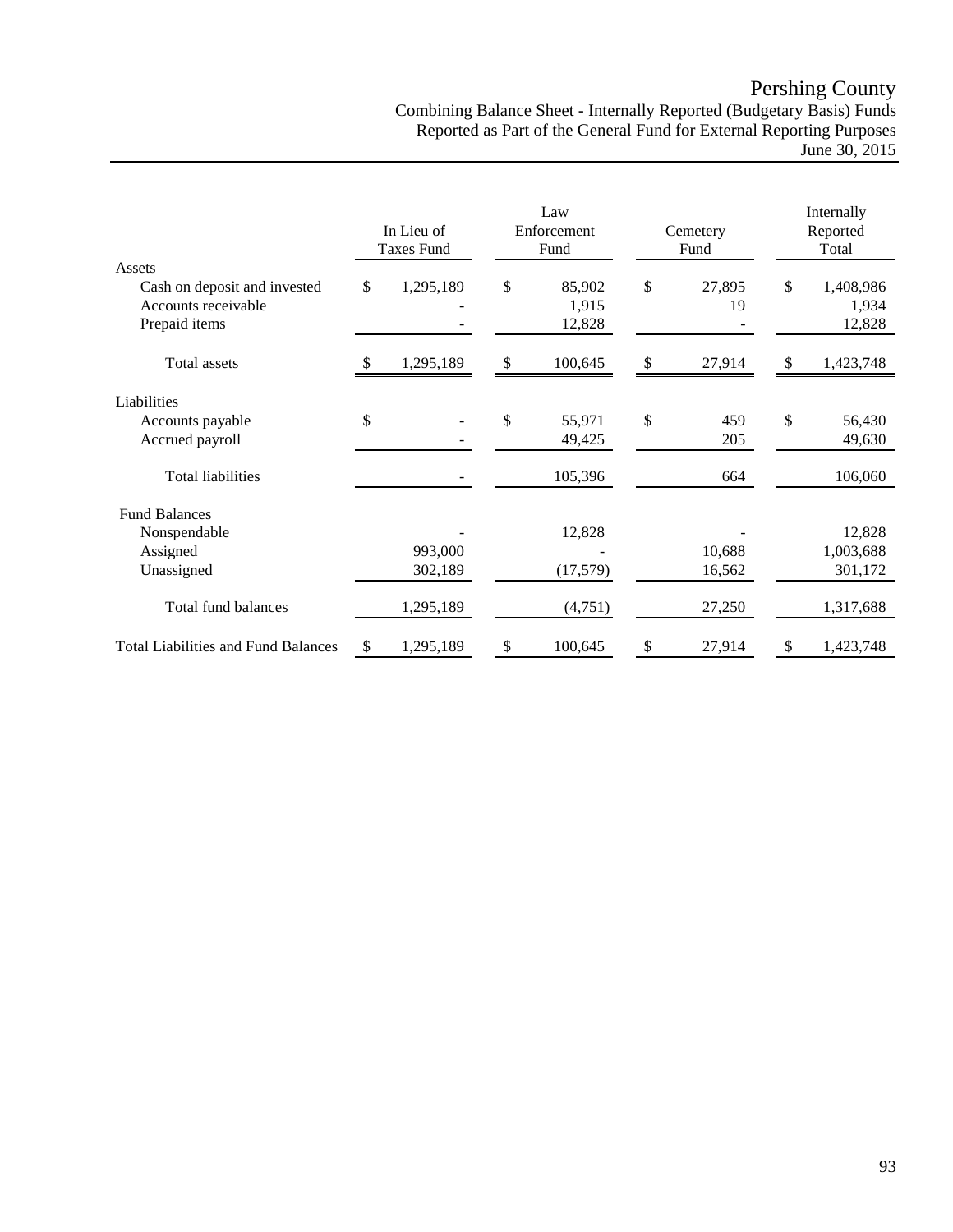Combining Statement of Revenues, Expenditures, and Changes in Fund Balances – Internally Reported (Budgetary Basis) Funds Reported as Part of the General Fund for External Reporting Purposes Year Ended June 30, 2015

|                                                                                          |    | In Lieu of<br><b>Taxes Fund</b> |    | Law<br>Enforcement<br>Fund | Cemetery<br>Fund     | Internally<br>Reported<br>Total |                            |  |
|------------------------------------------------------------------------------------------|----|---------------------------------|----|----------------------------|----------------------|---------------------------------|----------------------------|--|
| Revenues                                                                                 |    |                                 |    |                            |                      |                                 |                            |  |
| Intergovernmental<br>Charges for services<br>Miscellaneous                               | \$ | 977,138                         | \$ | 1,686<br>23,570<br>8,788   | \$<br>1,560<br>1,000 | \$                              | 978,824<br>25,130<br>9,788 |  |
| Total revenues                                                                           |    | 977,138                         |    | 34,044                     | 2,560                |                                 | 1,013,742                  |  |
| Expenditures<br>Current                                                                  |    |                                 |    |                            |                      |                                 |                            |  |
| Public safety<br>Health                                                                  |    |                                 |    | 1,853,067                  | 21,746               |                                 | 1,853,067<br>21,746        |  |
| Total expenditures                                                                       |    |                                 |    | 1,853,067                  | 21,746               |                                 | 1,874,813                  |  |
| Excess (Deficiency) of Revenues<br>over Expenditures                                     |    | 977,138                         |    | (1,819,023)                | (19, 186)            |                                 | (861,071)                  |  |
| Other Financing Sources (Uses)<br>Transfers from other funds<br>Transfers to other funds |    | (1,318,000)                     |    | 1,791,972                  | 10,000               |                                 | 1,801,972<br>(1,318,000)   |  |
| Total other financing<br>sources (uses)                                                  |    | (1,318,000)                     |    | 1,791,972                  | 10,000               |                                 | 483,972                    |  |
| Net Change in Fund Balances                                                              |    | (340, 862)                      |    | (27, 051)                  | (9,186)              |                                 | (377,099)                  |  |
| Fund Balances, Beginning of Year                                                         |    | 1,636,051                       |    | 22,300                     | 36,436               |                                 | 1,694,787                  |  |
| Fund Balances, End of Year                                                               | \$ | 1,295,189                       | \$ | (4,751)                    | \$<br>27,250         | \$                              | 1,317,688                  |  |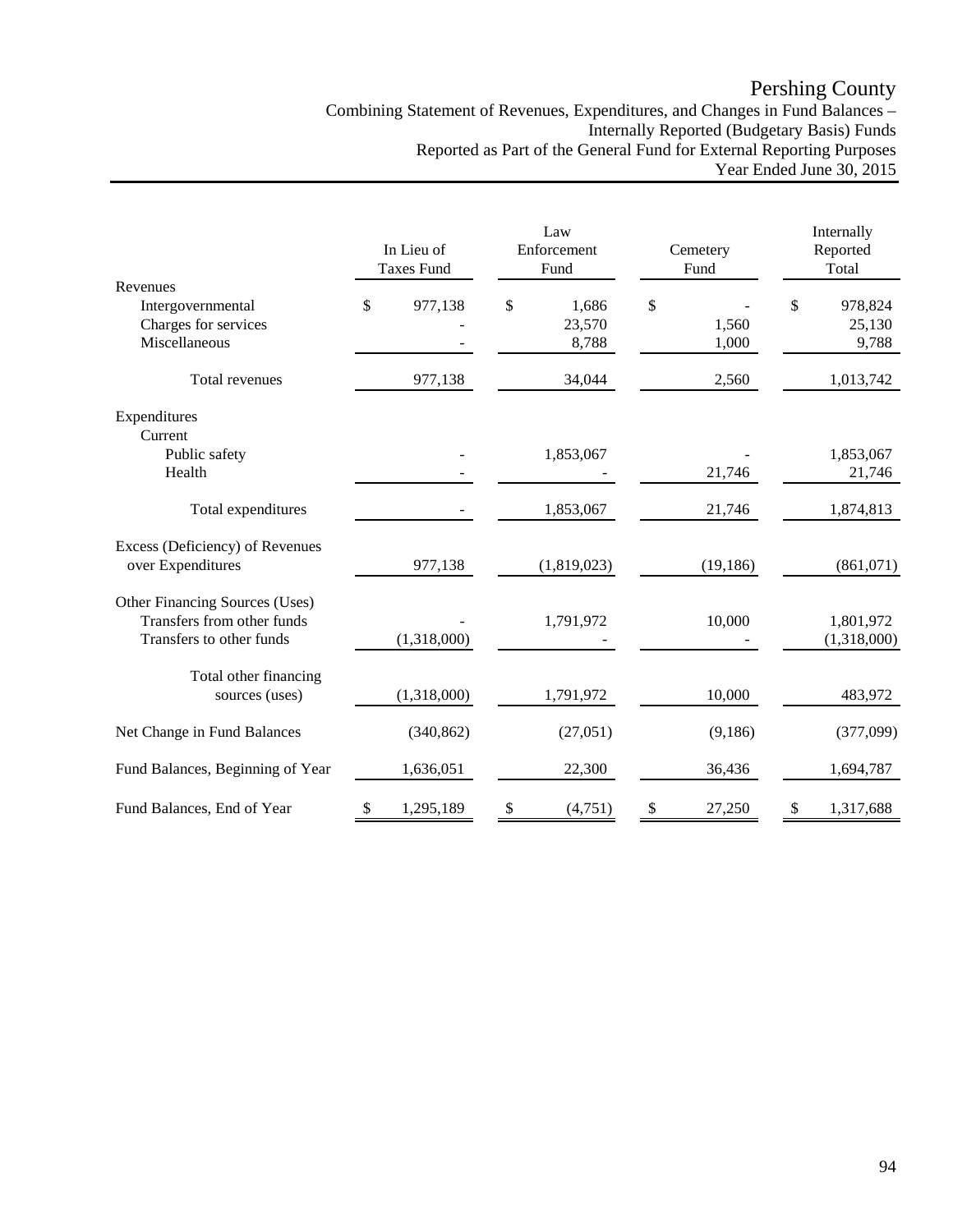### Pershing County Schedule of Revenues, Expenditures, and Changes in Fund Balances – Budget and Actual In Lieu of Taxes Fund Year Ended June 30, 2015

| (with Comparative Actual Amounts for the Year Ended June 30, 2014) |  |  |  |  |
|--------------------------------------------------------------------|--|--|--|--|
|                                                                    |  |  |  |  |

|                                   |               | 2015 Budget Amount | 2015          |                                    | 2014<br>Actual            |  |
|-----------------------------------|---------------|--------------------|---------------|------------------------------------|---------------------------|--|
|                                   | Original      | Final              | Actual        | Variance to<br><b>Final Budget</b> |                           |  |
| Revenues                          |               |                    |               |                                    |                           |  |
| Intergovernmental                 |               |                    |               |                                    |                           |  |
| Federal payments in lieu of taxes | 900,000<br>-S | 900,000<br>\$      | \$<br>977,138 | \$<br>77,138                       | 1,072,835<br>$\mathbb{S}$ |  |
| Expenditures                      |               |                    |               |                                    |                           |  |
| <b>General Government</b>         |               |                    |               |                                    |                           |  |
| Other                             |               |                    |               |                                    |                           |  |
| Services and supplies             |               |                    |               |                                    |                           |  |
| Excess (Deficiency) of Revenues   |               |                    |               |                                    |                           |  |
| over Expenditures                 | 900,000       | 900,000            | 977,138       | 77,138                             | 1,072,835                 |  |
| Other Financing Sources (Uses)    |               |                    |               |                                    |                           |  |
| Transfers to other funds          |               |                    |               |                                    |                           |  |
| General Fund                      | (1,370,000)   | (1,370,000)        | (1,100,000)   | 270,000                            | (1,100,000)               |  |
| Library Fund                      | (20,000)      | (20,000)           | (20,000)      |                                    | (30,000)                  |  |
| Cemetery Fund                     | (10,000)      | (10,000)           | (10,000)      |                                    | (10,000)                  |  |
| Senior Citizens Fund              | (208,000)     | (208,000)          | (188,000)     | 20,000                             | (183,000)                 |  |
| Total other financing             |               |                    |               |                                    |                           |  |
| sources (uses)                    | (1,608,000)   | (1,608,000)        | (1,318,000)   | 290,000                            | (1,323,000)               |  |
| Net Change in Fund Balances       | (708,000)     | (708,000)          | (340, 862)    | 367,138                            | (250, 165)                |  |
| Fund Balances, Beginning of Year  | 808,216       | 808,216            | 1,636,051     | 827,835                            | 1,886,216                 |  |
| Fund Balances, End of Year        | 100,216<br>S  | 100,216            | 1,295,189     | 1,194,973<br>\$                    | 1,636,051                 |  |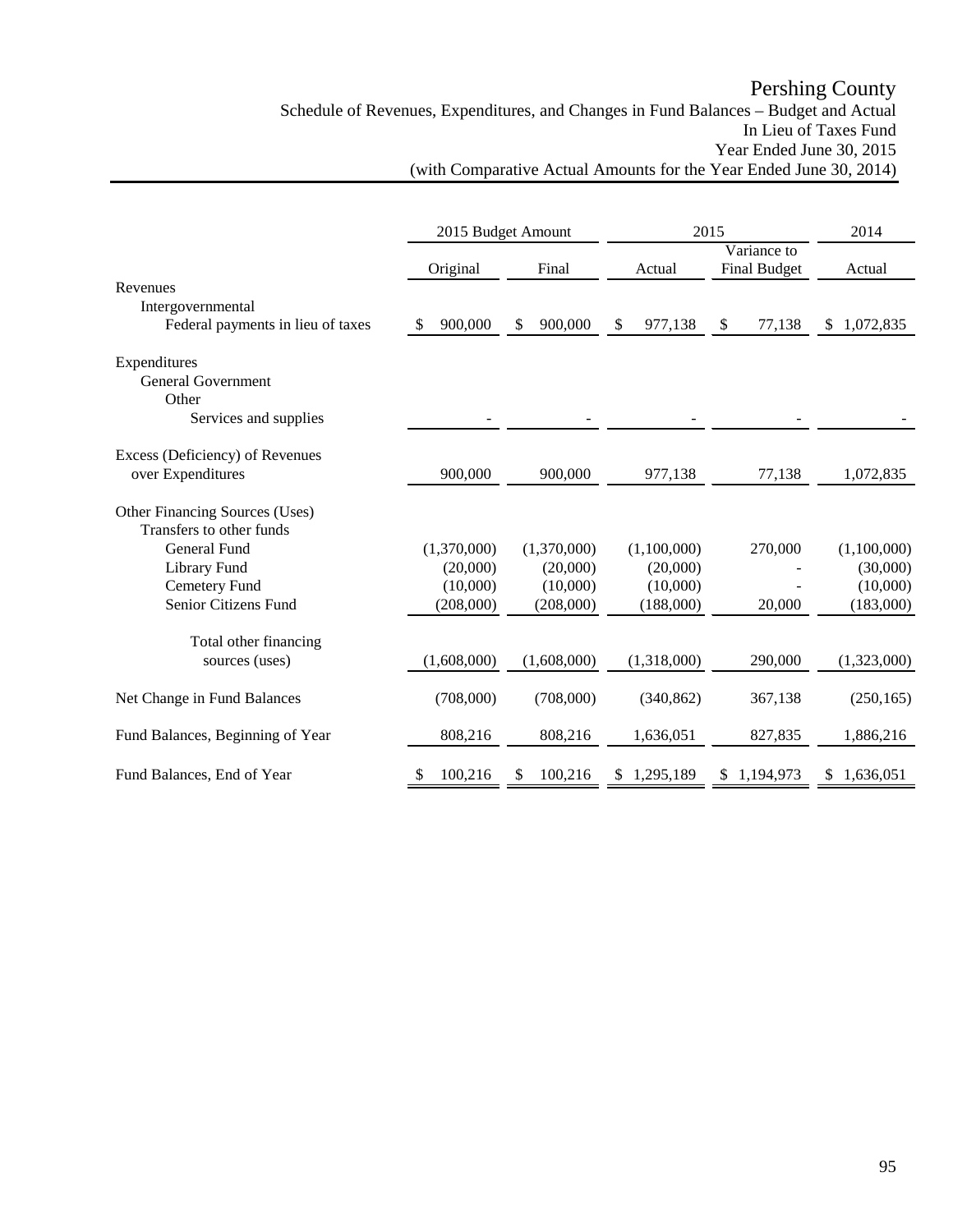## Pershing County Schedule of Revenues, Expenditures, and Changes in Fund Balances – Budget and Actual Law Enforcement Fund Year Ended June 30, 2015

|                                      | 2015 Budget Amount |           | 2015      |                     | 2014         |  |
|--------------------------------------|--------------------|-----------|-----------|---------------------|--------------|--|
|                                      |                    |           |           | Variance to         |              |  |
|                                      | Original           | Final     | Actual    | <b>Final Budget</b> | Actual       |  |
| Revenues                             |                    |           |           |                     |              |  |
| Intergovernmental<br>Federal grants  |                    |           |           |                     |              |  |
| <b>Edward Byrne Memorial Justice</b> |                    |           |           |                     |              |  |
| Assistance                           | \$                 | \$        | \$        | \$                  | 18,167<br>\$ |  |
| <b>BJA</b> Illegal Alien             |                    |           | 1,686     | 1,686               | 5,046        |  |
| State grants                         |                    |           |           |                     |              |  |
| <b>Frontier Community Coalition</b>  |                    |           |           |                     | 1,933        |  |
|                                      |                    |           | 1,686     | 1,686               | 25,146       |  |
|                                      |                    |           |           |                     |              |  |
| <b>Charges for Services</b>          |                    |           |           |                     |              |  |
| Public safety<br>Sheriff fees        | 16,500             | 16,500    | 23,570    | 7,070               | 21,786       |  |
|                                      |                    |           |           |                     |              |  |
| Miscellaneous                        |                    |           |           |                     |              |  |
| Jail extradition revenue             |                    |           | 8,258     | 8,258               | 3,222        |  |
| Other revenue                        |                    |           | 530       | 530                 | 84           |  |
|                                      |                    |           | 8,788     | 8,788               | 3,306        |  |
| Total revenues                       | 16,500             | 16,500    | 34,044    | 17,544              | 50,238       |  |
|                                      |                    |           |           |                     |              |  |
| Expenditures<br><b>Public Safety</b> |                    |           |           |                     |              |  |
| Police Activity                      |                    |           |           |                     |              |  |
| Sheriff                              |                    |           |           |                     |              |  |
| Salaries and wages                   | 534,587            | 534,587   | 585,560   | (50, 973)           | 523,536      |  |
| Employee benefits                    | 323,718            | 323,718   | 323,020   | 698                 | 302,536      |  |
| Services and supplies                | 193,400            | 193,400   | 180,465   | 12,935              | 230,166      |  |
| Capital outlay                       | 42,000             | 42,000    | 41,580    | 420                 | 29,052       |  |
|                                      | 1,093,705          | 1,093,705 | 1,130,625 | (36,920)            | 1,085,290    |  |
|                                      |                    |           |           |                     |              |  |
| Dispatch<br>Salaries and wages       | 189,069            | 189,069   | 185,341   | 3,728               | 181,483      |  |
| Employee benefits                    | 84,621             | 84,621    | 77,396    | 7,225               | 80,173       |  |
| Services and supplies                | 32,510             | 32,510    | 13,609    | 18,901              | 13,732       |  |
| Capital outlay                       | 3,200              | 3,200     | 4,219     | (1,019)             | 2,349        |  |
|                                      | 309,400            | 309,400   | 280,565   | 28,835              | 277,737      |  |
| Total police activity                | 1,403,105          | 1,403,105 | 1,411,190 | (8,085)             | 1,363,027    |  |
|                                      |                    |           |           |                     |              |  |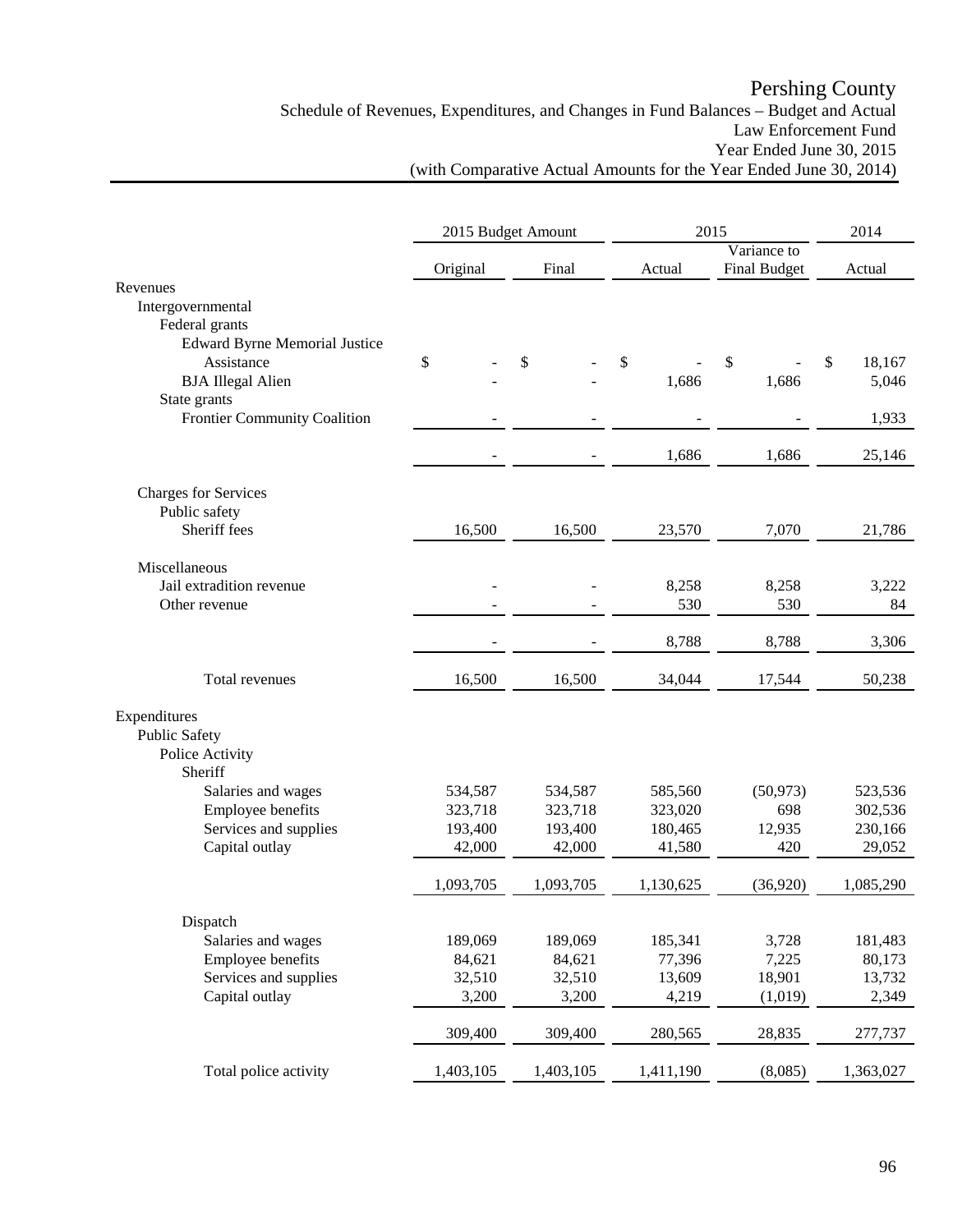## Pershing County Schedule of Revenues, Expenditures, and Changes in Fund Balances – Budget and Actual Law Enforcement Fund Year Ended June 30, 2015

|                                                                     | 2015 Budget Amount |     |             | 2015          |    |                                    | 2014   |             |
|---------------------------------------------------------------------|--------------------|-----|-------------|---------------|----|------------------------------------|--------|-------------|
|                                                                     | Original           |     | Final       | Actual        |    | Variance to<br><b>Final Budget</b> | Actual |             |
| Protective Services Activity                                        |                    |     |             |               |    |                                    |        |             |
| Jail                                                                |                    |     |             |               |    |                                    |        |             |
| Salaries and wages                                                  | \$<br>266,209      | \$. | 266,209     | \$<br>218,410 | \$ | 47,799                             | \$     | 270,955     |
| Employee benefits                                                   | 170,349            |     | 170,349     | 138,089       |    | 32,260                             |        | 159,515     |
| Services and supplies                                               | 73,700             |     | 73,700      | 84,446        |    | (10,746)                           |        | 84,605      |
| Capital outlay                                                      | 1,000              |     | 1,000       | 932           |    | 68                                 |        |             |
| Total protective services                                           |                    |     |             |               |    |                                    |        |             |
| activity                                                            | 511,258            |     | 511,258     | 441,877       |    | 69,381                             |        | 515,075     |
| Total expenditures                                                  | 1,914,363          |     | 1,914,363   | 1,853,067     |    | 61,296                             |        | 1,878,102   |
| Excess (Deficiency) of Revenues                                     |                    |     |             |               |    |                                    |        |             |
| over Expenditures                                                   | (1,897,863)        |     | (1,897,863) | (1,819,023)   |    | 78,840                             |        | (1,827,864) |
| <b>Other Financing Sources (Uses)</b><br>Transfers from other funds |                    |     |             |               |    |                                    |        |             |
| General Fund                                                        | 1,905,000          |     | 1,905,000   | 1,747,500     |    | (157,500)                          |        | 1,785,000   |
| Ad Valorem Capital Projects Fund                                    | 63,000             |     | 63,000      | 44,472        |    | (18,528)                           |        | 38,892      |
| Sale of capital assets                                              |                    |     |             |               |    |                                    |        | 13,311      |
| Total other financing sources (uses)                                | 1,968,000          |     | 1,968,000   | 1,791,972     |    | (176, 028)                         |        | 1,837,203   |
| Net Change in Fund Balances                                         | 70,137             |     | 70,137      | (27,051)      |    | (97, 188)                          |        | 9,339       |
| Fund Balances, Beginning of Year                                    | 26,159             |     | 26,159      | 22,300        |    | (3,859)                            |        | 12,961      |
| Fund Balances, End of Year                                          | \$<br>96,296       | \$  | 96,296      | \$<br>(4,751) | S  | (101, 047)                         | \$     | 22,300      |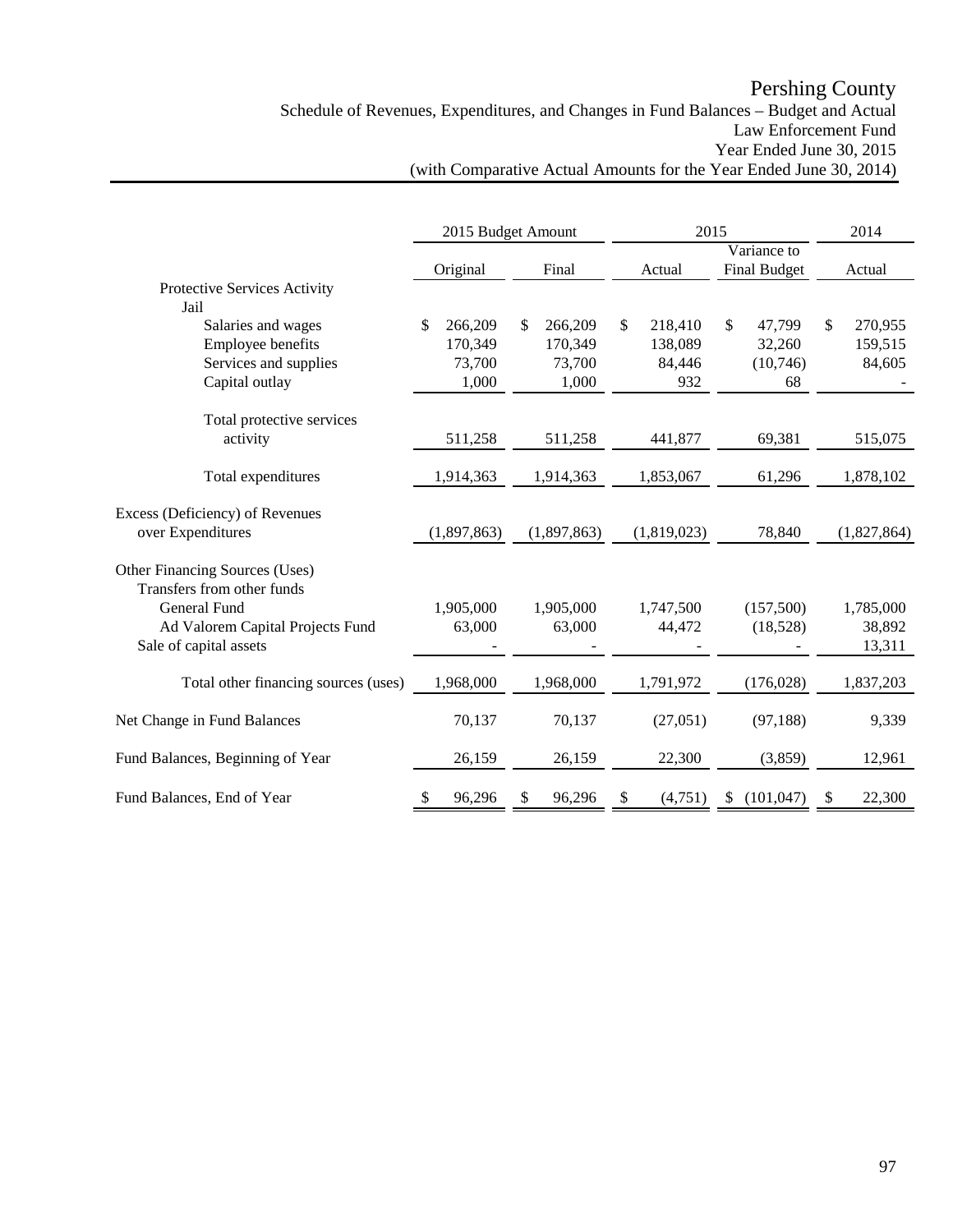Schedule of Revenues, Expenditures, and Changes in Fund Balances – Budget and Actual Cemetery Fund Year Ended June 30, 2015

|                                                     | 2015 Budget Amount |           | 2015        |    |                                    |    | 2014    |    |           |
|-----------------------------------------------------|--------------------|-----------|-------------|----|------------------------------------|----|---------|----|-----------|
|                                                     | Original<br>Final  |           | Actual      |    | Variance to<br><b>Final Budget</b> |    | Actual  |    |           |
| Revenues                                            |                    |           |             |    |                                    |    |         |    |           |
| <b>Charges for Services</b>                         |                    |           |             |    |                                    |    |         |    |           |
| <b>General Government</b>                           |                    |           |             |    |                                    |    |         |    |           |
| Cemetery fees                                       | \$                 |           | \$          | \$ | 1,560                              | \$ | 1,560   | \$ | 1,725     |
| Miscellaneous                                       |                    |           |             |    |                                    |    |         |    |           |
| Contributions                                       |                    |           |             |    | 1,000                              |    | 1,000   |    | 1,800     |
| Total revenues                                      |                    |           |             |    | 2,560                              |    | 2,560   |    | 3,525     |
| Expenditures                                        |                    |           |             |    |                                    |    |         |    |           |
| Health                                              |                    |           |             |    |                                    |    |         |    |           |
| Salaries and wages                                  |                    | 6,225     | 6,225       |    | 8,822                              |    | (2,597) |    | 6,043     |
| Employee benefits                                   |                    | 741       | 741         |    | 985                                |    | (244)   |    | 667       |
| Services and supplies                               |                    | 26,525    | 26,525      |    | 11,939                             |    | 14,586  |    | 8,766     |
| Total expenditures                                  |                    | 33,491    | 33,491      |    | 21,746                             |    | 11,745  |    | 15,476    |
| Excess (Deficiency) of Revenues                     |                    |           |             |    |                                    |    |         |    |           |
| over Expenditures                                   |                    | (33, 491) | (33, 491)   |    | (19, 186)                          |    | 14,305  |    | (11, 951) |
| Other Financing Sources (Uses)                      |                    |           |             |    |                                    |    |         |    |           |
| Transfers from other funds<br>In Lieu of Taxes Fund |                    | 10,000    | 10,000      |    | 10,000                             |    |         |    | 10,000    |
| Net Change in Fund Balances                         |                    | (23, 491) | (23, 491)   |    | (9,186)                            |    | 14,305  |    | (1,951)   |
| Fund Balances, Beginning of Year                    |                    | 26,285    | 26,285      |    | 36,436                             |    | 10,151  |    | 38,387    |
| Fund Balances, End of Year                          | \$                 | 2,794     | \$<br>2,794 | \$ | 27,250                             | \$ | 24,456  | \$ | 36,436    |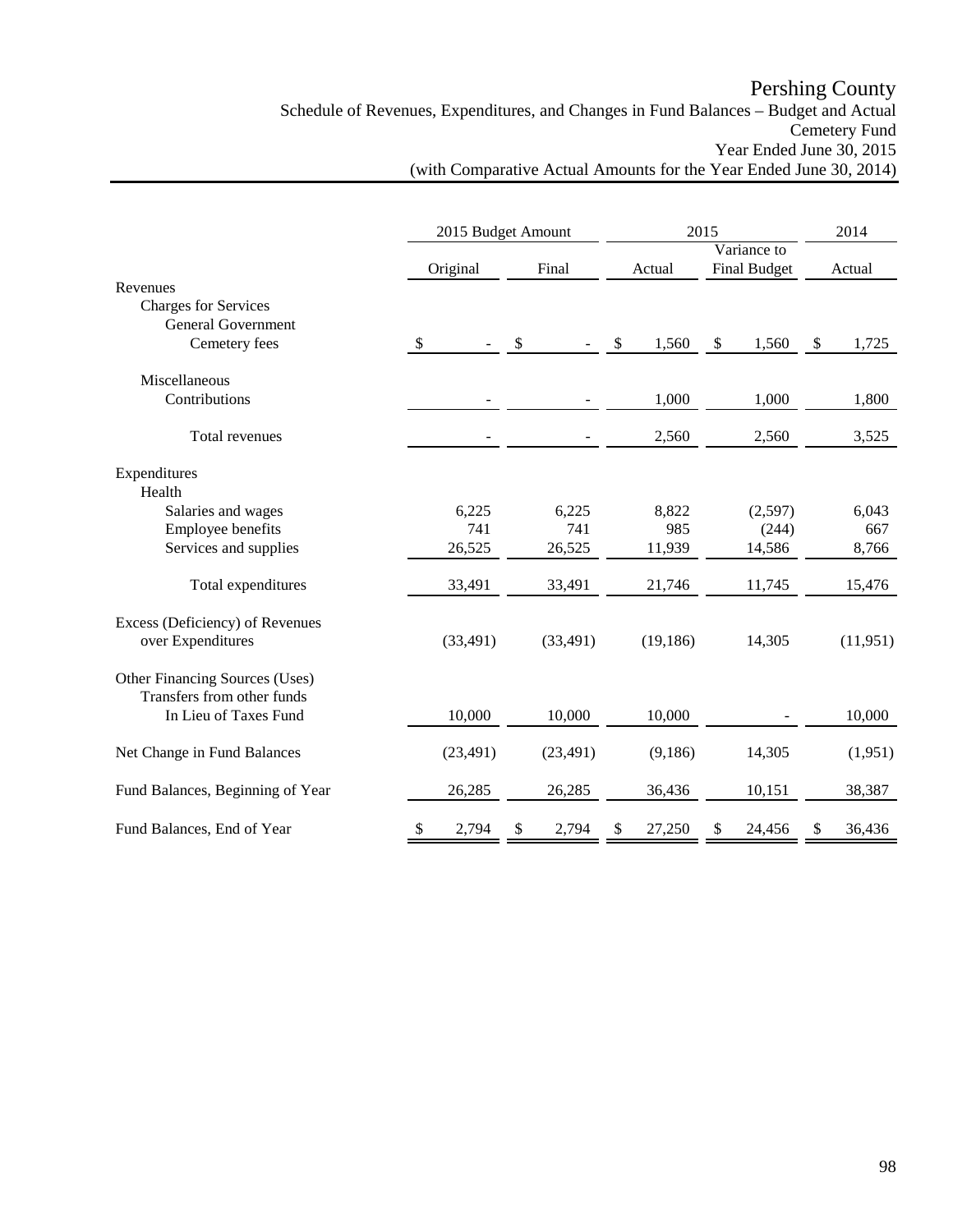## Pershing County Schedule of Revenues, Expenditures, and Changes in Fund Balances – Budget and Actual Building Fund Year Ended June 30, 2015

|                                                          |                | 2015 Budget Amount |                          | 2015                               | 2014           |  |
|----------------------------------------------------------|----------------|--------------------|--------------------------|------------------------------------|----------------|--|
|                                                          | Original       | Final              | Actual                   | Variance to<br><b>Final Budget</b> | Actual         |  |
| Revenues<br>Taxes                                        |                |                    |                          |                                    |                |  |
| Ad valorem<br>Net proceeds of mines                      | $\mathcal{S}$  | \$                 | (21,984)<br>$\mathbb{S}$ | (21,984)<br>\$                     | 142,479<br>\$. |  |
| Miscellaneous                                            |                |                    |                          |                                    |                |  |
| Interest earnings                                        | 10,000         | 10,000             | 1,695                    | (8,305)                            | 9,060          |  |
| Total revenues                                           | 10,000         | 10,000             | (20, 289)                | (30, 289)                          | 151,539        |  |
| Expenditures<br><b>General Government</b><br>Other       |                |                    |                          |                                    |                |  |
| Capital outlay                                           | 2,100,000      | 2,100,000          | 292,068                  | 1,807,932                          | 213,207        |  |
| Excess (Deficiency) of Revenues<br>over Expenditures     | (2,090,000)    | (2,090,000)        | (312, 357)               | 1,777,643                          | (61, 668)      |  |
| Other Financing Sources (Uses)<br>Sale of capital assets | 50,000         | 50,000             | 211,000                  | 161,000                            | 264,000        |  |
| Net Change in Fund Balances                              | (2,040,000)    | (2,040,000)        | (101, 357)               | 1,938,643                          | 202,332        |  |
| Fund Balances, Beginning of Year                         | 3,235,748      | 3,235,748          | 3,861,607                | 625,859                            | 3,659,275      |  |
| Fund Balances, End of Year                               | 1,195,748<br>S | \$1,195,748        | 3,760,250<br>\$          | 2,564,502<br>\$                    | \$3,861,607    |  |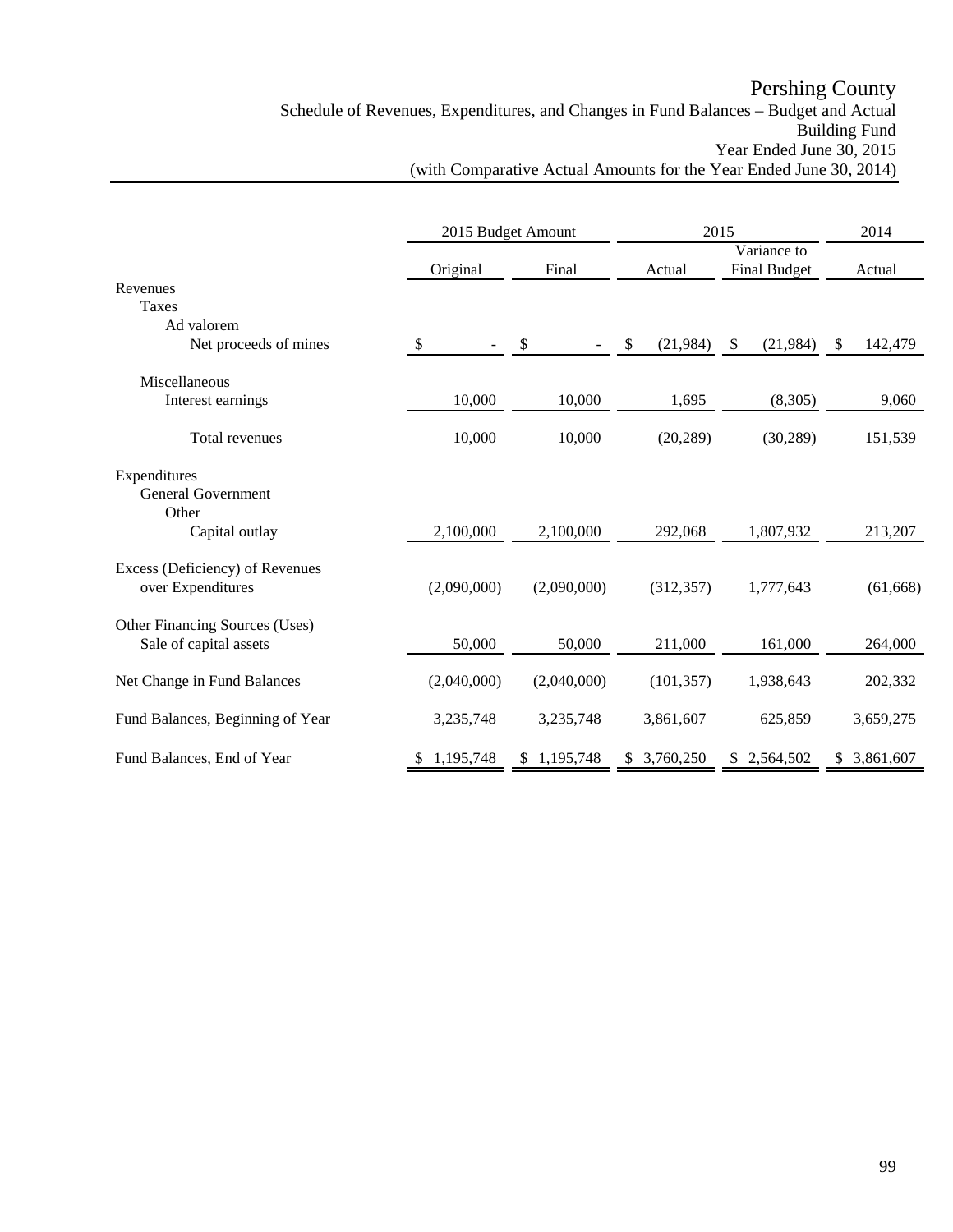Pershing County Combining Balance Sheet – Nonmajor Capital Projects Funds June 30, 2015

|                                                |              | Ad Valorem<br>Capital<br>Projects<br>Fund |    | Option Tax-<br>Public<br>Safety<br>Fund | Total |              |
|------------------------------------------------|--------------|-------------------------------------------|----|-----------------------------------------|-------|--------------|
| Assets                                         |              |                                           |    |                                         |       |              |
| Cash on deposit and invested                   | $\mathbb{S}$ | 199,670                                   | \$ | 1,023,434                               | \$    | 1,223,104    |
| Accounts receivable<br>Taxes receivable        |              | 979<br>2,491                              |    |                                         |       | 979<br>2,491 |
| Due from other governments                     |              | 13,210                                    |    | 31,411                                  |       | 44,621       |
| Prepaid items                                  |              | ÷,                                        |    | 15,000                                  |       | 15,000       |
|                                                |              |                                           |    |                                         |       |              |
| Total assets                                   | £.           | 216,350                                   | \$ | 1,069,845                               | \$    | 1,286,195    |
| Liabilities                                    |              |                                           |    |                                         |       |              |
| Accounts payable                               | $\mathbb{S}$ | 34,103                                    | \$ |                                         | \$    | 34,103       |
| Due to other governments                       |              | 5,067                                     |    |                                         |       | 5,067        |
| <b>Total liabilities</b>                       |              | 39,170                                    |    |                                         |       | 39,170       |
| Deferred Inflows of Resources                  |              |                                           |    |                                         |       |              |
| Unavailable revenue, delinquent property taxes |              | 2,491                                     |    |                                         |       | 2,491        |
| <b>Fund Balances</b>                           |              |                                           |    |                                         |       |              |
| Nonspendable                                   |              |                                           |    | 15,000                                  |       | 15,000       |
| Restricted                                     |              | 174,689                                   |    | 1,054,845                               |       | 1,229,534    |
| Total fund balances                            |              | 174,689                                   |    | 1,069,845                               |       | 1,244,534    |
| Total liabilities, deferred inflows of         |              |                                           |    |                                         |       |              |
| resources, and fund balances                   | S            | 216,350                                   | S  | 1,069,845                               | S     | 1,286,195    |
|                                                |              |                                           |    |                                         |       |              |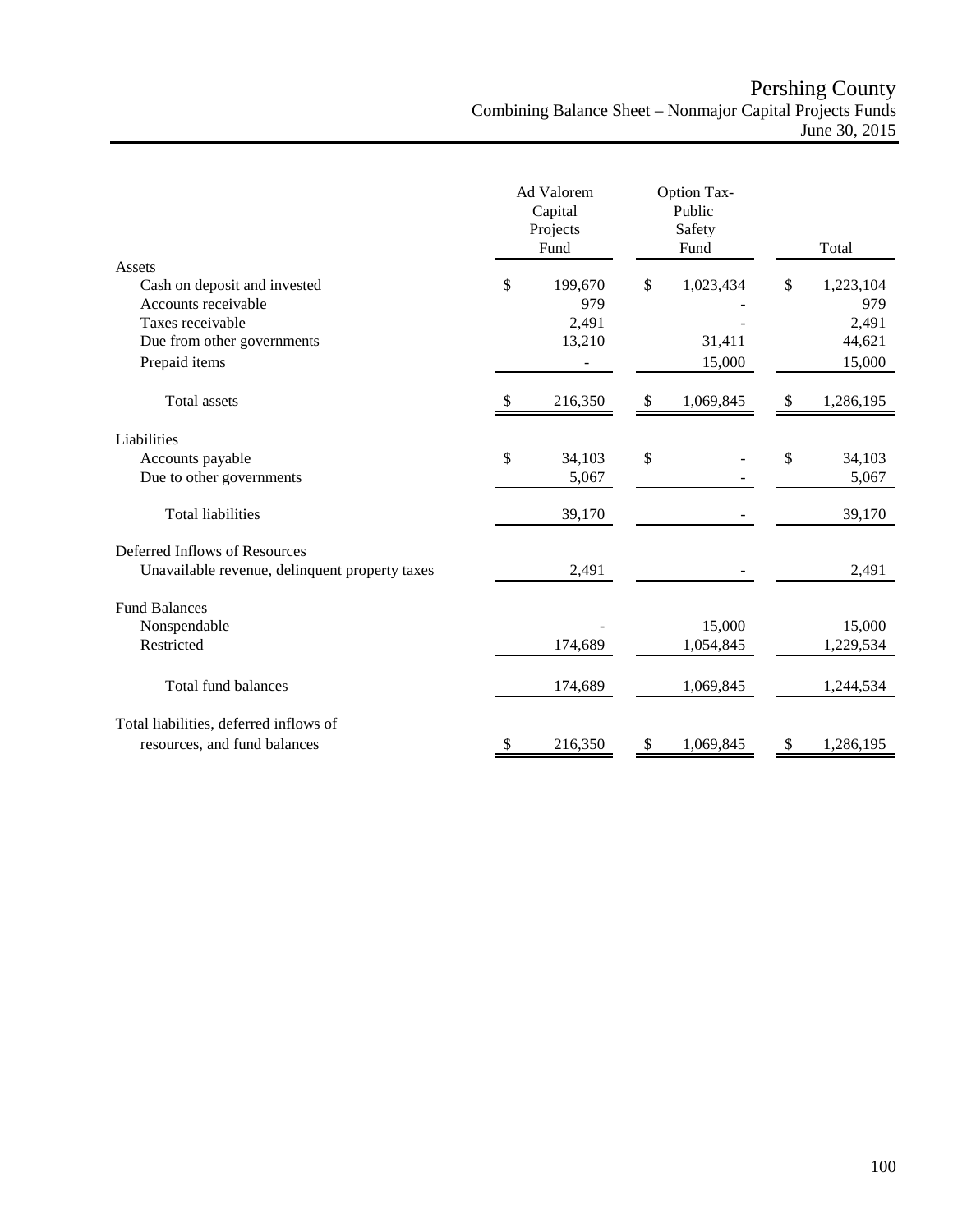|                                                   | Ad Valorem<br>Capital<br>Projects<br>Fund |           |    | Option Tax-<br>Public<br>Safety<br>Fund | Total           |  |  |
|---------------------------------------------------|-------------------------------------------|-----------|----|-----------------------------------------|-----------------|--|--|
| Revenues                                          |                                           |           |    |                                         |                 |  |  |
| Taxes                                             | \$                                        | 98,695    | \$ |                                         | \$<br>98,695    |  |  |
| Intergovernmental                                 |                                           |           |    | 200,998                                 | 200,998         |  |  |
| Miscellaneous                                     |                                           | 289       |    |                                         | 289             |  |  |
| Total revenues                                    |                                           | 98,984    |    | 200,998                                 | 299,982         |  |  |
| Expenditures                                      |                                           |           |    |                                         |                 |  |  |
| Current                                           |                                           |           |    |                                         |                 |  |  |
| General government                                |                                           | 9,587     |    |                                         | 9,587           |  |  |
| Capital outlay                                    |                                           | 99,301    |    | 140,200                                 | 239,501         |  |  |
| Total expenditures                                |                                           | 108,888   |    | 140,200                                 | 249,088         |  |  |
| Excess (Deficiency) of Revenues over Expenditures |                                           | (9,904)   |    | 60,798                                  | 50,894          |  |  |
| Other Financing Sources (Uses)                    |                                           |           |    |                                         |                 |  |  |
| Transfers to other funds                          |                                           | (63,033)  |    |                                         | (63,033)        |  |  |
| Net Changes in Fund Balances                      |                                           | (72, 937) |    | 60,798                                  | (12, 139)       |  |  |
| Fund Balances, Beginning of Year                  |                                           | 247,626   |    | 1,009,047                               | 1,256,673       |  |  |
| Fund Balances, End of Year                        | \$                                        | 174,689   | S  | 1,069,845                               | \$<br>1,244,534 |  |  |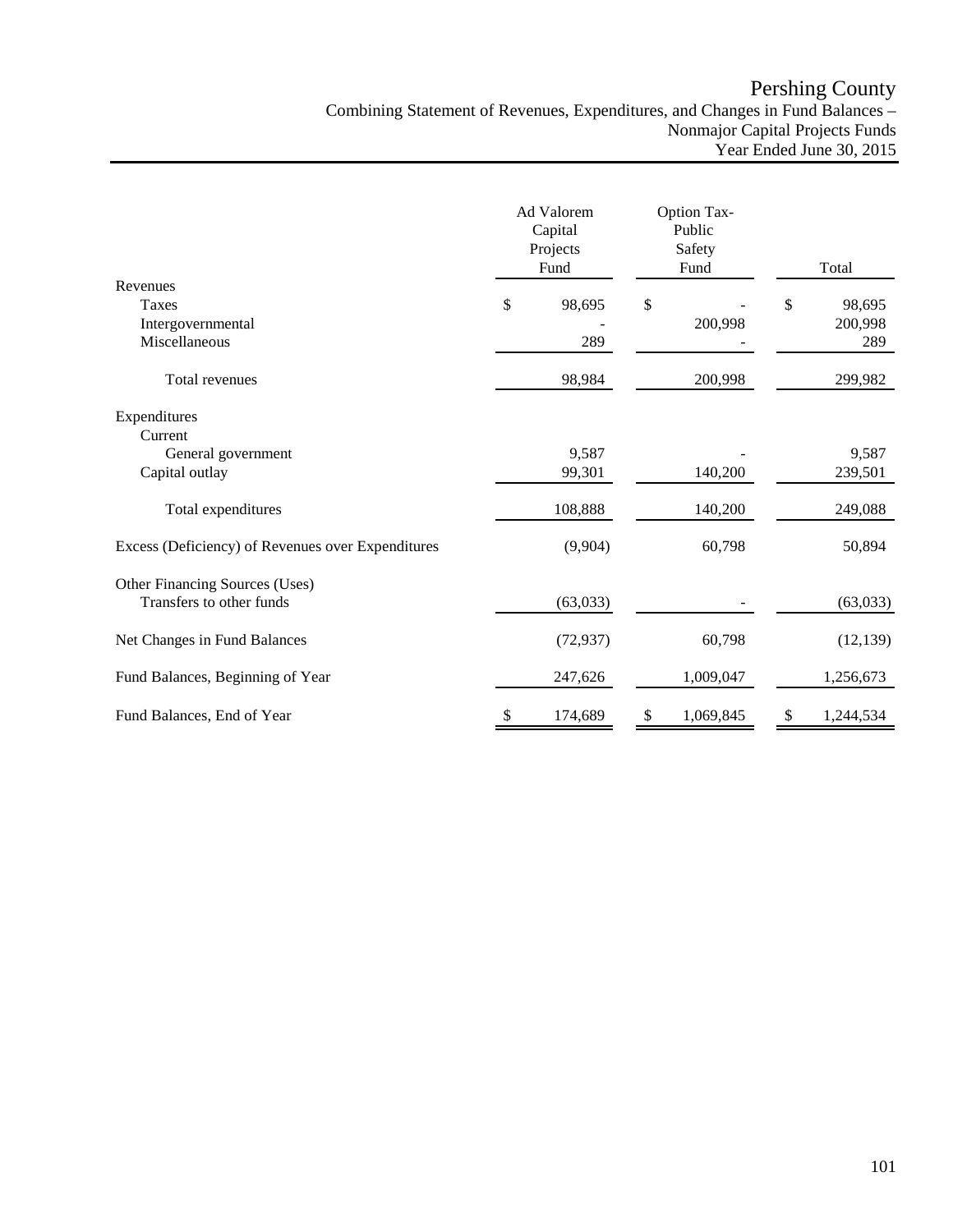Schedule of Revenues, Expenditures, and Changes in Fund Balances – Budget and Actual Ad Valorem Capital Projects Fund Year Ended June 30, 2015

|                                                            | 2015 Budget Amount |               |               | 2015                               | 2014          |  |
|------------------------------------------------------------|--------------------|---------------|---------------|------------------------------------|---------------|--|
|                                                            | Original           | Final         | Actual        | Variance to<br><b>Final Budget</b> | Actual        |  |
| Revenues                                                   |                    |               |               |                                    |               |  |
| <b>Taxes</b>                                               |                    |               |               |                                    |               |  |
| Ad valorem                                                 |                    |               |               |                                    |               |  |
| Real property                                              | \$<br>84,947       | 84,947<br>\$  | \$<br>81,178  | \$<br>(3,769)                      | 72,666<br>\$  |  |
| Personal property                                          | 28,324             | 28,324        | 21,264        | (7,060)                            | 27,094        |  |
| Net proceeds of mines                                      |                    |               | (3,747)       | (3,747)                            | 24,077        |  |
|                                                            | 113,271            | 113,271       | 98,695        | (14, 576)                          | 123,837       |  |
| Miscellaneous                                              |                    |               |               |                                    |               |  |
| Interest earnings                                          | 400                | 400           | 289           | (111)                              | 278           |  |
| Total revenues                                             | 113,671            | 113,671       | 98,984        | (14, 687)                          | 124,115       |  |
| Expenditures                                               |                    |               |               |                                    |               |  |
| General Government                                         |                    |               |               |                                    |               |  |
| Other                                                      |                    |               |               |                                    |               |  |
| Services and supplies                                      | 5,500              | 5,500         | 9,587         | (4,087)                            | 6,826         |  |
| Capital outlay                                             | 135,500            | 135,500       | 99,301        | 36,199                             | 138,670       |  |
| Total expenditures                                         | 141,000            | 141,000       | 108,888       | 32,112                             | 145,496       |  |
| Excess (Deficiency) of Revenues                            |                    |               |               |                                    |               |  |
| over Expenditures                                          | (27, 329)          | (27, 329)     | (9,904)       | 17,425                             | (21, 381)     |  |
| Other Financing Sources (Uses)<br>Transfers to other funds |                    |               |               |                                    |               |  |
| <b>General Fund</b>                                        | (28,000)           | (28,000)      | (17, 778)     | 10,222                             |               |  |
| Senior Citizens Fund                                       | (1,000)            | (1,000)       | (783)         | 217                                |               |  |
| Law Enforcement Fund                                       | (63,000)           | (63,000)      | (44, 472)     | 18,528                             | (38, 892)     |  |
| Total other financing sources (uses)                       | (92,000)           | (92,000)      | (63,033)      | 28,967                             | (38, 892)     |  |
| Net Change in Fund Balances                                | (119, 329)         | (119, 329)    | (72, 937)     | 46,392                             | (60, 273)     |  |
| Fund Balances, Beginning of Year                           | 258,056            | 258,056       | 247,626       | (10, 430)                          | 307,899       |  |
| Fund Balances, End of Year                                 | \$<br>138,727      | 138,727<br>\$ | 174,689<br>\$ | \$<br>35,962                       | 247,626<br>\$ |  |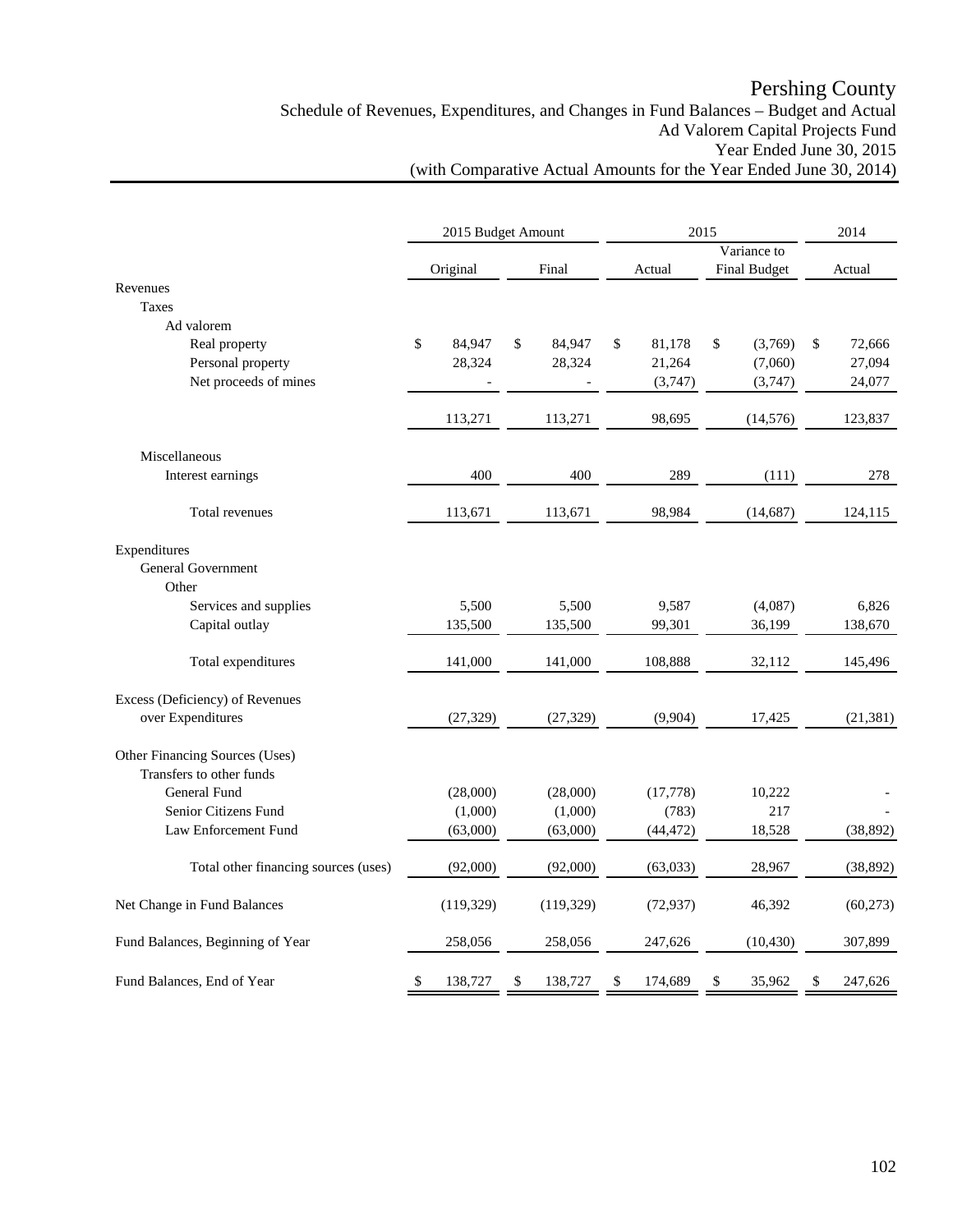Schedule of Revenues, Expenditures, and Changes in Fund Balances – Budget and Actual Option Tax-Public Safety Fund Year Ended June 30, 2015

|                                                        |               | 2015 Budget Amount |                 | 2015                               | 2014            |  |
|--------------------------------------------------------|---------------|--------------------|-----------------|------------------------------------|-----------------|--|
|                                                        | Original      | Final              | Actual          | Variance to<br><b>Final Budget</b> | Actual          |  |
| Revenues<br>Intergovernmental<br>State shared revenues |               |                    |                 |                                    |                 |  |
| Option tax-public safety                               | \$<br>220,000 | \$.<br>220,000     | 200,998<br>S    | (19,002)<br>S                      | 228,177<br>S    |  |
| Expenditures<br><b>Public Safety</b><br>Fire Activity  |               |                    |                 |                                    |                 |  |
| Capital outlay                                         | 850,000       | 850,000            | 140,200         | 709,800                            | 79,855          |  |
| Net Change in Fund Balances                            | (630,000)     | (630,000)          | 60,798          | 690,798                            | 148,322         |  |
| Fund Balances, Beginning of Year                       | 890,726       | 890,726            | 1,009,047       | 118,321                            | 860,725         |  |
| Fund Balances, End of Year                             | 260,726<br>\$ | 260,726<br>S       | 1,069,845<br>\$ | 809,119<br>\$                      | 1,009,047<br>\$ |  |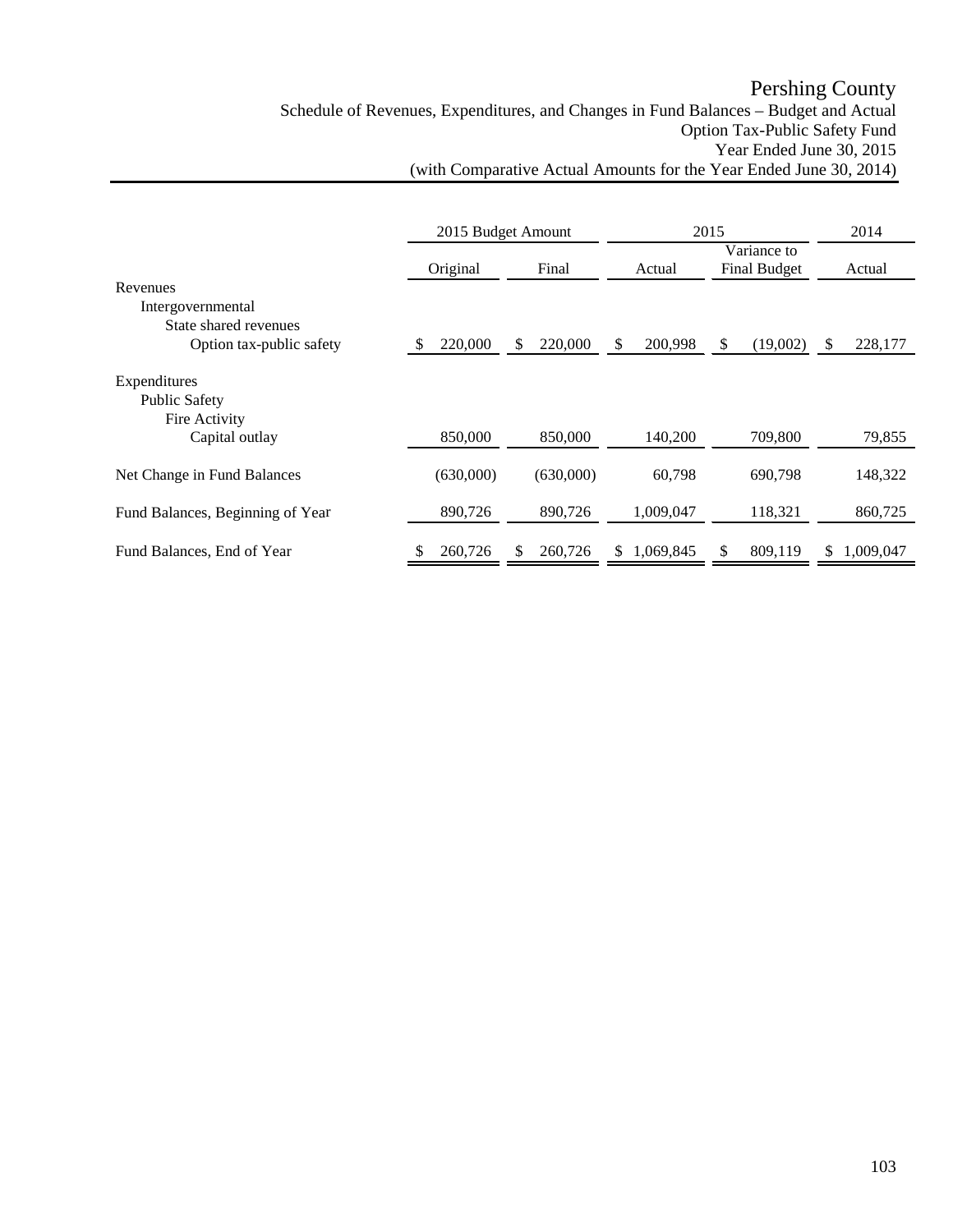Schedule of Revenues, Expenses, and Changes in Net Position – Budget and Actual Pershing County Electrical Utility Fund Year Ended June 30, 2015

|                                      |                           | 2015 Budget Amount |              | 2015                               | 2014         |  |
|--------------------------------------|---------------------------|--------------------|--------------|------------------------------------|--------------|--|
|                                      | Original                  | Final              | Actual       | Variance to<br><b>Final Budget</b> | Actual       |  |
| <b>Operating Revenues</b>            |                           |                    |              |                                    |              |  |
| <b>Charges for Services</b>          |                           |                    |              |                                    |              |  |
| <b>Electrical</b> fees               | 17,000<br>$\mathcal{S}$   | 17,000<br>\$       | \$<br>17,735 | 735<br>\$                          | 20,260<br>S  |  |
| <b>Operating Expenses</b>            |                           |                    |              |                                    |              |  |
| Services and supplies                | 25,750                    | 25,750             | 17,555       | 8,195                              | 20,959       |  |
| Amortization of bond costs           | 5,000                     | 5,000              |              | 5,000                              | 14,397       |  |
| Depreciation                         | 40,000                    | 40,000             | 39,963       | 37                                 | 39,777       |  |
| Total operating expenses             | 70,750                    | 70,750             | 57,518       | 13,232                             | 75,133       |  |
| Operating Income (Loss)              | (53,750)                  | (53,750)           | (39, 783)    | 13,967                             | (54, 873)    |  |
| Nonoperating Revenue (Expense)       |                           |                    |              |                                    |              |  |
| Interest income                      | 7,266                     | 7,266              | 7,523        | 257                                | 10,541       |  |
| Service availability charges         | 34,000                    | 34,000             | 34,938       | 938                                | 34,030       |  |
| Interest expense                     | (9,100)                   | (9,100)            | (7,000)      | 2,100                              | (11, 025)    |  |
| Total nonoperating revenue (expense) | 32,166                    | 32,166             | 35,461       | 3,295                              | 33,546       |  |
| Income (Loss) Before                 |                           |                    |              |                                    |              |  |
| <b>Capital Contributions</b>         | (21, 584)                 | (21, 584)          | (4,322)      | 17,262                             | (21, 327)    |  |
| <b>Capital Contributions</b>         |                           |                    |              |                                    |              |  |
| Electrical hook-up fees              |                           |                    |              |                                    | 6,033        |  |
| Change in Net Position               | (21, 584)<br><sup>S</sup> | \$<br>(21, 584)    | (4,322)      | 17,262<br>S                        | (15,294)     |  |
| Net Position, Beginning of Year      |                           |                    | 974,281      |                                    | 989,575      |  |
| Net Position, End of Year            |                           |                    | 969,959<br>S |                                    | 974,281<br>S |  |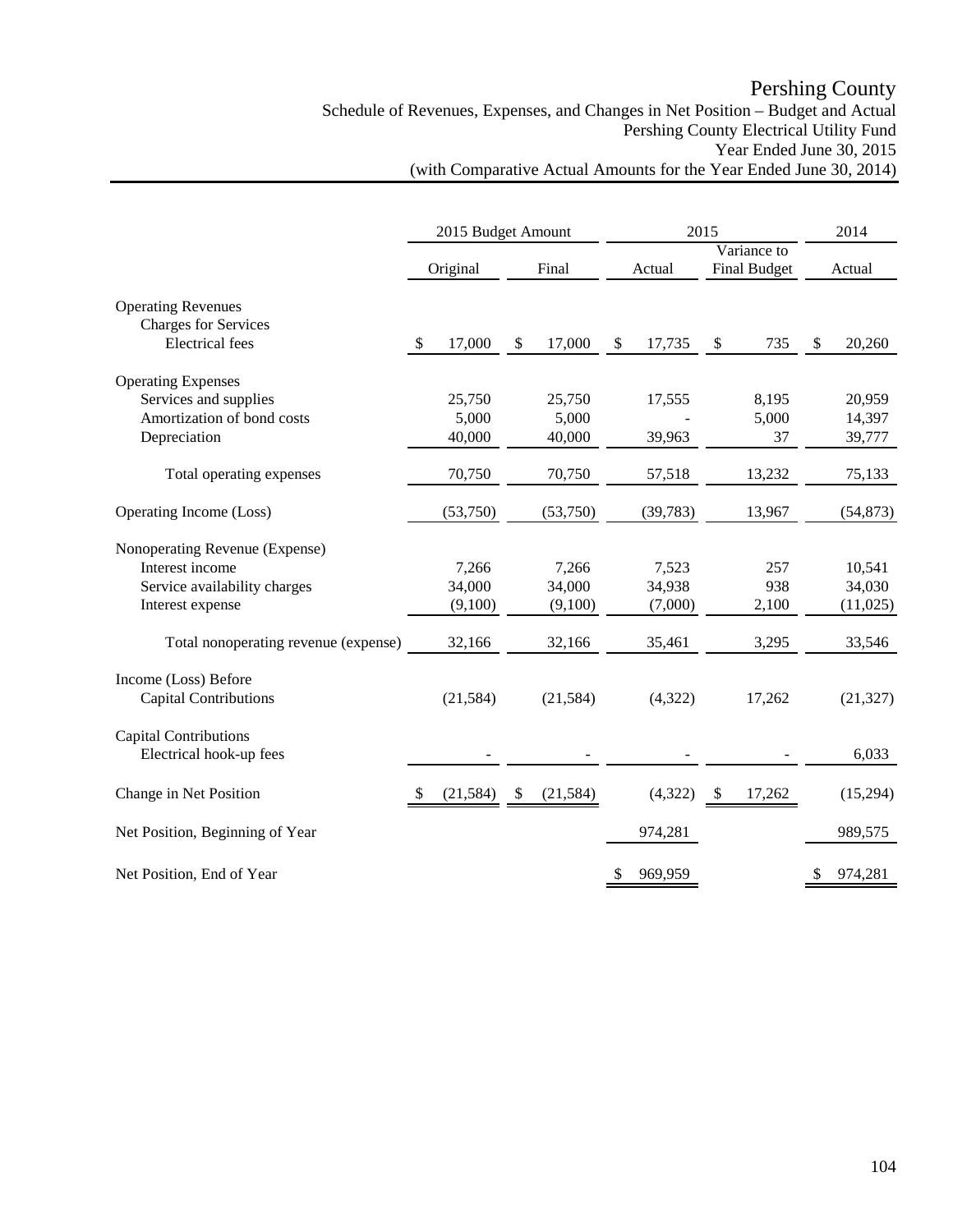### Pershing County Schedule of Revenues, Expenses, and Changes in Net Position – Budget and Actual Landfill Fund Year Ended June 30, 2015

| (with Comparative Actual Amounts for the Year Ended June 30, 2014) |  |  |  |
|--------------------------------------------------------------------|--|--|--|
|--------------------------------------------------------------------|--|--|--|

|                                                                                                               | 2015 Budget Amount |                                       |    | 2015                                  | 2014                                  |                                      |    |                                       |
|---------------------------------------------------------------------------------------------------------------|--------------------|---------------------------------------|----|---------------------------------------|---------------------------------------|--------------------------------------|----|---------------------------------------|
|                                                                                                               |                    | Original                              |    | Final                                 | Actual                                | Variance to<br><b>Final Budget</b>   |    | Actual                                |
| <b>Operating Revenues</b><br><b>Charges for Services</b><br>Landfill fees                                     | $\mathbb{S}$       | 320,002                               | \$ | 320,002                               | \$<br>321,544                         | \$<br>1,542                          | \$ | 312,331                               |
| Miscellaneous<br>Recycling revenue<br>Other                                                                   |                    | 4,500                                 |    | 4,500                                 | 18,929                                | 14,429                               |    | 4,591<br>3,660                        |
|                                                                                                               |                    | 4,500                                 |    | 4,500                                 | 18,929                                | 14,429                               |    | 8,251                                 |
| Total operating revenues                                                                                      |                    | 324,502                               |    | 324,502                               | 340,473                               | 15,971                               |    | 320,582                               |
| <b>Operating Expenses</b><br>Salaries and wages<br>Employee benefits<br>Services and supplies<br>Depreciation |                    | 78,174<br>37,898<br>143,100<br>36,000 |    | 78,174<br>37,898<br>143,100<br>36,000 | 80,046<br>38,287<br>148,634<br>34,607 | (1,872)<br>(389)<br>(5,534)<br>1,393 |    | 76,177<br>35,761<br>210,678<br>31,712 |
| Total operating expenses                                                                                      |                    | 295,172                               |    | 295,172                               | 301,574                               | (6, 402)                             |    | 354,328                               |
| Operating Income (Loss)                                                                                       |                    | 29,330                                |    | 29,330                                | 38,899                                | 9,569                                |    | (33,746)                              |
| Nonoperating Revenue (Expense)<br>Gain (loss) on disposal of capital assets                                   |                    |                                       |    |                                       |                                       |                                      |    | (3,430)                               |
| Change in Net Position                                                                                        | S                  | 29,330                                | \$ | 29,330                                | 38,899                                | \$<br>9,569                          |    | (37, 176)                             |
| Net Position, Beginning of Year,<br>as Previously Reported                                                    |                    |                                       |    |                                       | 314,873                               |                                      |    | 352,049                               |
| Prior Period Adjustment                                                                                       |                    |                                       |    |                                       | (174, 476)                            |                                      |    |                                       |
| Net Position, Beginning of Year,<br>as Restated                                                               |                    |                                       |    |                                       | 140,397                               |                                      |    | 352,049                               |
| Net Position, End of Year                                                                                     |                    |                                       |    |                                       | \$<br>179,296                         |                                      | \$ | 314,873                               |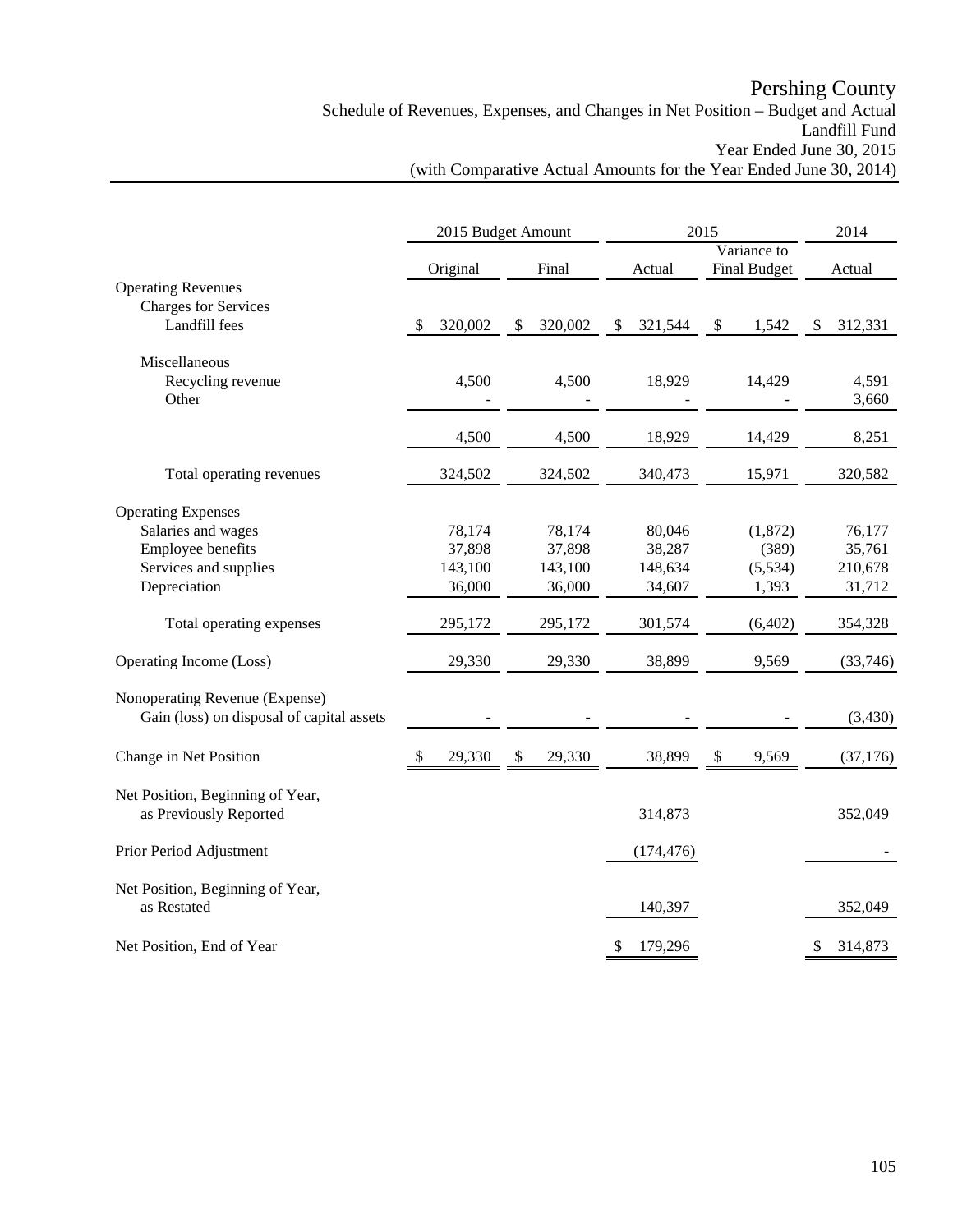## Pershing County Combining Balance Sheet – Nonmajor Enterprise Funds Year Ended June 30, 2015

|                                                | Town of<br><b>Imlay Utilities</b><br>Fund | Ambulance<br>Fund | Total           |
|------------------------------------------------|-------------------------------------------|-------------------|-----------------|
| Assets                                         |                                           |                   |                 |
| Current assets                                 |                                           |                   |                 |
| Cash on deposit and invested                   | \$<br>28,412                              | \$<br>140,505     | \$<br>168,917   |
| Accounts receivable, net                       | 9,276                                     | 31,765            | 41,041          |
| Total current assets                           | 37,688                                    | 172,270           | 209,958         |
| <b>Noncurrent Assets</b>                       |                                           |                   |                 |
| Restricted                                     |                                           |                   |                 |
| Cash on deposit and invested                   | 136,000                                   |                   | 136,000         |
| Capital assets not being depreciated           | 9,997                                     |                   | 9,997           |
| Capital assets net of accumulated depreciation | 515,352                                   | 155,971           | 671,323         |
| Total noncurrent assets                        | 661,349                                   | 155,971           | 817,320         |
| <b>Total assets</b>                            | 699,037                                   | 328,241           | 1,027,278       |
| Liabilities                                    |                                           |                   |                 |
| <b>Current Liabilities</b>                     |                                           |                   |                 |
| Accounts payable                               | 283                                       | 6,719             | 7,002           |
| <b>Total liabilities</b>                       | 283                                       | 6,719             | 7,002           |
| Net Position                                   |                                           |                   |                 |
| Net investment in capital assets               | 525,349                                   | 155,971           | 681,320         |
| Restricted for                                 |                                           |                   |                 |
| Capital replacement                            | 136,000                                   |                   | 136,000         |
| Unrestricted                                   | 37,405                                    | 165,551           | 202,956         |
| Total net position                             | \$<br>698,754                             | 321,522<br>\$     | 1,020,276<br>\$ |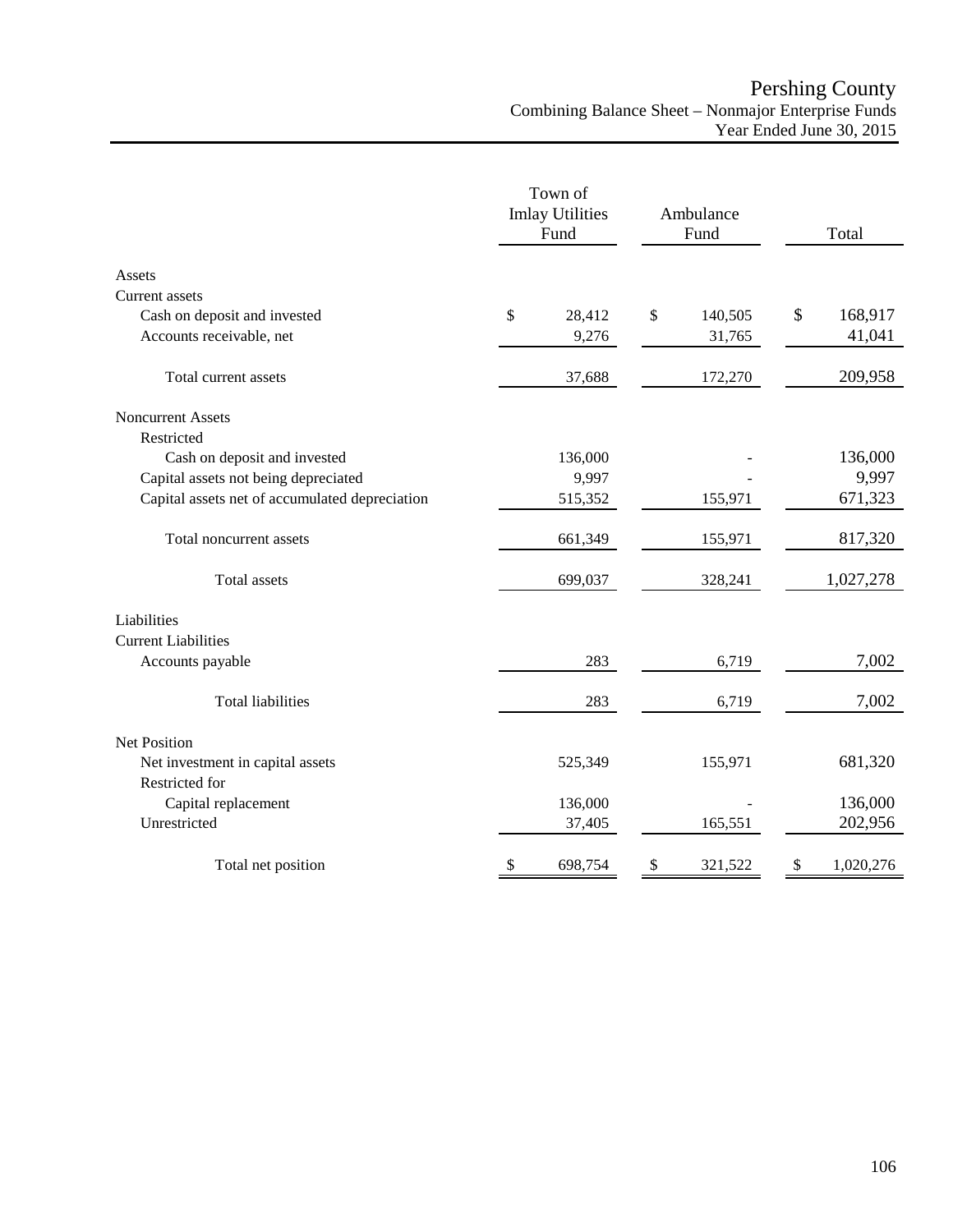Combining Statement of Revenues, Expenditures, and Changes in Fund Balances– Nonmajor Enterprise Funds Year Ended June 30, 2015

|                                 | Town of<br><b>Imlay Utilities</b><br>Fund | Ambulance<br>Fund                    | Total                                |
|---------------------------------|-------------------------------------------|--------------------------------------|--------------------------------------|
| <b>Operating Revenues</b>       |                                           |                                      |                                      |
| Charges for services            | 30,488<br>\$                              | 142,804<br>$\boldsymbol{\mathsf{S}}$ | 173,292<br>$\boldsymbol{\mathsf{S}}$ |
| <b>Operating Expenses</b>       |                                           |                                      |                                      |
| Salaries and wages              |                                           | 42,313                               | 42,313                               |
| Services and supplies           | 23,564                                    | 45,953                               | 69,517                               |
| Depreciation                    | 42,765                                    | 29,797                               | 72,562                               |
| Total operating expenses        | 66,329                                    | 118,063                              | 184,392                              |
| Income (Loss) Before Transfers  | (35, 841)                                 | 24,741                               | (11,100)                             |
| Transfers in (Out)              |                                           |                                      |                                      |
| Transfer in of capital assets   |                                           | 137,200                              | 137,200                              |
| Change in Net Position          | (35, 841)                                 | 161,941                              | 126,100                              |
| Net Position, Beginning of Year | 734,595                                   | 159,581                              | 894,176                              |
| Net Position, End of Year       | 698,754<br>\$                             | 321,522<br>S                         | 1,020,276<br>\$                      |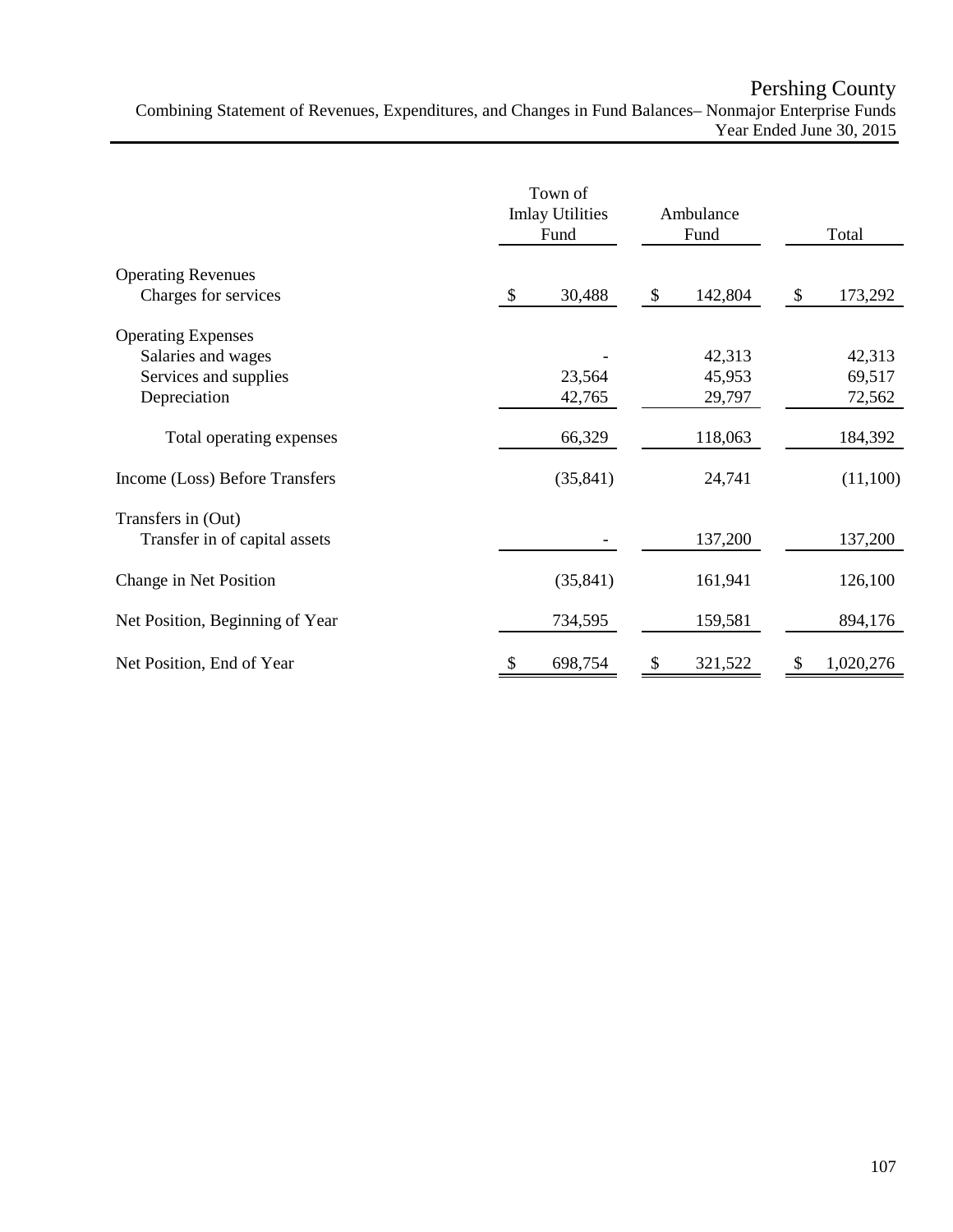|                                                                                      |               | Town of<br><b>Imlay Utilities</b><br>Fund |               | Ambulance<br>Fund    |               | Total                 |
|--------------------------------------------------------------------------------------|---------------|-------------------------------------------|---------------|----------------------|---------------|-----------------------|
| <b>Operating Activities</b>                                                          |               |                                           |               |                      |               |                       |
| Cash received from users                                                             | \$            | 34,873                                    | \$            | 149,438              | \$            | 184,311               |
| Cash received from interfund services provided                                       |               | 630                                       |               |                      |               | 630                   |
| Payments for employees' salaries and benefits<br>Payments for internal services used |               | (9,528)                                   |               | (42, 313)<br>(4,401) |               | (42, 313)<br>(13,929) |
| Payments for services and supplies                                                   |               | (14, 046)                                 |               | (43,995)             |               | (58,041)              |
|                                                                                      |               |                                           |               |                      |               |                       |
| Net Cash from (used for) Operating Activities                                        |               | 11,929                                    |               | 58,729               |               | 70,658                |
| Net Change in Cash on Deposit and Invested                                           |               | 11,929                                    |               | 58,729               |               | 70,658                |
| Cash on Deposit and Invested, Beginning of Year                                      |               | 152,483                                   |               | 81,776               |               | 234,259               |
| Cash on Deposit and Invested, End of Year                                            | <sup>\$</sup> | 164,412                                   | $\mathcal{S}$ | 140,505              | \$            | 304,917               |
| Reconciliation of operating income (loss) to                                         |               |                                           |               |                      |               |                       |
| net cash from (used for) operating activities                                        |               |                                           |               |                      |               |                       |
| Operating income (loss)                                                              | \$            | (35, 841)                                 | \$            | 24,741               | $\mathcal{S}$ | (11,100)              |
| Adjustments to reconcile operating income (loss)                                     |               |                                           |               |                      |               |                       |
| to net cash from (used for) operating activities:                                    |               |                                           |               |                      |               |                       |
| Depreciation<br>Changes in                                                           |               | 42,765                                    |               | 29,797               |               | 72,562                |
| Accounts receivable, net                                                             |               | 5,015                                     |               | 6,634                |               | 11,649                |
| Accounts payable                                                                     |               | (10)                                      |               | (2, 443)             |               | (2, 453)              |
|                                                                                      |               |                                           |               |                      |               |                       |
| Net Cash from (used for) Operating Activities                                        | S,            | 11,929                                    | $\mathcal{S}$ | 58,729               | S             | 70,658                |
| Noncash Capital and Related Financing Activities                                     |               |                                           |               |                      |               |                       |
| Transfer in of Capital Assets                                                        | \$            |                                           | \$            | 137,200              | \$            | 137,200               |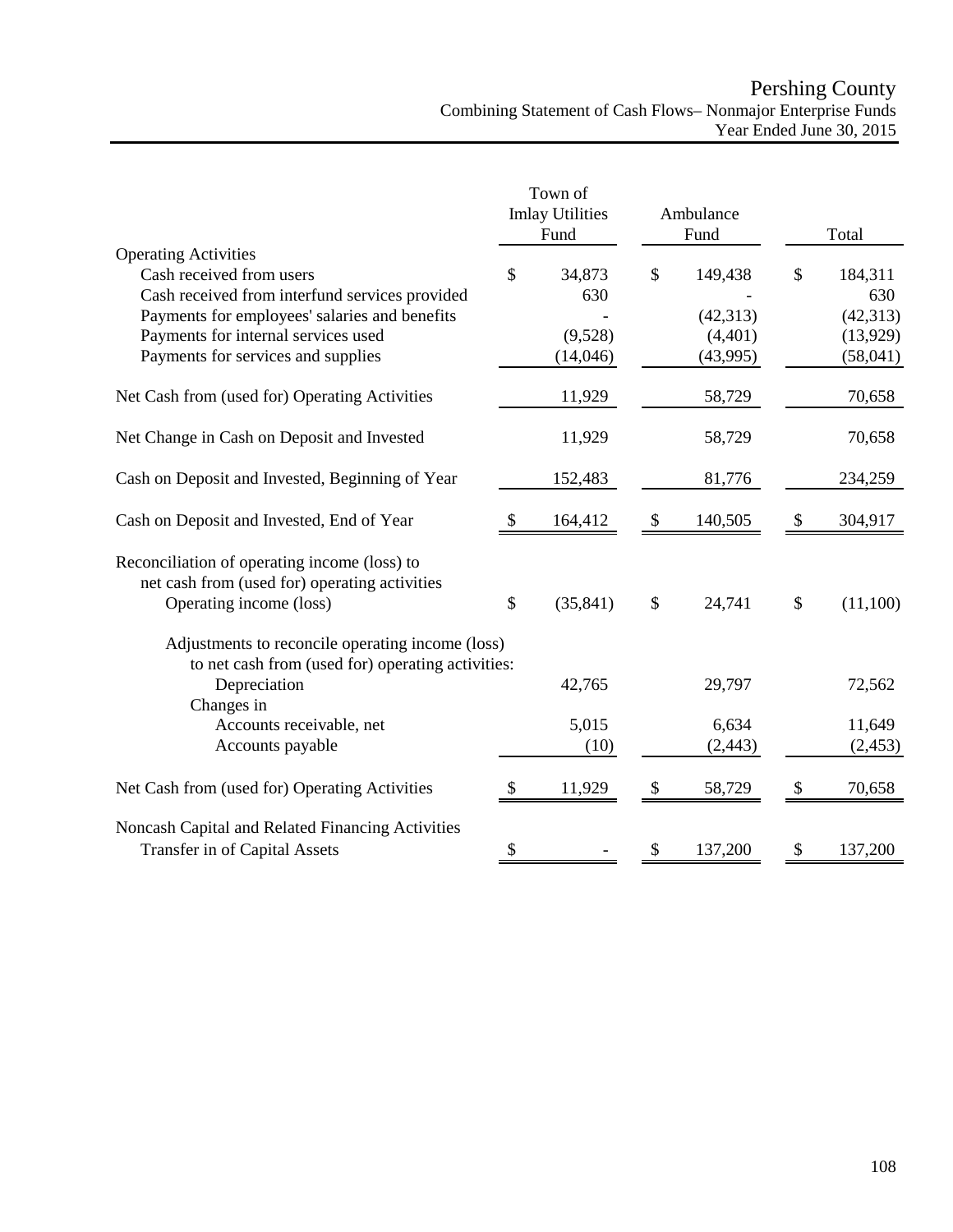Schedule of Revenues, Expenses, and Changes in Net Position – Budget and Actual Town of Imlay Utilities Fund Year Ended June 30, 2015

|                                 | 2015 Budget Amount |          |     |          |    | 2015      | 2014                               |   |           |
|---------------------------------|--------------------|----------|-----|----------|----|-----------|------------------------------------|---|-----------|
|                                 |                    | Original |     | Final    |    | Actual    | Variance to<br><b>Final Budget</b> |   | Actual    |
| <b>Operating Revenues</b>       |                    |          |     |          |    |           |                                    |   |           |
| <b>Charges for Services</b>     |                    |          |     |          |    |           |                                    |   |           |
| Water fees                      | -S                 | 33,000   | \$  | 33,000   | \$ | 30,488    | \$<br>(2,512)                      | S | 34,178    |
| <b>Operating Expenses</b>       |                    |          |     |          |    |           |                                    |   |           |
| Services and supplies           |                    | 26,028   |     | 26,028   |    | 23,564    | 2.464                              |   | 25,438    |
| Depreciation                    |                    | 42,870   |     | 42,870   |    | 42,765    | 105                                |   | 42,870    |
| Total operating expenses        |                    | 68,898   |     | 68,898   |    | 66,329    | 2,569                              |   | 68,308    |
| Change in Net Position          |                    | (35,898) | \$. | (35,898) |    | (35, 841) | 57                                 |   | (34, 130) |
| Net Position, Beginning of Year |                    |          |     |          |    | 734,595   |                                    |   | 768,725   |
| Net Position, End of Year       |                    |          |     |          |    | 698,754   |                                    |   | 734,595   |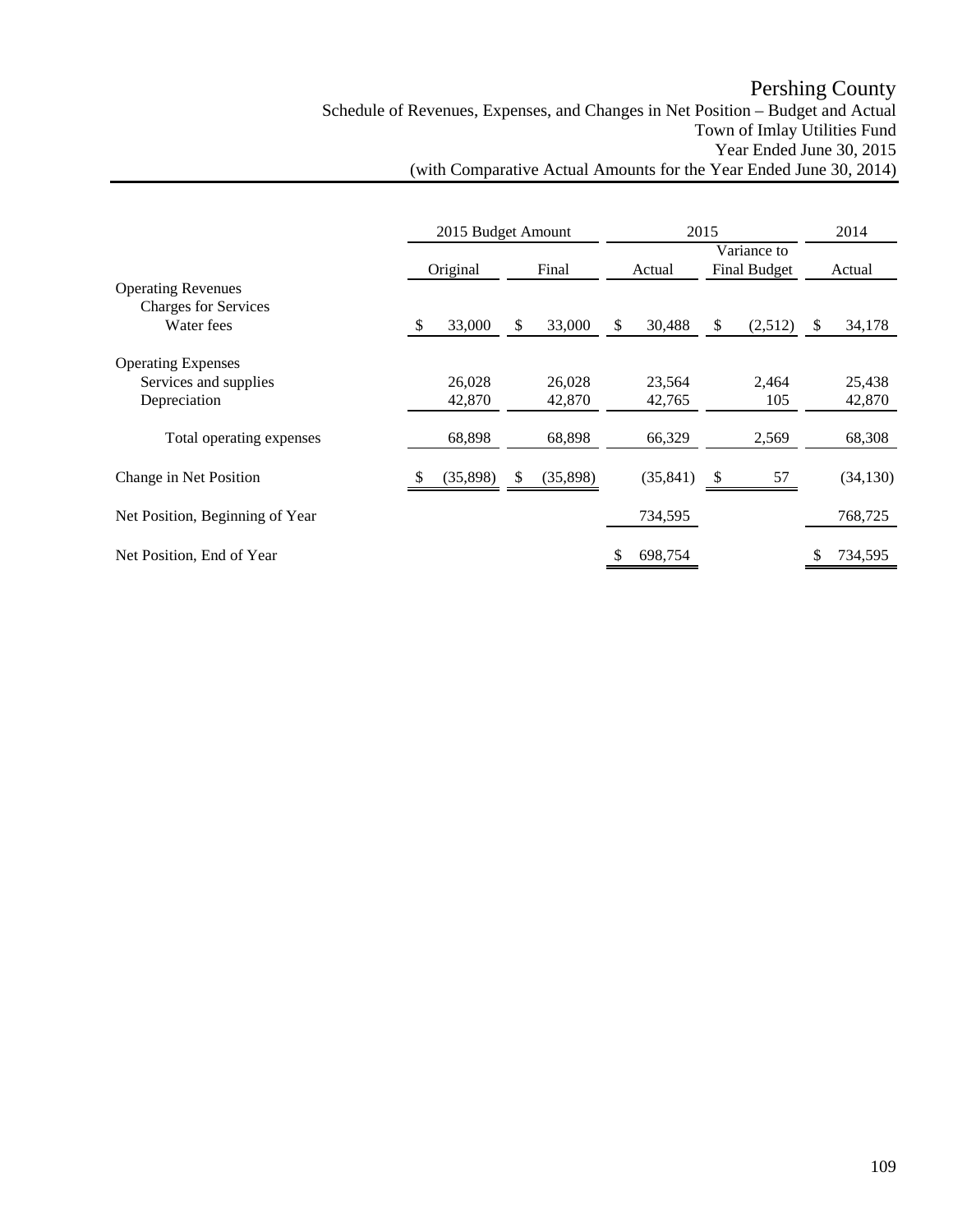## Pershing County Schedule of Revenues, Expenses, and Changes in Net Position – Budget and Actual Ambulance Fund Year Ended June 30, 2015

|                                 | 2015 Budget Amount |           |    |           |    | 2015    |    | 2014                               |               |
|---------------------------------|--------------------|-----------|----|-----------|----|---------|----|------------------------------------|---------------|
|                                 |                    | Original  |    | Final     |    | Actual  |    | Variance to<br><b>Final Budget</b> | Actual        |
| <b>Operating Revenues</b>       |                    |           |    |           |    |         |    |                                    |               |
| <b>Charges for Services</b>     |                    |           |    |           |    |         |    |                                    |               |
| Ambulance fees                  | <sup>\$</sup>      | 85,000    | \$ | 85,000    | \$ | 142,804 | \$ | 57,804                             | \$<br>142,510 |
| <b>Operating Expenses</b>       |                    |           |    |           |    |         |    |                                    |               |
| Salaries and wages              |                    | 39,000    |    | 39,000    |    | 42,313  |    | (3,313)                            | 37,913        |
| Services and supplies           |                    | 51,542    |    | 51,542    |    | 45,953  |    | 5,589                              | 47,437        |
| Depreciation                    |                    | 18,000    |    | 18,000    |    | 29,797  |    | (11,797)                           | 24,173        |
| Total operating expenses        |                    | 108,542   |    | 108,542   |    | 118,063 |    | (9,521)                            | 109,523       |
| Income (Loss) Before Transfers  |                    | (23, 542) |    | (23, 542) |    | 24,741  |    | 48,283                             | 32,987        |
| Transfers In (Out)              |                    |           |    |           |    |         |    |                                    |               |
| Transfer in of capital assets   |                    |           |    |           |    | 137,200 |    | 137,200                            | 8,301         |
| Change in Net Position          |                    | (23, 542) | \$ | (23, 542) |    | 161,941 |    | 185,483                            | 41,288        |
| Net Position, Beginning of Year |                    |           |    |           |    | 159,581 |    |                                    | 118,293       |
| Net Position, End of Year       |                    |           |    |           |    | 321,522 |    |                                    | 159,581       |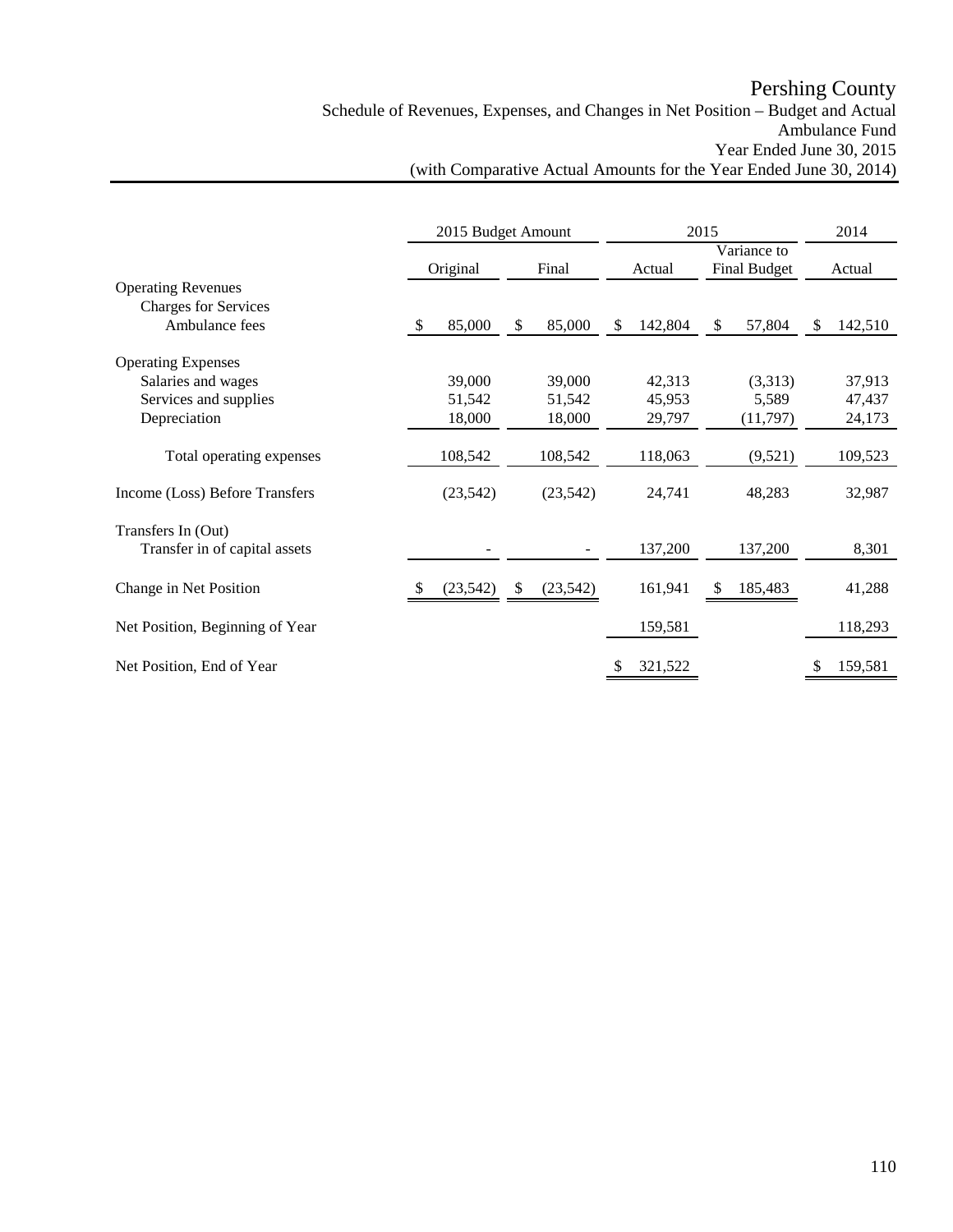Pershing County Combining Statements of Changes in Assets and Liabilities – Agency Funds

Year Ended June 30, 2015

|                                       |                           | <b>Balance</b><br>July 1,<br>2014 |                           | Additions | Deductions |           | <b>Balance</b><br>June 30,<br>2015 |
|---------------------------------------|---------------------------|-----------------------------------|---------------------------|-----------|------------|-----------|------------------------------------|
| <b>State Settlement</b>               |                           |                                   |                           |           |            |           |                                    |
| Assets                                |                           |                                   |                           |           |            |           |                                    |
| Cash on deposit and invested          | $\boldsymbol{\mathsf{S}}$ | 34,434                            | \$                        | 650,772   | \$         | 610,558   | \$<br>74,648                       |
| Liabilities                           |                           |                                   |                           |           |            |           |                                    |
| Due to other governments              | \$                        | 34,434                            | \$                        | 650,772   | \$         | 610,558   | \$<br>74,648                       |
| City of Lovelock                      |                           |                                   |                           |           |            |           |                                    |
| Assets                                |                           |                                   |                           |           |            |           |                                    |
| Cash on deposit and invested          | \$                        | 21,677                            | \$                        | 138,626   | \$         | 155,634   | \$<br>4,669                        |
| Liabilities                           |                           |                                   |                           |           |            |           |                                    |
| Due to other governments              | \$                        | 21,677                            | \$                        | 138,626   | \$         | 155,634   | \$<br>4,669                        |
| Pershing County School District       |                           |                                   |                           |           |            |           |                                    |
| Assets                                |                           |                                   |                           |           |            |           |                                    |
| Cash on deposit and invested          | \$                        |                                   | \$                        | 2,072,844 | \$         | 2,072,844 | \$                                 |
| Liabilities                           |                           |                                   |                           |           |            |           |                                    |
| Due to other governments              | \$                        |                                   | \$                        | 2,072,844 | \$         | 2,072,844 | \$                                 |
| Pershing General Hospital             |                           |                                   |                           |           |            |           |                                    |
| Assets                                |                           |                                   |                           |           |            |           |                                    |
| Cash on deposit and invested          | \$                        | 124,936                           | \$                        | 730,780   | \$         | 847,136   | \$<br>8,580                        |
| Liabilities                           |                           |                                   |                           |           |            |           |                                    |
| Due to other governments              | \$                        | 124,936                           | $\boldsymbol{\mathsf{S}}$ | 730,780   | \$         | 847,136   | \$<br>8,580                        |
| Lovelock Valley Weed Control District |                           |                                   |                           |           |            |           |                                    |
| Assets                                |                           |                                   |                           |           |            |           |                                    |
| Cash on deposit and invested          | $\mathcal{S}$             | 14,474                            | \$                        | 23,712    | \$         | 24,032    | \$<br>14,154                       |
| Liabilities                           |                           |                                   |                           |           |            |           |                                    |
| Due to other governments              | $\boldsymbol{\mathsf{S}}$ | 14,474                            | \$                        | 23,712    | \$         | 24,032    | \$<br>14,154                       |
| Aid to Victims of Domestic Violence   |                           |                                   |                           |           |            |           |                                    |
| Assets                                |                           |                                   |                           |           |            |           |                                    |
| Cash on deposit and invested          | \$                        | 115                               | \$                        | 1,200     | \$         | 1,200     | \$<br>115                          |
| Liabilities                           |                           |                                   |                           |           |            |           |                                    |
| Due to other governments              | \$                        | 115                               | \$                        | 1,200     | \$         | 1,200     | \$<br>115                          |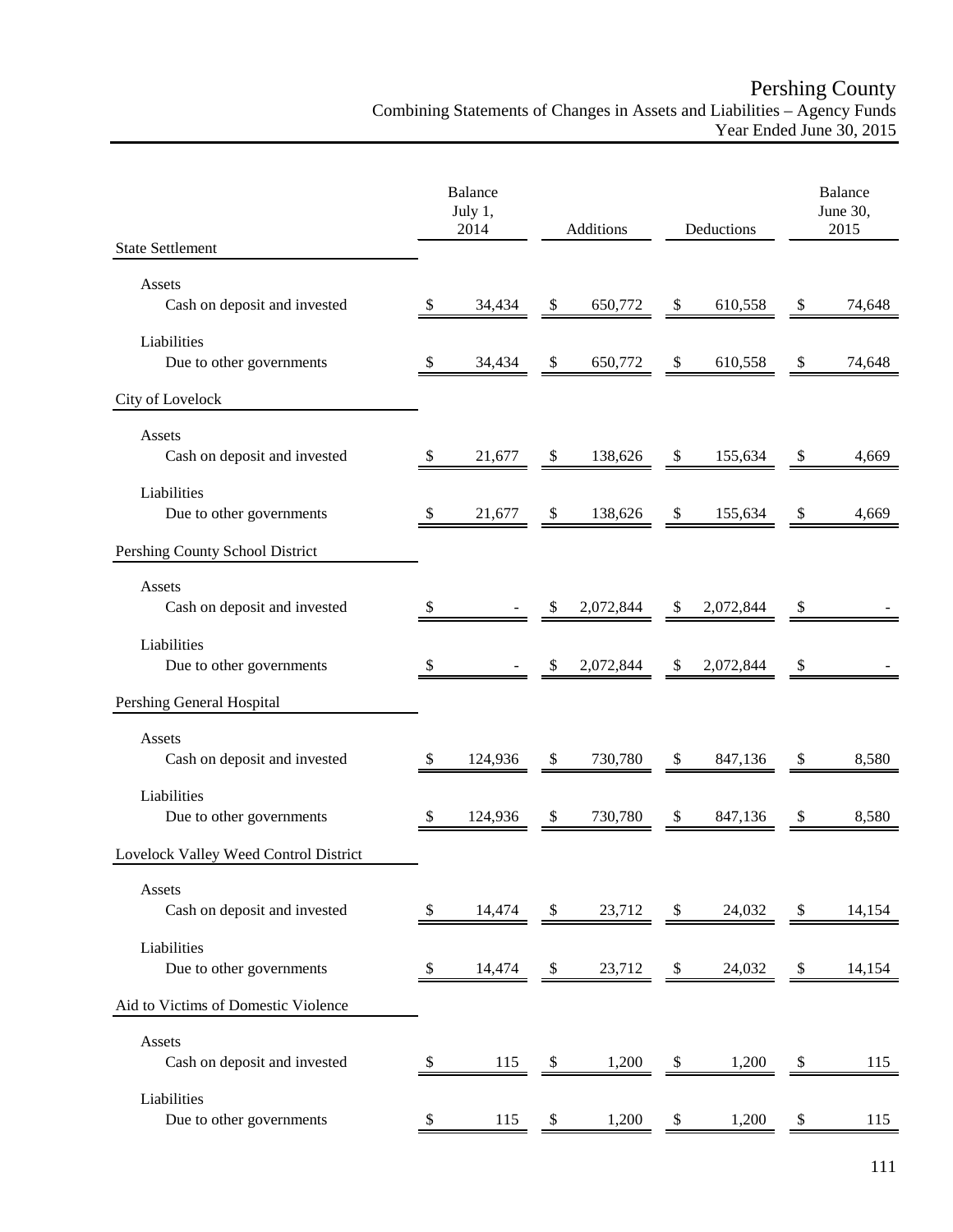Pershing County Combining Statements of Changes in Assets and Liabilities – Agency Funds

Year Ended June 30, 2015

| Advisory Board to Management Wildlife         |                           | <b>Balance</b><br>July 1,<br>2014 |                           | Additions | Deductions                |             |        |                           | <b>Balance</b><br>June 30,<br>2015 |
|-----------------------------------------------|---------------------------|-----------------------------------|---------------------------|-----------|---------------------------|-------------|--------|---------------------------|------------------------------------|
|                                               |                           |                                   |                           |           |                           |             |        |                           |                                    |
| Assets<br>Cash on deposit and invested        | $\boldsymbol{\mathsf{S}}$ | 323                               | \$                        | 5,712     | \$                        | 2,890       |        | \$                        | 3,145                              |
| Liabilities<br>Due to other governments       | $\boldsymbol{\mathsf{S}}$ | 323                               | \$                        | 5,712     | $\boldsymbol{\mathsf{S}}$ | 2,890       |        | \$                        | 3,145                              |
| Taylor Grazing Act                            |                           |                                   |                           |           |                           |             |        |                           |                                    |
| Assets<br>Cash on deposit and invested        | \$                        | 242                               | \$                        | 7,130     | \$                        | 811         |        | \$                        | 6,561                              |
| Liabilities<br>Due to other governments       | \$                        | 242                               | $\boldsymbol{\mathsf{S}}$ | 7,130     | \$                        | 811         |        | $\boldsymbol{\mathsf{S}}$ | 6,561                              |
| Pershing County Water Conservancy District    |                           |                                   |                           |           |                           |             |        |                           |                                    |
| Assets<br>Cash on deposit and invested        | $\boldsymbol{\mathsf{S}}$ | 2,776                             | \$                        | 1,309,472 | \$                        | 1,304,459   |        | \$                        | 7,789                              |
| Liabilities<br>Due to other governments       | S                         | 2,776                             | $\mathcal{S}$             | 1,309,472 |                           | \$1,304,459 |        | \$                        | 7,789                              |
| Pershing County Assessor                      |                           |                                   |                           |           |                           |             |        |                           |                                    |
| Assets<br>Cash on deposit                     | S                         | 244                               | \$                        |           |                           |             |        |                           | 244                                |
| Liabilities<br>Due to other governments       |                           | 244                               |                           |           | *                         |             |        |                           | 244                                |
| Land Use Fees                                 |                           |                                   |                           |           |                           |             |        |                           |                                    |
| Assets<br>Cash on deposit and invested        | $\mathcal{S}$             | 231                               | \$                        | 1,015     | \$                        | 1,160       |        | \$                        | 86                                 |
| Liabilities<br>Funds held in trust for others | \$                        | 231                               | \$                        | 1,015     | \$                        | 1,160       |        | \$                        | 86                                 |
| <b>Clerk Trust</b>                            |                           |                                   |                           |           |                           |             |        |                           |                                    |
| Assets<br>Cash on deposit                     | $\boldsymbol{\mathsf{S}}$ | 59,217                            | \$                        |           | \$                        | 32,041      | $\ast$ | \$                        | 27,176                             |
| Liabilities<br>Funds held in trust for others | -S                        | 59,217                            | \$                        |           | \$                        | 32,041      |        | $*$ \$                    | 27,176                             |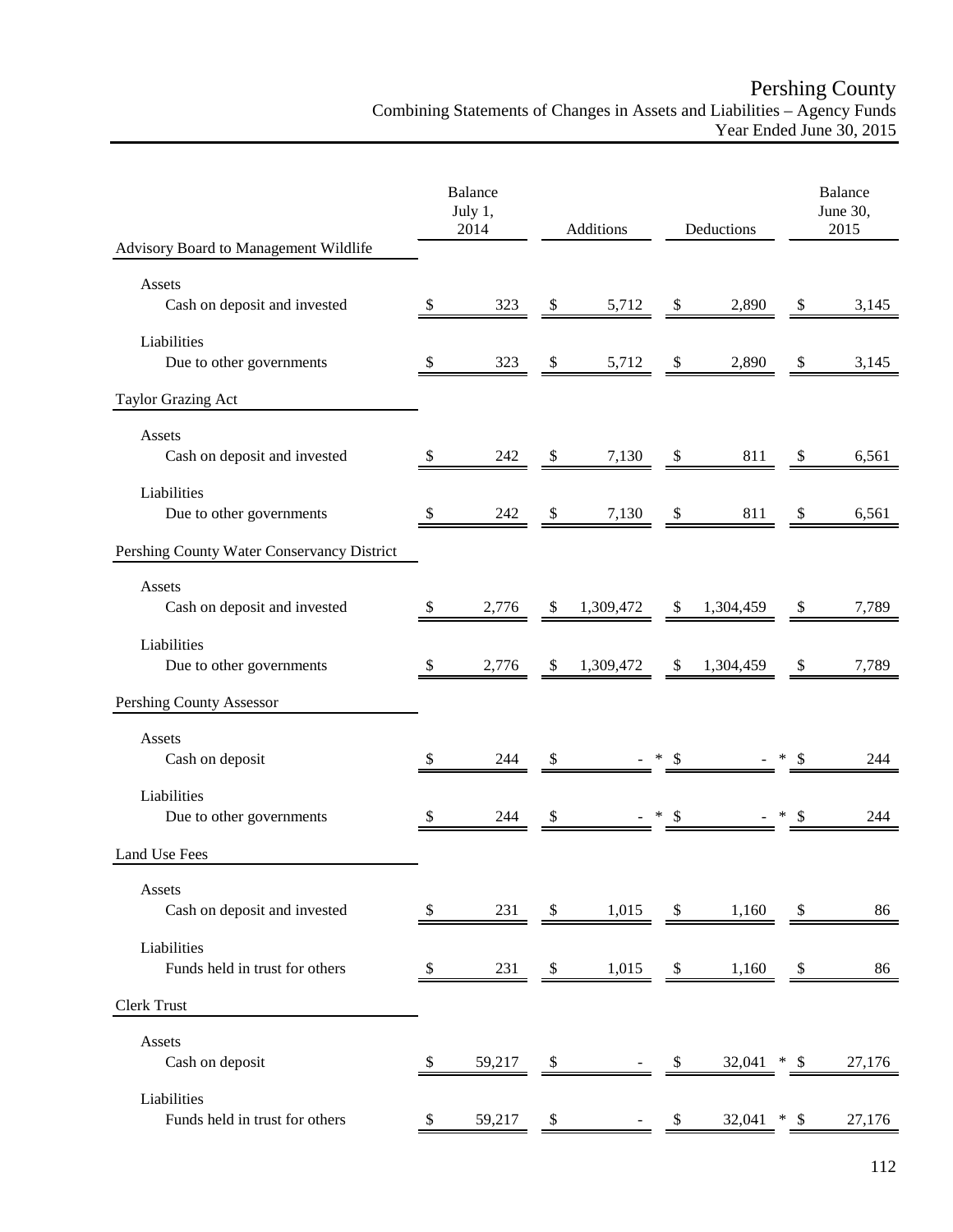Pershing County Combining Statements of Changes in Assets and Liabilities – Agency Funds Year Ended June 30, 2015

| Lake Township Justice Court                   |    | <b>Balance</b><br>July 1,<br>2014 |            | Additions |                         | Deductions |               | <b>Balance</b><br>June 30,<br>2015 |
|-----------------------------------------------|----|-----------------------------------|------------|-----------|-------------------------|------------|---------------|------------------------------------|
|                                               |    |                                   |            |           |                         |            |               |                                    |
| Assets<br>Cash on deposit                     | \$ | 28,147                            | \$         |           | \$                      | 662        | $*$ \$        | 27,485                             |
|                                               |    |                                   |            |           |                         |            |               |                                    |
| Liabilities                                   |    |                                   |            |           |                         |            |               |                                    |
| Funds held in trust for others                | \$ | 28,147                            | \$         |           | $\$$                    | 662        | $*$ \$        | 27,485                             |
| <b>Legal Services</b>                         |    |                                   |            |           |                         |            |               |                                    |
| Assets                                        |    |                                   |            |           |                         |            |               |                                    |
| Cash on deposit and invested                  | \$ | 250                               | \$         | 1,701     | \$                      | 1,625      | \$            | 326                                |
|                                               |    |                                   |            |           |                         |            |               |                                    |
| Liabilities<br>Funds held in trust for others | \$ | 250                               | \$         | 1,701     | \$                      | 1,625      | \$            | 326                                |
|                                               |    |                                   |            |           |                         |            |               |                                    |
| Commissary Fund                               |    |                                   |            |           |                         |            |               |                                    |
| Assets                                        |    |                                   |            |           |                         |            |               |                                    |
| Cash on deposit                               | \$ | 30,300                            | \$         |           | \$                      |            | $603 * $$     | 29,697                             |
| Liabilities                                   |    |                                   |            |           |                         |            |               |                                    |
| Funds held in trust for others                | \$ | 30,300                            | \$         |           | \$                      | 603        | $\ast$<br>-\$ | 29,697                             |
|                                               |    |                                   |            |           |                         |            |               |                                    |
| Jail Operations                               |    |                                   |            |           |                         |            |               |                                    |
| Assets                                        |    |                                   |            |           |                         |            |               |                                    |
| Cash on deposit                               | \$ | (118)                             | $\sqrt{3}$ | 235       | $\ast$<br>$\mathcal{S}$ |            | \$            | 117                                |
| Liabilities                                   |    |                                   |            |           |                         |            |               |                                    |
| Funds held in trust for others                | P  | (118)                             | \$         | 235       | $\ast$<br>\$            |            |               | 117                                |
| <b>Check Restitution Fund</b>                 |    |                                   |            |           |                         |            |               |                                    |
|                                               |    |                                   |            |           |                         |            |               |                                    |
| Assets<br>Cash on deposit                     | \$ | (32)                              | \$         | 201       | $\ast$<br>-S            |            | \$            | 169                                |
|                                               |    |                                   |            |           |                         |            |               |                                    |
| Liabilities                                   |    |                                   |            |           |                         |            |               |                                    |
| Funds held in trust for others                | S  | (32)                              | \$         | $201 * $$ |                         |            | \$            | 169                                |
| <b>Traffic Citation Diversion Program</b>     |    |                                   |            |           |                         |            |               |                                    |
| Assets                                        |    |                                   |            |           |                         |            |               |                                    |
| Cash on deposit                               | \$ | 971                               | \$         |           | \$                      | 722        | $*$ \$        | 249                                |
|                                               |    |                                   |            |           |                         |            |               |                                    |
| Liabilities<br>Funds held in trust for others |    | 971                               | \$         |           | \$                      |            | $722 * $$     | 249                                |
|                                               |    |                                   |            |           |                         |            |               |                                    |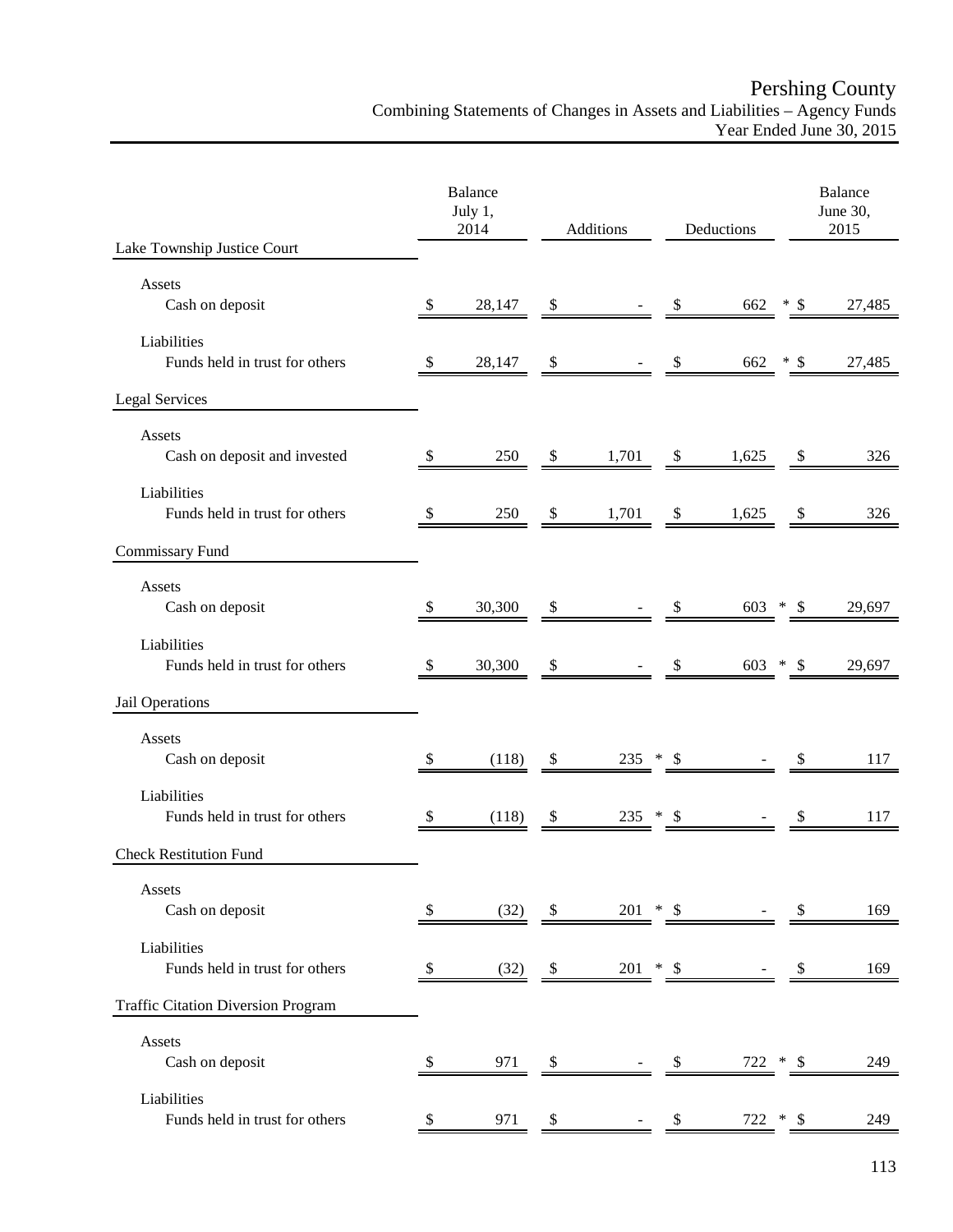| Pershing County Public Administrator |               | <b>Balance</b><br>July 1,<br>2014 |               | <b>Additions</b> |        |              | Deductions |    | Balance<br>June 30,<br>2015 |
|--------------------------------------|---------------|-----------------------------------|---------------|------------------|--------|--------------|------------|----|-----------------------------|
| Assets                               |               |                                   |               |                  |        |              |            |    |                             |
| Cash on deposit                      | <sup>\$</sup> | 10,466                            | S.            | 128,747          | $\ast$ | -S           |            | S  | 139,213                     |
| Liabilities                          |               |                                   |               |                  |        |              |            |    |                             |
| Funds held in trust for others       | <sup>\$</sup> | 10,466                            | \$            | 128,747          | $*$ \$ |              |            |    | 139,213                     |
| Totals                               |               |                                   |               |                  |        |              |            |    |                             |
| Assets                               |               |                                   |               |                  |        |              |            |    |                             |
| Cash on deposit and invested         | £.            | 328,653                           | <sup>\$</sup> | 5,072,147        |        | \$.          | 5,056,377  | S. | 344,423                     |
| Liabilities                          |               |                                   |               |                  |        |              |            |    |                             |
| Due to other governments             | \$            | 199,221                           | $\mathbb{S}$  | 4,940,248        |        | $\mathbb{S}$ | 5,019,564  | \$ | 119,905                     |
| Funds held in trust for others       |               | 129,432                           |               | 131,899          |        |              | 36,813     |    | 224,518                     |
|                                      | \$            | 328,653                           | \$            | 5,072,147        |        | S            | 5,056,377  | \$ | 344,423                     |

\* The net change in the account balance is shown since information on total additions and deductions is not readily available.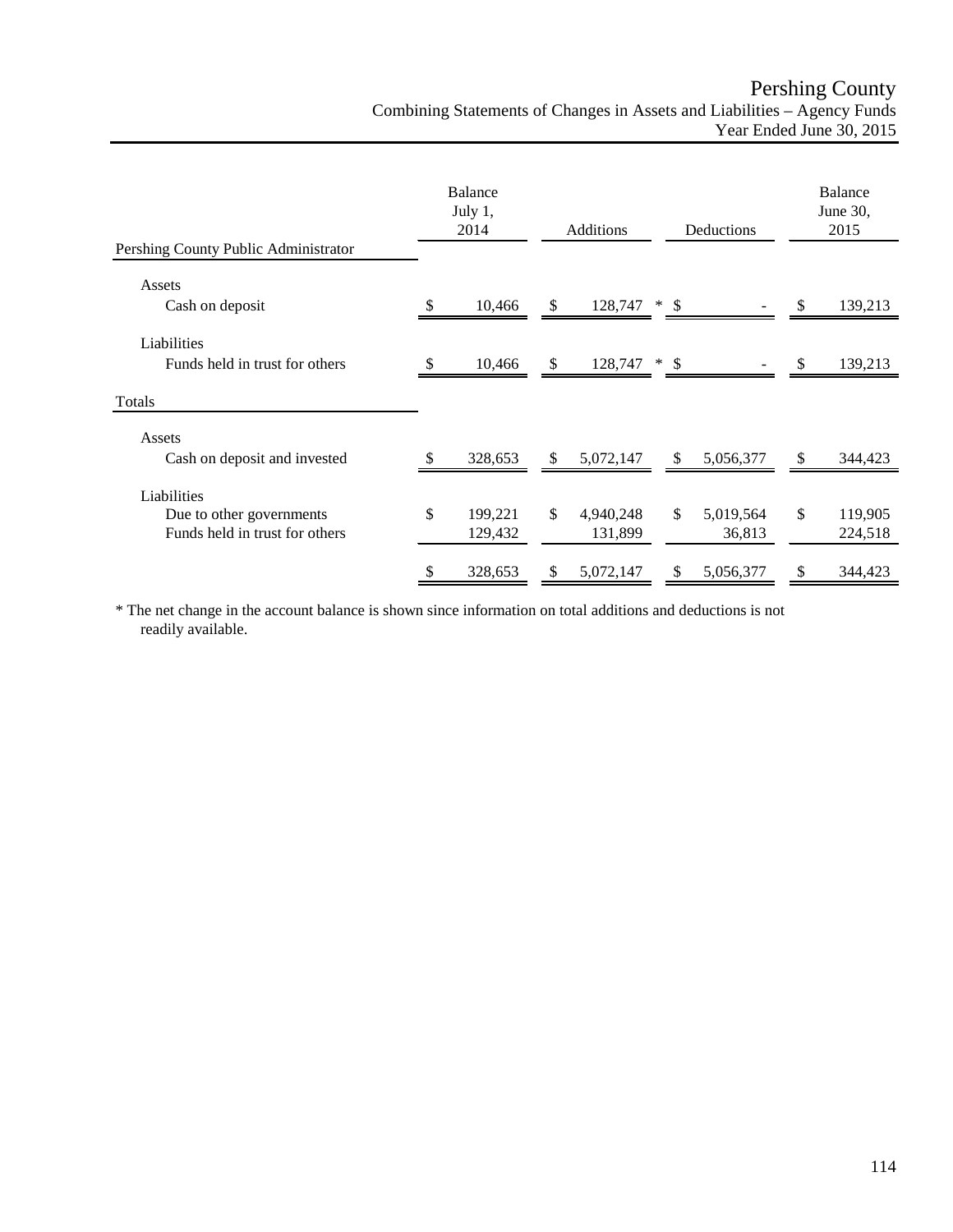Schedule of Fees Imposed Subject to the Provisions of NRS 354.5989, Limitation of Fees for Business Licenses Year Ended June 30, 2015

| <b>Flat Fixed Fees</b><br>Business license revenue adjusted base at June 30, 2014                                         |       | \$. | 11,885  |
|---------------------------------------------------------------------------------------------------------------------------|-------|-----|---------|
| <b>Adjustment to Base</b><br>Base                                                                                         |       |     | 11,885  |
| Percentage increase in population of the local government<br>Percentage increase in the Consumer Price Index for the year | 0.00% |     |         |
| ending on December 31 next preceding the year for which<br>the limit is being calculated                                  | 0.60% |     | 0.60%   |
|                                                                                                                           |       |     | 71      |
| Adjusted base at June 30, 2015                                                                                            |       |     | 11,956  |
| Actual revenue                                                                                                            |       |     | 8,610   |
| Amount over (under) allowable amount                                                                                      |       |     | (3,346) |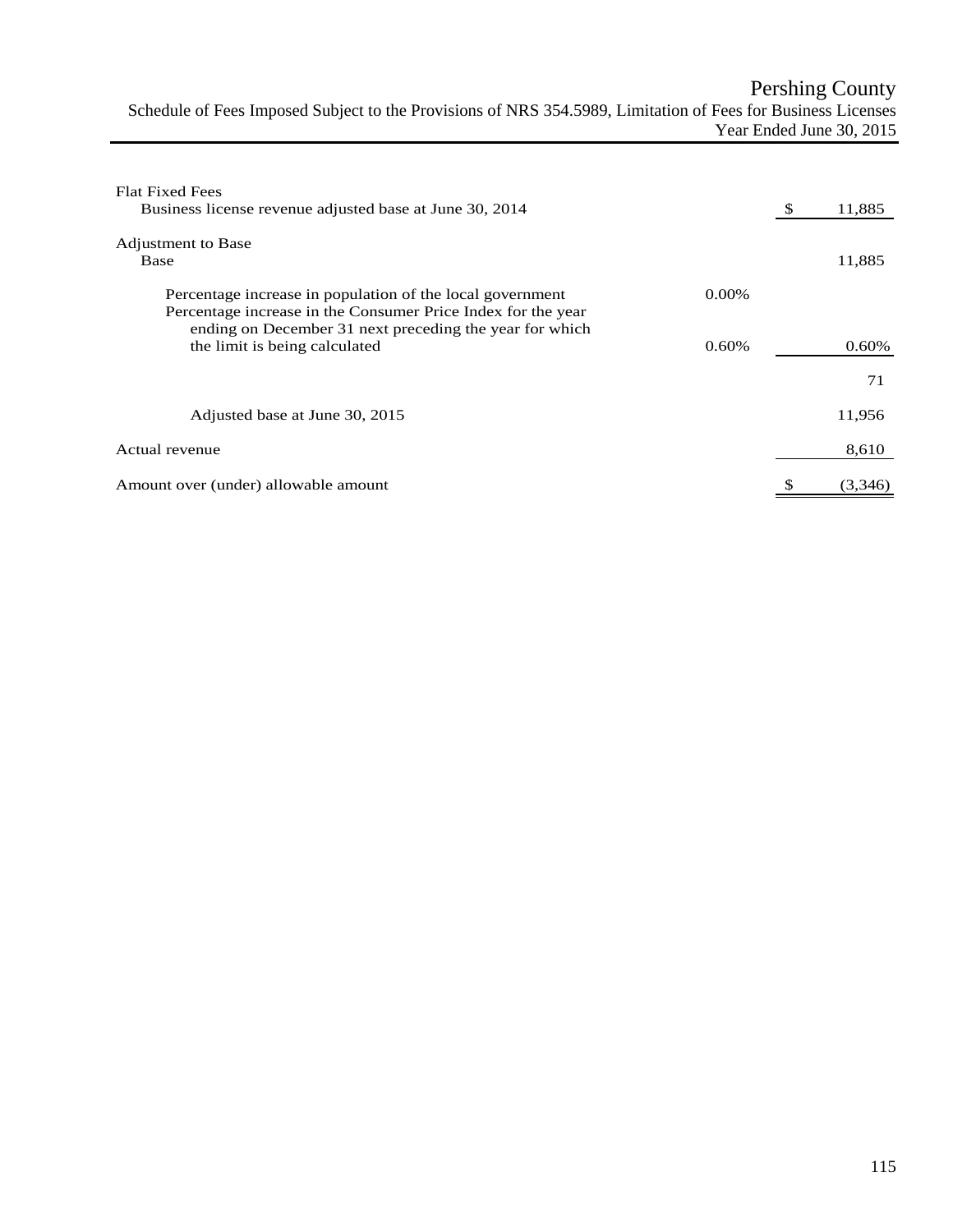#### Schedule No. 1 – Summary Schedule of Ending Cash and Investment Balances Years Ended June 30, 2015 through 2012

|                                                                  | 2015             | 2014                       | 2013                  | 2012             |
|------------------------------------------------------------------|------------------|----------------------------|-----------------------|------------------|
| <b>County Funds</b>                                              |                  |                            |                       |                  |
| General                                                          | \$<br>1,485,853  | \$<br>1,307,357            | \$<br>1,094,064       | \$<br>1,074,806  |
| In Lieu of Taxes                                                 | 1,295,189        | 1,636,051                  | 1,886,216             | 2,157,849        |
| Law Enforcement                                                  | 85,902           | 62,219                     | 65,951                | 138,508          |
| Cemetery                                                         | 27,895           | 37,552                     | 39,467                | 35,043           |
| Road                                                             | 414,614          | 456,188                    | 505,662               | 538,828          |
| Regional Street and Highway                                      | 993,445          | 846,695                    | 831,754               | 674,135          |
| Building                                                         | 3,833,182        | 3,911,400                  | 3,675,434             | 2,705,688        |
| General Indigent                                                 | 15,683           | 10,343                     | 6,285                 | 3,675            |
| Medical Indigent                                                 | 83,976           | 141,386                    | 149,335               | 207,052          |
| Medical Indigent 2                                               | 81,352           | 201,807                    | 199,760               | 234,431          |
| Library                                                          | 57,096           | 81,092                     | 52,554                | 64,448           |
| <b>Agricultural Extension</b>                                    | 85,231           | 100,622                    | 86,985                | 74,134           |
| Senior Citizens                                                  | 77,640           | 31,207                     | 18,804                | 27,728           |
| J.P. Admin Fee                                                   | 69,706           | 55,728                     | 56,542                | 48,616           |
| 911 Surcharge Fee                                                | 16,625           | 27,247                     | 32,088                | 19,310           |
| Forensic Services                                                | 656              | 851                        | 1,356                 | 2,262            |
| Town of Imlay Operating                                          | 5,936            | 8,086                      | 5,226                 | 6,732            |
| Drug Court                                                       | 96,567           | 82,357                     | 51,850                | 82,265           |
| <b>Television District</b>                                       | 196,604          | 199,925                    | 191,244               | 163,261          |
| Recreation                                                       | 188,924          | 156,115                    | 154,916               | 149,900          |
| Gift                                                             | 43,148           | 45,835                     | 40,306                | 44,078           |
| Capital Asset Forfeiture                                         | 4,521            | 4,411                      | 6,240                 | 3,435            |
| Ad Valorem Capital Projects                                      | 199,670          | 266,302                    | 319,705               | 278,749          |
| <b>Option Tax-Public Safety</b>                                  | 1,023,434        | 974,036                    | 812,820               | 581,494          |
| Pershing County Electrical Utility                               | 451,270          | 426,436                    | 412,639               | 380,198          |
| Landfill                                                         | 327,278          | 263,645                    | 288,385               | 292,011          |
| Town of Imlay Utilities                                          | 164,412          | 152,483                    | 144,712               | 130,709          |
| Ambulance                                                        |                  |                            |                       |                  |
|                                                                  | 140,505          | 81,776                     | 20,257                | 50,512           |
| Total county funds                                               | 11,466,314       | 11,569,152                 | 11,150,557            | 10,169,857       |
| <b>Fiduciary Funds</b>                                           | 344,423          | 328,653                    | 247,023               | 434,923          |
|                                                                  | \$<br>11,810,737 | $\mathbb{S}$<br>11,897,805 | \$<br>11,397,580      | \$<br>10,604,780 |
| Cash on Hand                                                     | $\$$<br>2,625    | $\$$<br>2,625              | $\mathbb{S}$<br>2,625 | $\$$<br>2,625    |
| <b>Demand Deposit Accounts</b>                                   |                  |                            |                       |                  |
| Treasurer                                                        | 1,899,245        | 1,850,891                  | 1,921,585             | 2,011,124        |
| Assessor                                                         | 244              | 244                        | 324                   | 244              |
| Clerk                                                            | 27,176           | 59,217                     | 28.277                | 31,726           |
| Lake Township Justice Court                                      | 27,485           | 28,147                     | 34,884                |                  |
| Sheriff                                                          | 29,814           | 30,182                     | 24,222                | 21,059           |
| District Attorney                                                | 418              | 939                        | 331                   | 310              |
| Public Administrator                                             | 139,213          | 10,466                     | 16,187                | 22,532           |
| Performance Bonds                                                |                  |                            |                       | 34,657           |
| Total demand deposit accounts                                    | 2,123,595        | 1,980,086                  | 2,025,810             | 2,121,652        |
|                                                                  |                  |                            |                       |                  |
| Cash Deposited/Invested in Other<br>than Demand Deposit Accounts | 9,684,517        | 9,915,094                  | 9,369,145             | 8,480,503        |
|                                                                  | \$<br>11,810,737 | \$<br>11,897,805           | $\$$<br>11,397,580    | \$<br>10,604,780 |
| % Cash Deposited/Invested in                                     |                  |                            |                       |                  |
| Other than Demand Deposit                                        |                  |                            |                       |                  |
| Accounts at June 30                                              | 82.0%            | 83.3%                      | 82.2%                 | 80.0%            |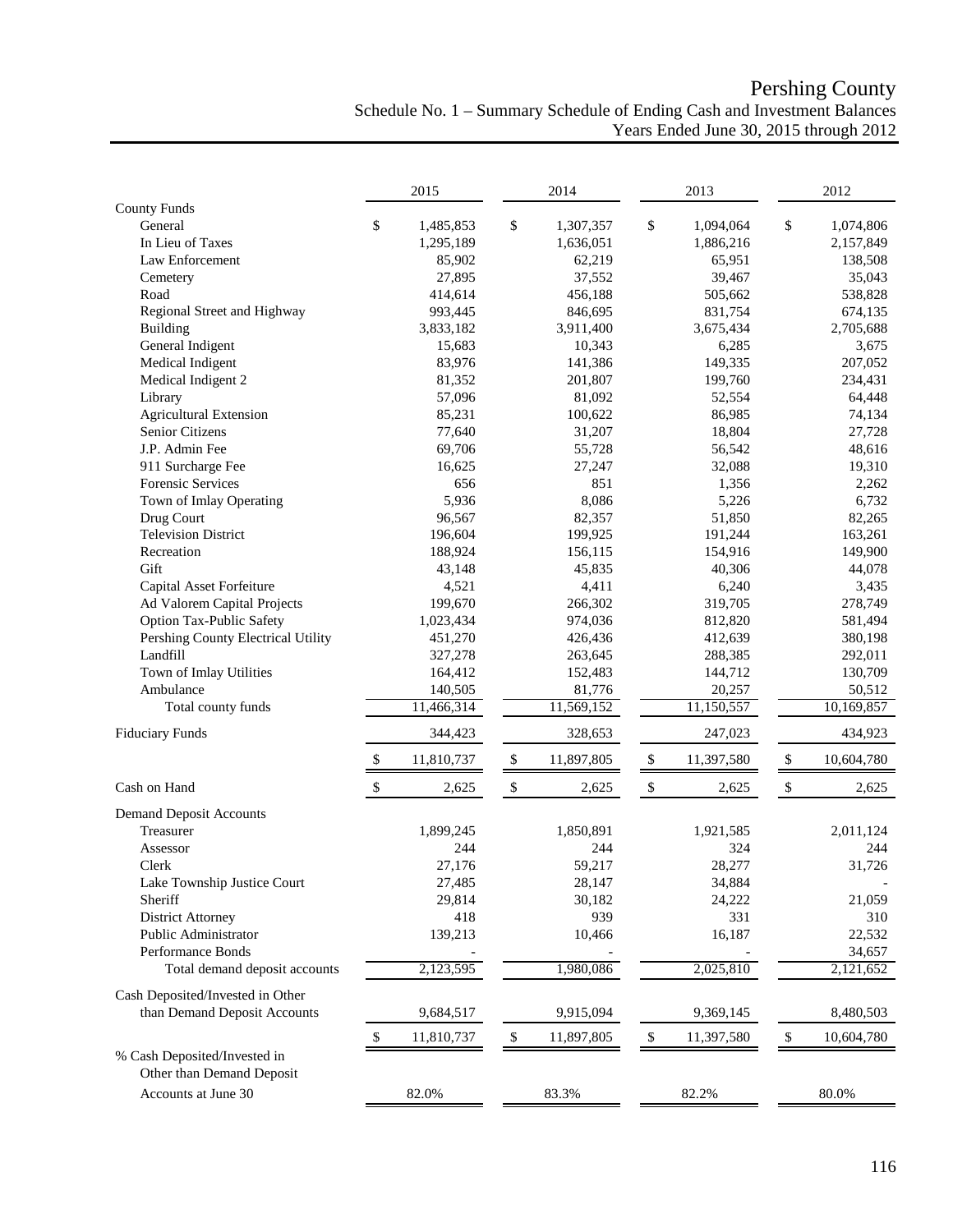Schedule No. 2 – Summary Schedule of Revenues, Expenditures, and Changes in Fund Balances – Governmental Funds

Years Ended June 30, 2015 through 2012

|                                                                                                        | 2015                      | 2014                 | 2013                      | 2012                 |
|--------------------------------------------------------------------------------------------------------|---------------------------|----------------------|---------------------------|----------------------|
| Revenues                                                                                               |                           |                      |                           |                      |
| Taxes                                                                                                  | \$<br>2,809,591<br>67,438 | \$<br>3,516,312      | \$<br>4,226,480<br>46,357 | \$<br>3,186,821      |
| Licenses and permits                                                                                   |                           | 55,174<br>3,924,984  |                           | 73,170<br>3,748,262  |
| Intergovernmental<br>Grants                                                                            | 3,896,603<br>775,507      |                      | 3,835,795                 |                      |
|                                                                                                        |                           | 647,902<br>1,072,835 | 768,789                   | 827,874<br>1,024,900 |
| Federal payments in lieu of taxes<br>Charges for services                                              | 977,138                   |                      | 1,001,367                 | 598,979              |
| Fines and forfeits                                                                                     | 365,406<br>232,033        | 438,550<br>244,074   | 507,123<br>154,298        | 193,756              |
| Miscellaneous, other                                                                                   | 743,404                   | 864,064              | 848,425                   | 737,573              |
| Interest earnings                                                                                      | 73,139                    | 64,064               | 85,937                    | 56,219               |
| Total revenues                                                                                         | 9,940,259                 | 10,827,959           | 11,474,571                | 10,447,554           |
| Expenditures                                                                                           |                           |                      |                           |                      |
| Salaries, wages, and benefits                                                                          | 5,585,475                 | 5,515,578            | 5,305,023                 | 5,149,963            |
| Services and supplies                                                                                  | 4,194,798                 | 4,311,075            | 4,606,752                 | 4,176,766            |
| Capital outlay                                                                                         | 758,075                   | 593,560              | 1,046,345                 | 1,113,739            |
| Principal                                                                                              |                           |                      | 19,956                    | 18,965               |
| Interest                                                                                               |                           |                      | 896                       | 1,751                |
| Total expenditures                                                                                     | 10,538,348                | 10,420,213           | 10,978,972                | 10,461,184           |
| Excess (Deficiency) of Revenues<br>over Expenditures                                                   | (598,089)                 | 407,746              | 495,599                   | (13,630)             |
| Other Financing Sources (Uses)                                                                         |                           |                      |                           |                      |
| Transfers from other funds                                                                             | 271,033                   | 251,892              | 284,000                   | 213,000              |
| Transfers to other funds                                                                               | (271, 033)                | (251, 892)           | (284,000)                 | (213,000)            |
| Sale of capital assets                                                                                 | 211,000                   | 292,541              |                           | 19,869               |
| Insurance settlements                                                                                  |                           |                      | 20,426                    |                      |
| Total other financing                                                                                  |                           |                      |                           |                      |
| sources (uses)                                                                                         | 211,000                   | 292,541              | 20,426                    | 19,869               |
| Special Item<br>Contribution of assets (net) from<br>Pershing County Tourism<br><b>Authority Board</b> |                           |                      | 52,943                    |                      |
| Net Change in Fund Balances                                                                            | (387,089)                 | 700,287              | 568,968                   | 6,239                |
| Fund Balances, Beginning of Year,                                                                      |                           |                      |                           |                      |
| as Previously Reported                                                                                 | 10,128,892                | 9,428,605            | 8,859,637                 | 8,853,398            |
| Prior Period Adjustment                                                                                | 814,137                   |                      |                           |                      |
| Fund Balances, Beginning of Year,                                                                      |                           |                      |                           |                      |
| as Restated                                                                                            | 10,943,029                | 9,428,605            | 8,859,637                 | 8,853,398            |
| Fund Balance, End of Year                                                                              | \$<br>10,555,940          | \$<br>10,128,892     | \$<br>9,428,605           | \$<br>8,859,637      |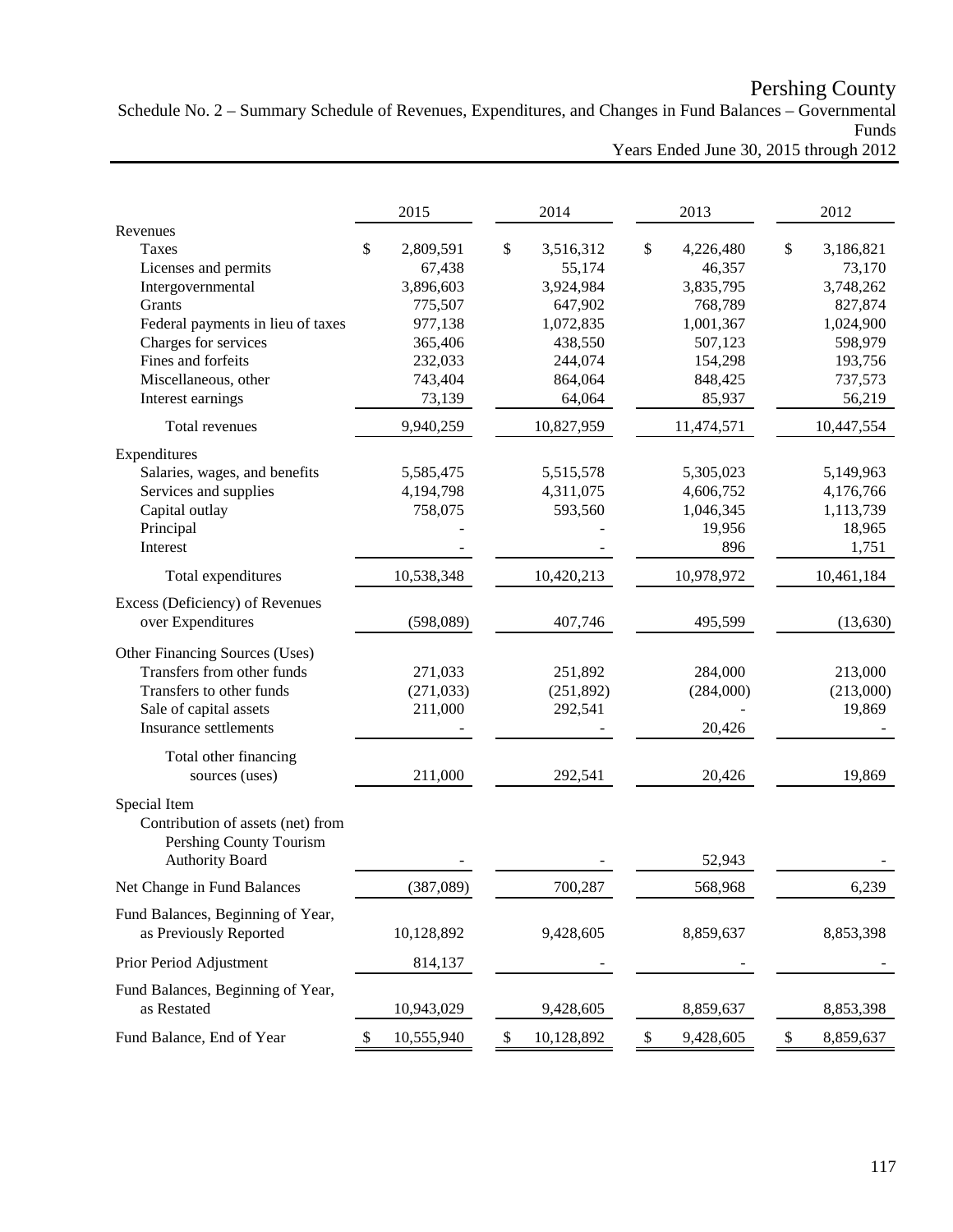| Roll Year                  | County | Pershing County<br><b>School District</b> | State of<br>Nevada |
|----------------------------|--------|-------------------------------------------|--------------------|
| $2006 - 07$ :              |        |                                           |                    |
| Local government unit rate | 1.2868 | 1.2200                                    | 0.1700             |
| 2007-08:                   |        |                                           |                    |
| Local government unit rate | 1.3068 | 1.2000                                    | 0.1700             |
| 2008-09:                   |        |                                           |                    |
| Local government unit rate | 1.3568 | 1.1500                                    | 0.1700             |
| 2009-10:                   |        |                                           |                    |
| Local government unit rate | 1.3568 | 1.1500                                    | 0.1700             |
| 2010-11                    |        |                                           |                    |
| Local government unit rate | 1.3568 | 1.1500                                    | 0.1700             |
| $2011 - 12$                |        |                                           |                    |
| Local government unit rate | 1.3568 | 1.1500                                    | 0.1700             |
| 2012-13                    |        |                                           |                    |
| Local government unit rate | 1.3568 | 1.1500                                    | 0.1700             |
| 2013-2014:                 |        |                                           |                    |
| Local government unit rate | 1.3568 | 1.1500                                    | 0.1700             |
| 2014-2015:                 |        |                                           |                    |
| Local government unit rate | 1.3568 | 1.1500                                    | 0.1700             |
| 2015-2016:                 |        |                                           |                    |
| Local government unit rate | 1.3568 | 1.1500                                    | 0.1700             |

|             | <b>Assessed Valuations</b> |                  |                 |  |  |
|-------------|----------------------------|------------------|-----------------|--|--|
| Roll Year   | <b>Total County</b>        | City             | Town            |  |  |
| 2006-07     | 175,347,749<br>S.          | 21,189,049<br>\$ | \$<br>1,573,322 |  |  |
| 2007-08     | 191.199.951                | 18.864.410       | 1,323,270       |  |  |
| 2008-09     | 204.359.144                | 21,019,718       | 1,626,860       |  |  |
| $2009-10$   | 207, 736, 183              | 21,502,522       | 1,758,488       |  |  |
| 2010-11     | 205,761,093                | 21,144,902       | 1,850,730       |  |  |
| 2011-12     | 206.416.225                | 20.975,000       | 1.927.999       |  |  |
| 2012-13     | 236,436,566                | 21,637,144       | 2,137,337       |  |  |
| 2013-14     | 325,501,979                | 23,619,883       | 2,155,532       |  |  |
| 2014-15     | 283.724.599                | 29,588,175       | 4,283,986       |  |  |
| $2015 - 16$ | 253,552,819                | 24,129,837       | 2,360,639       |  |  |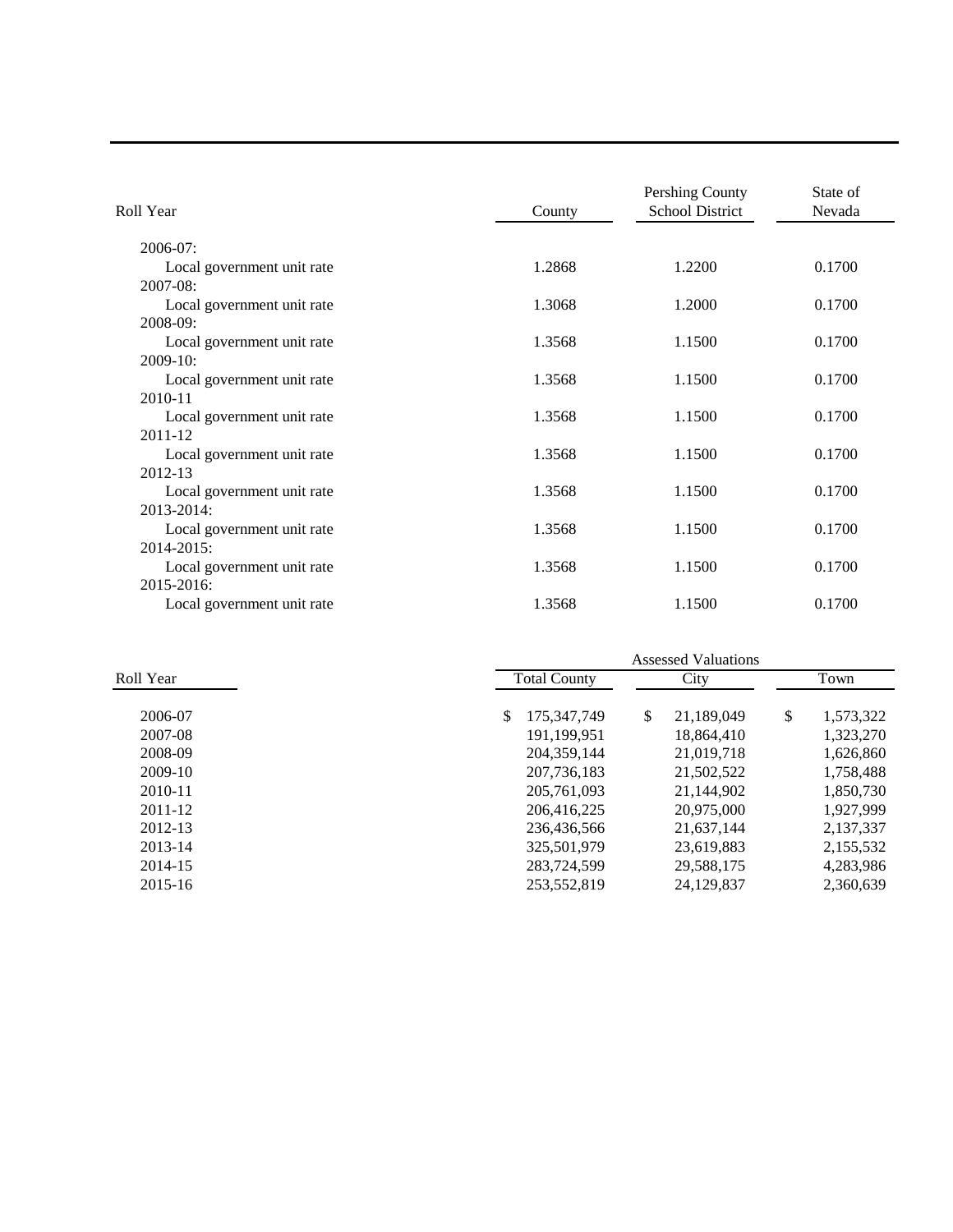### Pershing County Schedule No. 3 – Schedule of Property Tax Rates and Assessed Valuations Years Ended June 30, 2007 through 2016

| Hospital<br>District | Total<br><b>County Rate</b> | City of<br>Lovelock | Total<br><b>City Rate</b> | Town of<br>Imlay | Total<br><b>Town Rate</b> |
|----------------------|-----------------------------|---------------------|---------------------------|------------------|---------------------------|
|                      |                             |                     |                           |                  |                           |
| 0.3536               | 3.0304                      | 0.6288              | 3.6592                    | 0.1500           | 3.1804                    |
| 0.4200               | 3.0968                      | 0.5624              | 3.6592                    | 0.1500           | 3.2468                    |
| 0.4200               | 3.0968                      | 0.5624              | 3.6592                    | 0.1500           | 3.2468                    |
| 0.4200               | 3.0968                      | 0.5624              | 3.6592                    | 0.1500           | 3.2468                    |
| 0.4200               | 3.0968                      | 0.5624              | 3.6592                    | 0.1500           | 3.2468                    |
| 0.4200               | 3.0968                      | 0.5624              | 3.6592                    | 0.1500           | 3.2468                    |
| 0.4200               | 3.0968                      | 0.5624              | 3.6592                    | 0.1500           | 3.2468                    |
| 0.4200               | 3.0968                      | 0.5624              | 3.6592                    | 0.1500           | 3.2468                    |
| 0.4200               | 3.0968                      | 0.5624              | 3.6592                    | 0.1500           | 3.2468                    |
| 0.4200               | 3.0968                      | 0.5624              | 3.6592                    | 0.1500           | 3.2468                    |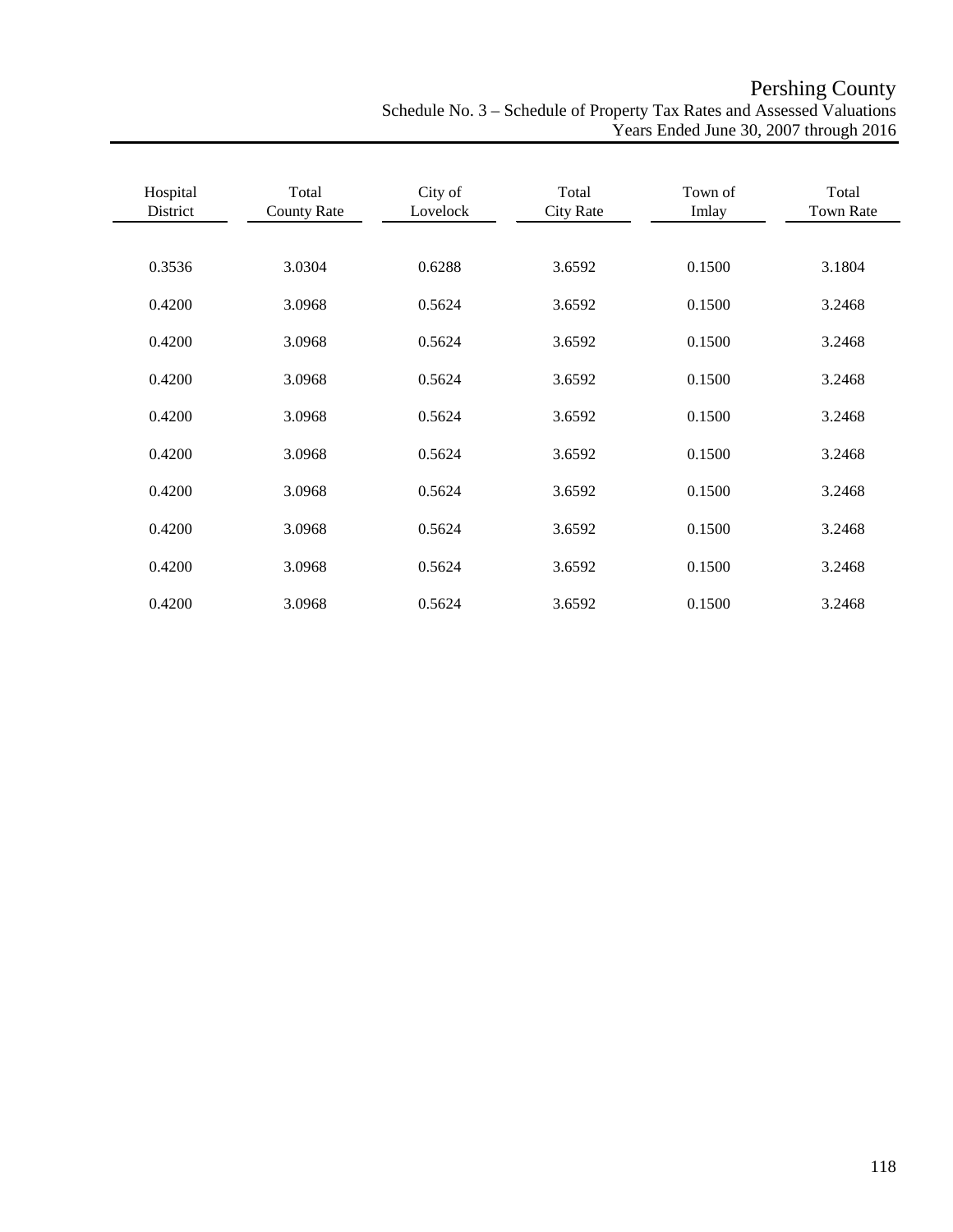

### **Independent Auditor's Report on Internal Control over Financial Reporting and on Compliance and Other Matters Based on an Audit of Financial Statements Performed in Accordance with** *Government Auditing Standards*

To the Honorable Board of Commissioners Pershing County, Nevada Lovelock, Nevada

We have audited, in accordance with the auditing standards generally accepted in the United States of America and the standards applicable to financial audits contained in *Government Auditing Standards* issued by the Comptroller General of the United States, the financial statements of the governmental activities, business-type activities, each major fund, and the aggregate remaining fund information of Pershing County, Nevada, as of and for the year ended June 30, 2015, and the related notes to the financial statements, which collectively comprise Pershing County's basic financial statements and have issued our report thereon dated November 25, 2015.

#### **Internal Control Over Financial Reporting**

In planning and performing our audit of the financial statements, we considered Pershing County's internal control over financial reporting (internal control) to determine the audit procedures that are appropriate in the circumstances for the purpose of expressing our opinions on the financial statements, but not for the purpose of expressing an opinion on the effectiveness of Pershing County's internal control. Accordingly, we do not express an opinion on the effectiveness of Pershing County's internal control.

Our consideration of internal control was for the limited purpose described in the preceding paragraph and was not designed to identify all deficiencies in internal control over financial reporting that might be material weaknesses or significant deficiencies and therefore, material weaknesses or significant deficiencies may exist that were not identified. However, as described in the accompanying Schedule of Findings and Questioned Costs, we identified certain deficiencies in internal control that we consider to be a material weakness.

A *deficiency in internal control* exists when the design or operation of a control does not allow management or employees, in the normal course of performing their assigned functions, to prevent, or detect and correct, misstatements on a timely basis. A *material weakness* is a deficiency, or combination of deficiencies, in internal control, such that there is a reasonable possibility that a material misstatement of the entity's financial statements will not be prevented, or detected and corrected on a timely basis. We considered the deficiencies described in the accompanying Schedule of Findings and Questioned Costs to be a material weakness – Finding 2015-A.

A *significant deficiency* is a deficiency, or combination of deficiencies, in internal control that is less severe than a material weakness, yet important enough to merit attention by those charges with governance.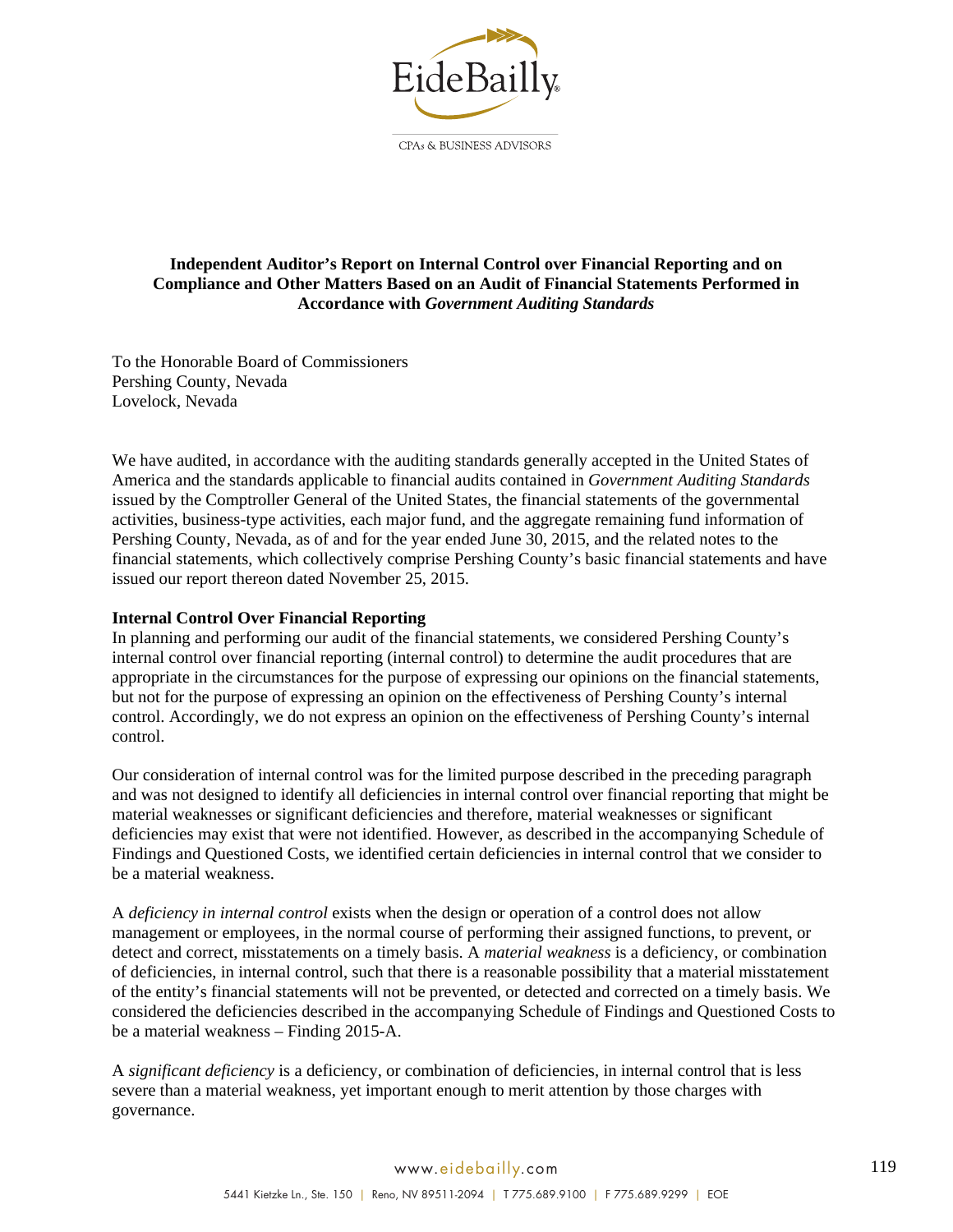#### **Compliance and Other Matters**

As part of obtaining reasonable assurance about whether Pershing County's financial statements are free of material misstatement, we performed tests of its compliance with certain provisions of laws, regulations, contracts, and grant agreements, noncompliance with which could have a direct and material effect on the determination of financial statement amounts. However, providing an opinion on compliance with those provisions was not an objective of our audit, and accordingly, we do not express such an opinion. The results of our tests disclosed no instances of noncompliance or other matters that are required to be reported under *Government Auditing Standards*.

#### **Pershing County's Response to Findings**

Pershing County's response to the finding identified in our audit is described in the accompanying Schedule of Findings and Questioned Costs. Pershing County's response was not subjected to the auditing procedures in the audit of the financial statements, and accordingly, we express no opinion on it.

#### **Purpose of this Report**

The purpose of this report is solely to describe the scope of our testing of internal control and compliance and the results of that testing, and not to provide an opinion on the effectiveness of the entity's internal control or on compliance. This report is an integral part of an audit performed in accordance with *Government Audit Standards* in considering the entity's internal control and compliance. Accordingly, this communication is not suitable for any other purpose.

Gode Sailly LLP

Reno, Nevada November 25, 2015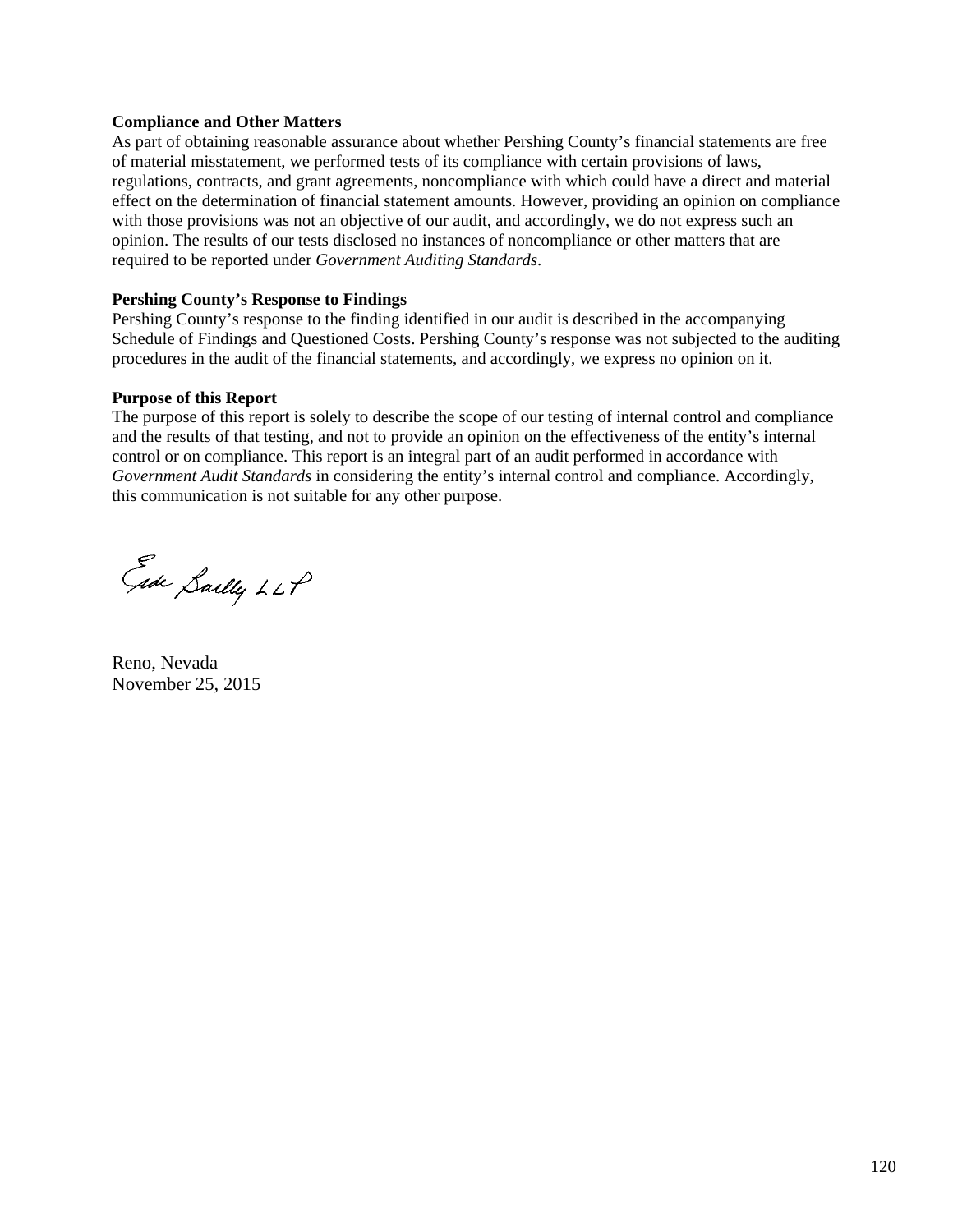

### **Independent Auditor's Report on Compliance for The Major Federal Program; Report on Internal Control Over Compliance Required by OMB Circular A-133**

To the Honorable Board of County Commissioners Pershing County, Nevada Lovelock, Nevada

#### **Report on Compliance for the Major Program**

We have audited Pershing County, Nevada's compliance with the types of compliance requirements described in the *OMB Circular A-133 Compliance Supplement* that could have a direct and material effect on Pershing County's major federal program for the year ended June 30, 2015. Pershing County's major federal program is identified in the summary of auditor's results section of the accompanying Schedule of Findings and Questioned Costs.

#### **Management's Responsibility**

Management is responsible for compliance with the requirements of laws, regulations, contracts, and grants applicable to its federal programs.

#### **Auditor's Responsibility**

Our responsibility is to express an opinion on compliance for Pershing County's major federal program based on our audit of the types of compliance requirements referred to above. We conducted our audit of compliance in accordance with auditing standards generally accepted in the United States of America; the standards applicable to financial audits contained in *Government Auditing Standards*, issued by the Comptroller General of the United States; and OMB Circular A-133, *Audits of States, Local Governments, and Non-Profit Organizations*. Those standards and OMB Circular A-133 require that we plan and perform the audit to obtain reasonable assurance about whether noncompliance with the types of compliance requirements referred to above that could have a direct and material effect on a major federal program occurred. An audit includes examining, on a test basis, evidence about Pershing County's compliance with those requirements and performing such other procedures as we considered necessary in the circumstances.

We believe that our audit provides a reasonable basis for our opinion on compliance for the major federal program. However, our audit does not provide a legal determination of Pershing County's compliance.

#### **Basis for Qualified Opinion on the Major Federal Program**

As described in the accompanying Schedule of Findings and Questioned Costs, Pershing County did not comply with requirements regarding CFDA 10.557, Special Supplemental Nutrition Program for Women, Infants, and Children, as described in finding numbers 2015-001 and 2015-002 for Eligibility. Compliance with such requirements is necessary, in our opinion, for Pershing County to comply with the requirements applicable to that program.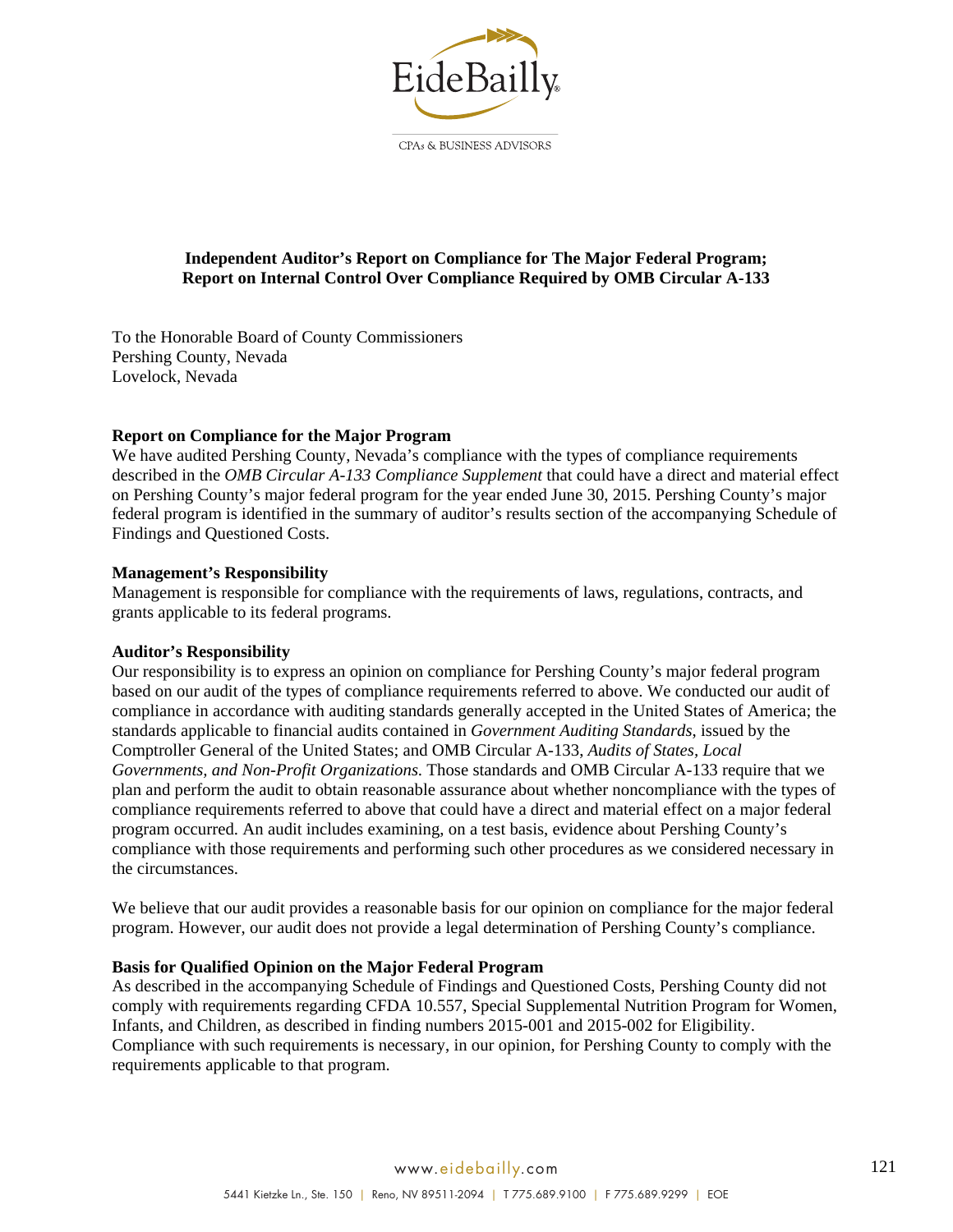#### **Qualified Opinion**

In our opinion, except for the noncompliance described in the Basis of Qualified Opinion paragraph, Pershing County complied, in all material respects, with the compliance requirements referred to above that could have a direct and material effect on the major Federal program identified in the Summary of Auditor's Results section of the accompanying Schedule of Findings and Questioned Costs for the year ended June 30, 2015.

#### **Report on Internal Control over Compliance**

Management of Pershing County is responsible for establishing and maintaining effective internal control over compliance with the types of compliance requirements referred to above. In planning and performing our audit of compliance, we considered Pershing County's internal control over compliance with the types of requirements that could have a direct and material effect on the major federal program to determine the auditing procedures that are appropriate in the circumstances for the purpose of expressing an opinion on compliance for the major federal program and to test and report on internal control over compliance in accordance with OMB Circular A-133, but not for the purpose of expressing an opinion on the effectiveness of internal control over compliance. Accordingly, we do not express an opinion on the effectiveness of Pershing County's internal control over compliance.

*A deficiency in internal control over compliance* exists when the design or operation of a control over compliance does not allow management or employees, in the normal course of performing their assigned functions, to prevent, or detect and correct, noncompliance with a type of compliance requirement of a federal program on a timely basis. *A material weakness in internal control over compliance* is a deficiency, or combination of deficiencies, in internal control over compliance, such that there is a reasonable possibility that material noncompliance with a compliance requirement will not be prevented, or detected and corrected, on a timely basis. *A significant deficiency in internal control over compliance* is a deficiency, or a combination of deficiencies, in internal control over compliance with a type of compliance requirement of a federal program that is less severe than a material weakness in internal control over compliance, yet important enough to merit attention by those charged with governance. Our consideration of internal control over compliance was for the limited purpose described in the first paragraph of this section and was not designed to identify all deficiencies in internal control that might be material weaknesses or significant deficiencies and therefore, material weaknesses and significant deficiencies may exist that were not identified. We consider the deficiencies in internal control over compliance described in the accompanying Schedule of Findings and Questioned Costs as items 2015- 001 and 2015-002 to be material weaknesses.

Pershing County's response to the internal control over compliance findings identified in our audit is described in the accompanying Schedule of Findings and Questioned Costs. Pershing County's response was not subjected to the auditing procedures applied in the audit of compliance and, accordingly, we express no opinion on the response.

The purpose of this report on internal control over compliance is solely to describe the scope of our testing of internal control over compliance and the results of that testing based on the requirements of OMB Circular A-133. Accordingly, this report is not suitable for any other purpose.

Ede Sailly LLP

Reno, Nevada November 25, 2015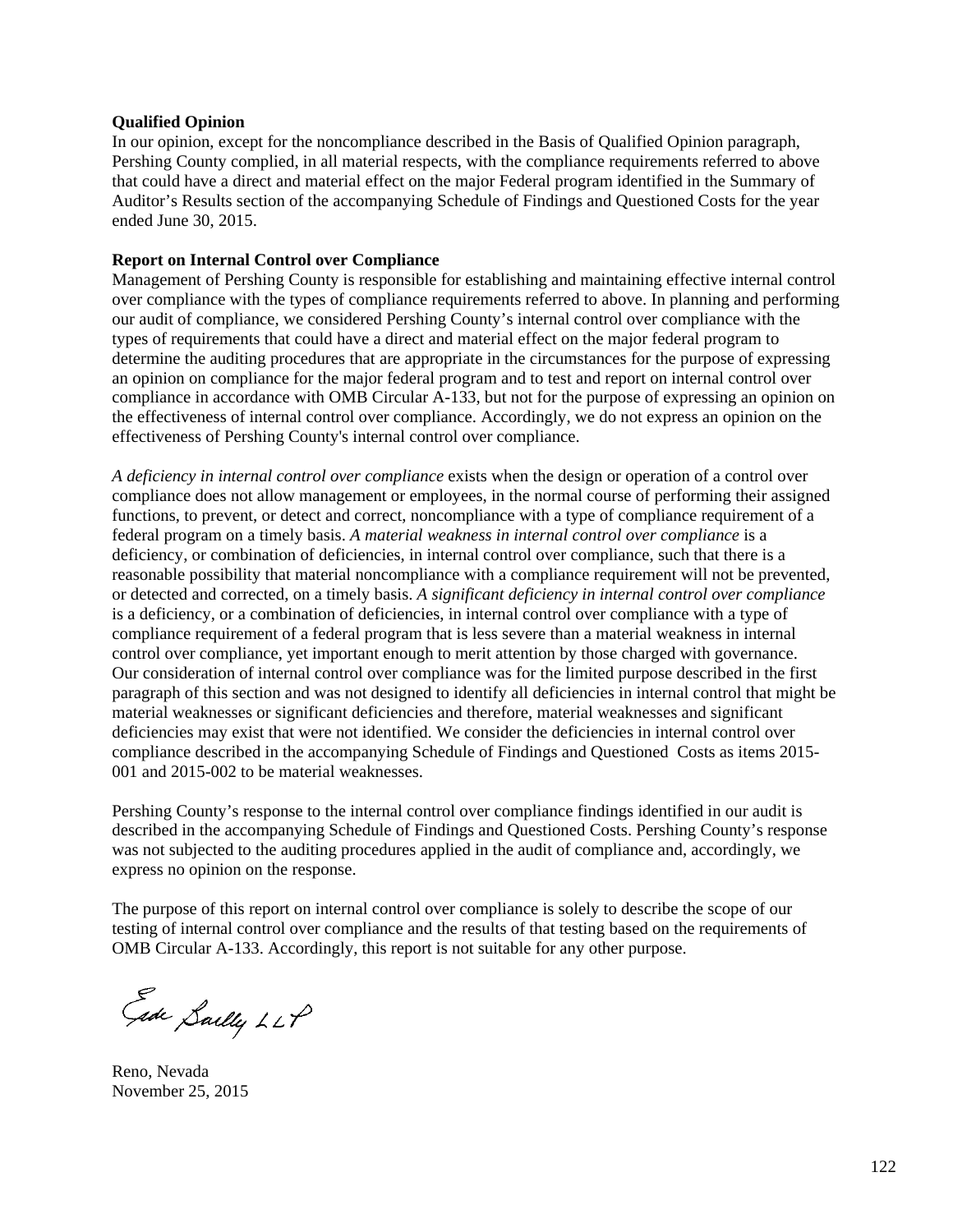| Federal Grantor/Program Title                                                              | Federal<br><b>CFDA</b><br>Number | Identifying<br>Number           |    | Federal<br>Expenditures |
|--------------------------------------------------------------------------------------------|----------------------------------|---------------------------------|----|-------------------------|
| U.S. Department of Agriculture                                                             |                                  |                                 |    |                         |
| Passed through Nevada Department of Health and Human Services:<br>Major Program:           |                                  |                                 |    |                         |
| Special Supplemental Nutrition Program for Women, Infants,                                 |                                  |                                 |    |                         |
| and Children (WIC)                                                                         | 10.557                           | 7NV700NV7                       | \$ | 288,211                 |
| U.S. Department of Housing and Urban Development                                           |                                  |                                 |    |                         |
| CDBG - State-Administered CDBG Cluster:                                                    |                                  |                                 |    |                         |
| Passed through Nevada Commission on Economic Development:                                  |                                  |                                 |    |                         |
| Community Development Block Grants/State's Program                                         |                                  |                                 |    |                         |
| and Non-Entitlement Grants in Hawaii<br>Community Development Block Grants/State's Program | 14.228                           | CDBG/13/PF/12                   | \$ | 73,407                  |
| and Non-Entitlement Grants in Hawaii                                                       | 14.228                           | CDGB/14/PF/12                   |    | 2,030                   |
| Total U.S. Department of Housing and Urban Development                                     |                                  |                                 | \$ | 75,437                  |
| U.S. Department of Transportation                                                          |                                  |                                 |    |                         |
| Direct Award:                                                                              |                                  |                                 |    |                         |
| Airport Improvement Program                                                                | 20.106                           | 3-32-0011-13                    | \$ | 29,548                  |
| Passed through Nevada Department of Public Safety:                                         |                                  |                                 |    |                         |
| Hazardous Materials Emergency Preparedness                                                 | 20.703                           | 14-HMEP-14-01                   |    | 3,166                   |
| Total U.S. Department of Transportation                                                    |                                  |                                 | \$ | 32,714                  |
| Institute of Museum and Library Services                                                   |                                  |                                 |    |                         |
| Passed through Nevada Department of Cultural Affairs,                                      |                                  |                                 |    |                         |
| State Library and Archives:                                                                |                                  |                                 |    |                         |
| <b>Grants</b> to States<br><b>Grants</b> to States                                         | 45.310<br>45.310                 | 2014-20<br>2014-20              | \$ | 2,945<br>2,423          |
| <b>Grants to States</b>                                                                    | 45.310                           | 2014-20                         |    | 5,000                   |
| Total Institute of Museum and Library Services                                             |                                  |                                 | S  | 10,368                  |
|                                                                                            |                                  |                                 |    |                         |
| U.S. Department of Health and Human Services                                               |                                  |                                 |    |                         |
| Aging Cluster:<br>Passed through Nevada Aging and Disability Services Division:            |                                  |                                 |    |                         |
| Special Programs for the Aging - Title III, Part B - Grants for                            |                                  |                                 |    |                         |
| Supportive Services and Senior Centers                                                     | 93.044                           | 14-000-10-BC-15                 | \$ | 24,444                  |
| Program Income                                                                             | 93.044                           |                                 |    | 2,245                   |
|                                                                                            |                                  |                                 |    | 26,689                  |
|                                                                                            |                                  |                                 |    |                         |
| Special Programs for the Aging - Title III, Part C - Nutrition                             |                                  |                                 |    |                         |
| <b>Services</b>                                                                            | 93.045                           | 14-000-07-13-14                 |    | 4,458                   |
| Special Programs for the Aging - Title III, Part C - Nutrition<br>Services                 | 93.045                           | 14-000-07-13-15                 |    | 10,072                  |
| Special Programs for the Aging - Title III, Part C - Nutrition                             |                                  |                                 |    |                         |
| Services                                                                                   | 93.045                           | 14-000-04-24-14                 |    | 3,378                   |
| Special Programs for the Aging - Title III, Part C - Nutrition<br>Services                 |                                  |                                 |    |                         |
| Program Income                                                                             | 93.045<br>93.045                 | 14-000-04-24-15<br>$-\hbox{--}$ |    | 13,073<br>27,658        |
|                                                                                            |                                  |                                 |    |                         |
|                                                                                            |                                  |                                 |    | 58,639                  |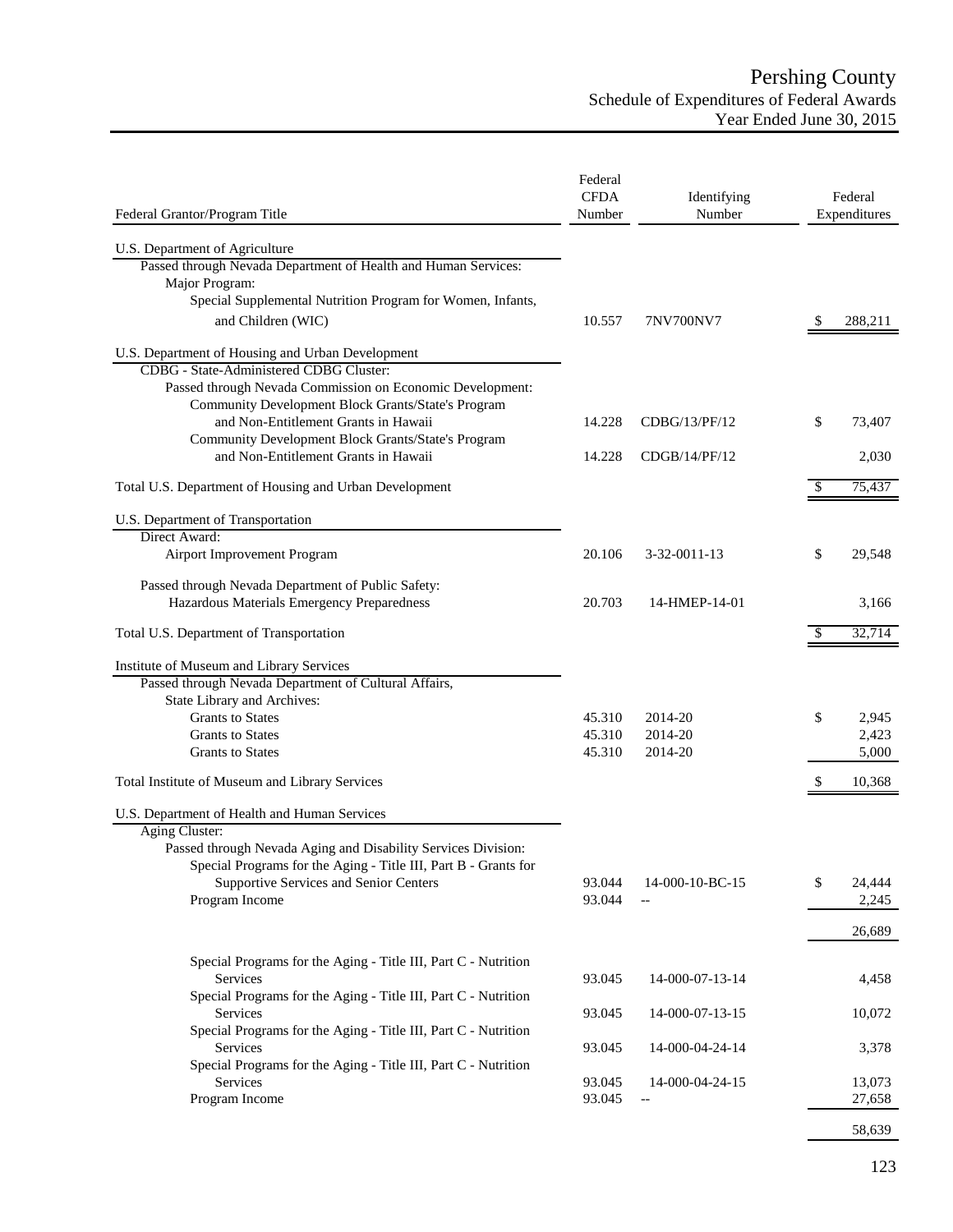| Federal Grantor/Program Title                                                                        | Federal<br><b>CFDA</b><br>Number | Identifying<br>Number |              | Federal<br>Expenditures |
|------------------------------------------------------------------------------------------------------|----------------------------------|-----------------------|--------------|-------------------------|
|                                                                                                      |                                  |                       |              |                         |
| Passed through Nevada Department of Administration,<br>Food and Nutrition Services <sup>1</sup> :    |                                  |                       |              |                         |
| Nutrition Services Incentive Program (Commodities)                                                   | 93.053                           |                       | $\mathbb{S}$ | 3,312                   |
|                                                                                                      |                                  |                       |              |                         |
| Passed through Nevada Aging and Disability Services Division:                                        |                                  |                       |              |                         |
| Nutrition Services Incentive Program                                                                 | 93.053                           | 14-000-57-NX-14       |              | 4,236                   |
| Nutrition Services Incentive Program                                                                 | 93.053                           | 14-000-57-NX-15       |              | 8,281                   |
|                                                                                                      |                                  |                       |              | 12,517                  |
|                                                                                                      |                                  |                       |              |                         |
| <b>Total Aging Cluster</b>                                                                           |                                  |                       |              | 101,157                 |
| Passed through Nevada Division of Welfare and Supportive Services:                                   |                                  |                       |              |                         |
| <b>Child Support Enforcement</b>                                                                     | 93.563                           |                       |              | 110,045                 |
|                                                                                                      |                                  |                       |              |                         |
| Total U.S. Department of Health and Human Services                                                   |                                  |                       | \$           | 211,202                 |
|                                                                                                      |                                  |                       |              |                         |
| U.S. Department of Homeland Security<br>Passed through United Way of Northern Nevada and the Sierra: |                                  |                       |              |                         |
| Emergency Food and Shelter National Board Program                                                    | 97.024                           |                       | \$           | 1,560                   |
|                                                                                                      |                                  |                       |              |                         |
| Passed through Nevada Department of Public Safety:                                                   |                                  |                       |              |                         |
| <b>Emergency Management Performance Grants</b>                                                       | 97.042                           | 9704214               |              | 2,042                   |
| <b>Emergency Management Performance Grants</b>                                                       | 97.042                           | 9704215               |              | 4,500                   |
|                                                                                                      |                                  |                       |              |                         |
|                                                                                                      |                                  |                       |              | 6,542                   |
| Total U.S. Department of Homeland Security                                                           |                                  |                       |              | 8,102                   |
| Other Federal Assistance:                                                                            |                                  |                       |              |                         |
| U.S. Department of Interior                                                                          |                                  |                       |              |                         |
| Passed through State of Nevada, Office of State Controller:                                          |                                  |                       |              |                         |
| Distribution of Receipts to State and Local Governments <sup>2</sup>                                 | 15.227                           |                       | -S           | 7,130                   |
|                                                                                                      |                                  |                       |              |                         |
|                                                                                                      |                                  |                       |              |                         |
| <b>Total Expenditures of Federal Awards</b>                                                          |                                  |                       | \$           | 633,164                 |

The accompanying Schedule of Expenditures of Federal Awards includes the federal grant activity of Pershing County and is presented on the modified accrual basis of accounting. The information in this Schedule is presented in accordance with the requirements of OMB Circular A-133, *Audits of States, Local Governments, and Non-Profit Organizations.*

<sup>1</sup> Pershing County receives no monies from this program. The County receives food commodities for the Senior Citizens Center. The non-cash assistance is calculated according to the actual value received (delivery dates) during fiscal year 2015.

 $2$  Pershing County receives this program in an agency capacity. Amounts are recorded in the Agency Fund, Taylor Grazing Act.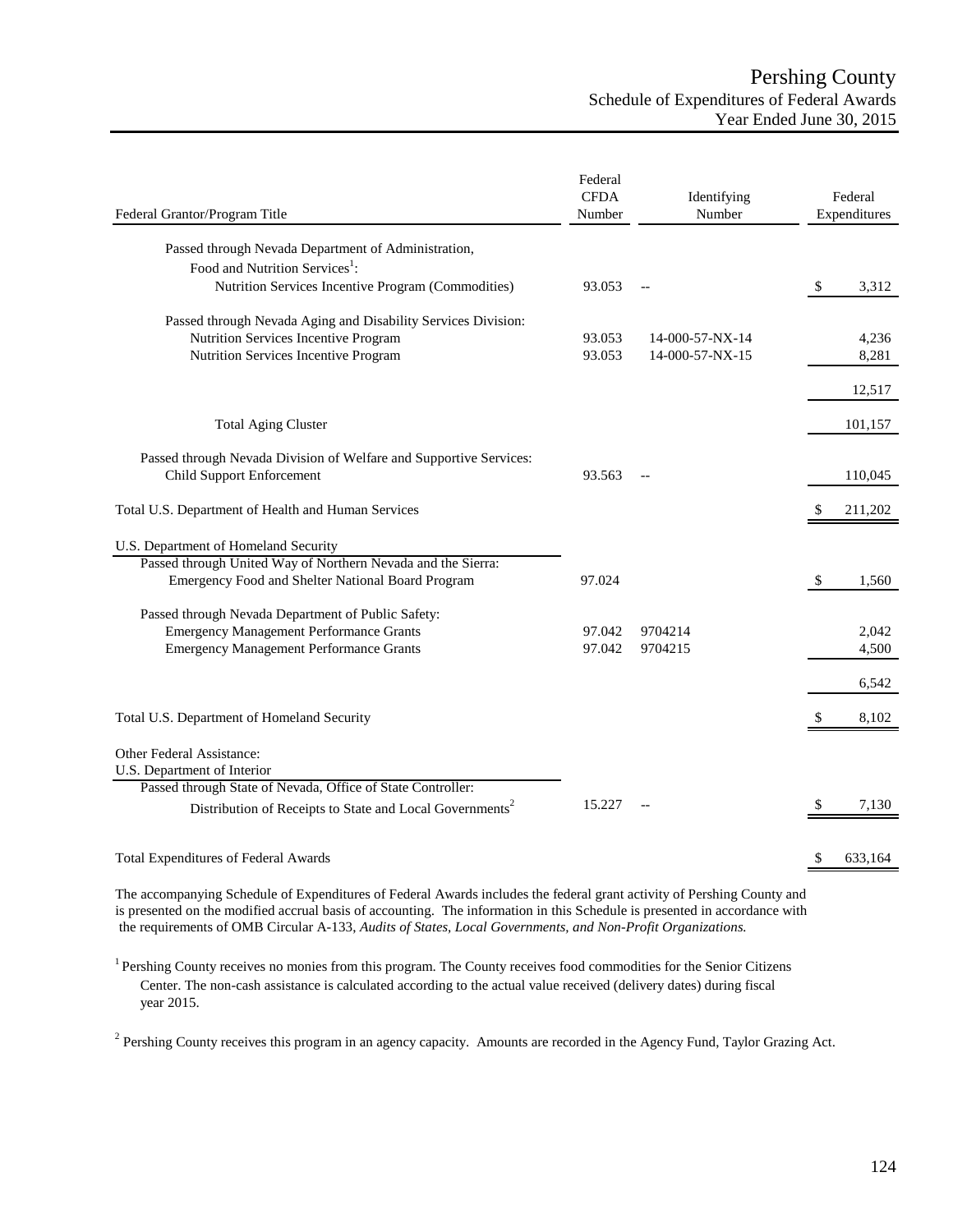## **Section I - Summary of Auditor's Results**

| <b>Financial Statements</b>                                                                                                                            |                    |
|--------------------------------------------------------------------------------------------------------------------------------------------------------|--------------------|
| Type of auditor's report issued:                                                                                                                       | Unmodified         |
| Internal control over financial reporting:<br>Material weaknesses identified?<br>Significant deficiencies not considered to be material<br>weaknesses? | Yes<br>None noted  |
| Noncompliance material to financial statements notes?                                                                                                  | N <sub>o</sub>     |
| Federal Awards                                                                                                                                         |                    |
| Internal control over major program:<br>Material weaknesses identified?<br>Significant deficiencies not considered to be material<br>weaknesses?       | Yes<br>None noted  |
| Type of auditor's report issued on compliance for major programs:                                                                                      | Modified           |
| Any audit findings disclosed that are required to be reported in<br>accordance with Circular A-133, Section 510(a)?                                    | Yes                |
| Identification of the major program:                                                                                                                   | <b>CFDA</b> Number |
| Special Supplemental Nutrition Program for Women, Infants, and Children                                                                                | 10.557             |
| Dollar threshold used to distinguish between Type A and Type B programs:                                                                               | \$<br>300,000      |
| Auditee qualified as a low-risk auditee?                                                                                                               | Yes                |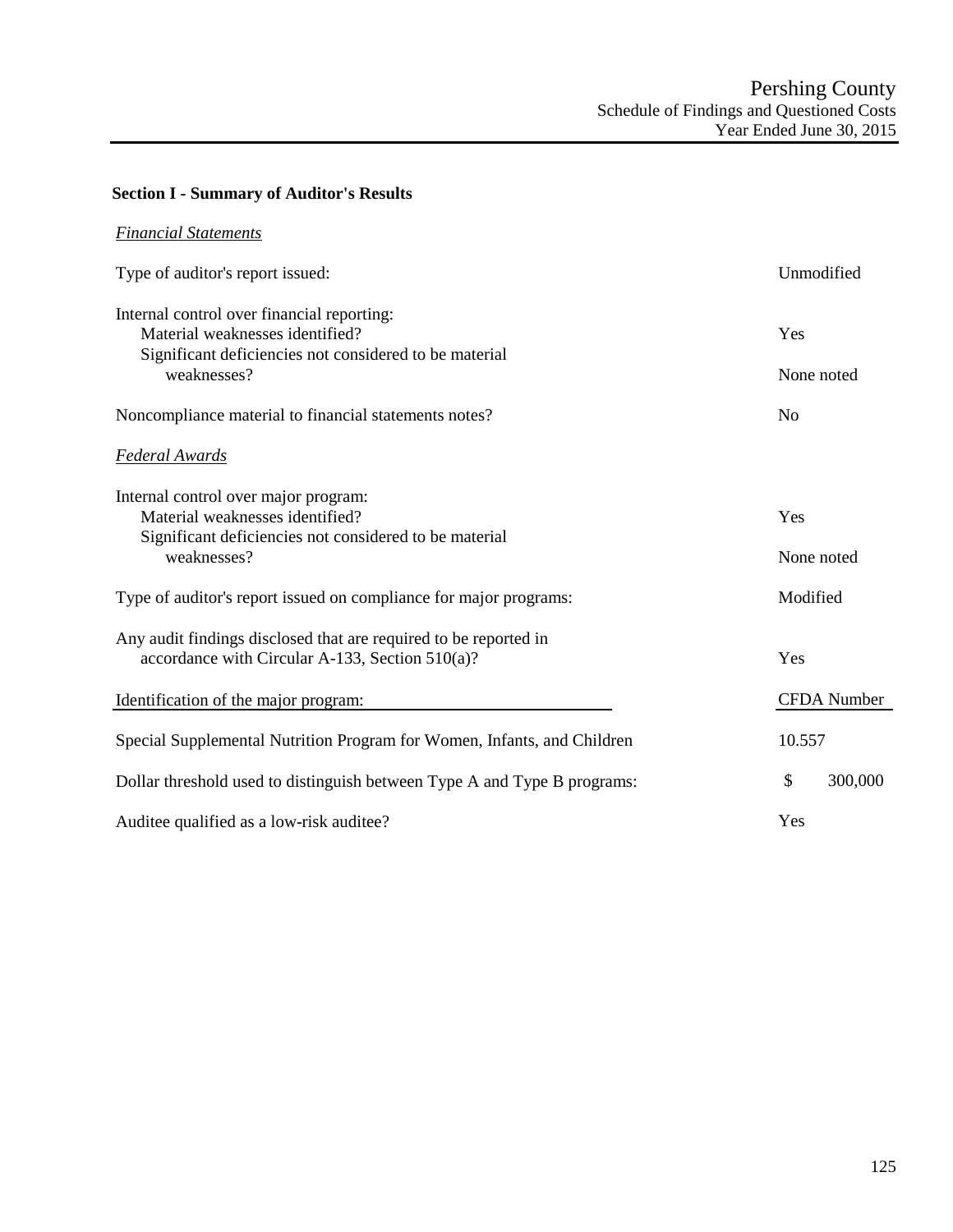## **Section II - Findings Relative to the Financial Statements Reported in Accordance with Generally Accepted Governmental Auditing Standards (GAGAS)**

### **2015-A FINANCIAL REPORTING MATERIAL WEAKNESS**

| Criteria:              | Management is responsible for establishing and maintaining an effective system<br>of internal control over financial reporting. One of the components of an<br>effective system of internal control over financial reporting is the preparation of<br>full disclosure financial statements that do not require adjustment as part of the<br>audit process.                                                                                                                                                                                          |
|------------------------|-----------------------------------------------------------------------------------------------------------------------------------------------------------------------------------------------------------------------------------------------------------------------------------------------------------------------------------------------------------------------------------------------------------------------------------------------------------------------------------------------------------------------------------------------------|
| Condition and Context: | During our audit testing, we noted several instances where the general ledger<br>required audit adjustments, including restatement of prior period balances. Based<br>on the audit adjustments, it appears the County would have difficulty preparing<br>the financial statements in accordance with generally accepted accounting<br>principles. The County contracts with the external audit firm to prepare the<br>County's audited financial statements and related note disclosures from the<br>general ledger provided by the County's staff. |
| Effect:                | Prior to adjustment, financial information prepared by the County does not<br>comply with generally accepted accounting principles.                                                                                                                                                                                                                                                                                                                                                                                                                 |
| Cause:                 | Procedures have not been implemented to ensure County personnel possess the<br>experience to prepare the County's financial statements in accordance with<br>generally accepted accounting principles.                                                                                                                                                                                                                                                                                                                                              |
| Recommendation:        | We recommend the County implement procedures to provide training in the<br>preparation of governmental financial statements in accordance with generally<br>accepted accounting principles.                                                                                                                                                                                                                                                                                                                                                         |
| Management's Response: | Management believes the cost of internally preparing the financial statements<br>would exceed the benefits from doing so, considering current staffing levels. The<br>County has chosen to contract with the external audit firm to prepare the year-<br>end financial statements. The year-end adjustments to the financial records will<br>continue to be a focus for improvement.                                                                                                                                                                |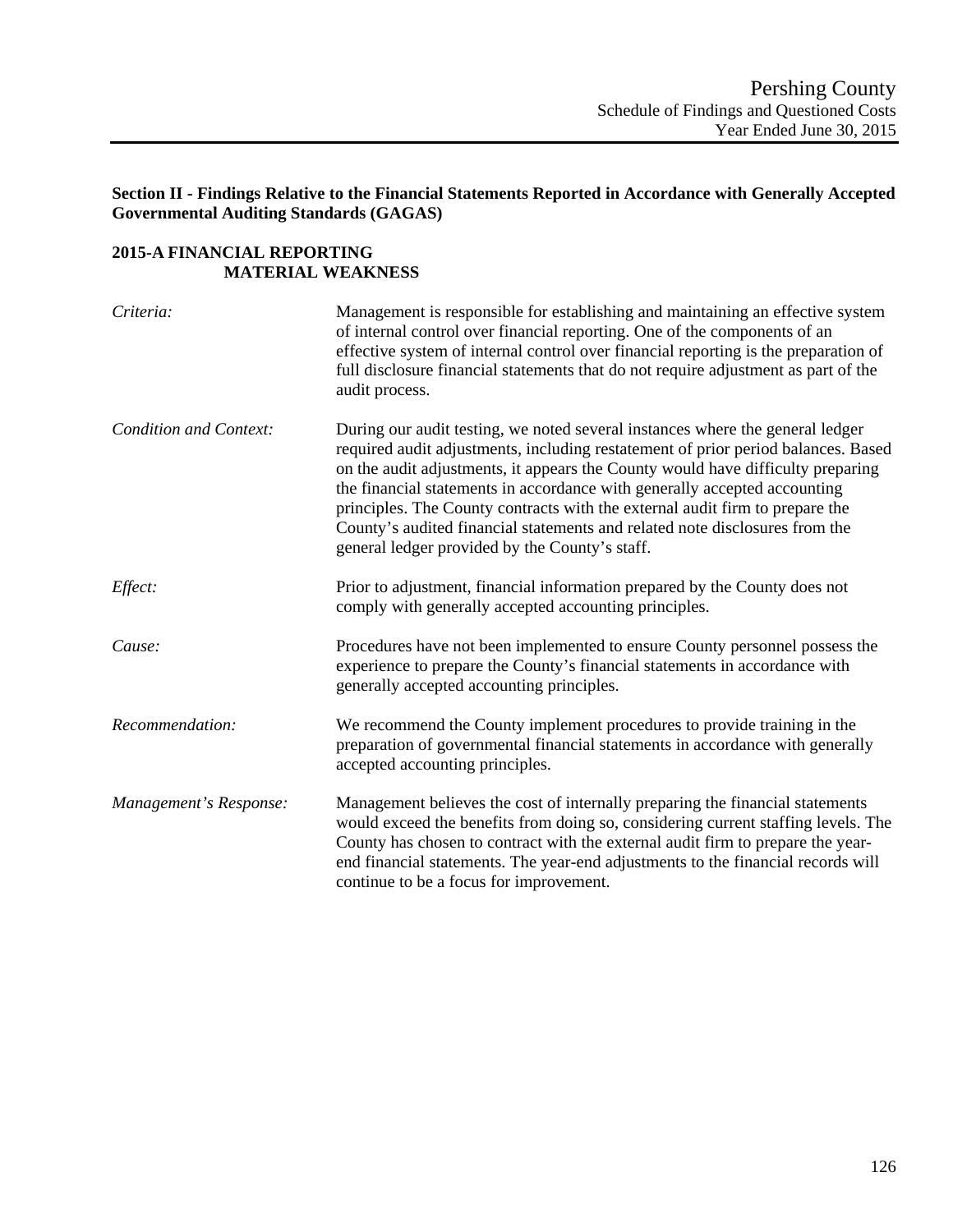| <b>Section III - Federal Award Findings and Questioned Costs</b> |                                                                                                                                                                      |                                                                                                                                                                                                                                                                                                                                                                                                                                                    |  |
|------------------------------------------------------------------|----------------------------------------------------------------------------------------------------------------------------------------------------------------------|----------------------------------------------------------------------------------------------------------------------------------------------------------------------------------------------------------------------------------------------------------------------------------------------------------------------------------------------------------------------------------------------------------------------------------------------------|--|
| 2015-001                                                         | Passed through Nevada Department of Health and Human Services<br><b>CFDA 10.557</b><br>Special Supplemental Nutrition Program for Women, Infants, and Children (WIC) |                                                                                                                                                                                                                                                                                                                                                                                                                                                    |  |
|                                                                  | Eligibility                                                                                                                                                          | Material Weakness in Internal Control and Material Noncompliance                                                                                                                                                                                                                                                                                                                                                                                   |  |
| Criteria:                                                        |                                                                                                                                                                      | The OMB Circular A-133 Compliance Supplement provides that applicants for<br>WIC Program Benefits are screened at WIC clinic sites to determine their WIC<br>eligibility. To be certified eligible, WIC applicants must meet several criteria<br>including, but not limited to, providing proof of identity and residency upon<br>eligibility determination.                                                                                       |  |
| <b>Condition and Context:</b>                                    |                                                                                                                                                                      | As part of our testing over eligibility, we reviewed a sample of 60 participants to<br>ensure that eligibility determinations were supported by required documentation.<br>We noted four instances where there was no indication that proof of residency<br>was verified by the Pershing County WIC clinic personnel and one instance<br>where there was no indication that proof of identity was verified by Pershing<br>County clinic personnel. |  |
| Questioned Costs:                                                |                                                                                                                                                                      | None.                                                                                                                                                                                                                                                                                                                                                                                                                                              |  |
| Effect:                                                          |                                                                                                                                                                      | The State of Nevada issued WIC benefits to ineligible applicants, improperly<br>determined to be eligible by Pershing County WIC clinic personnel.                                                                                                                                                                                                                                                                                                 |  |
| Cause:                                                           |                                                                                                                                                                      | Pershing County did not have adequate controls in place to ensure that residency<br>and identity determinations were supported by proper documentation.                                                                                                                                                                                                                                                                                            |  |
| Recommendation:                                                  |                                                                                                                                                                      | We recommend Pershing County enhance controls to ensure that residency and<br>identity determinations are supported by proper documentation.                                                                                                                                                                                                                                                                                                       |  |
| Management's Response:                                           |                                                                                                                                                                      | Pershing County WIC Director will begin putting more emphasis on chart audits<br>during monthly visits to the clinics to ensure that residency and identity are being<br>verified during certification appointments. Employees will be reminded of the<br>policies that must be followed regarding documentation of proofs.                                                                                                                        |  |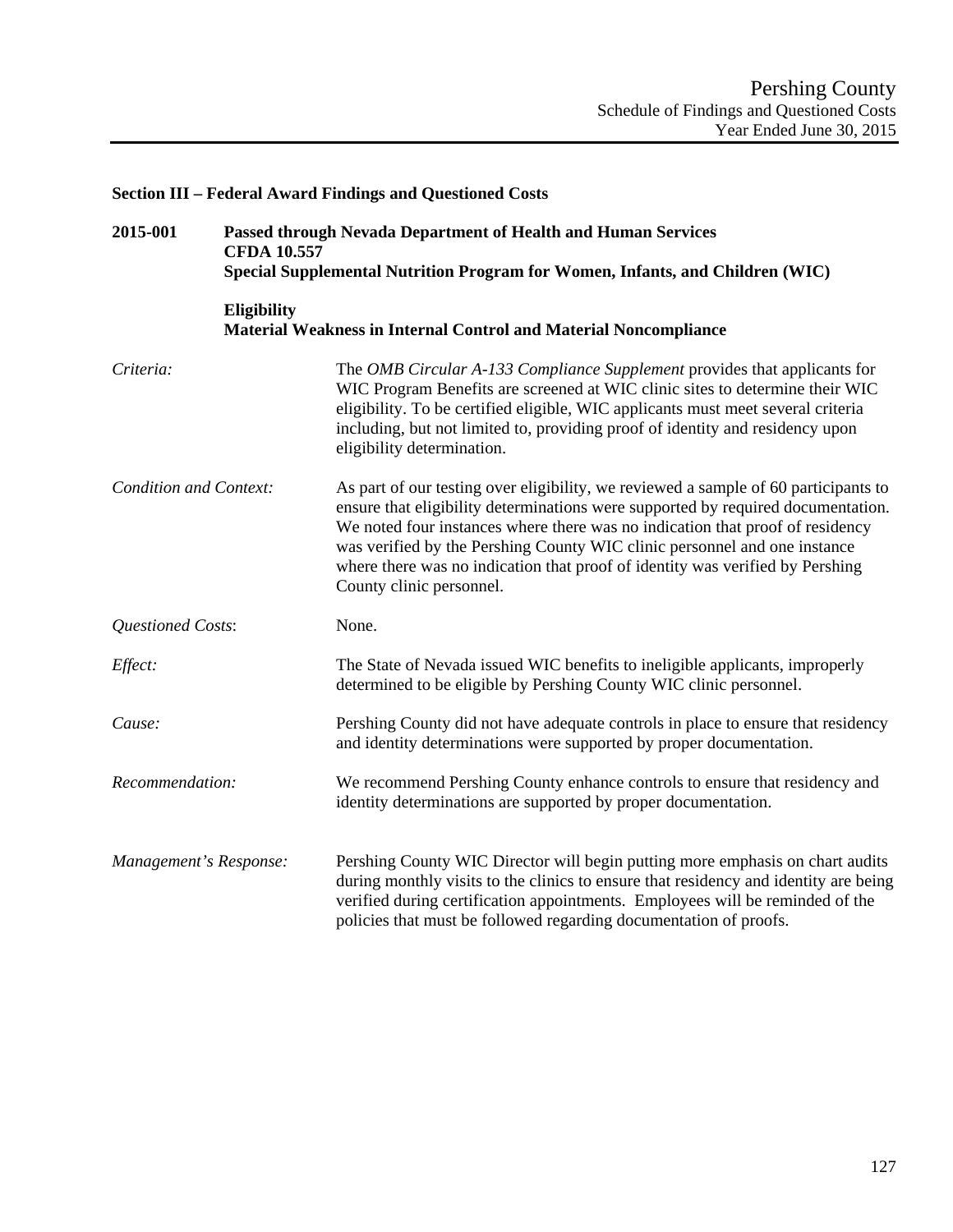| 2015-002                      | <b>CFDA 10.557</b> | Passed through Nevada Department of Health and Human Services<br>Special Supplemental Nutrition Program for Women, Infants, and Children (WIC)                                                                                                                                                                                                                                                                                                                                               |  |  |  |
|-------------------------------|--------------------|----------------------------------------------------------------------------------------------------------------------------------------------------------------------------------------------------------------------------------------------------------------------------------------------------------------------------------------------------------------------------------------------------------------------------------------------------------------------------------------------|--|--|--|
|                               | Eligibility        | <b>Material Weakness in Internal Control and Material Noncompliance</b>                                                                                                                                                                                                                                                                                                                                                                                                                      |  |  |  |
| Criteria:                     |                    | The OMB Circular A-133 Compliance Supplement provides that applicants for<br>WIC Program Benefits are screened at WIC clinic sites to determine their WIC<br>eligibility. To be certified eligible, WIC applicants must meet several criteria<br>including, but not limited to, providing proof of income upon eligibility<br>determination.                                                                                                                                                 |  |  |  |
|                               |                    | The local agency may, if it has determined that an applicant meets all other<br>eligibility criteria, screen for income eligibility based on self-declaration via a<br>signed statement from the applicant; provide one month of food or food<br>instruments; and require that appropriate income documentation be brought in<br>within 30 days. If the applicant fails to provide the documentation within the 30<br>day time limit, the individual shall be determined ineligible for WIC. |  |  |  |
| <b>Condition and Context:</b> |                    | As part of our testing over eligibility, we reviewed a sample of 60 participants to<br>ensure that eligibility determinations were supported by required documentation.<br>We noted two instances where applicants were issued more than one month of<br>benefits, even though they were unable to provide appropriate income<br>documentation at the initial certification date or within the 30 day time limit.                                                                            |  |  |  |
| Questioned Costs:             |                    | None.                                                                                                                                                                                                                                                                                                                                                                                                                                                                                        |  |  |  |
| Effect:                       |                    | The State of Nevada issued WIC benefits to ineligible applicants, improperly<br>determined to be eligible by Pershing County WIC clinic personnel.                                                                                                                                                                                                                                                                                                                                           |  |  |  |
| Cause:                        |                    | Pershing County did not have adequate controls in place to ensure that eligibility<br>determinations were supported by proper documentation.                                                                                                                                                                                                                                                                                                                                                 |  |  |  |
| Recommendation:               |                    | We recommend Pershing County enhance controls to ensure that eligibility<br>determinations are supported by proper documentation.                                                                                                                                                                                                                                                                                                                                                            |  |  |  |
| Management's Response:        |                    | Pershing County WIC Director will begin putting more emphasis on chart audits<br>during monthly visits to the clinics to ensure that residency and identity are being<br>verified during certification appointments. Employees will be reminded of the<br>policies that must be followed regarding documentation of proofs.                                                                                                                                                                  |  |  |  |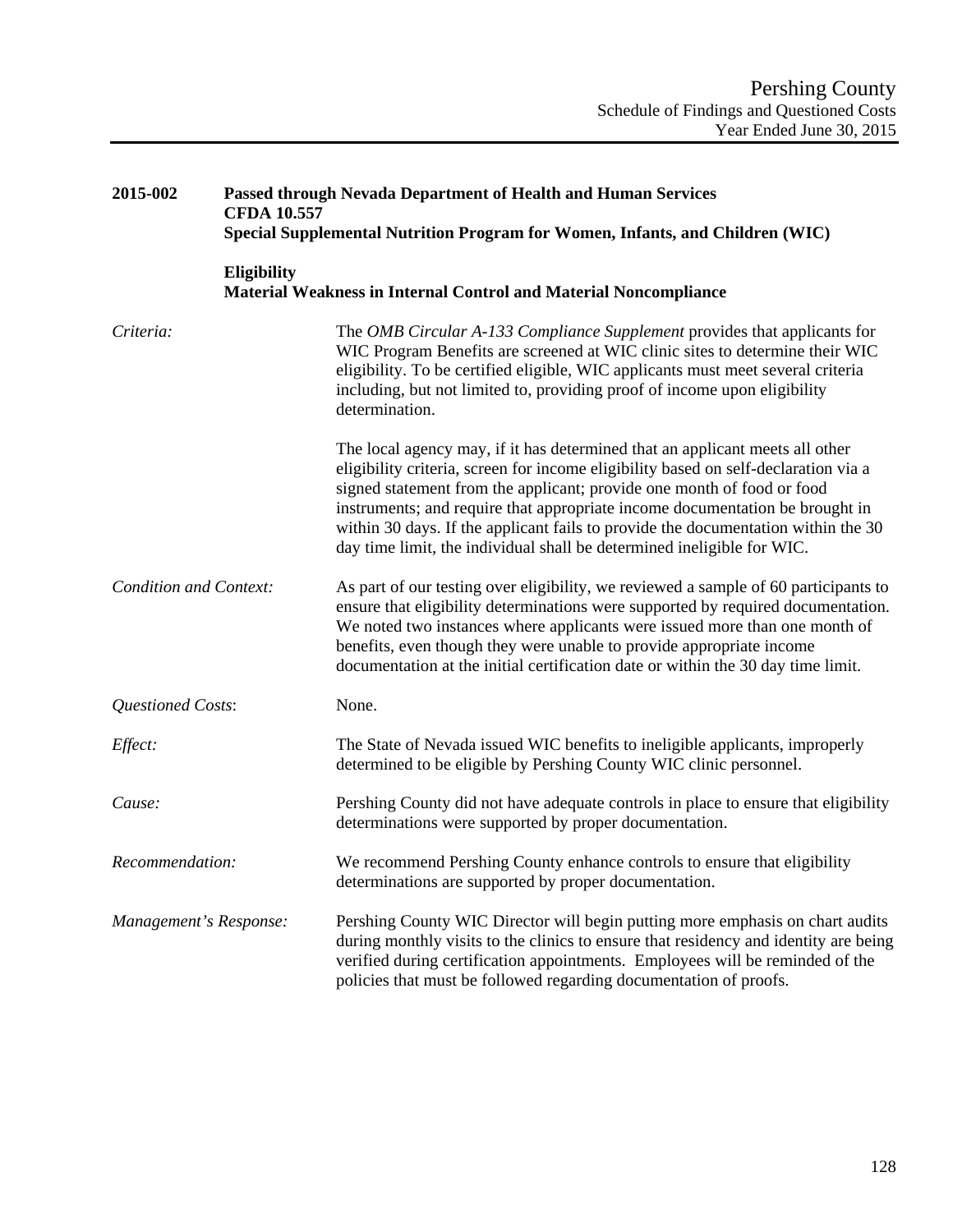# **CFDA 10.557 Special Supplemental Nutrition Program for Women, Infants, and Children (WIC)**  *Finding Summary:* The *OMB Circular A-133 Compliance Supplement* provides that applicants for WIC Program Benefits are screened at WIC clinic sites to determine their WIC eligibility. To be certified eligible, WIC applicants must meet several criteria including, but not limited to, providing proof of identity and residency upon eligibility determination. As part of our testing over eligibility, we reviewed a sample of 25 participants to ensure that eligibility determinations were supported by required documentation. We noted two instances where proof of residency was not verified by the Pershing County WIC clinic personnel. *Auditor Recommendation:* We recommended Pershing County enhance controls to ensure that residency is always verified as a part of eligibility determination. *Current Status:* Chart audits were completed by the WIC Director during the year ended June 30, 2015, however, the finding is repeated at Finding 2015-001.

**2014-002 Passed through Nevada Department of Health and Human Services**